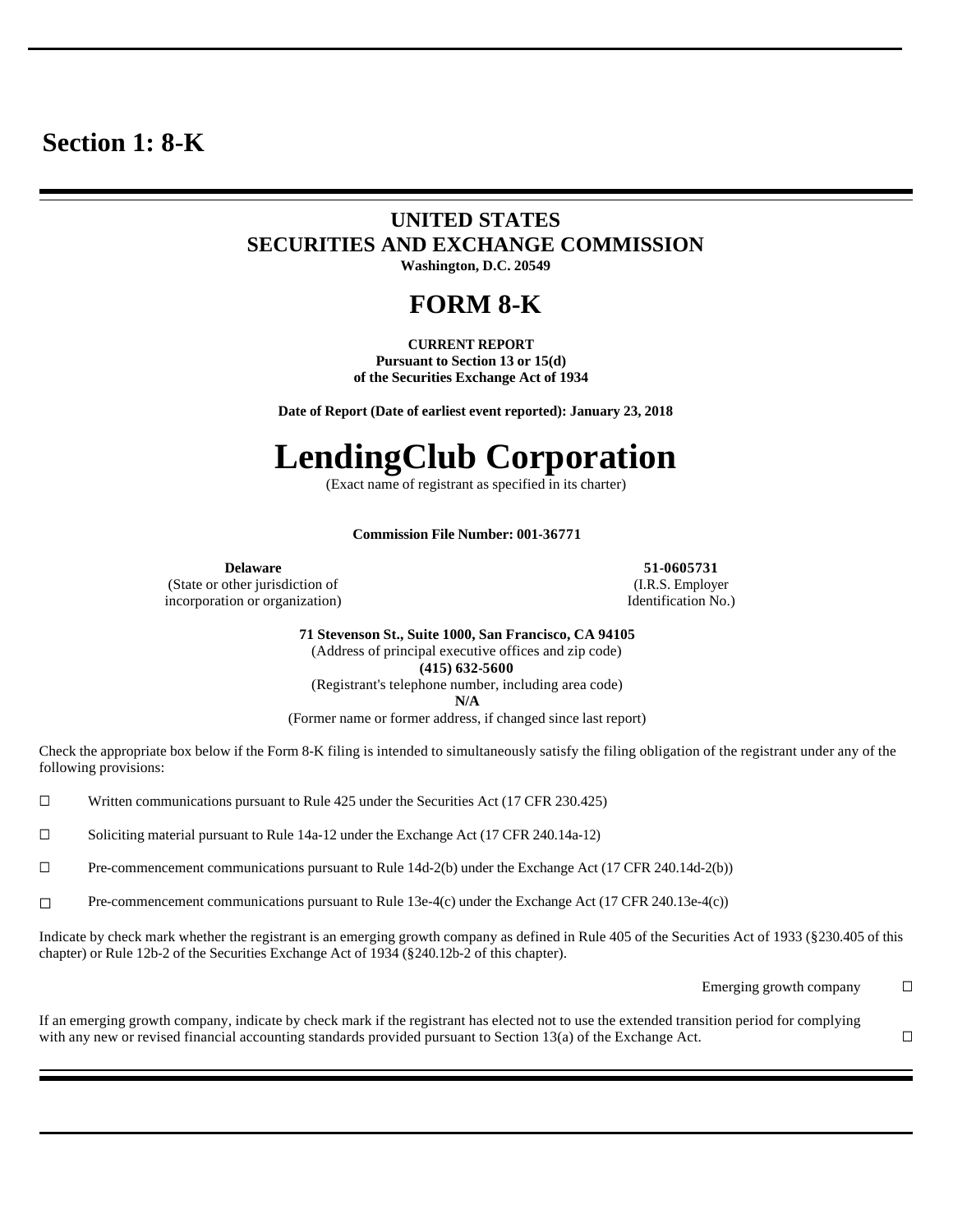# **Item 1.01 Entry into a Material Definitive Agreement**

On January 23, 2018, LendingClub Warehouse II LLC ("Warehouse"), a wholly-owned subsidiary of LendingClub Corporation (the "Company" or "Lending Club"), entered into a Warehouse Credit Agreement (the "Warehouse Agreement") with certain lenders from time to time party thereto (the "Lenders"), JPMorgan Chase Bank, N.A. as administrative agent (the "Administrative Agent"), and Wilmington Trust, National Association as collateral trustee (in such capacity, the "Collateral Trustee") and as paying agent. Pursuant to the Warehouse Agreement, the Lenders agree to provide a \$200 million secured revolving credit facility (the "Credit Facility") to Warehouse, which Warehouse may draw upon from the Credit Facility closing date until the earlier of March 23, 2020 or another event that constitutes a "Commitment Terminate Date" under the Warehouse Agreement. Proceeds under the Credit Facility may only be used to purchase certain unsecured consumer loans from the Company and related rights and documents and pay fees and expenses related to the Credit Facility.

In connection with the Warehouse Agreement, on January 23, 2018, Warehouse also entered into a Security Agreement (the "Security Agreement") with the Administrative Agent and the Collateral Trustee. The Credit Facility is secured by a first priority lien and security interest in all of Warehouse's assets. The Warehouse Agreement and Security Agreement contain customary representations and warranties, as well as affirmative and negative covenants. The covenants include restrictions on Warehouse's ability to make certain restricted payments, including restrictions on Warehouse's ability to pay dividends, incur indebtedness, place liens on assets, merge or consolidate, make investments and enter into certain affiliate transactions. In addition, the Warehouse Agreement contains customary indemnification provisions pursuant to which Warehouse will indemnify the Lenders and affiliated parties for certain losses arising out of the Warehouse Agreement and certain other matters. The Warehouse Agreement also contains customary events of default.

# **Item 2.03 Creation of a Direct Financial Obligation or an Obligation under an Off-Balance Sheet Arrangement of a Registrant**

The information set forth in Item 1.01 is hereby incorporated by reference.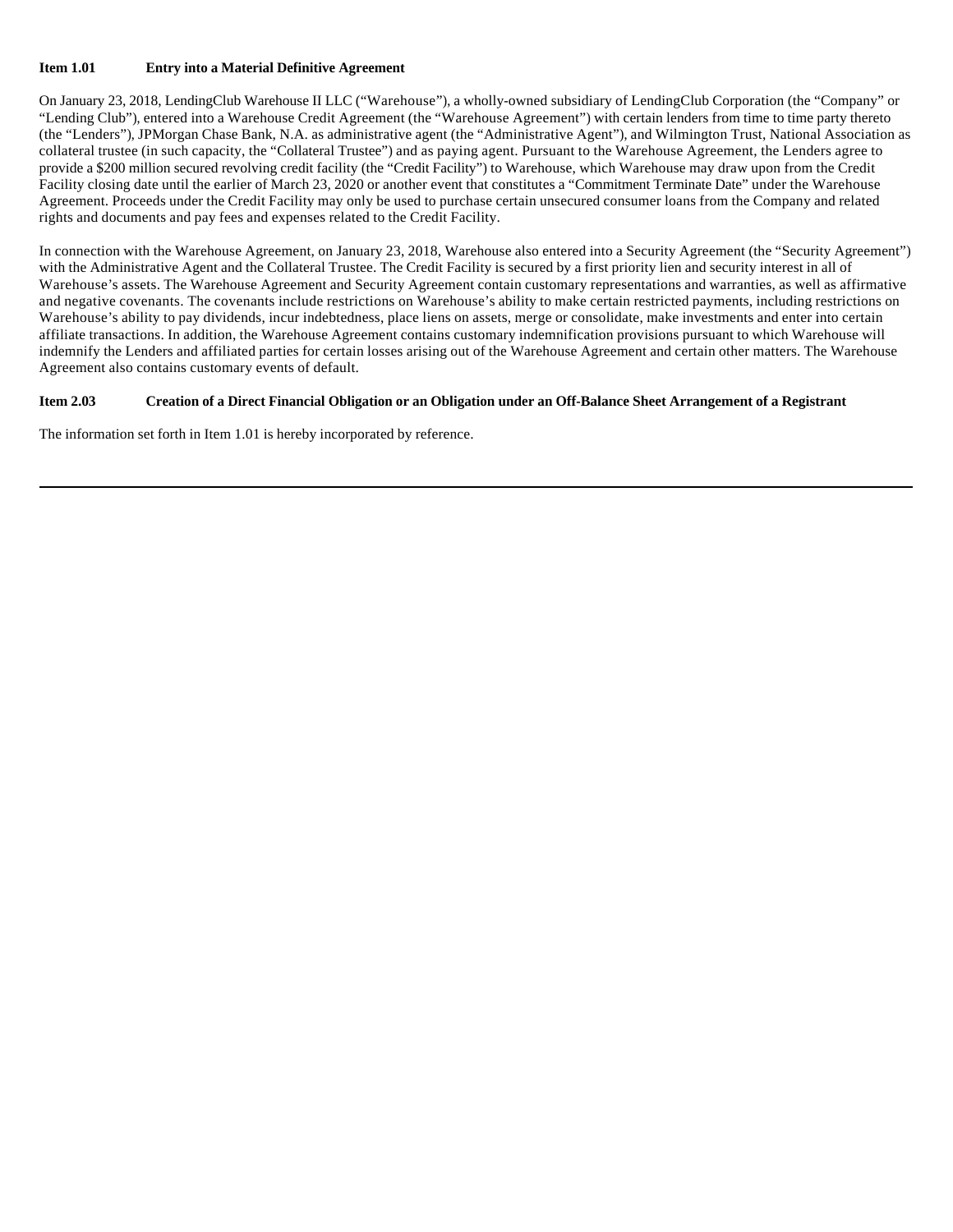# **Item 9.01 Financial Statements and Exhibits**

(d) Exhibits

| <b>Exhibit</b><br><b>Number</b> | <b>Exhibit Title or Description</b>                              |
|---------------------------------|------------------------------------------------------------------|
| 10.1                            | Warehouse Credit Agreement dated January 23, 2018 <sup>*</sup> † |
| 10.2                            | Security Agreement dated January 23, 2018 <sup>+</sup>           |

\* Confidential treatment has been requested for certain portions of this Exhibit. The omitted material has been filed separately with the Securities and Exchange Commission.

† Schedules have been omitted as they are not material, not applicable or not required. They will be furnished supplementally to the Securities and Exchange Commission upon request.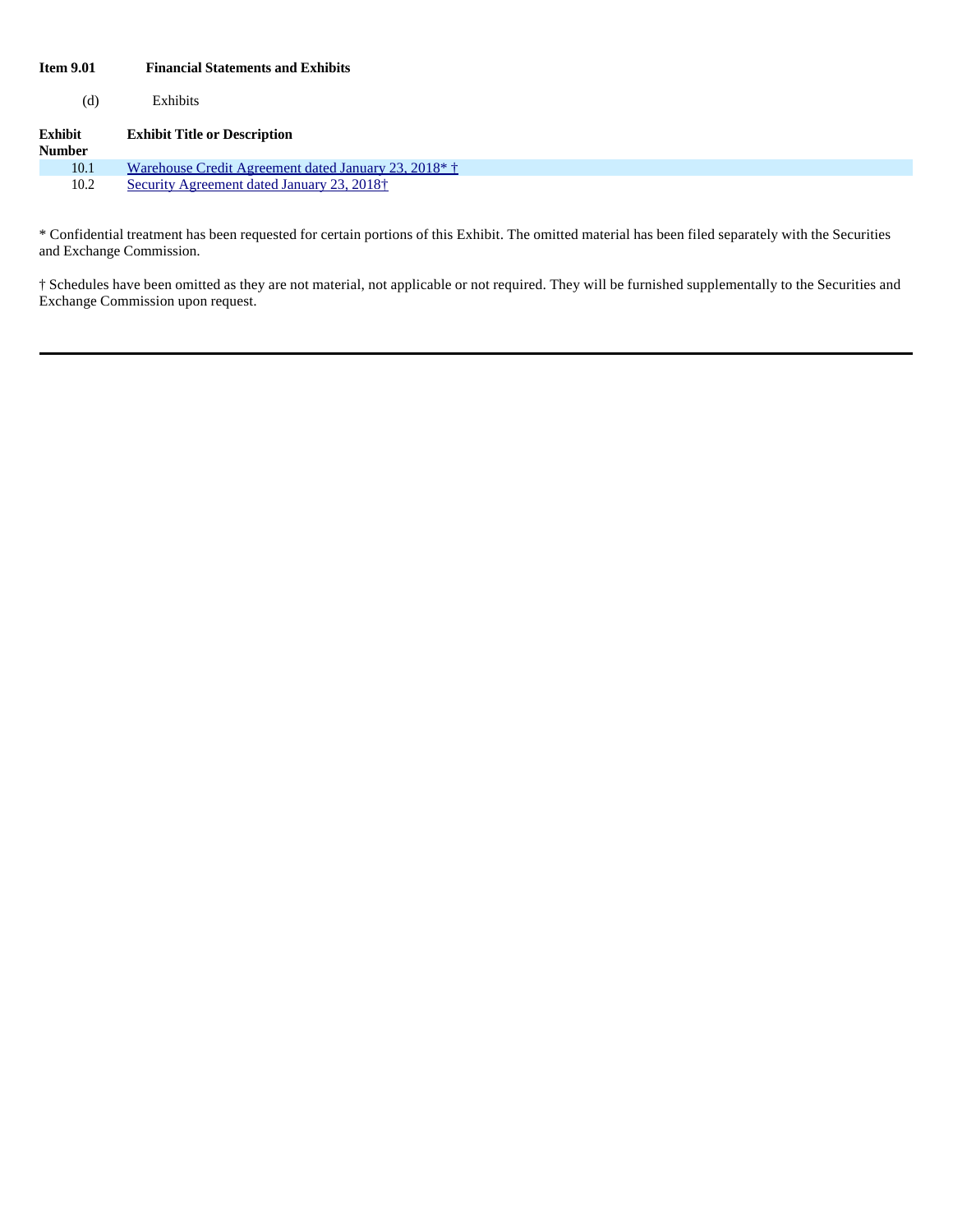# **SIGNATURE(S)**

Pursuant to the requirements of the Securities Exchange Act of 1934, the registrant has duly caused this report to be signed on its behalf by the undersigned hereunto duly authorized.

Date: January 26, 2018 By:

#### **LendingClub Corporation**

/s/ Russell S. Elmer Russell S. Elmer General Counsel and Secretary (duly authorized officer)

(Back To Top)

# **Section 2: EX-10.1 (EXHIBIT 10.1)**

EXHIBIT 10.1

*Execution Version*

# **Confidential Treatment Requested**

Confidential Materials omitted and filed separately with the Securities and Exchange Commission. Asterisks denote omissions.

WAREHOUSE CREDIT AGREEMENT

dated as of January 23, 2018,

among

LENDINGCLUB WAREHOUSE II LLC

as Borrower

THE LENDERS FROM TIME TO TIME PARTY HERETO,

JPMORGAN CHASE BANK, N.A., as Administrative Agent

and

WILMINGTON TRUST, NATIONAL ASSOCIATION, as Paying Agent and Collateral Trustee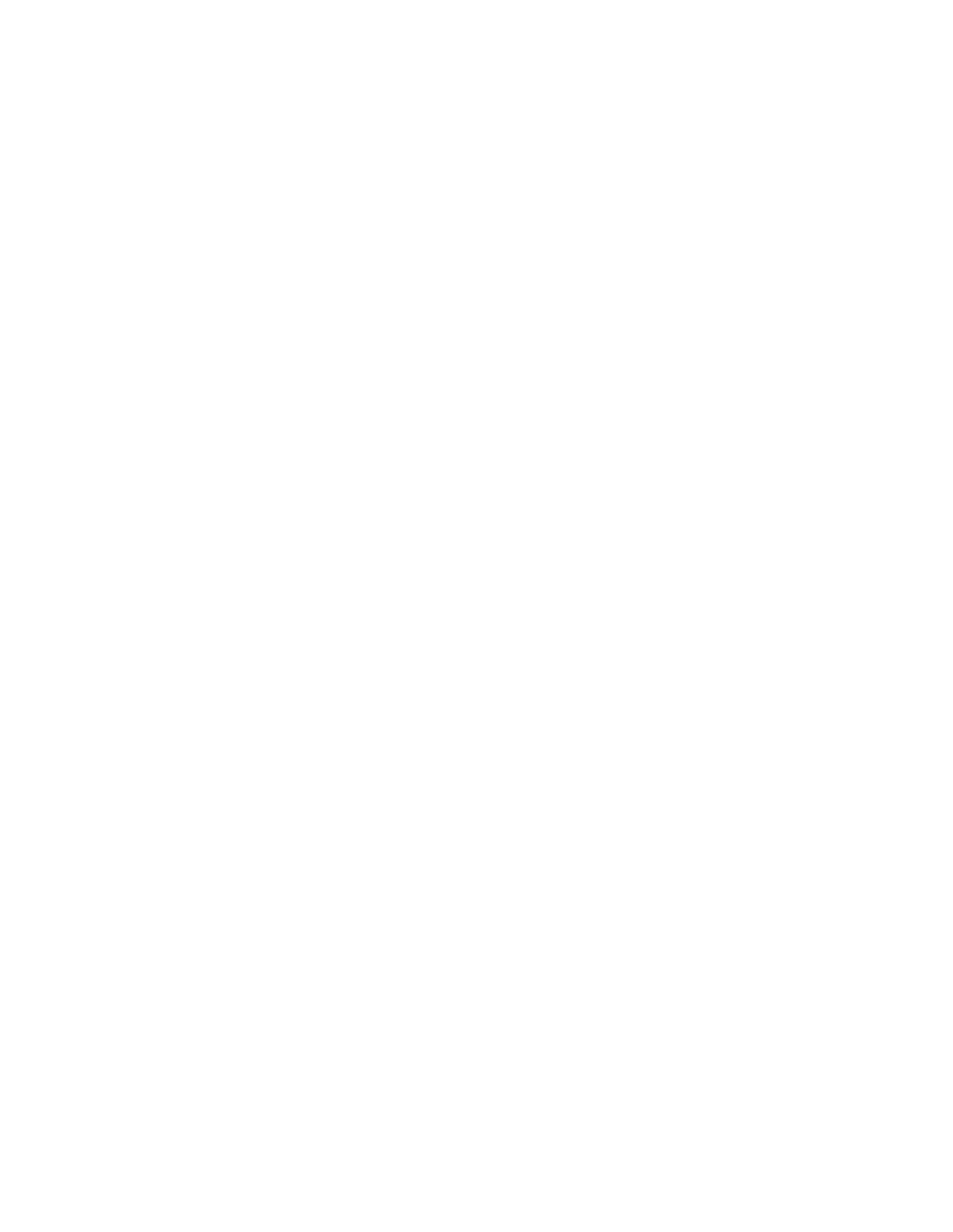| <b>ARTICLE I</b>    | <b>DEFINITIONS</b>                                                                         | 1  |
|---------------------|--------------------------------------------------------------------------------------------|----|
| <b>SECTION 1.01</b> | Definitions                                                                                |    |
| <b>SECTION 1.02</b> | <b>Other Definitional Provisions</b>                                                       | 30 |
|                     |                                                                                            |    |
| <b>ARTICLE II</b>   | <b>THE CREDITS</b>                                                                         | 31 |
| <b>SECTION 2.01</b> | Advances                                                                                   | 31 |
| <b>SECTION 2.02</b> | Commitments                                                                                | 34 |
| <b>SECTION 2.03</b> | <b>Mandatory Principal Payments</b>                                                        | 34 |
| <b>SECTION 2.04</b> | <b>Voluntary Prepayments and Releases</b>                                                  | 34 |
| <b>SECTION 2.05</b> | Recording Loans                                                                            | 37 |
| <b>SECTION 2.06</b> | Interest; Fees                                                                             | 37 |
| <b>SECTION 2.07</b> | <b>Increased Costs</b>                                                                     | 38 |
| <b>SECTION 2.08</b> | <b>Taxes</b>                                                                               | 39 |
| <b>SECTION 2.09</b> | Costs Related to Advance or Prepayment Failures                                            | 43 |
| <b>SECTION 2.10</b> | Designation of Different Lending Office                                                    | 43 |
| <b>SECTION 2.11</b> | Syndication                                                                                | 44 |
| <b>SECTION 2.12</b> | <b>Illegality; Substituted Interest Rates</b>                                              | 44 |
|                     |                                                                                            |    |
| <b>ARTICLE III</b>  | <b>COLLECTIONS, PAYMENTS AND DISTRIBUTIONS</b>                                             | 45 |
| <b>SECTION 3.01</b> | Obligor Payments; Netting of Seller and Servicer Purchases; Account Deposits and Transfers | 45 |
| <b>SECTION 3.02</b> | <b>Distributions</b>                                                                       | 47 |
| <b>SECTION 3.03</b> | <b>Payments Generally</b>                                                                  | 49 |
| <b>SECTION 3.04</b> | Establishment and Maintenance of Accounts                                                  | 50 |
| <b>SECTION 3.05</b> | Distribution Reporting; Lender Access to Information                                       | 51 |
|                     |                                                                                            |    |
| <b>ARTICLE IV</b>   | REPRESENTATIONS AND WARRANTIES                                                             | 52 |
| <b>SECTION 4.01</b> | Representations and Warranties of the Borrower                                             | 52 |
| <b>SECTION 4.02</b> | No Waiver                                                                                  | 60 |
|                     |                                                                                            |    |
| <b>ARTICLE V</b>    | <b>CONDITIONS</b>                                                                          | 61 |
| <b>SECTION 5.01</b> | Conditions to the Initial Advance                                                          | 61 |
| <b>SECTION 5.02</b> | Conditions to Each Advance and Release                                                     | 63 |
|                     |                                                                                            |    |

Page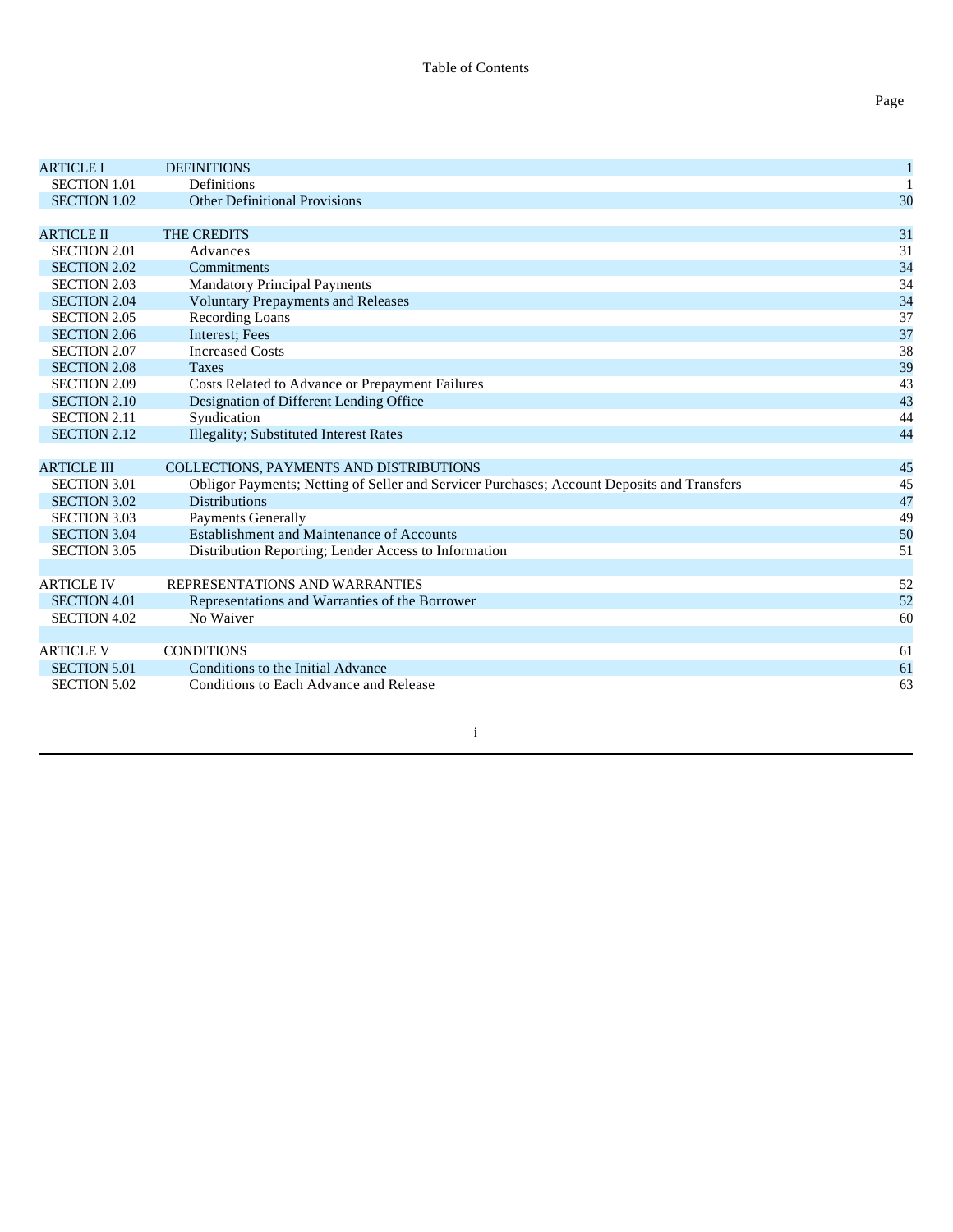# Table of Contents (Continued)

| <b>ARTICLE VI</b>   | <b>COVENANTS</b>                                                     | 66 |
|---------------------|----------------------------------------------------------------------|----|
| <b>SECTION 6.01</b> | <b>Affirmative Covenants</b>                                         | 66 |
| <b>SECTION 6.02</b> | <b>Negative Covenants</b>                                            | 70 |
| <b>SECTION 6.03</b> | <b>Hedging Covenant</b>                                              | 70 |
|                     |                                                                      |    |
| <b>ARTICLE VII</b>  | <b>EVENTS OF DEFAULT</b>                                             | 73 |
| <b>SECTION 7.01</b> | <b>Events of Default</b>                                             | 73 |
| <b>SECTION 7.02</b> | Remedies                                                             | 75 |
| <b>SECTION 7.03</b> | <b>Securitization Cooperation</b>                                    | 75 |
|                     |                                                                      |    |
| <b>ARTICLE VIII</b> | AGENTS; SPECIAL LENDER TERMS; LIMITATIONS OF CLAIMS                  | 76 |
| <b>SECTION 8.01</b> | Agents                                                               | 76 |
| <b>SECTION 8.02</b> | The Collateral Trustee                                               | 78 |
| <b>SECTION 8.03</b> | <b>Multiple Roles</b>                                                | 79 |
| <b>SECTION 8.04</b> | Acknowledgement and Consent to Bail-In of EEA Financial Institutions | 80 |
| <b>SECTION 8.05</b> | Limitation on Claims Against Conduit Lenders                         | 81 |
| <b>SECTION 8.06</b> | <b>ERISA</b>                                                         | 81 |
|                     |                                                                      |    |
| <b>ARTICLE IX</b>   | <b>MISCELLANEOUS PROVISIONS</b>                                      | 83 |
| <b>SECTION 9.01</b> | Amendments; Supplements; Modifications; Waivers                      | 83 |
| <b>SECTION 9.02</b> | Confidentiality; Publicity                                           | 84 |
| <b>SECTION 9.03</b> | <b>Binding on Successors and Assigns</b>                             | 86 |
| <b>SECTION 9.04</b> | Termination; Survival                                                | 89 |
| <b>SECTION 9.05</b> | <b>Transaction Documents; Entire Agreement</b>                       | 89 |
| <b>SECTION 9.06</b> | Payment of Costs and Expenses; Indemnification                       | 89 |
| <b>SECTION 9.07</b> | <b>Notices</b>                                                       | 91 |
| <b>SECTION 9.08</b> | Severability of Provisions                                           | 92 |
| <b>SECTION 9.09</b> | <b>Tax Characterization</b>                                          | 92 |
| <b>SECTION 9.10</b> | <b>Full Recourse to Borrower</b>                                     | 92 |
| <b>SECTION 9.11</b> | Governing Law                                                        | 92 |
| <b>SECTION 9.12</b> | Submission to Jurisdiction                                           | 93 |
| <b>SECTION 9.13</b> | Waiver of Jury Trial                                                 | 93 |
| <b>SECTION 9.14</b> | Counterparts; Electronic Delivery                                    | 93 |
| <b>SECTION 9.15</b> | <b>Nonpetition Covenants</b>                                         | 95 |
|                     |                                                                      |    |

# ii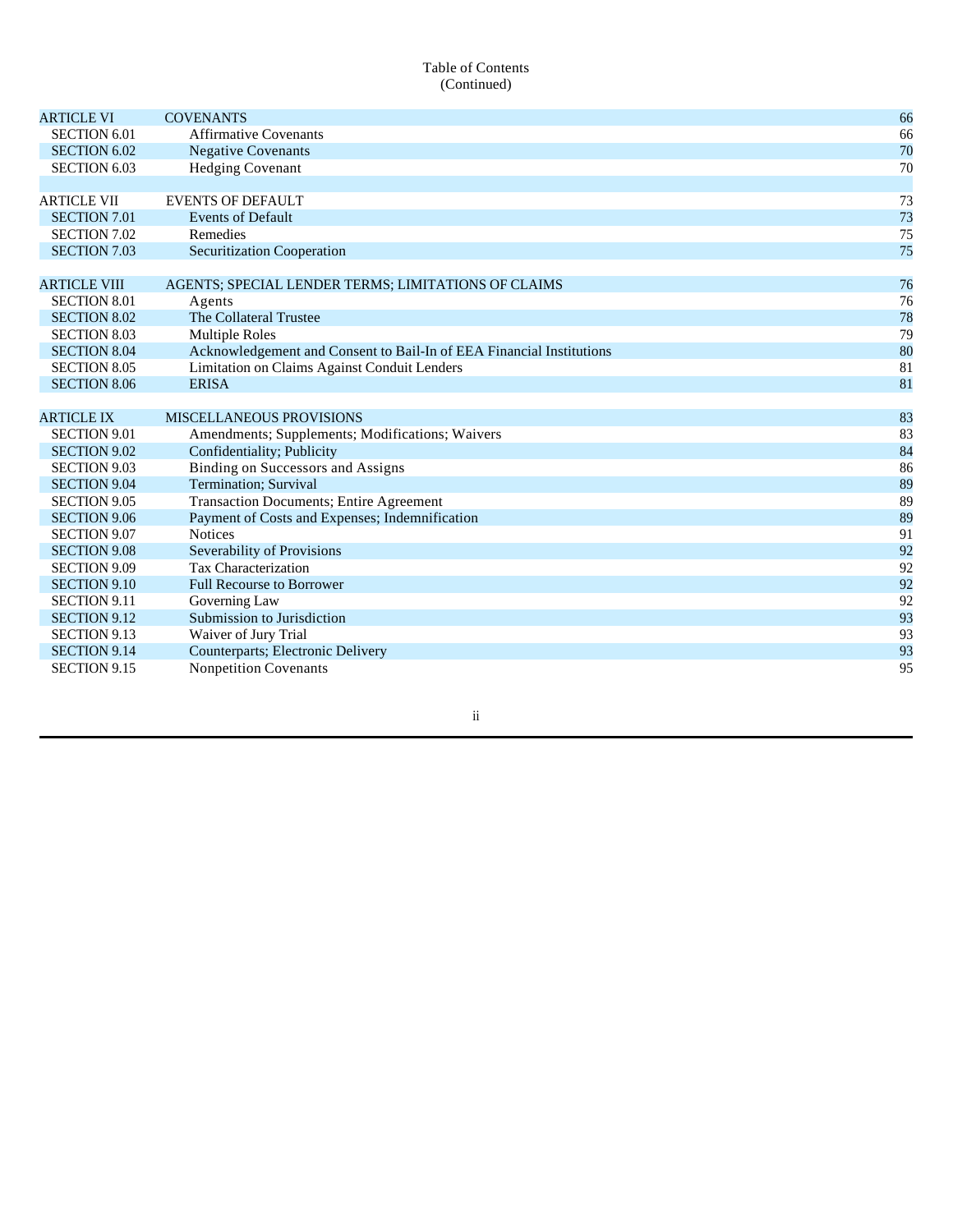# SCHEDULES AND EXHIBITS

| Schedule I    | Conduit Lender; Committed Lender; Commitment; Related Group   |
|---------------|---------------------------------------------------------------|
| Schedule II   | Advance Rate, Cumulative Loss Trigger and Delinquency Trigger |
| Schedule III  | Data File Fields                                              |
| Schedule IV   | Eligible Receivables Criteria                                 |
| Schedule V    | <b>Excess Concentration Calculation</b>                       |
| Schedule VI   | Separateness Covenants                                        |
| Schedule VII  | <b>Seller Financial Covenants</b>                             |
| Schedule VIII | <b>ERISA</b>                                                  |
| Schedule IX   | <b>Permitted Holders</b>                                      |
| Schedule X    | <b>Regulatory Amortization Event</b>                          |
| Exhibit A     | Form of Advance Notice                                        |
| Exhibit B     | Form of Assignment and Assumption Agreement                   |
| Exhibit C     | Form of Borrowing Base Certificate                            |
| Exhibit D     | Credit and Collection Policy Summary*                         |
| Exhibit E     | Form of Financials Compliance Certificate                     |
| Exhibit F     | Form of Prepayment/Release Notice                             |
| Exhibit G     | Form of Servicer's Monthly Settlement Certificate             |
| Exhibit H-1   | Form of U.S. Tax Compliance Certificate                       |
| Exhibit H-2   | Form of U.S. Tax Compliance Certificate                       |
| Exhibit H-3   | Form of U.S. Tax Compliance Certificate                       |
| Exhibit H-4   | Form of U.S. Tax Compliance Certificate                       |
| Exhibit I     | Form of Prepayment and Release Letter                         |

\* Confidential Treatment Requested

iii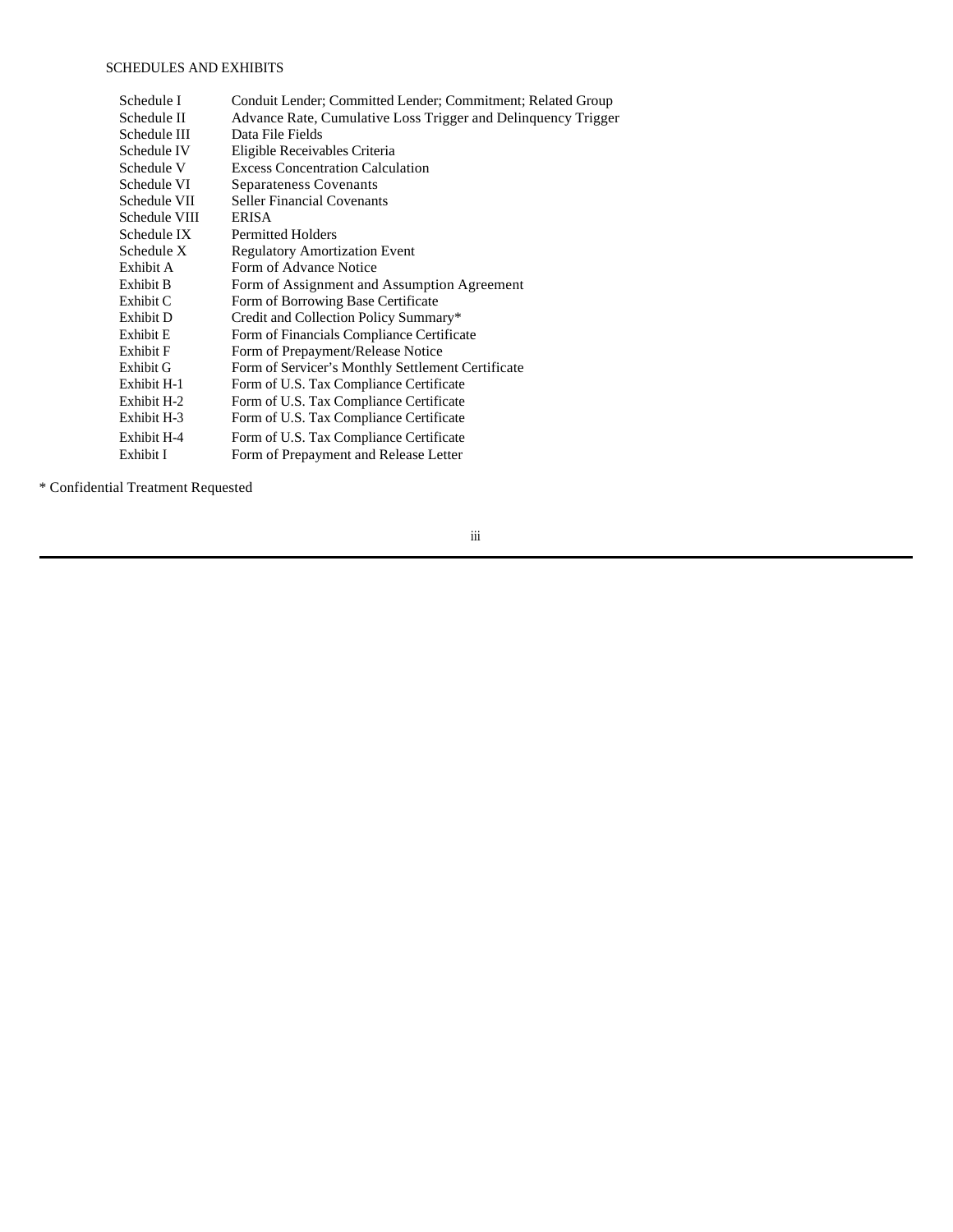### WAREHOUSE CREDIT AGREEMENT

This WAREHOUSE CREDIT AGREEMENT, dated as of January 23, 2018 (as amended, supplemented, restated or otherwise modified from time to time in accordance with the terms hereof, this "Agreement"), is made by and among LENDINGCLUB WAREHOUSE II LLC, a Delaware limited liability company, as borrower (the "Borrower"), the LENDERS (as defined in Article I), JPMORGAN CHASE BANK, N.A., a national banking association, as administrative agent (in such capacity, the "Administrative Agent"), and WILMINGTON TRUST, NATIONAL ASSOCIATION, a national banking association ("WTNA"), in its capacity as paying agent (in such capacity, the "Paying Agent") and collateral trustee (in such capacity, the "Collateral Trustee").

#### WITNESSETH:

WHEREAS, the Borrower is a Delaware limited liability company that is a wholly owned subsidiary of LendingClub Corporation ("LendingClub");

WHEREAS, LendingClub, in its individual capacity, may from time to time sell or transfer non-revolving unsecured consumer loans to the Borrower;

WHEREAS, simultaneous herewith, LendingClub has been appointed as Servicer to service, collect and administer such consumer loans on behalf of the Borrower and its assignees;

WHEREAS, the Lenders may finance a portion of the purchase by the Borrower of such consumer loans pursuant to the terms hereof;

WHEREAS, simultaneous herewith, the Borrower has granted to the Collateral Trustee, for the benefit of the Secured Parties (as defined in Article I), a security interest in all consumer loans acquired by the Borrower from LendingClub and all other property of the Borrower; and

WHEREAS, the Administrative Agent, Paying Agent and Collateral Trustee have been appointed by the Lenders to administer the facility arising hereunder, make certain payments and distributions hereunder, and to perform such other duties in the manner and pursuant to the terms herein set forth;

NOW THEREFORE, in consideration of the premises and for other good and valuable consideration, the receipt and sufficiency of which are hereby acknowledged, the parties hereto agree as follows:

# **ARTICLE I DEFINITIONS**

SECTION 1.01 Definitions. As used in this Agreement and unless the context requires a different meaning, capitalized terms used but not defined herein (including the preamble hereto) shall have the meanings specified below:

"Account Bank" means WTNA or any successor financial institution at which the Collection Account is held.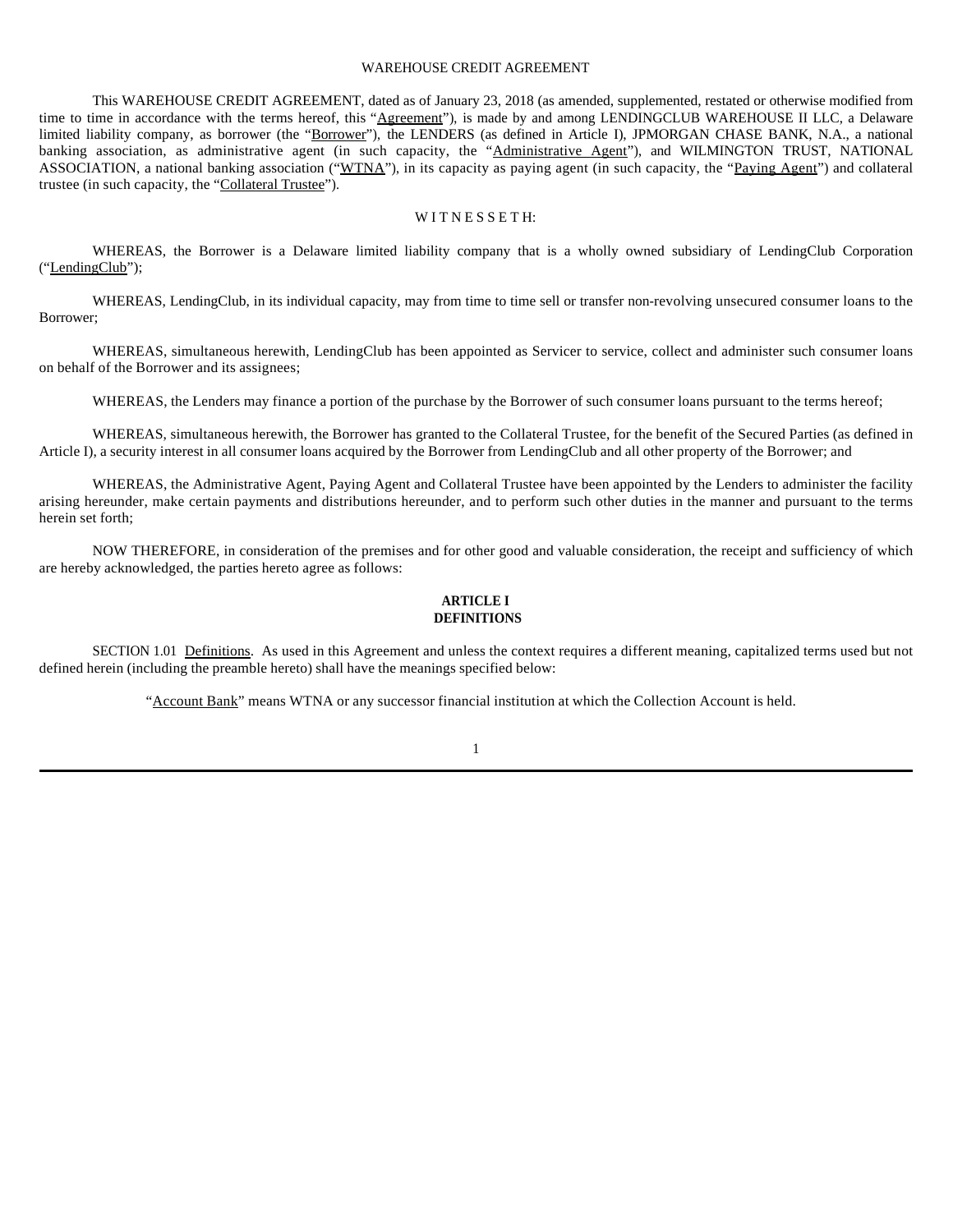"Account Control Agreement" means the Account Control Agreement, dated as of the date hereof, among the Borrower, the Collateral Trustee, the Administrative Agent and the Account Bank.

"Activity Date" means a date that is either an Advance Date or a Prepayment/Release Date.

"Administrative Agent" has the meaning set forth in the introduction hereto, or any successors or assigns in such capacity.

"Advance" means each advance of Loan proceeds to the Borrower pursuant to Section 2.01.

"Advance Date" has the meaning set forth in Section 2.01(b).

"Advance Rate" has the meaning set forth on Schedule II, as such meaning is updated and amended from time to time by mutual agreement of the Administrative Agent, the Lenders and the Borrower (in each party's sole discretion), and with prior notice to the Paying Agent and Collateral Trustee.

"Advance Rate Step Down" has the meaning set forth on Schedule II, as such meaning is updated and amended from time to time by mutual agreement of the Administrative Agent, the Lenders and the Borrower (in each party's sole discretion), and with prior notice to the Paying Agent and Collateral Trustee.

"Advance Notice" means a notice by the Borrower of a requested Advance substantially in the form of Exhibit A or such other form as shall be mutually agreed by the Administrative Agent and Borrower.

"Affected Party" means the Administrative Agent or any Lender, as applicable.

"Affiliate" of any Person means any Person who directly or indirectly controls, is controlled by, or is under direct or indirect common control with such Person. For purposes of this definition, the term "control" when used with respect to any Person means the power to direct the management and policies of such Person, directly or indirectly, whether through the ownership of voting securities, by contract or otherwise; and the terms "controlling", "controlled by" and "under common control with" have meanings correlative to the foregoing.

"Agents" means the Paying Agent, Administrative Agent, and Collateral Trustee.

"Aggregate Loan Amount" means, at any time, an amount equal to the aggregate outstanding principal dollar amount of all of the Advances by the Lenders hereunder that have been remitted to the Borrower at or prior to such time, *minus* the amount of principal repayments received and applied by the Lenders hereunder at or prior to such time.

"Alternate Base Rate" has the meaning assigned to such term in the Fee Letter.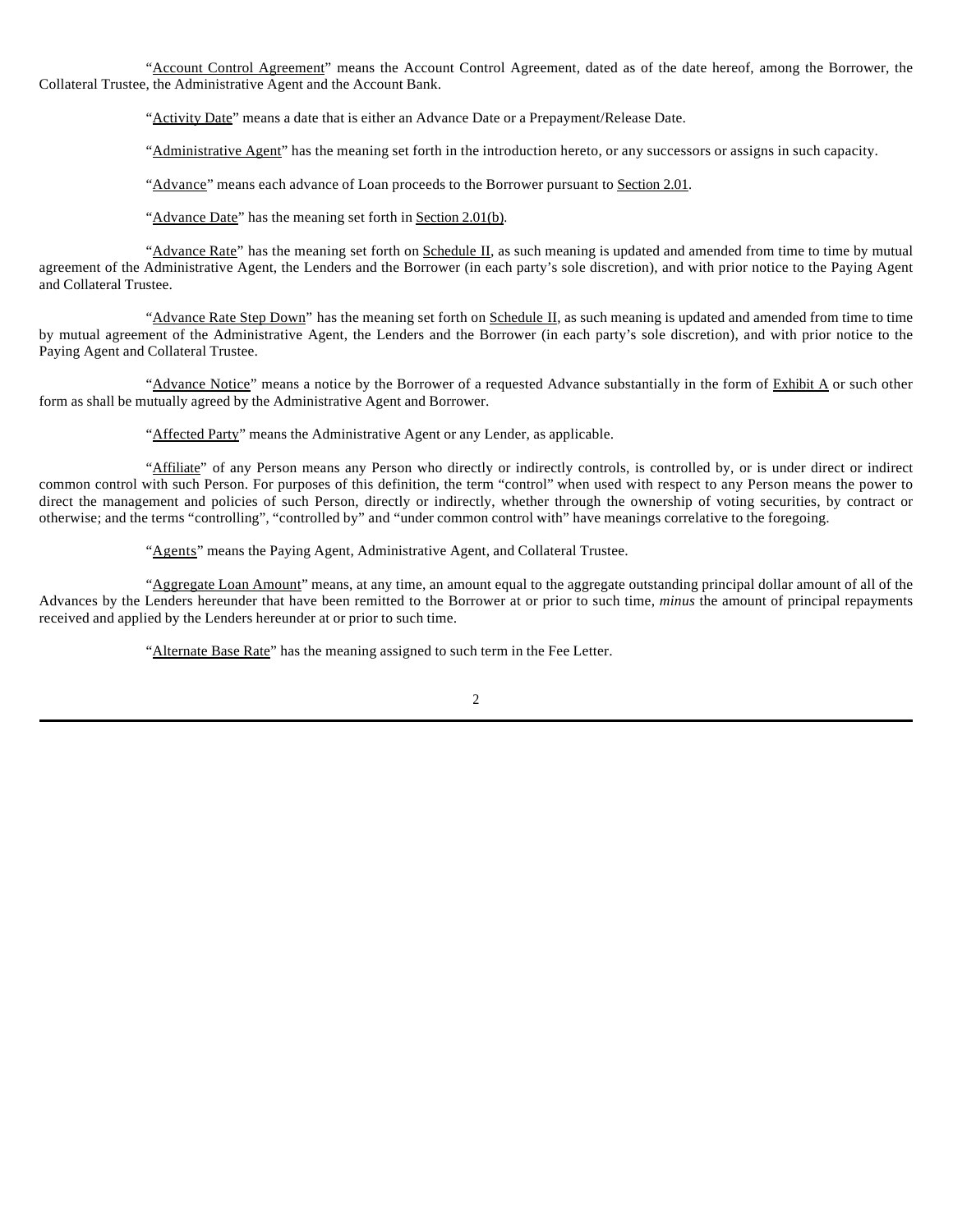"Amortization Event" means the occurrence of any one of the following events as of any date of determination:

- (a) a Cumulative Loss Trigger Breach occurs;
- (b) a Delinquency Trigger Breach occurs;

(c) Borrower has not completed a collateral audit in form and substance reasonably satisfactory to Administrative Agent within 180 days of the Closing Date;

- (d) Seller fails to be in compliance with any Seller Financial Covenant;
- (e) there is a Material Adverse Change;
- (f) the Obligations have not been paid in full by the end of the Revolving Period;
- (g) Regulatory Amortization Event; or

(h) Servicer shall cease to maintain First Associates Loan Servicing, LLC or any other Person reasonably acceptable to the Administrative Agent as a platform-wide backup servicer and such failure shall continue for thirty (30) days.

"Amortization Rate" has the meaning assigned to such term in the Fee Letter.

"Annual Percentage Rate" or "APR" of a Receivable means the annual percentage rate charged with respect to such Receivable for interest, finance charges or service charges, as determined pursuant to the Federal Truth-in-Lending Act.

"Applicable Advance Percentage" means, at any time, with respect to any Lenders in a Related Group, the ratio of the Commitments of the Committed Lenders in such Related Group at such time to the Facility Limit.

"Assignment and Assumption Agreement" means either (a) an assignment and assumption agreement substantially in the form of Exhibit B, or (b) any assignment documentation that has been approved by the Administrative Agent, which approval shall not be unreasonably withheld.

"AUP Letter" means an agreed-upon procedures letter provided by a nationally recognized accounting firm or other independent provider reasonably selected by the Administrative Agent (and, if no Event of Default has occurred and is continuing, approved by the Borrower), setting forth the results of a compliance engagement conducted within the scope reasonably specified by the Administrative Agent with respect to the Servicer, Borrower, and the Collateral.

"Authorized Officer" means, with respect to any Person, any officer of such Person or of its agent (acting pursuant to a power of attorney) who is authorized to act for such Person and who is identified on the list of Authorized Officers delivered by such Person to the Administrative Agent (which shall promptly make such information available to the Lenders in accordance with its customary practice) on the Closing Date, as such list may be modified or supplemented at any time and from time to time by such Person.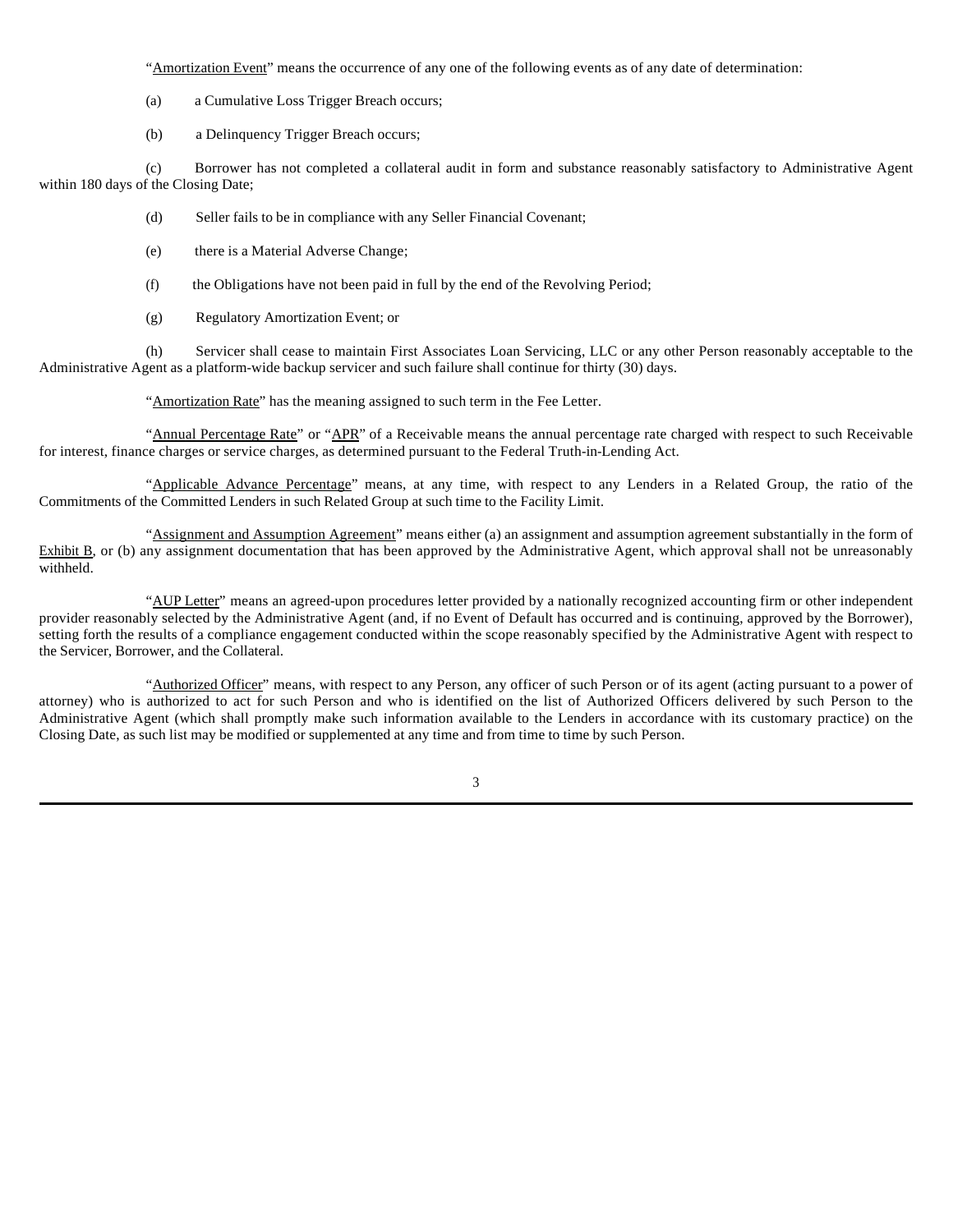"Availability" means, as of any Advance Date, an amount equal the remainder of (i) the lesser of (A) the Facility Limit and (B) the Borrowing Base, *minus* (ii) the Aggregate Loan Amount (after giving effect to any principal repayments to be made on such Advance Date but prior to giving effect to any new Advance to be made on such Advance Date).

"Available Funds" means, with respect to any Settlement Date, the sum of the following amounts, without duplication: (i) all Collections on Purchased Receivables received during the preceding Collection Period; (ii) all Seller purchase price payments with respect to repurchases of Purchased Receivables pursuant to the Receivables Purchase Agreement that were either received during the preceding Collection Period or received pursuant to Section 3.01(c) in connection with such Settlement Date (if not subject to netting described in Section 3.01(c)); (iii) any indemnity payments paid by the Seller pursuant to the Receivables Purchase Agreement or by the Servicer pursuant to the Servicing Agreement; (iv) all voluntary and mandatory prepayments by the Borrower, including in connection with any Release or Borrowing Base Deficiency, that have not been distributed to the Lenders prior to any applicable Settlement Date; (v) any payments received under any Hedging Agreement or otherwise with respect to any Hedging Transaction; (vi) all amounts withdrawn from the Reserve Account and deposited into the Collection Account with respect to such Settlement Date pursuant to Section 3.01(d), and (vii) any interest or earnings on and proceeds of the Collection Account.

*"*Bail-In Action*"* means the exercise of any Write-Down and Conversion Powers by the applicable EEA Resolution Authority in respect of any liability of an EEA Financial Institution.

*"*Bail-In Legislation*"* means, with respect to any EEA Member Country implementing Article 55 of Directive 2014/59/EU of the European Parliament and of the Council of the European Union, the implementing law for such EEA Member Country from time to time which is described in the EU Bail-In Legislation Schedule.

"Bank Drawn Rate" has the meaning assigned to such term in the Fee Letter.

"Bankruptcy Code" means the Bankruptcy Reform Act of 1978, as amended from time to time, and as codified as 11 U.S.C. Section 101 et seq., and all rules and regulations promulgated thereunder.

"Bankruptcy Receivable" means any Receivable with respect to which all or a portion thereof has been discharged under applicable Debtor Relief Laws or an Insolvency Event has occurred with respect to the applicable Obligor.

"Benchmark Rate" means, with respect to any date of determination, (i) prior to the occurrence and continuation of an Event of Default, with respect to any Conduit Lender funding its Advance through the issuance of Commercial Paper, the CP Rate, (ii) prior to the occurrence and continuation of an Event of Default, with respect to any Conduit Lender funding its Advance other than through the issuance of Commercial Paper or any Committed Lender, the Bank Drawn Rate and (iii) after the occurrence and continuation of an Event of Default, the Alternate Base Rate.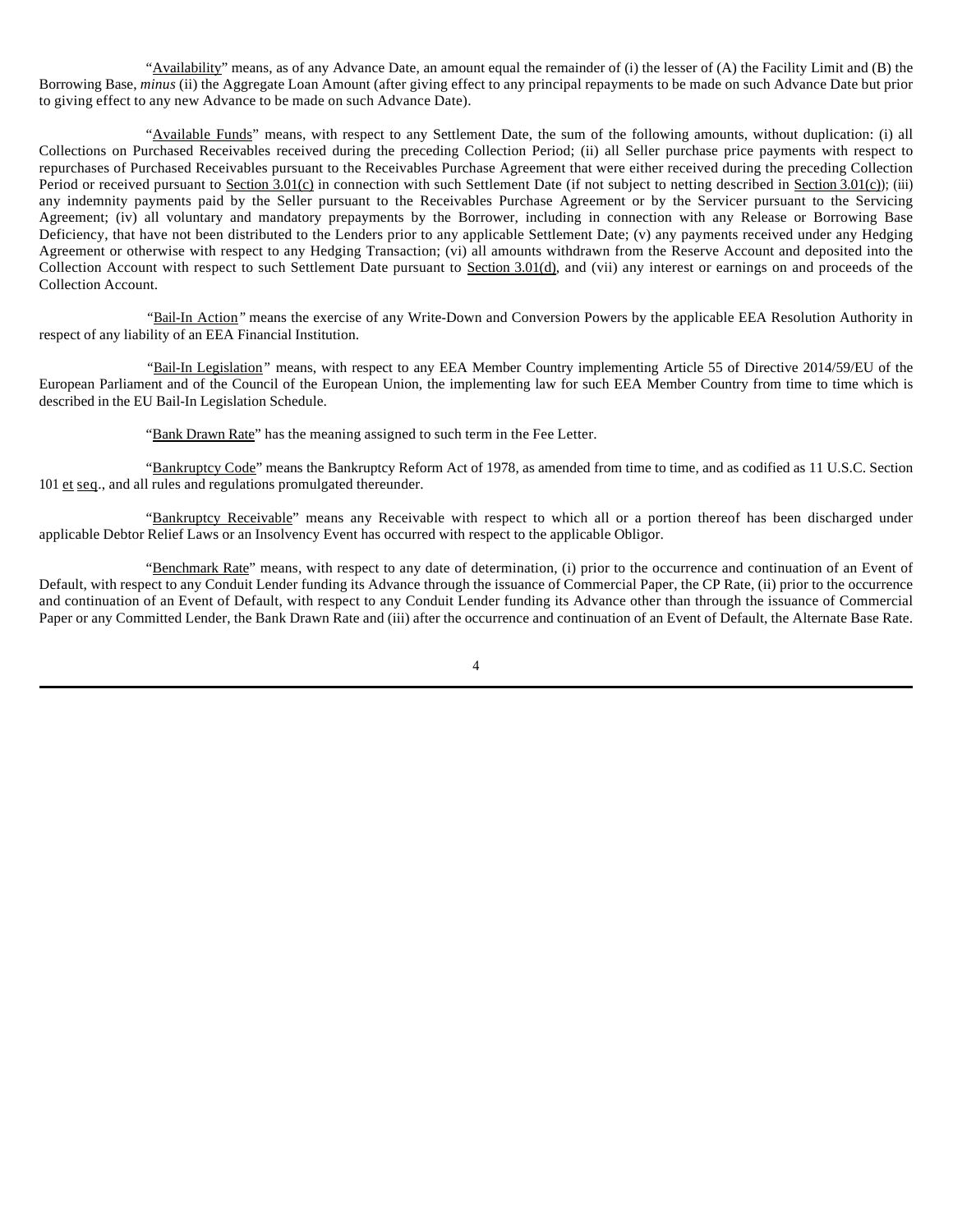"Borrower" has the meaning given to it in the introduction hereto, together with its permitted successors and assigns.

"Borrower's Designated Account" means any bank account in the name of the Seller or any other Person that has been identified in a written notice by the Borrower to the Paying Agent and the Administrative Agent.

"Borrower Organizational Documents" means (i) the Certificate of Formation of the Borrower filed with the Secretary of State of the State of Delaware; and (ii) the Amended and Restated Limited Liability Company Agreement dated on or about January 23, 2018.

"Borrowing Base" means, at any time, an amount equal to the product of (A) the Advance Rate at such time, *multiplied by* (B) the Net Eligible Pool Balance at such time.

"Borrowing Base Certificate" means the certificate from the Servicer, executed and delivered by the Servicer as servicer for the Borrower, setting forth the calculation of the Borrowing Base, substantially in the form of Exhibit C, and certifying as to the accuracy of such Borrowing Base calculation and the information set forth in the related Data File attached thereto.

"Borrowing Base Deficiency" means, at any time, the remainder (if positive) of (i) the Aggregate Loan Amount at such time, *minus* (ii) the Borrowing Base at such time.

"Business Day" means any (i) day other than a Saturday, a Sunday or other day on which commercial banks located in the states of Delaware or New York are, or the fixed income trading market in New York is, authorized or obligated to be closed, and (ii) if the applicable Business Day relates to the determination of LIBOR, a day which is a day described in the foregoing clause (i) and that is also a day open for trading by and between banks in the London interbank eurodollar market.

"Capital Lease Obligations" of any Person means the obligations of such Person to pay rent or other amounts under any lease of (or other arrangement conveying the right to use) real or personal property, or a combination thereof, which obligations are required to be classified and accounted for as capital leases on a balance sheet of such Person under GAAP, and the amount of such obligations shall be the capitalized amount thereof determined in accordance with GAAP; *provided* that, for the avoidance of doubt, any obligations relating to a lease that was accounted for by such Person as an operating lease as of December 17, 2015 and any lease entered into after December 17, 2015 by such Person that would properly have been accounted for as an operating lease under GAAP as in effect as of December 17, 2015 shall be accounted for as obligations relating to an operating lease and not as Capital Lease Obligations.

# "Change of Control" means:

(a) LendingClub merges or consolidates with any other Person and after giving effect to such merger or consolidation, LendingClub is not the surviving entity, or LendingClub sells all or substantially all of the assets of LendingClub and its Restricted Subsidiaries, taken as a whole, to any other Person;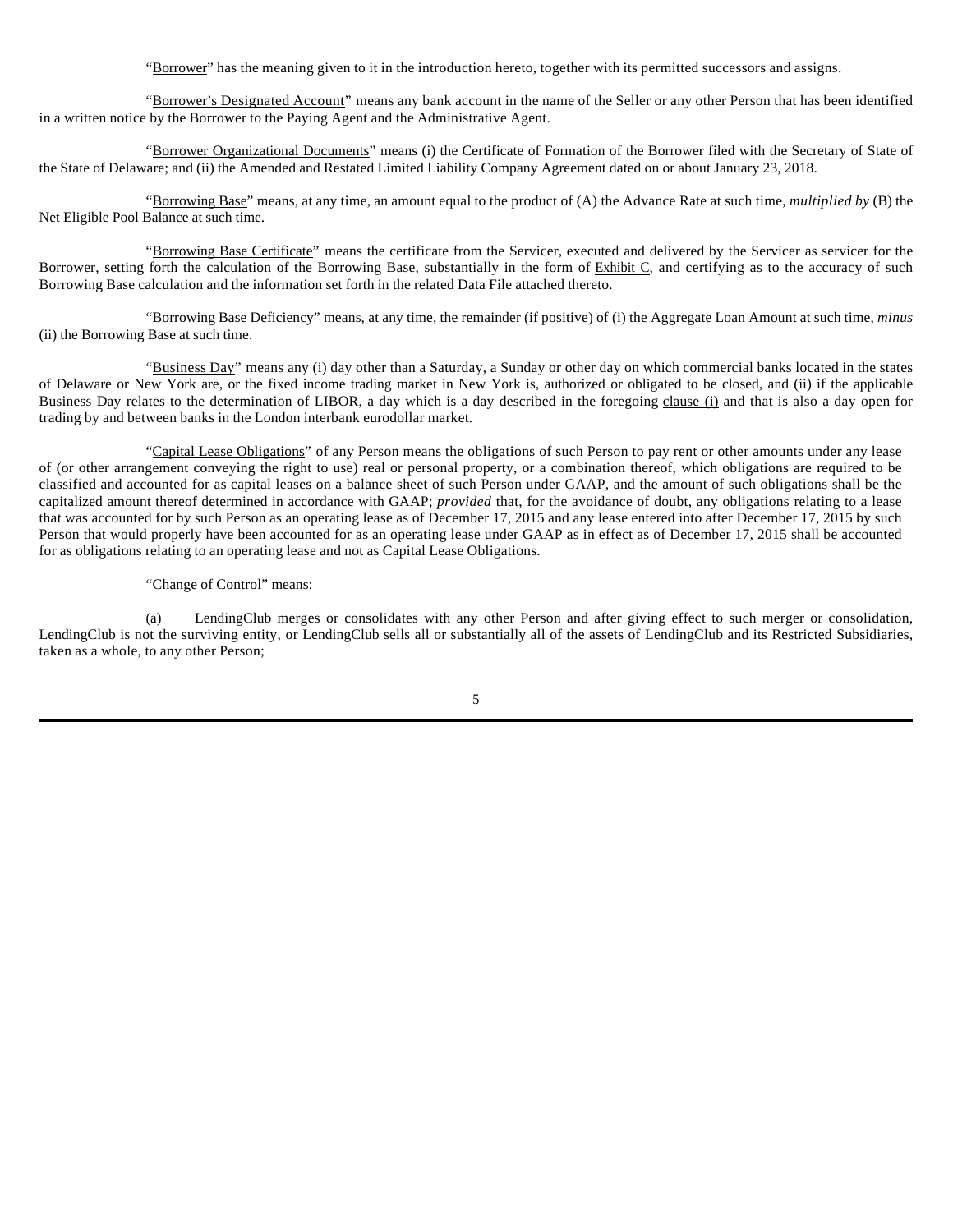(b) the acquisition of ownership, directly or indirectly, beneficially or of record, by any Person or group (within the meaning of the Exchange Act and the rules of the Securities and Exchange Commission thereunder), other than the Permitted Holders, of Equity Interests in LendingClub representing more than 35% of the aggregate ordinary voting power represented by the issued and outstanding Equity Interests in LendingClub;

(c) LendingClub, or a direct or indirect wholly-owned Domestic Subsidiary of LendingClub, no longer owns or controls 100% of the Equity Interests in the Borrower; or

(d) the Borrower merges or consolidates with, or sells all or substantially all of its assets to, any other Person.

"Charged-Off Receivable" means a Receivable that (a) is 120 days or more contractually past due, or (b) has been charged-off or discharged under the charge-off policy set forth in and forming part of the Credit and Collection Policy.

"Closing Date" means January 23, 2018.

"Code" means the Internal Revenue Code of 1986, as amended.

"Cohort" means a group of Receivables that all share the same characteristics with respect to each of the following: (i) the Receivables in such group are all classified as "Prime" or are all classified as "Near Prime", in either case, under the Seller's classification system, (ii) the Receivables in such group with respect to "Prime" Receivables all have the same grade (from [\*\*\*]\* through [\*\*\*]\*) assigned by the Seller, or with respect to "Near Prime" Receivables, all have the same grade (from [\*\*\*]\* through [\*\*\*]\*) assigned by the Seller, and (iii) the Receivables in such group all have the same original term.

"Collateral" has the meaning assigned to such term in the Security Agreement.

"Collateral Trustee" has the meaning given to it in the introduction hereto, and its successors and assigns in such capacity.

"Collection Account" has the meaning ascribed to it in Section 3.04(a).

"Collection Agent" means any Person to whom the Servicer delegates servicing and collection activities for any Purchased Receivables pursuant to and subject to the terms and conditions of the Servicing Agreement.

"Collection Period" means each calendar month.

\* Confidential Treatment Requested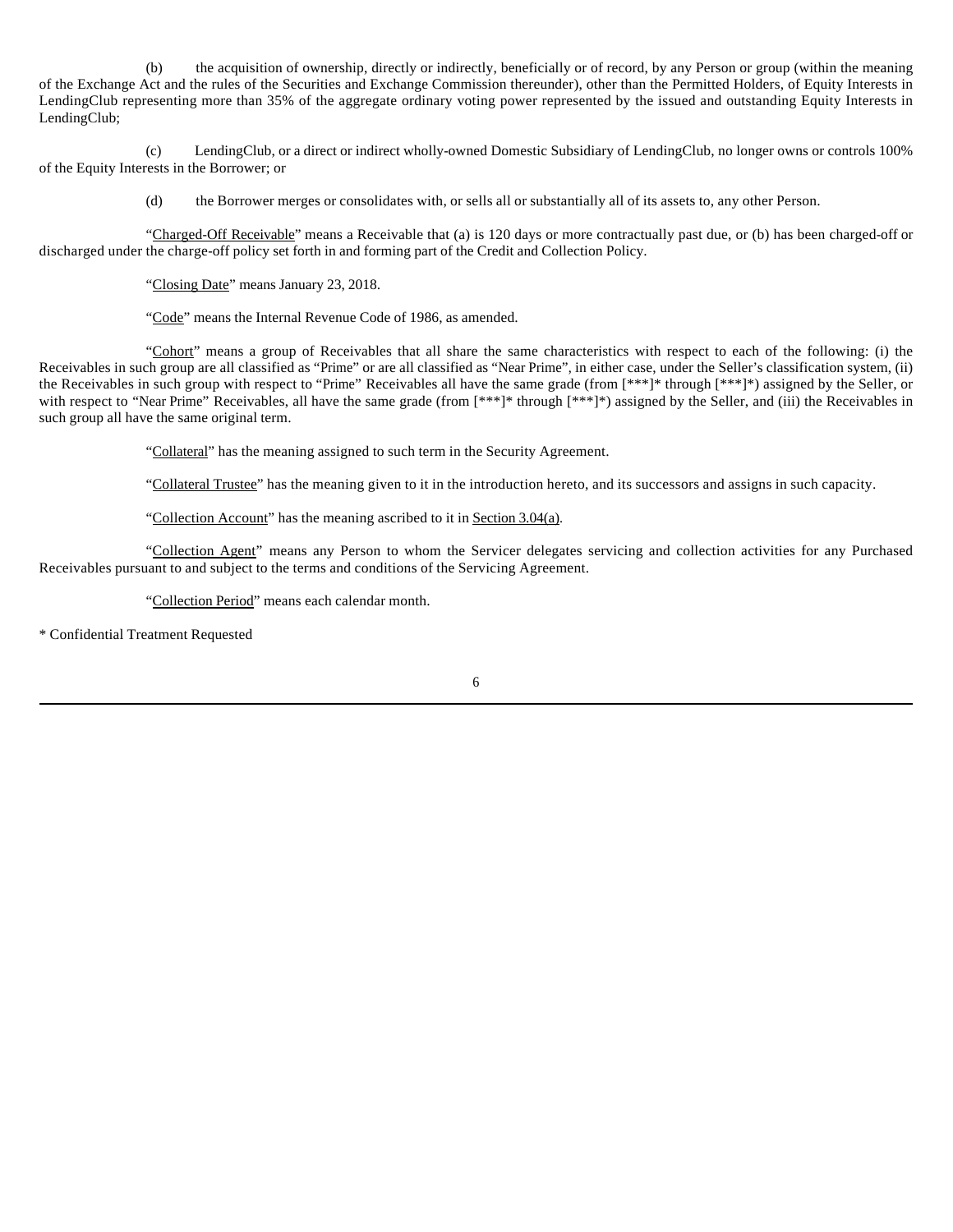"Collections" means, with respect to any Purchased Receivable, all cash collections and other cash proceeds of such Purchased Receivable received by the Borrower, Servicer, any Collection Agent, or any attorney, sub-servicer, agent or designee of any of them, from or on behalf of the applicable Obligor in payment of any amounts owed in respect of such Purchased Receivable, including all Scheduled Payments (whether received in whole or in part, whether related to a current, future or prior date, and whether paid voluntarily by the applicable Obligor or received by the Borrower, Servicer, any Collection Agent, or any attorney, sub-servicer, agent or designee of any of them through any enforcement action), all payments with respect to fees or other charges, all partial or full prepayments, all applicable Liquidation Proceeds, and any amounts received by the Borrower, Servicer, any Collection Agent, or any attorney, sub-servicer, agent or designee of any of them upon the sale or exchange of such Purchased Receivable.

"Commitment" means, with respect to each Committed Lender, the commitment of such Lender to make Advances hereunder pursuant to the terms and subject to the conditions of this Agreement and the other Transaction Documents, in the amount set forth on Schedule I, as the same may be reduced or increased from time to time pursuant to assignments by or to such Committed Lender pursuant to an Assignment and Assumption Agreement or Section 2.02.

"Commitment Termination Date" means the earliest to occur of (i) March 23, 2020, (ii) the date that the Administrative Agent declares a Commitment Termination Date following the occurrence and continuance of any Amortization Event, or of any Event of Default pursuant to Section 7.02, and (iii) the date the Commitments are reduced to zero pursuant to Section 2.02.

"Committed Lender" means any financial institution identified as such on Schedule I with a Commitment hereunder, and any other financial institution that becomes a Committed Lender in accordance with the terms hereof pursuant to an Assignment and Assumption Agreement, but excluding any such Person that ceases to be a Committed Lender hereunder pursuant to the sale of all of its Loan Amount and Commitment pursuant to one or more Assignment and Assumption Agreements.

"Conduit Lender" means any financial institution identified as such on Schedule I and any other commercial paper conduit that has become a party hereto as a Conduit Lender pursuant to an Assignment and Assumption Agreement, other than any such Person that ceases to be a Conduit Lender hereunder pursuant to the full assignment of its Loan Amount and its rights and interests hereunder pursuant to one or more Assignment and Assumption Agreements.

"Consumer Laws" means federal and State interest and usury laws, the federal Truth-in-Lending Act, the federal Equal Credit Opportunity Act, the federal Fair Credit Reporting Act, the federal Fair Debt Collection Practices Act, the Federal Trade Commission Act and all applicable Federal Trade Commission Trade Regulation Rules, the Federal Reserve Board's Regulations B and Z, the Servicemembers Civil Relief Act, the California Military Reservist Relief Act and any other federal, State or local law relating to credit extensions to servicemembers, Stateenacted adaptations of the National Consumer Act and of the Uniform Consumer Credit Code, rules and regulations promulgated by the Consumer Financial Protection Bureau, all other federal, State and local consumer credit laws and other consumer protection laws relating to the conduct of the business of LendingClub or the Borrower, laws requiring the licensing of consumer finance companies and/or lenders, the Uniform Commercial Code as it relates to unsecured loans, State and local laws proscribing unlawful, unfair and/or deceptive acts and practices, federal, State and local laws relating to privacy and/or data security, and any rules, regulations and/or interpretations of the foregoing laws.

"Coupon Rate" means, as of any date, the weighted average interest rate (weighted by Receivable Balance) of Purchased Receivables included in the Net Eligible Pool Balance as of such date.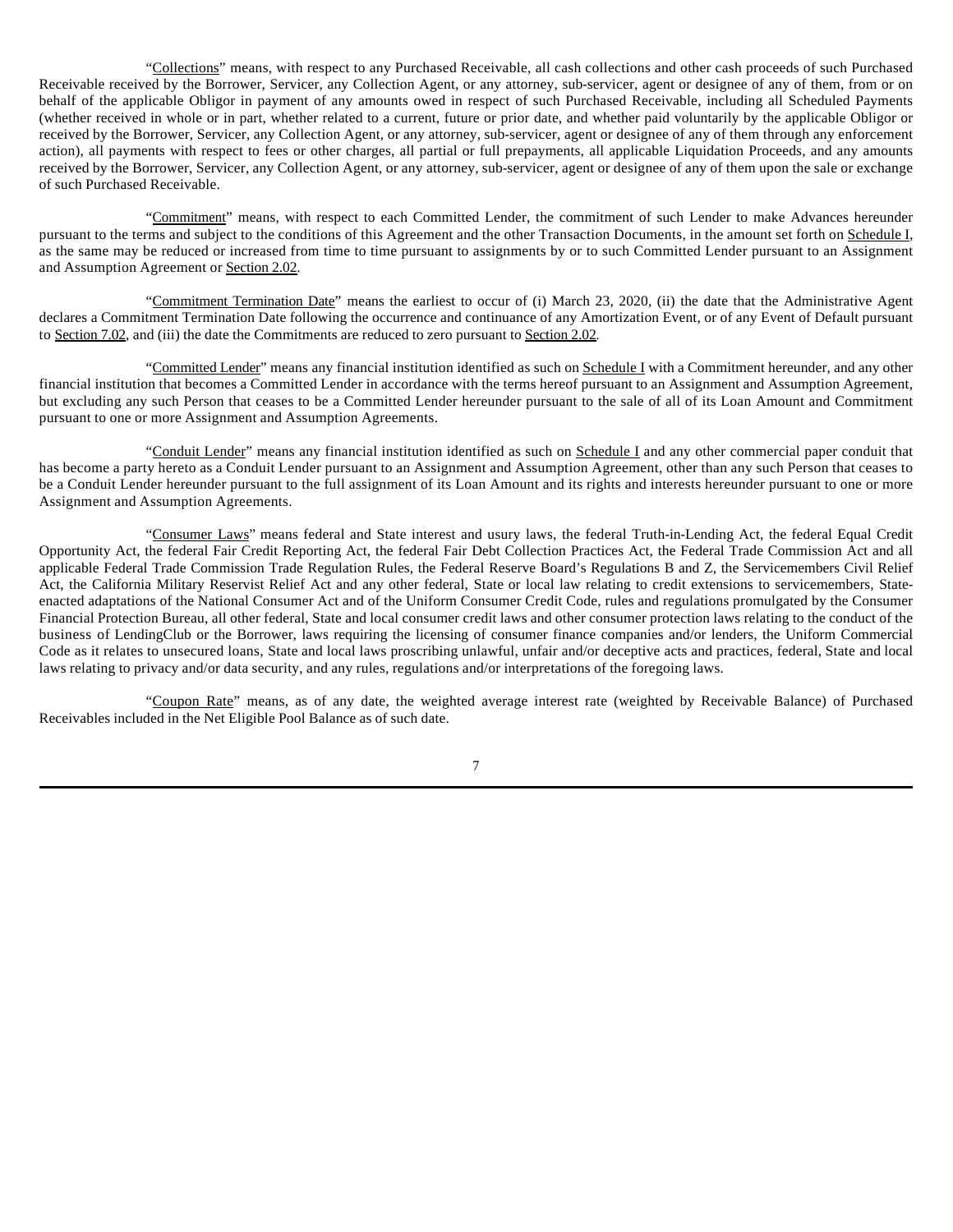"Corporate Trust Office" means the corporate trust office of the Paying Agent and the Collateral Trustee, located at Rodney Square North, 1100 North Market Street, Wilmington, Delaware, 19890, Attn: Corporate Trust Administration – LENDINGCLUB WAREHOUSE II LLC.

"CP Rate" means, with respect to each Conduit Lender, for any Interest Period, the Daily LIBOR Rate for such Interest Period.

"Credit and Collection Policy" means (i) the credit policy used by the Seller and the collection policy (including the charge-off policy) used by the Servicer as set forth as Exhibit D, and (ii) any of the "Credit Criteria" as set forth in, and as defined pursuant to, any Addendum to the Receivables Purchase Agreement, in the case of any of the foregoing, as such credit policy, collection policy, or applicable Credit Criteria may be modified from time to time pursuant to Section 6.02(f).

"Cumulative Loss Trigger Breach" has the meaning given to it in Schedule II hereto.

"Custodian" means either (i) LendingClub, in its capacity as Custodian, pursuant to the Servicing Agreement, or (ii) any successor Custodian selected by the Borrower with the prior written consent of the Administrative Agent (which consent shall not be unreasonably withheld or delayed); *provided*, that any such consent by the Administrative Agent shall be subject to (A) such successor Custodian becoming party to a collateral control agreement in form and substance acceptable to the Administrative Agent in its sole discretion; (B) the transfer (at the sole cost of the Borrower) of all Receivables Documents for all Purchased Receivables and any related Receivables Records then held by the Custodian that is resigning or being terminated from such Custodian to the successor Custodian; and (C) receipt by the Agents and Lenders of a legal opinion from counsel to the Borrower reasonably acceptable to the Administrative Agent with respect to "control" of the sole authoritative copy of all promissory notes and other applicable Receivables Documents with respect to all Purchased Receivables by the Collateral Trustee, for the benefit of the Secured Parties, pursuant to any collateral control agreement with the successor Custodian.

"Daily LIBOR Rate" means, with respect to an Interest Period, the weighted daily average, based on Loan Amount outstanding on such day, of LIBOR for such Interest Period.

"Data File" means an electronic file, in a computer readable format reasonably satisfactory to the Administrative Agent containing the loan-level detail, information and data fields listed on Schedule III and such other information as is reasonably required by the Administrative Agent with respect to the Purchased Receivables, which Data File shall separately list and identify (as of the date of such Data File) the Eligible Receivables, Excluded Receivables and other Purchased Receivables (that are not Eligible Receivables); *provided*, that Receivables that are or have been subject to Release or that have been purchased by Seller or any other Person shall not be included as Purchased Receivables and shall only be listed in any Data File delivered in connection with such Release to identify such Receivables in connection with any such Release or sale.

"DBD Trigger Event" has the meaning given to it in the Servicing Agreement.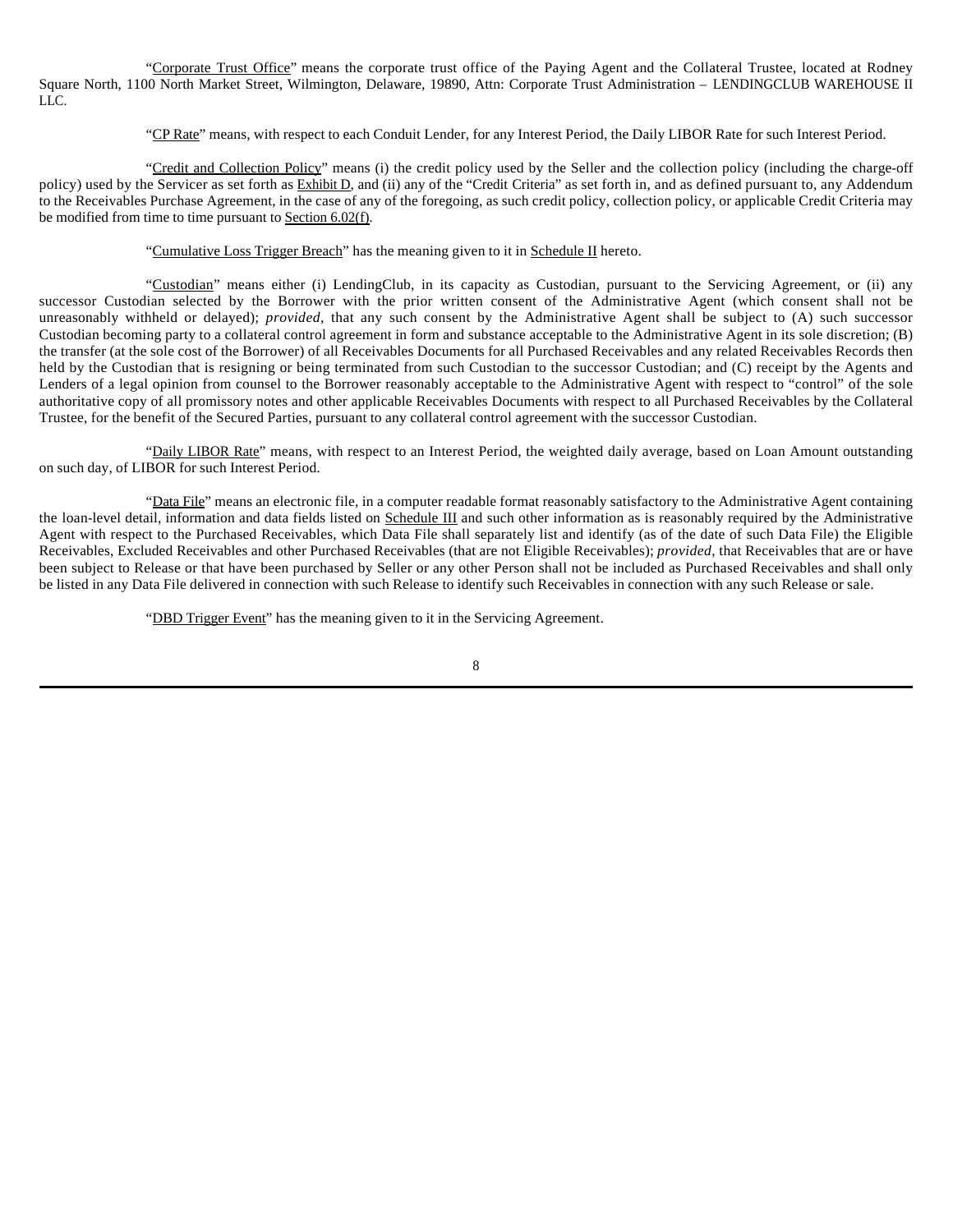"Debtor Relief Law" means any law governing Persons or property with respect to liquidation, conservatorship, bankruptcy, insolvency, moratorium, rearrangement, receivership, reorganization, readjustment of indebtedness, or similar debtor relief laws, any laws affecting the rights of creditors generally of any jurisdiction, and any law permitting a debtor to obtain a stay or compromise of the claims of creditors against it, in any such case, whether arising under foreign law, US federal law (including the Bankruptcy Code), any State or local law, or any other applicable Requirements of Law.

"Default" means any occurrence that is, or with notice or the lapse of time or both would become, an Event of Default.

"Default Rate" has the meaning assigned to such term in the Fee Letter.

"Defaulting Lender" shall have the meaning set forth in any amendment hereto executed pursuant to Section 2.11 hereof.

"Delinquency Trigger Breach" has the meaning given to it in Schedule II hereto.

"Delinquent Receivable" means any Receivable (a) that is not a Charged-Off Receivable or a Bankruptcy Receivable, and (b) with respect to which all or any portion of a scheduled payment remains unpaid for more than fifteen (15) days past its scheduled due date.

"Designated Business Days" means, (a) prior to a DBD Trigger Event, four (4) Business Days, and (b) on and after a DBD Trigger Event, two (2) Business Days.

"Disqualified Institution" means, on any date, any Person that has been designated by the Borrower as a "Disqualified Institution" by prior written notice to the Administrative Agent (to which designation the Administrative Agent has consented to (such consent not to be unreasonably withheld or delayed)) (which notice the Administrative Agent shall promptly make available to the Lenders in accordance with its customary practice) at least three Business Days before such date.

"Dodd-Frank Act" means The Dodd-Frank Wall Street Reform and Consumer Protection Act (Pub.L. 111-203, H.R. 4173).

"Dollar" or "\$" means lawful money of the United States of America.

"Domestic Subsidiary" means a Subsidiary of LendingClub that is a United States person within the meaning of Section 7701(a) (30) of the Code.

"EEA Financial Institution" means (a) any credit institution or investment firm established in any EEA Member Country which is subject to the supervision of an EEA Resolution Authority; (b) any entity established in an EEA Member Country which is a parent of an institution described in clause (a) of this definition; or (c) any financial institution established in an EEA Member Country which is a subsidiary of an institution described in clauses (a) or (b) of this definition and is subject to consolidated supervision with its parent.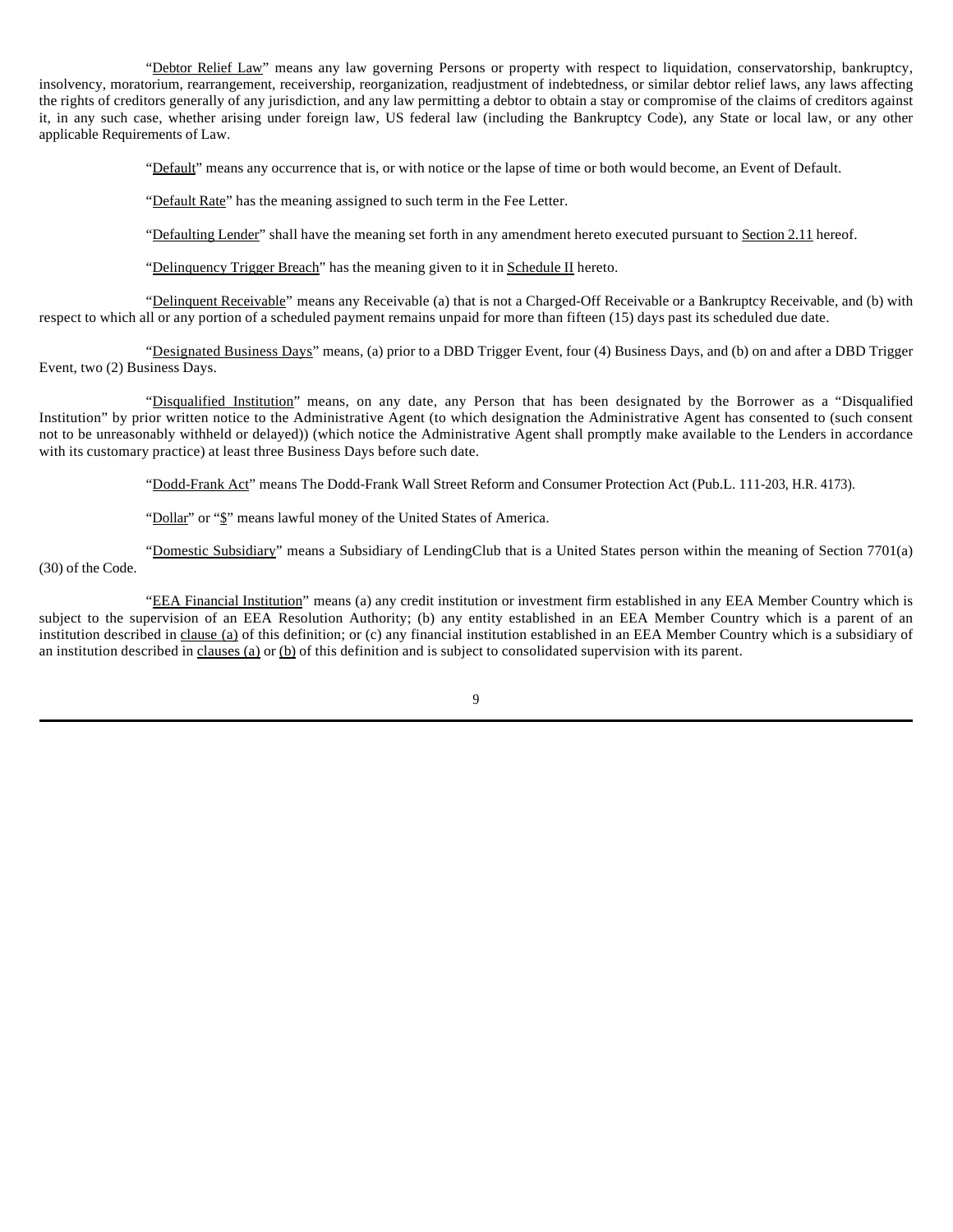"EEA Member Country" means any of the member states of the European Union, Iceland, Liechtenstein, and Norway.

"EEA Resolution Authority" means any public administrative authority or any person entrusted with public administrative authority of any EEA Member Country (including any delegee) having responsibility for the resolution of any EEA Financial Institution.

"Electronic Receivables Laws" means, as applicable, the Electronic Signatures in Global and National Commerce Act (E-Sign Act), Uniform Electronic Transactions Act (UETA), and any other applicable Requirements of Law governing (i) electronic execution of documents and instruments; and/or (ii) the transfer, assignment or pledge of electronic promissory notes and instruments.

"Eligible Assignee" means, with respect to any Lender, (i) any other Lender; (ii) any Affiliate of any Lender that is a financial institution and is majority-owned by such Lender or by any corporation controlling such Lender, (iii) any liquidity provider to or sponsor of any Conduit Lender or financial institution otherwise providing the commitment in the event a Conduit Lender chooses not to fund; and (iv) any ABCP conduit sponsored, administered or supported by any Lender or any Affiliate of any Lender; *provided* that no Disqualified Institution shall be an Eligible Assignee without the prior written consent of the Borrower (in its sole and absolute discretion).

"Eligible Pool Balance" means, at any time, the sum of the Receivable Balances of all Purchased Receivables that are Eligible Receivables at such time (other than Excluded Receivables), and expressly excluding any Charged-Off Receivables, Bankruptcy Receivables, Delinquent Receivables and other Purchased Receivables that are not Eligible Receivables at such time.

# "Eligible Receivable" has the meaning set forth on Schedule IV.

"Enforcement Action" means any action under applicable law to: (a) foreclose, execute, levy, or collect on, take possession or control of, sell or otherwise realize upon (judicially or non-judicially), or lease, license, or otherwise dispose of (whether publicly or privately), Collateral, or otherwise exercise or enforce remedial rights with respect to Collateral (including by way of setoff, recoupment, notification of a public or private sale or other disposition pursuant to the UCC or other applicable law, notification to account debtors, and notification to depositary banks under deposit account control agreements); (b) solicit bids from third Persons to conduct the liquidation or disposition of Collateral or to engage or retain sales brokers, marketing agents, investment bankers, accountants, appraisers, auctioneers, or other third Persons for the purposes of valuing, marketing, promoting, and selling Collateral; (c) receive a transfer of Collateral in satisfaction of Obligations; or (d) otherwise enforce a security interest or exercise another right or remedy, as a secured creditor or otherwise, pertaining to the Collateral at law, in equity, or pursuant to the Transaction Documents (including the commencement of applicable legal proceedings or other actions with respect to all or any portion of the Collateral).

"Equity Interests" means, with respect to any Person, shares of capital stock, partnership interests, membership interests in a limited liability company, beneficial interests in a trust or other equity ownership interests in such Person, and any warrants, options or other rights entitling the holder thereof to purchase or acquire any such equity interest; *provided* that Equity Interests shall not include (a) Trust Certificates, or (b) any debt securities that are convertible into or exchangeable for any combination of Equity Interests and/or cash until any such conversion or exchange.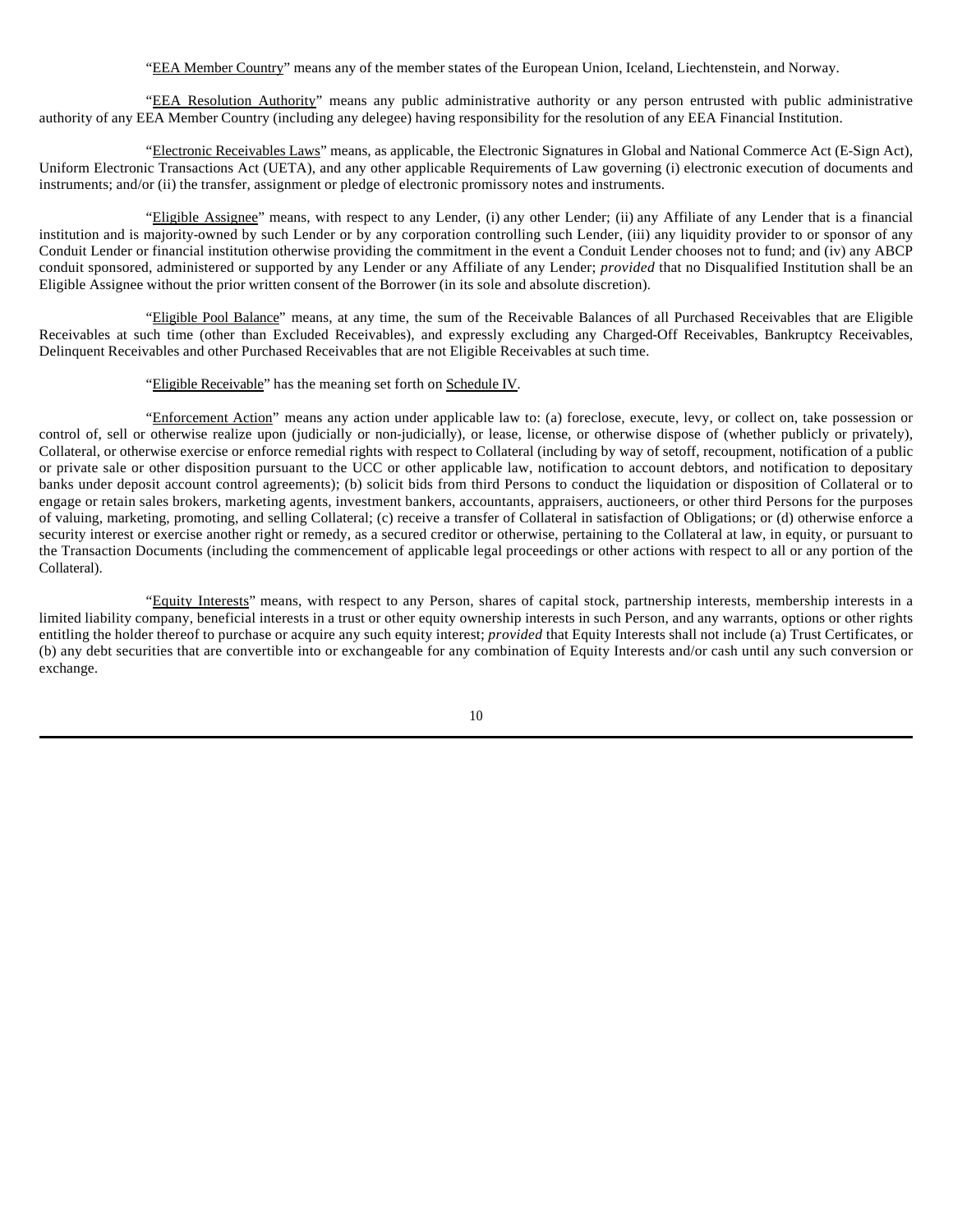"ERISA" means the U.S. Employee Retirement Income Security Act of 1974, as amended from time to time, and the regulations promulgated and rulings issued thereunder.

"ERISA Affiliate" means any person that for purposes of Title I or Title IV of ERISA or Section 412 of the Code would be deemed at any relevant time to be a single employer or otherwise aggregated with the Borrower or a Subsidiary under Section 414(b), (c), (m) or (o) of the Code or Section 4001 of ERISA.

"ERISA Event" means any one or more of the following: (a) any reportable event, as defined in Section 4043 of ERISA, with respect to a Pension Plan, as to which notice has not been waived under applicable PBGC regulations; (b) the termination of any Pension Plan under Section 4041(c) of ERISA; (c) the institution of proceedings by the PBGC under Section 4042 of ERISA for the termination of, or the appointment of a trustee to administer, any Pension Plan; (d) the failure to make a required contribution to any Pension Plan that would result in the imposition of a lien or other encumbrance or the provision of security under Section 430 of the Code or Section 303 or 4068 of ERISA, or the arising of such a lien or encumbrance; the failure to satisfy the minimum funding standard under Section 412 of the Code or Section 302 of ERISA, whether or not waived; or a determination that any Pension Plan is, or is expected to be, considered an at-risk plan within the meaning of Section 430 of the Code or Section 303 of ERISA; (e) engaging in a non-exempt prohibited transaction within the meaning of Section 4975 of the Code or Section 406 of ERISA with respect to a Plan; (f) the complete or partial withdrawal of any Borrower, Subsidiary or ERISA Affiliate from a Multiemployer Plan which results in the imposition of Withdrawal Liability; (g) the insolvency under Title IV of ERISA of any Multiemployer Plan; (h) a determination that any Multiemployer Plan is in endangered or critical status under Section 432 of the Code or Section 305 of ERISA; or (i) the withdrawal of the Borrower or any ERISA Affiliate from a Pension Plan subject to Section 4063 of ERISA during a plan year in which such entity was a substantial employer (as defined in Section 4001(a)(2) of ERISA) or the cessation of operations by the Borrower or any ERISA Affiliate that would be treated as a withdrawal from a Pension Plan under Section 4062(d) of ERISA.

*"*EU Bail-In Legislation Schedule*"* means the EU Bail-In Legislation Schedule published by the Loan Market Association (or any successor person), as in effect from time to time.

"Event of Default" has the meaning assigned to such term in Section 7.01 of this Agreement.

"Exception" has the meaning assigned to such term is Section  $2.01(g)$  of this Agreement.

"Excess Concentration Amount" has the meaning set forth on Schedule V.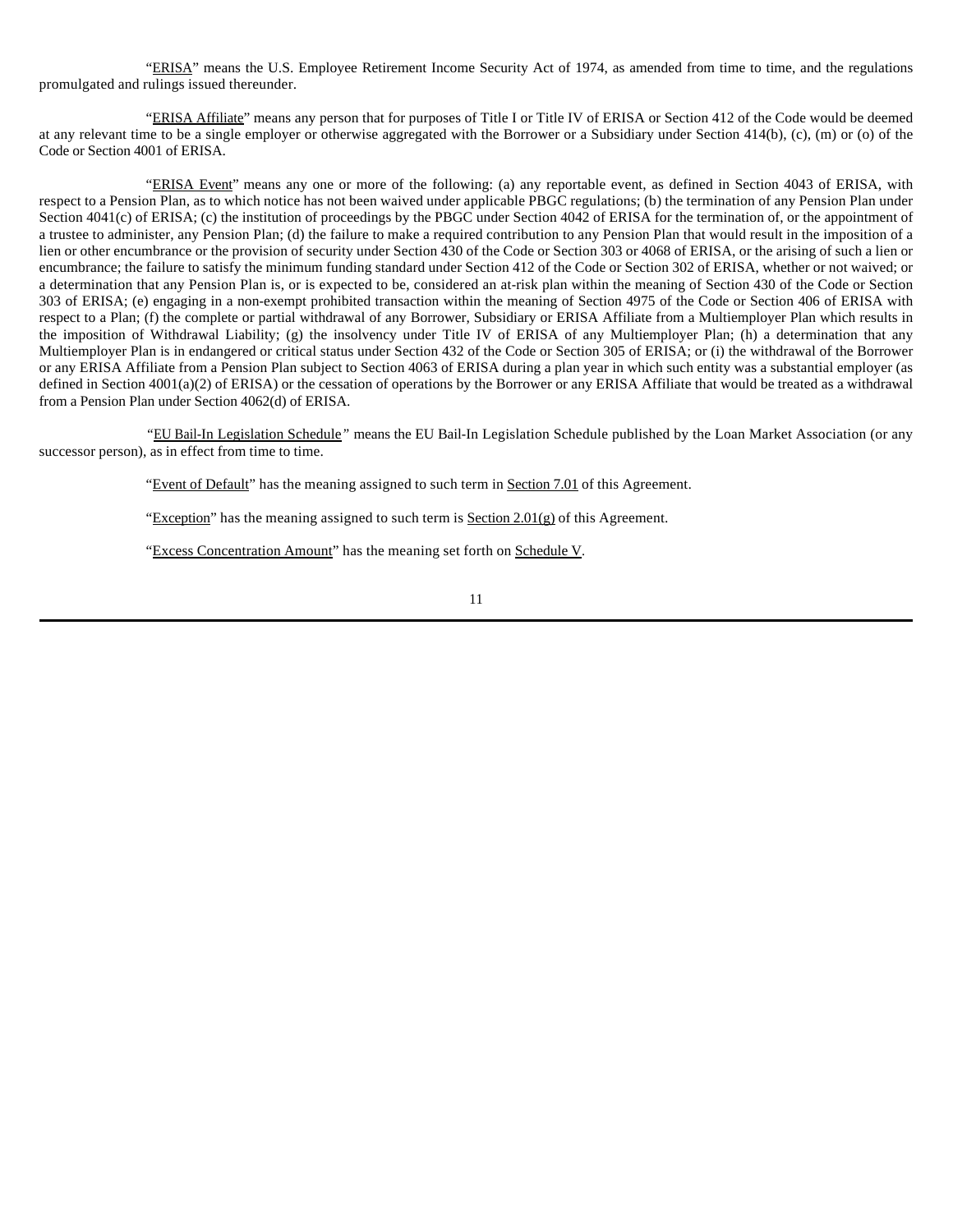"Exchange Act" means the Securities Exchange Act of 1934, as amended from time to time.

"Excluded Receivable" means a Purchased Receivable that the Servicer selects, in its sole discretion, to classify as an "Excluded Receivable", as long as, at the time of the initial classification, such Purchased Receivable is not a Delinquent Receivable, Bankruptcy Receivable or Charged-Off Receivable; *provided*, if the Servicer chooses to change the classification of any Eligible Receivable that had been classified as an "Excluded Receivable" at any time to no longer being classified as an "Excluded Receivable", such Eligible Receivable shall be treated as a newly acquired Purchased Receivable on such date.

"Excluded Taxes" means any of the following Taxes imposed on or with respect to an Affected Party or required to be withheld or deducted from a payment to an Affected Party, (a) Taxes imposed on or measured by net income (however denominated), franchise Taxes, and branch profits Taxes, in each case, (i) imposed as a result of such Affected Party being organized under the laws of, or having its principal office or, in the case of any Lender, its applicable lending office located in, the jurisdiction imposing such Tax (or any political subdivision thereof) or (ii) that are Other Connection Taxes, (b) in the case of a Lender, U.S. federal withholding Taxes imposed on amounts payable to or for the account of such Lender with respect to an applicable interest in a Loan pursuant to a law in effect on the date on which (i) such Lender acquires such interest in the Loan (other than pursuant to an assignment request by the Borrower under Section 2.10) or (ii) such Lender changes its lending office, except in each case to the extent that, pursuant to Section 2.08, amounts with respect to such Taxes were payable either to such Lender's assignor immediately before such Lender became a party hereto or to such Lender immediately before it changed its lending office, (c) Taxes attributable to such Affected Party's failure to comply with Section 2.08(f) and (d) any withholding Taxes imposed under FATCA.

"Facility" means the lending facility established pursuant to this Agreement and the other Transaction Documents.

"Facility Limit" means the sum of the Commitments of all of the Committed Lenders hereunder, which on the Closing Date shall be two hundred million dollars (\$200,000,000.00).

"FATCA" means Sections 1471 through 1474 of the Code, as of the date of this Agreement (or any amended or successor version that is substantively comparable and not materially more onerous to comply with), any current or future regulations or official interpretations thereof, any agreements entered into pursuant to Section 1471(b)(1) of the Code and any fiscal or regulatory legislation, rules or practices adopted pursuant to any intergovernmental agreement, treaty or convention among Governmental Authorities and implementing such Sections of the Code.

"Fee Letter" means that letter dated as of the date hereof made by the Administrative Agent, and accepted by the Borrower.

"Final Maturity Date" means the earlier to occur of (a) the date that is twelve (12) months after the Commitment Termination Date, or if such day is not a Business Day, the next Business Day, (b) the third anniversary hereof (on the same calendar day), or if such day is not a Business Day, the next Business Day, and (c) the day on which the Loans have been declared or otherwise become due and payable following the occurrence and continuance of an Event of Default pursuant to Section 7.02.

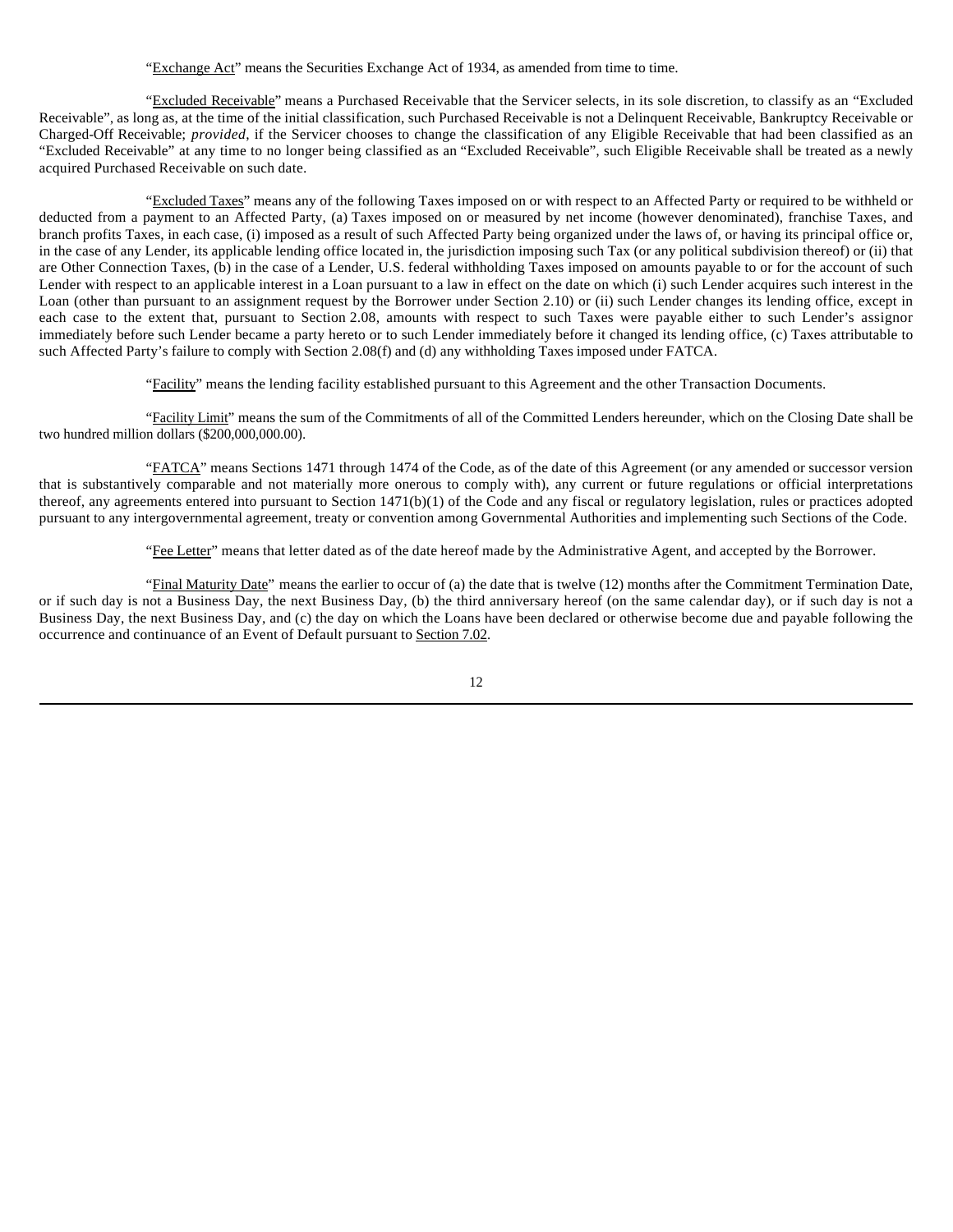"Financials Compliance Certificate" means the compliance certificate substantially in the form of Exhibit E or such other form as shall be mutually agreed by the Administrative Agent and Borrower.

"Foreign Lender" means any Lender that is not a U.S. Person.

"GAAP" means U.S. generally accepted accounting principles occasioned by the promulgation of rules, regulations, pronouncements or opinions by the Financial Accounting Standards Board or the American Institute of Certified Public Accountants (or successors thereto or agencies with similar functions) from time to time.

"GLB Act" has the meaning given to such term in the Receivables Purchase Agreement.

"Governmental Authority" means any foreign or the United States government, any state, local or other political subdivision thereof, and any Person exercising executive, legislative, judicial, quasi-judicial, regulatory, or administrative functions thereof or pertaining thereto, including without limitation, any U.S. bank regulatory agency, any foreign bank regulatory agency, any court, any central bank, any regulator and any other governmental authority.

"Guarantee" of or by any Person (the "guarantor") means any obligation, contingent or otherwise, of the guarantor guaranteeing or having the economic effect of guaranteeing any Indebtedness of any other Person (the "primary obligor") in any manner, whether directly or indirectly, and including any obligation of the guarantor, direct or indirect, (a) to purchase or pay (or advance or supply funds for the purchase or payment of) such Indebtedness or other obligation or to purchase (or to advance or supply funds for the purchase of) any security for the payment thereof, (b) to purchase or lease property, securities or services for the purpose of assuring the owner of such Indebtedness of the payment thereof, (c) to maintain working capital, equity capital or any other financial statement condition or liquidity of the primary obligor so as to enable the primary obligor to pay such Indebtedness or other obligation or (d) as an account party in respect of any letter of credit or letter of guaranty issued to support such Indebtedness; provided that the term Guarantee shall not include (a) loan repurchase obligations or (b) endorsements for collection or deposit in the ordinary course of business, or customary indemnification obligations entered into in connection with any acquisition or disposition of assets or of other entities (other than to the extent that the primary obligations that are the subject of such indemnification obligation would be considered Indebtedness hereunder).

"Hedge Counterparty" means any entity that has entered into a Hedging Agreement with the Borrower.

"Hedge Trigger Event" means any date on which the Weighted Average Actual Gross Excess Spread is less than the Weighted Average Modeled Gross Excess Spread at the then applicable LIBOR Threshold.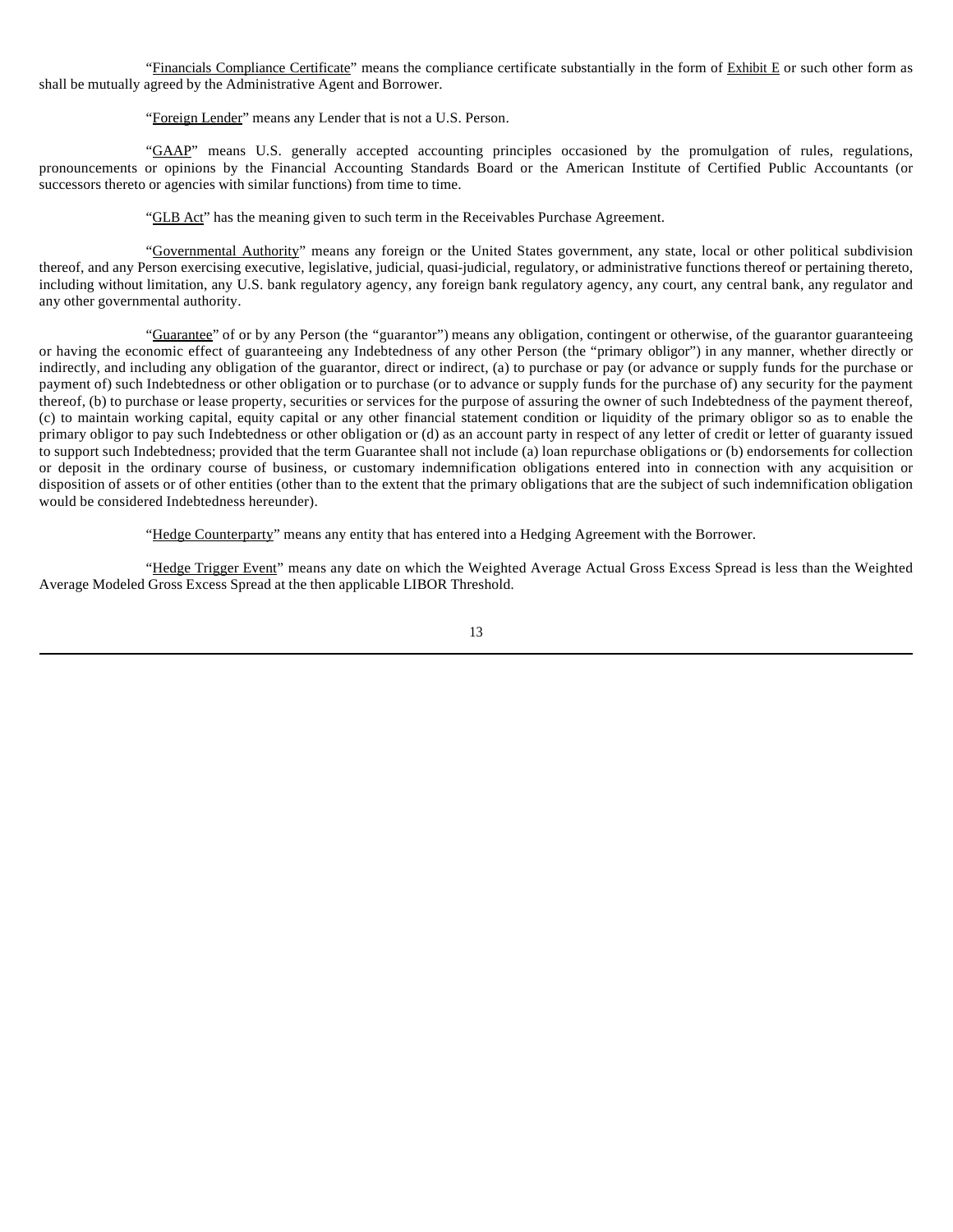"Hedging Agreement" means an agreement (whether or not in writing) that governs or gives rise to a Hedging Transaction.

"Hedging Transaction" means an interest rate cap, interest rate swap, or other hedging transaction.

"Indebtedness" of any Person at any date means, without duplication, (a) all indebtedness of such Person for borrowed money, (b) all obligations of such Person for the deferred purchase price of property or services (other than current trade payables incurred in the ordinary course of such Person's business, deferred employee compensation arrangements in the ordinary course of business and earn-out obligations), (c) all obligations of such Person evidenced by notes, bonds, debentures or other similar instruments, (d) all indebtedness created or arising under any conditional sale or other title retention agreement with respect to property acquired by such Person (even though the rights and remedies of the seller or lender under such agreement in the event of default are limited to repossession or sale of such property), (e) all Capital Lease Obligations of such Person, (f) all obligations of such Person, contingent or otherwise, as an account party or applicant under or in respect of bankers' acceptances, letters of credit, surety bonds or similar arrangements, (g) all Guarantees of such Person in respect of obligations of the kind referred to in clauses (a) through (f) above, and (h) all obligations of the kind referred to in clauses (a) through (g) above secured by (or for which the holder of such obligation has an existing right, contingent or otherwise, to be secured by) any Lien on property (including accounts and contract rights) owned or acquired by such Person, whether or not such Person has assumed or become liable for the payment of such obligation. The Indebtedness of any Person shall include the Indebtedness of any other entity (including any partnership in which such Person is a general partner) to the extent such Person is liable therefor as a result of such Person's ownership interest in or other relationship with such entity, except to the extent the terms of such Indebtedness expressly provide that such Person is not liable therefor.

"Indemnified Liabilities" has the meaning given to it in Section 9.06(b).

"Indemnified Parties" has the meaning given to it in Section 9.06(b).

"Indemnified Taxes" means (a) Taxes, other than Excluded Taxes, imposed on or with respect to any payment made by or on account of any obligation of the Borrower under any Transaction Document and (b) to the extent not otherwise described in (a), Other Taxes.

"Independent" means, with respect to any special member, manager or director of the Borrower, a natural person who: (i) for the five-year period prior to his or her appointment as Independent special member, Independent manager or Independent director of the Borrower has not been, and during the continuation of his or her service thereas is not (other than in his or her role as Independent special member, Independent manager or Independent director of the Borrower): (A) an employee, director, stockholder, member, manager, partner or officer of LendingClub or any of its Subsidiaries; (B) a customer or supplier (other than in connection with serving as Independent special member, Independent manager or Independent director of the Borrower) of LendingClub or any of its Subsidiaries; or (C) any member of the immediate family of a person described in the foregoing clause (A) or (B); and (ii) has (A) prior experience as an independent director or independent manager for a corporation or limited liability company whose charter or organizational documents required the unanimous consent of all directors or managers (including the independent director or independent manager), as the case may be, before such corporation or limited liability company could consent to the institution of bankruptcy or insolvency proceedings against it or could file a petition seeking relief under any applicable federal or State law relating to bankruptcy; and (B) at least three years of employment experience with one or more entities that provide, in the ordinary course of their respective businesses, advisory, management or placement services (including providing independent managers or directors) to issuers of securitization or structured finance instruments, agreements or securities.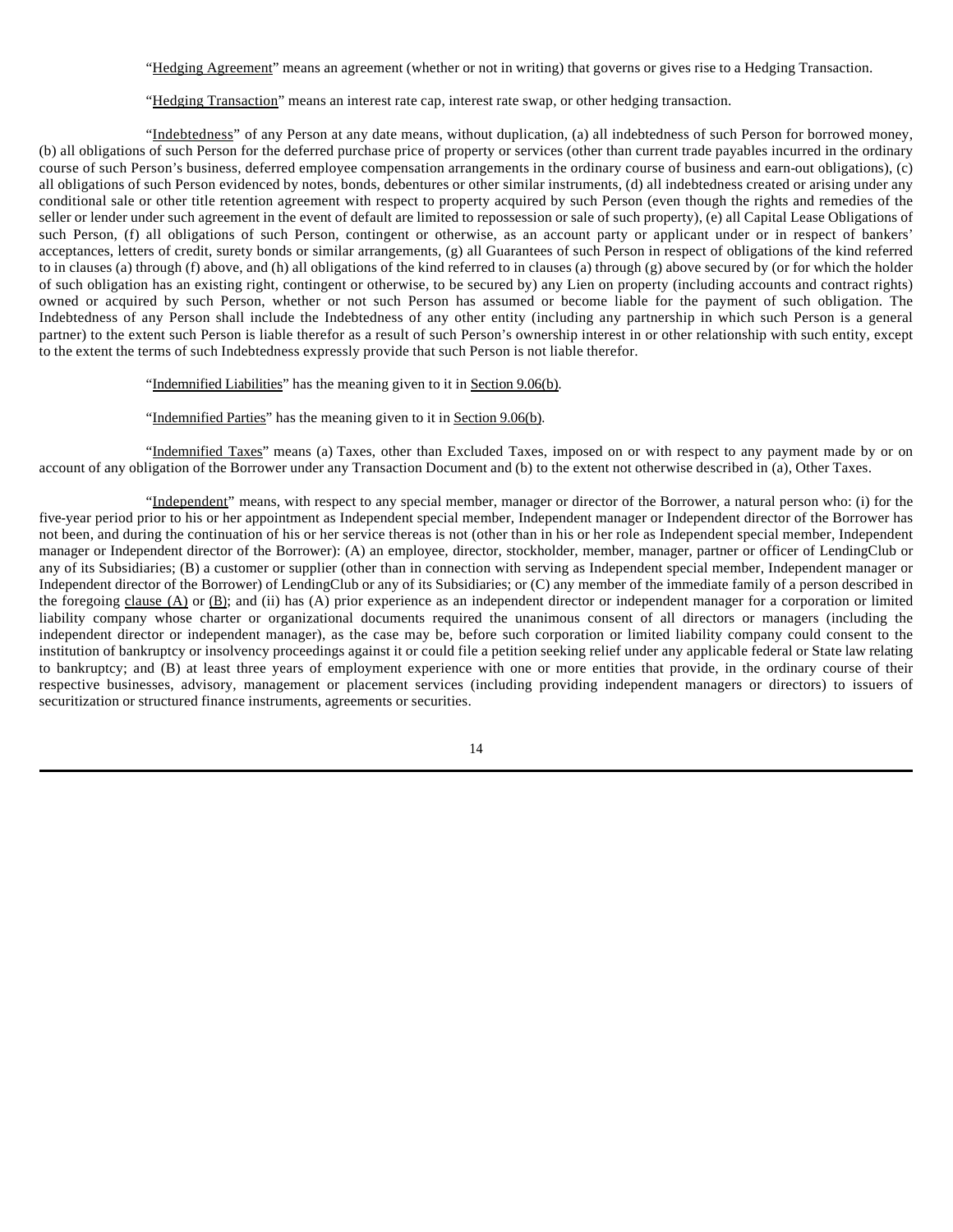"Information" means, with respect to the Borrower as a disclosing party and any Agent or Lender as a recipient, all information provided by the Borrower, LendingClub or any of its Subsidiaries or their respective advisers or representatives to any such recipient relating to the Borrower, LendingClub or any of its Subsidiaries or any of their respective businesses and expressly excluding any such information that is public, independently developed (without breach of Section 9.02), or made available to any Agent or any Lender on a nonconfidential basis prior to disclosure by the Borrower, LendingClub or any of their respective Subsidiaries or their respective advisers or representatives.

"Information Security Program" has the meaning given to it in the Receivables Purchase Agreement.

"Insolvency Event" means, with respect to a specified Person, (a) such specified Person shall (i) commence or file a petition to commence any Insolvency Proceeding with respect to itself or any substantial part of its properties, or (ii) make a general assignment for the benefit of its creditors, or (b) a court of competent jurisdiction shall (i) enter an order, judgment or decree appointing a custodian, receiver, trustee, liquidator or conservator for such specified Person or the whole or any substantial part of the properties of such specified Person, (ii) approve a petition filed against such specified Person in connection with any Insolvency Proceeding, or (iii) under the provisions of any applicable Debtor Relief Law or other applicable law, assume custody or control of such specified Person or of the whole or any substantial part of the properties of such specified Person, or (c) there is commenced against such specified Person any Insolvency Proceeding that (A) is not unconditionally dismissed within sixty (60) calendar days after the date of commencement, or (B) with respect to which such specified Person takes any action to approve of or consent to such involuntary proceeding or action.

"Insolvency Proceeding" shall mean, with respect to any Person, any of the following: (i) any bankruptcy, reorganization, arrangement, or insolvency proceeding or other case or proceeding commenced by or against any Person under any applicable Debtor Relief Law; (ii) any proceeding seeking the appointment of any trustee, receiver, interim receiver, liquidator, custodian, monitor or other insolvency official with similar powers with respect to such Person or any of its assets; (iii) any proceeding for liquidation, dissolution or other winding up of the business of such Person; or (iv) any receivership, assignment for the benefit of creditors, arrangement, composition or extension, or any marshalling of assets of such Person.

"Interest Period" means (i) initially, the period from the Closing Date to and including the last day of the immediately succeeding calendar month in which the Closing Date falls, and (ii) thereafter, each calendar month.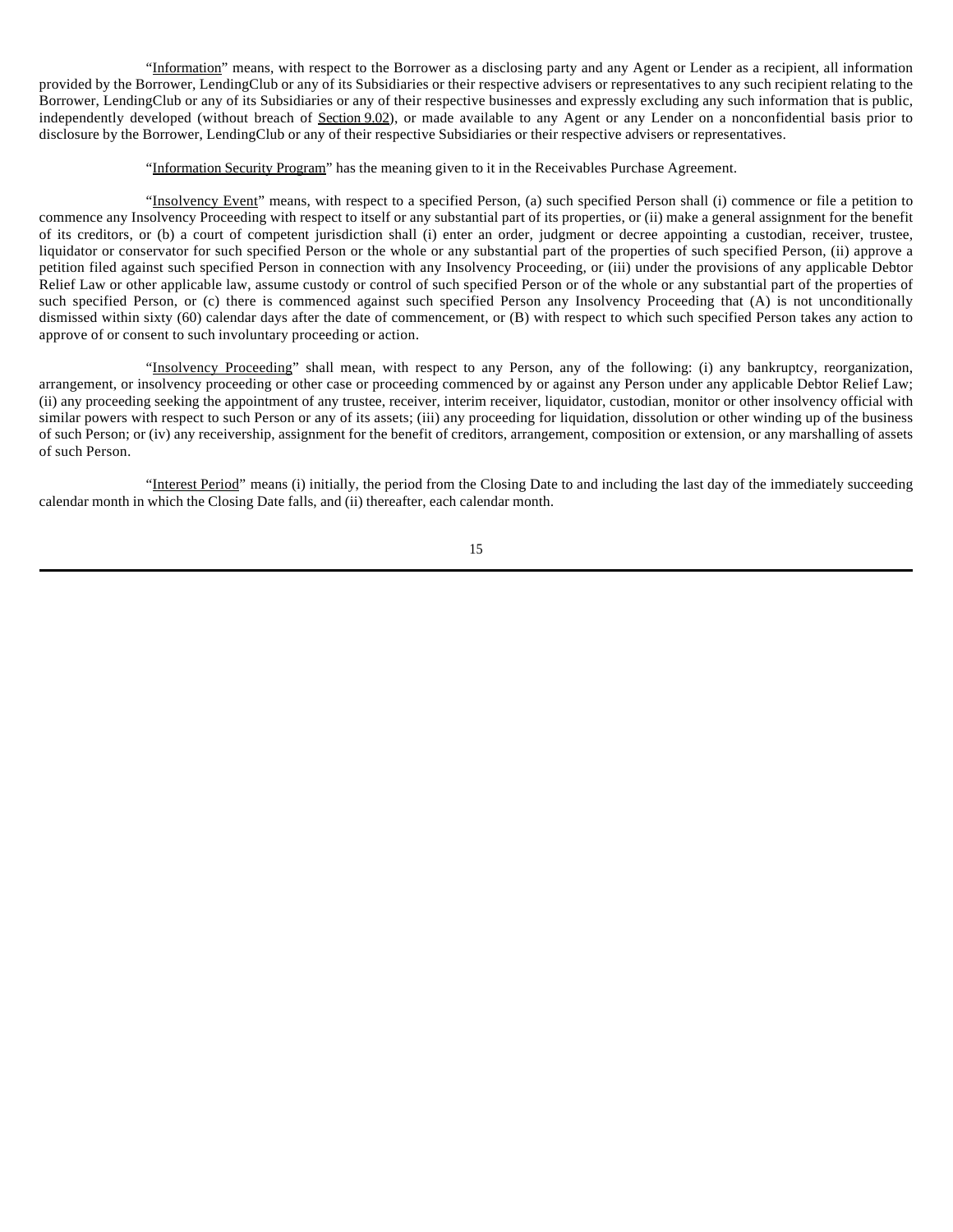"Interest Rate" means the sum of (i) the Benchmark Rate, *plus* (ii) the Used Fee, *plus* (iii) on and after the occurrence and continuation of an Amortization Event but prior to the occurrence of an Event of Default, the Amortization Rate, *plus* (iv) on and after the occurrence and continuation of an Event of Default, the Default Rate.

"Investment Company Act" means the Investment Company Act of 1940, as amended.

"IRS" means the United States Internal Revenue Service.

"JPM Person" means JPMorgan Chase Bank, N.A., each Affiliate of JPMorgan Chase Bank, N.A., and each commercial paper conduit that is sponsored, managed or supported by JPMorgan Chase Bank, N.A. or by any Affiliate of JPMorgan Chase Bank, N.A., including, without limitation, each of Person that is a Lender hereunder on the Closing Date.

"LC Group Member" means LendingClub (or, if LendingClub ceases to be a public company, its ultimate parent) and its Subsidiaries

"Lender" means each Conduit Lender and each Committed Lender.

"LendingClub" has the meaning assigned to it in the Recitals hereto.

"LIBOR" means the rate for deposits in United States dollars for a three-month period which appears on Reuters Screen or on such comparable system as is customarily used to quote LIBOR as of 11:00 a.m., London time, on that date, with a floor of 0.00%. If this rate does not appear on Reuters Screen or on a comparable system as is customarily used to quote LIBOR, the rate for that date will be determined on the basis of the rates at which deposits in United States dollars are offered by four major banks selected by the Administrative Agent at approximately 11:00 a.m., London time, on that day to prime banks in the London interbank market for a three-month period. The Administrative Agent will request the principal London office of each of the banks to provide a quotation of its rate. If at least two quotations are provided, the rate for that LIBOR date will be the arithmetic mean of the quotations. If fewer than two quotations are provided, the rate for that LIBOR date will be the arithmetic mean of the rates quoted by major banks in New York City, selected by the Administrative Agent, at approximately 11:00 a.m., New York City time, on that day for loans in United States dollars leading European banks for a three-month period.

"LIBOR Threshold" has the meaning assigned to it in Schedule II hereto.

"Lien" means any mortgage, deed of trust, deed to secure debt, pledge, security interest, encumbrance, lien or charge of any kind (including any conditional sale or other title retention agreement or any lease in the nature thereof), or any other arrangement pursuant to which title to the property is retained by or vested in some other Person for security purposes.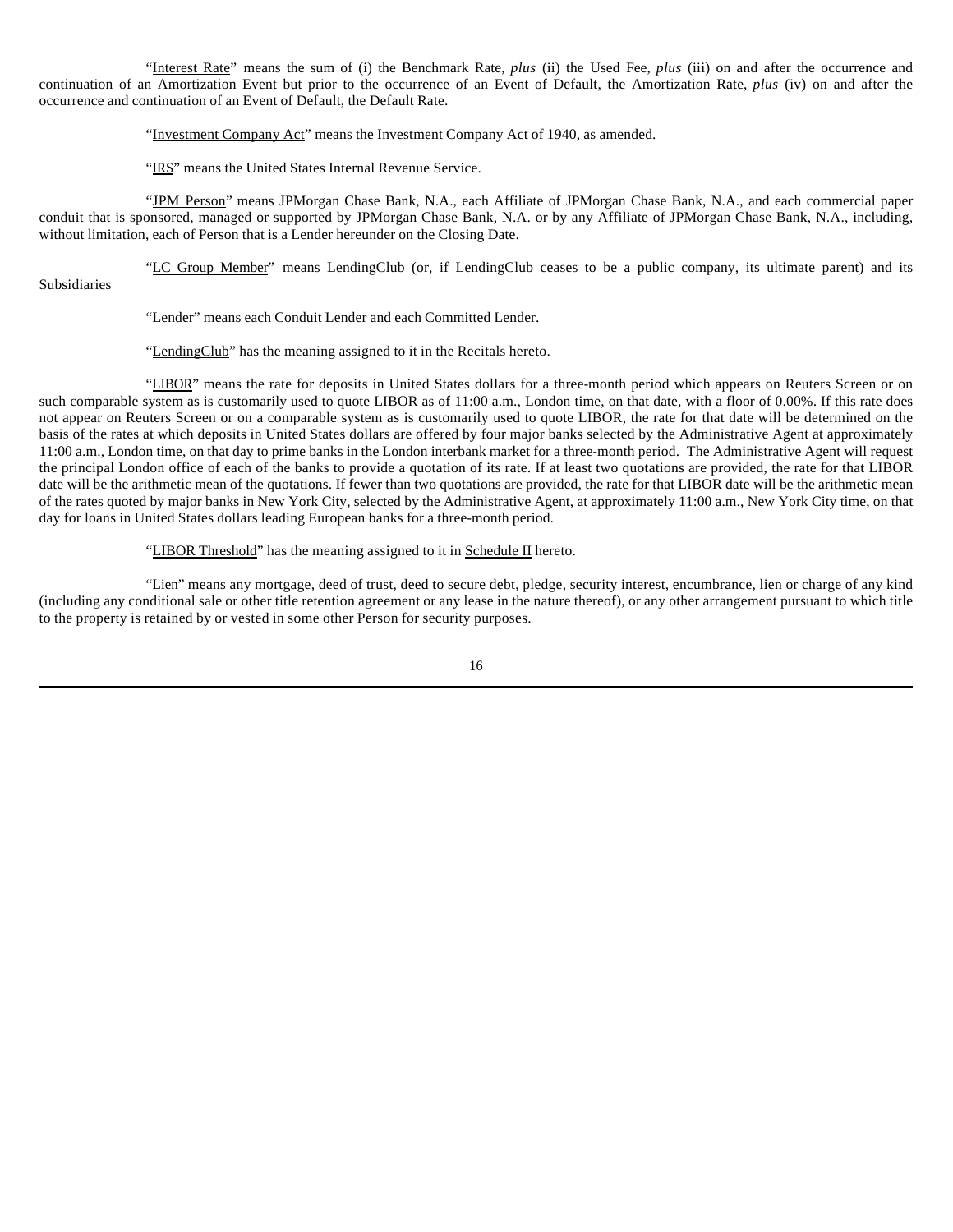"Liquidation Proceeds" means, for any Collection Period and any Charged-Off Receivable, any amount (which shall not be less than zero) received (whether by the Servicer, Borrower, any Collection Agent, or any subagent or designee of any of them) in connection with such Charged-Off Receivable, including any recoveries, payments or other proceeds thereon, net of any (i) reasonable out-of-pocket expenses (exclusive of overhead but inclusive of any fees paid to the applicable Collection Agent or any subagent or designee of the Servicer, Borrower or such Collection Agent) incurred by the Servicer or the Borrower and (ii) the liquidation proceeds fee specified in the Servicing Agreement with respect to the collection and enforcement of such Charged-Off Receivable, each to the extent not previously reimbursed to the Servicer.

"Liquidity" has the meaning assigned to it in Schedule VII.

"Loan" means, with respect to each Lender, the outstanding loan (with a principal balance at any time equal to the applicable Loan Amount of such Lender) owing by the Borrower to such Lender pursuant to the terms hereof.

"Loan Amount" means, with respect to any Lender at any time, an amount equal to (a) the aggregate principal amount funded by such Lender of Advances made to Borrower hereunder at or prior to such time, *plus* (b) any Loan Amount of any other Lender assumed by such Lender as assignee pursuant to an Assignment and Assumption Agreement at or prior to such time, *minus* (c) the amount of principal repayments received and applied by such Lender hereunder at or prior to such time, *minus* (d) any portion of such Lender's Loan Amount assigned by such Lender as assignor pursuant to an Assignment and Assumption Agreement at or prior to such time.

# "LSTA Modified Terms" has the meaning given to it in Section 2.11.

"Majority Lenders" means Lenders for which the sum of the Loan Amounts of such Lenders is greater than 66 & 2/3% of the Aggregate Loan Amount. The Loan Amounts of any Defaulting Lender shall be disregarded in determining Majority Lenders at any time.

"Managed Pool Balance" means, at any time, the aggregate Receivable Balances of all Managed Pool Receivables at such time.

"Managed Pool Receivable" means any Prime Managed Pool Receivable or Near Prime Managed Pool Receivable, including, without limitation, each Purchased Receivable (whether or not it is an Excluded Receivable), that is owned, managed or serviced by LendingClub and that is a Prime Loan or Near Prime Loan (or fits an alternative designation reasonably approved by the Administrative Agent).

"Material Adverse Change" means any event, matter, condition, circumstance, change or effect that (a) materially and adversely affects the business, assets, financial condition, or results of operations of LendingClub and its Subsidiaries, taken as a whole, or the Borrower, (b) materially impairs the ability of LendingClub or the Borrower to perform or observe its respective obligations under any Transaction Document to which it is a party (including the ability of LendingClub, as Servicer, to collect the Purchased Receivables on a timely basis); (c) materially and adversely affects or impairs the rights, powers, remedies or interests of the Collateral Trustee, any other Agent or any Lender under any Transaction Document; (d) materially adversely affects the validity or enforceability of any material portion of the Purchased Receivables by the holder thereof in accordance with their terms, or the salability (relative to similar consumer loans) or collectability of a material portion of the Purchased Receivables; or (e) materially adversely affects the validity, attachment, perfection, priority or enforcement of any Liens granted in favor of the Collateral Trustee or the ability of the Collateral Trustee to exercise remedies or otherwise realize the benefits of the security afforded under the Transaction Documents.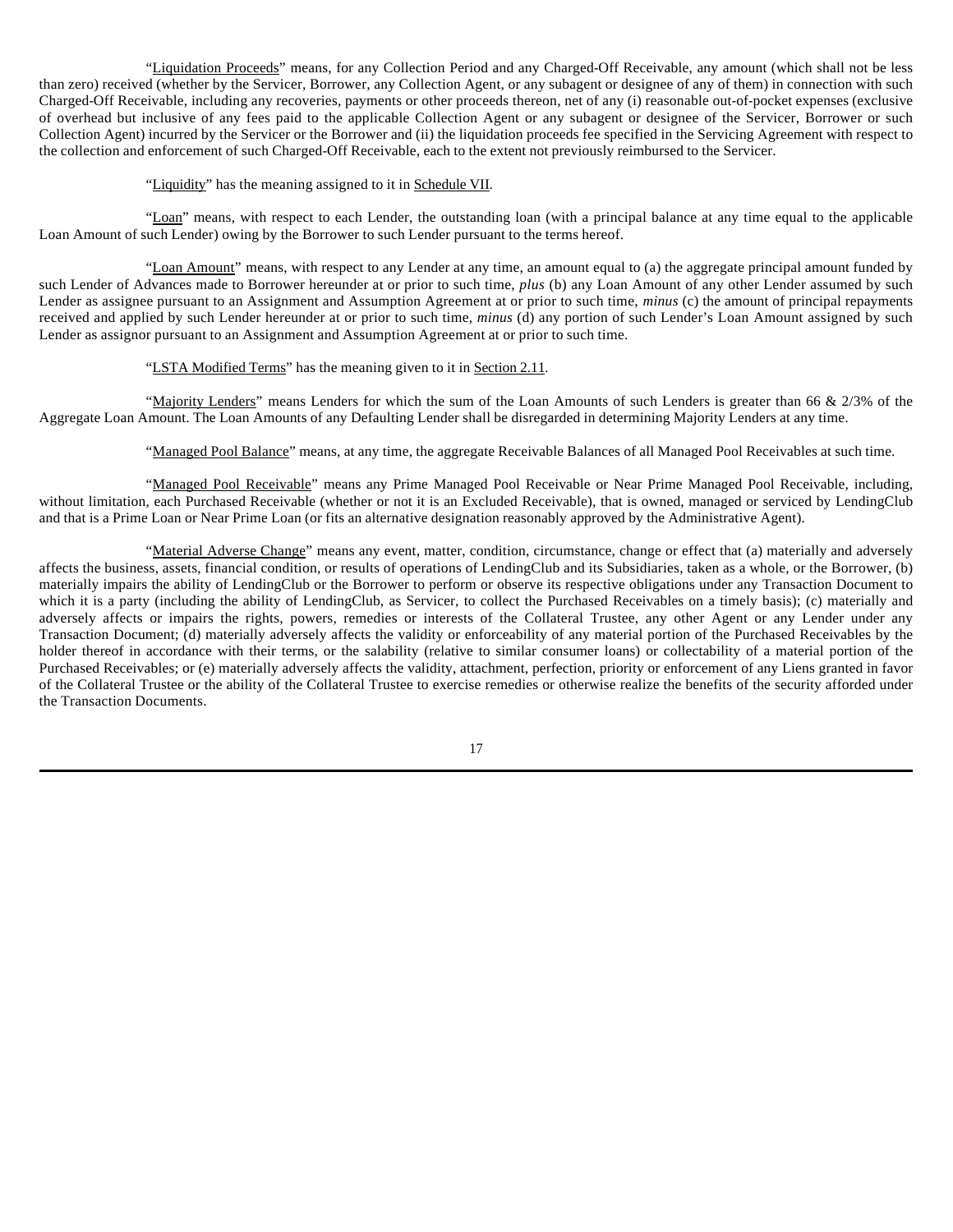"Material Indebtedness" means either (i) any Indebtedness under the MS Credit Agreement; and (ii) any Indebtedness of LendingClub or any Subsidiary in a principal amount exceeding \$35,000,000; provided, that the "principal amount" of any swap agreement at any time shall equal the maximum aggregate amount (giving effect to any netting agreements) that LendingClub or any such Subsidiary would owe if such swap agreement were terminated at such time.

"MS Credit Agreement" means the Credit and Guaranty Agreement, dated as of December 17, 2015, among LendingClub, the guarantors party thereto, the lenders party thereto, Morgan Stanley Senior Funding, Inc., as the administrative agent and collateral agent, Goldman Sachs Bank, USA, as syndication agent, and Credit Suisse AG and Silicon Valley Bank, as documentation agents, as amended from time to time and any replacement facility or facility that refinances such facility.

"Multiemployer Plan" means any multiemployer plan as defined in Section 4001(a)(3) of ERISA, which is contributed to by (or to which there is or could be an obligation to contribute of) the Borrower or a Subsidiary or an ERISA Affiliate, and each such plan for the five-year period immediately following the latest date on which the Borrower, a Subsidiary or an ERISA Affiliate contributed to or had an obligation to contribute to such plan.

"Near Prime Loan" is a Receivable classified by the Originator and Seller at origination as a "Near Prime Loan" in accordance with the Originator's Underwriting Policy and the Credit and Collection Policy and that satisfies the "Credit Criteria" for such "Receivables Product" as each of the foregoing terms is defined in the Receivables Purchase Agreement.

"Near Prime Managed Pool Receivable" is a Near Prime Loan originated on or after June 30, 2016.

"Net Eligible Pool Balance" means, as of any date of determination, the remainder of (a) the Eligible Pool Balance at such time, minus (b) the Excess Concentration Amount at such time.

"Obligations" means all obligations of the Borrower to pay the Aggregate Loan Amount, all accrued but unpaid interest thereon (including interest that accrues after the commencement of any action under the Bankruptcy Code), and all breakage costs, fees, indemnities, liabilities, expenses, costs or other sums (including attorney fees and disbursements), and other obligations for monetary amounts owing by the Borrower to any Secured Party, in each case, whether now owed or hereafter arising.

"Obligor" means, with respect to any Receivable, the Person obligated to make payments under the Receivable, including the maker of any promissory note and any borrower, co-borrower, obligor, co-obligor, or guarantor thereof.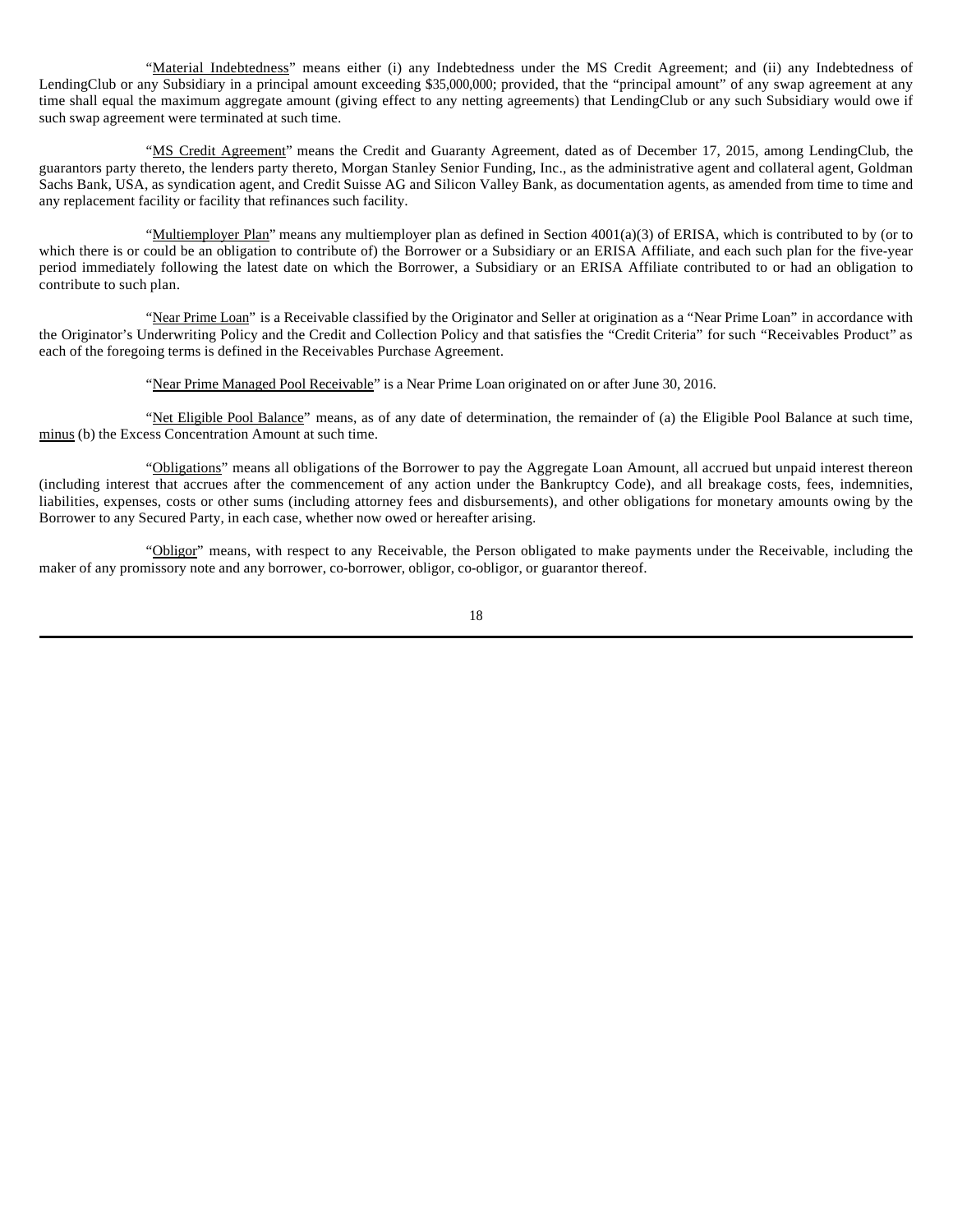"Obligor Information" has the meaning given to it in the Receivables Purchase Agreement.

"Origination Weighted Cumulative Loss Ratio" has the meaning given to it in Schedule II hereto.

"Originator" means WebBank, an FDIC-insured Utah-chartered industrial bank, or such other originating bank selected by the Seller and approved in writing by the Administrative Agent, which approval shall not be unreasonably withheld; *provided*, that if the Seller is acquiring Receivables from more than one originating bank, all references in this Agreement and any other Transaction Document to "the Originator" shall be deemed to be a separate reference to each such originating bank; *provided, further*, that approval of any proposed new originating bank (including, without limitation, any such proposed originating bank that is a state-chartered bank that is not FDIC-insured), may be conditioned on such representations, legal opinions and other terms and conditions as may be required by the Administrative Agent or any rating agency rating the commercial paper of any Conduit Lender.

"Originator Loan Program" means the program by which the Originator extends consumer loans to Obligors.

"Originator Program Documents" means the agreements between the Originator and the Seller pursuant to which the Seller purchases Receivables from the Originator and agrees to market the Originator's consumer loan program, as the foregoing may be modified pursuant to Section 6.02(f).

"Other Connection Taxes" means, with respect to any Affected Party, Taxes imposed as a result of a present or former connection between such Affected Party and the jurisdiction imposing such Tax (other than connections arising from such Affected Party having executed, delivered, become a party to, performed its obligations under, received payments under, received or perfected a security interest under, engaged in any other transaction pursuant to or enforced any Transaction Document, or sold or assigned an interest in any Loan or Transaction Document).

"Other Taxes" means all present or future stamp, court or documentary, intangible, recording, filing or similar Taxes that arise from any payment made under, from the execution, delivery, performance, enforcement or registration of, from the receipt or perfection of a security interest under, or otherwise with respect to, any Transaction Document, except any such Taxes that are Other Connection Taxes imposed with respect to an assignment (other than an assignment made pursuant to Section 2.10).

"Participant" has the meaning assigned thereto in Section 9.03(f).

"Participant Register" has the meaning assigned thereto in Section 9.03(f).

"Paying Agent" means WTNA, and its successors and assigns in such capacity.

"Payment in Full" has the meaning assigned thereto in Section 3.04(a).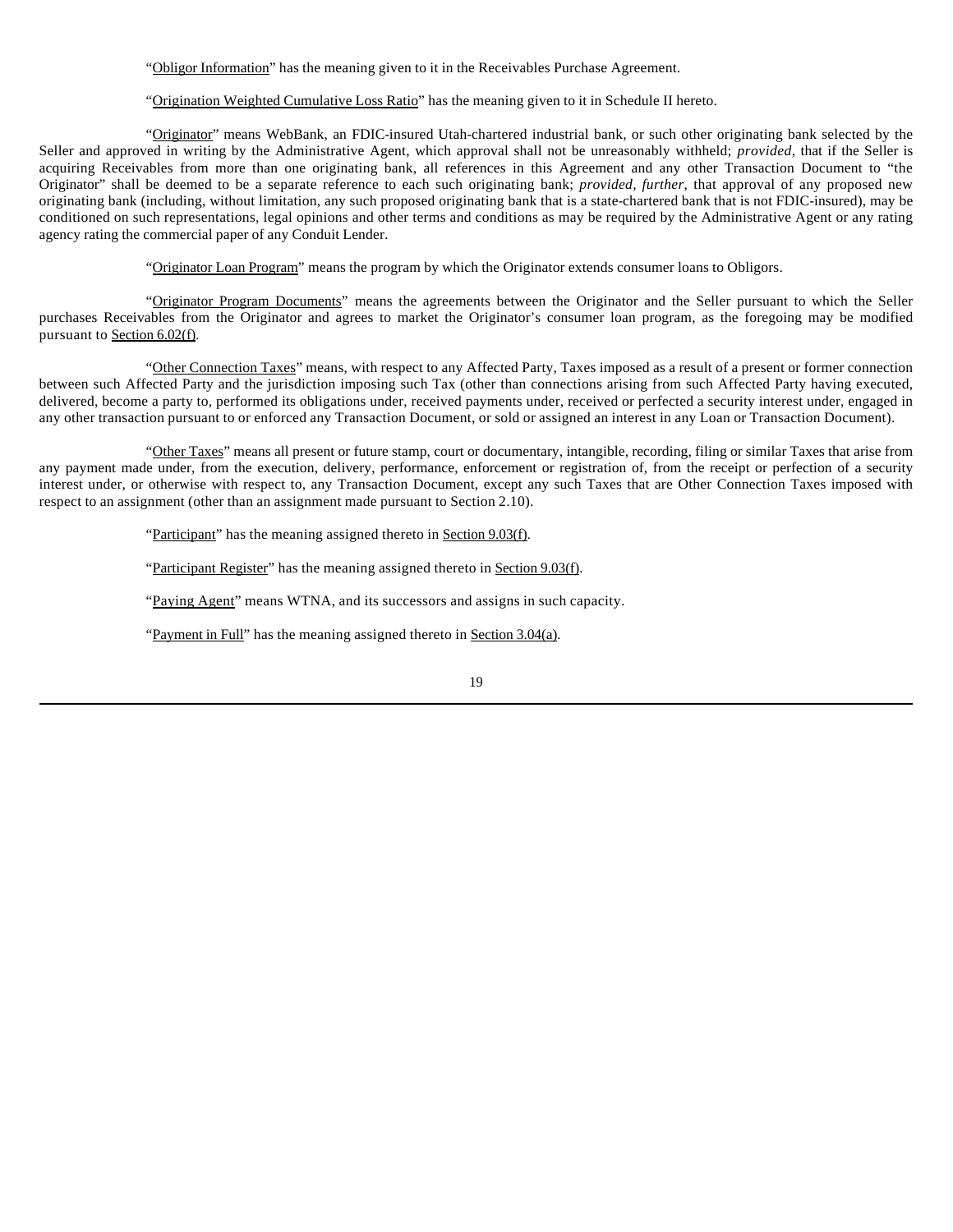"PBGC" means the Pension Benefit Guaranty Corporation referred to and defined in ERISA and any successor entity performing similar functions.

"Pension Plan" means any "employee pension benefit plan" as defined in Section 3(2) of ERISA (other than a Multiemployer Plan) subject to the provisions of Title IV of ERISA or Section 412 of the Code or Section 302 of ERISA maintained or contributed to by the Borrower, a Subsidiary or an ERISA Affiliate or to which the Borrower, a Subsidiary or an ERISA Affiliate has or could have an obligation to contribute, and each such plan subject to the provisions of Title IV of ERISA or Section 412 of the Code or Section 302 of ERISA for the five-year period immediately following the latest date on which the Borrower, a Subsidiary or an ERISA Affiliate maintained, contributed to or had an obligation to contribute to (or is deemed under Section 4069 of ERISA to have maintained or contributed to or to have had an obligation to contribute to, or otherwise to have liability with respect to) such plan.

"Permitted Holders" means those Persons listed on Schedule IX.

"Permitted Liens" means (i) Liens in favor of the Collateral Trustee, for the benefit of the Secured Parties, created pursuant to any Transaction Document, (ii) Security Interests in favor of the Borrower (including, without limitation, as purchaser from Seller) created pursuant to any Transaction Document, (iii) inchoate Liens for Taxes not yet due, and (iv) other than with respect to any Purchased Assets or other Collateral (for which this clause (iv) shall not apply), tax liens arising by operation of law for taxes the validity or amount of which is being contested in good faith by appropriate proceedings and for which adequate reserves have been set aside on the books of such taxpayer with respect thereto in accordance with (and as required by) GAAP, and (v) solely with respect to Receivables that are no longer Purchased Receivables, precautionary and "backup" Liens in such Receivables in favor of purchasers of such Receivables.

"Person" means any individual, corporation, estate, partnership, limited liability company, joint venture, association, joint stock company, trust (including any beneficiary thereof), unincorporated organization or government or any agency or political subdivision thereof.

"Plan" means any "employee benefit plan" as defined in Section 3(3) of ERISA (other than a Multiemployer Plan) maintained or contributed to by the Borrower, a Subsidiary or any ERISA Affiliate or to which the Borrower, a Subsidiary or an ERISA Affiliate has or could have an obligation to contribute, and each such plan for the five-year period immediately following the latest date on which the Borrower, a Subsidiary or an ERISA Affiliate maintained, contributed to or had an obligation to contribute to (or is deemed under Section 4069 of ERISA to have maintained or contributed to or to have had an obligation to contribute to, or otherwise to have liability with respect to) such plan. For avoidance of doubt, the term "Plan" shall include any "Pension Plan".

"Plan Asset Regulation" means the U.S. Department of Labor regulation located at 29 C.F.R. Section 2510.3-101, or any successor regulation thereto, as in effect at the time of reference, as modified by Section 3(42) of ERISA.

"Plan Assets" means "plan assets" as defined in the Plan Asset Regulation.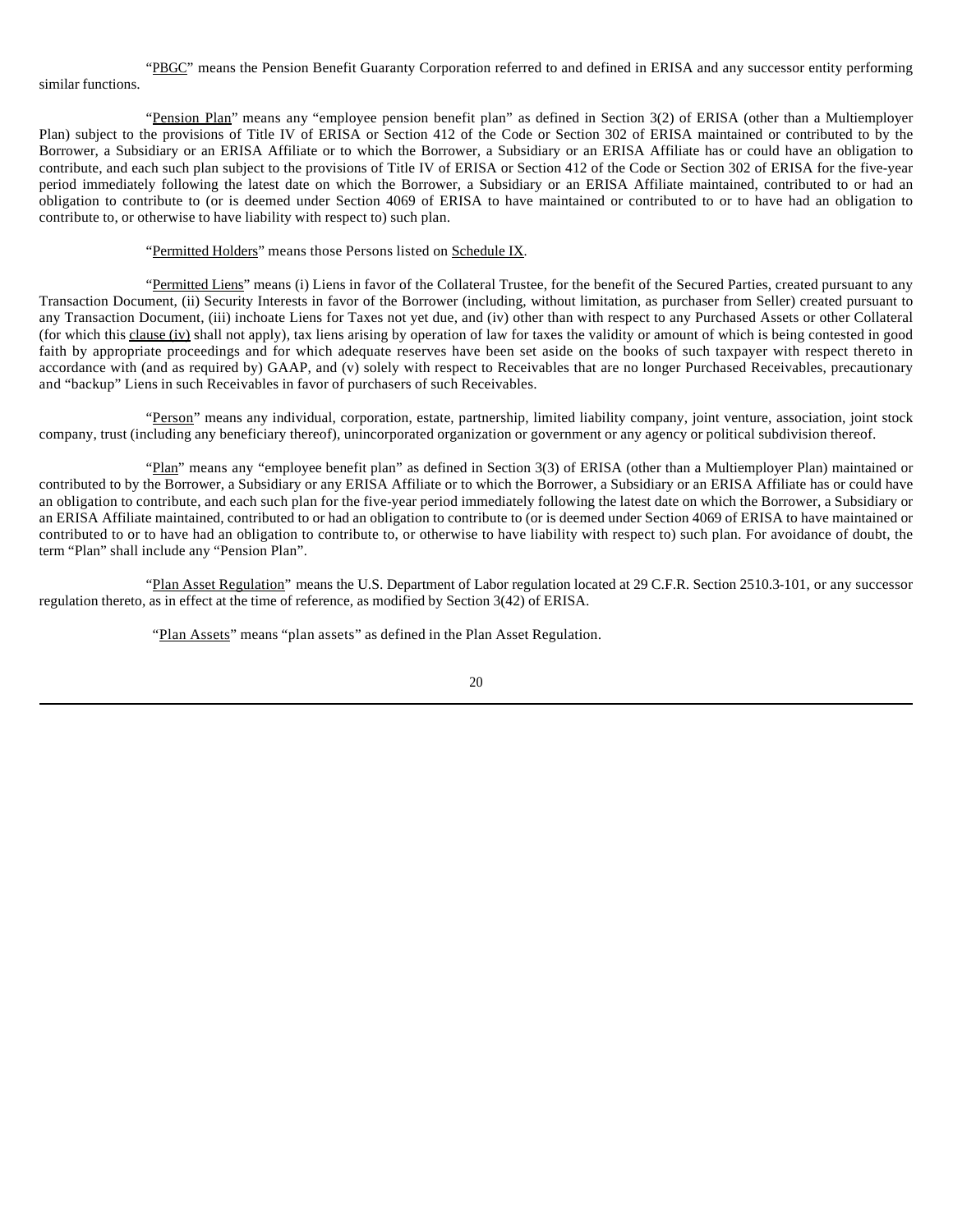"Prepayment/Release Date" means the date of any requested voluntary prepayment or Release pursuant to Section 2.04(a).

### "Prepayment/Release Notice" has the meaning set forth in Section 2.04(a).

"Prime Loan" means a Receivable classified by the Originator and the Seller at origination as a "Prime Loan" in accordance with the Originator's Underwriting Policy and the Credit and Collection Policy, that has been assigned a LendingClub loan grade in accordance with the foregoing, that satisfies the "Credit Criteria" for such "Receivables Product" as each of the foregoing terms is defined in the Receivables Purchase Agreement and the applicable Obligor of such Receivable had a FICO® score at the time of application of 660 or greater.

"Prime Managed Pool Receivable" is a Prime Loan originated on or after June 30, 2016.

"Prime Rate" means, for any date of determination, the highest rate of interest (or if a range is given, the highest prime rate) published in The Wall Street Journal on such date as constituting the "prime rate" or "base rate" in such publication's table of Money Rates or, if The Wall Street Journal is not published on such date, then in The Wall Street Journal most recently published or a comparable publication that publishes comparable rates.

"Priority of Payments" has the meaning given to such term in Section 3.02(a).

"Privacy Requirements" has the meaning given to such term in the Receivables Purchase Agreement.

"Pro Rata Share" means, at any time with respect to any Lender, the ratio of such Lender's Loan Amount to the Aggregate Loan

Amount.

"Purchase Date" means, with respect to any Purchased Receivable, the date on which such Receivable is sold or otherwise transferred or contributed by the Seller to the Borrower pursuant to the Receivables Purchase Agreement.

"Purchased Assets" means, with respect to each Purchased Receivable, (i) such Purchased Receivable, (ii) the related Receivable Document Package and all other Receivable Records (as defined in the Receivables Purchase Agreement) with respect to such Purchased Receivable, (iii) all related rights and benefits of the "lender" under such Receivable Documents, (iv) all Servicing Rights (as defined in the Servicing Agreement) with respect to such Purchased Receivable, (v) all Collections thereof, and (vi) all proceeds of any of the foregoing.

"Purchased Portfolio Weighted Cumulative Loss Ratio" has the meaning given to it in Schedule II hereto.

"Purchased Receivable" means each Receivable sold, contributed or otherwise transferred to the Borrower by the Seller pursuant to the Receivables Purchase Agreement; *provided*, that upon any Release thereof or purchase by the Seller or any other Person, such Receivable shall cease to be a Purchased Receivable.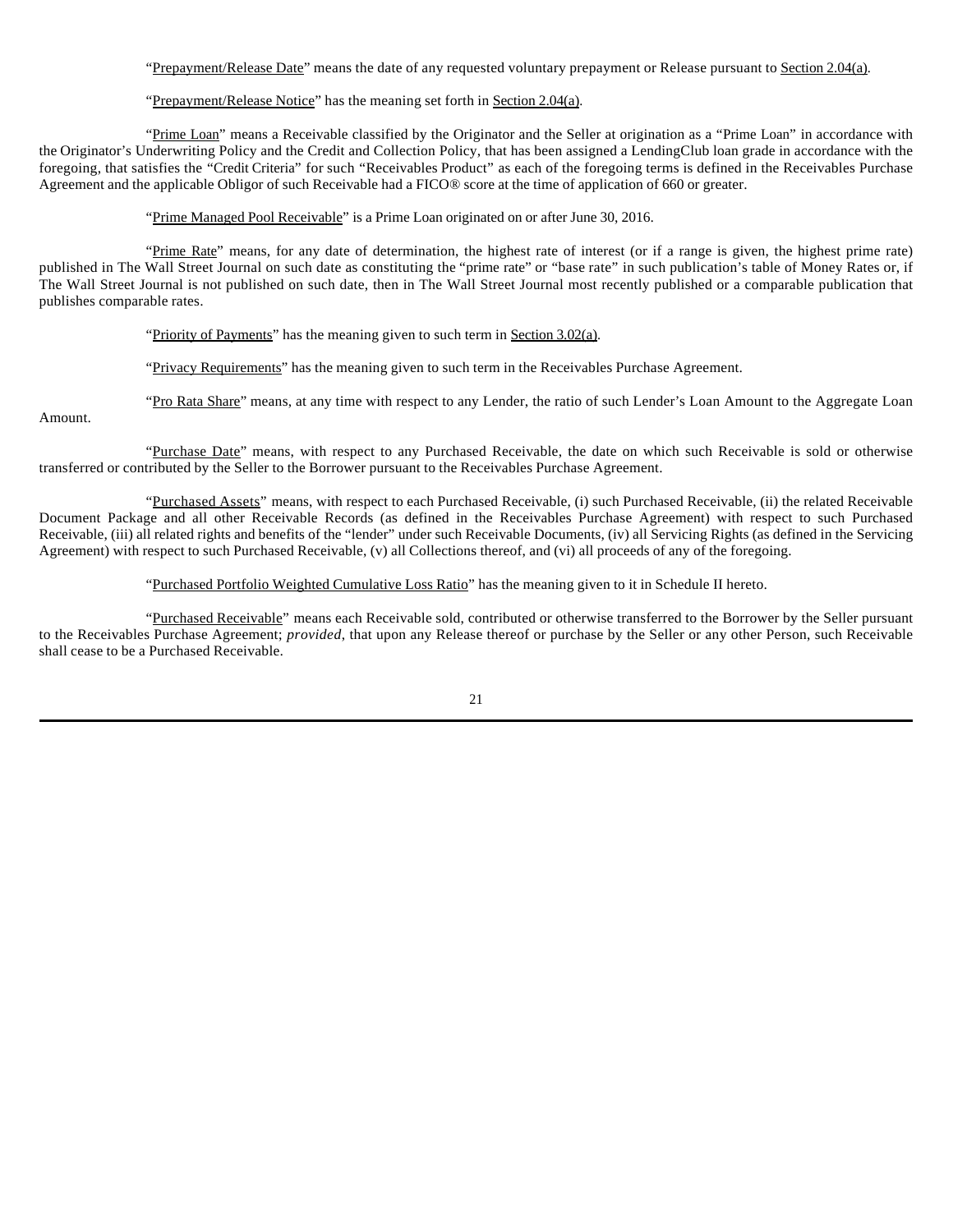"Qualified Hedge Counterparty" means any Hedge Counterparty that is (i) a Lender, an Affiliate of a Lender or (ii) any other entity, which on the date of entering into any Hedge Agreement is (A) an interest rate swap dealer with a short term rating of at least A-1 from S&P and P-1 from Moody's and a long term rating of at least A from S&P and A2 from Moody's; provided that, if no interest rate swap dealers meet such ratings as of a particular date, the parties shall agree to reasonable alternative ratings thresholds, and (B) solely with respect to any interest rate swap, has agreed to an ISDA/CSA which includes provisions approved in writing by the Administrative Agent, in its reasonable discretion; provided, however, solely with respect to a Hedge Counterparty described in clause (ii), upon a downgrade of a short term rating below A-1 from S&P or P-1 from Moody's or a long term rating of A from S&P or A2 from Moody's, the Borrower shall require such hedge counterparty to post collateral acceptable to the Administrative Agent or replace such hedge counterparty within thirty (30) days.

"Qualified Hedging Agreement" means each agreement between the Borrower and a Qualified Hedge Counterparty that (i) is in writing, (ii) governs one or more Hedging Transactions, (iii) contains commercially reasonable terms and is in the form and substance reasonably acceptable to the Administrative Agent, (iv) contains an express acknowledgement of and consent to the assignment by the Borrower of all of its rights (but not its obligations) thereunder to the Collateral Trustee; (v) requires all payments due to the Borrower thereunder by the Qualified Hedge Counterparty to be remitted exclusively to the Collection Account; (vi) contains an express prohibition on any amendment or modification thereof without the express written consent of the Administrative Agent; and (vii) complies with the applicable clearing and margin requirements of Dodd-Frank Wall Street Reform and Consumer Protection Act.

"Qualified Hedging Transaction" means either (a) a Hedging Transaction that is an interest rate cap, that arises under a Qualified Hedging Agreement, and for which the Borrower has made all required payments paid or payable to the Qualified Hedge Counterparty thereunder to purchase such Hedging Transaction, or (b) a Hedging Transaction other than an interest rate cap that (i) has been approved by the Administrative Agent in its sole discretion, and (ii) has been entered into pursuant to a Qualified Hedging Agreement.

"Receivable" means an unsecured consumer loan originally made by the Originator and acquired by the Seller pursuant to the Originator Program Documents, which includes all right, title and interest with respect to such loan as a holder of both the beneficial and legal title to such loan, including without limitation (a) the related Receivable Document Package and all other loan documents, files and records of the lender and its servicing agent for such loan, (b) all proceeds from such loan (including without limitation any monthly payments, any prepayments, all unpaid periodic interest and finance charges due or which may become due with respect thereto, all fees (including without limitation late payment fees) applicable to such loan, and all other fees, charges and other amounts that have been or may be assessed against the Obligor or otherwise may be due and payable thereunder), (c) all other rights, interests, benefits, proceeds, remedies and claims arising from or relating to such loan, and (d) all proceeds of the foregoing.

"Receivable Balance" of a Receivable, as of any date of determination, means the outstanding principal balance of such Receivable as of such date.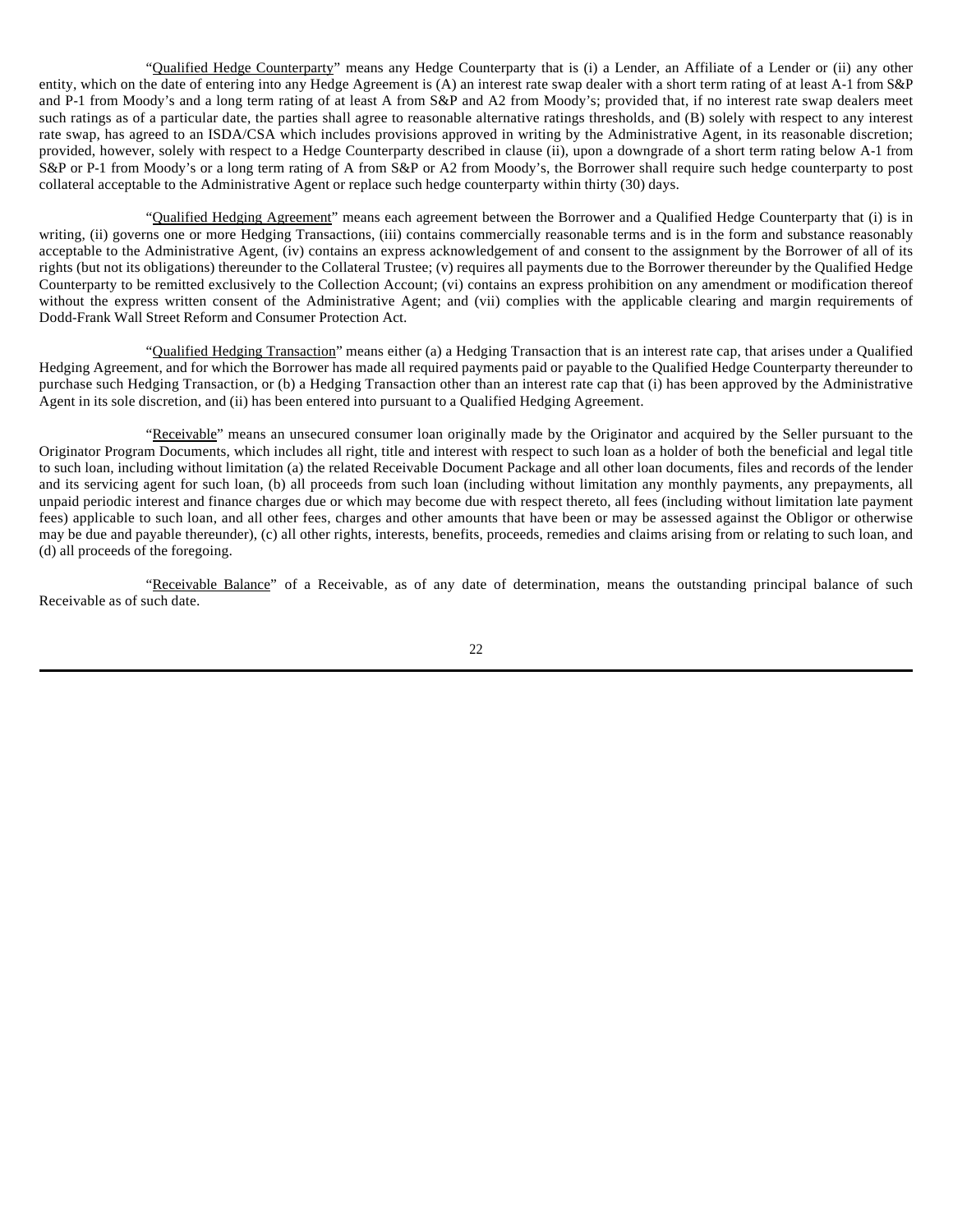"Receivable Document Package" means, with respect to any Receivable, all Receivable Documents and all physical or electronic records created in connection with the origination, funding, acquisition and ownership of such Receivable.

"Receivable Documents" means with respect to any Receivable, (i) the "truth in lending" disclosure; (ii) the Obligor credit profile authorization; (iii) the Obligor bank account verification, if any; (iv) the applicable privacy notice; (v) the loan agreement, membership agreement or other agreement governing the terms thereof; (vi) the terms of use; (vii) any promissory note (including any non-negotiable promissory note) and/or other instrument, document or agreement evidencing or giving rise to such Receivable; and (viii) any other notes, instruments, documents or writings executed or to be executed (including electronic execution) by the applicable Obligor in connection therewith, provided to or by the applicable Obligor in connection therewith, or otherwise arising in connection with any of the foregoing. For avoidance of doubt, the parties hereto understand that Receivable Documents are in electronic form and shall be provided in electronic form when required to be provided under the Transaction Documents.

"Receivables Purchase Agreement" means that certain Master Receivables Purchase Agreement, dated as of January 23, 2018, between the Seller and the Borrower.

"Register" has the meaning assigned to such term in Section 2.05(b).

"Regulatory Amortization Event" has the meaning given to such term in  $S$ chedule  $X$  hereto.

*"*Regulatory Requirement*"* means (a) any introduction, adoption, or change after the Closing Date in, or in the application, effectiveness, interpretation, reinterpretation or phase-in of, any law, rule, regulation, directive, guideline, accounting rule, decision or request (whether or not having the force of law) of any court, central bank, regulator or other Governmental Authority affecting any Lender or Related Person, (b) compliance by any Lender or Related Person (or its applicable lending office) with any request, guideline or directive (whether or not having the force of law) of any Governmental Authority made or issued after the Closing Date, or (c) whether or not the following are in effect on or prior to the Closing Date, compliance by any Lender or Related Person after the Closing Date with: (i) the Dodd-Frank Wall Street Reform and Consumer Protection Act and all requests, rules, guidelines, requirements or directives thereunder or issued in connection therewith or in implementation thereof, (ii) all requests, rules, guidelines, requirements or directives promulgated by the Bank for International Settlements, the Basel Committee on Banking Supervision (or any successor or similar authority) or the United States or foreign regulatory authorities, in each case, pursuant to Basel II or Basel III, (iii) the FAS 166/167 Capital Guidelines titled Risk-Based Capital Guidelines; Capital Adequacy Guidelines; Capital Maintenance: Regulatory Capital; Impact of Modifications to Generally Accepted Accounting Principles; Consolidation of Asset-Backed Commercial Paper Programs; and Other Related Issues, adopted by the United States bank regulatory agencies, or (iv) compliance by any Lender or Related Person with any existing or future guidance, interpretations or directives from any Government Authority with respect to any of the foregoing (whether or not having the force of law), or any rules or regulations promulgated by any Governmental Authority in connection therewith.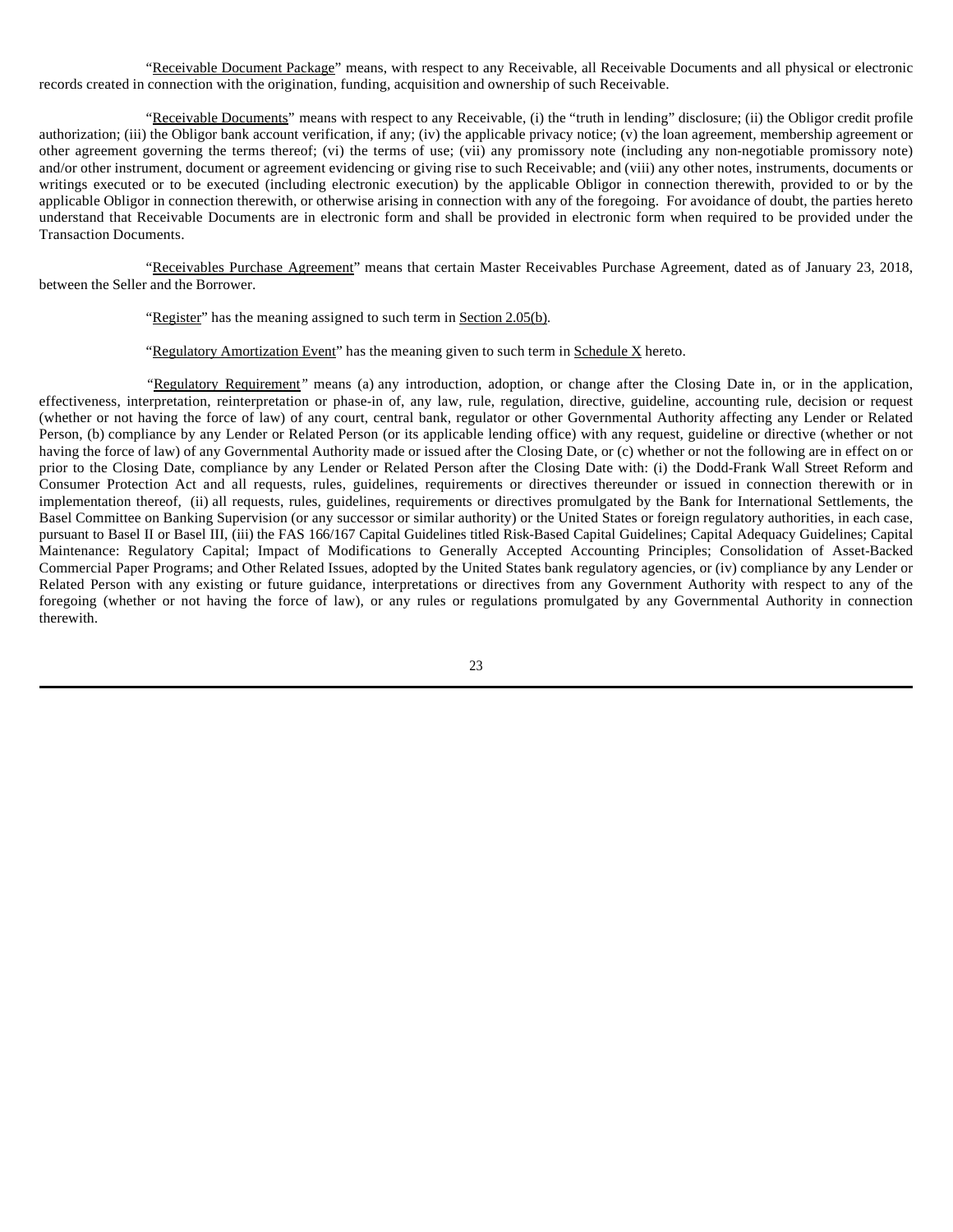"Regulatory Trigger Event" shall mean (a) any change in law or regulations after the Closing Date, (b) the commencement of or adverse development, after the Closing Date, in any formal inquiry, investigation or regulatory action by any applicable Governmental Authority (other than a routine inquiry, made via a form letter or otherwise, that does not contain any specific allegations or violations, including, without limitation, in connection with the routine transmittal of a consumer complaint, and notice regarding or commencement of any routine examination or similar supervisory activity directed to or involving the Borrower or any other LC Group Member by any Governmental Authority, including, but not limited to, correspondence or communications in connection therewith), or (c) the commencement of or adverse development, after the Closing Date, in any legal action or proceeding, that, in the case of any of the foregoing clauses (a), (b) and (c): (i) challenges the authority of the Borrower, the Seller, the Servicer or any of their respective Subsidiaries, or any counterparty to any contract with any of the foregoing, to originate, hold, own, service, collect, pledge or enforce Receivables or to perform their obligations under any Transaction Document, (ii) alleges actionable noncompliance by the Borrower, the Seller, the Servicer or any of their respective Subsidiaries or any counterparties to contracts with any of the foregoing, with any applicable Requirements of Law related to originating, holding, collecting, pledging, servicing or enforcing Receivables, (iii) is related to Receivables generally or the LendingClub platform in a materially adverse manner, or (iv) is related to the operation of the business of the Borrower, the Seller, the Servicer or any other LC Group Member or the on-line consumer lending industry generally, or any member of the on-line consumer lending industry, that the Administrative Agent, in its reasonable discretion, believes could have a material adverse effect on such industry as a whole, specifically including the Seller as part of such industry in light of any material variation in business practices as between the Seller and other members of such industry; *provided*, that none of the foregoing shall constitute a "Regulatory Trigger Event" if all of the following apply: (A) it does not directly involve the Seller, Servicer, Borrower or any Purchased Receivables, (B) it involves methods, practices, actions, inactions, conditions, events and/or circumstances that are readily distinguishable in all material substantive respects from the methods, practices, actions, inactions, conditions, events and circumstances applicable to the Seller, the Servicer, the Borrower and the Purchased Receivables, and (C) it could not be reasonably likely to result in a Material Adverse Change; and *provided, further*, that no such inquiry, investigation, regulatory action, or legal action or proceeding of the type described in this paragraph: (x) shall constitute a "Regulatory Trigger Event" until either: (1) it has remained outstanding and has not been released or terminated in a manner acceptable to the Administrative Agent within ninety (90) calendar days of commencement thereof, or (2) there has been an adverse ruling or the issuance of any stay, order, judgment, cease and desist order, injunction, temporary restraining order, or other judicial or non-judicial sanction, order or ruling prior to the end of such 90-day period (which event will cause an immediate "Regulatory Trigger Event"); and (y) shall constitute a "Regulatory Trigger Event" upon the favorable resolution (as mutually agreed by the Borrower and the Administrative Agent (in its reasonable discretion)) of such inquiry, investigation, regulatory action, or legal action or proceeding (in which case such "Regulatory Trigger Event" shall cease to exist).

"Related Group*"* means the Conduit Lenders and Committed Lenders listed together as part of a "Related Group" on Schedule I or in any Assignment and Assumption Agreement.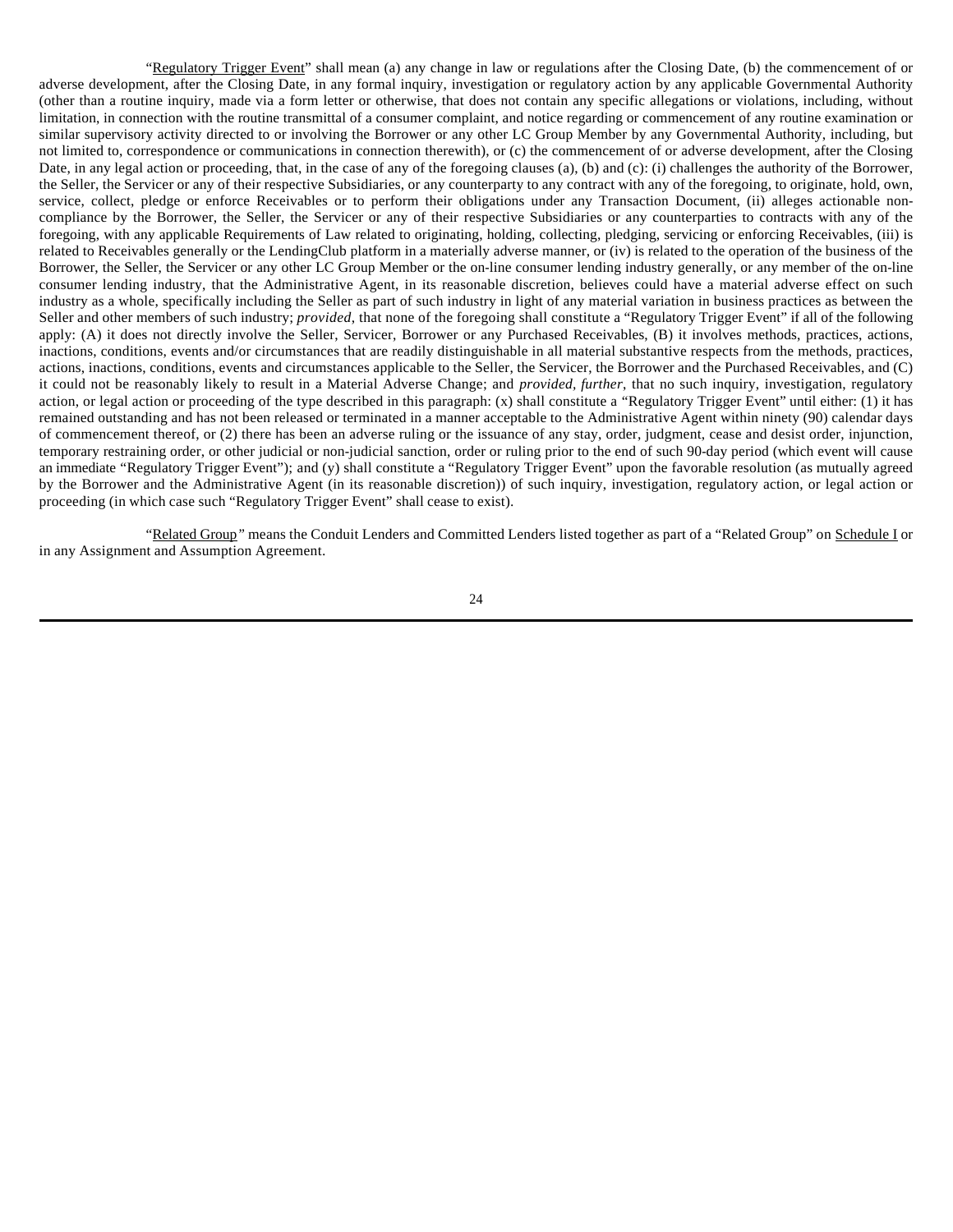"Related Group Loan Amount" means, at any time, with respect to a Related Group, the sum of the Loan Amounts of all Lenders in such Related Group at such time.

"Related Person" means, (i) solely with respect to any Conduit Lender, any Person that provides liquidity or credit support to such Conduit Lender or is otherwise a sponsor or manager thereof; and, (ii) with respect to any Lender (or any Related Person of a Conduit Lender as set forth in the foregoing clause (i)), any Person controlling, that is the holding company of, that is consolidated with, or that is an Affiliate of such Lender.

"Release" means the release by the Collateral Trustee of its security interest in all or any designated portion of the Purchased Receivables and related Purchased Assets upon the request of the Borrower made in accordance with the terms of Section 2.04.

"Repurchase Price" means, with respect to a Purchased Receivable that is required to be repurchased by the Seller pursuant to the Receivables Purchase Agreement, the sum of (a) the Receivable Balance of such Receivable as of the date of repurchase and (b) all accrued and unpaid interest on the Receivable as of such date.

"Requirements of Law" means any and all applicable federal, state, local and/or foreign statutes, and all applicable ordinances, rules, regulations, judicial rulings, court orders, common law, judgments, decrees, administrative orders, and other applicable legal requirements of any and every conceivable type, including, but not limited to, applicable Consumer Laws, credit disclosure laws and regulations, the Fair Labor Standards Act, and all applicable State and federal usury laws.

"Required Reserve Account Amount" means, as of any date of determination (a) prior to a Reserve Account Termination Date, the product of (i) the Required Reserve Percentage *multiplied by* (ii) the quotient of (A) the Aggregate Loan Amount on such date of determination, after giving to any Advance to be made on such date (without any distinction with respect to the portion of such Advance to be deposited into the Reserve Account and the portion thereof to be remitted to any other account of the Borrower), prepayment or distribution to be made on such date, *divided by* (B) the Advance Rate on such date of determination; and (b) after a Reserve Account Termination Date, zero (\$0.00).

"Required Reserve Account Deposit Amount" means, as of any date of determination, the remainder of (a) the Required Reserve Account Amount as of such date, *minus* (b) the amount of funds actually on deposit in the Reserve Account on such date (after giving effect to any amount to be withdrawn from such Reserve Account on such date but before giving effect to any actual deposit of any portion of an Advance or other amount to be deposited into such Reserve Account on such date).

"Required Reserve Percentage" means [\*\*\*]\*%.

"Reserve Account" has the meaning assigned thereto in Section 3.04(a).

"Reserve Account Prepayment Amount" means, with respect to any Prepayment/Release Date, the amount determined as of such date after giving effect to any prepayment or other distribution on such date (but not any withdrawal from the Reserve Account to be made on such date) equal to the excess of the amount of funds on deposit in the Reserve Account on such date over the Required Reserve Account Amount on such date.

\* Confidential Treatment Requested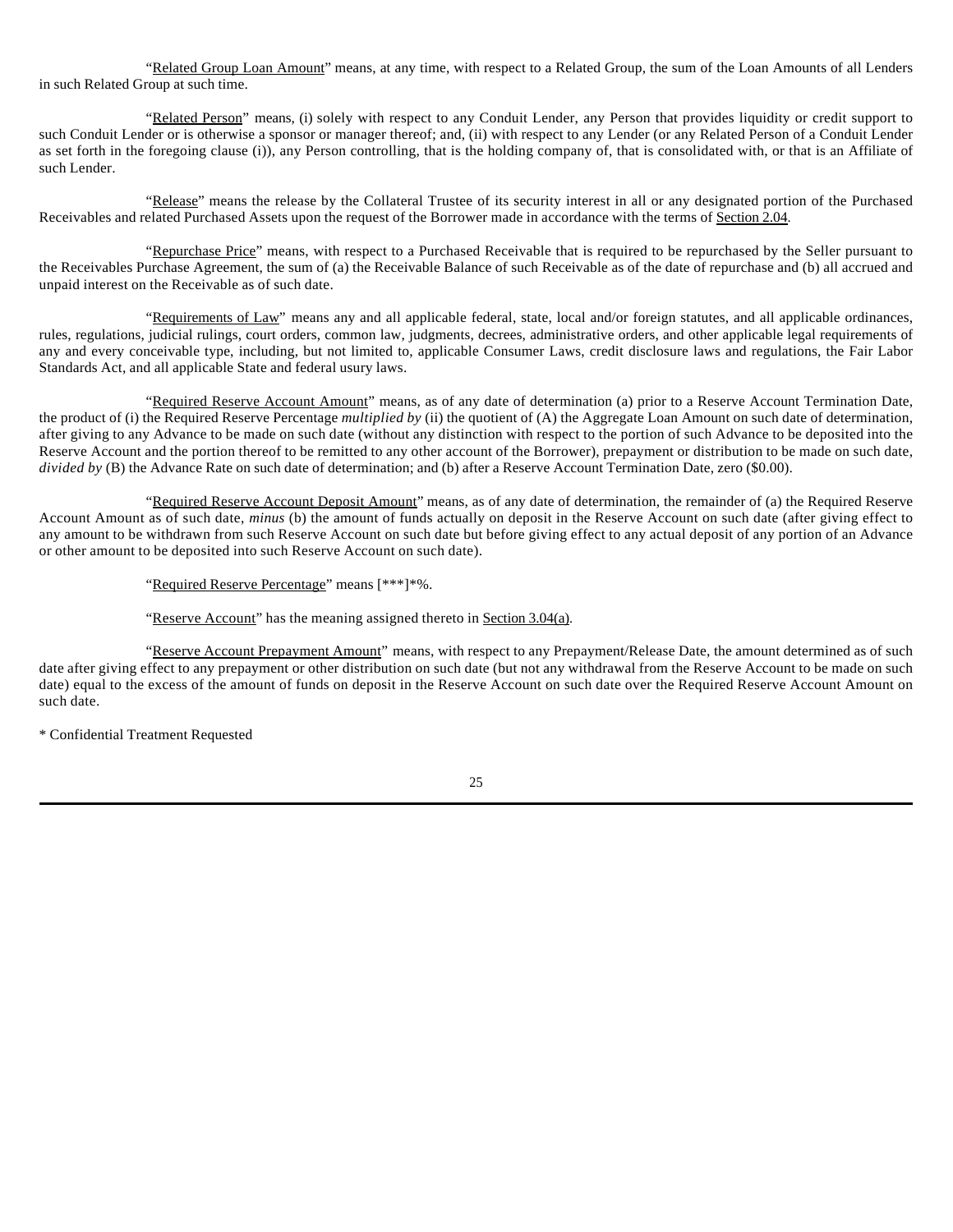# "Reserve Account Termination Date" has the meaning given to it in the Servicing Agreement.

"Restricted Subsidiary" means, at any time, with respect to LendingClub, any Subsidiary of LendingClub (i) that is a "Restricted Subsidiary" (or equivalent) under the MS Credit Agreement or any other agreement giving rise to Material Indebtedness of LendingClub; or (ii) that is bound by the Indebtedness and Lien restrictions under any agreement giving rise to Material Indebtedness; *provided* that, if LendingClub has more than one such debt agreement, a Subsidiary that is a "Restricted Subsidiary" (or equivalent) under any such debt agreement shall be a Restricted Subsidiary for purposes hereof.

Date.

"Revolving Period" means the date commencing on (and including) the Closing Date and ending on the Commitment Termination

"RTE Effect" means, with respect to any Regulatory Trigger Event, in the case of any State or the United States: (a) for any change in law or regulations giving rise to such Regulatory Trigger Event, that such law or regulation is the law or regulations of such State or, in the case of the United States, is a federal law or regulation that applies in all States, (b) for any formal inquiry, investigation or regulatory action by any applicable Governmental Authority giving rise to such Regulatory Trigger Event, that such Governmental Authority is of such State or, in the case of the United States, is a federal Governmental Authority, and (c) for the commencement of or development in any legal action or proceeding giving rise to such Regulatory Trigger Event, that a judgment or ruling in such legal action or proceeding would be binding precedent on federal or State courts within such State or, in the case of the United States, is a federal action or proceeding based on federal (and not individual State) law and is binding regardless of State.

"Scheduled Payment" means, with respect to any Collection Period for any Purchased Receivable, the amount set forth in the applicable Receivable Documents as required to be paid by the Obligor in such Collection Period. If after the Closing Date, the Obligor's obligation under a Purchased Receivable with respect to an Collection Period has been modified so as to differ from the amount specified in such Purchased Receivable (i) as a result of the order of a court in an Insolvency Proceeding involving the Obligor, or (ii) pursuant to the Servicemembers Civil Relief Act or similar State laws, the Scheduled Payment with respect to such Collection Period shall refer to the Obligor's payment obligation with respect to such Collection Period as so modified.

"Security Interest" means a security interest as defined in the applicable UCC, which includes a true sale of accounts, chattel paper, payment intangibles, and promissory notes.

"Secured Parties" means the Collateral Trustee, the Administrative Agent, the Lenders (including any Participant), and the other Indemnified Parties.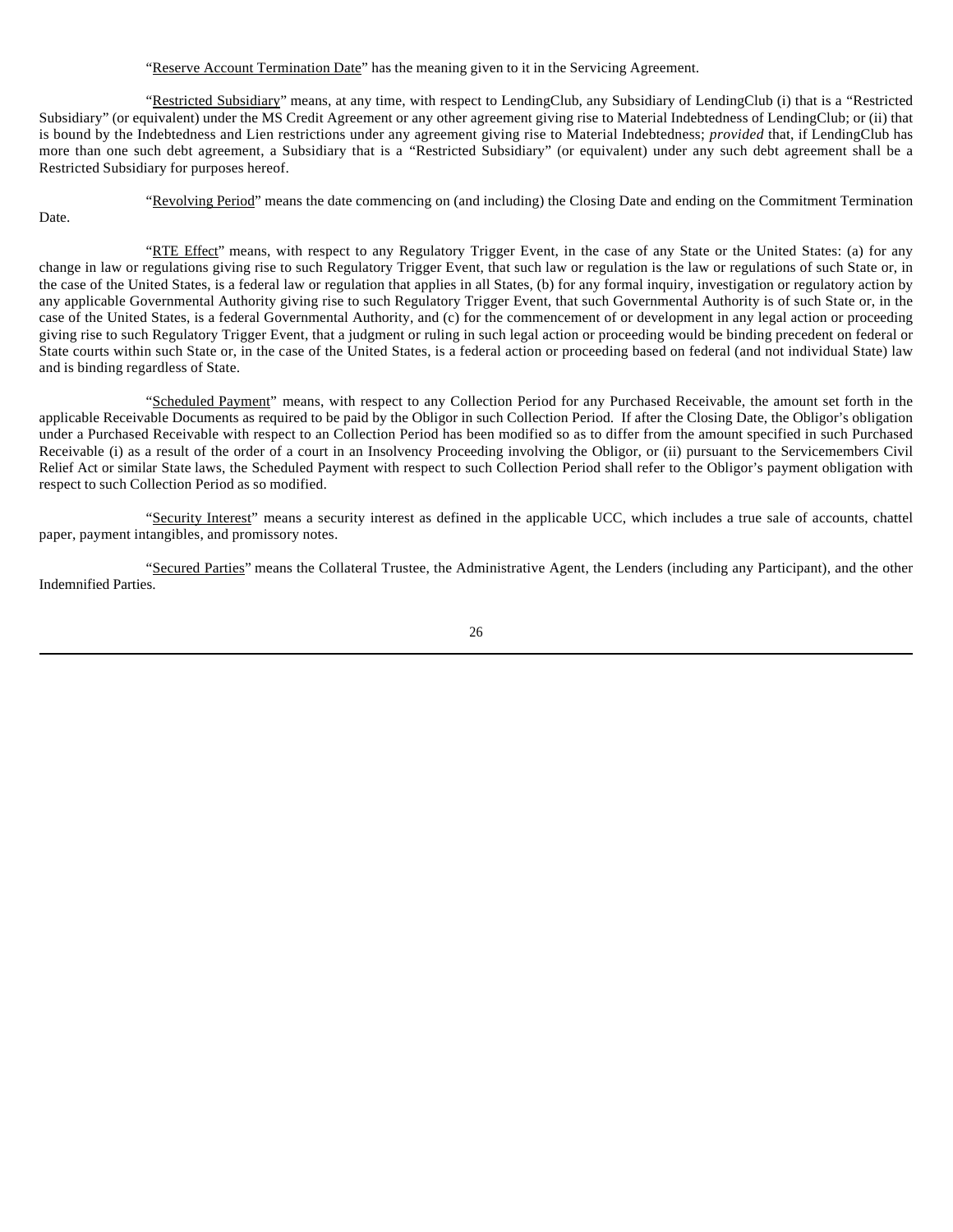"Security Agreement" means the Security Agreement dated as of the date hereof, by and between the Borrower, the Administrative Agent and the Collateral Trustee for the benefit of the Secured Parties.

"Seller" means LendingClub in its capacity as Seller under the Receivables Purchase Agreement.

"Seller Default" shall have the meaning given to it in the Receivables Purchase Agreement.

"Seller Financial Covenants" has the meaning assigned to it in Schedule VII.

"Servicer" means, initially, LendingClub, as the servicer of the Purchased Receivables, and each successor servicer (which may include any backup servicer upon appointment of such backup servicer as successor servicer).

"Servicer Default" has the meaning assigned to such term in the Servicing Agreement.

"Servicer's Monthly Settlement Certificate" means a certificate completed and executed by an Authorized Officer of the Servicer substantially in the form of Exhibit G.

"Servicing Agreement" means (i) a servicing agreement between the Servicer, the Collateral Trustee and the Borrower dated as of January 23, 2018; and (ii) any successor servicing agreement entered into between the Administrative Agent and any successor Servicer if LendingClub is replaced as Servicer pursuant to the terms of the initial Servicing Agreement.

"Servicing Fee" means the fee payable to the Servicer (including any successor Servicer) pursuant to the Servicing Agreement.

"Settlement Date" means the fifteenth  $(15<sup>th</sup>)$  calendar day of each calendar month or, if such date is not a Business Day, the next Business Day, commencing with March 15, 2018; *provided*, that (A) the date of any prepayment hereunder shall be a "Settlement Date" with respect to the portion of the Loan being prepaid, (B) the foregoing is subject to Section 3.02(b); and (C) the Final Maturity Date and any date declared by the Administrative Agent after an Event of Default has occurred and is continuing shall be a "Settlement Date."

"Solvent" means, with respect to any Person and its Subsidiaries on a particular date, that on such date (a) the fair value of the present assets of such Person and its Subsidiaries, taken as a whole, is greater than the total amount of liabilities, including, without limitation, contingent liabilities, of such Person and its Subsidiaries, taken as a whole, (b) the present fair saleable value of the assets of such Person and its Subsidiaries, taken as a whole, is not less than the amount that will be required to pay the probable liability of such Person and its Subsidiaries, taken as a whole, on their debts as they become absolute and matured, (c) such Person and its Subsidiaries, taken as a whole, do not intend to, and do not believe that they will, incur debts or liabilities (including current obligations and contingent liabilities) beyond their ability to pay such debts and liabilities as they mature in the ordinary course of business and (d) such Person and its Subsidiaries, taken as a whole, are not engaged in business or a transaction, and are not about to engage in business or a transaction, in relation to which their property would constitute an unreasonably small capital. The amount of contingent liabilities at any time shall be computed as the amount that, in the light of all the facts and circumstances existing at such time, represents the amount that can reasonably be expected to become an actual or matured liability (irrespective of whether such contingent liabilities meet the criteria for accrual under Statement of Financial Accounting Standard No. 5).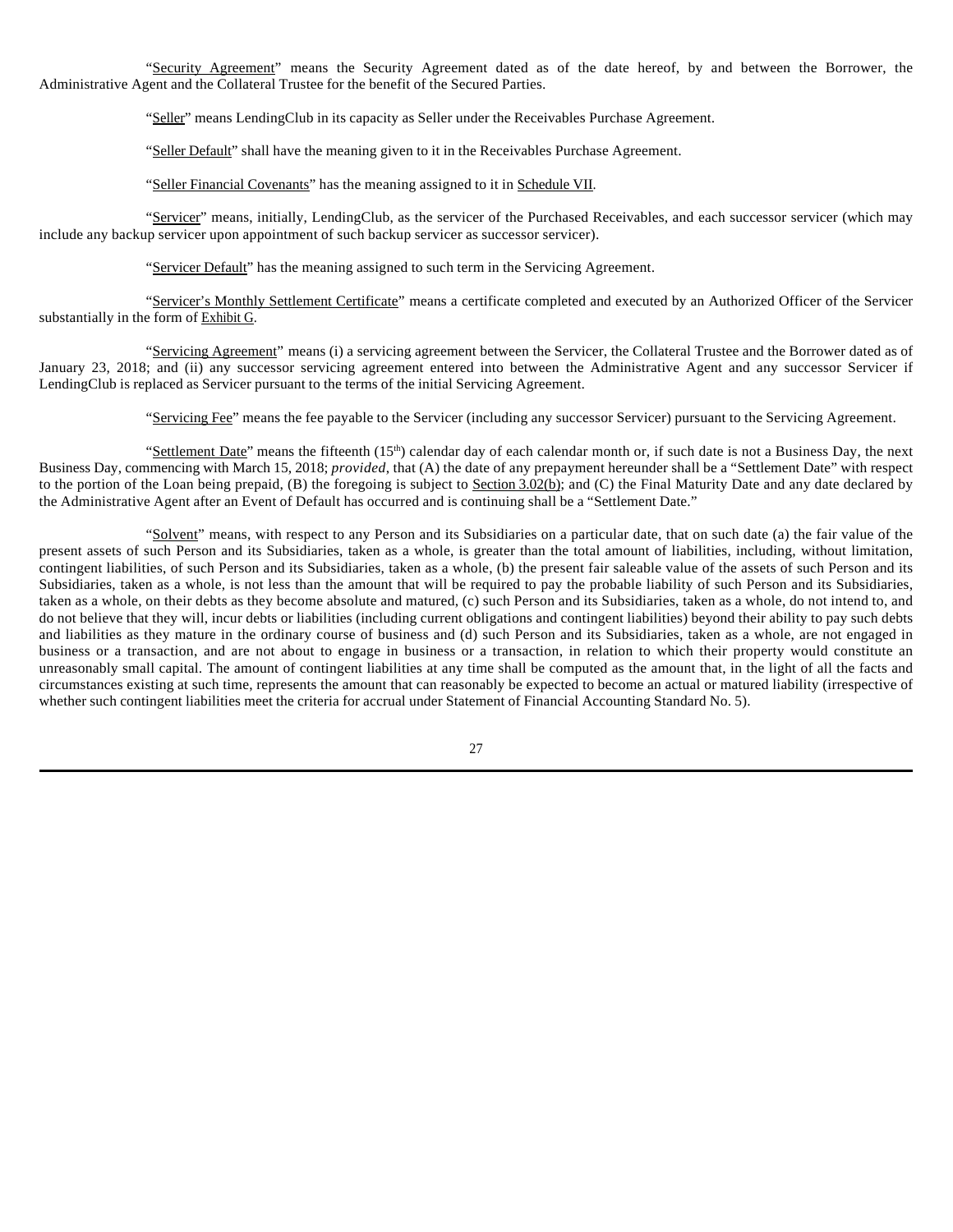"State" means any one of the 50 states of the United States of America or the District of Columbia.

"Subsidiary" means, with respect to any Person, any corporation, partnership, association or other business entity of which a majority of the outstanding shares of capital stock or other Equity Interests having ordinary voting power for the election of directors or their equivalent is at the time owned by such Person directly or through one or more Subsidiaries.

"Supplemental Information and Certification" means, as part of each Advance Notice, each Prepayment/Release Notice and each Servicer's Monthly Settlement Certificate delivered hereunder: (a) a *pro forma* calculation of the Required Reserve Account Deposit Amount (in the case of any Advance Notice) or Reserve Account Prepayment Amount (in the case of a Prepayment/Release Notice), (or either of the foregoing, if applicable, as part of the Servicer's Monthly Settlement Certificate) as of (or as would be determined on) the related Advance Date, Prepayment/Release Date, or Settlement Date, as the case may be, after giving effect to any Advance, prepayment, Release, distribution, and other action to be taken on such date, (b) a certification and representation and warranty that the Seller is in compliance with the Liquidity covenant set forth on Schedule VII as of the date of such notice or certificate and will be true on the related Activity Date or Settlement Date, as applicable, after giving effect to any Advance, prepayment, Release, distribution or other action to be taken on such date; and (c) certifying that the foregoing calculations and determination were made in good faith and agreeing that such information will be immediately updated if necessary on any related Advance Date or Prepayment/Release Date if not accurate as of the close of business on such date.

"Taxes" means all present or future taxes, levies, imposts, duties, deductions, withholdings (including backup withholding), assessments, fees or other charges imposed by any Governmental Authority, including any interest, additions to tax or penalties applicable thereto.

"Transaction Documents" means this Agreement, the Receivables Purchase Agreement, the Servicing Agreement, the Security Agreement, the Account Control Agreement, the Borrower Organizational Documents, the Fee Letter, and each other contract, agreement, undertaking or other instrument executed in connection with any of the foregoing, including all exhibits, annexes and schedules attached to any of the foregoing, and other documents and certificates delivered in connection therewith; *provided* that Hedge Agreements and other documents and certificates delivered in connection therewith shall not be deemed to be Transaction Documents.

"Trust Certificate" means trust certificates issued by LC Trust I, a Delaware business trust, or any similar trust established in connection with a private placement of ABS securities to accredited investors and qualified purchasers, which certificate shall correspond to Member Loans (or portions thereof) facilitated through LendingClub's lending platform.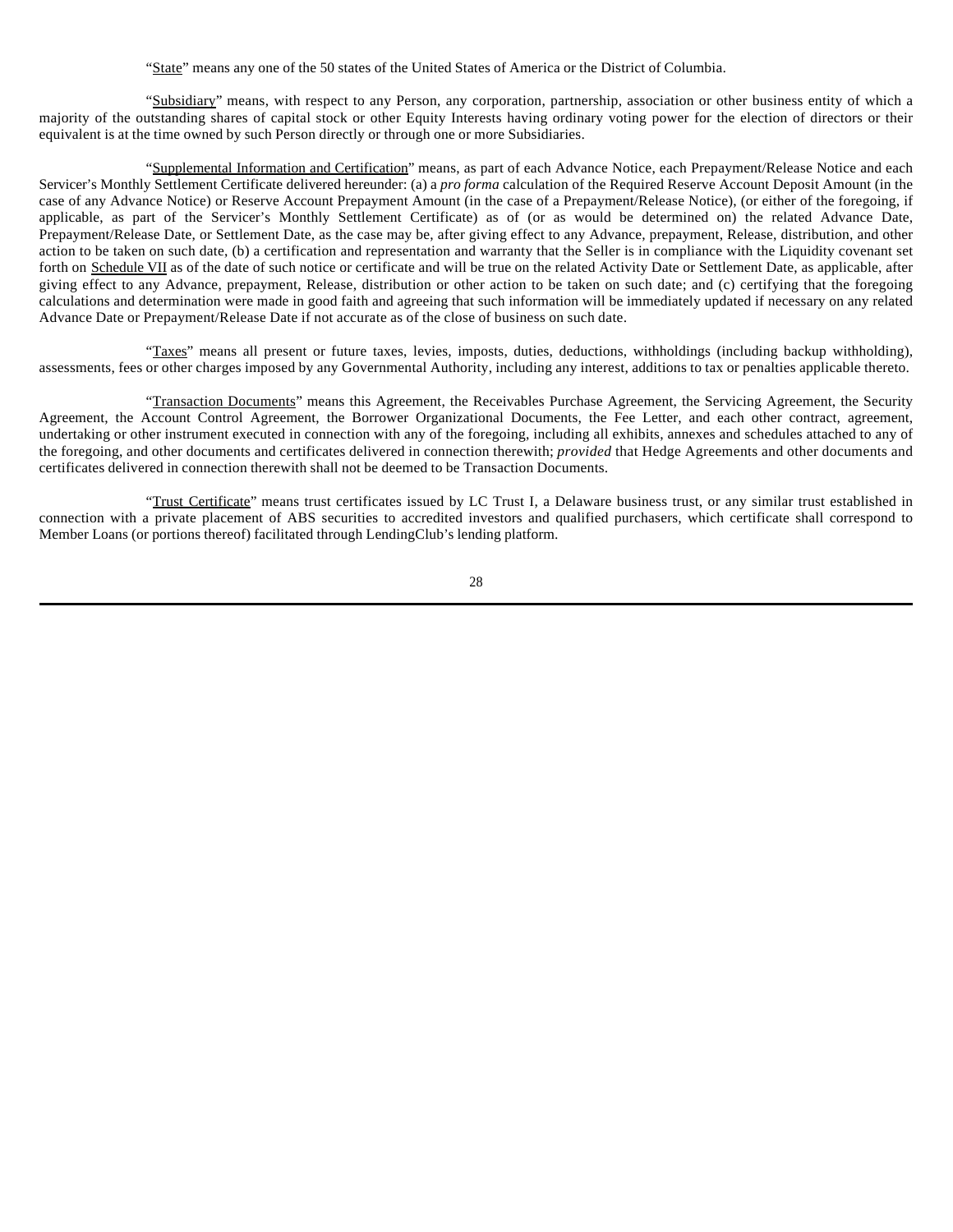"UCC" means the Uniform Commercial Code as in effect in any applicable jurisdiction.

"Underwriting Policy" means, with respect to an Originator, its underwriting policies and guidelines, as in effect on the date hereof and as modified from time to time in compliance with Section 6.02(f).

"Unfunded Pension Liability" means the excess of a Pension Plan's benefit liabilities under Section  $4001(a)(16)$  of ERISA, over the current value of that Pension Plan's assets, determined in accordance with the assumptions used for funding the Pension Plan pursuant to Section 412 of the Code for the applicable plan year.

"Unused Fee" means, with respect to any Related Group (pro rata to each Committed Lender in such Related Group), an amount equal to the product of (a) the Unused Fee Percentage, *multiplied by* (b) the remainder of (i) the Commitments of all Committed Lenders in such Related Group *minus* (ii) the sum of the Loan Amounts of all Committed Lenders and all Conduit Lenders in such Related Group.

"Unused Fee Percentage" has the meaning given to such term in the Fee Letter.

"Upfront Commitment Fee" has the meaning assigned to such term in the Fee Letter.

"Used Fee" has the meaning set forth in the Fee Letter.

"U.S. Person" means any Person that is a "United States person" as defined in Section 7701(a)(30) of the Code.

"U.S. Tax Compliance Certificate" has the meaning specified in Section 2.08(f).

"Verifiable Identity Theft" means, with respect to any Receivable, the occurrence of fraud, as evidenced by the individual in whose name such Receivable was issued: (i) having obtained an identity theft report from law enforcement; and (ii) having prepared a completed Federal Trade Commission or company-specific equivalent ID Theft Affidavit.

"Volcker Rule" has the meaning given to it in Section 4.01(h).

"Weighted Average Actual Gross Excess Spread" has the meaning given to it in Schedule II hereto.

"Weighted Average Modeled Gross Excess Spread" has the meaning given to it in Schedule II hereto.

"Withdrawal Liability" means liability to a Multiemployer Plan as a result of a complete or partial withdrawal from such Multiemployer Plan, as such terms are defined in Title IV of ERISA.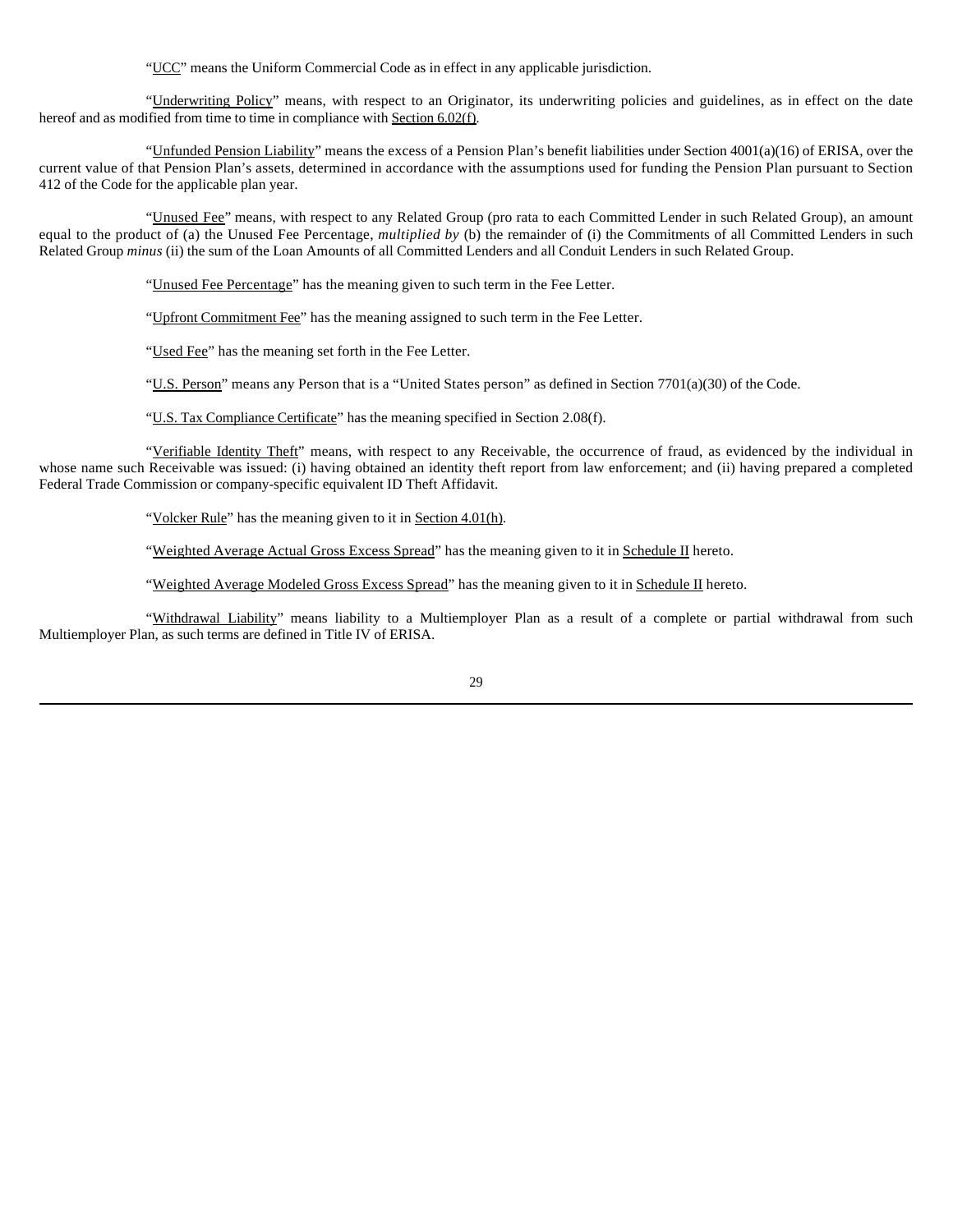*"*Write-Down and Conversion Powers*"* means, with respect to any EEA Resolution Authority, the write-down and conversion powers of such EEA Resolution Authority from time to time under the Bail-In Legislation for the applicable EEA Member Country, which writedown and conversion powers are described in the EU Bail-In Legislation Schedule.

"WTNA" has the meaning set forth in the introduction hereto.

### SECTION 1.02 Other Definitional Provisions.

(a) *Related Documents, Instruments and Certificates*. All terms defined in this Agreement shall have the defined meanings when used in any instrument governed hereby and in any certificate or other document made or delivered pursuant hereto unless otherwise defined therein.

(b) *Accounting Terms*. Accounting terms used but not defined or partly defined in this Agreement, in any instrument governed hereby or in any certificate or other document made or delivered pursuant hereto, to the extent not defined, shall have the respective meanings given to them under GAAP as in effect as of such date of determination or any such instrument, certificate or other document, as applicable. To the extent that the definitions of accounting terms in this Agreement or in any such instrument, certificate or other document are inconsistent with the meanings of such terms under GAAP, the definitions contained in this Agreement or in any such instrument, certificate or other document shall control. If the Borrower notifies the Administrative Agent that the Borrower requests an amendment to any provision hereof to eliminate the effect of any change occurring after the date hereof in GAAP or in the application thereof on the operation of such provision, regardless of whether any such notice is given before or after such change in GAAP or in the application thereof, then such provision shall be interpreted on the basis of GAAP as in effect and applied immediately before such change shall have become effective until such notice shall have been withdrawn or such provision amended in accordance herewith.

(c) *Internal References*. The words "hereof," "herein," "hereunder" and words of similar import when used in this Agreement shall refer to this Agreement as a whole and not to any particular provision of this Agreement.

(d) *Cross-References; Including*. Section, Schedule and Exhibit references contained in this Agreement are references to the Sections, Schedules and Exhibits in or to this Agreement unless otherwise specified; and the term "including" shall mean "including without limitation."

(e) *Variations*. The definitions contained in this Agreement are applicable to the singular as well as the plural forms of such terms and to the masculine as well as to the feminine and neuter genders of such terms.

(f) *Requirements of Law*. Any reference to any Requirements of Law means such Requirements of Law as amended, modified, codified, replaced or reenacted, in whole or in part, and in effect from time to time, including rules and regulations promulgated thereunder, and reference to any section or other provision of any Requirements of Law means that provision of such Requirements of Law from time to time in effect or constituting any substantive amendment, modification, codification, replacement or reenactment of such Section or other provision.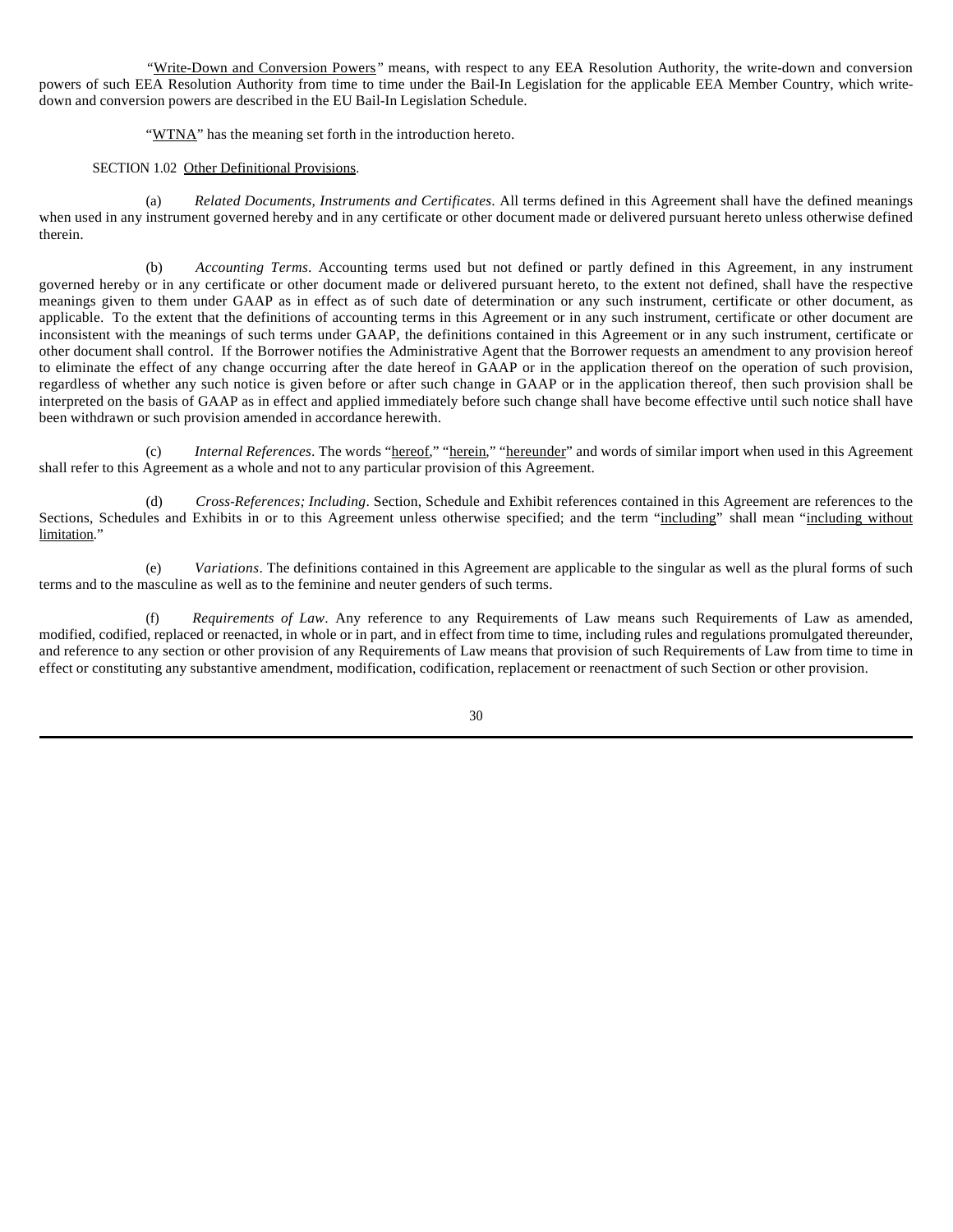(g) *Amendments, Supplements and Modifications; Successors and Assigns*. Any agreement, instrument or document defined or referred to herein or in any instrument, certificate or document delivered in connection herewith means such agreement, instrument or document as the same may from time to time be amended, modified or supplemented in accordance with the terms thereof and includes references to all attachments, schedules and exhibits associated therewith; all references to a Person include its permitted successors and assigns.

(h) *Knowledge*. Any use of the term "knowledge" or "actual knowledge" in this Agreement shall mean actual knowledge.

(i) *Business Days*. If any date for compliance with the terms or conditions of any Transaction Document falls due on a day that is not a Business Day, then such due date shall be deemed to be the immediately following Business Day.

(j) *Defaults*. For purposes of this Agreement, any Event of Default, Servicer Default or Seller Default shall be deemed to be continuing until it is waived in accordance with the provisions set forth herein or in the applicable Transaction Document.

(k) *Approvals*. The fact that any Person provides approval or consent hereunder shall not mean or otherwise be construed to mean: (i) that such Person providing such approval or consent has assumed the obligations of the Person seeking approval or consent to comply with all applicable Requirements of Law and other obligations arising from or relating to the underlying matter as to which such approval or consent was given; or (ii) except as otherwise expressly set forth in such approval or consent, that providing any such approval or consent impairs in any way the rights or remedies of the Person providing such approval or consent under this Agreement, including indemnification rights for any failure of the Person seeking such approval or consent to comply with all such Requirements of Law and other obligations.

# **ARTICLE II THE CREDITS**

SECTION 2.01 Advances.

(a) *Revolving Period*. Subject to the terms and conditions of this Agreement (including, without limitation, the conditions precedent to the initial Advance and each subsequent Advance set forth in Article V) and relying upon the representations and warranties herein set forth, during the Revolving Period, each Conduit Lender may, and to the extent any Conduit Lender declines to fund, each Committed Lender in its Related Group shall, severally and not jointly, fund its Applicable Advance Percentage of each Advance requested by the Borrower pursuant to Section 2.01(b) as long as such requested Advance does not exceed the Availability; *provided*, that (i) no Committed Lender shall fund an Advance to the extent that, after giving effect thereto, the Loan Amount of such Committed Lender would exceed its Commitment; and (ii) no Lender in a Related Group shall fund an Advance to the extent that, after giving effect to the total portion of such Advance funded by the Lenders in such Related Group, the Related Group Loan Amount would exceed the total of the Commitments of the Committed Lenders in such Related Group. Subject to the foregoing, amounts borrowed hereunder by the Borrower may be repaid and re-borrowed during the Revolving Period.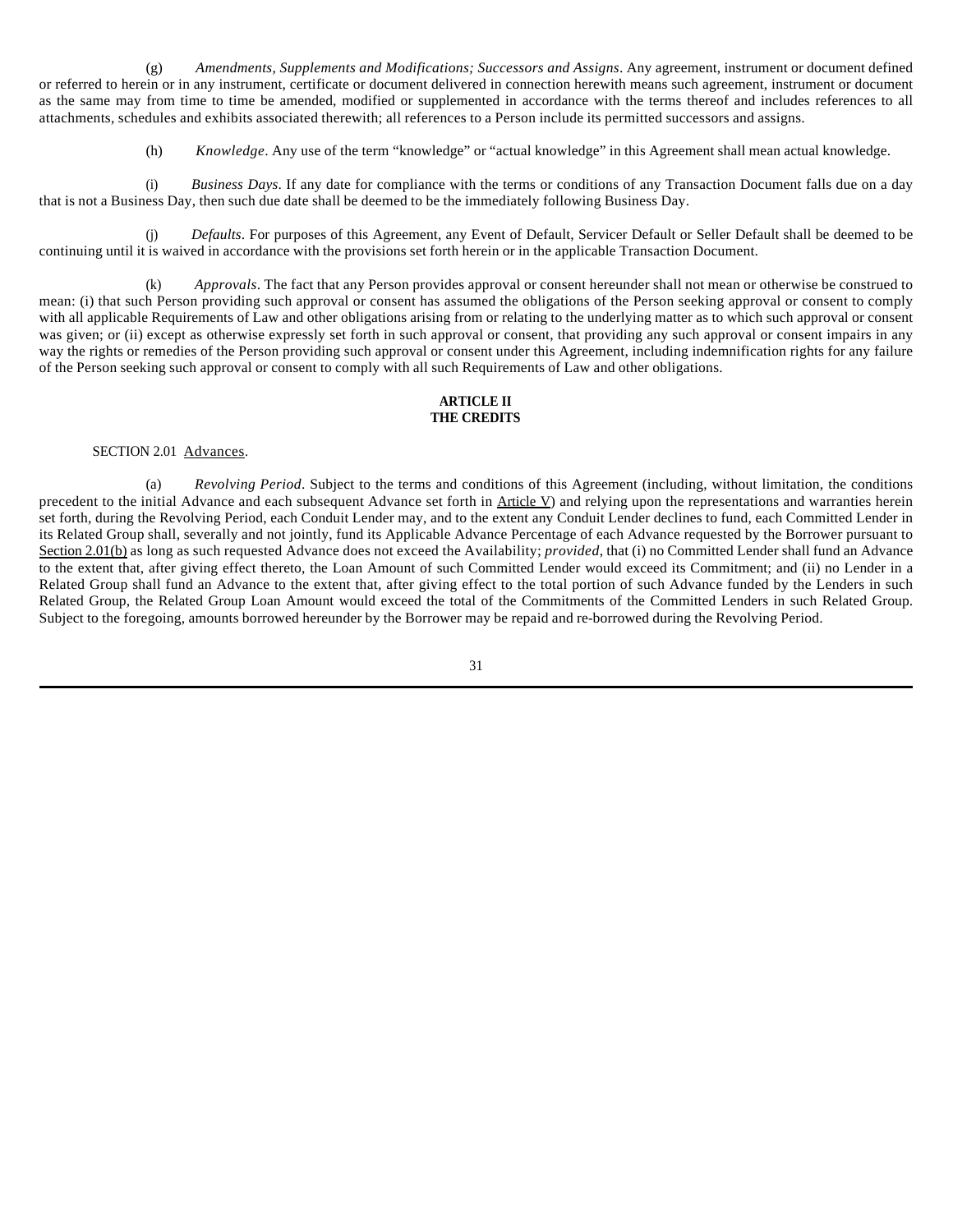(b) *Process for Requesting Advances*. The Borrower may request an Advance on any Business Day occurring prior to the Commitment Termination Date (an "Advance Date") by delivering to each of the Administrative Agent (which the Administrative Agent shall promptly make available to the Lenders in accordance with its customary practice) and the Paying Agent by not later than 3:00 p.m. New York City time at least two Business Days prior to the requested Advance Date, an Advance Notice, with an attached Borrowing Base Certificate and Data File; *provided*, that in no event shall there be more than three Advance Dates or more than four Activity Dates in any calendar week. Each Advance Notice shall be irrevocable and effective upon receipt. The minimum dollar amount of (i) the initial Advance shall be equal to  $\frac{1}{8}$ ; and (ii) any subsequent Advance shall be equal to the lesser of (A)  $\frac{1}{2}$ <sup>\*\*\*</sup>]\* and (B) the difference between the total Commitments of all Lenders and the Aggregate Loan Amount (prior to the making of such Advance).

(c) *Pro Forma Calculations*. The Borrowing Base Certificate and Data File delivered with any Advance Notice shall be dated and current as of the close of business on the date preceding the delivery date for such Advance Notice set forth above and shall show *pro forma* calculations of the Required Reserve Account Deposit Amount and Borrowing Base as of the applicable Advance Date (after giving effect to the Advance and purchase of Receivables on such date), and shall include, without limitation, (i) identification of the Receivables to be acquired on such Advance Date and certification of which Purchased Receivables will be Eligible Receivables on such Advance Date, and (ii) the Supplemental Information and Certification. The Borrower hereby agrees that it shall, or it shall cause the Servicer to, immediately notify the Administrative Agent and Paying Agent if any such *pro forma* information or calculations fail to be true as of the related Advance Date, together with corrected and updated information and calculations as of such Advance Date.

(d) *Funding Advances*. On each Advance Date, each Related Group shall, not later than 2:00 p.m., New York City time, on such Advance Date, remit its Applicable Advance Percentage of the requested Advance by wire transfer of immediately available funds to the account designated by the Administrative Agent, which shall be funded by the Lenders in each Related Group in the manner set forth in, and shall be subject to the terms of, Section 2.01(a). The failure of the Lenders in any Related Group to fund such Related Group's Applicable Advance Percentage of any such Advance shall not excuse the Lenders in any other Related Group from funding such other Related Group's Applicable Advance Percentage of such Advance; *provided*, that no Lender in any Related Group shall be responsible for the failure of any Lender in any other Related Group to fund any Advance.

(e) *Distributions of Advances*. By the close of business on each Advance Date, the Administrative Agent shall distribute the amount of funds actually received from the Lenders with respect to the applicable Advance pursuant to Section 2.01(d) as follows: (i) the Administrative Agent shall deposit into the Reserve Account the portion of such funds equal to the Required Reserve Account Deposit Amount specified pursuant to Section 2.01(c); and (ii) the Administrative Agent shall remit the remainder of such funds by wire transfer of immediately available funds to the Borrower's Designated Account; *provided*, that if any Lender remits funds to the Administrative Agent with respect to any Advance after the time deadline set forth in Section 2.01(d), the Administrative Agent shall make the applicable distribution pursuant to this Section 2.01(e) as soon as reasonably practicable thereafter, and in any event, on prior to the close of the next Business Day following receipt; and *provided, further*, that if any condition precedent herein specified to the making of such Advance shall not have been met, then the Administrative Agent shall return to the respective Lenders all funds received from such Lenders pursuant to Section 2.01(d) with respect to such Advance. For the avoidance of doubt, the full amount of any Advance, including, without limitation, the portion thereof deposited into the Reserve Account, shall constitute principal indebtedness of the Borrower and shall be added to the Aggregate Loan Amount (and the amount thereof funded by each Lender shall be added to the Loan Amount of such Lender).

\* Confidential Treatment Requested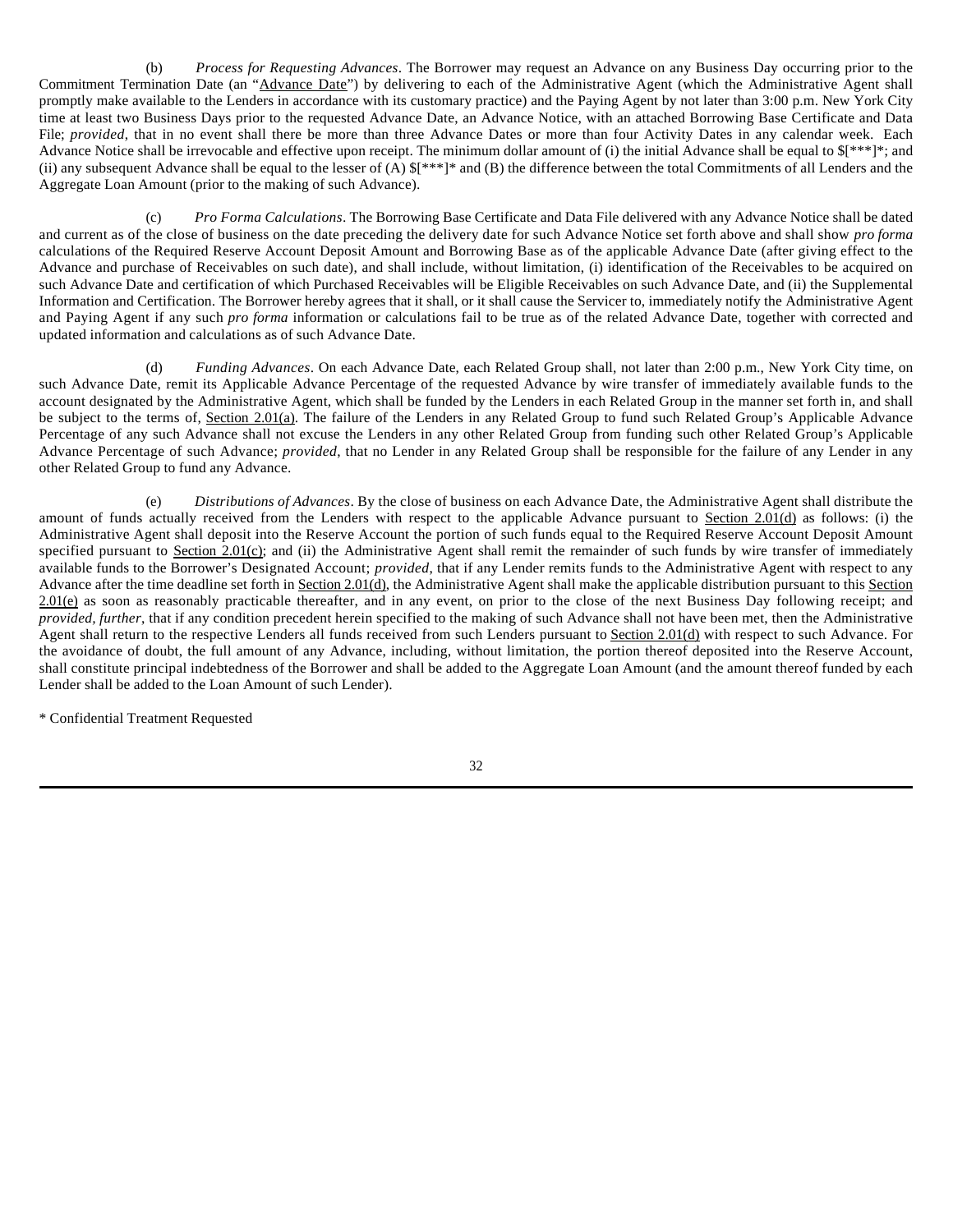(f) *Use of Proceeds of Advances*. The Borrower shall use the proceeds of Advances solely to purchase (i) Receivables, (ii) the related Receivable Document Package and other receivable records with respect to such Receivable, (iii) related rights and benefits of "lender" under such Receivable Documents, (iv) servicing rights, (v) collections thereof, (vi) proceeds of any of the foregoing, and (vii) any other assets described in the Receivables Purchase Agreement and to pay fees and expenses related to the Facility and ownership of the foregoing that are permitted under the Transaction Documents.

(g) On the date that the Advance Notice is delivered hereunder with respect to any Receivable to be purchased by the Borrower on the related Advance Date and, in any event, at least two Business Days prior to any purchase of a Receivable by the Borrower pursuant to the Receivables Purchase Agreement, the Borrower shall cause the Seller to electronically deliver the Receivable Document Package for such Receivable to the Custodian and a copy thereof to the Administrative Agent. The Administrative Agent may, but shall not be required to, notify the Borrower and the Servicer if it discovers any of the following (each, an "Exception") with respect to any Receivable (either before or any time after the purchase of such Receivable by the Borrower): the name and state of domicile of the Obligor under such Receivable, principal amount thereof, APR, monthly payment amount, original term, remaining term, or any other material provision with respect to such Receivable that is stated in the electronic promissory note (if any) evidencing such Receivable does not match what is stated on the truth in lending disclosure for such Receivable, or any of the foregoing as stated in either such promissory note (including the signature date thereon) or such truth in lending disclosure for such Receivable does not match the information provided for such Receivable in any Data File delivered to the Administrative Agent hereunder. The Borrower hereby agrees that it shall cause Servicer to remedy any such Exception within five (5) Business Days to the reasonable satisfaction of the Administrative Agent; *provided* that such Receivable is otherwise an Eligible Receivable; *provided*, *further*, for the avoidance of doubt, if remedying such Exception would lead to an Amortization Event or an Event of Default then any grace period with respect to such Amortization Event or Event of Default shall begin to run upon the earlier of either knowledge of such Exception or receipt of notice of such Exception by the Borrower and the Servicer.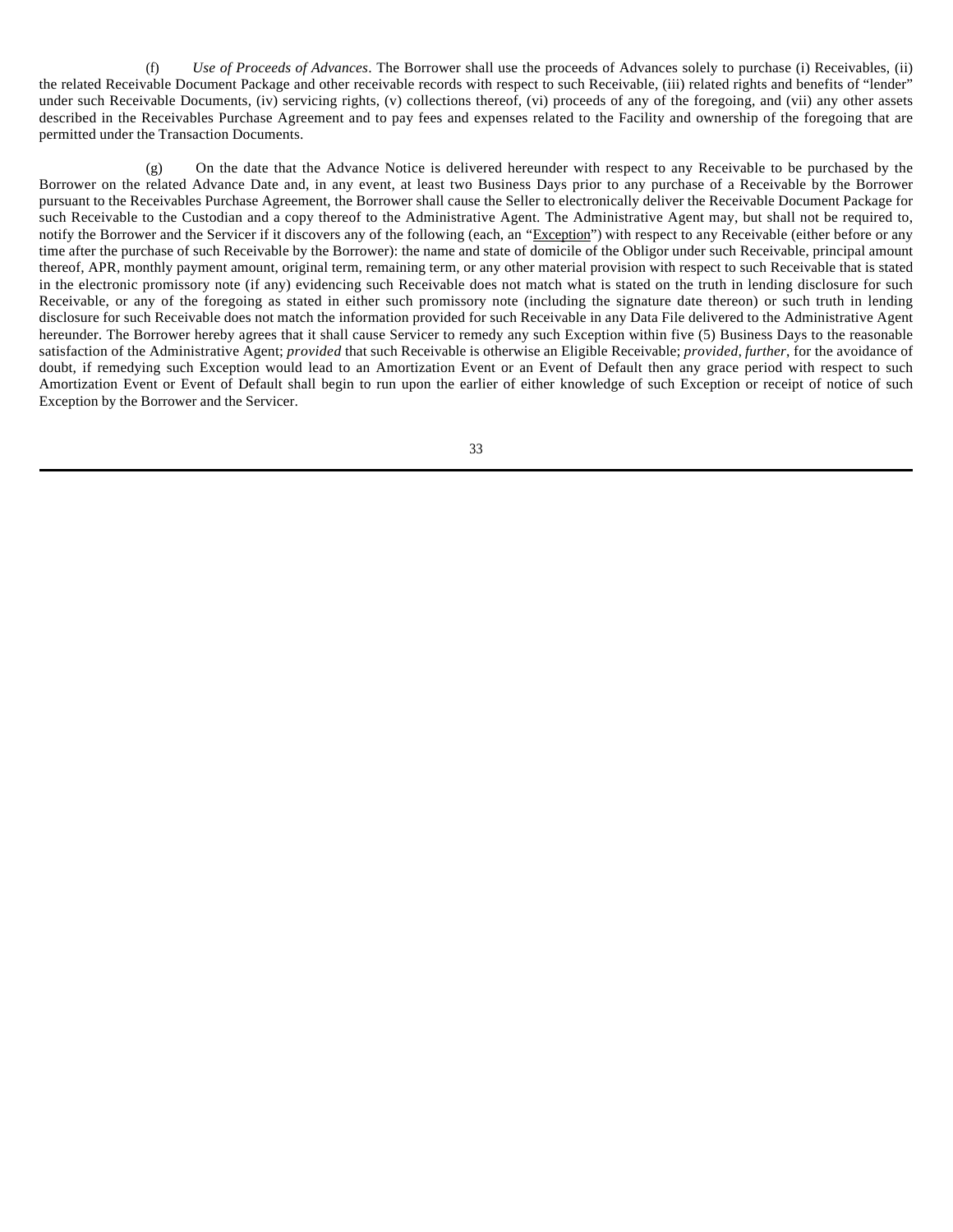SECTION 2.02 Commitments. The Commitments of all of the Committed Lenders shall automatically, and without further action, terminate on the Commitment Termination Date. The Borrower may at any time terminate, or from time to time reduce, the Commitments; *provided* that (i) each reduction of the Commitments shall be in an amount that is an integral multiple of \$1,000,000 and not less than \$1,000,000 and (ii) the Borrower shall not terminate or reduce the Commitments if, after giving effect to any concurrent prepayment of the Loans in accordance with Section 2.04, (A) the Aggregate Loan Amount would exceed the total Commitments or (B) the total Commitments would be less than \$100,000,000 and greater than zero. The Borrower shall notify the Administrative Agent of any election to terminate or reduce the Commitments under this Section at least two Business Days prior to the effective date of such termination or reduction, specifying such election and the effective date thereof. Promptly following receipt of any notice, the Administrative Agent shall advise the Lenders of the contents thereof. Each reduction of the Commitments shall be applied to the Committed Lenders in accordance with their respective Applicable Advance Percentage.

### SECTION 2.03 Mandatory Principal Payments.

(a) *Final Maturity Date*. The Borrower hereby agrees to pay the Aggregate Loan Amount, together with all accrued interest thereon and all other accrued but unpaid Obligations, on the Final Maturity Date.

(b) *Borrowing Base Deficiency*. In the event that a Borrowing Base Deficiency exists on any date of determination, if such Borrowing Base Deficiency is not cured through the acquisition by the Borrower of additional Eligible Receivables within two Business Days, then: (i) if such second Business Day following the occurrence of such Borrowing Base Deficiency is a Settlement Date, the Borrower shall remit to the Paying Agent an amount equal to such Borrowing Base Deficiency if there are insufficient Available Funds to cure such Borrowing Base Deficiency from distributions to be made hereunder on such date pursuant to Section 3.02; and (ii) otherwise, the Borrower shall remit the amount of such Borrowing Base Deficiency to the Paying Agent (for a principal repayment to the Lenders based on their Pro Rata Share), by the close of business on such second Business Day following the occurrence of such Borrowing Base Deficiency. The Borrower shall remit all accrued interest on the amount of any mandatory prepayment made pursuant to this Section 2.03(b).

#### SECTION 2.04 Voluntary Prepayments and Releases.

(a) *Prepayment and Release Process*. The Borrower shall have the right, at any time, to make a voluntary prepayment of all or any portion of the Aggregate Loan Amount or request a Release, subject to the terms of this Section 2.04 and the conditions precedent set forth in Section 5.02. The Borrower may request a voluntary prepayment and/or a Release on any Business Day (a "Prepayment/Release Date") by delivering to each Agent (which document the Administrative Agent shall promptly make available to the Lenders in accordance with its customary practice) by not later than 3:00 p.m. New York City time at least two Business Days prior to the requested Prepayment/Release Date, written notice substantially in the form of Exhibit F (a "Prepayment/Release Notice"); *provided*, that (i) any partial prepayment shall be in an amount that is not less than \$1,000,000, and (ii) in no event shall there be more than four Activity Dates in any calendar week. Each Prepayment/Release Notice shall be irrevocable and effective upon receipt; *provided further* that if such Prepayment/Release Notice is delivered more than two Business Days prior to the requested Prepayment/Release Date, it shall be revocable, without penalty, through the close of business on the Business Day preceding such second prior Business Day. By not later than 3:00 p.m. New York City time at least one Business Day prior to the requested Prepayment/Release Date, the Borrower shall deliver to each Agent (which document the Administrative Agent shall promptly make available to the Lenders in accordance with its customary practice), a written notice substantially in the form of Exhibit I (a "Prepayment and Release Letter"), confirming the Prepayment/Release Date and setting forth certain information related to the distribution of funds on such Prepayment/Release Date and the Release of certain Purchased Receivables, if applicable.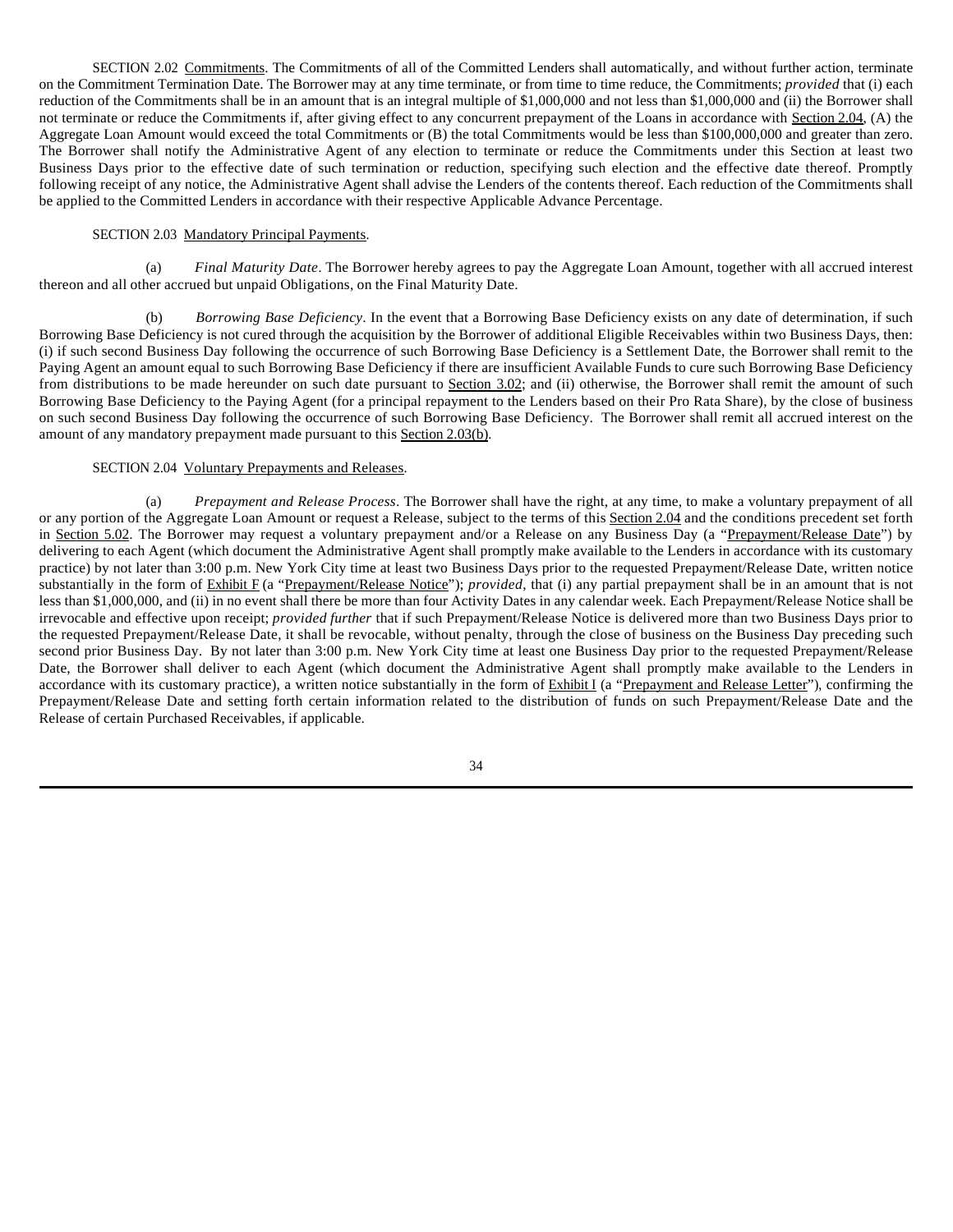(b) *Required Information*. Each Prepayment/Release Notice shall: (i) be executed by the Borrower; (ii) set forth the applicable prepayment amount (if any) and itemize any additional amounts payable (if any) on the applicable Prepayment/Release Date pursuant to Section 2.04(e); (iii) in the event of any prepayment, set forth the Aggregate Loan Amount immediately before and immediately after giving effect to any applicable prepayment; (iv) in the event of any Release, (A) identify any Purchased Receivables subject to such Release, and (B) certify that the conditions precedent to such Release set forth in Section 5.02 have been satisfied; (v) in the event of a partial Release, attach a Borrowing Base Certificate and Data File; and (vi) contain the Supplemental Information and Certification.

(c) *Pro Forma Calculations.* The Borrowing Base Certificate and Data File (if any Release shall occur on the applicable Prepayment/Release Date) required to be delivered with any Prepayment/Release Notice shall be dated and current as of the close of business on the date preceding the delivery date for such Prepayment/Release Notice set forth above and shall show *pro forma* calculations of the Reserve Account Prepayment Amount, and Borrowing Base as of the applicable Prepayment/Release Date (after giving effect to any prepayment and Release on such date), and shall include, without limitation, identification of the Purchased Receivables subject to any Release on such Prepayment/Release Date and certification of which Purchased Receivables that will remain after giving effect to any such Release will be Eligible Receivables on such Prepayment/Release Date. If Borrower is paying any amounts pursuant to Section 2.04(d)(B) below in connection with a Prepayment/Release Date, then Borrower shall also include a calculation of such amounts in the Prepayment/Release Notice and the Prepayment and Release Letter. The Borrower hereby agrees that it shall, or it shall cause the Servicer to, immediately notify the Administrative Agent and Paying Agent if any such *pro forma* information or calculations fail to be true as of the related Prepayment/Release Date, together with corrected and updated information and calculations as of such Prepayment/Release Date.

(d) *Prepayment*. On each Prepayment/Release Date, by 1:00 p.m. New York City time, (i) the Paying Agent shall withdraw from the Reserve Account an amount equal to the Reserve Account Prepayment Amount determined pursuant to Section 2.04(c), and (ii) the Borrower shall remit funds to the Paying Agent, such that the amount of funds held by the Paying Agent pursuant to the foregoing clauses (i) and (ii) shall together equal the sum of: (A) the amount of the voluntary prepayment set forth in the Prepayment and Release Letter and the amount of any Borrowing Base Deficiency (as determined after giving effect to any Release, prepayment and any other distributions on such date), and (B) without duplication of clause (A), all other amounts of the type described in Sections  $3.02(a)(i)$  through (vii) that have accrued through such date and for which there are insufficient Available Funds then held in the Collection Account to distribute in payment thereof on such date (if it is a Settlement Date) or on the next Settlement Date.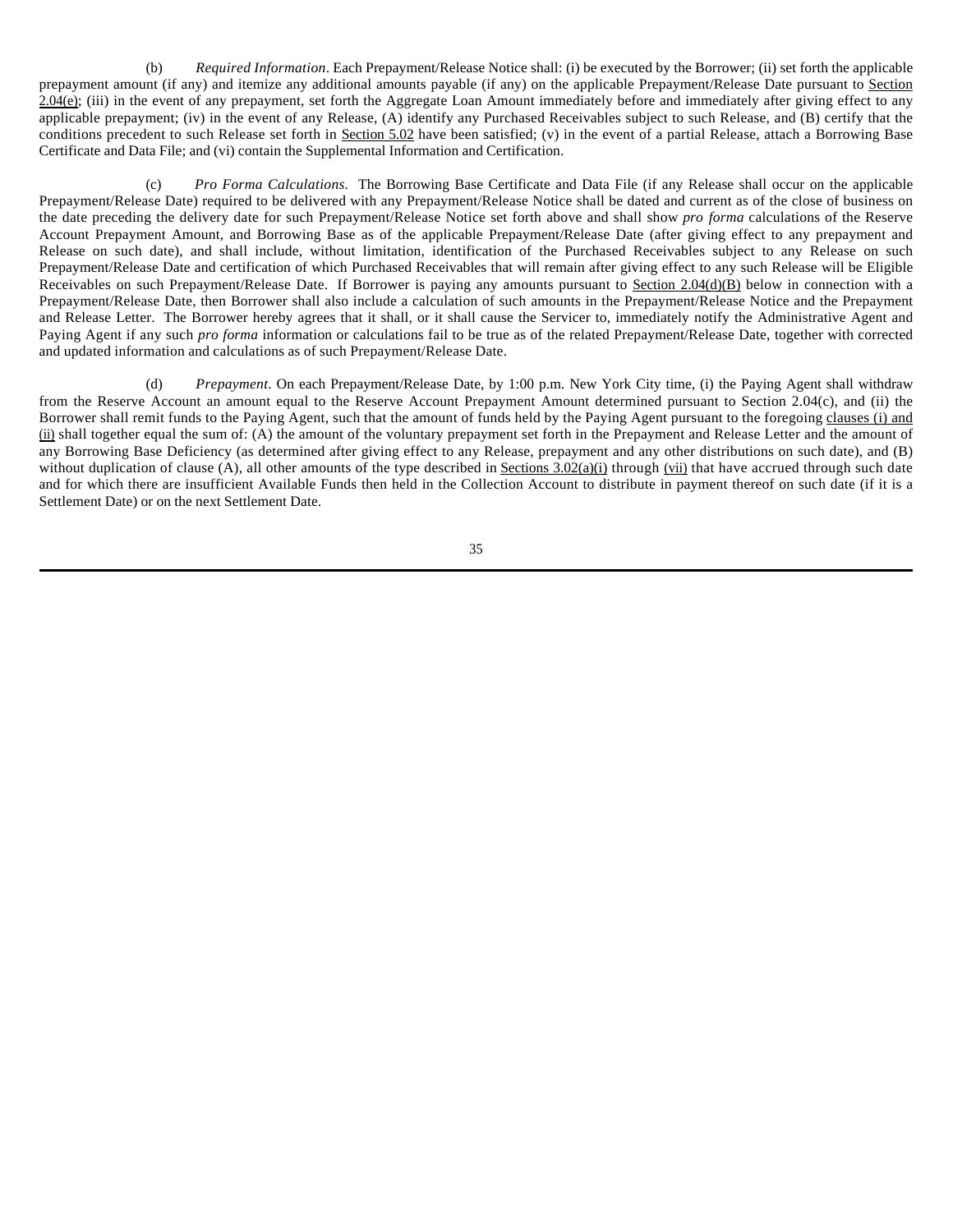(e) *Distributions*.By the close of business on the Prepayment/Release Date, based on the information set forth in the applicable Prepayment and Release Letter described in Section 2.04(a) (unless the Administrative Agent has notified the Paying Agent and the Borrower in writing prior thereto that it objects to such information based on such information not being consistent with the requirements of this Agreement, in which case the following shall be done on the Business Day following the Business Day on which the Paying Agent receives an updated Prepayment and Release Letter from the Borrower that has been reasonably approved by the Administrative Agent), (1) the total amount of funds held by the Paying Agent from the Reserve Account withdrawal and from the Borrower remittance pursuant to clauses (i) and (ii) of Section 2.04(d) shall be distributed by the Paying Agent (solely in accordance with the Prepayment and Release Letter or, if applicable, the updated Prepayment and Release Letter referred to in the prior parenthetical) as follows: (i) to the Lenders, based on each Lender's Pro Rata Share, the amount set forth in clause (A) of Section 2.04(d), to be applied to reduction of the Aggregate Loan Amount (and the Loan Amount of each Lender), and (ii) to each Person entitled thereto, the amounts described in clause (B) of Section 2.04(d) for application thereto.

(f) *Release*. On each Prepayment/Release Date, subject to satisfaction of the conditions precedent set forth in Section 5.02, upon receipt by the Paying Agent of the amount required to be remitted by the Borrower on such date pursuant to Section 2.04(d), the portion of the Purchased Receivables (and the related Purchased Assets) identified for Release by the Borrower shall be automatically released from the Lien of the Collateral Trustee and such Receivables shall no longer be "Purchased Receivables" (and the related assets shall no longer be "Purchased Assets") or included in any Borrowing Base calculation hereunder and shall not be required to be included in any certificate or report required to be delivered hereunder. Each Agent, at the expense and request of the Borrower, shall take (or authorize the Borrower, the Servicer or their respective designees to take) such actions as are reasonably necessary and appropriate to release the Lien of the Collateral Trustee, for the benefit of the Secured Parties, on such Purchased Receivables (and the related Purchased Assets) and to turn over to the Borrower or its designee any Receivable Documents with respect to such Receivables that are in the possession or control of any such Agent; *provided*, a copy thereof may be retained by such Agent in accordance with its document retention policies.

(g) *No Adverse Selection*. The Borrower will not, and will not permit the Servicer to, use any selection procedures intentionally designed to have an adverse effect on the Secured Parties when selecting Purchased Receivables within any particular Cohort to be subject to a Release relative to Purchased Receivables in the same Cohort not selected for such Release; *provided*, the foregoing does not apply to selections between or among different Cohorts.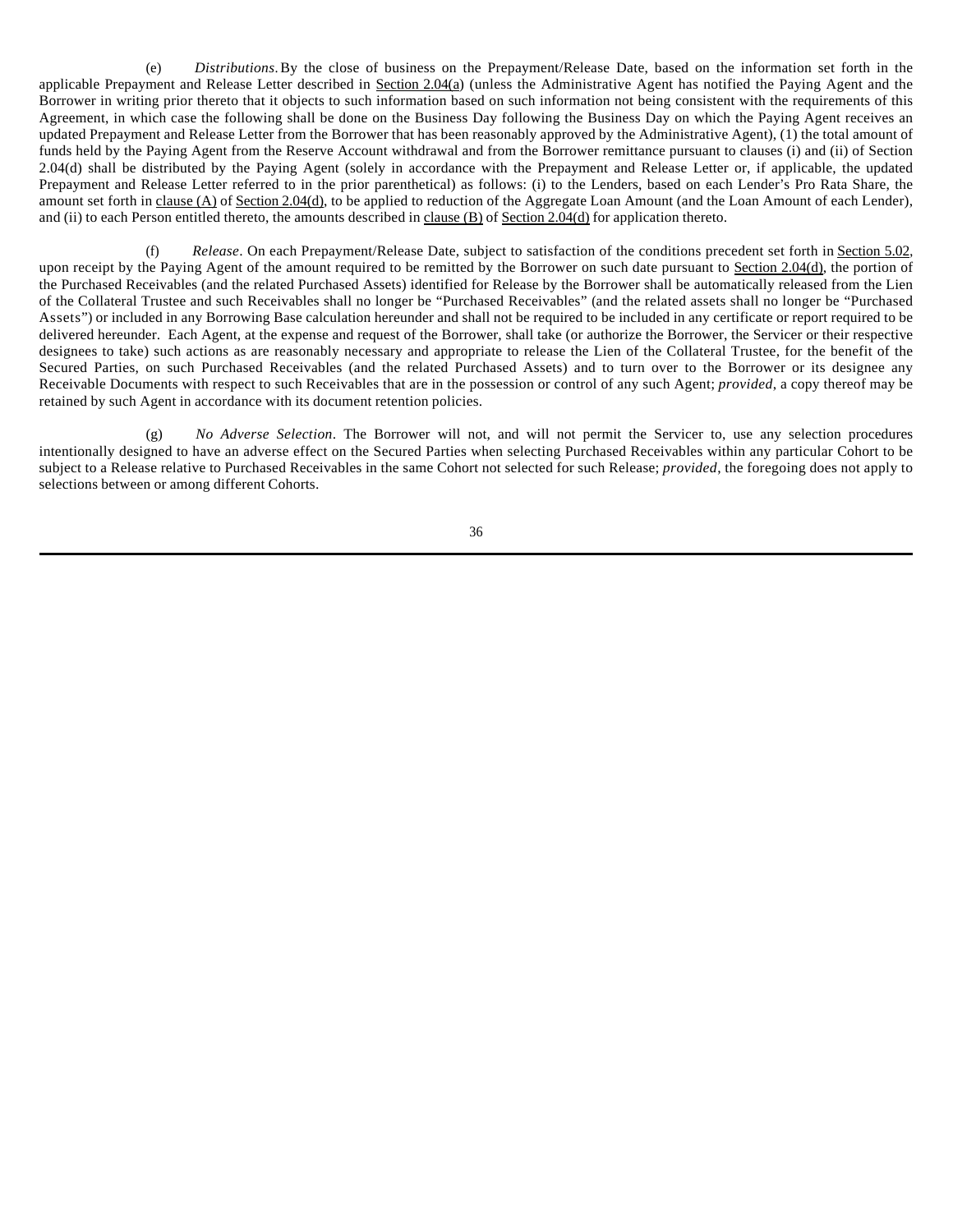SECTION 2.05 Recording Loans. The Administrative Agent shall maintain, as non-fiduciary agent for the Borrower, a copy of each Assignment and Assumption Agreement and a register (the "Register") for the recordation of the following information: (i) the names and addresses of the Lenders (including each Person that becomes a Lender pursuant to an Assignment and Assumption Agreement), (ii) each Lender's Loan Amount (as such amount may change upon any Advance funded pursuant to the terms hereof, each principal repayment and any assignment hereunder) and stated interest, and (iii) the Commitment of each Committed Lender. The entries in the Register shall be conclusive absent manifest error, and the Borrower, the Paying Agent, the Administrative Agent, the Collateral Trustee and the Lenders shall treat each Person whose name is recorded in the Register pursuant to the terms hereof as a "Lender" hereunder for all purposes of this Agreement, notwithstanding notice to the contrary. The Register shall be available for inspection by the Borrower, the Paying Agent, the Collateral Trustee and any Lender, at any reasonable time and from time to time upon reasonable prior notice. Each assignment or transfer evidenced by an Assignment and Assumption Agreement executed pursuant to Section 9.03(e) shall be recorded in the Register, and no assignment or transfer shall be effective until such assignment or transfer shall have been recorded in the Register by the Administrative Agent as provided in this subsection. The Administrative Agent shall provide the Paying Agent with a copy of the Register at closing and after any assignments or transfers have been recorded in the Register. In making any distributions to Lenders in accordance with the terms of this Agreement and any other Transaction Document, the Paying Agent shall be entitled to rely on the Register most recently provided to the Paying Agent by the Administrative Agent and it shall be the responsibility of the Administrative Agent to provide the Paying Agent with an updated copy of the Register in the event there are any assignments or transfers.

# SECTION 2.06 Interest; Fees.

(a) *Upfront Commitment Fee*. On the Closing Date, the Borrower shall pay to each Committed Lender, the Upfront Commitment Fee due to it pursuant to the Fee Letter.

(b) *Interest*. Interest will accrue daily on the Loan Amount of each Lender at the applicable Interest Rate for such Lender as in effect from time to time, and will be computed for each Interest Period on the basis of the actual number of days elapsed and a 360-day year. Accrued and unpaid interest for each Interest Period will be payable on each Settlement Date except as otherwise provided in this Agreement. Notwithstanding the foregoing, after the occurrence and during the continuance of an Event of Default, interest shall accrue on all Obligations at the Interest Rate calculated with the inclusion of the Default Rate (as set forth in the definition thereof) and shall be payable upon demand.

(c) *Maximum Lawful Rate*. It is the intention of the parties hereto that the interest payable hereunder shall not exceed the maximum rate permissible under applicable law. Accordingly, anything herein to the contrary notwithstanding, in the event any interest is charged to, collected from or received from or on behalf of the Borrower by the Lenders pursuant hereto in excess of such maximum lawful rate, then the excess of such payment over that maximum shall be applied first to the payment of amounts then due and owing by the Borrower to the Secured Parties under this Agreement or any other Transaction Document (other than in respect of principal or interest on the Loans) and then to the reduction of the outstanding principal of the Loans.

(d) *Unused Fee*. The Unused Fee due to each Committed Lender shall accrue daily from (and including) the execution of this Agreement through (and excluding) the Commitment Termination Date, and will be computed for each Interest Period on the basis of the actual number of days elapsed and a 360-day year; *provided, however*, that no amount shall be due hereunder in excess of the maximum amount permitted by law. Accrued and unpaid Unused Fee for each Interest Period will be payable on each Settlement Date except as otherwise provided in this Agreement. The Unused Fee paid to any Committed Lender is non-refundable under any circumstances.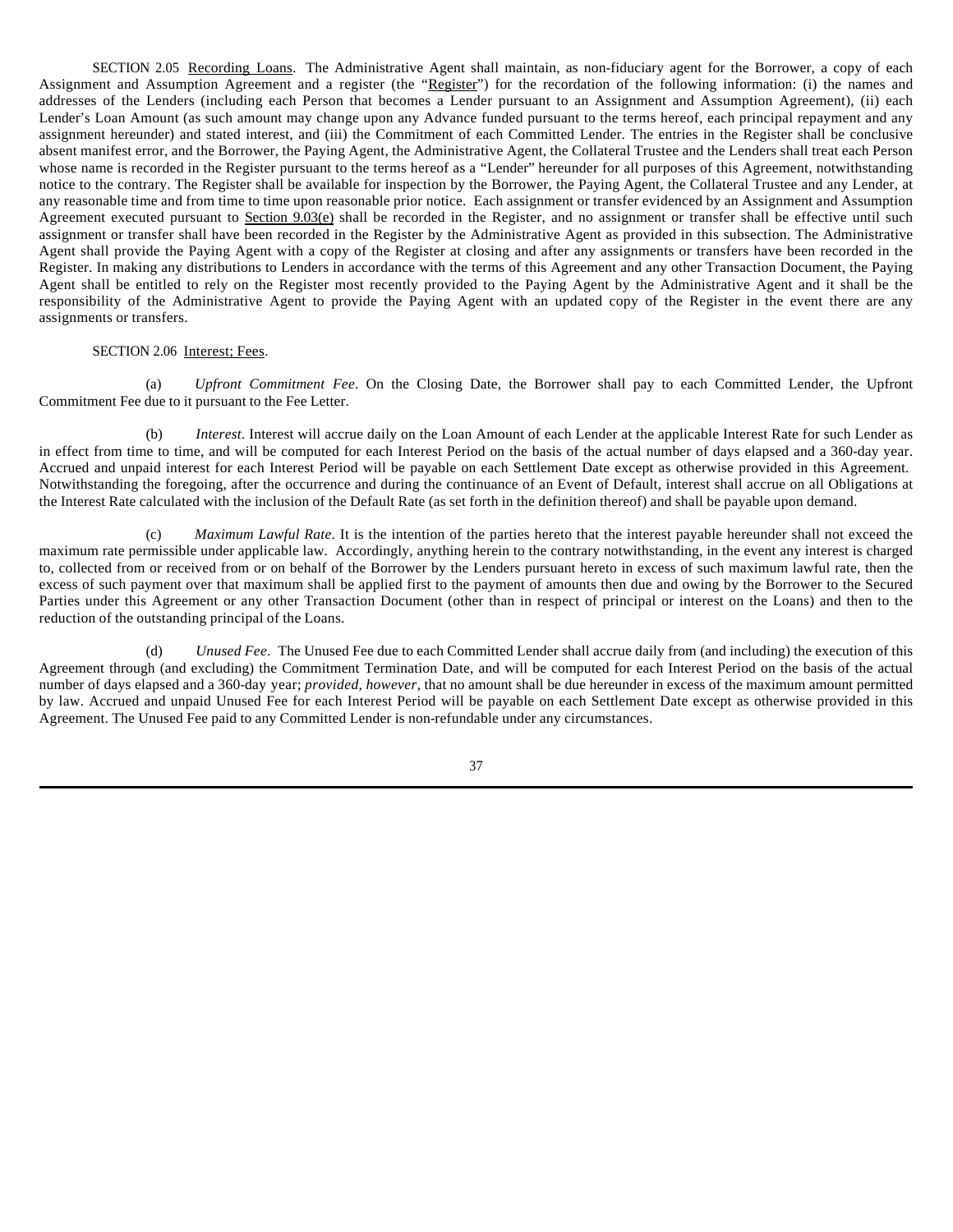(e) if on any Settlement Date, all or any portion of the interest that is payable on such Settlement Date is not fully paid on such Settlement Date pursuant to Section 3.02(a) (as a result of insufficient Available Funds for the applicable distribution priority or otherwise) (the unpaid portion of such interest as of the close of such Settlement Date being the "Unpaid Interest Period Invoice Amount"), then such Unpaid Interest Period Invoice Amount shall accrue interest thereon at the applicable Interest Rate from the Settlement Date on which it was first due through the date that it is paid in full hereunder and, if not fully paid prior to any subsequent Settlement Date, shall be added to (and become part of) the interest payment due for such subsequent Settlement Date until fully paid. The determination by the Administrative Agent of the amounts due on each Settlement Date shall be conclusive and binding absent manifest error.

#### SECTION 2.07 Increased Costs.

(a) *Increased Costs Generally*. If any Regulatory Requirement shall (i) subject any Lender or Related Person to any Taxes (other than Indemnified Taxes and Excluded Taxes) on its Loan or Commitment hereunder or its deposits, reserves, other liabilities or capital attributable thereto; or (ii) impose, modify or deem applicable any reserve, compulsory loan, insurance charge, special deposit or similar requirement against assets of, deposits with or for account of, or credit extended by, any Lender or Related Person, and the result of any of the foregoing shall be an increase in the cost of, or any reduction in the amount of any sum received or receivable by, such Lender or Related Person, that in the case of any of the foregoing, arise in respect of the making, continuing or maintaining (or the commitment to make, continue or maintain) any Loan hereunder, then, from time to time either (x) within 10 days of demand thereof (if paid directly to such Lender by the Borrower from funds other than Collections) or (y) on the next Settlement Date after such tenth day if no direct payment was made (from Collections held in the Collection Account in accordance with the Priority of Payments), the Borrower will pay to the applicable Lender, on behalf of such Lender or any Related Person, such additional amount or amounts as will compensate such Lender or any such Related Person, as the case may be, for such additional costs incurred or reduction suffered, but without duplication of any amount payable pursuant to subsection (b) of this Section and Section 2.08.

(b) *Increased Capital Costs*. If any Lender or Related Person determines that any Regulatory Requirement regarding liquidity or the amount of capital required or reasonably expected to be maintained by such Lender or such Related Person has or would have the effect of reducing the rate of return on capital of such Lender or such Related Person to a level below that which such Lender or such Related Person could have achieved but for such Regulatory Requirement, or would otherwise result in the imposition of an internal capital or liquidity charge on such Lender or such Related Person, which, in the reasonable discretion of such Lender or such Related Person with respect to any of the foregoing, is allocable to the Borrower, the transactions contemplated by this Agreement, or any Commitment or Loan hereunder (taking into consideration the policies of such Lender or such Related Person with respect to capital adequacy, liquidity coverage and allocations among customers), then from time to time either (x) within 10 days of demand thereof (if paid directly to such Lender by the Borrower from funds other than Collections) or (y) on the next Settlement Date after such tenth day if no direct payment was made (from Collections held in the Collection Account in accordance with the Priority of Payments), the Borrower will pay to the Lender, on behalf of such Lender or any such Related Person, a fee equal to such additional amount or amounts as will compensate such Lender or such Related Person for any such reduction in its rate of return or the imposition of such capital or liquidity charge.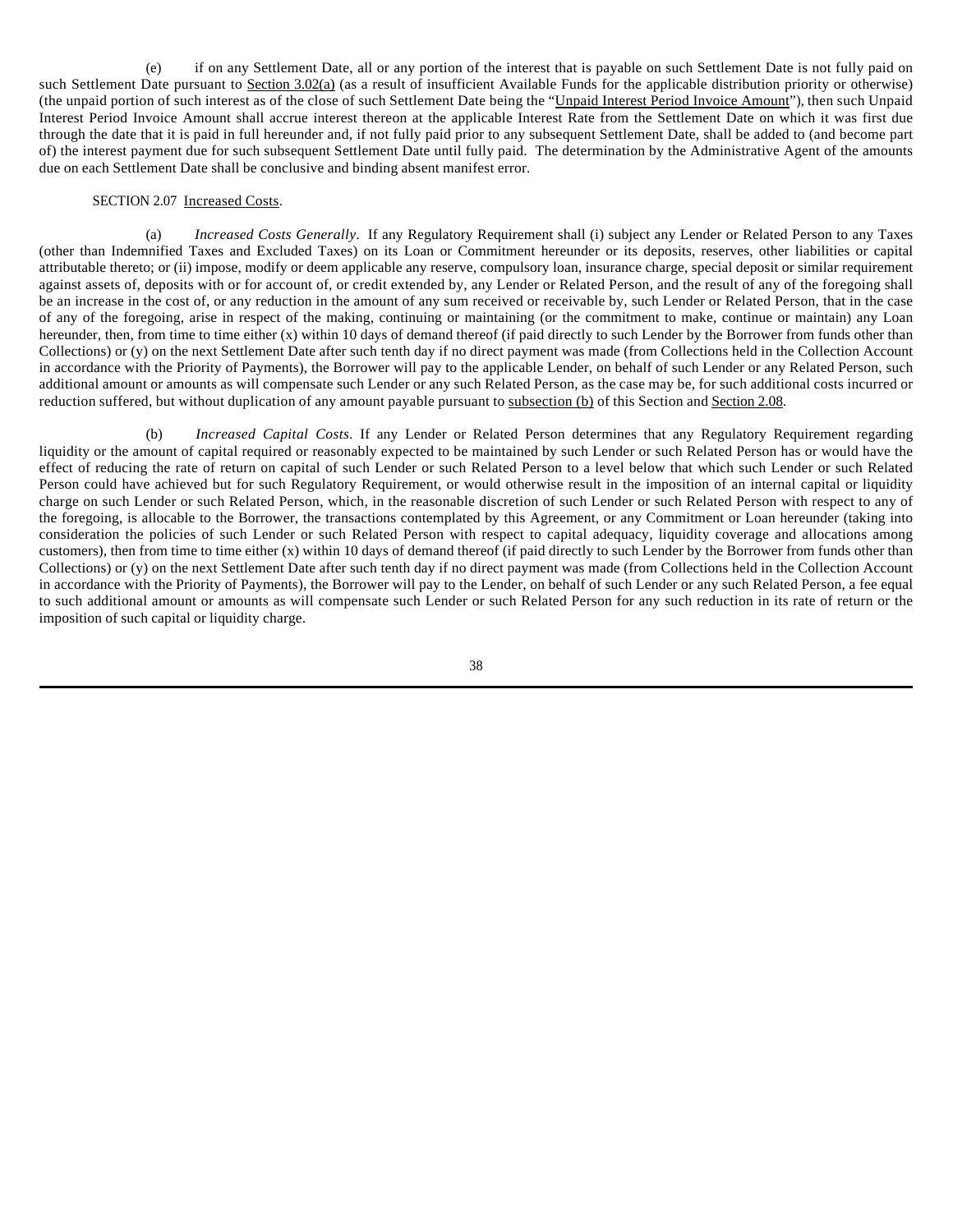(c) *Timing and Details of Demands*. Each demand made pursuant to this Section 2.07 shall be provided by a Lender to the Borrower in writing and shall state, in reasonable detail, the reasons therefor and, in the absence of manifest error, shall be conclusive and binding on the Borrower. In determining the amount owed by the Borrower under this Section 2.07, any applicable Lender or Related Person may use any method of averaging and attribution that it shall reasonably deem applicable so long as it applies such method to other similar transactions. Failure or delay on the part of any Lender or Related Person to demand compensation pursuant to this Section 2.07 shall not constitute a waiver of any such Lender or Related Person's right to compensation; *provided* that the Borrower shall not be required to compensate such Lender or Related Person pursuant to this Section 2.07 for any increased costs or reductions incurred more than nine months prior to the date that such Lender or Related Person notifies the Borrower of the Regulatory Requirement giving rise thereto; *provided further* that, if such Regulatory Requirement is retroactive, then the nine-month period referred to in the preceding proviso shall be extended to include the period of retroactive effect thereof.

### SECTION 2.08 Taxes.

(a) *Payments Free of Taxes.* Any and all payments by or on account of any obligation of the Borrower under this Agreement shall be made without deduction or withholding for any Taxes, except as required by applicable law. If any applicable law (as determined in the good faith discretion of an applicable withholding agent) requires the deduction or withholding of any Tax from any such payment by a withholding agent, then the applicable withholding agent shall be entitled to make such deduction or withholding and shall timely pay the full amount deducted or withheld to the relevant Governmental Authority in accordance with applicable law and, if such Tax is an Indemnified Tax, then the sum payable by the Borrower shall be increased as necessary so that after such deduction or withholding has been made (including such deductions and withholdings applicable to additional sums payable under this Section) the applicable Affected Party receives an amount equal to the sum it would have received had no such deduction or withholding been made.

(b) *Payment of Other Taxes by the Borrower.* The Borrower shall timely pay to the relevant Governmental Authority in accordance with applicable law, or at the option of the Administrative Agent timely reimburse it for the payment of, any Other Taxes.

(c) *Evidence of Payments.* As soon as practicable after any payment of Taxes by the Borrower to a Governmental Authority pursuant to this Section, the Borrower shall deliver to the Paying Agent and the Administrative Agent the original or a certified copy of a receipt issued by such Governmental Authority evidencing such payment, a copy of the return reporting such payment or other evidence of such payment reasonably satisfactory to the Administrative Agent.

(d) *Indemnification by the Borrower.* The Borrower shall indemnify each Affected Party, within 10 days after demand therefor, for the full amount of any Indemnified Taxes (including Indemnified Taxes imposed or asserted on or attributable to amounts payable under this Section) payable or paid by such Affected Party or required to be withheld or deducted from a payment to such Affected Party and any reasonable expenses arising therefrom or with respect thereto, whether or not such Indemnified Taxes were correctly or legally imposed or asserted by the relevant Governmental Authority. A certificate as to the amount of such payment or liability delivered to the Borrower by a Lender (with a copy to the Administrative Agent and the Paying Agent), or by the Paying Agent or the Administrative Agent on its own behalf or on behalf of a Lender, shall be conclusive absent manifest error.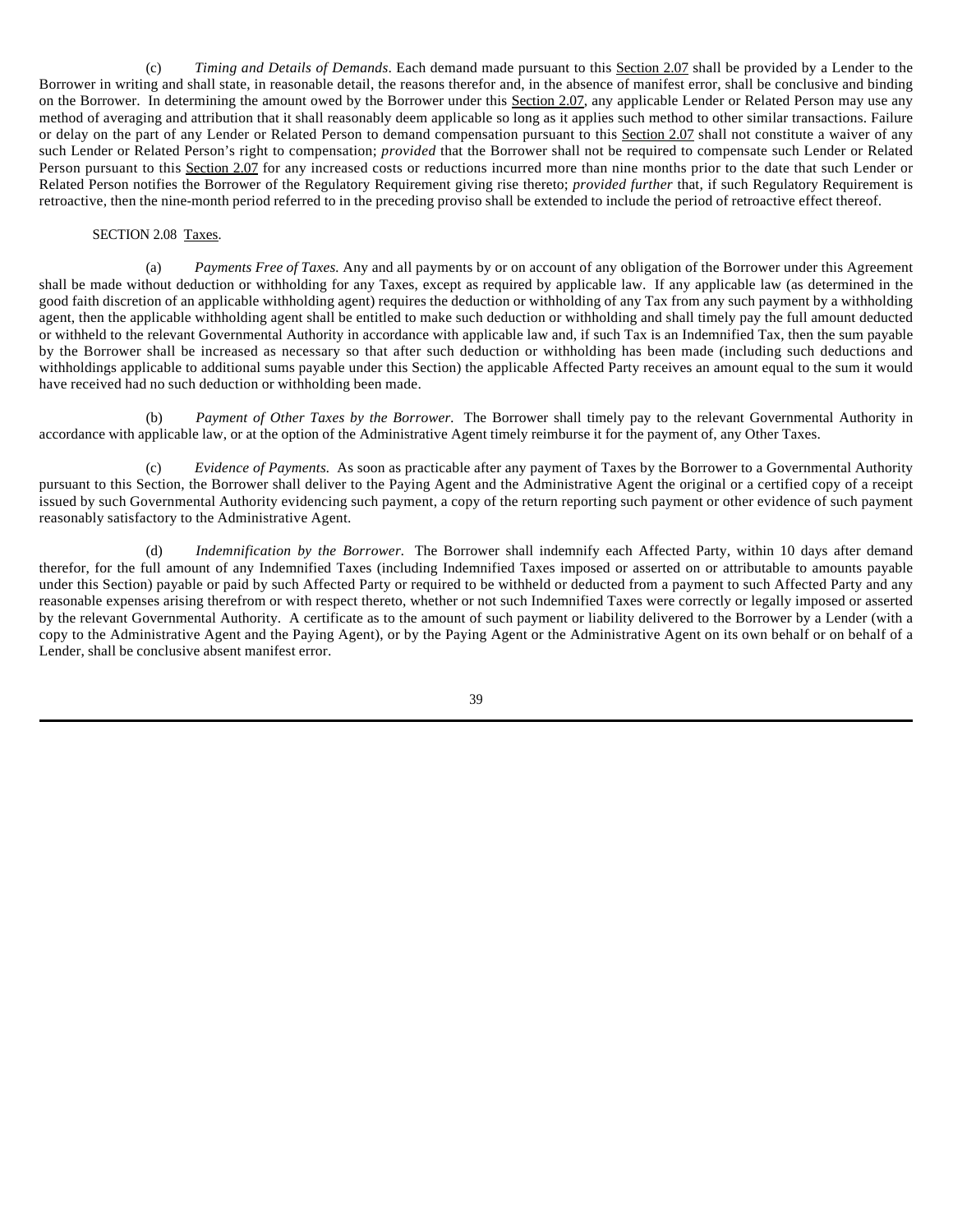(e) *Indemnification by the Lenders.* Each Lender shall severally indemnify the Administrative Agent and the Paying Agent, within 10 days after demand therefor, for (i) any Indemnified Taxes attributable to such Lender (but only to the extent that the Borrower has not already indemnified the Administrative Agent or the Paying Agent, as applicable, for such Indemnified Taxes and without limiting the obligation of the Borrower to do so), (ii) any Taxes attributable to such Lender's failure to comply with the provisions of Section 9.03(f) relating to the maintenance of a Participant Register and (iii) any Excluded Taxes attributable to such Lender, in each case, that are payable or paid by the Administrative Agent or the Paying Agent in connection with any Transaction Document, and any reasonable expenses arising therefrom or with respect thereto, whether or not such Taxes were correctly or legally imposed or asserted by the relevant Governmental Authority. A certificate as to the amount of such payment or liability delivered to any Lender by the Administrative Agent or the Paying Agent, as applicable, shall be conclusive absent manifest error. Each Lender hereby authorizes the Administrative Agent and the Paying Agent to set off and apply any and all amounts at any time owing to such Lender under any Transaction Document or otherwise payable by the Administrative Agent or the Paying Agent to the Lender from any other source against any amount due to the Administrative Agent or the Paying Agent, as applicable under this paragraph (e).

### (f) *Status of Lenders.*

(i) Any Lender that is entitled to an exemption from or reduction of withholding Tax with respect to payments made under any Transaction Document shall deliver to the Borrower, the Paying Agent and the Administrative Agent, at the time or times reasonably requested by the Borrower, the Paying Agent or the Administrative Agent, such properly completed and executed documentation reasonably requested by the Borrower, the Paying Agent or the Administrative Agent as will permit such payments to be made without withholding or at a reduced rate of withholding. In addition, any Lender, if reasonably requested by the Borrower, the Paying Agent or the Administrative Agent, shall deliver such other documentation prescribed by applicable law or reasonably requested by the Borrower, the Paying Agent or the Administrative Agent as will enable the Borrower, the Paying Agent or the Administrative Agent to determine whether or not such Lender is subject to backup withholding or information reporting requirements. Notwithstanding anything to the contrary in the preceding two sentences, the completion, execution and submission of such documentation (other than such documentation set forth in Section  $2.08(f)(ii)(A)$ , (ii)(B) and (ii)(D) below) shall not be required if in the Lender's reasonable judgment such completion, execution or submission would subject such Lender to any material unreimbursed cost or expense or would materially prejudice the legal or commercial position of such Lender.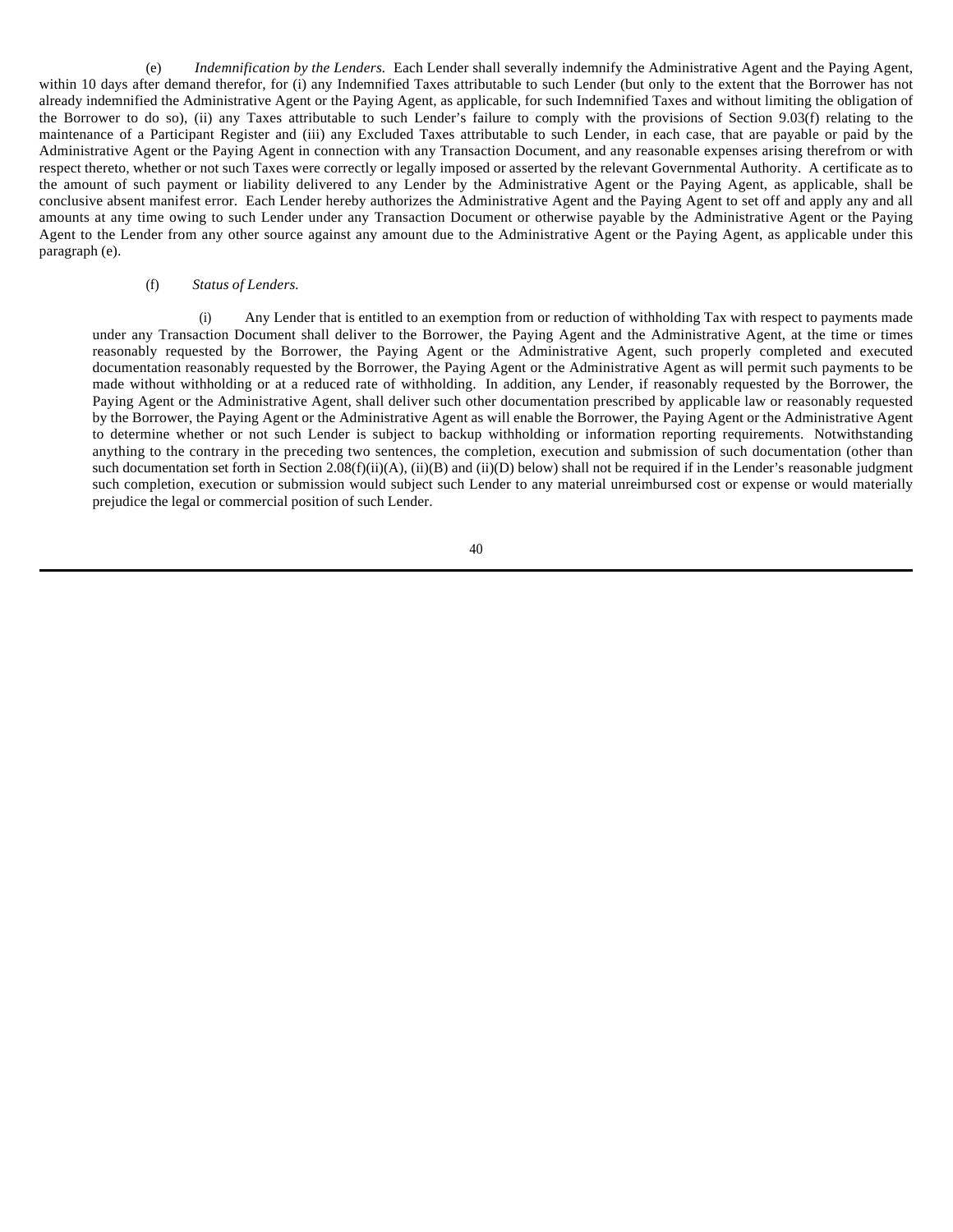- (ii) Without limiting the generality of the foregoing, in the event that the Borrower is a U.S. Person,
- (A) any Lender that is a U.S. Person shall deliver to the Borrower, the Paying Agent and the Administrative Agent on or prior to the date on which such Lender becomes a Lender under this Agreement (and from time to time thereafter upon the reasonable request of the Borrower, the Paying Agent or the Administrative Agent), executed originals of IRS Form W-9 certifying that such Lender is exempt from U.S. Federal backup withholding tax;
- (B) any Foreign Lender shall, to the extent it is legally entitled to do so, deliver to the Borrower, the Paying Agent and the Administrative Agent (in such number of copies as shall be requested by the recipient) on or prior to the date on which such Foreign Lender becomes a Lender under this Agreement (and from time to time thereafter upon the reasonable request of the Borrower, the Paying Agent or the Administrative Agent), whichever of the following is applicable:
	- (1) in the case of a Foreign Lender claiming the benefits of an income tax treaty to which the United States is a party (x) with respect to payments of interest under this Agreement, executed originals of IRS Form W-8BEN-E or W-8BEN (or any successor form), as applicable, establishing an exemption from, or reduction of, U.S. Federal withholding Tax pursuant to the "interest" article of such tax treaty and (y) with respect to any other applicable payments under this Agreement, IRS Form W-8BEN-E or W-8BEN (or any successor form), as applicable, establishing an exemption from, or reduction of, U.S. Federal withholding Tax pursuant to the "business profits" or "other income" article of such tax treaty;
	- (2) executed originals of IRS Form W-8ECI;
	- (3) in the case of a Foreign Lender claiming the benefits of the exemption for portfolio interest under Section 881(c) of the Code, (x) a certificate substantially in the form of Exhibit H-1 to the effect that such Foreign Lender is not a "bank" within the meaning of Section  $881(c)(3)(A)$  of the Code, a "10 percent shareholder" of the Borrower within the meaning of Section 871(h)(3)(B) of the Code, or a "controlled foreign corporation" related to the Borrower as described in Section  $881(c)(3)(C)$  of the Code (a "U.S. Tax Compliance Certificate") and (y) executed originals of IRS Form W-8BEN or IRS Form W-8BEN-E; or
	- (4) to the extent a Foreign Lender is not the beneficial owner, executed originals of IRS Form W-8IMY, accompanied by IRS Form W-8ECI, IRS Form W-8BEN, IRS Form W-8BEN-E, a U.S. Tax Compliance Certificate substantially in the form of Exhibit H-2 or Exhibit H-3, IRS Form W-9, and/or other certification documents from each beneficial owner, as applicable; provided that if the Foreign Lender is a partnership and one or more direct or indirect partners of such Foreign Lender are claiming the portfolio interest exemption, such Foreign Lender may provide a U.S. Tax Compliance Certificate substantially in the form of Exhibit H-4 on behalf of each such direct and indirect partner;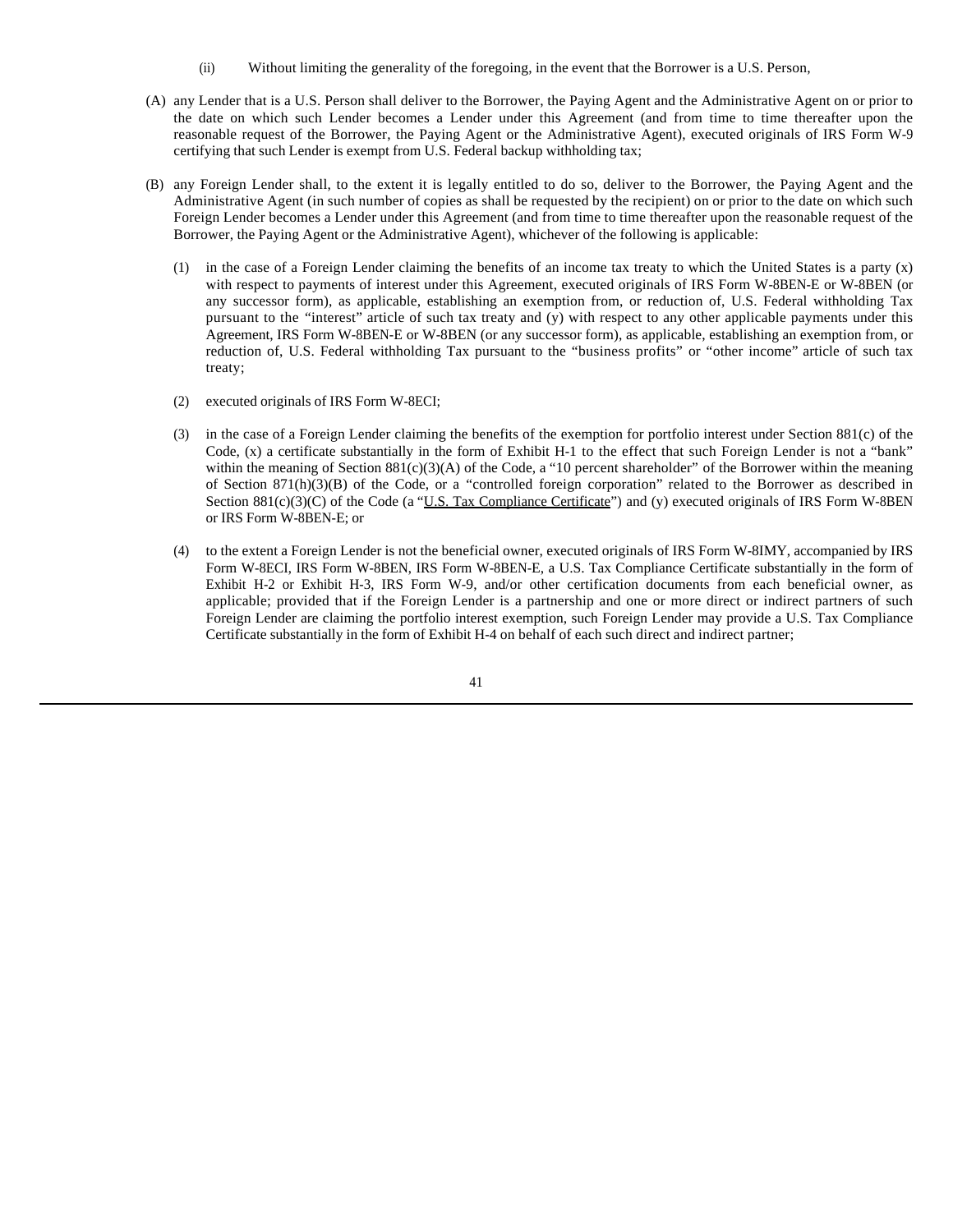- (C) any Foreign Lender shall, to the extent it is legally entitled to do so, deliver to the Borrower, the Paying Agent and the Administrative Agent (in such number of copies as shall be requested by the recipient) on or prior to the date on which such Foreign Lender becomes a Lender under this Agreement (and from time to time thereafter upon the reasonable request of the Borrower, the Paying Agent or the Administrative Agent), executed originals of any other form prescribed by applicable law as a basis for claiming exemption from or a reduction in U.S. Federal withholding Tax, duly completed, together with such supplementary documentation as may be prescribed by applicable law to permit the Borrower, the Paying Agent or the Administrative Agent to determine the withholding or deduction required to be made; and
- (D) if a payment made to a Lender under this Agreement would be subject to U.S. Federal withholding Tax imposed by FATCA if such Lender were to fail to comply with the applicable reporting requirements of FATCA (including those contained in Section 1471(b) or 1472(b) of the Code, as applicable), such Lender shall deliver to the Borrower, the Paying Agent and the Administrative Agent at the time or times prescribed by law and at such time or times reasonably requested by the Borrower, the Paying Agent or the Administrative Agent such documentation prescribed by applicable law (including as prescribed by Section  $1471(b)(3)(C)(i)$  of the Code) and such additional documentation reasonably requested by the Borrower or the Administrative Agent as may be necessary for the Borrower, the Paying Agent and the Administrative Agent to comply with their obligations under FATCA and to determine that such Lender has complied with such Lender's obligations under FATCA or to determine the amount to deduct and withhold from such payment. Solely for purposes of this clause (D), "FATCA" shall include any amendments made to FATCA after the date of this Agreement.
- (E) Each Lender agrees that if any form or certification it previously delivered expires or becomes obsolete or inaccurate in any respect, it shall update such form or certification or promptly notify the Borrower, the Paying Agent and the Administrative Agent in writing of its legal inability to do so.

(g) *Survival*. Each party's obligations under this Section 2.08 shall survive the resignation or replacement of the Administrative Agent, the Paying Agent or any assignment of rights by, or the replacement of, a Lender, the termination of the Commitments and the repayment, satisfaction or discharge of all obligations under any Transaction Document.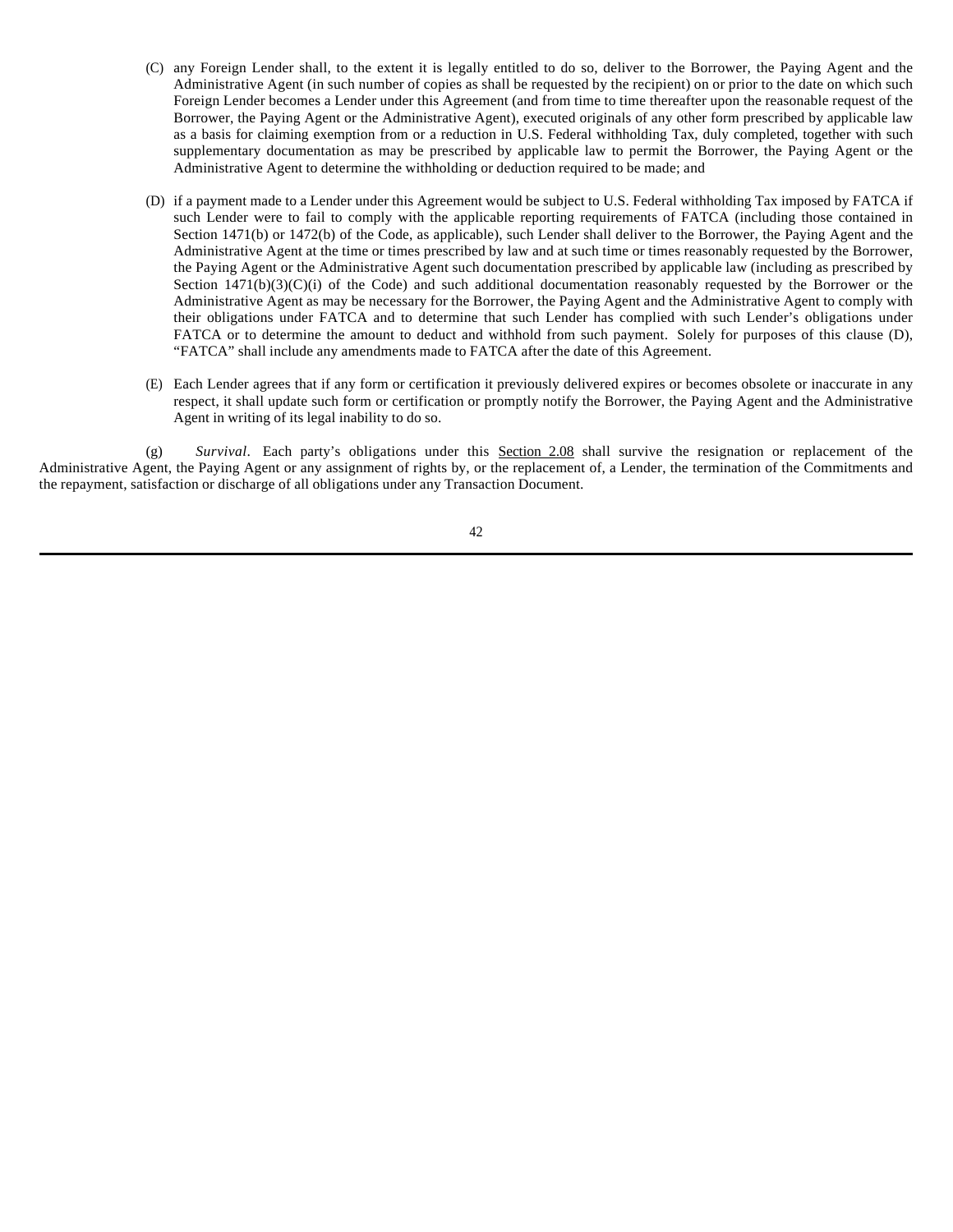(h) *Treatment of Certain Refunds*. If any party determines, in its sole discretion exercised in good faith, that it has received a refund of any Taxes as to which it has been indemnified pursuant to this Section (including by the payment of additional amounts pursuant to this Section), it shall pay to the indemnifying party an amount equal to such refund (but only to the extent of indemnity payments made under this Section with respect to the Taxes giving rise to such refund), net of all out-of-pocket expenses (including Taxes) of such indemnified party and without interest (other than any interest paid by the relevant Governmental Authority with respect to such refund). Such indemnifying party, upon the request of such indemnified party, shall repay to such indemnified party the amount paid over pursuant to this paragraph (h) (plus any penalties, interest or other charges imposed by the relevant Governmental Authority) in the event that such indemnified party is required to repay such refund to such Governmental Authority. Notwithstanding anything to the contrary in this paragraph (h), in no event will the indemnified party be required to pay any amount to an indemnifying party pursuant to this paragraph (h) the payment of which would place the indemnified party in a less favorable net after-Tax position than the indemnified party would have been in if the Tax subject to indemnification and giving rise to such refund had not been deducted, withheld or otherwise imposed and the indemnification payments or additional amounts with respect to such Tax had never been paid. This paragraph shall not be construed to require any indemnified party to make available its Tax returns (or any other information relating to its Taxes that it deems confidential) to the indemnifying party or any other Person.

SECTION 2.09 Costs Related to Advance or Prepayment Failures. The Borrower agrees to reimburse each Lender, either (x) within 10 days of demand thereof (if paid directly to such Lender by the Borrower from funds other than Collections) or (y) on the next Settlement Date after such tenth day if no direct payment was made (from Collections held in the Collection Account in accordance with the Priority of Payments), for all reasonable losses, expenses, liabilities (including, without limitation, with respect to any interest or fee paid by such Lender to any lender, note buyer, credit or liquidity support provider, dealer, placement agent or other Person) or losses or costs arising in connection with the re-deployment of funds, which such Lender may sustain if for any reason (including any failure to satisfy any condition precedent), the Borrower (i) fails to accept an Advance on any scheduled Advance Date after delivery of an Advance Notice, (ii) fails to make a prepayment on any scheduled Prepayment/Release Date after delivery of any Prepayment/Release Notice (that, in the case of any such Advance Notice or Prepayment/Release Notice, as the case may be, has not been revoked prior to the second Business Day preceding the applicable Advance Date or Prepayment/Release Date, as the case may be), or (iii) makes any prepayment on a day that is not the last day of an Interest Period. A certificate as to any amounts payable pursuant to this Section 2.09 submitted to the Borrower by any Lender (with a copy to the Administrative Agent), providing a reasonably detailed calculation of such amounts and the basis for requesting such payment, shall be conclusive in the absence of manifest error. In connection with any amounts to be reimbursed to any Lender on a Settlement Date pursuant to this Section, the Borrower hereby agrees that it shall cause the Servicer to reflect such amounts to be reimbursed to each Lender on the Servicer's Monthly Settlement Certificate.

SECTION 2.10 Designation of Different Lending Office. If any Lender or a Related Person thereof requests compensation under Section 2.07, or requires the Borrower to pay any Indemnified Taxes or additional amounts to any Lender, a Related Person thereof or any Governmental Authority for the account of any Lender or a Related Person thereof pursuant to Section 2.08, then such Lender shall (at the request of the Borrower) use reasonable efforts to designate a different lending office for funding or booking its Advances hereunder or to assign its rights and obligations hereunder to another of its offices, branches or affiliates, if, in the sole judgment of such Lender, such designation or assignment (i) would eliminate or reduce amounts payable pursuant to Section 2.07 or  $2.08$ , as the case may be, in the future, and (ii) would not subject such Lender or such Related Person to any unreimbursed cost or expense and would not otherwise be disadvantageous to such Lender or such Related Person. The Borrower hereby agrees to pay all reasonable costs and expenses incurred by any Lender in connection with any such designation or assignment.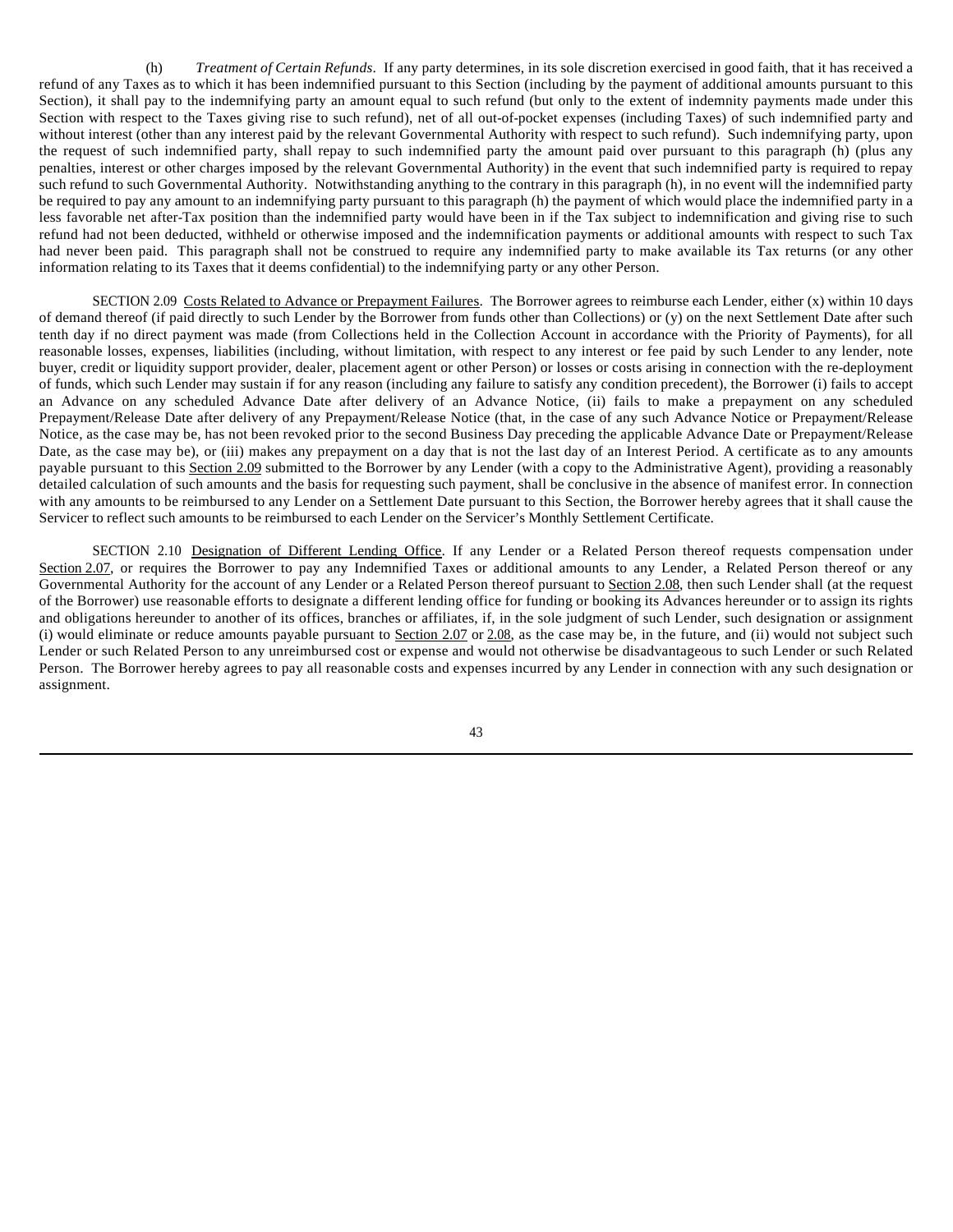SECTION 2.11 Syndication. If at any time (i) no Event of Default has occurred and is continuing hereunder, and (ii) any Lender intends to assign its Commitment and/or Loan to any assignee that is not a JPM Person (other than an assignment pursuant to Section 9.03(d)), the Administrative Agent shall provide the Borrower with at least five Business Days prior written notice thereof and the Administrative Agent and the Borrower shall work together in good faith to amend this Agreement in order to add provisions with respect to defaulting Lenders that are reasonably acceptable to the Administrative Agent and the Borrower, or, if no agreement is reached in such 5 Business Day period, then the LSTA form provisions shall be added at such time (the "LSTA Modified Terms"); *provided*, notwithstanding any other requirement set forth herein for an amendment to be effective, an amendment pursuant to this Section 2.11 shall be effective upon either (A) mutual written agreement of the Borrower and the Administrative Agent; or (B) a writing signed by the Administrative Agent only in accordance with this subsection setting forth the LSTA Modified Terms that shall become part hereof; *provided*, *however* that, if in the reasonable judgment of the Administrative Agent, the rights, duties, immunities or liabilities of the Paying Agent or the Collateral Trustee would be adversely affected thereby, such affected Agent's consent shall be required; and *provided, further* that if, in the judgment of the Paying Agent or the Collateral Trustee, the rights, duties, immunities or liabilities of such Agent would be adversely affected thereby, then such amendment shall not be effective against such Agent until such Agent has given its written consent thereto.

SECTION 2.12 Illegality; Substituted Interest Rates. Notwithstanding any other provisions herein, (a) if any applicable Requirements of Law or any change therein or in the interpretation or application thereof shall make it unlawful for a Lender (excluding any Conduit Lender that uses the CP Rate as its Benchmark Rate) to make or maintain any Loan at the LIBOR rate as contemplated by this Agreement and the other Transaction Documents, or (b) in the event that any Lender (excluding any Conduit Lender that uses the CP Rate as its Benchmark Rate), or the Administrative Agent on behalf of all such Lenders, shall have determined (which determination shall be conclusive and binding upon the Borrower absent manifest error) that by reason of circumstances affecting the LIBOR interbank market neither adequate nor reasonable means exist for ascertaining the LIBOR rate, or (c) Majority Lenders (excluding any Conduit Lender that uses the CP Rate as its Benchmark Rate), or the Administrative Agent on behalf of all such Lenders, shall have determined (which determination shall be conclusive and binding on the Borrower absent manifest error) that the applicable LIBOR rate will not adequately and fairly reflect the cost to such Lender of maintaining or funding the Loans, as applicable, based on such applicable LIBOR rate (provided that the parties hereto acknowledge and agree that such Lender or the Administrative Agent, as the case may be, shall only make such determination if the published LIBOR rate used by such Lender does not (or by the Lenders do not) accurately reflect the actual LIBOR rate), then (x) the obligation of such Lender (or, if applicable, all affected Lenders) to make or maintain the Loans at the LIBOR rate shall forthwith be suspended and such Lender or the Administrative Agent, as applicable, shall promptly notify the Borrower thereof (by telephone confirmed in writing) and (y) each affected Loan then outstanding, if any, shall, from and including the date that is forty five (45) days after the Borrower's receipt of notice from such Lender or the Administrative Agent of the occurrence of any condition set forth in clause (a), (b) or (c), or at such earlier date as may be required by law, until payment in full thereof, bear interest at the rate per annum equal to the greater of (i) the Interest Rate calculated using the Prime Rate as the Benchmark Rate rather than LIBOR, and (ii) the Interest Rate in effect on the date immediately preceding the date any event described in clause (a), (b) or (c) occurred (calculated on the basis of the actual number of days elapsed in a year of 360 days). If subsequent to such suspension of the obligation of a Lender or the applicable Lenders to make or maintain the Loans using LIBOR as the Benchmark Rate, the circumstances that resulted in such suspension no longer exist, such Lender or the Administrative Agent, as applicable, shall so notify the Borrower and the previous method to determine the Interest Rate (without application of this Section) shall be reinstated effective as of the date that such circumstances no longer exist with respect to such Lender or the applicable Lenders.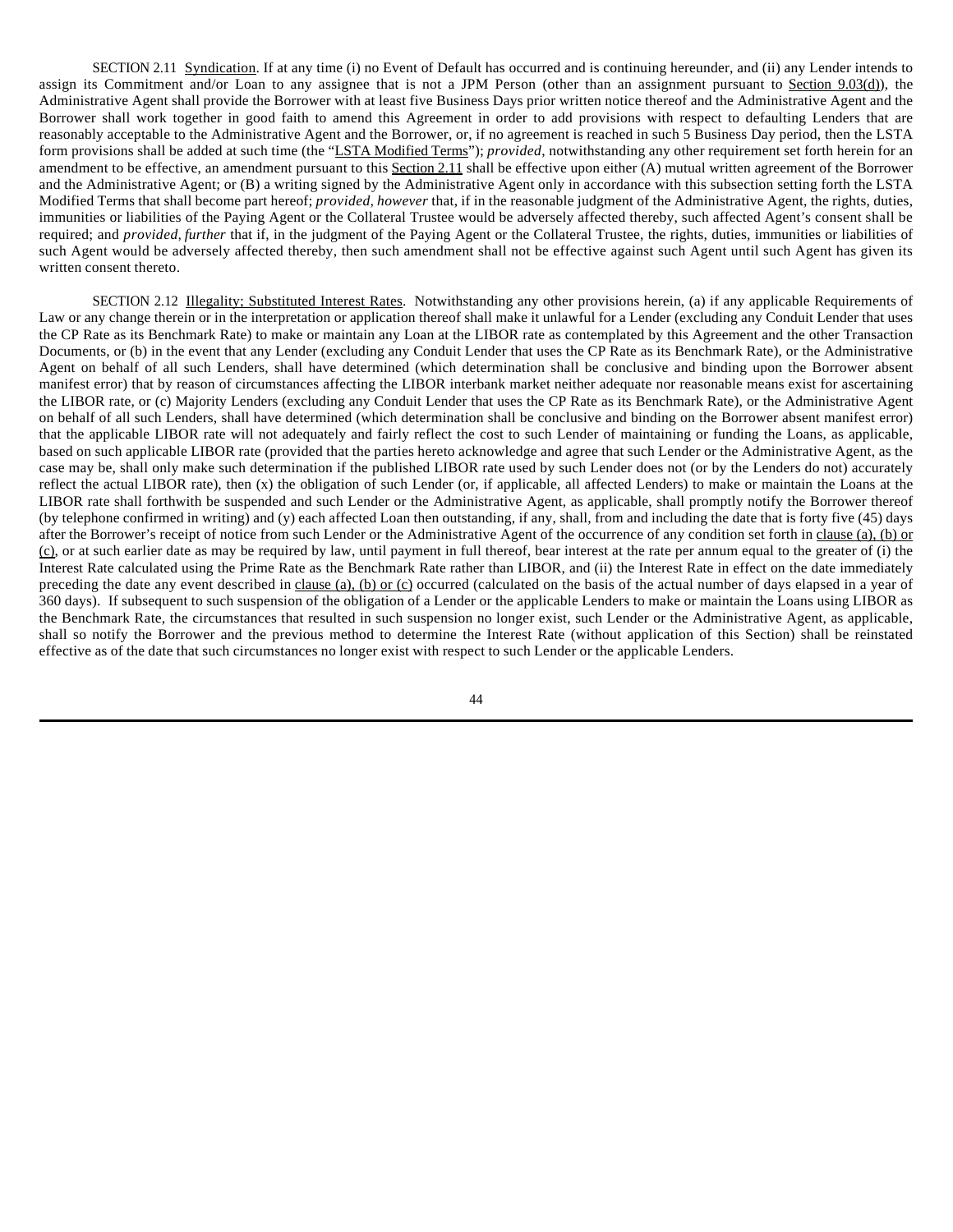If at any time the Administrative Agent determines (which determination shall be conclusive absent manifest error) that (i) the circumstances set forth in clause (b) above have arisen and such circumstances are unlikely to be temporary or (ii) the circumstances set forth in clause (b) have not arisen but the supervisor for the administrator of the LIBOR or a Governmental Authority having jurisdiction over the Administrative Agent has made a public statement identifying a specific date after which LIBOR shall no longer be used for determining interest rates for loans, then the Administrative Agent and the Borrower shall negotiate in good faith to establish an alternate rate of interest to LIBOR that gives due consideration to the then prevailing market convention for determining a rate of interest for syndicated loans in the United States at such time, and shall enter into an amendment to this Agreement to reflect such alternate rate of interest and such other related changes to this Agreement as may be applicable. For the avoidance of doubt, until such an amendment becomes effective, the Loans will continue to accrue interest in accordance with the terms of this Agreement, including clause (y) above.

## **ARTICLE III COLLECTIONS, PAYMENTS AND DISTRIBUTIONS**

# SECTION 3.01 Obligor Payments; Netting of Seller and Servicer Purchases; Account Deposits and Transfers.

(a) *Payment and Deposit of Collections*. Subject to subsection (b) of this Section, the Borrower shall, or shall cause the Servicer to, instruct and cause the Obligors of Purchased Receivables to send all Scheduled Payments and other amounts due thereunder directly to the Servicer and cause all ACH debits from an Obligor's bank account to be remitted to the Servicer's servicing account, subject to the rights under the Servicing Agreement to retain a Collection Agent or sub-servicer. All Collections or other proceeds of Collateral received by the Servicer, Borrower, any other LC Group Member, any Collection Agent, or any other sub-servicer or agent of any of them, shall be transferred to the Collection Account within the Designated Business Days of receipt thereof; *provided*, that all such Collections and proceeds shall be held in trust for and on behalf of the Collateral Trustee, for the benefit of the Secured Parties, until deposited into the Collection Account.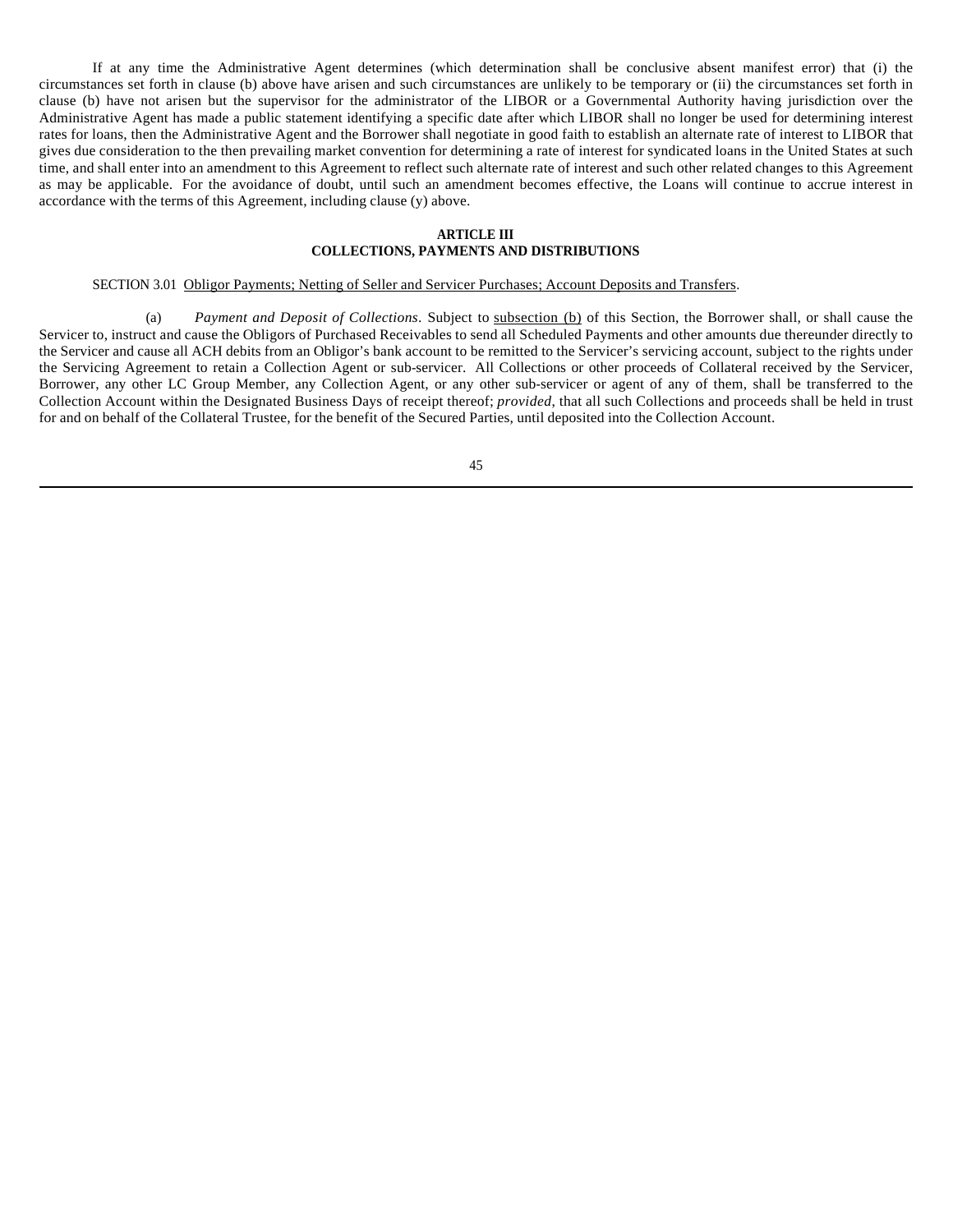(b) *Collections Following Event of Default*. Upon the occurrence and during the continuance of any Event of Default or Servicer Default, (i) at the request of the Administrative Agent, the Borrower shall, or shall cause the Servicer to, instruct and cause all Obligors of Purchased Receivables to send all Scheduled Payments and other amounts due thereunder directly to the Administrative Agent or its designee, and cause all ACH debits from an Obligor's bank account to be remitted to the bank account designated by the Administrative Agent or its designee; and (ii) the Borrower hereby authorizes the Administrative Agent to send directions to each Obligor to make such payments as directed by the Administrative Agent or to cause such remittances of ACH debits from an Obligor's bank account to the bank account designated by the Administrative Agent.

(c) *Seller Repurchases*. The Borrower shall cause the Seller to deposit into the Collection Account the Repurchase Price for all Purchased Receivables repurchased by the Seller pursuant to the Receivables Purchase Agreement on the applicable date for such repurchase as set forth in the Receivables Purchase Agreement, or on the alternative payment date (if any) set forth in and pursuant to the terms of this Section 3.01(c). Notwithstanding anything to the contrary set forth in the Receivables Purchase Agreement, as long as LendingClub is then acting as Servicer and there is no Default, Event of Default, Seller Default, or Servicer Default that has occurred and is continuing:

(i) the aggregate Repurchase Price due by the Seller for any Collection Period shall not be due until the next date occurring after such Collection Period that the Servicer's Monthly Settlement Certificate is required to be delivered pursuant to Section  $3.05(a)$ ,

(ii) the Seller shall only be required to remit the aggregate Repurchase Price for any Collection Period into the Collection Account on such due date identified in the foregoing clause (i) up to the amount of any shortfall in Available Funds on deposit in the Collection Account at such time to make full distributions on the related Settlement Date to all Persons entitled thereto (or to the Reserve Account) pursuant to Section 3.02(a)(i) through (vii),

(iii) the Seller may pay any portion of the aggregate Repurchase Price not required to be remitted into the Collection Account pursuant to the foregoing clause (ii) directly to the Borrower or, at the sole option of the Borrower, such amount may be offset against a distribution of an equal amount to be made by the Borrower to LendingClub with respect to its Equity Interest in the Borrower (as long as, for the avoidance of doubt, the Borrower will be Solvent after making any such deemed distribution, there will be no Borrowing Base Deficiency or other Event of Default after giving effect thereto, and such deemed distribution complies with all applicable Requirements of Law); and

(iv) at the sole option of the Seller, any Purchased Receivable required to be repurchased pursuant to the Receivables Purchase Agreement may instead by retained by the Borrower as an Excluded Receivable as long as there is no Borrowing Base Deficiency (as determined immediately after such Receivable is categorized as an Excluded Receivable under this subsection).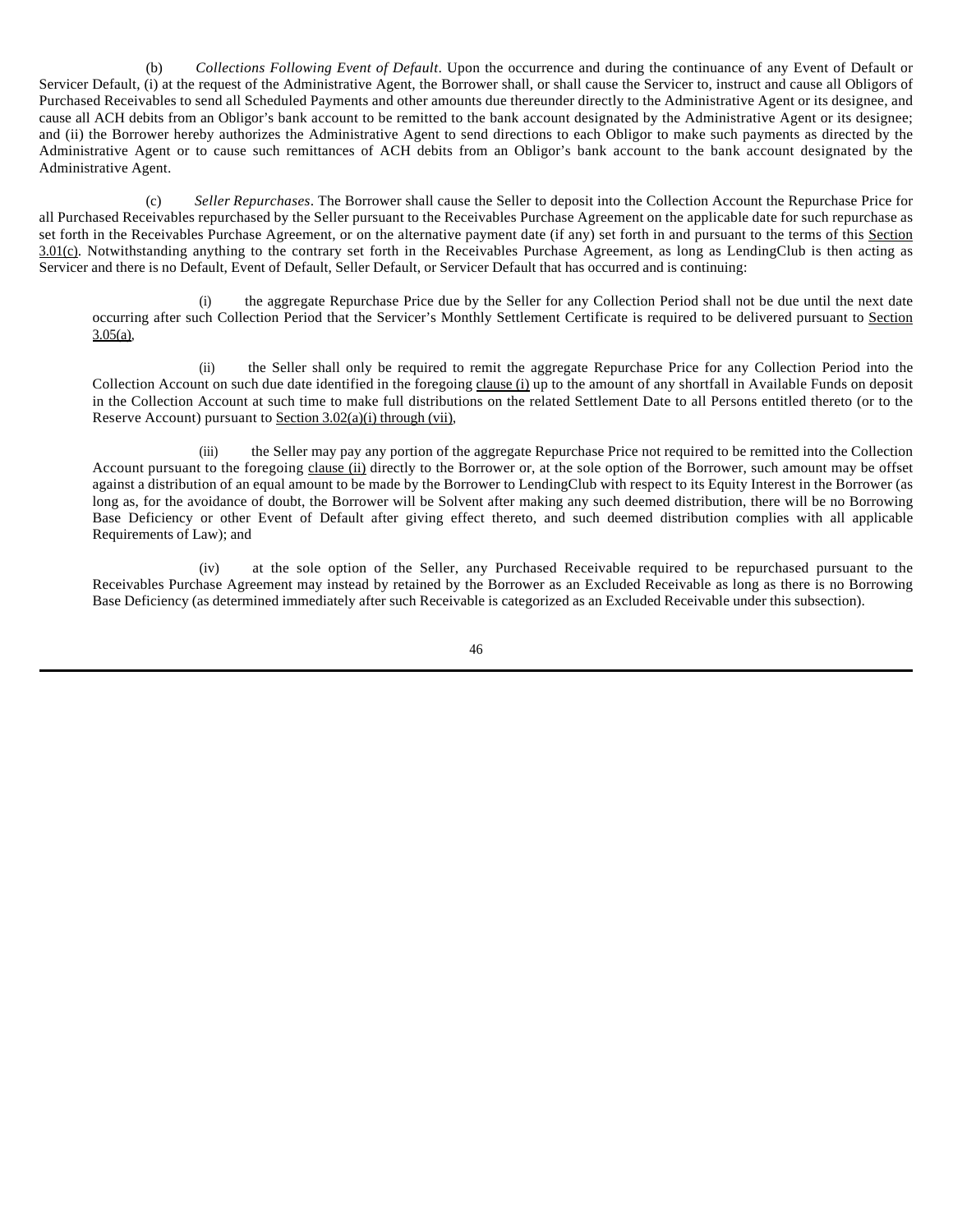(d) *Reserve Account Transfers*. If any Servicer's Monthly Settlement Certificate delivered pursuant to Section 3.05(a) identifies that either (i) there are insufficient Available Funds then on deposit in the Collection Account to make all distributions in full pursuant to Sections 3.02(a)(i) through (vii) on the related Settlement Date, or (ii) after giving effect to all distributions to be made on such Settlement Date, the amount on deposit in the Reserve Account will exceed the Required Reserve Account Amount, then on the applicable Settlement Date, prior to making any distributions pursuant to Section 3.02, the Paying Agent (solely in accordance with the Servicer's Monthly Settlement Certificate) shall transfer from the Reserve Account into the Collection Account, the amount of such identified shortfall in Available Funds or identified excess in Reserve Account funds, as the case may be, up to the amount of funds then on deposit in the Reserve Account, for distribution on such Settlement Date as Available Funds pursuant to Section 3.02. On the earlier of the Final Maturity Date and the date on or after the Commitment Termination Date on which the Aggregate Loan Amount has been reduced to zero, all amounts on deposit in the Reserve Account shall be transferred by the Account Bank, at the direction of the Administrative Agent, from the Reserve Account to the Collection Account for distribution as Available Funds pursuant to Section 3.02; *provided* that if the Reserve Account Termination Date occurs prior to such date, all amounts on deposit in the Reserve Account shall be transferred by the Account Bank, at the direction of the Administrative Agent, from the Reserve Account to the Borrower's Designated Account.

(e) *Reserve Account Supplemental Deposits*. If the Required Reserve Account Deposit Amount is positive on any Business Day (after giving effect to any Advances, prepayments, or distributions to be made on such Business Day), the Borrower shall remit to the Paying Agent, for immediate deposit into the Reserve Account, an amount equal to such Required Reserve Account Deposit Amount.

## SECTION 3.02 Distributions.

(a) *Monthly Distributions*. Subject to subsection (b) and (c) of this Section, on each Settlement Date, based on the Servicer's Monthly Settlement Certificate, the Paying Agent shall make the following distributions (without duplication) in the following order of priority (such order of priority, as may be modified by subsection (c) of this Section following an Event of Default, the "Priority of Payments") to the extent of Available Funds on deposit in the Collection Account (and, if there are insufficient Available Funds to make any distribution under any particular clause in full, *pro rata* to each Person entitled to a distribution pursuant to such clause, as determined based on the maximum amount that could be distributable to each such Person under such clause):

(i) *first,* pro rata to each Agent, the Custodian (if applicable), and the Account Bank (to the extent not deducted from the Collection Account or Reserve Account), all accrued but unpaid fees, reimbursable expenses, and indemnity amounts owed to such Person in such capacity under any Transaction Document or any related fee letter; *provided*, that no Person shall receive cumulative distributions (for all applicable Settlement Dates in any calendar year) under this priority first for expenses and indemnity amounts in excess of  $\frac{1}{2}$ <sup>\*\*\*</sup>]\* (provided that no such annual limit shall be applicable upon the occurrence and continuance of an Event of Default);

\* Confidential Treatment Requested

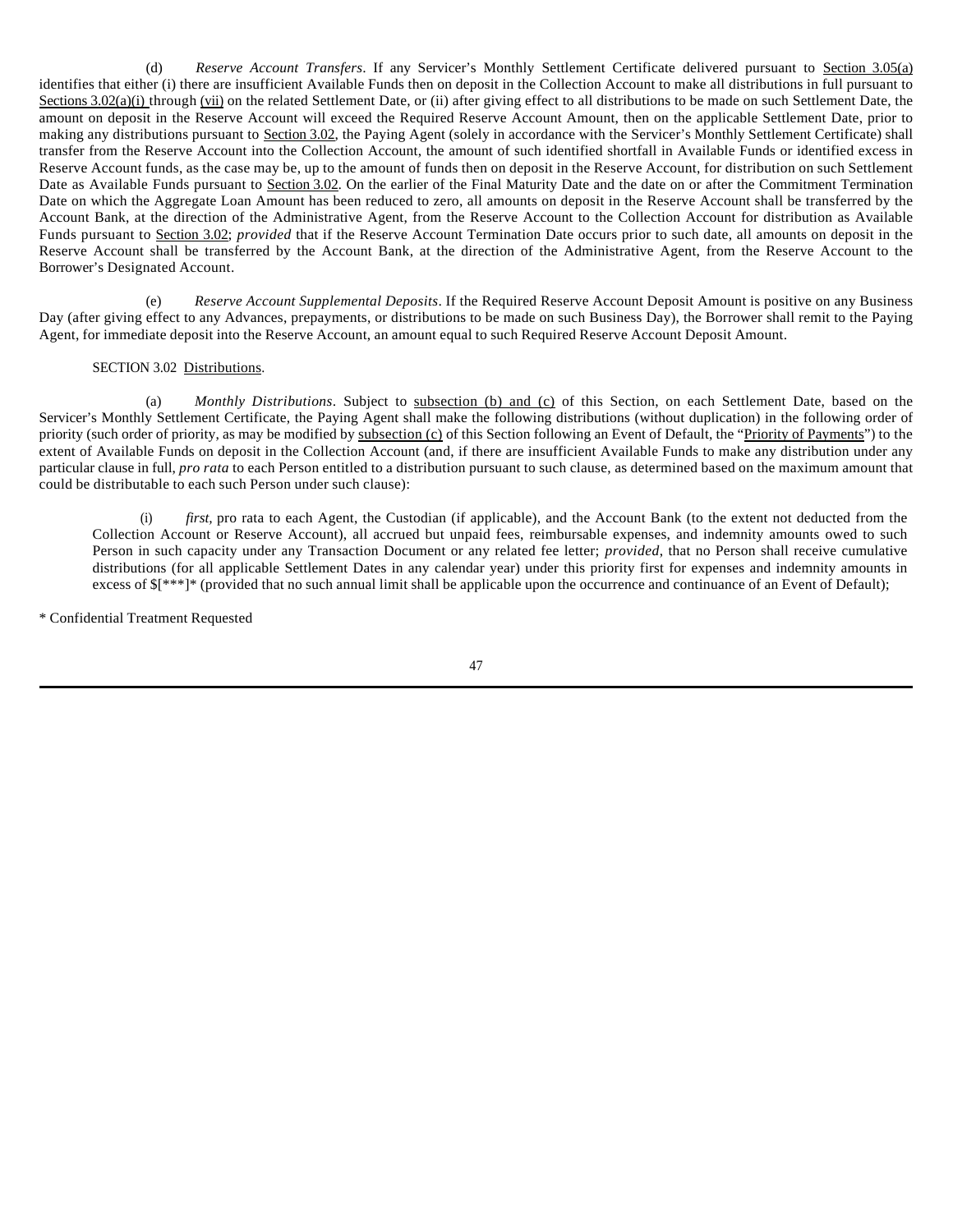(ii) *second*, to the Servicer, an amount equal to the Servicing Fee with respect to the preceding Collection Period (and any unpaid Servicing Fee from any prior Collection Period), and if such Servicer is a successor Servicer, all accrued but unpaid fees (without duplication of the Servicing Fee), reimbursable expenses, and indemnity amounts owed to such Person in such capacity under any Transaction Document or any related fee letter; *provided*, that no Person shall receive cumulative distributions (for all applicable Settlement Dates in any calendar year) under this priority second for expenses and indemnity amounts in excess of \$[\*\*\*]\*;

(iii) *third,* to any backup servicer, any fees, reasonable expenses incurred in connection with transitioning servicing, indemnity amounts and any other amounts due to such backup servicer for such Collection Period, and any of the foregoing that remains unpaid from prior Collection Periods; *provided*, that no Person shall receive cumulative distributions (for all applicable Settlement Dates in any calendar year) under this priority third for obligations other than scheduled fees and transition expenses (which transition costs shall not exceed \$[\*\*\*]\*, including boarding fees) in excess of \$[\*\*\*]\* (provided that no such annual limit shall be applicable upon the occurrence and continuance of an Event of Default);

(iv) *fourth,* to each Lender, the accrued and unpaid interest on outstanding Loans of such Lender for the immediately preceding Interest Period and any accrued and unpaid interest on outstanding Loans for such Lender for any prior Interest Periods, and any accrued and unpaid Unused Fees for such Lender;

(v) *fifth,* to each Lender, such Lender's Pro Rata Share of the amount of any Borrowing Base Deficiency and the amount of any voluntary prepayment scheduled for such Settlement Date pursuant to the terms hereof;

(vi) *sixth*, to the Reserve Account, an amount equal to the Required Reserve Account Deposit Amount, as determined on such Settlement Date (after giving effect to any distributions made or to be made on such date);

(vii) *seventh*, on and after the Commitment Termination Date, to each Lender, such Lender's Pro Rata Share of all remaining Available Funds until the Aggregate Loan Amount has been reduced to zero;

(viii) *eighth*, to each Lender, pro rata, any amount owed to such Lender (or its Related Person) pursuant to Sections 2.07 through 2.09;

(ix) *ninth*, to each of the Secured Parties, all other fees, expenses, indemnity payments, and other Obligations due and owing (not paid pursuant to any of the preceding clauses, including amounts not paid under any higher priority as a result of any applicable annual limitation or cap for payments of that type under such higher priority) to such Secured Party by the Borrower; and

(x) *tenth*, to LendingClub (as a distribution from the Borrower) by deposit to the Borrower's Designated Account, all remaining Available Funds.

\* Confidential Treatment Requested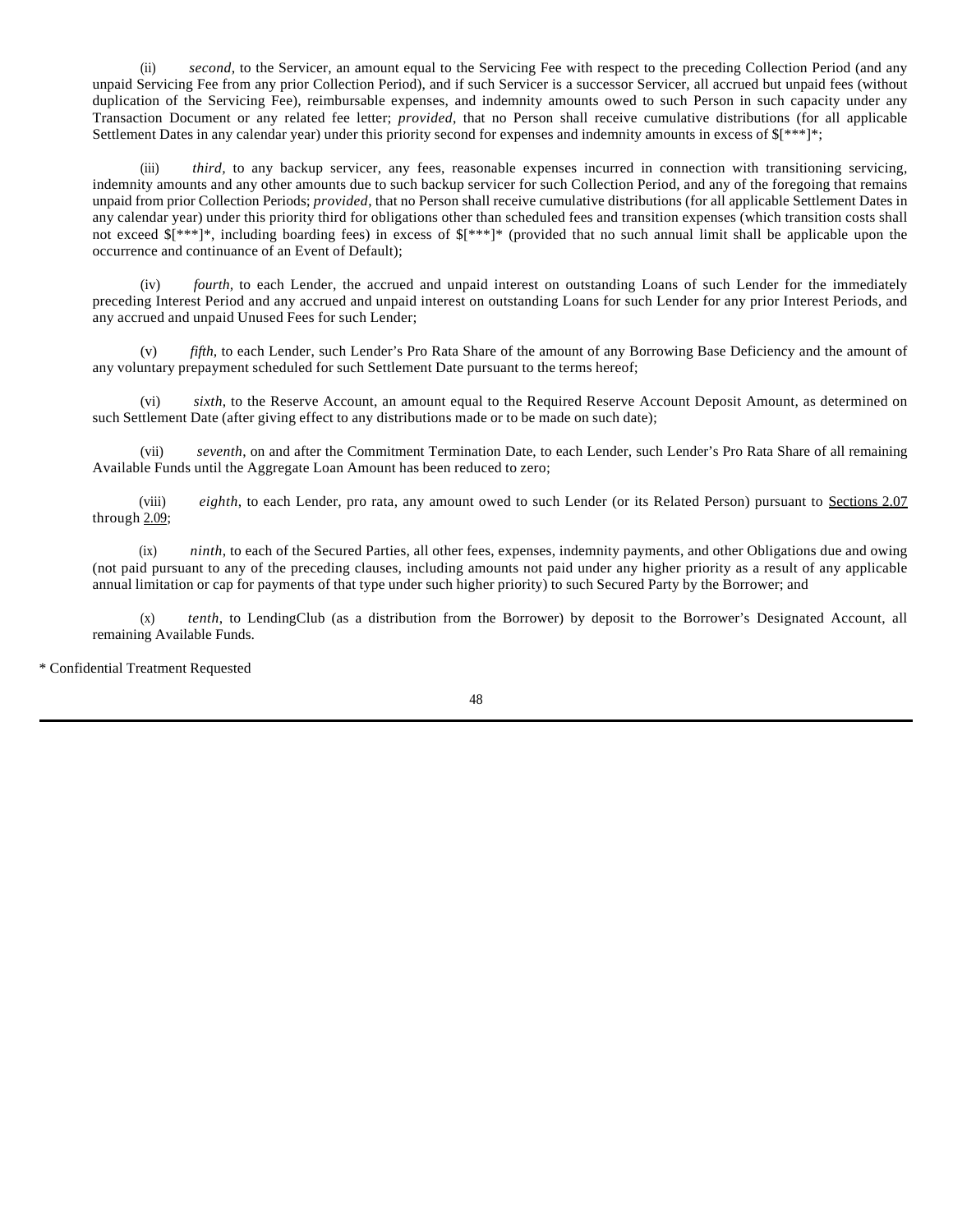(b) *Objections to Servicer's Monthly Settlement Certificate.* Notwithstanding anything to the contrary set forth in subsection (a) of this Section, if on or prior to 5:00 p.m. New York City time on the Business Day before any Settlement Date, the Paying Agent and the Servicer have received a written notice from the Administrative Agent that the Administrative Agent has made a good faith determination that the application of funds provided for in the Servicer's Monthly Settlement Certificate submitted by the Servicer for such Settlement Date does not comply with this Section (which notice shall provide the detailed basis of any such determination), then (i) the Paying Agent shall not make any distributions in accordance with such Servicer's Monthly Settlement Certificate; and (ii) the Servicer (or, if the Servicer fails to do so, the Administrative Agent) shall provide to the Paying Agent a revised Servicer's Monthly Settlement Certificate reasonably acceptable to the Administrative Agent (or, in the case of the Administrative Agent, distribution instructions in a form reasonably acceptable to the Paying Agent) that are in compliance with this Section by no later than the Business Day following the Business Day on which such notice from the Administrative Agent has been received by the Servicer on or prior to 5:00 p.m. New York City time on such Business Day. The Paying Agent shall make the distributions set forth in subsection (a) of this Section on the Settlement Date based on such revised Servicer's Monthly Settlement Certificate (or distribution instructions); provided, that if such revised Servicer's Monthly Settlement Certificate (or distribution instructions) are received after 5:00 p.m. New York time on the Business Day before the scheduled Settlement Date, then the related "Settlement Date" shall be deemed to be the Business Day following the first Business Day on which such revised Servicer's Monthly Settlement Certificate (or distribution instructions) has been received by the Paying Agent on or prior to 5:00 p.m. on such Business Day.

(c) *Distributions Following an Event of Default*. Notwithstanding the terms of subsection (a) of this Section, after the occurrence and during the continuance of an Event of Default, (i) the Collateral Trustee shall deposit the proceeds of all Collateral into the Collection Account (or such other account as has been designated by the Administrative Agent), and (ii) the Paying Agent shall apply all funds on deposit in the Collection Account or the Reserve Account (and the Administrative Agent shall apply all Collections and other Borrower funds on deposit in any such other account) to any outstanding Obligations in any order of priority as directed by the Administrative Agent in its sole discretion; provided, that, solely as among the Agents, no Agent or other third party shall have a distribution priority that is lower than the priority set forth in subsection (a) above unless such Agent has provided its prior written approval thereof.

#### SECTION 3.03 Payments Generally.

(a) *Payment of Obligations*. Except with respect to Obligations to be paid from funds on deposit in the Collection Account, the Borrower shall remit any Obligation due hereunder or under any Transaction Document to the Paying Agent at its designated account not later than 12:00 noon, New York City time, on the date when due in immediately available funds. Any funds received after that time will be deemed to have been received on the next Business Day.

(b) *Obligations Absolute; No Setoff*. All Obligations are absolute, unconditional, and shall be paid by the Borrower without setoff, defense, counterclaim, abatement, diminution or deduction of any kind, all of the foregoing of which, to the extent arising under applicable law, are hereby expressly waived by the Borrower.

(c) *Business Day*. Except as otherwise expressly provided herein, whenever any payment shall become due or is required to be made on a day that is not a Business Day, such payment shall be made on the next succeeding Business Day, and such extension of time shall be included in the computation of interest, if applicable.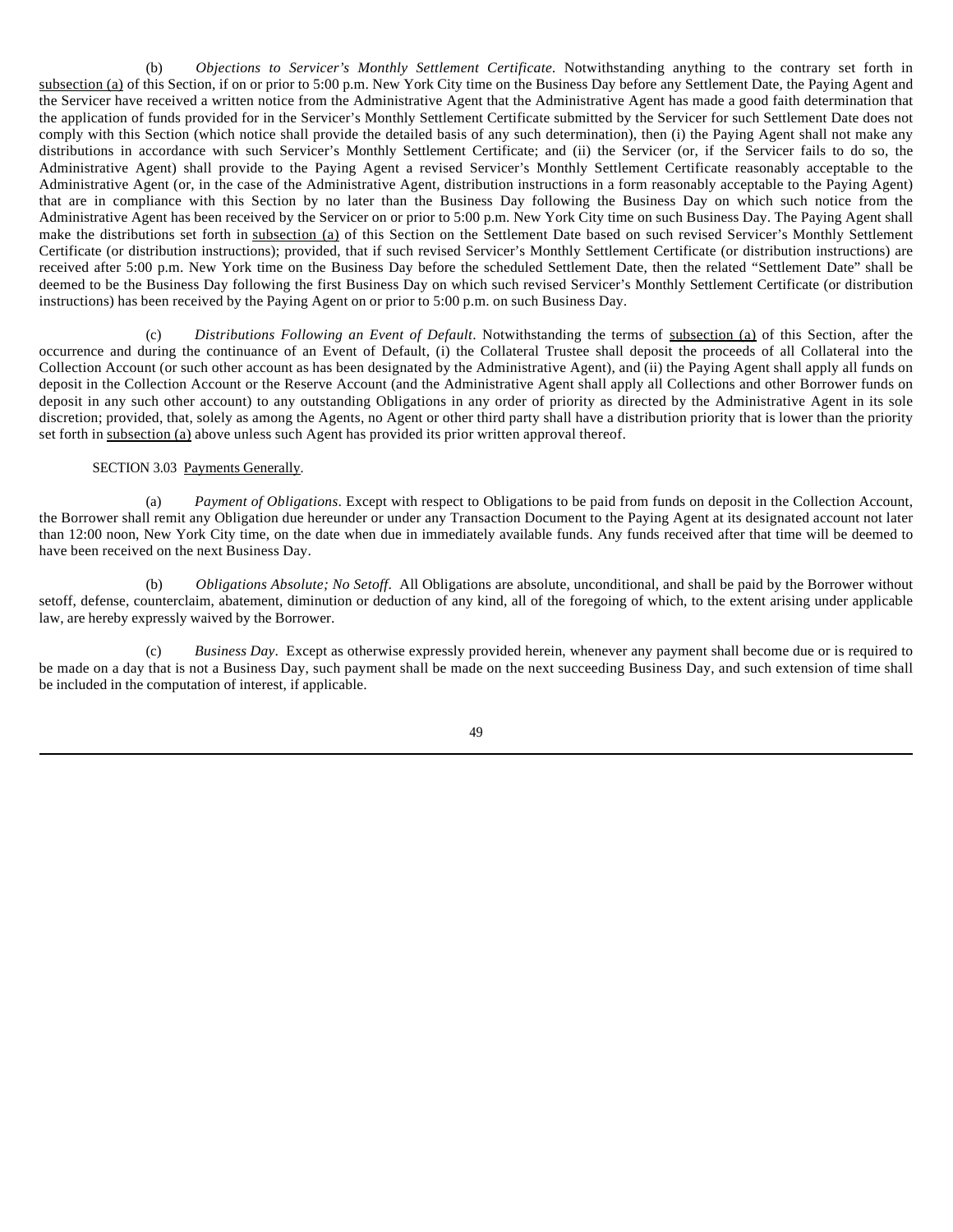## SECTION 3.04 Establishment and Maintenance of Accounts.

(a) *Collection Account and Reserve Account*. On or prior to the Closing Date, the Borrower shall establish two separate segregated trust accounts (that constitute deposit accounts for purposes of the UCC), each in the name of the Borrower at the Account Bank, which shall be identified by account number in the Account Control Agreement as the "Collection Account" (the "Collection Account") and the "Reserve Account" (the "Reserve Account"). Each of the Collection Account and the Reserve Account shall be under the sole "control" (within the meaning of the UCC) of the Collateral Trustee, for the benefit of the Secured Parties. The Borrower shall continue to maintain the Collection Account until the Commitments have been terminated and all Obligations (other than contingent obligations as to which no claims have been asserted) have been indefeasibly paid in full ("Payment in Full"). The Borrower shall continue to maintain the Reserve Account until the Reserve Account Termination Date. The Account Bank shall take directions with respect to the Collection Account and the Reserve Account solely from the Collateral Trustee (and the Collateral Trustee hereby agrees to act with respect thereto at the direction of the Administrative Agent); *provided*, that the Account Bank shall follow the standing instructions expressly set forth in the Account Control Agreement with respect to transfers and distributions to be made by the Paying Agent in accordance herewith (which shall be based made based upon such certificates, notices or other documentation expressly set forth herein as the basis for making any such transfer or distribution hereunder). The Collection Account and the Reserve Account shall be subject at all times (with respect to the Collection Account) or until the Reserve Account Termination Date (with respect to the Reserve Account) to a first-priority perfected security interest in favor of the Collateral Trustee, for the benefit of the Secured Parties, and each such account shall bear a designation clearly indicating that the funds deposited therein are held for the benefit of the Collateral Trustee on behalf of the Secured Parties.

(b) If at any time and in any context whatsoever the Account Bank or Paying Agent receives inconsistent or conflicting instructions with respect to disposition of funds or any other matter with respect to the Reserve Account or the Collection Account, (i) the instructions of the Collateral Trustee shall be controlling over all other instructions of any other Person and the Account Bank and Paying Agent shall be held harmless in following such instructions; and (ii) the Collateral Trustee shall have no duty or obligation to provide instructions with respect to any matter and if the Collateral Trustee declines to resolve a conflict in instructions or provide instructions with respect to any disposition of funds or other activity involving the Reserve Account or the Collection Account, then the instructions of the Administrative Agent shall be controlling over all other instructions of any other Person and the Account Bank and Paying Agent shall be held harmless in following such instructions.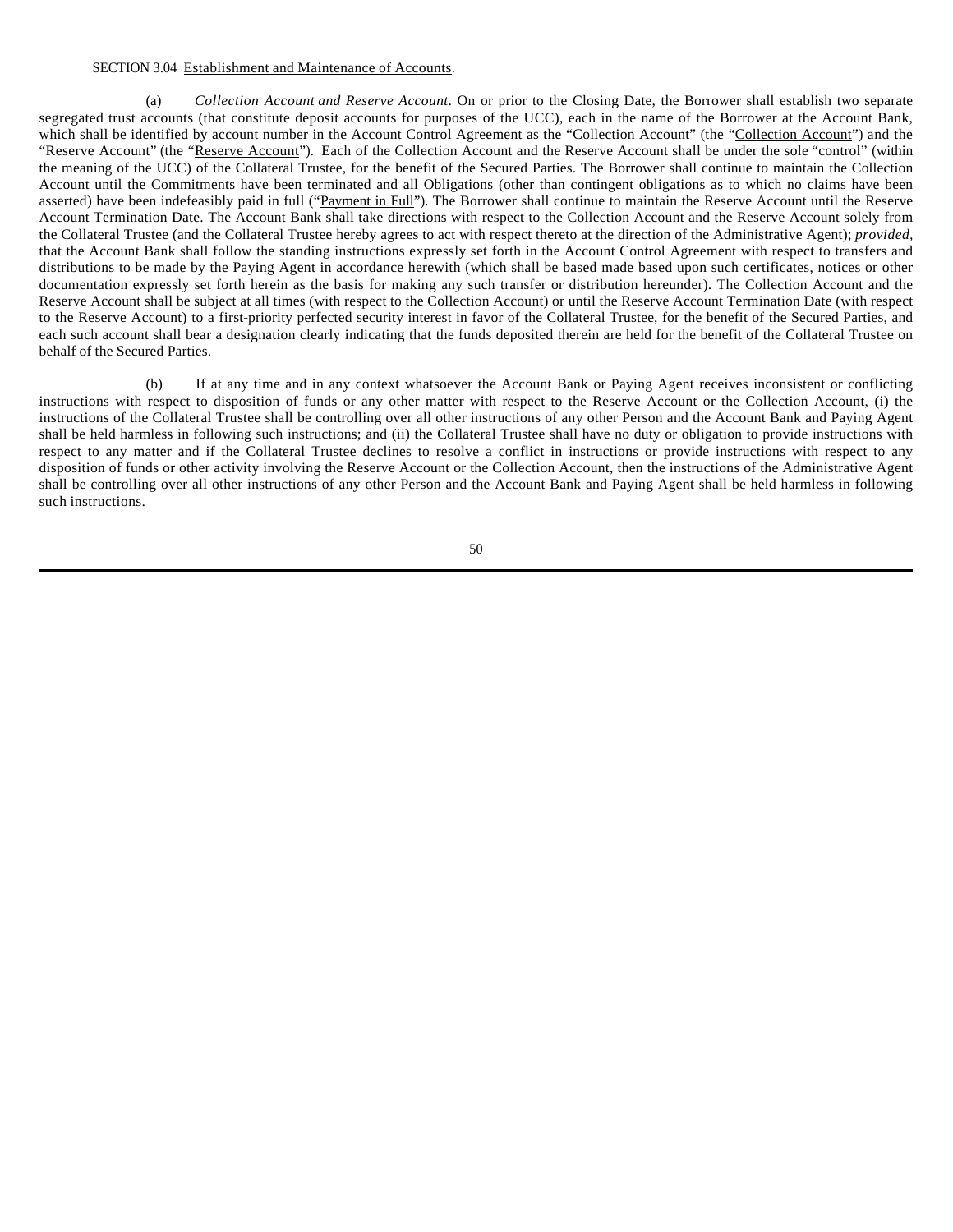# SECTION 3.05 Distribution Reporting; Lender Access to Information.

(a) *Servicer's Monthly Settlement Certificate*. No later than 1:00 p.m., New York City time, on the second (2<sup>nd</sup>) Business Day immediately preceding each Settlement Date, the Borrower shall cause the Servicer to deliver to the Paying Agent and the Administrative Agent (which shall promptly make such information available to the Lenders in accordance with its customary practice) a copy of the Servicer's Monthly Settlement Certificate executed by an Authorized Officer of the Servicer substantially in the form of Exhibit G, which shall contain: (i) instructions with respect to the specific distributions to be made by the Paying Agent from Available Funds to each Person entitled thereto (or for deposit into the Reserve Account) on the related Settlement Date pursuant to Section 3.02(a); (ii) identification of any amount to be transferred from the Reserve Account into the Collection Account pursuant to Section 3.01(d); (iii) a certification that, as of such date and as of the Settlement Date (after giving effect to all distributions and transfers contemplated on such date), each of the Borrower, Seller and Servicer is and will be Solvent and no Event of Default, Default, Seller Default, Servicer Default or event that, with the giving of notice or passage of time or both, would become a Seller Default or a Servicer Default, has occurred or will occur as of such Settlement Date (after giving effect to all distributions and transfers contemplated on such date), or describing any of the foregoing that has occurred and the steps being taken as a result thereof; (iv) attaching a Borrowing Base Certificate, dated and current as of the close of business on the date preceding the delivery date for such Servicer's Monthly Settlement Certificate set forth above, and showing as of such date and on a *pro forma* basis as of the Settlement Date (after giving effect to all distributions, transfers and other activity to occur on such Settlement Date), the calculation of the Eligible Pool Balance, Excess Concentration Amount, and Borrowing Base; (v) attaching a Data File; (vi) attaching a detailed Portfolio Report providing (A) collections activity with respect to the Collateral for the immediately preceding Collection Period, (B) a detailed calculation of (1) the Origination Weighted Cumulative Loss Ratio and Purchased Portfolio Weighted Cumulative Loss Ratio as of the last day of the immediately preceding Collection Period (including, without limitation, each component thereof set forth on Schedule II) as of the last day of the preceding Collection Period, (2) the "Cohort Loss Value" determined pursuant to the Model used to calculate the Advance Rate and the other applicable data (including, without limitation, with respect to any applicable adjustments forming part of such Advance Rate calculation) used in such Model (as referred to in Schedule II), and  $(3)$  the income verification percentage of Eligible Receivables that are Purchased Receivables as of the last day of the preceding Collection Period; (C) all other information needed by the Agents or Lenders for performance management and regulatory capital review, and (D) a certification as to the truth and accuracy of the foregoing, and that no Amortization Event has occurred (or reasonable detail with respect to any Amortization Event that has occurred); (vii) containing the Supplemental Information and Certification; and (viii) containing such other information as is reasonably requested by the Administrative Agent. The Borrower shall, or shall cause the Servicer to, immediately notify the Administrative Agent and Paying Agent if any such *pro forma* information or calculations fail to be true as of the applicable Settlement Date, together with corrected and updated information and calculations as of such Settlement Date.

(b) *Lender Access to Information*. The Administrative Agent may, at its option, make available to the Lenders via email, ftp site or internet website, all statements, reports and other information in its possession received under or in connection with this Agreement or any other Transaction Document. The Administrative Agent makes no representations or warranties as to the accuracy or completeness of such documents and will assume no responsibility therefor. In connection with providing access to any ftp or internet website, the Administrative Agent may require registration and the acceptance of a disclaimer and such site may be password-protected. None of the Administrative Agent, Paying Agent or Collateral Trustee shall be liable for the dissemination of information in accordance with this Agreement.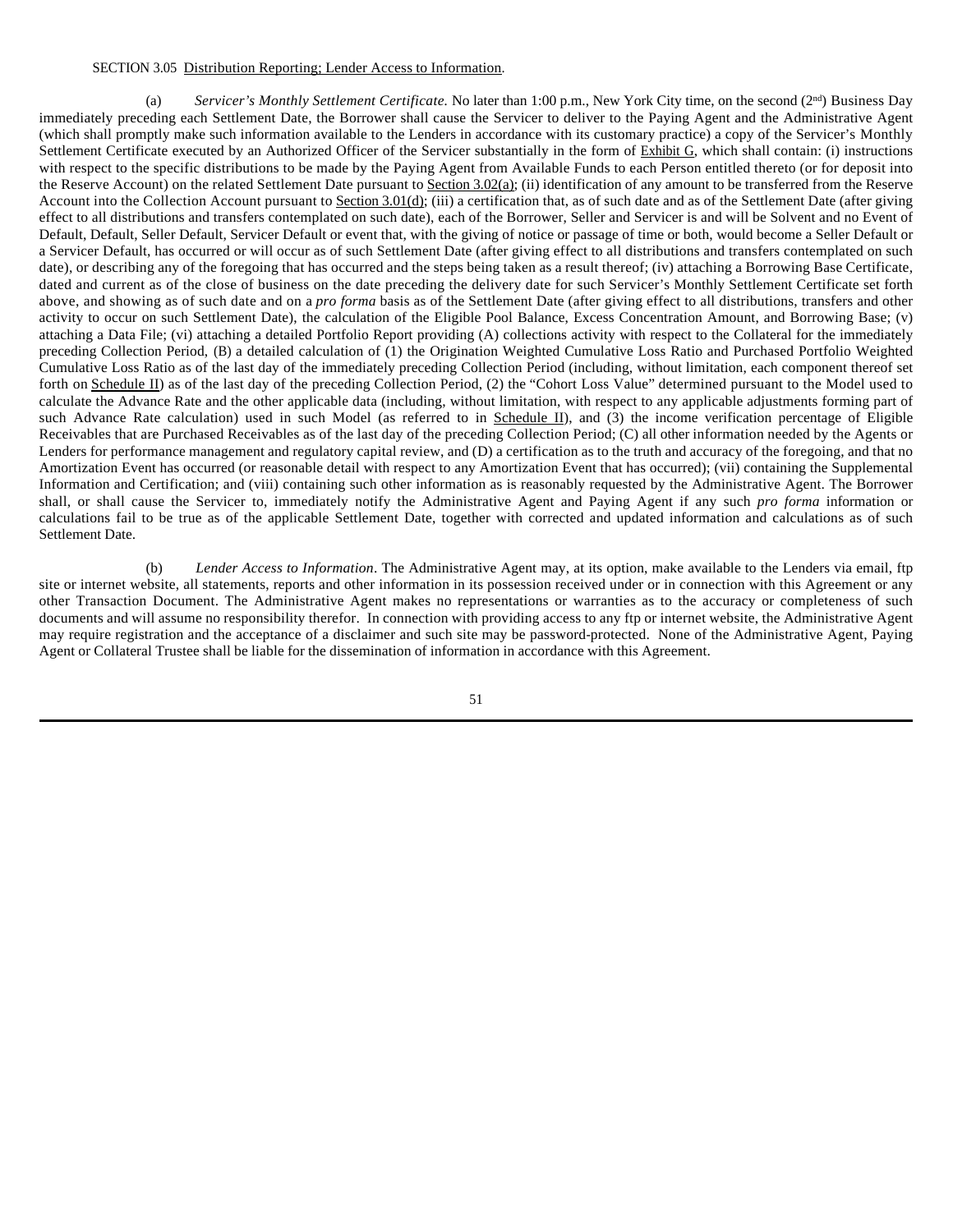## **ARTICLE IV REPRESENTATIONS AND WARRANTIES**

SECTION 4.01 Representations and Warranties of the Borrower. The Borrower makes the following representations and warranties, on which each Lender relies in funding each Advance, on which each Agent relies in entering into and continuing to perform under this Agreement, and on which the Collateral Trustee relies in receiving a security interest in the Purchased Receivables and the other Collateral. Such representations and warranties of the Borrower are made as of the date of this Agreement, as of each Advance Date (after giving effect to the funding of the applicable Advance), and as of each Prepayment/Release Date on which there is a Release (after giving effect thereto), unless such representation or warranty expressly refers to an earlier date, in which case it is made on such date with respect to such earlier date. The representations and warranties shall survive execution of this Agreement, the granting of Liens under the Security Agreement, the funding of each Advance and the Release of any Liens (but excluding with respect to any Receivables subject to such Release following the release of the Lien thereon).

(a) *Organization and Good Standing*. The Borrower is (i) a limited liability company duly organized, validly existing and in good standing under the laws of the State of Delaware, and (ii) except where the failure to do so could not reasonably be expected to result in a Material Adverse Change, is in good standing with every Governmental Authority having jurisdiction over its activities.

(b) *Power and Authority*; *Enforceability*. The Borrower has all requisite power and authority to own its properties, carry on its business as and where now being conducted and execute and deliver this Agreement and each other Transaction Document to which it is a party, perform all of its obligations hereunder and thereunder, and to carry out the transactions contemplated hereby and thereby. Each of this Agreement and each other Transaction Document to which the Borrower is party has been duly and validly executed and delivered by the Borrower and is a legal, valid and binding obligation of the Borrower, enforceable against the Borrower in accordance with its terms, except as such enforceability may be limited by applicable bankruptcy, insolvency or other similar laws affecting creditors' rights generally or general equitable principles (whether considered in a proceeding in equity or at law).

(c) *Consents and Approvals*. The Borrower has all qualifications, regulatory permissions and/or licenses necessary, and no consent, approval, authorization, registration, filing or order of any court or Governmental Authority is required, for the execution, delivery and performance by the Borrower of, or compliance by the Borrower with, this Agreement or any other Transaction Document to which it is a party, or the consummation of the transactions contemplated hereby (including the acquisition of the Purchased Receivables and other Purchased Assets by the Borrower from the Seller and the pledge and grant of the Purchased Receivables and other Purchased Assets by the Borrower to Collateral Trustee, for the benefit of the Secured Parties), except where the failure to do so could not reasonably be expected to result in a Material Adverse Change.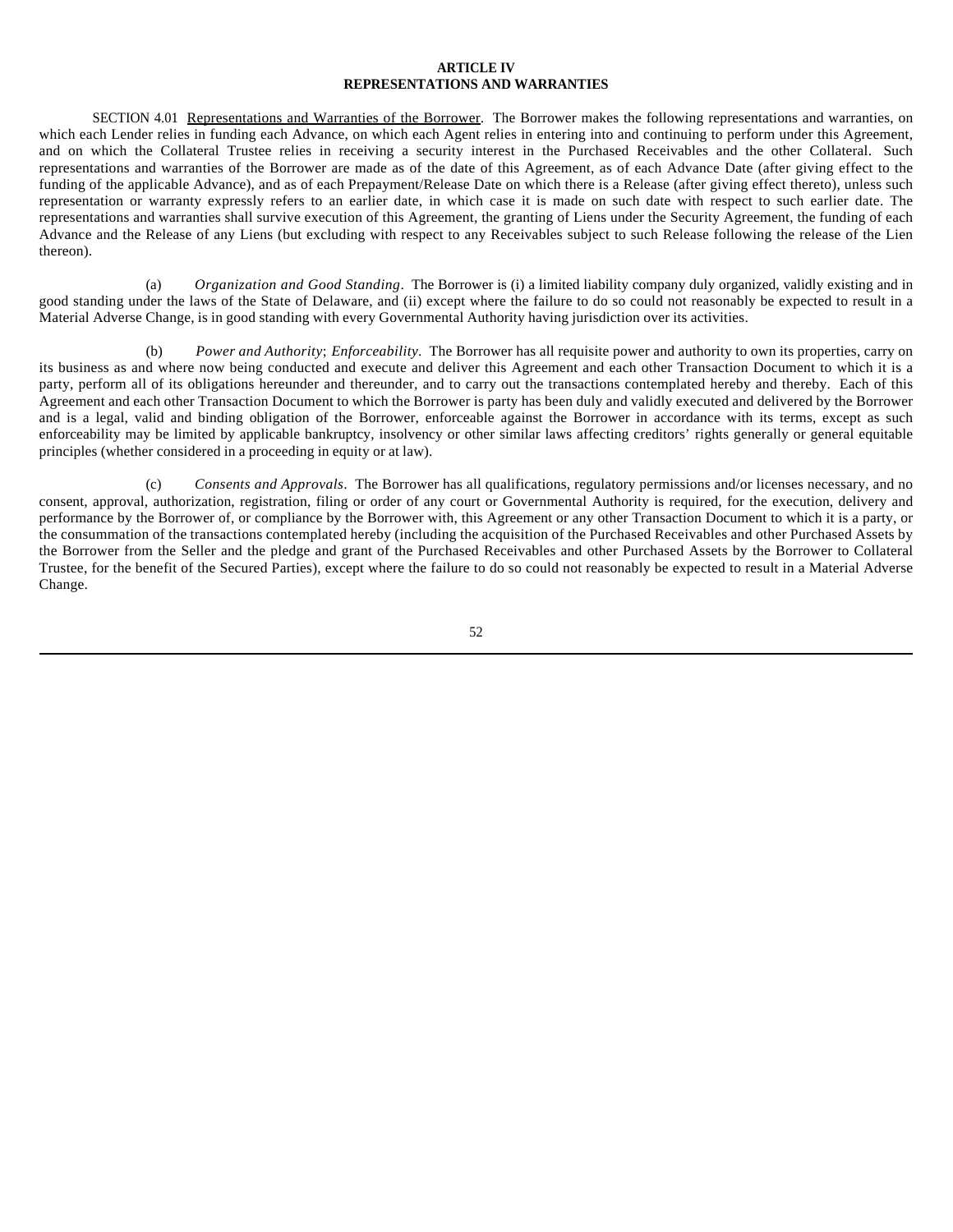(d) *No Lien on Purchased Assets*. Neither the execution and delivery of this Agreement or any other Transaction Document to which the Borrower is party, nor the consummation of the transactions contemplated hereby or thereby, nor compliance with the terms and conditions hereof or thereof, will result in the creation or imposition of any Lien on any Purchased Receivable or other Purchased Assets except in favor of the Collateral Trustee, for the benefit of the Secured Parties.

(e) *No Violation*. The consummation of the transactions contemplated by this Agreement and the other Transaction Documents to which the Borrower is a party and compliance with the terms of this Agreement and the other Transaction Documents to which the Borrower is a party do not conflict with, result in any breach of any of the terms and provisions of or constitute (with or without notice, lapse of time or both) a default under the Borrower Organizational Documents, or any material indenture, agreement, mortgage, deed of trust or other instrument to which the Borrower is a party or by which it is bound, or result in the creation or imposition of any Lien upon any of the properties of the Borrower pursuant to the terms of any such indenture, agreement, mortgage, deed of trust or other instrument (other than the Permitted Liens) or, except as could not reasonably be expected to result in a Material Adverse Change, violate any applicable law, order, rule, regulation, ordinance or directive of any Governmental Authority, of any court, or of any federal or State regulatory body, administrative agency or other governmental instrumentality having jurisdiction over the Borrower or any of its properties.

(f) *No Proceedings*. There is no litigation, proceeding or investigation pending or, to the knowledge of the Borrower, threatened against the Borrower, before any court, regulatory body, administrative agency or other tribunal or other Governmental Authority (i) asserting the invalidity of this Agreement, or any other the Transaction Document to which the Borrower is a party, or the transactions contemplated hereby or thereby, (ii) seeking to prevent the incurrence of indebtedness by the Borrower hereunder, or (iii) that could reasonably be expected to result in a Material Adverse Change.

(g) *Regulations T, U and X*. No proceeds of any Advance will be used, directly or indirectly, by the Borrower for the purpose of purchasing or carrying any Margin Stock (as defined in Regulation U of the Board of Governors of the Federal Reserve System) or for the purpose of reducing or retiring any Indebtedness that was originally incurred to purchase or carry Margin Stock or for any other purpose which might cause any Loan to be a "purpose credit" within the meaning of Regulation U. Neither the making of any Loan hereunder, nor the use of the proceeds thereof, will violate or otherwise conflict with the provisions of Regulations T, U or X of the Board of Governors of the Federal Reserve System.

(h) *Investment Company Act and Volcker Rule Representations*. (i) The Borrower is not a "covered fund" within the meaning of the final regulations issued December 10, 2013, implementing Section 619 of the Dodd-Frank Wall Street Reform and Consumer Protection Act of 2010, commonly known as the "Volcker Rule" (in making such determination, the Borrower considered that either (A) the Borrower will not be a "covered fund" if Borrower is not deemed to be an "investment company" as that term is defined in Section 3(a)(1) of the Investment Company Act or, (B) if the Borrower is an "investment company," the Borrower will rely on the exemption from the definition of "investment company" provided by Rule 3a-7 under the Investment Company Act, although there may be additional exclusions or exemptions available to the Borrower); (ii) the Borrower is not, and immediately after giving effect to the transactions completed on the Closing Date hereunder will not be, required to register as an "investment company" or a company "controlled" by an "investment company" within the meaning of the Investment Company Act; and (iii) the Purchased Receivables and other assets included in the Collateral are "eligible assets" as defined in Rule 3a-7 of the Investment Company Act.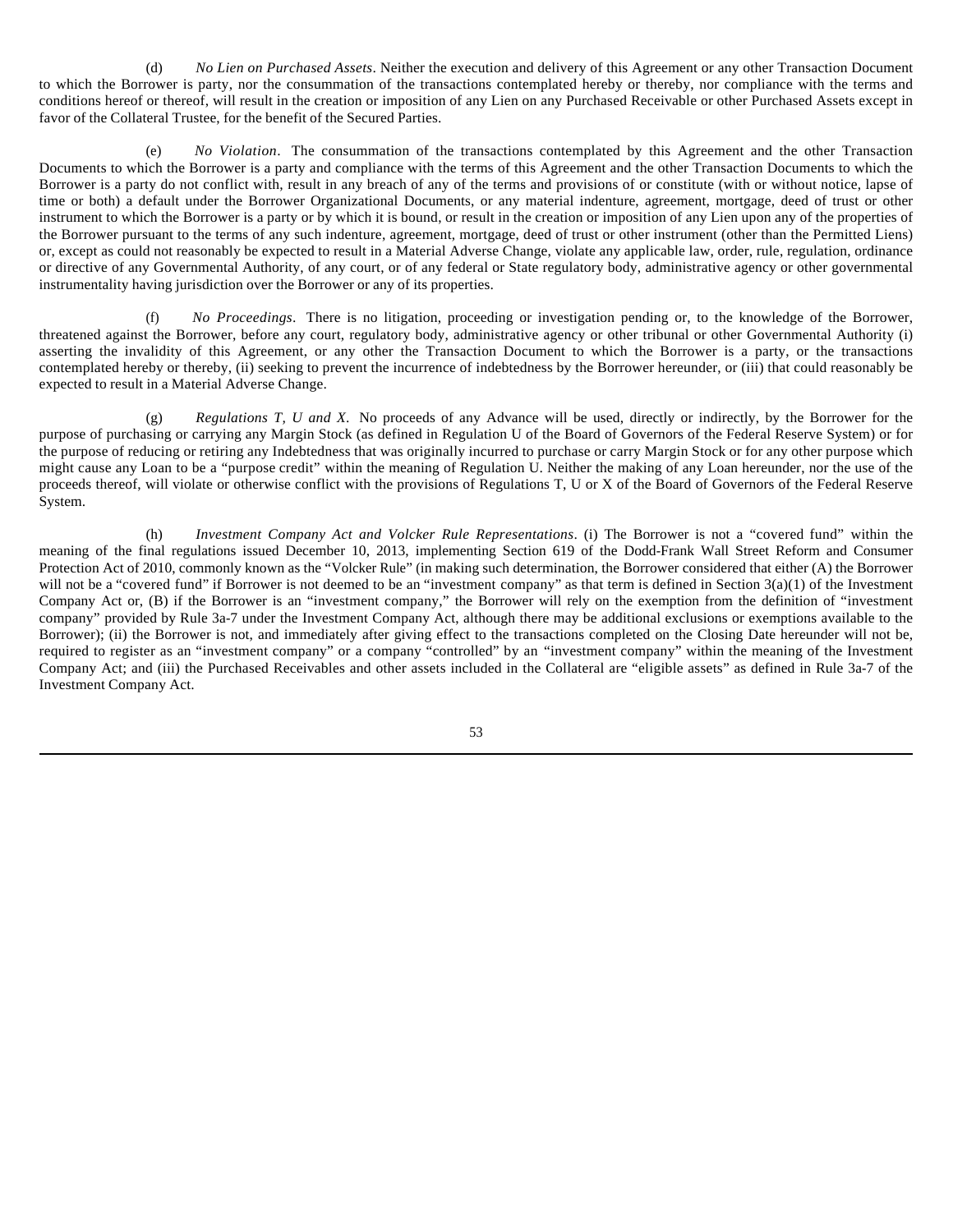(i) *Full Disclosure*. The information contained herein, in any other Transaction Document, and in any Advance Notice, Prepayment/Release Notice, Servicer's Monthly Settlement Certificate, Borrowing Base Certificate, Data File (including the loan identification number, Receivable Balance, rating, term, interest rate, origination date and Purchase Date of any Purchased Receivable), and any other report, financial statement, exhibit, schedule, officer's certificate, instrument, or document furnished by or on behalf of the Borrower or Servicer to any Lender or any Agent under or in connection with this Agreement or any other Transaction Document, are and shall be true and correct in all material respects (or, in the case of projections or other forward looking information, the Borrower represents only that such information was prepared in good faith based upon assumptions believed to be reasonable at the time made (it being understood that such projected financial information is subject to significant uncertainties and contingencies, any of which are beyond the Borrower's control, that no assurance can be given that any particular projections will be realized and that actual results during the period or periods covered by any such projected financial information may differ significantly from the projected results and such differences may be material)) on the date as of which such information is stated or certified (as modified or supplemented by other information so furnished and when taken as a whole) and do not and will not contain an untrue statement of a material fact, or omit to state any material fact necessary to make the statements herein or therein contained, in the light of the circumstances under which they were made, not misleading in any material respect.

(j) *No Material Adverse Change*. Since December 31, 2016, there is no fact known to the Borrower that has had or could reasonably be expected to result in a Material Adverse Change.

# (k) *Title to Receivables and other Property; Attachment, Perfection and Priority.*

(i) Immediately prior to the transfer to the Seller, the Originator had good and marketable title to and was the sole legal owner of each Receivable that has become a Purchased Receivable; the Seller validly purchased each such Receivable from the Originator, free and clear of any Liens (other than Permitted Liens), pursuant to the Originator Program Documents; the transfer of such Receivables pursuant to the Originator Program Documents constitutes a "true sale" thereof from the Originator to the Seller; and the ownership interest of the Seller in each such Receivable is a valid, perfected, and continuing, first priority Security Interest therein that is effective against creditors of and transferees from the Originator; the Originator has not pledged, assigned, sold, granted a security interest in, or otherwise conveyed any Receivable that has become a Purchased Receivable to any Person other than the Seller; all of the foregoing with respect to the Receivables that became Purchased Receivables applies equally to any other Purchased Assets and Collateral that were subject to the Originator Program Documents.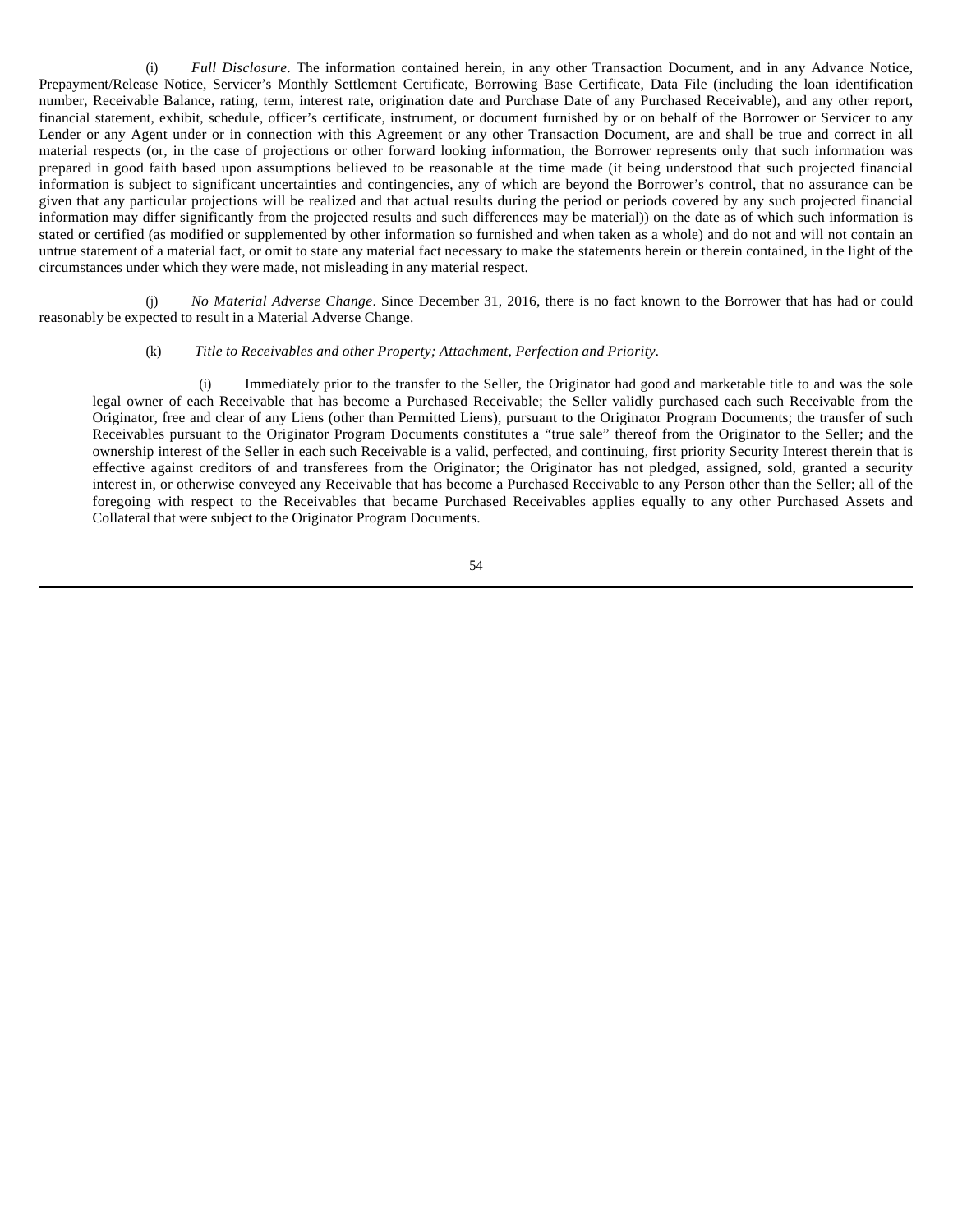(ii) Immediately prior to the transfer to the Borrower, the Seller had good and marketable title to and was the sole legal owner of each Receivable that has become a Purchased Receivable; the Borrower validly purchased each such Receivable from the Seller, free and clear of any Liens (other than Permitted Liens), pursuant to the Receivables Purchase Agreement; the transfer of such Receivables pursuant to the Receivables Purchase Agreement constitutes a "true sale" or "true contribution" thereof from the Seller to the Borrower, and the ownership interest of the Borrower in each such Receivable is a valid, perfected, and continuing, first priority Security Interest therein that is effective against creditors of and transferees from the Seller and the Originator; the Seller has not pledged, assigned, sold, granted a security interest in, or otherwise conveyed any Purchased Receivable to any Person other than the Borrower; all of the foregoing representations with respect to the Purchased Receivables apply equally to any other Purchased Assets and Collateral that were subject to the Receivables Purchase Agreement.

(iii) If any Receivable sold by the Originator to the Seller under the Originator Program Documents or sold by the Seller to the Borrower under the Receivables Purchase Agreement is a payment intangible (as defined in the UCC), the sale thereof is automatically perfected upon the transfer thereof.

(iv) There are no judgment or tax lien filings against the Originator, the Seller or the Borrower; the Originator, the Seller and the Borrower each received all consents and approvals required by the terms of any Receivable Documents governing any Purchased Receivables to the Security Interest granted in (and, in the case of the Originator and the Seller, the sale of) the Purchased Receivables by such Person pursuant to the Transaction Documents.

(v) The Borrower has good and marketable title to, and is the sole owner of, the Purchased Receivables; the Borrower has good and marketable title to, and is the sole owner of, all of its property, all of which is Collateral; the Borrower has the legal right to pledge and convey, and has validly pledged and conveyed, all of its right, title and interest in all of the Purchased Receivables and other Collateral to the Collateral Trustee, for the benefit of the Secured Parties, free and clear of any Liens, other than Permitted Liens; the Security Agreement, Servicing Agreement, and the Account Control Agreement, together with the UCC financing statements filed in connection therewith, are effective to create and maintain a valid, perfected, and continuing, first priority Security Interest in and Lien on the Collateral in favor of the Collateral Trustee, for the benefit of the Secured Parties; appropriate financing statements have been filed with the Secretary of State of the State of Delaware against the Borrower in favor of the Collateral Trustee, for the benefit of the Secured Parties, to perfect the Lien in the portion of the Collateral that can be perfected by filing.

(vi) No effective financing statement naming any Originator, the Seller or the Borrower as "debtor" or "seller" covering any Purchased Receivable or other Collateral is on file with the Secretary of State of the State of Delaware, the state of organization of the Originator, or any other jurisdiction, and no such filing has been authorized by the Originator, the Seller, or the Borrower, other than the filings described in clause (vii) hereof.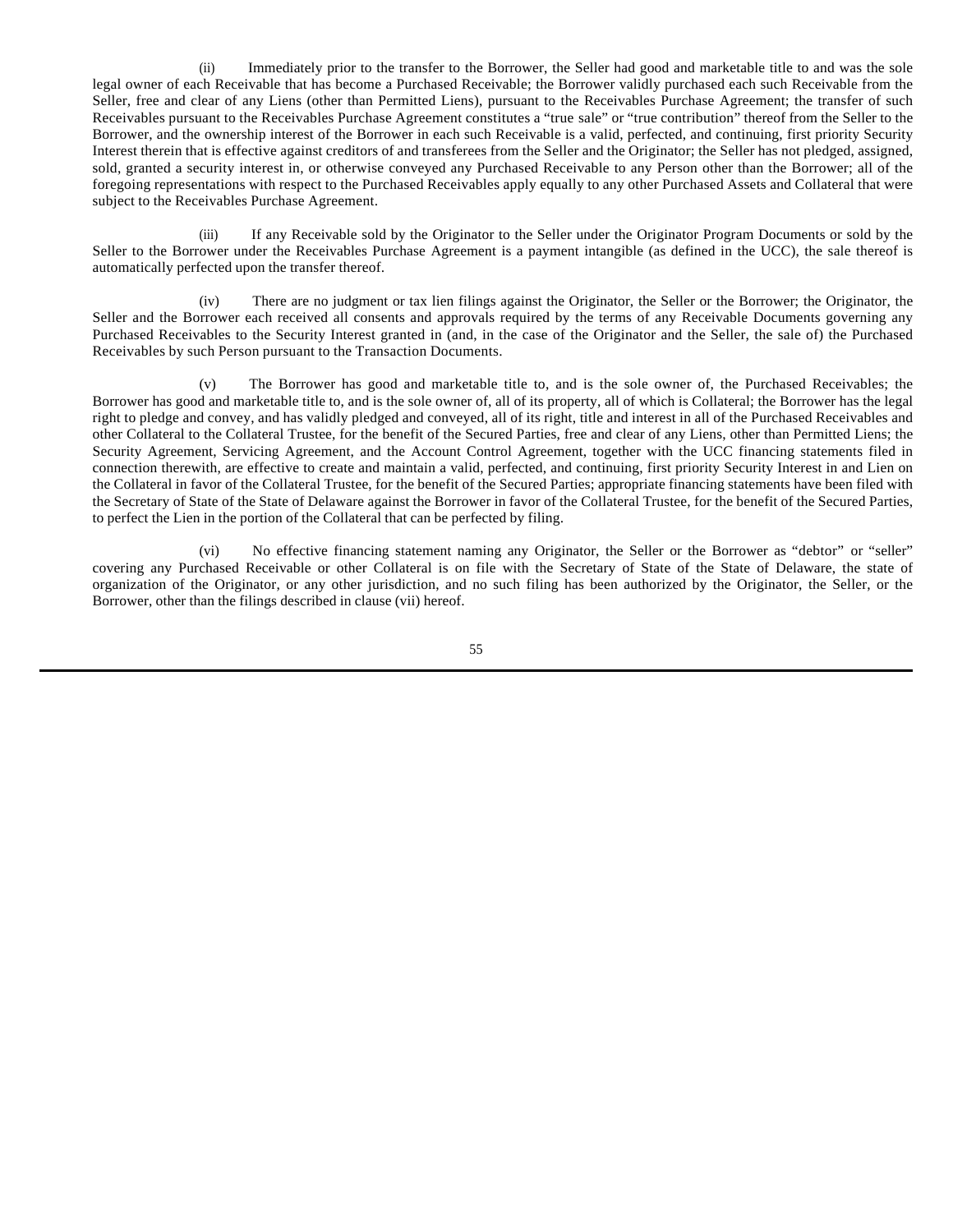(vii) Financing statements have been filed with the Secretary of State of the State in which the "debtor" is "located" (within the meaning of Article 9 of the UCC) against (A) the Originator, as debtor/seller, in favor of the Seller, as secured party/purchaser; (B) the Seller, as debtor/seller, in favor of the Borrower, as assignor/secured party/purchaser, and assigned to the Collateral Trustee, for the benefit of the Secured Parties, as assignee secured party, and (C) the Borrower, as debtor, in favor of the Collateral Trustee, for the benefit of the Secured Parties, as secured party, that, in each such case, describe or cover the Purchased Receivables and other Purchased Assets as collateral thereunder. All of the foregoing financing statements remain duly filed with the Secretary of State of the State in which the debtor named therein is located. No such filing has been assigned to any other Person or terminated. All amendments to the financing statements listed in this paragraph that are necessary (and only such amendments that are necessary) to continue the perfection of the secured party (or assignee secured party, as applicable) listed therein in the Purchased Receivables and other Purchased Assets under the applicable UCC have been made (such as in connection with a debtor name change, if applicable).

(viii) The Account Control Agreement creates a valid and perfected continuing security interest (as defined in the applicable UCC) in the Reserve Account (prior to a Reserve Account Termination Date) and the Collection Account in favor of the Collateral Trustee for the benefit of the Secured Parties, which security interest is prior to all other Liens. If any Purchased Receivable is evidenced by an electronic instrument, electronic chattel paper, or transferrable record, the Collateral Trustee, for the benefit of the Secured Parties, has "control" of the sole authoritative copy thereof, which is held by the Custodian, pursuant to the Servicing Agreement in accordance with applicable Electronic Receivables Laws or the UCC, as applicable. No Person other than the Collateral Trustee, for the benefit of the Secured Parties, has been given "control" (within the meaning of any applicable Electronic Receivables Laws or the UCC) of any promissory note or other Receivables Documents evidencing any Purchased Receivable or any deposit account or securities account owned by the Borrower.

(l) *Independent Consultation.* The Borrower has consulted with its own legal counsel and independent accountants to the extent it has deemed necessary regarding the tax, accounting and regulatory consequences of the transactions contemplated by this Agreement and the other Transaction Documents to which it is party, and neither the Borrower nor any other LC Group Member is participating in such transactions in reliance on any representations of any Agent, Lender or any Affiliate or counsel of any of them, with respect to tax, accounting, regulatory or any other matters.

(m) *Eligible Receivables*. All of the Purchased Receivables have been selected from the "Prime" or "Near Prime" programs of Seller and, if included in the Borrowing Base on any Borrower Base Certificate or designated as Eligible Receivables on any Data File, such Purchased Receivables shall be Eligible Receivables as of the date of delivery of such Borrowing Base Certificate (or the date specified thereon). The Borrower shall not make purchases from any program other than the "Prime" or "Near Prime" programs of Seller without the prior written consent of the Administrative Agent. The Borrower has (itself or through the Servicer) conducted such due diligence and other review as it considered necessary with respect to the Purchased Receivables and other Collateral to make the representations and warranties herein set forth.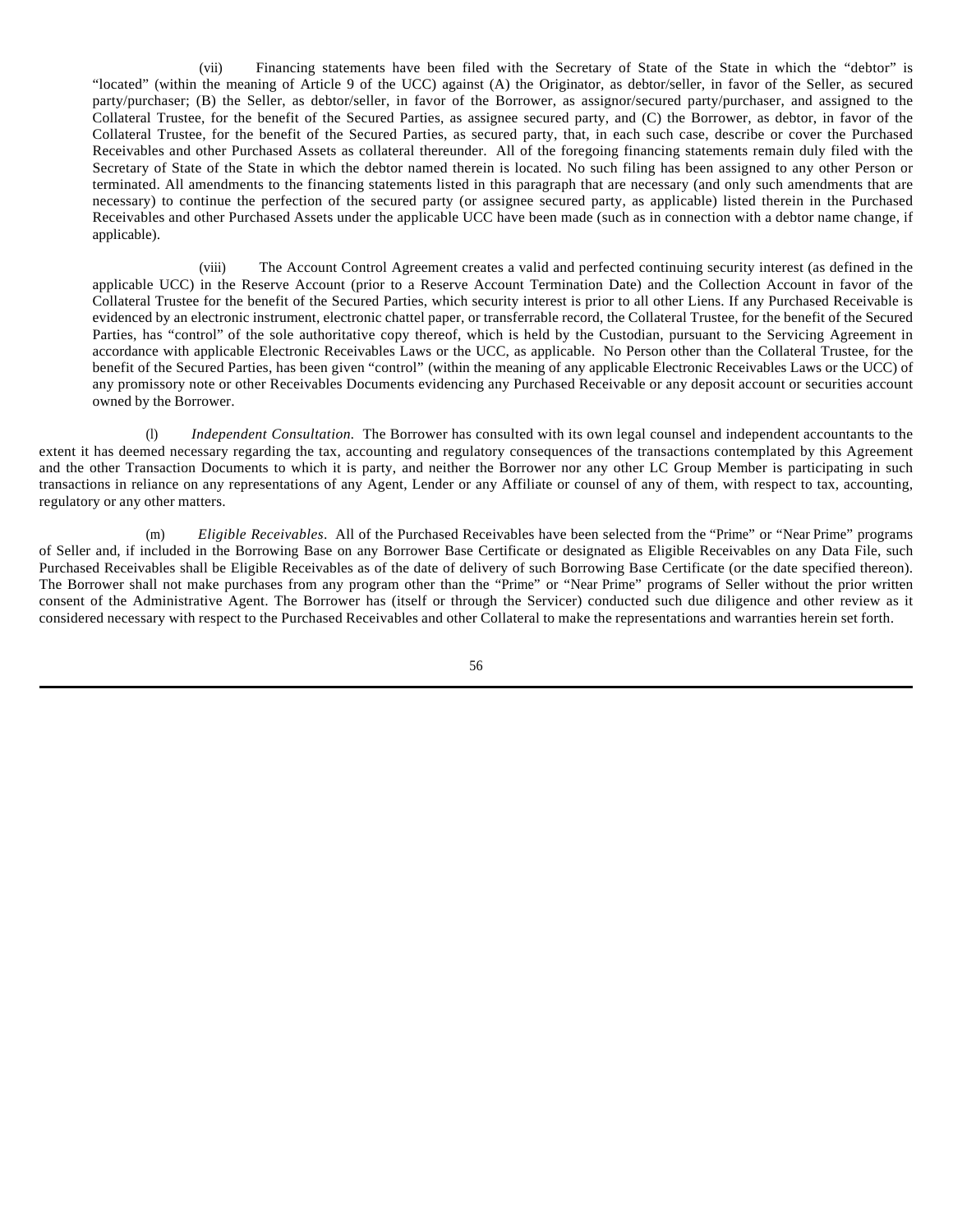(n) *No Fraudulent Conveyance*. As of the Closing Date and immediately after giving effect to each Advance, the Borrower is and will be Solvent, does and intends to pay its debts as they mature. The Borrower does not intend to incur, or believe that it has incurred, debts beyond its ability to pay such debts as they mature. The Borrower is not in default under any material obligation to pay money to any Person. The Borrower is not contemplating the commencement of Insolvency Proceedings or the appointment of a receiver, liquidator, conservator, trustee or similar official in respect of the Borrower or any of its assets. The Borrower is not transferring any Collateral with any intent to hinder, delay or defraud any of its creditors. The Borrower will not use the proceeds from any Advance to give any preference to any creditor or class of creditors. The Borrower has given fair consideration and reasonably equivalent value in exchange for the sale or transfer to the Borrower of the Purchased Receivables by the Seller under the Receivables Purchase Agreement. The Seller has given fair consideration and reasonably equivalent value in exchange for the sale of to the Seller the Receivables by Originator under the Originator Program Documents.

(o) *All Payments Made In Ordinary Course of Business*. Each payment to any Lender in respect of any principal or interest on its Loan or other Obligation by or on behalf of the Borrower under or in connection with this Agreement shall be (i) a payment of a debt incurred by the Borrower in the ordinary course of business and financial affairs of the Borrower, and (ii) made in the ordinary course of business and financial affairs of the Borrower. In the event that the true sale of Purchased Receivables from the Seller to the Borrower is recharacterized by any court as a secured lending rather than a sale, each remittance of Collections of Purchased Receivables to the Borrower in accordance with this Agreement and the Servicing Agreement will have been (A) in payment of a debt incurred by the Seller in the ordinary course of business or financial affairs of the Seller and the Borrower, and (ii) made in the ordinary course of business or financial affairs of the Seller and the Borrower**.**

(p) *No Other Business*. (x) The Borrower engages in no business activities other than the purchase or acquisition of the Receivables, Receivable Document Packages and other related Purchased Assets, and proceeds of the foregoing in the ordinary course of its business, sale or other disposition of the Receivables, Receivable Document Packages and other Purchased Assets and proceeds of the foregoing in the ordinary course of its business, financing its purchase or acquisition of the Purchased Assets pursuant to this Agreement, pledging the Purchased Assets and other Collateral under the Transaction Documents, transactions contemplated by the Transaction Documents, and other activities relating to the foregoing to the extent permitted by the Borrower Organizational Documents. (y) Without limiting the foregoing, the Borrower is not a borrower under any loan or financing agreement, facility or other arrangement other than the Facility established pursuant to this Agreement and the other Transaction Documents. The Borrower is not party to any agreement, covenant or undertaking that restricts the power or authority of the Borrower, acting without the consent of any other Person, to amend, waive or otherwise modify any provision of this Agreement or any other Transaction Document.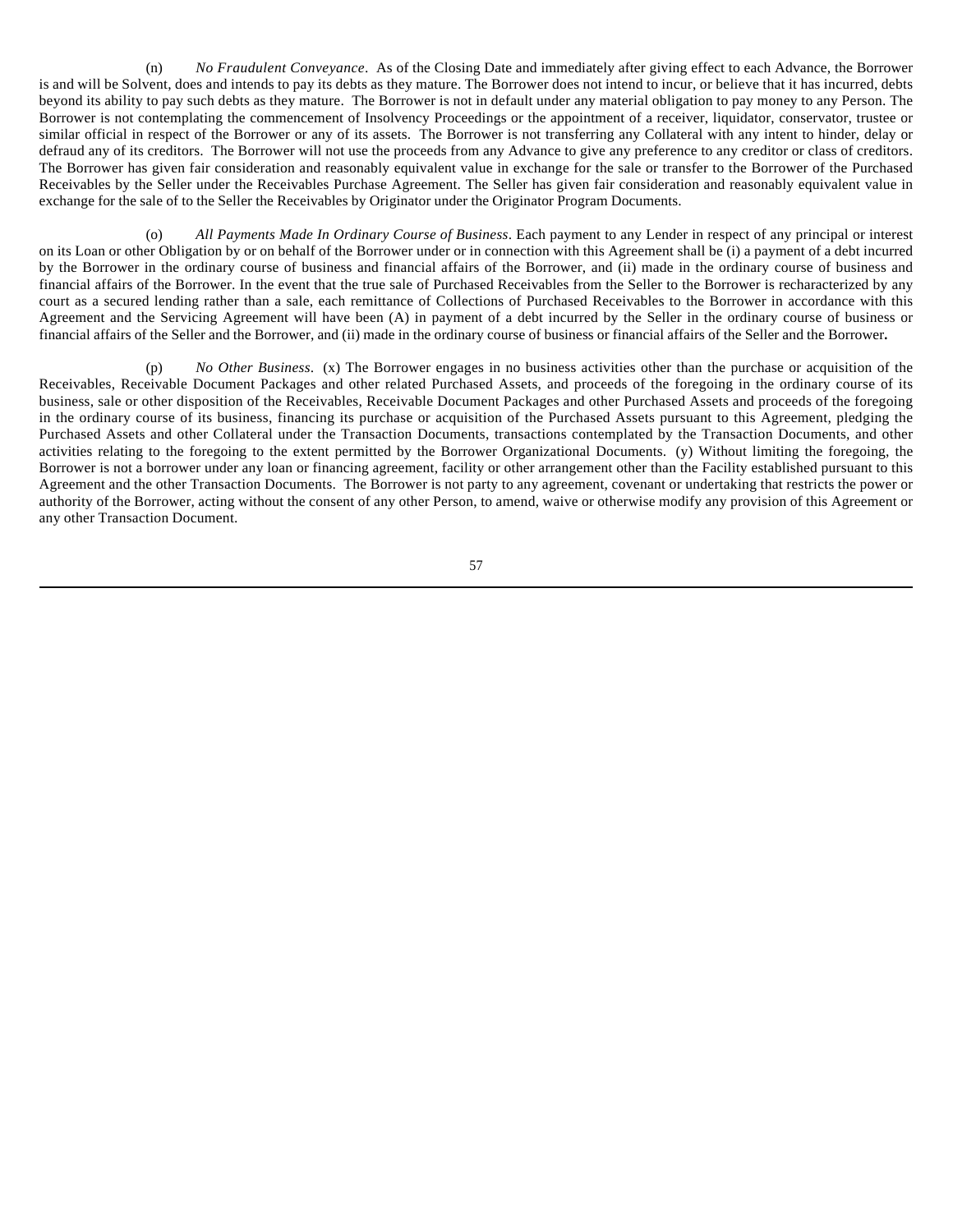(q) *No Indebtedness*. The Borrower has no Indebtedness, other than Indebtedness incurred hereunder or in connection herewith, including, without limitation, Indebtedness incurred pursuant to Section 6.03.

(r) *ERISA*.

(i) Schedule VIII sets forth each Plan and Multiemployer Plan as of the Closing Date. Each Plan is in compliance in form and operation with its terms and with applicable requirements of ERISA and the Code (including without limitation the Code provisions compliance with which is necessary for any intended favorable tax treatment) and all other applicable laws and regulations, except where any failure to comply could not result in material liability. Each Plan (and each related trust, if any) which is intended to be qualified under Section 401(a) of the Code has received a favorable determination letter from the IRS to the effect that it meets the requirements of Sections 401(a) and 501(a) of the Code covering all applicable tax law changes or is comprised of a master or prototype plan that has received a favorable opinion letter from the IRS, and, nothing has occurred since the date of such determination that would adversely affect such determination (or, in the case of a Plan with no determination, nothing has occurred that would materially adversely affect the issuance of a favorable determination letter or otherwise materially adversely affect such qualification). No ERISA Event has occurred, or is reasonably expected to occur, other than as could not, individually or in the aggregate, result in material liability.

(ii) There exists no material Unfunded Pension Liability with respect to any Pension Plan, except as could not reasonably be expected to result in material liability.

(iii) None of the Borrower, any Subsidiary or any ERISA Affiliate is making or accruing an obligation to make contributions, or has within any of the five calendar years immediately preceding the date this assurance is given or deemed given, made or accrued an obligation to make contributions to any Multiemployer Plan.

(iv) There are no actions, suits or claims pending against or involving a Plan (other than routine claims for benefits) or, to the knowledge of the Borrower, any Subsidiary or any ERISA Affiliate, threatened, which could reasonably be expected either singly or in the aggregate to result in material liability.

(v) The Borrower, any Subsidiary and any ERISA Affiliate have made all contributions to or under each Plan and Multiemployer Plan required by law within the applicable time limits prescribed thereby, the terms of such Plan or Multiemployer Plan, respectively, or any contract or agreement requiring contributions to a Plan or Multiemployer Plan save where any failure to comply, individually or in the aggregate, could not reasonably be expected to result in material liability.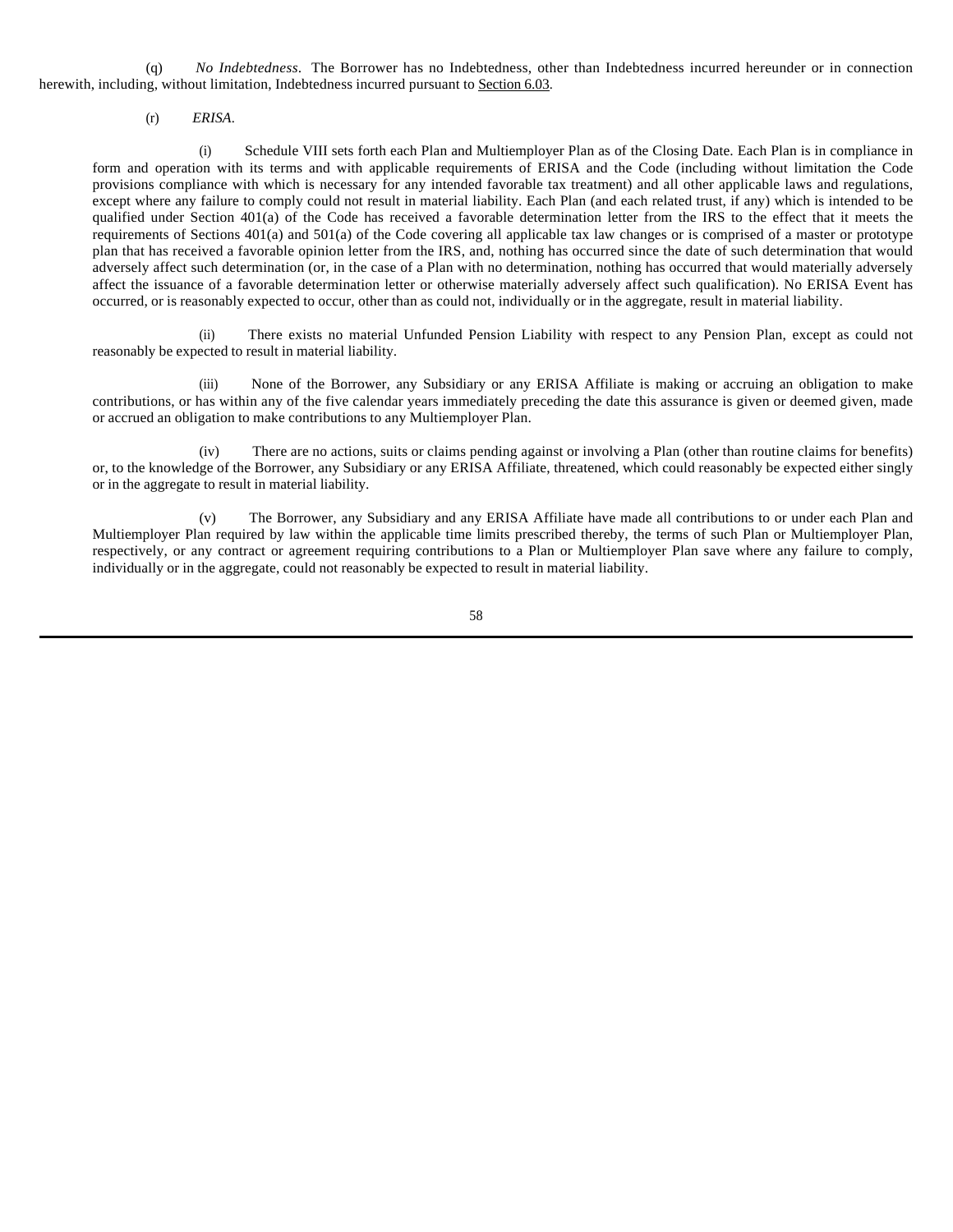(vi) No Pension Plan which is subject to Section 412 of the Code or Section 302 of ERISA has applied for or received an extension of any amortization period, within the meaning of Section 412 of the Code or Section 302 or 304 of ERISA. The Borrower, any Subsidiary, and any ERISA Affiliate have not ceased operations at a facility so as to become subject to the provisions of Section 4062(e) of ERISA, withdrawn as a substantial employer so as to become subject to the provisions of Section 4063 of ERISA or ceased making contributions to any Pension Plan subject to Section 4064(a) of ERISA to which it made contributions. None of the Borrower, any Subsidiary or any ERISA Affiliate have incurred or reasonably expect to incur any liability to PBGC, save for any liability for premiums due in the ordinary course or other liability which could not reasonably be expected to result in material liability, and no lien imposed under the Code or ERISA on the assets of the Borrower or any Subsidiary or any ERISA Affiliate exists or, to the knowledge of the Borrower, is likely to arise on account of any Plan. None of the Borrower, any Subsidiary or any ERISA Affiliate has engaged in a transaction described in Section 4069(a) or 4212(c) of ERISA.

(vii) Borrower is not and is not acting on behalf of (A) an "employee benefit plan" as defined in Section 3(3) of the ERISA, that is subject to Title I of ERISA, (B) a "plan" as defined in and subject to Section 4975 of the Code, (C) any entity deemed to hold Plan Assets, or (D) any entity that is subject to State statutes regulating investments of, and fiduciary obligations with respect to, governmental plans (as such term is defined in Section 3(32) of ERISA), that would be violated by the transactions contemplated by this Agreement.

(s) *Compliance with Law*. Each of the Borrower, the Seller, and the Servicer (i) are in compliance with all applicable Requirements of Law, including all applicable AML-BSA Laws (as defined in the Receivables Purchase Agreement); and (ii) are in compliance with each and every order of any Governmental Authority or other board or tribunal, except, in each case, where any such noncompliance could not reasonably be expected to result in a Material Adverse Change.

(t) *Tax Matters*. The Borrower has paid and discharged, and has caused LendingClub to pay and discharge, all material Taxes and governmental charges upon it or against any of its properties or assets or its income prior to the date after which penalties attach for failure to pay, except to the extent that (i) such Person has been contesting in good faith in appropriate proceedings its obligation to pay such Taxes or charges, (ii) adequate reserves having been set aside for the payment thereof in accordance with GAAP, and (iii) such failure to pay could not give rise to a tax lien on any Collateral (other than Liens described in clause (iii) in the definition of Permitted Liens). The Borrower is a disregarded entity that is wholly owned by a U.S. Person for federal income tax purposes and no election has been made or will be made to treat the Borrower as a corporation or an association taxable as a corporation for federal income tax purposes.

(u) *Compliance with Anti-Bribery Laws*. Neither the Borrower nor any other LC Group Member nor, to the knowledge of the Borrower or such other LC Group Member, any Affiliate, director, officer, agent, or employee of the Borrower or such other LC Group Member, or any other Person acting on behalf of the Borrower or any other LC Group Member is aware of or has taken any action, directly or indirectly, that could result in a violation or a sanction for violation by such persons of the Foreign Corrupt Practices Act of 1977 or the U.K. Bribery Act 2010, each as may be amended, or similar law of any other relevant jurisdiction, or the rules or regulations thereunder; and the Borrower and each other LC Group Member has instituted and maintain policies and procedures to ensure compliance with the foregoing. No part of the proceeds of the Advances will be used, directly or indirectly, in violation of the Foreign Corrupt Practices Act of 1977 or the U.K. Bribery Act 2010, each as may be amended, or similar law of any other relevant jurisdiction, or the rules or regulations thereunder.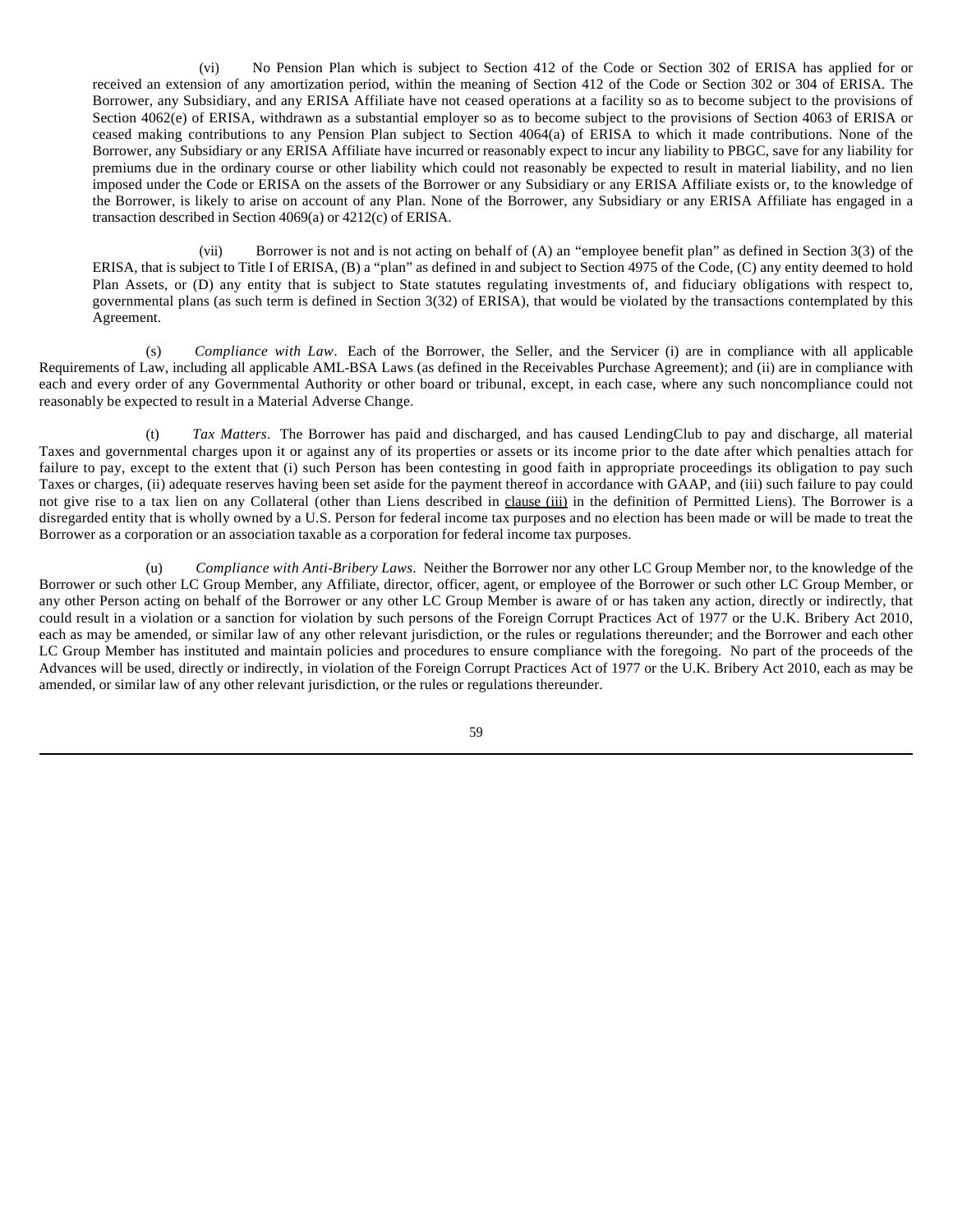(v) *Compliance with Anti-Money Laundering Laws*. The operations of the Borrower and each other LC Group Member are and have been conducted at all times in compliance with applicable financial recordkeeping and reporting requirements, including those of the Bank Secrecy Act of 1970, as amended by Title III of the Uniting And Strengthening America By Providing Appropriate Tools Required To Intercept And Obstruct Terrorism (USA PATRIOT Act), the applicable money laundering statutes of all jurisdictions where the Borrower or any other LC Group Member conducts business, the rules and regulations thereunder and any related or similar rules, regulations or guidelines, issued, administered or enforced by any applicable governmental agency (collectively, the "Anti-Money Laundering Laws") and no action, suit or proceeding by or before any court or governmental agency, authority or body or any arbitrator involving the Borrower or any other LC Group Member with respect to the Anti-Money Laundering Laws is pending or, to the best knowledge of the Borrower or any such other LC Group Member, threatened.

(w) *No Sanctions*. Neither the Borrower nor any other LC Group Member nor, to the knowledge of the Borrower or any other LC Group Member, any director, officer, agent, employee or Affiliate of the Borrower or any such other LC Group Member (i) is, or is controlled or 50% or more owned in the aggregate by or is acting on behalf of, one or more individuals or entities that are currently the subject of any sanctions administered or enforced by the United States (including any administered or enforced by the Office of Foreign Assets Control of the U.S. Department of the Treasury, the U.S. Department of State or the Bureau of Industry and Security of the U.S. Department of Commerce), the United Nations Security Council, the European Union, a member state of the European Union (including sanctions administered or enforced by Her Majesty's Treasury of the United Kingdom) or other relevant sanctions authority (collectively, "Sanctions" and such persons, "Sanctioned Persons" and each such person, a "Sanctioned Person"), (ii) is located, organized or resident in a country or territory that is, or whose government is, the subject of Sanctions that broadly prohibit dealings with that country or territory (collectively, "Sanctioned Countries" and each, a "Sanctioned Country") or (iii) will, directly or indirectly, use the proceeds of the Advances, or lend, contribute or otherwise make available such proceeds to any subsidiary, joint venture partner or other individual or entity in any manner that would result in a violation of any Sanctions by, or could result in the imposition of Sanctions against, any Lender or any Agent.

SECTION 4.02 No Waiver. The knowledge by any Agent or Lender (or any employee, officer, director, representative or agent of any of them) of any inaccuracy or breach of any representation and warranty provided by the Borrower or any other LC Group Member (in any capacity) pursuant to this Article IV, any other Transaction Document, or any other instrument, certificate or agreement, regardless of when, how or from what source such knowledge is acquired, shall not be a waiver by such Person with knowledge or any other Person of such representation and warranty or a waiver of the rights of any of them with respect to such breach. Each Agent and Lender expressly reserves the right to assert any and all claims for, or arising from, the breach of any representation and warranty by the Borrower or any such other LC Group Member, regardless of any knowledge of such breach prior to Closing Date or at any time thereafter. No Agent or Lender (or any employee, officer, director, representative or agent of any of them) has any duty to disclose to the Borrower or any other LC Group Member (in any capacity) any knowledge of any breach of any representation and warranty, regardless of when, how or from what source such knowledge is acquired.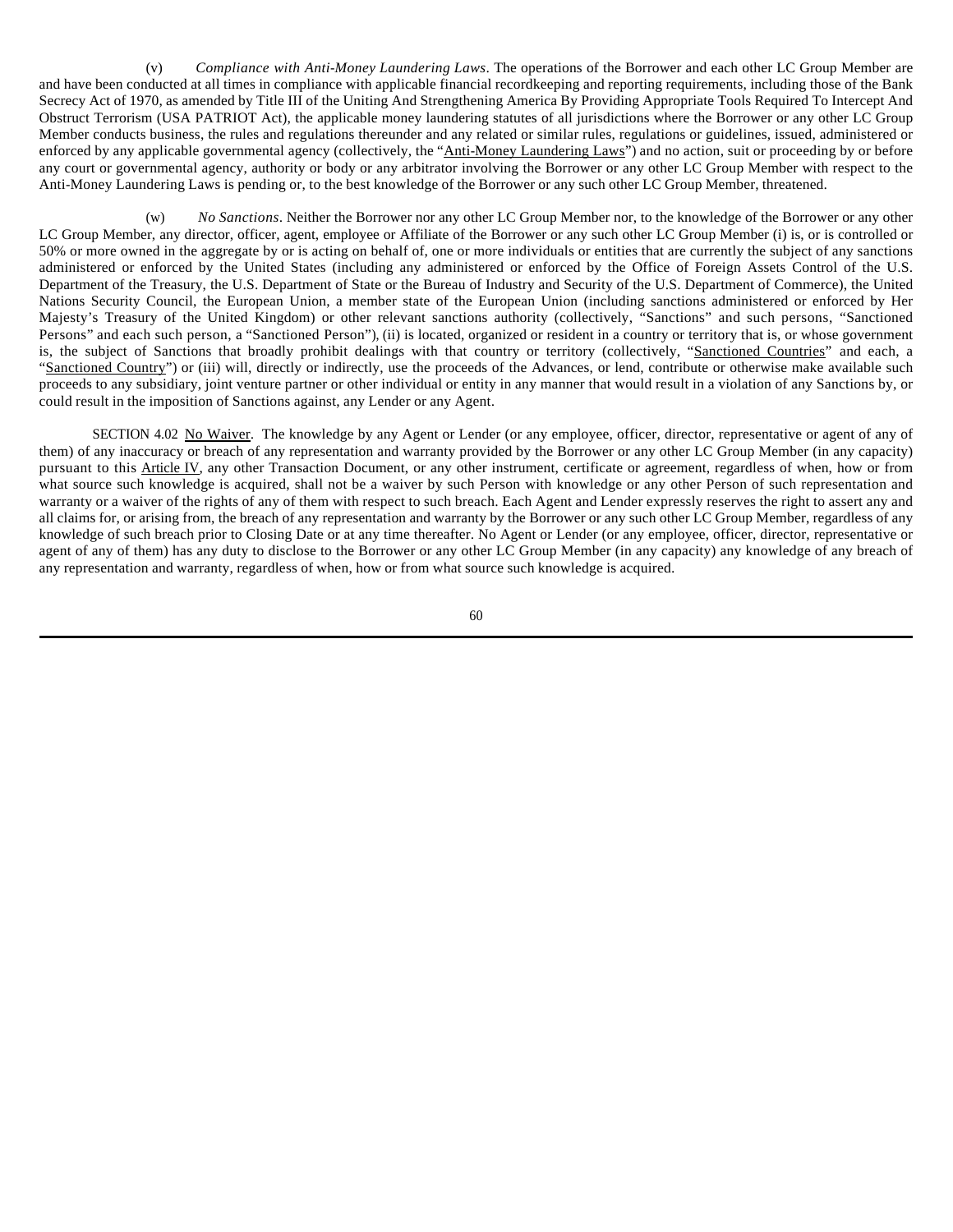# **ARTICLE V CONDITIONS**

SECTION 5.01 Conditions to the Initial Advance. The obligation to fund the initial Advance and perform the respective obligations of the Agents and the Lenders hereunder is subject to satisfaction of all of the conditions precedent set forth below in this Section, to the sole satisfaction of all of the Agents and Lenders.

(a) *Transaction Documents*. Each Agent and each Lender has received a counterpart of this Agreement and each other Transaction Document, duly executed by each party hereto and thereto, in form and substance reasonably satisfactory to each Agent and each Lender, in each such party's sole discretion.

(b) *Consents and Waivers*. Each party has received all internal and external approvals and all consents and waivers necessary for the consummation of the transactions contemplated hereby and by the other Transaction Documents, and all such approvals, consents and waivers and are in full force and effect, including, for the avoidance of doubt, confirmation in writing by each of the rating agencies then rating any applicable Conduit Lender, that the rating on their commercial paper will not be adversely affected by or withdrawn as a result of entering into this Agreement.

(c) *Upfront Fee and Obligations*. The Borrower has paid or caused to be paid (i) the Upfront Commitment Fee due to each Committed Lender pursuant to the Fee Letter and (ii) reasonable legal fees and expenses of Chapman and Cutler LLP, as counsel to the Administrative Agent, for the initial negotiating, documenting and closing of the transactions contemplated hereby (subject to any mutually agreed fee cap), and (iii) the reasonable out-of-pocket expenses of the Administrative Agent, the Collateral Trustee, the Account Bank, and the Paying Agent pursuant to Section 9.06(a) and the Account Bank pursuant to the Account Control Agreement;

(d) *Certificates and Resolutions*. Each Agent and each Lender has received:

(i) certified copies of the organizational documents of the Borrower and LendingClub and each amendment thereto, and resolutions of the Board of Directors or other governing authority of each of the Borrower and LendingClub authorizing or ratifying (A) the execution, delivery and performance, respectively, of all Transaction Documents to which it is a party and consummation of the transactions contemplated hereby and thereby, (B) in the case of the Borrower only, the incurrence of the indebtedness contemplated hereunder, and (C) in the case of the Borrower only, the granting by the Borrower to the Collateral Trustee, for the benefit of the Secured Parties, of the security interests contemplated by the Security Agreement, certified by the Secretary or an Assistant Secretary of the Borrower or LendingClub, as applicable, as of the Closing Date, which certificate shall state that the resolutions thereby certified have not been amended, modified, revoked or rescinded as of the date of such certificate;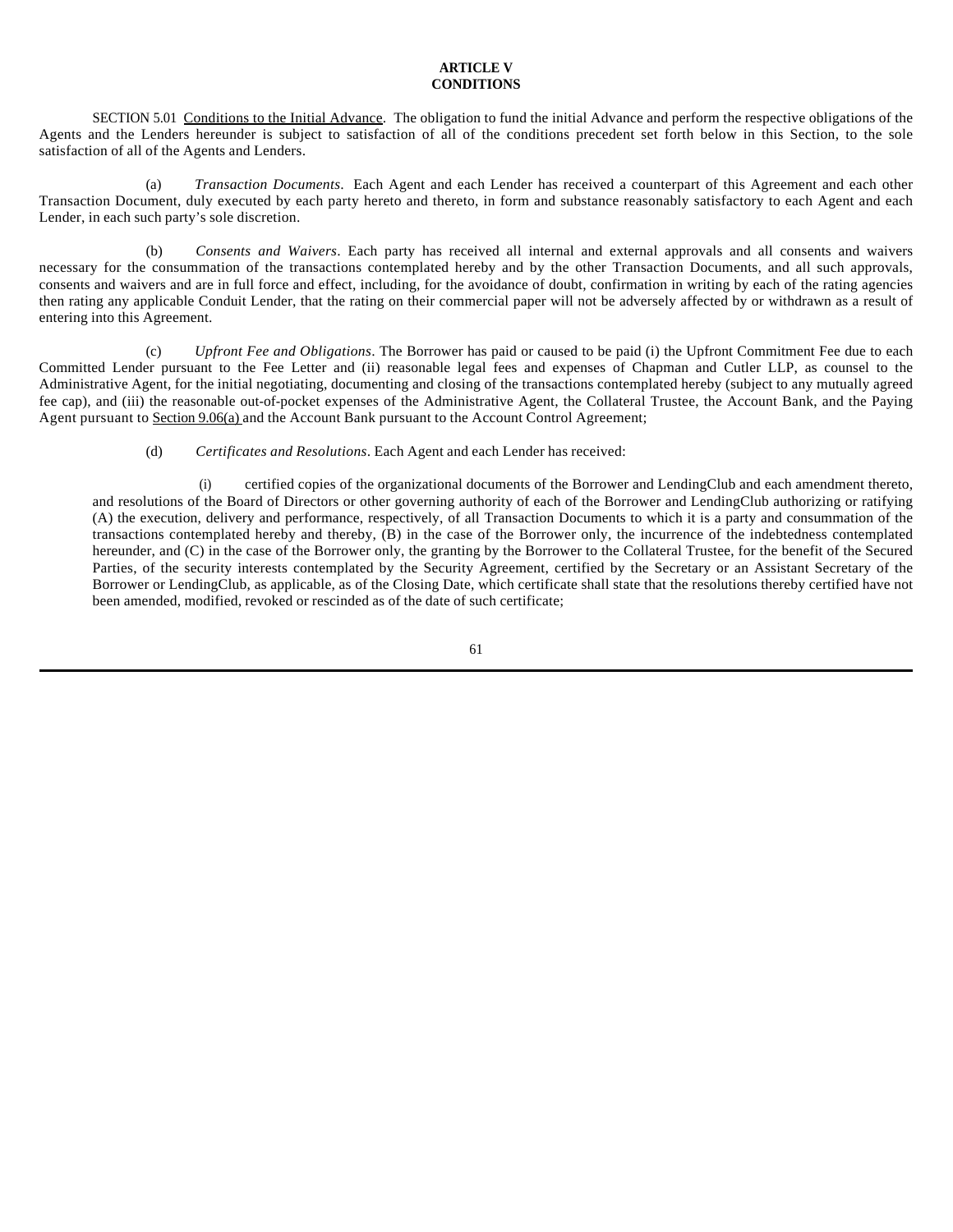(ii) copies of certificates (long form) or other evidence from the Secretary of State or other appropriate authority of the State of Delaware, evidencing the good standing of the Borrower and the Servicer in the State of Delaware, in each case, dated no earlier than 15 days prior to the Closing Date;

(iii) a certificate of the Secretary or an Assistant Secretary of the Borrower and LendingClub, as applicable, certifying the names and the signatures of its Authorized Officers; and

(iv) a certificate of an Authorized Officer of LendingClub (in any capacity) and the Borrower stating that (A) the representations and warranties of such party in this Agreement and any other Transaction Document are true and correct as of the Closing Date, (B) such party has complied with all applicable covenants and agreements in the Transaction Documents to which it is a party, and (C) all conditions set forth in this Section 5.01 on its part to be performed or satisfied on or prior to the date hereof have been satisfied.

(e) *Legal Opinions*. Each Agent and each Lender has received, in form and reasonably substance satisfactory to it, the following legal opinions (in each case, with customary qualifications and limitations):

(i) a legal opinion from counsel to Borrower, opining that (A) the Borrower is not a "covered fund" within the meaning of the final regulations issued December 10, 2013, implementing Section 619 of the Dodd-Frank Wall Street Reform and Consumer Protection Act of 2010, commonly known as the "Volcker Rule;" (B) the Borrower is not, and immediately after giving effect to the transactions completed on the Closing Date hereunder will not be, required to register as an "investment company" within the meaning of the Investment Company Act, as amended (the "1940 Act"); and (C) the Purchased Receivables and other assets included in the Collateral are "eligible assets" as defined in Rule 3a-7 of the Investment Company Act.

(ii) a legal opinion from counsel to the Borrower and Seller, opining that each of (i) the security interest in the Purchased Receivables and other Purchased Assets granted by the Seller to the Borrower, and (ii) the security interest in the Purchased Receivables, Purchased Assets, Collection Account and other Collateral granted by the Borrower to the Collateral Trustee, for the benefit of the Secured Parties, is valid and perfected under the applicable UCC;

(iii) a legal opinion from counsel to the Borrower and Seller, opining that the Receivables Purchase Agreement (A) constitutes a true sale or transfer from the Seller to the Borrower and the Purchased Receivables transferred thereunder will not be subject to the bankruptcy estate of the Seller, and (B) nonconsolidation of the Seller and Borrower in event of bankruptcy; and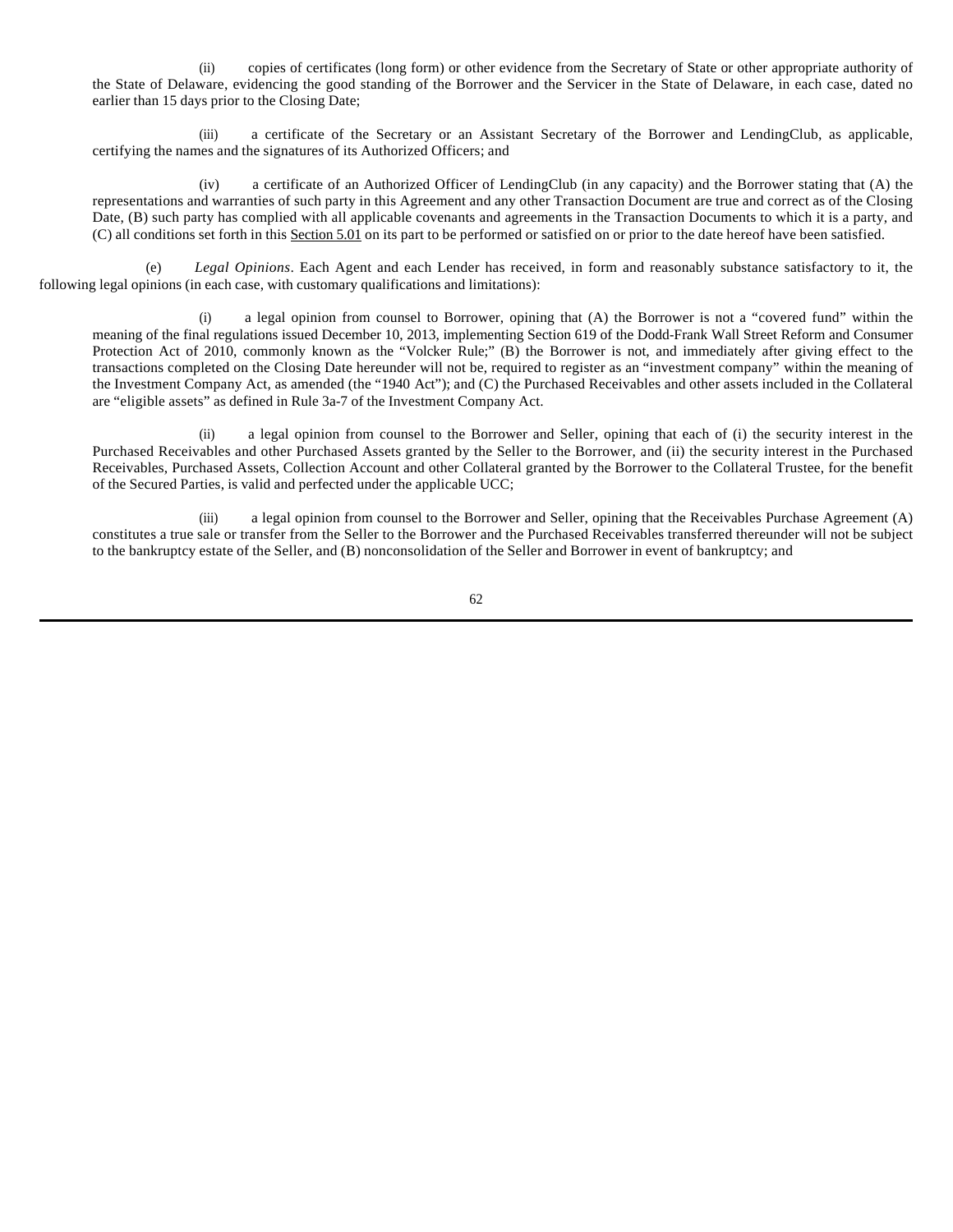(iv) legal opinions from counsel to the Borrower, Seller, and Servicer, and Collateral Trustee, reasonably satisfactory to the Administrative Agent, with respect to corporate or other company authority, enforceability, compliance with law and other standard legal opinions.

(f) *UCC Filings*. The Administrative Agent has received (i) UCC search results with respect to the Seller and the Borrower; (ii) satisfactory evidence of any required lien releases; and (iii) UCC filings (A) naming the Borrower as debtor and the Collateral Trustee as secured party, and (B) naming the Seller as debtor/seller, the Borrower as secured party/purchaser and the Collateral Trustee as assignee of the original secured party.

(g) *Collection Account and Reserve Account*. The Administrative Agent has received satisfactory evidence of the opening of the Collection Account and the Reserve Account, and all parties to the Account Control Agreement have executed such agreement.

(h) *Portfolio Report on Managed Pool Receivables*. The Administrative Agent shall have received from the Servicer a Portfolio Report of the type described in Section  $3.05(a)(vi)$  with respect to the Managed Pool Receivables as of the last day of the preceding calendar month.

(i) *Additional Documents*. Each Agent and Lender has received such other documents and information as such party may reasonably request.

(j) *Due Diligence*. Each Agent and each Lender has completed, to its satisfaction, its due diligence review and audits of the Borrower and the Servicer and their respective management, controlling stockholders, systems, underwriting, servicing and collection operations, static pool performance and loan files (subject to the requirements with respect to the delivery of the initial AUP Letter on or prior to six months form the Closing Date as set forth in Section 6.01(o)).

SECTION 5.02 Conditions to Each Advance and Release. Each Advance (including the initial Advance) and each Release shall be subject to the conditions precedent set forth in this Section.

(a) *Notices; Deliverables; Limitations*. Any Advance or Release, as the case may be, shall have been requested and made in compliance with, (i) with respect to any Advance, Section 2.01, and (ii) with respect to any Release, Section 2.04, including, without limitation, delivery of the applicable Advance Notice or Prepayment/Release Notice, as the case may be, as and when required thereunder.

(b) *No Commitment Termination Date.* Solely with respect to any Advance, the Commitment Termination Date shall not have occurred on or prior to the applicable Advance Date.

(c) *Compliance*. On the applicable Activity Date, no Default, Event of Default or Amortization Event shall have occurred or be continuing, or will arise as a result of (and after giving effect to) such Advance or Release, as the case may be.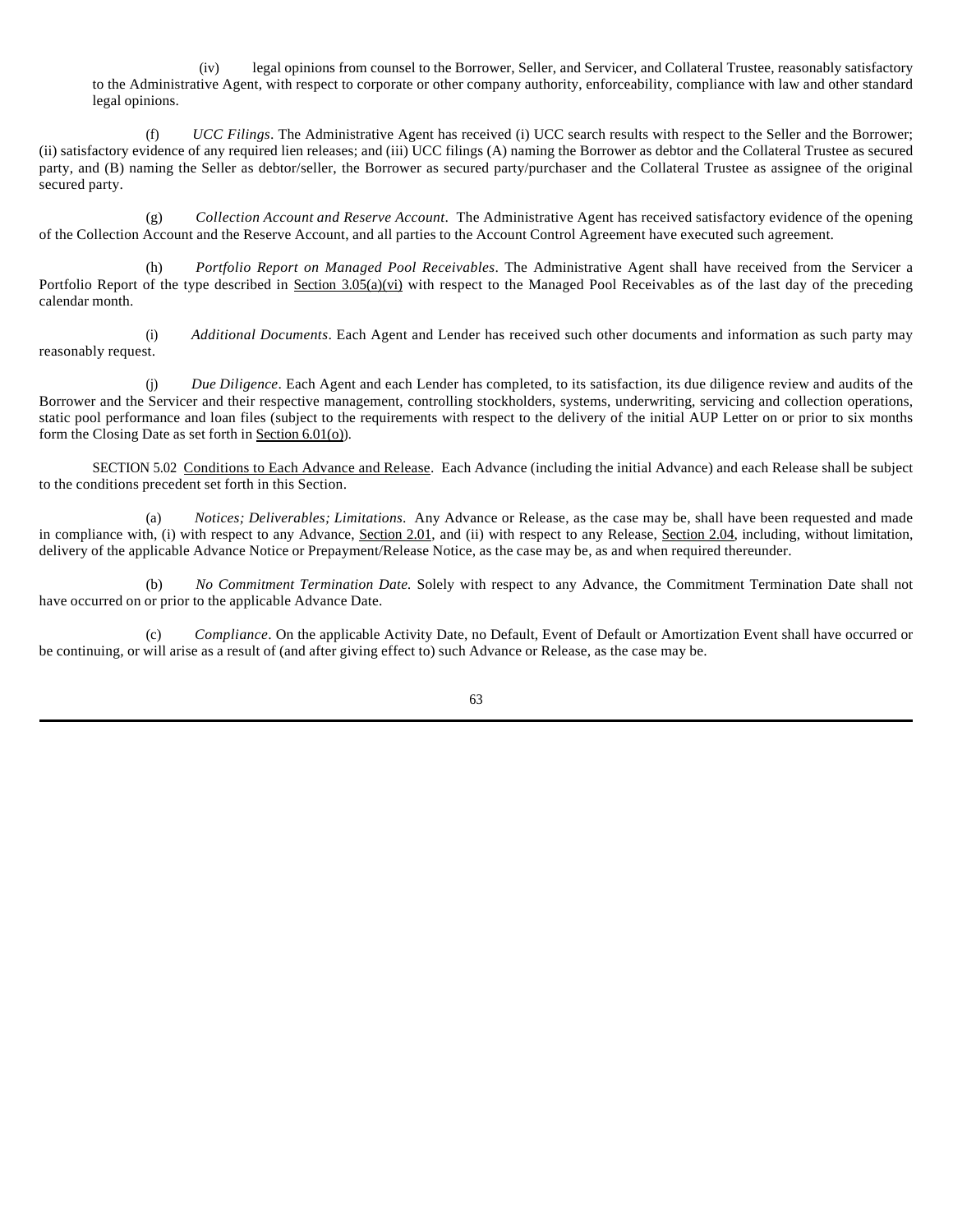(d) *No Borrowing Base Deficiency or Required Reserve Account Deposit Amount*. After giving effect to such Advance or Release (including any related prepayment made at the time of such Release and any deposit into or withdrawal from the Reserve Account to be made in connection with such Advance or Release, as the case may be), there shall be no Borrowing Base Deficiency and the Required Reserve Account Deposit Amount shall not be more than zero (\$0.00).

(e) *Representations and Warranties*. The representations and warranties made by the Seller, Servicer and Borrower in the Transaction Documents shall be true and correct in all material respects (except to the extent already qualified by materiality, in which case such representations and warranties shall be true and correct in all respects) as of the applicable Activity Date after giving effect to any Advance or Release (and any related prepayment made at the time of such Release), as applicable, on such date (except to the extent such representations and warranties expressly relate to any earlier date, in which case such representations and warranties shall be true and correct in all material respects (except to the extent already qualified by materiality, in which case such representations and warranties shall be true and correct in all respects)) as of such earlier date).

(f) *Custodian Possession*. Solely with respect to any Advance, no Person other than the Custodian is in actual or constructive possession of the authoritative copy of any promissory note or other transferrable record included as part of any Receivable Document Package for each Purchased Receivable, and the Collateral Trustee, for the benefit of the Secured Parties, has sole "control" thereof pursuant to the Servicing Agreement. With respect to any Advance, on the date that the Borrower delivers the applicable Advance Notice with respect to such Advance, the Seller shall have delivered to the Custodian and the Custodian shall have sole possession (with "control" by the Collateral Trustee, for the benefit of the Secured Parties), of the Receivable Document Packages with respect to the Receivables to be transferred to the Borrower on the related Advance Date, and such other documentation and information (or Data File) as required under the Servicing Agreement or reasonably requested by the Custodian, all of the foregoing of which shall be true, complete and correct in all material respects.

(g) *Receivable Review*. The Administrative Agent shall have performed (absent an Event of Default or unless the Borrower otherwise agrees, without the engagement of a third party verification agent to so perform), a review of the Receivable Document Packages for the Receivables subject to purchase on the Advance Date (if applicable), Purchased Receivables included in the Borrowing Base, Managed Pool Receivables, and other information regarding the Borrower, Seller or Servicer (including, without limitation, information requested pursuant to subsection (h) of this Section), and the Administrative Agent shall not have, on or prior to the applicable Activity Date, provided written notice to the Borrower and the Servicer of any material uncured Exception or potential failure of the conditions precedent set forth herein to be satisfied that, in either case, the Administrative Agent reasonably determines should result in a delay of such Advance or Release; *provided*, that any such review of Receivable Document Packages and other information by the Administrative Agent shall not limit the reliance by the Administrative Agent and the Lenders on the representations and warranties of the Borrower, Seller and Servicer made hereunder, under any other Transaction Document, or under any instrument, certificate or other document delivered in connection herewith or therewith.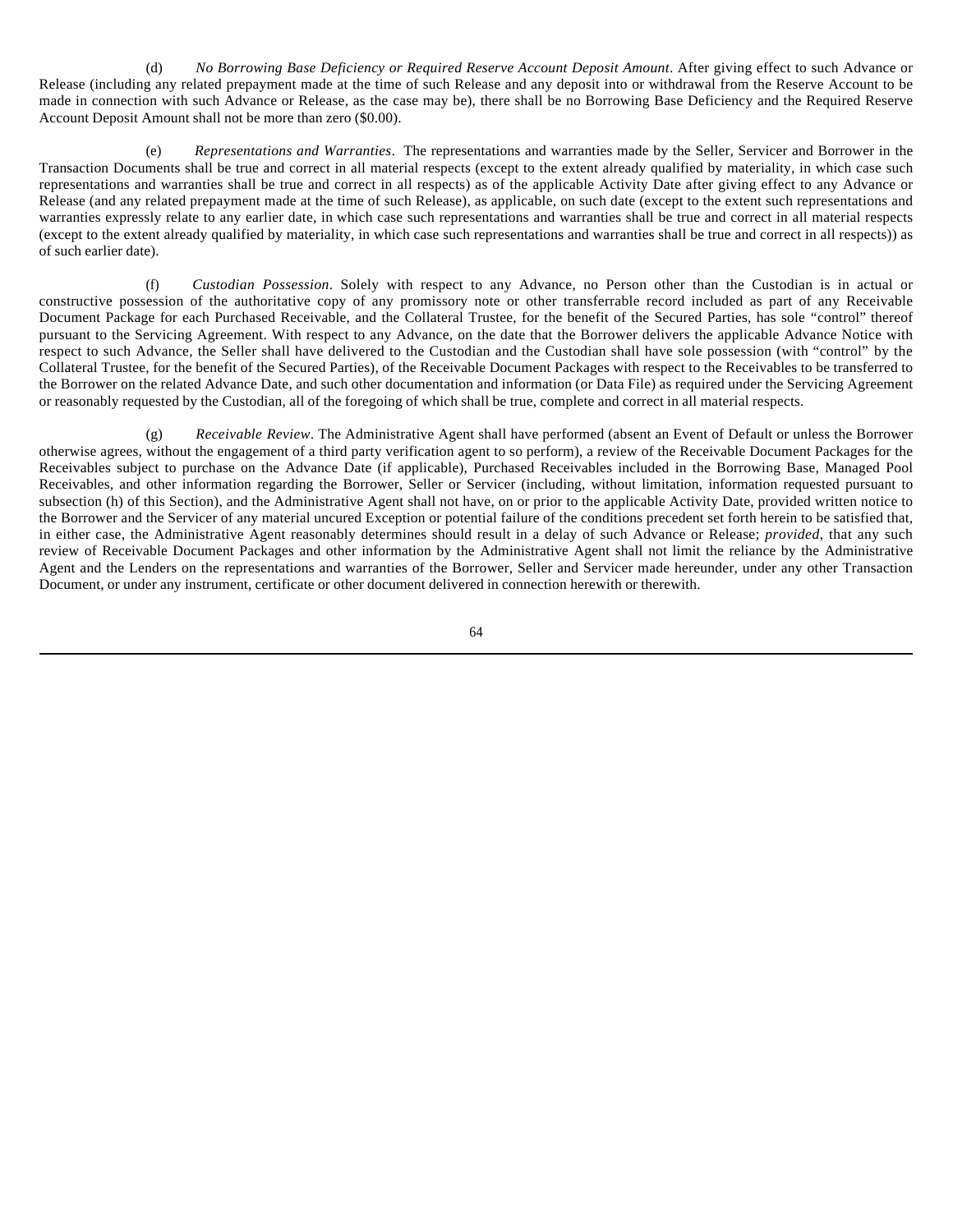(h) *Additional Information*. The Borrower shall have provided, or shall have caused the Servicer to provide, to the Administrative Agent, all other information that the Administrative Agent may reasonably require upon reasonable advance notice thereof in connection with such Advance or Release and satisfaction of the conditions precedent thereto set forth herein.

### **ARTICLE VI COVENANTS**

SECTION 6.01 Affirmative Covenants. The Borrower hereby covenants and agrees that until Payment in Full as follows:

(a) *Notices.* The Borrower shall, within three (3) Business Days after the occurrence thereof, give notice to each Agent (which notice the Administrative Agent shall promptly make available to the Lenders in accordance with its customary practice) of any of the following:

(i) any Material Adverse Change, Regulatory Trigger Event, Amortization Event, Default, Event of Default, Servicer Default, Seller Default, or any event which with the giving of notice or lapse of time, or both, would become a Servicer Default or Seller Default, or any event of default or default under any other material agreement of the Borrower or any agreement of LendingClub or any other LC Group Member that either evidences or gives rise to Material Indebtedness or that could reasonably be expected to result in a Material Adverse Change;

(ii) the filing, commencement, or receipt of service of process by any agent or representative of LendingClub, the Borrower or any other LC Group Member, as the case may be, of or for any litigation, governmental inquiry, legal process, arbitration, or administrative, regulatory, judicial or quasi-judicial proceeding, action, suit or investigation against LendingClub, the Borrower or any other LC Group Member, or any material adverse development therein, or material adverse judgment or decree with respect thereto, that (in the case of any of the foregoing): (A) questions or challenges the validity or enforceability of any of the Transaction Documents, (B) could reasonably be expected to result in a material impairment of, or otherwise could reasonably be expect to adversely effect, a material portion of the Purchased Receivables or the related Receivables Documents, (C) if adversely determined could result in liability (or loss of value with respect to Collections) in excess of \$300,000 for the Borrower or \$35,000,000 for LendingClub or any other LC Group Member, (D) involves a putative class action brought against the Borrower, LendingClub or any other LC Group Member, or (E) has resulted in or, if adversely determined, could reasonably be expected to result in, a Material Adverse Change (for avoidance of doubt, any of the foregoing shall not be deemed to be a Regulatory Trigger Event unless such event satisfies the definition thereof); or

(iii) any other development that becomes known to any officer of any LC Group Member that could reasonably be expected to result in a Material Adverse Change.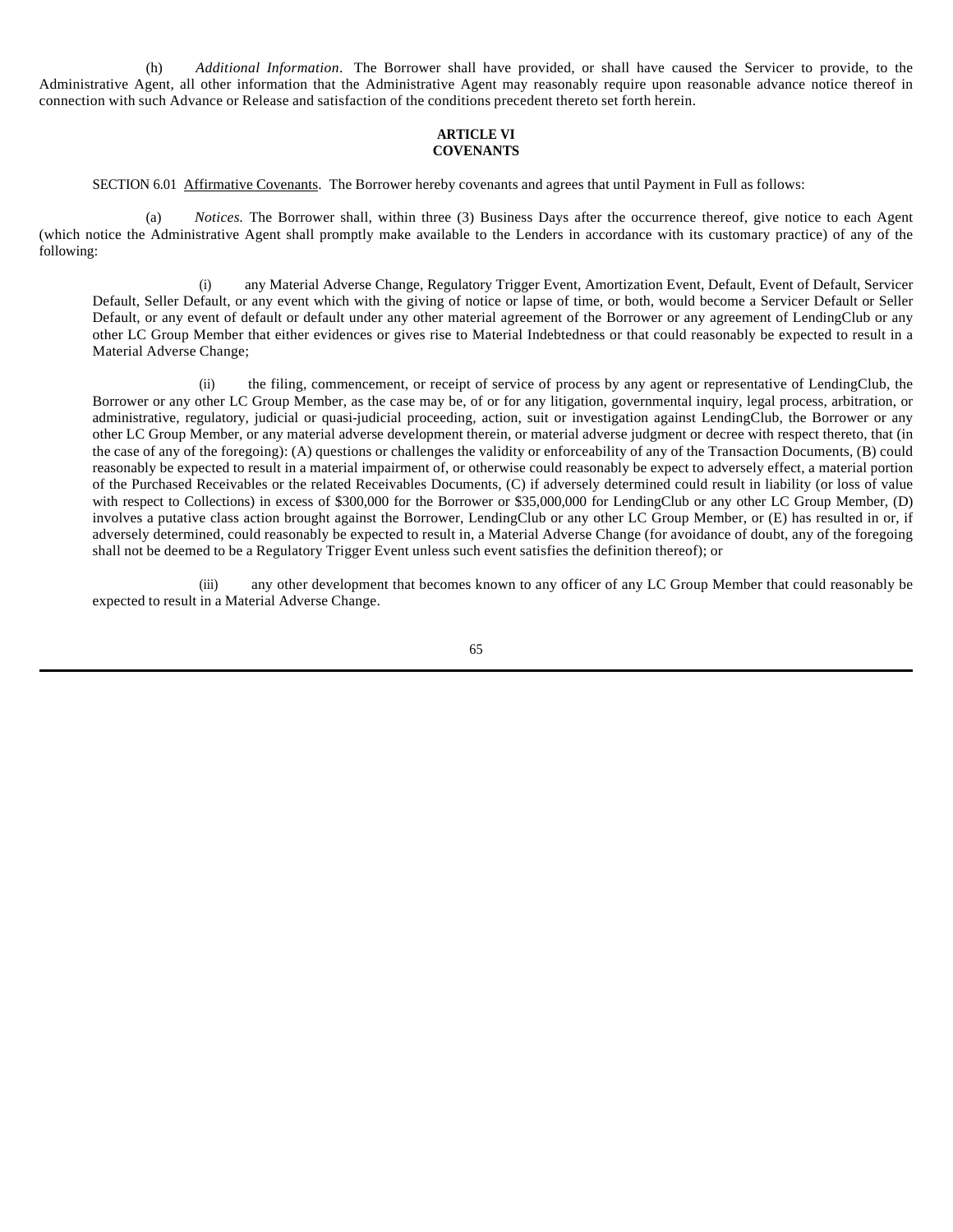Each notice pursuant to this subsection (a) shall be accompanied by a statement signed by an Authorized Officer of LendingClub or the Borrower, as applicable, setting forth details of the occurrence referred to therein and stating what action LendingClub and the Borrower, as the case may be, has taken or proposes to take with respect thereto. For avoidance of doubt, except to the extent necessary for the Secured Parties to enforce rights against the Collateral after an Event of Default (including, without limitation, access to the Receivables Documents by a successor Servicer), nothing in this provision shall require the Borrower, LendingClub, or any Subsidiary thereof to disclose to any Agent or any other Person: (A) any attorney work product or records subject to attorney-client privilege if such disclosure would cause a loss of the attorney-client privilege in connection with active litigation to the detriment of the Borrower, Seller, or Servicer, (B) any records subject to a binding, noncancellable confidentiality agreement with a third party, the disclosure of which would violate such confidentiality agreement, unless the Administrative Agent or its representative could, pursuant to the terms thereof, agree to confidentiality restrictions or other terms in order to gain access, and such Agent or its representative agrees to such terms, *provided*, that during the continuance of an Event of Default, the Borrower shall, and shall cause the Seller and Servicer to, take all actions possible to make such disclosure to the Administrative Agent in a manner that does not violate any outstanding confidentiality agreement, or (C) any records the disclosure of which to the Administrative Agent or its representative (including on a confidential basis), as confirmed in an opinion of counsel to the Borrower, Seller or Servicer, as applicable, delivered to the Administrative Agent, is prohibited by applicable law and there is no manner to disclose such information (or any portion thereof) without violating applicable law; *provided*, that such disclosure shall be made to the fullest extent permitted by applicable law; and *provided, further*, that during the continuance of an Event of Default, the Borrower shall, and shall cause the Seller and Servicer, to take all possible actions to provide such disclosure in a manner that will not violate applicable law.

(b) *Taxes*. The Borrower shall, and shall cause LendingClub to, pay and discharge all material Taxes and other governmental charges upon it or against any of its properties or assets or its income prior to the date after which penalties attach for failure to pay, except to the extent that (i) the Borrower or LendingClub, as applicable, shall be contesting in good faith in appropriate proceedings its obligation to pay such Taxes or charges, (ii) adequate reserves have been set aside for the payment thereof in accordance with GAAP, and (iii) such failure to pay could not give rise to a tax Lien on any Collateral (other than Liens described in clause (iii) in the definition of Permitted Liens). The Borrower shall at all times be a disregarded entity for federal income tax purposes that is wholly owned by a U.S. Person and no election will be made to treat the Borrower as a corporation or an association taxable as a corporation for federal income tax purposes.

(c) *Continuity of Business*. The Borrower shall and shall cause LendingClub to: (i) preserve and maintain its legal existence; and (ii) maintain all licenses, rights, permits, franchises and qualifications necessary to perform its respective obligations under this Agreement and the other Transaction Documents and to operate its business generally, except, in the case of clause (ii), where failure to so maintain could not reasonably be expected to result in a Material Adverse Change.

(d) *Additional Information*. The Borrower shall, or shall cause the Servicer to, deliver to the Administrative Agent and any Lender, from time to time, (i) statements and schedules further identifying and describing the Collateral, and (ii) such other reports and information with respect to the Collateral, the Managed Pool Receivables, and/or the respective operations, policies and practices of LendingClub or the Borrower, in any such case, as the Administrative Agent or any Lender shall reasonably request.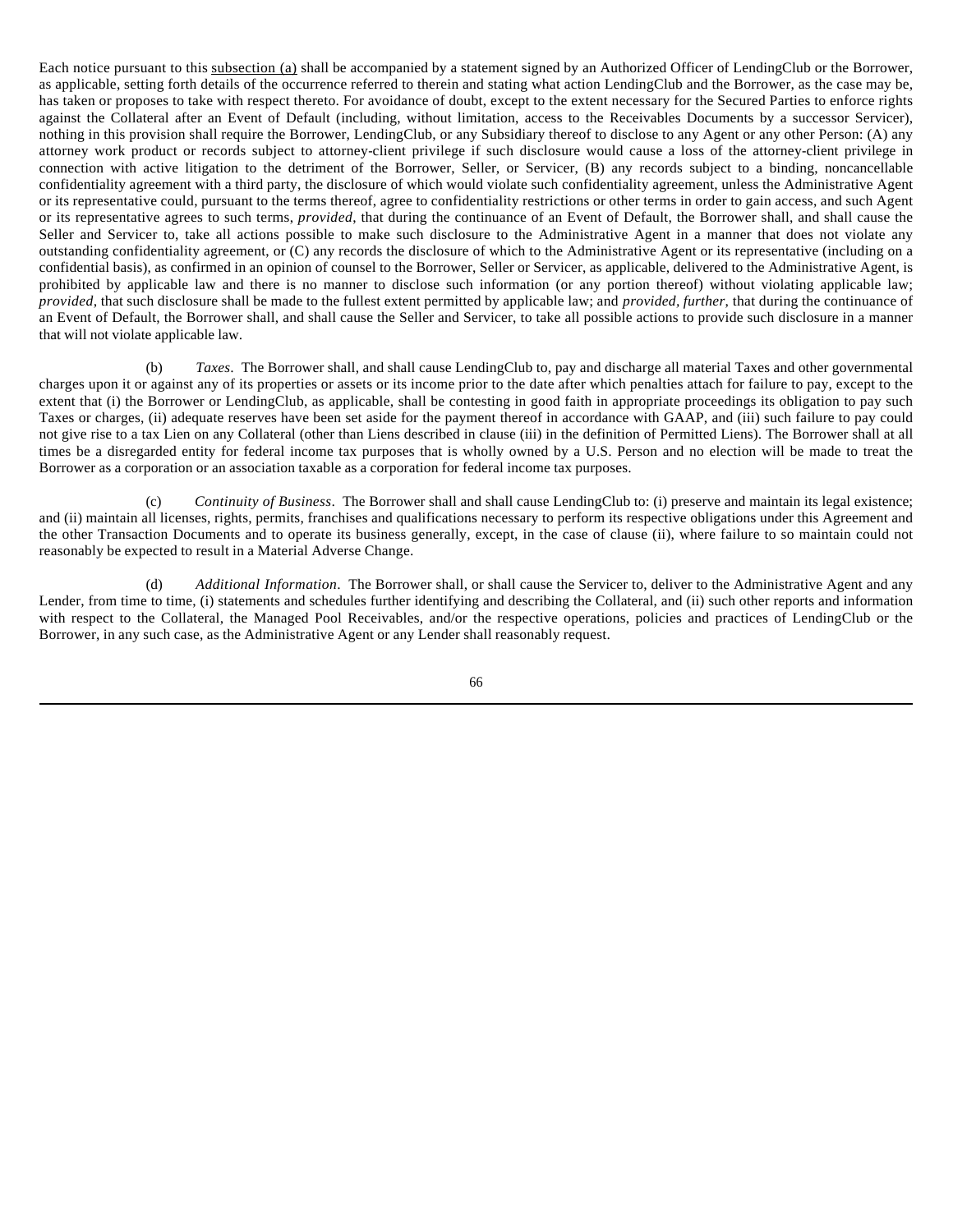(e) *Servicing and Enforcement*. The Borrower will cause the Servicer to service, administer and enforce the Purchased Receivables in accordance with the Servicing Agreement.

(f) *Continuous Perfection and Protection of Security Interest*. The Borrower shall take all actions that are necessary to maintain the valid, perfected, first priority Security Interest of the Collateral Trustee, for the benefit of the Secured Parties, in and to all of the Collateral, free of all Liens (other than Permitted Liens), including to implement and maintain the requirements described in Section 4.01(k).

(g) *Separate Existence*. The Borrower hereby acknowledges that the Administrative Agent and the Lenders are entering into the transactions contemplated by this Agreement in reliance upon the Borrower's identity as a separate legal entity from LendingClub and from each such other LC Group Member. The Borrower shall observe and comply with the separateness covenants set forth on Schedule VI, and the separateness covenants set forth in the Borrower Organizational Documents.

(h) *Books and Records*. The Borrower will keep proper books of record and account in which entries full, true and correct in all material respects are made and are sufficient to prepare financial statements in accordance with GAAP.

(i) *Inspections*. Once per calendar year (or, after the occurrence of any Default, Event of Default, Servicer Default, Seller Default, or Amortization Event, as frequently as requested by the Administrative Agent), at the expense of the Borrower, the Administrative Agent (or its designee) may, and is hereby authorized to, upon reasonable notice and during regular business hours (i) examine via WebEx or other similar online platform or at the offices of the Borrower, Seller, or Servicer (at any location where it keeps records with respect to the Borrower) all books, records and documents (including computer tapes and disks), and (ii) visit the offices and properties of the Borrower, Seller, and/or Servicer and engage in discussions with any of the officers, employees or independent public accountants of any of them having knowledge within the scope of such inspection, in the case of either clause (i) or clause (ii), for the purpose of examining such materials and to discuss matters relating to the Purchased Receivables, the performance of (or ability or inability to perform under) any Transaction Document by the Borrower, Seller, or Servicer, and the business of any of the foregoing. For avoidance of doubt, except to the extent necessary for the Secured Parties to enforce rights against the Collateral after an Event of Default (including, without limitation, access to the Receivables Documents by a successor Servicer), nothing in this provision shall require the Borrower, LendingClub, or any Subsidiary thereof to disclose to any Agent or any other Person: (A) any attorney work product or records subject to attorney-client privilege if such disclosure would cause a loss of the attorney-client privilege in connection with active litigation to the detriment of the Borrower, Seller, or Servicer, (B) any records subject to a binding, noncancellable confidentiality agreement with a third party, the disclosure of which would violate such confidentiality agreement, unless the Administrative Agent or its representative could, pursuant to the terms thereof, agree to confidentiality restrictions or other terms in order to gain access, and such Agent or its representative agrees to such terms, *provided*, that during the continuance of an Event of Default, the Borrower shall, and shall cause the Seller and Servicer to, take all actions possible to make such disclosure to the Administrative Agent in a manner that does not violate any outstanding confidentiality agreement, or  $(C)$  any records the disclosure of which to the Administrative Agent or its representative (including on a confidential basis), as confirmed in an opinion of counsel to the Borrower, Seller or Servicer, as applicable, delivered to the Administrative Agent, is prohibited by applicable law and there is no manner to disclose such information (or any portion thereof) without violating applicable law; *provided,* that such disclosure shall be made to the fullest extent permitted by applicable law; and *provided, further*, that during the continuance of an Event of Default, the Borrower shall, and shall cause the Seller and Servicer, to take all possible actions to provide such disclosure in a manner that will not violate applicable law.

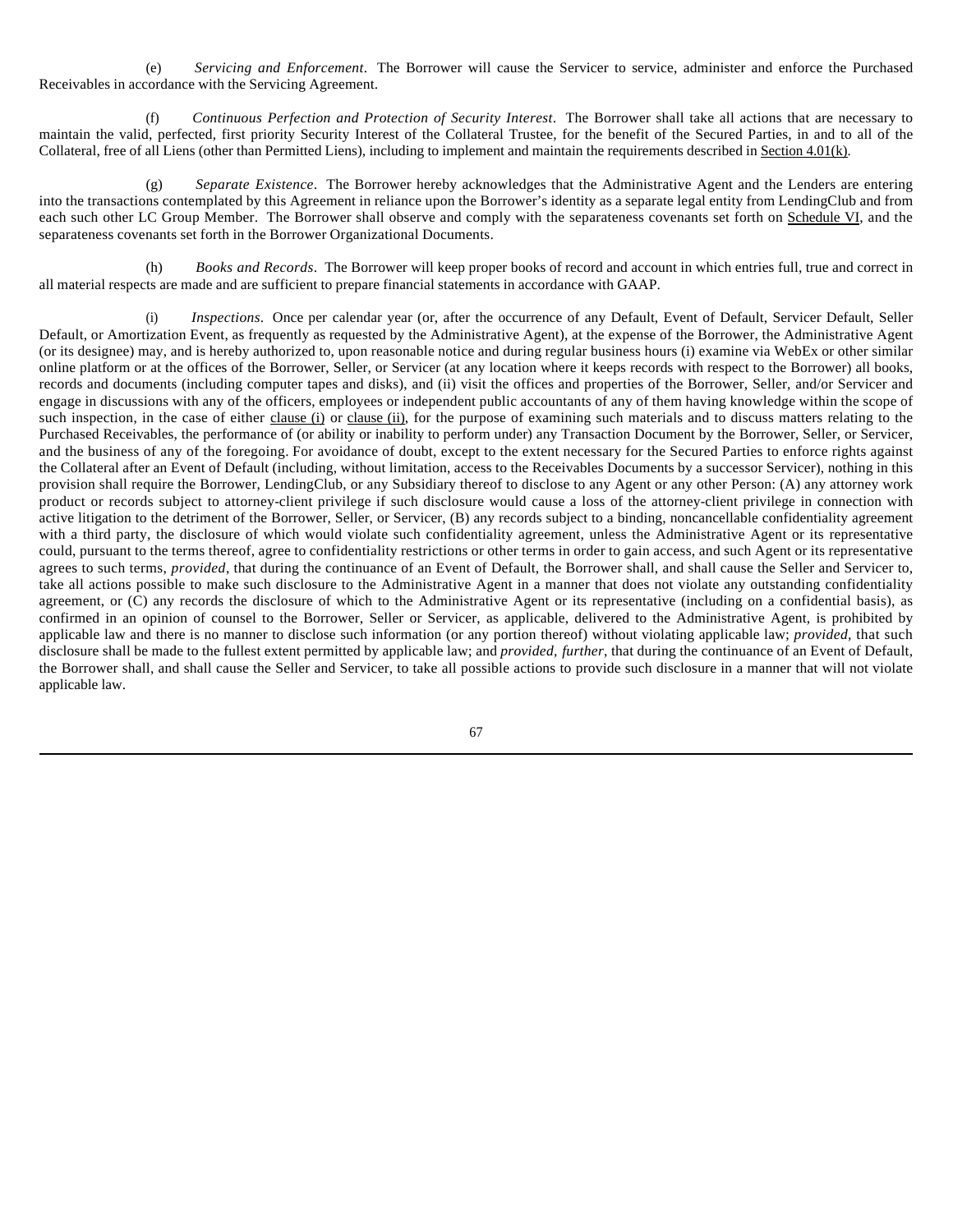(j) *Compliance with Laws*. The Borrower shall, and shall cause LendingClub to, (i) comply with all applicable Requirements of Law, and (ii) comply with any order of any applicable Governmental Authority or other board or tribunal, in each case, except where noncompliance could not reasonably be expected to result in a Material Adverse Change.

(k) *Financial Statements*. The Borrower shall provide to the Administrative Agent (which notice the Administrative Agent shall promptly make available to the Lenders in accordance with its customary practice): (i) within forty five (45) days of the end of each of the first three fiscal quarters of LendingClub, if not publicly available, LendingClub's unaudited consolidated balance sheet and related statements of operations, stockholder's equity and cash flows as of the end of and for such fiscal quarter and the then elapsed portion of the fiscal year, setting forth in each case in comparative form the figures for the corresponding period or periods of (or, in the case of the balance sheet, as of the end of the previous fiscal year), all certified by one of its Authorized Officers as presenting fairly in all material respects the financial condition and results of operations of LendingClub and its consolidated Subsidiaries on a consolidated basis in accordance with GAAP consistently applied, subject to normal year-end audit adjustments and the absence of footnotes, and (ii) within ninety (90) days after the end of such fiscal year of LendingClub, if not publicly available, LendingClub's audited consolidated balance sheet and related statements of operations, stockholders' equity and cash flows as of the end of and for such year, setting forth in each case in comparative form the figures for the previous fiscal year, that has been audited and reported by Deloitte & Touche LLP or other independent public accountants of recognized national standing reasonably approved by the Administrative Agent to the effect that such consolidated financial statements present fairly in all material respects the financial condition and results of operations of LendingClub and its consolidated Subsidiaries on a consolidated basis in accordance with GAAP consistently applied,.

(l) *Compliance Certificates*. Together with any financial statements delivered pursuant to subsection (k) of this Section, the Borrower shall deliver to the Administrative Agent (which notice the Administrative Agent shall promptly make available to the Lenders in accordance with its customary practice), a Financials Compliance Certificate signed by a financial officer that is an Authorized Officer of each of Borrower and LendingClub.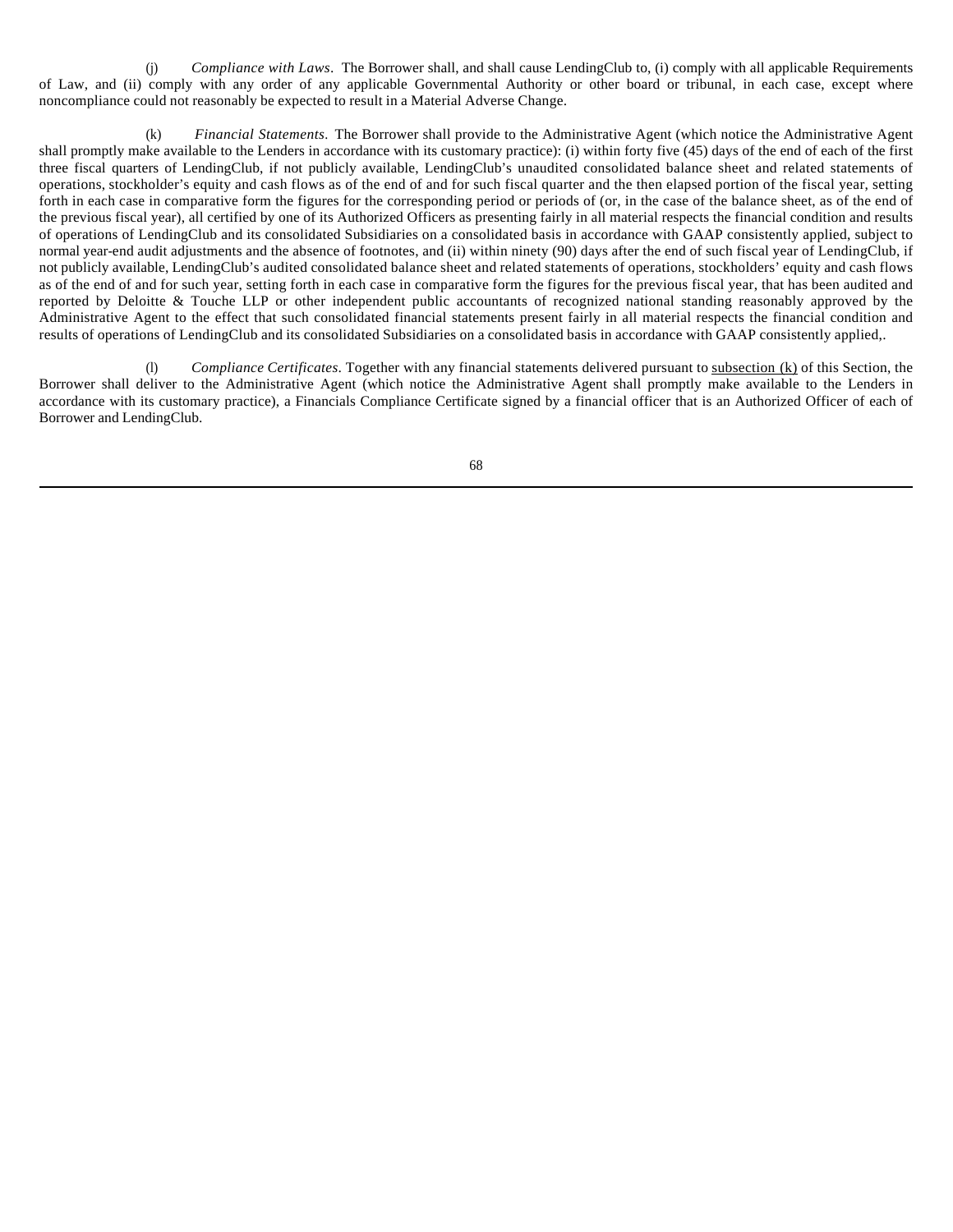(m) *Insurance*. The Borrower shall cause LendingClub to maintain commercial liability insurance and fidelity bonds, with coverage amounts of \$5 million and \$1 million, respectively, which such fidelity bonds would cover any loss of proceeds by LendingClub as Servicer under the Servicing Agreement caused by employee misconduct, and with an insurance company reasonably acceptable to the Administrative Agent; *provided* that the Borrower shall cause LendingClub to use commercially reasonable efforts to increase the foregoing coverage amounts to an amount reasonably requested by the Administrative Agent (not more than \$20 million and \$10 million, respectively) (or, if either such amount is not available on commercially reasonable terms, to such increased amounts as commercially reasonable under the circumstances), upon annual renewal. The coverage amounts described in this subsection may be obtained through any combination of primary and excess insurance. The Borrower shall ensure that, within sixty (60) days of the execution of this Agreement, the Collateral Trustee, as agent for the Secured Parties, is named as a loss payee or additional insured under each such insurance policy or fidelity bond. The Borrower shall, or shall cause LendingClub to prepare and present, on behalf of itself and the Collateral Trustee, claims under any such insurance policies or fidelity bonds that relate to loss of proceeds with respect to the Purchased Receivables in a timely fashion in accordance with the terms of such policy, and upon the filing of any such claim on any fidelity bonds described in this subsection (m), the Borrower shall, or shall cause LendingClub to, promptly notify the Administrative Agent of such claim.

(n) *Portfolio Report*. The Borrower shall, or shall cause the Servicer to, provide to the Administrative Agent (i) a monthly portfolio report, in a form reasonably acceptable to the Administrative Agent, and (ii) additional information concerning the Borrower, the Servicer, the Purchased Receivables and the Managed Pool Receivables that the Administrative Agent may reasonably request from time to time to satisfy or fulfill regulatory requirements applicable to the Administrative Agent or the Lenders.

(o) *AUP Engagements*. The Administrative Agent shall receive an AUP Letter within six months after the Closing Date and at least annually thereafter, in each case, in form and substance reasonably satisfactory to the Administrative Agent, and the Borrower shall, and shall cause the Seller and the Servicer to, authorize and cooperate fully and on a timely basis with the initial and annual compliance engagement conducted in connection therewith.

(p) *Rating Cooperation*. The Borrower shall, and shall cause the Seller and Servicer to, cooperate with all reasonable requests of the Administrative Agent in connection with procuring a rating or rating letter from any nationally recognized statistical rating agency in connection with this Agreement, including, without limitation, providing all such information with respect to the Collateral, the Borrower, the Seller, and its Affiliates as may be required by such rating agency for purposes of providing and monitoring such rating; provided, that none of the Borrower, Seller, Servicer or any other LC Group Member shall be liable for the rating agency fees incurred in connection therewith.

(q) *Opinion.* Within thirty (30) days of the date hereof, the Borrower shall deliver to the Administrative Agent a customary legal opinion from Orrick, Herrington & Sutcliffe LLP or another law firm of recognized national standing opining that federal law preempts application of state usury law to loans sold by the Originator to the Seller.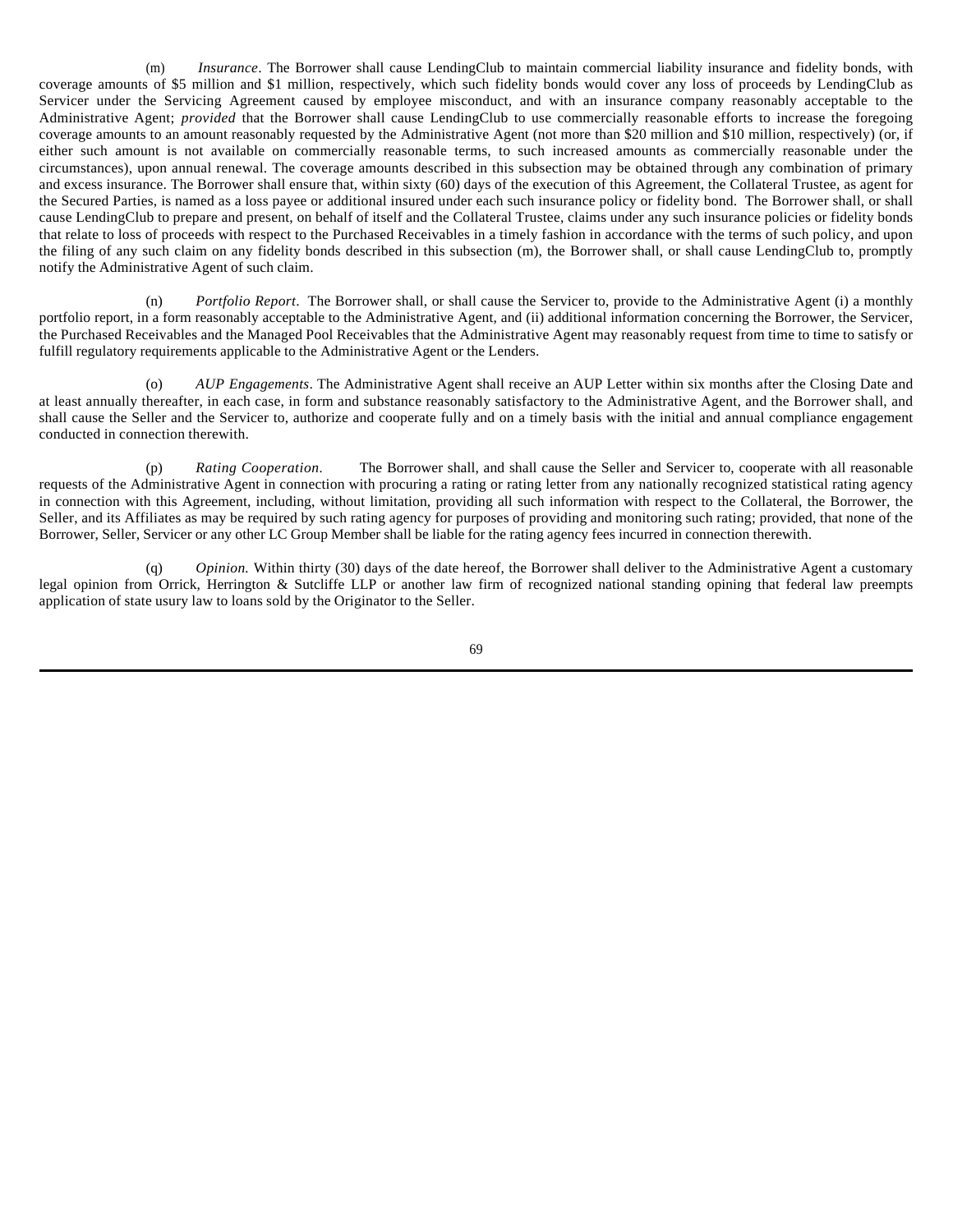## SECTION 6.02 Negative Covenants.

(a) *Sales of or Liens on Collateral; Termination of Receivables*. Except as expressly contemplated by this Agreement (including, without limitation, in connection with any Release) or any other Transaction Document, the Borrower shall not and, except as expressly permitted pursuant to the Servicing Agreement, shall not permit the Servicer to, sell, pledge, assign or transfer to any other Person, or grant, create, incur, assume or suffer to exist any Lien (including, without limitation, any IRS Lien or ERISA Lien) on or any interest in, the Collateral other than Permitted Liens.

(b) *No Indebtedness*. The Borrower will not at any time incur any Indebtedness, other than Indebtedness incurred hereunder or in connection herewith, including, without limitation, Indebtedness incurred pursuant to Section 6.03.

(c) *Dividends*. The Borrower shall not declare or pay any dividends except to the extent of funds legally available therefor from payments received by the Borrower pursuant to Section  $3.02(a)(x)$  or Section  $2.01$  (or in the manner described in Section  $3.01(c)(iii)$ ). Notwithstanding the foregoing, the Borrower shall not declare or pay any dividends on any date as of which a Default or an Event of Default shall have occurred and is continuing.

(d) *Investments*. The Borrower shall not, directly or indirectly, (i) merge with, purchase, own, hold, invest in or otherwise acquire any Equity Interests of, or any other security or interest in, all or substantially all of the assets of, any Person or any joint venture or (ii) make or permit to exist any loan, advances or guarantees to or for the benefit of any Person or assume, guarantee, endorse, contingently agree to purchase or otherwise become liable for or upon or incur any obligation of any Person (other than the ownership of the Receivables, Receivable Document Packages and other Purchased Assets and proceeds of the foregoing as herein contemplated), except, in each clause (i) and (ii), ownership of securities, obligations and other investments received in settlement of amounts due to the Borrower effected in the ordinary course of business or owing to the Borrower as a result of Insolvency Proceeding involving any Obligor of any Receivable. The Borrower shall not purchase, lease, own, operate, hold, invest in or otherwise acquire any property or asset that is located outside of the continental United States, except assets received in settlement of amounts due to the Borrower effected in the ordinary course of business or owing to the Borrower as a result of Insolvency Proceeding involving any Obligor of any Receivable. The Borrower shall not have any Subsidiaries. The Borrower shall direct or cause the Servicer to liquidate any such securities, investments or other property of any type (other than cash or cash equivalents) received as proceeds of or otherwise in connection with any Purchased Receivable or other Collateral as quickly as reasonably possible and deposit the net cash proceeds therefrom into the Collection Account.

(e) *Conduct of Business*. The Borrower shall not engage in any business other than the business described in Section 4.01  $(q)(x)$  without the prior written consent of the Administrative Agent.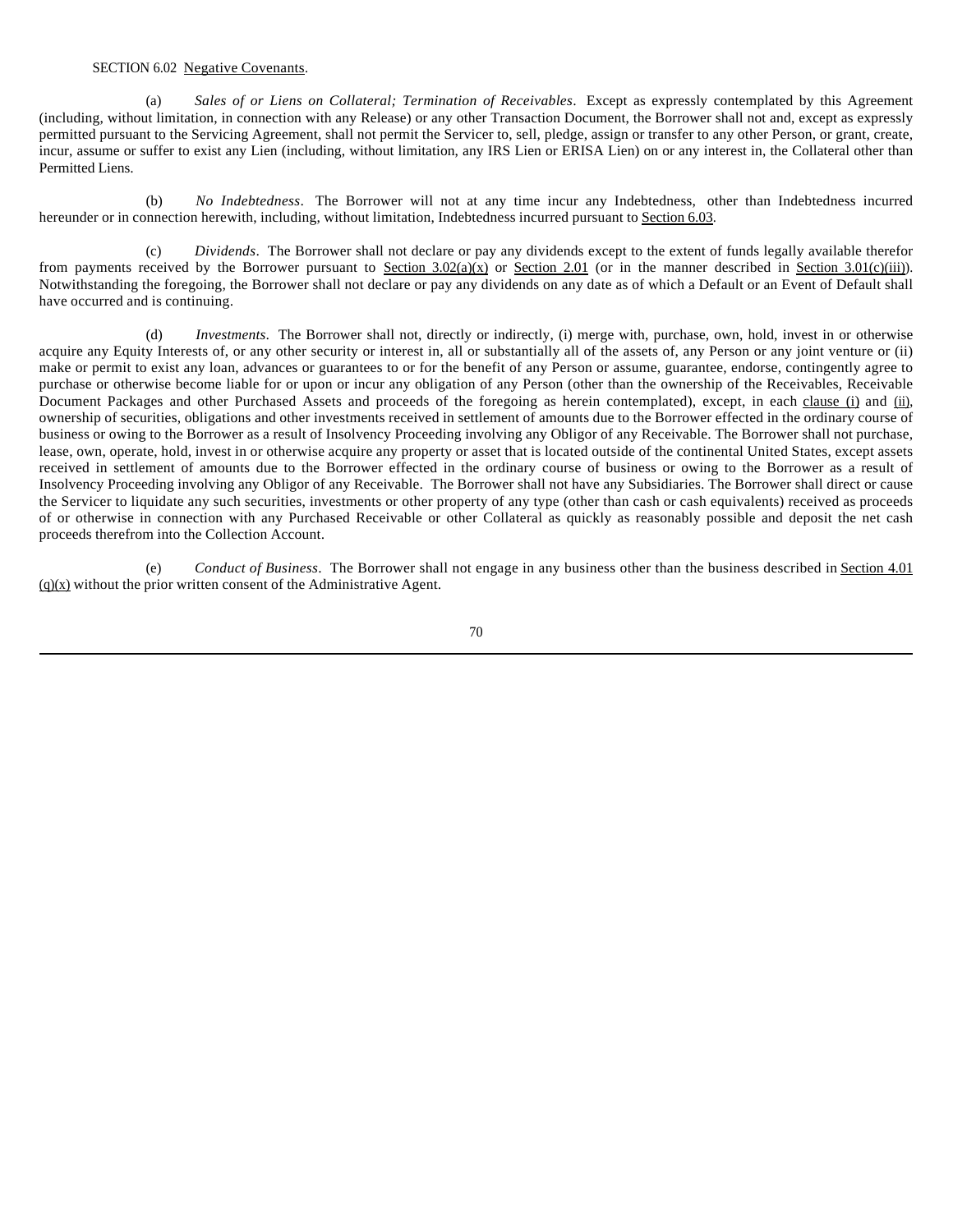(f) *Restrictions on Amendments*. The Borrower shall not, and shall not permit the Seller or Servicer to, amend, modify, supplement, terminate or change: (i) the Borrower Organizational Documents or any other Transaction Document without the prior written consent of the Administrative Agent (such consent not to be unreasonably withheld or delayed), (ii) if there is an outstanding Hedge Trigger Event, any Hedging Agreement or Hedging Transaction without the prior written consent of the Administrative Agent (such consent not to be unreasonably withheld or delayed), and (iii) the Credit and Collection Policy, Underwriting Policy or Originator Program Documents, either: (A) without the prior written consent of the Administrative Agent in the case of any termination thereof or of any amendment, modification, supplement, or change thereto that could materially affect the amount or timing of the payments under any Purchased Receivables or any potential future Eligible Receivables that may be sold to the Borrower or the expected collectability of any of the foregoing, including changes in grade classifications, interest rates, payment schedules, or other fundamental loan characteristics of such Purchased Receivables or potential future Eligible Receivables, or could reasonably be expected to result in a Material Adverse Change, and (B) in all other cases, including, without limitation, routine amendments, modifications, supplements, or changes necessary for compliance with applicable Requirements of Law and made in compliance with applicable Requirements of Law, without notice to the Administrative Agent in the manner that is customary for the Borrower or Servicer to provide notice of such type to its investors (and in no event shall the Administrative Agent be notified of such amendment, modification, supplement or change later than any other investor in consumer loans on the LendingClub platform is notified of such amendment, modification, supplement or change).

(g) *No Servicer Resignation*. The Borrower shall not permit LendingClub to resign as the Servicer without the prior written consent of the Administrative Agent.

(h) *Transactions with Affiliates*. The Borrower shall not enter into or consummate any transaction of any kind with any of its Affiliates other than (a) the transactions contemplated hereby and by the other Transaction Documents, (b) payment of dividends permitted by Section 6.02(d), and (c) to the extent not otherwise prohibited under this Agreement, other transactions upon fair and reasonable terms materially no less favorable to Borrower than would be obtained in a comparable arms-length transaction with a Person not an Affiliate.

(i) *Protection of Title to Collateral*. None of the Originator, Seller or Borrower shall change its name, chief executive office or jurisdiction of organization or form of organization in any manner unless it shall have given the Administrative Agent and Collateral Trustee at least 10 days' prior written notice thereof (and, with respect to the Borrower, for any change other than a change of address, received the prior written consent of the Administrative Agent) and shall have promptly filed appropriate amendments to all previously filed financing statements or continuation statements as may be required under the applicable UCC in connection with any such change.

(j) *Anti-Money Laundering and Anti-Terrorism*. The Borrower shall not, and shall not permit any other LC Group Member to, (a) become a Person whose property or interest in property is blocked or subject to blocking pursuant to Section 1 of Executive Order 13224 of September 23, 2001 Blocking Property and Prohibiting Transactions With Persons Who Commit, Threaten to Commit, or Support Terrorism (66 Fed. Reg. 49079 (2001)), (b) engage in any dealings or transactions prohibited by Section 2 of such executive order, nor shall it otherwise become associated with any such Person in any manner violative of Section 2 of such executive order, (c) become a Person on the list of Specially Designated Nationals and Blocked Persons, (d) become subject to the limitations or prohibitions under any other U.S. Department of Treasury's Office of Foreign Assets Control regulation or executive order, (e) fail to comply, to the extent applicable, in all material respects, with (1) the Trading with the Enemy Act, as amended, and each of the foreign assets control regulations of the United States Treasury Department (31 CFR, Subtitle B, Chapter V, as amended) and any other enabling legislation or executive order relating thereto, or (2) the USA PATRIOT Act, or (f) use all or any part of the proceeds, advances or other amounts or sums evidenced by the Loans or the Loans, directly or indirectly, for any payments to any governmental official or employee, political party, official of a political party, candidate for political office, or anyone else acting in an official capacity, in order to obtain, retain or direct business or obtain any improper advantage, in violation of the United States Foreign Corrupt Practices Act of 1977, as amended.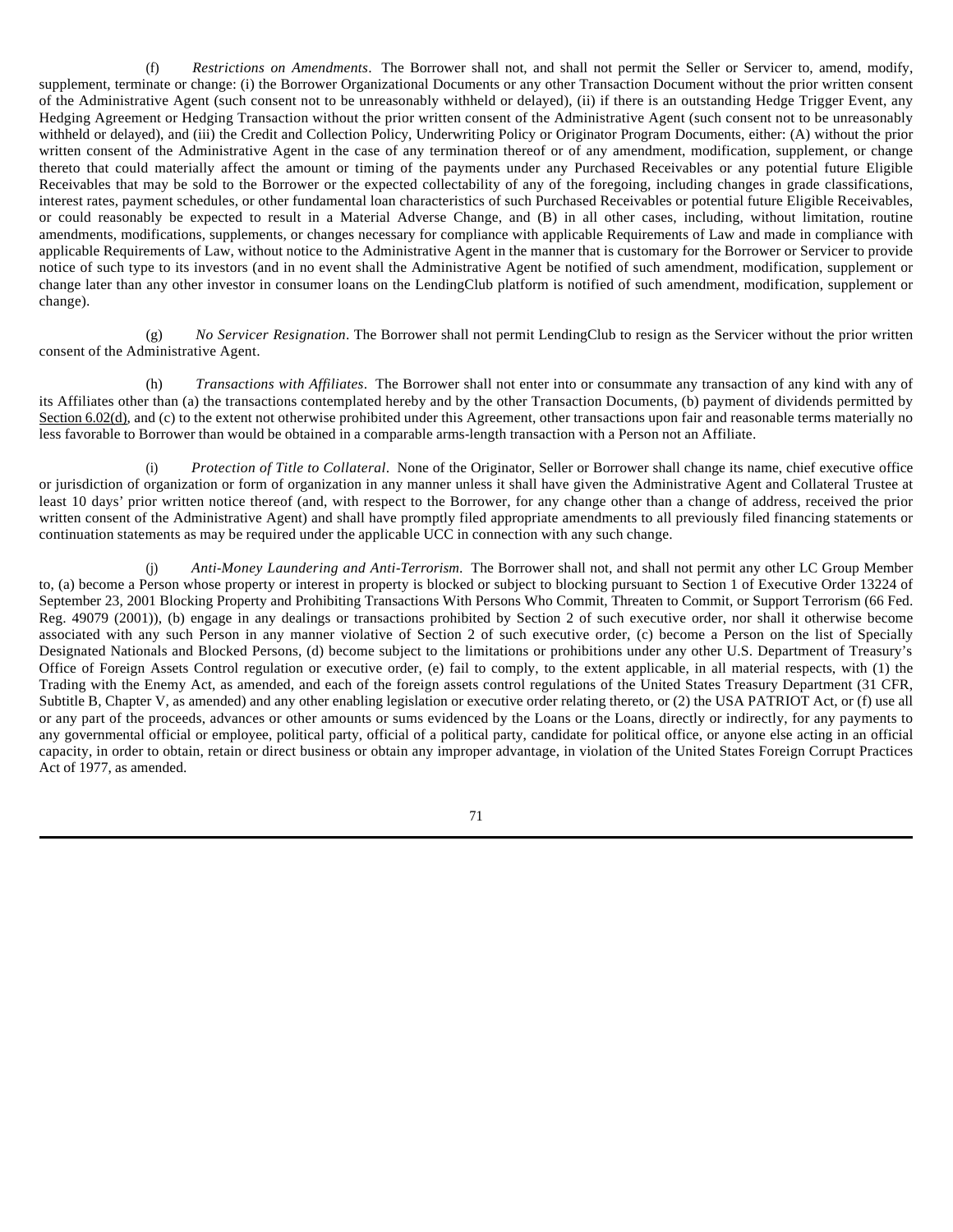(k) *Bank Accounts*. The Borrower shall not open or maintain any deposit account, securities account or other similar account except the Reserve Account and the Collection Account.

(l) *Trade Names*. The Borrower has no trade names, fictitious names, assumed names or "doing business as" names or other names under which it has done or is doing business.

(m) *ERISA*. The Borrower shall not fail to satisfy an exception under the Plan Asset Regulations which failure causes the assets of the Borrower to be deemed Plan Assets. Borrower shall not become subject to any State statutes, regulating investments of, and fiduciary obligations with respect to, governmental plans (as such term is defined in Section 3(32) of ERISA), that would be violated by the transactions contemplated by this Agreement.

## SECTION 6.03 Hedging Covenant.

(a) *Hedge Trigger Event*. At any time (and from time to time) on or after a Hedge Trigger Event has occurred and is continuing, the Advance Rate shall decrease by the Advance Rate Step Down, unless and until the Borrower shall enter into a Qualified Hedging Transaction pursuant to a Qualified Hedging Agreement to hedge interest rate risk for a notional amount equal to or about the Aggregate Loan Amount (or such other amount reasonably acceptable to the Administrative Agent, including pursuant to an amortization table to reflect projected changes in the Aggregate Loan Amount) and a strike rate as designated by the Administrative Agent; *provided*, *however*, that the Administrative Agent shall not require any new Qualified Hedging Transaction to be obtained by the Borrower at any time if the aggregate notional amount of such new Qualified Hedging Transaction and all existing Qualified Hedging Transactions (if any) at such time would exceed the Aggregate Loan Amount at such time. For avoidance of doubt, if any Hedge Counterparty at any time ceases to be a Qualified Hedge Counterparty and the Borrower is required to enter into a Qualified Hedging Agreement pursuant to the foregoing sentence, then the Borrower may elect for the Advance Rate to decrease by the Advance Rate Step Down and shall not be required enter into a Qualified Hedging Agreement.

(b) *No Other Hedge*. The Borrower shall not enter into any Hedging Transaction or execute any Hedging Agreement other than pursuant to subsection (a) of this Section without the prior written consent of the Administrative Agent.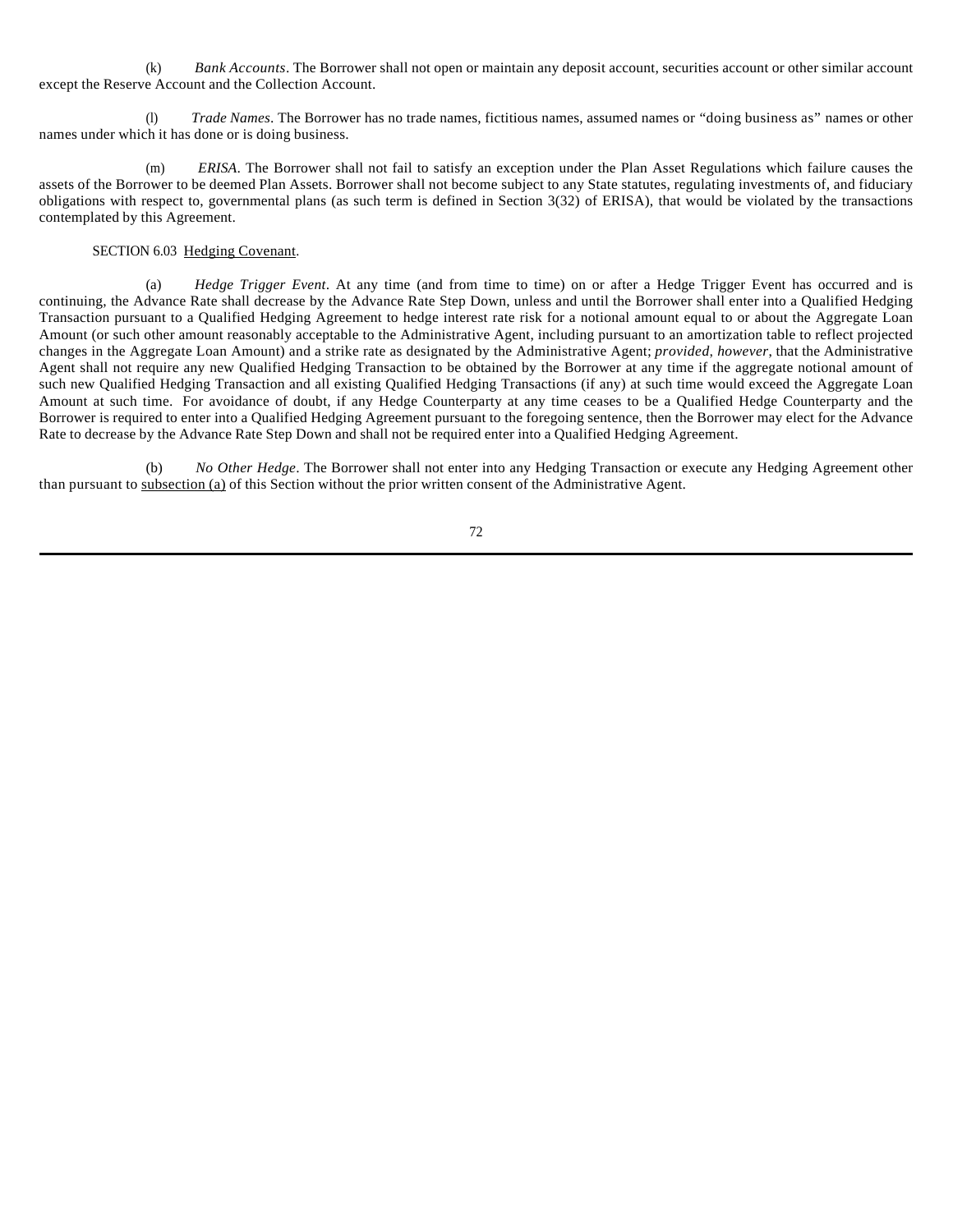(c) *Hedging Agreement*. The Borrower shall provide a copy of any Hedging Agreement and any related instrument or document giving rise to a Hedging Transaction to the Administrative Agent promptly upon execution thereof.

(d) *Hedging Transaction Proceeds*. All proceeds owed to the Borrower under any Hedging Agreement or with respect to any Hedging Transaction shall, pursuant to the terms thereof, be remitted solely to the Collection Account for distribution hereunder.

## **ARTICLE VII EVENTS OF DEFAULT**

#### SECTION 7.01 Events of Default.

- (a) "Event of Default", wherever used herein, means any one of the following:
- Date;
- (i) failure of the Borrower to repay the Aggregate Loan Amount when due in full on or prior to the Final Maturity
- (ii) a Borrowing Base Deficiency arises and is not cured within two (2) Business Days;

(iii) failure of the Borrower to pay interest, fees, or other Obligations (not otherwise set forth above) when due pursuant to any Transaction Document if such failure is not cured within two (2) Business Days;

(iv) the Borrower shall be in violation, breach or default of, or shall fail to perform, observe or comply with, any covenant, obligation or agreement set forth in this Agreement or in any other Transaction Document (not otherwise specifically dealt with in this Section), and the foregoing continues unremedied for a period of thirty (30) calendar days from the earlier of knowledge of, or written notice to, the Borrower thereof;

(v) any representation, statement or warranty made or deemed made by the Borrower herein, in any other Transaction Document, or in any other document, report, certificate or instrument delivered in conjunction herewith or therewith shall not be true and correct in all material respects (except to the extent already qualified by materiality, in which case it shall not be true and correct in all respects) on the date when made or deemed to have been made, and the foregoing shall remain unremedied for thirty (30) days from the earlier of knowledge of, or written notice to, either the Borrower or LendingClub thereof;

(vi) failure of LendingClub or the Borrower to be Solvent; failure of the Borrower or LendingClub (in any capacity), as applicable, to be in compliance with the requirements set forth in  $(x)$  Section 3.01(e) or Section 6.01(a), and the foregoing continues unremedied for a period of five calendar days from the earlier of knowledge of, or written notice to, either the Borrower or LendingClub thereof, or (y) Section 3.01(a), Section 3.05(a), Section 6.02 or a material breach of Section 6.01(g);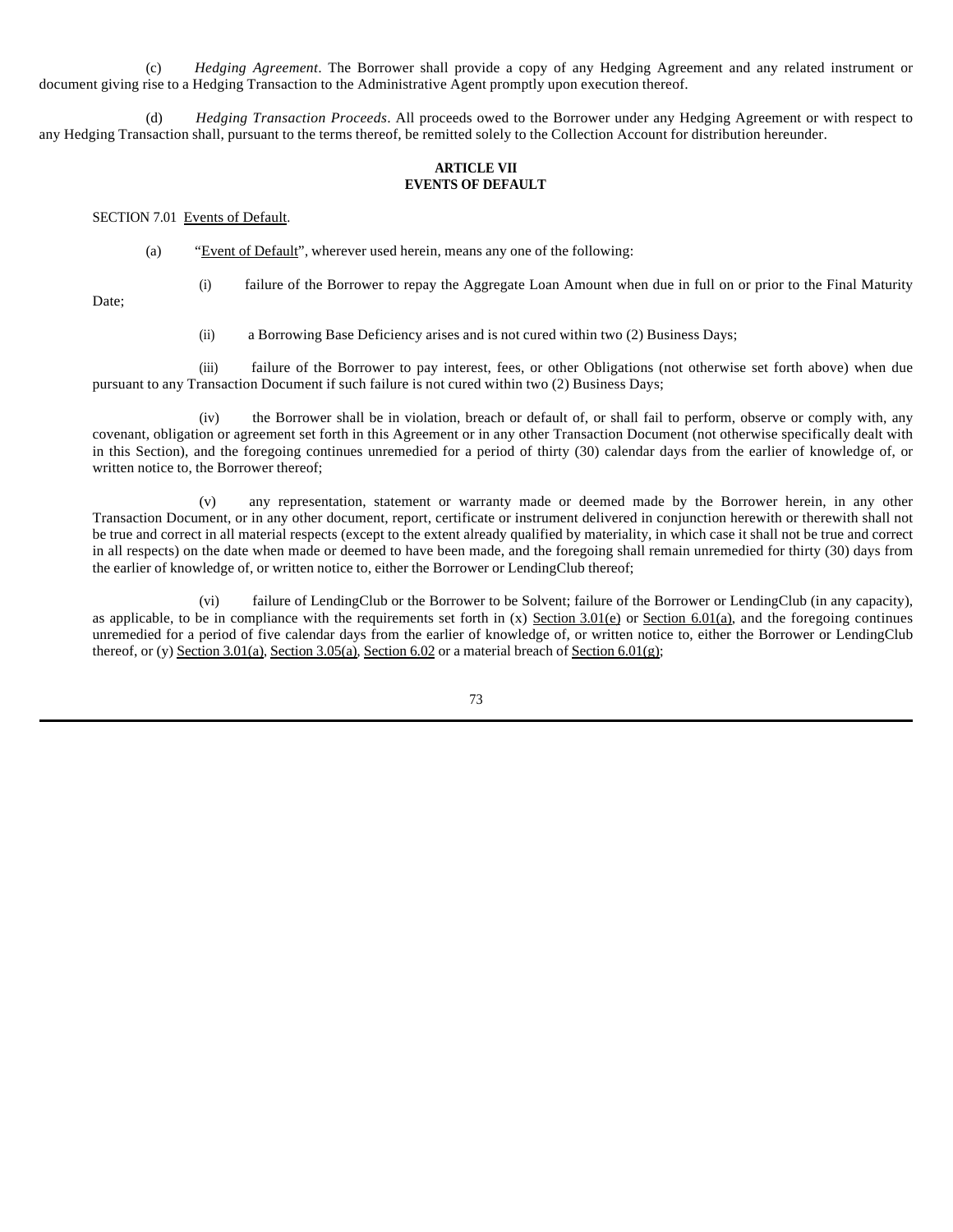(vii) failure of (A) the Collateral Trustee, for the benefit of the Secured Parties, to have a valid and perfected first priority security interest in the Collateral, free of all Liens (other than Permitted Liens); or (B) the Borrower to have a valid and perfected first priority ownership interest in the Purchased Receivables and other related Purchased Assets purported to be sold to the Borrower by the Seller, free of all Liens (other than Permitted Liens);

(viii) (x) a Servicer Default shall occur and Servicer is not replaced with First Associates Loan Servicing, LLC or any other Person reasonably satisfactory to the Administrative Agent as successor servicer within 60 days of occurrence thereof or (y) a Seller Default shall occur;

(ix) a default by an Originator under any Originator Program Document shall occur and be continuing (after applicable grace) if the foregoing could reasonably be expected to result in a Material Adverse Change;

(x) an Insolvency Event shall occur with respect to the Borrower or LendingClub;

(xi) (A) any of the Transaction Documents shall be terminated or cease to be in full force or effect or shall cease to be the legal, valid, binding and enforceable obligation of each party thereto (other than an Agent, a Lender, or an Affiliate of any of them) without the consent of the Administrative Agent; or (B) the Borrower, LendingClub or any other party to a Transaction Document (that is not an Agent, a Lender, or an Affiliate of any of them) shall, directly or indirectly, contest in any manner the effectiveness, validity, binding nature or enforceability of a Transaction Document;

(xii) any default or breach occurs that is not cured within any applicable grace period in the payment of or performance under any agreement with respect to (i) Indebtedness (other than the Obligations) of the Borrower for borrowed money or (ii) Material Indebtedness;

(xiii) any judgment (other than any judgment that is adequately covered by insurance) for the payment of money is (A) rendered against the Borrower in excess of \$300,000, or (B) rendered against LendingClub in excess of \$35,000,000, and in the event of either of the foregoing, the same remains unpaid, undischarged, unvacated, unbonded and unstayed for a period of sixty (60) days after the entry thereof;

(xiv) a Change of Control shall occur, unless the Administrative Agent shall have expressly consented to such Change of Control in writing;

(xv) the Borrower or LendingClub shall become an "investment company" or a company "controlled" by an investment company within the meaning of the Investment Company Act;

(xvi) the Borrower becomes taxable as an association or publicly traded partnership taxable as a corporation for United States federal or State income tax purposes or becomes subject to withholding taxes on amounts allocated to its equity owners;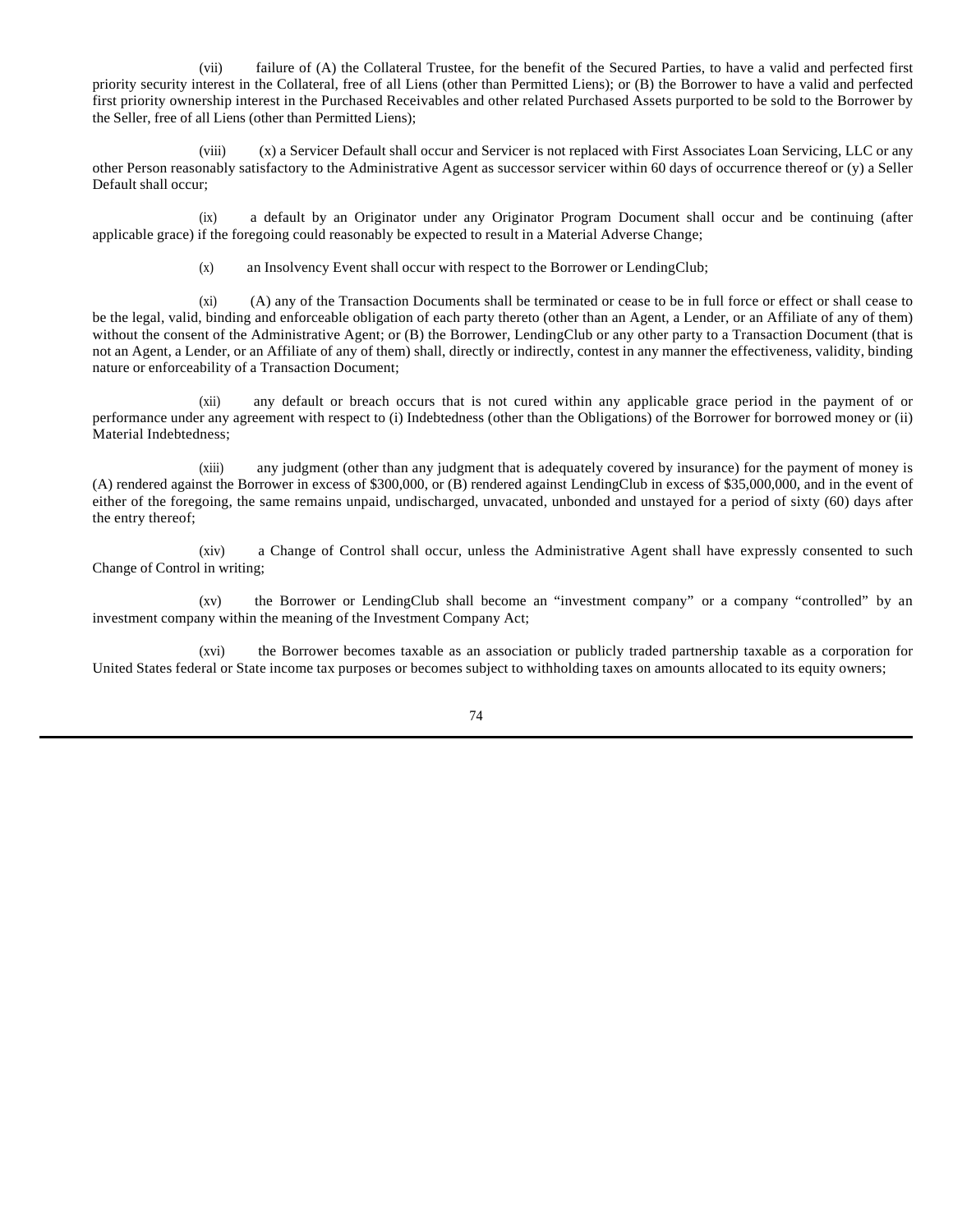(xvii) there shall be any amendment, modification, supplement, termination or change to the Credit and Collection Policy, Underwriting Policy or Originator Program Documents without the consent of the Administrative Agent that would be prohibited to be made by the Borrower, Seller or Servicer without the consent of the Administrative Agent pursuant to Section 6.02(f) but that the Originator is able to implement on a unilateral basis or that was implemented in order to comply with any applicable Requirements of Law;

(xviii) Servicer shall cease to maintain First Associates Loan Servicing, LLC or any other Person reasonably acceptable to the Administrative Agent as a platform-wide backup servicer and such failure shall continue for 90 days; or

(xix) one or more ERISA Events shall have occurred that (in the sole determination of the Lenders), individually or in the aggregate, would reasonably be expected to result in a Material Adverse Change.

SECTION 7.02 Remedies. If an Event of Default has occurred and is continuing, the Agents may exercise any or all remedial and enforce all rights set forth in any Transaction Document, at law or in equity, whether against the Collateral or otherwise, including, without limitation, the taking of any Enforcement Action. In addition (and not limitation) of the foregoing, (a) if an Event of Default (other than pursuant to Section 7.01(a)  $(x)$ ) has occurred, the Administrative Agent may, and at the request of the Majority Lenders shall, declare the Commitment Termination Date to have occurred and declare all Obligations to be due and payable, and (b) if an Event of Default pursuant to Section 7.01(a)(x) has occurred, the Commitment Termination Date shall automatically occur and all Obligations shall automatically become due and payable, whereupon (in the case of either the foregoing clause (a) or clause (b)), there shall be a Commitment Termination Date, all Commitments shall be terminated, and the Aggregate Loan Amount, all accrued interest thereon, and all other Obligations of the Borrower hereunder and under any other Transaction Document shall be forthwith due and payable, in the case of any of the foregoing, without further presentment, demand, protest or any other notice of any kind, all of which are hereby expressly waived by the Borrower, anything contained herein or in any other Transaction Document to the contrary notwithstanding.

SECTION 7.03 Securitization Cooperation. While an Event of Default exists, upon reasonable request of the Administrative Agent in connection with a proposed securitization pursuant to which the Administrative Agent would arrange for an issuance of asset-backed securities secured by all or any portion of the Collateral, the Borrower shall, or shall cause the Servicer and the Seller to, promptly provide the Administrative Agent with all information, reports, and documentation reasonably requested by the Administrative Agent, any rating agency or any arranger with respect to the Purchased Receivables, the Borrower, the Seller, the Servicer and other matters that could affect the securitization and that are customary in a securitization of consumer loans originated through the LendingClub platform or otherwise involving Seller; provided that the Administrative Agent shall get customary confidentiality agreements from underwriters and other third parties with respect to any such information that is confidential, including, without limitation, an agreement or requirement to comply with all applicable Requirements of Law with respect to any use and disclosure of Obligor Information.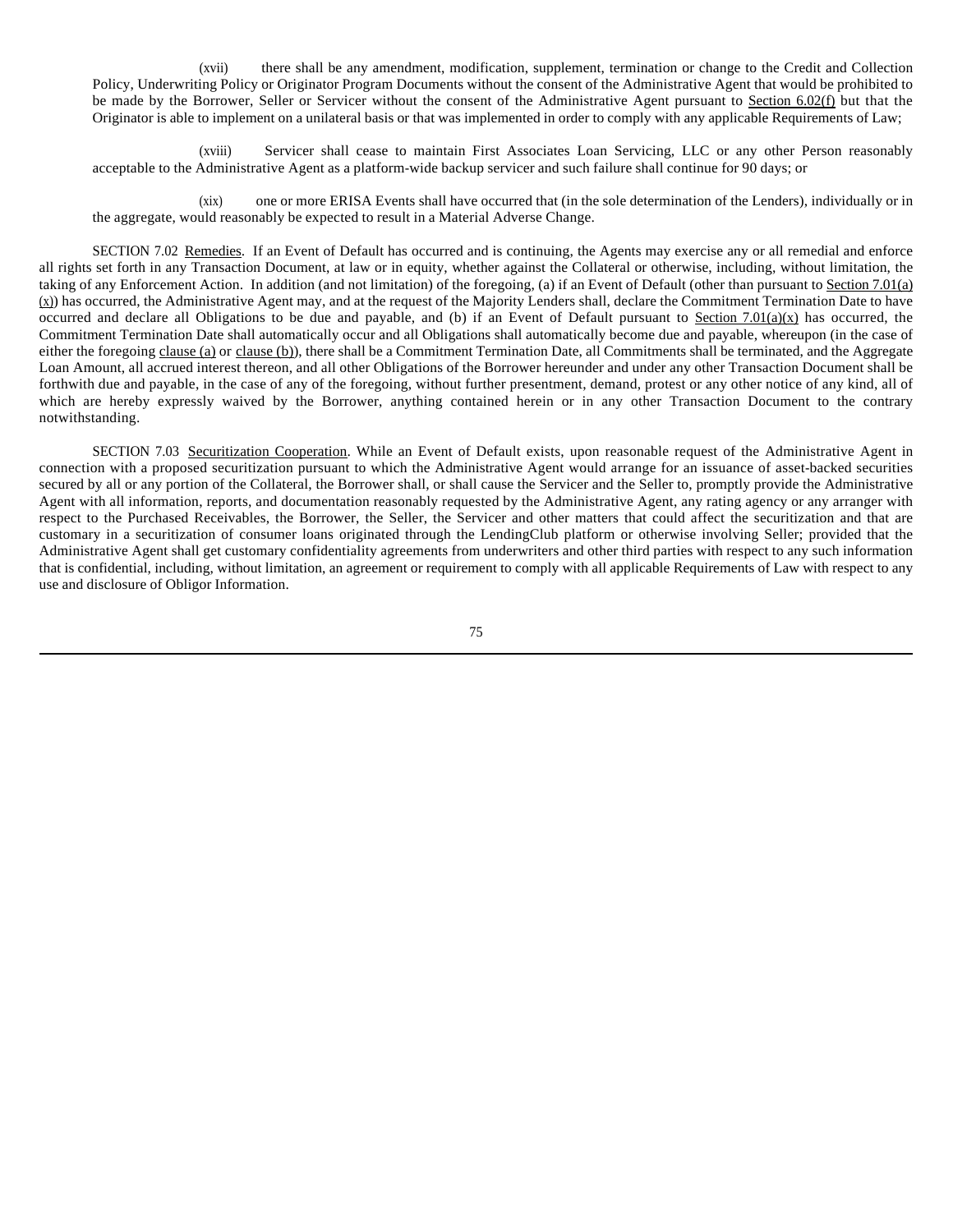## **ARTICLE VIII AGENTS; SPECIAL LENDER TERMS; LIMITATIONS OF CLAIMS**

### SECTION 8.01 Agents.

(a) *Appointment*. Each of the Lenders hereby irrevocably appoints each of the Paying Agent, Administrative Agent, and Collateral Trustee as its agent and authorizes each such Agent to take such actions on its behalf and to exercise such powers as are delegated to such Agent by the terms of the Transaction Documents, together with such actions and powers as are reasonably incidental thereto. Without limiting the generality of the foregoing, the Agents, on behalf of the Lenders, are hereby expressly authorized to execute any and all documents (including releases) with respect to the Collateral and the rights of the Secured Parties with respect thereto, as contemplated by and in accordance with the provisions of this Agreement and the other Transaction Documents.

(b) *Rights as Lender*. The financial institution serving as an Agent hereunder shall have the same rights and powers in its capacity as a Lender as any other Lender and may exercise the same as though it were not an Agent, and such financial institution and its Affiliates may accept deposits from, lend money to and generally engage in any kind of business with LendingClub or the Borrower or other Affiliate thereof as if it were not an Agent hereunder.

(c) *Specific Duties*. No Agent shall have any duties or obligations except those expressly set forth in the Transaction Documents to which it is a party. Without limiting the generality of the foregoing, (a) no Agent shall be subject to any fiduciary or other implied duties, regardless of whether a Default, Event of Default, Servicer Default, Seller Default, Amortization Event or other similar event has occurred and is continuing, (b) no Agent shall have any duty to take any discretionary action or exercise any discretionary powers, except discretionary rights and powers expressly contemplated hereby that such Agent is required to exercise upon receipt of instructions in writing by the Majority Lenders, and (c) except as expressly set forth in the Transaction Documents, no Agent shall have any duty to disclose, nor shall it be liable for the failure to disclose, any information relating to the Borrower that is communicated to or obtained by the financial institution serving as Agent or any of its Affiliates in any capacity. No Agent shall be liable for any action taken or not taken by it with the consent or at the request of the Majority Lenders or in the absence of its own gross negligence or willful misconduct. No Agent shall be deemed to have knowledge of any Default, Event of Default, Servicer Default, Seller Default, DBD Trigger Event, Amortization Event or other similar event unless and until written notice thereof is given to such Agent by the Borrower or a Lender, and no Agent shall be responsible for or have any duty to ascertain or inquire into (i) any statement, warranty or representation made in or in connection with any Transaction Document, (ii) the contents of any certificate, report or other document delivered thereunder or in connection therewith, (iii) the performance or observance of any of the covenants, agreements or other terms or conditions set forth in any Transaction Document, (iv) the validity, enforceability, effectiveness or genuineness of any Transaction Document or any other agreement, instrument or document or (v) the satisfaction of any conditions precedent, other than to confirm receipt of items expressly required to be delivered to such Agent. No Agent shall be deemed to have actual or constructive knowledge or notice upon the delivery or receipt of certificates, reports or other documents that are not accompanied by such a written notice.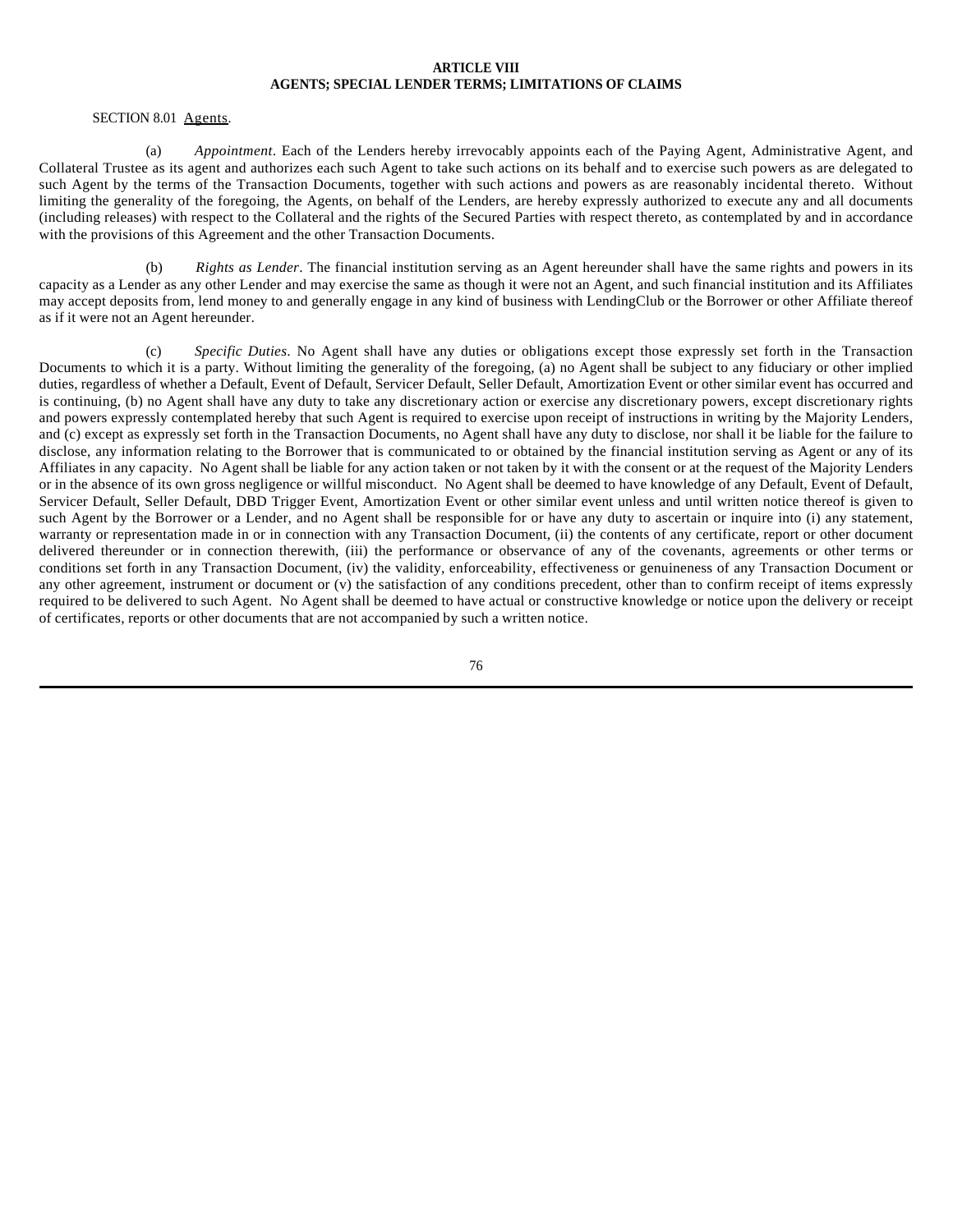(d) *Reliance*. Each Agent shall be entitled to rely upon, and shall not incur any liability for relying upon, any notice, request, certificate, consent, statement, instrument, document or other writing (including any electronic message, Internet or intranet website posting or other distribution) believed by it to be genuine and to have been signed or sent by the proper Person. Each Agent may also, but shall not be required to, rely upon any statement made to it orally or by telephone and believed by it to have been made by the proper Person, and shall not incur any liability for relying thereon. Each Agent may consult with legal counsel (who may be counsel for the Borrower), independent accountants and other experts selected by it, and shall not be liable for any action taken or not taken by it in accordance with the advice of any such counsel, accountants or experts. In the event that an Agent does not receive a notice, certificate, document or other information required to be delivered to it hereunder by the time set forth for such delivery herein (including, without limitation, receipt by the Paying Agent of the Servicer's Monthly Settlement Certificate or a Prepayment/Release Notice), or if an Agent requests instructions from a party hereto or the Servicer with respect to any action or omission in connection with this Agreement or any other Transaction Document, the Agent shall be entitled (without incurring any liability therefor) to refrain from taking such action and continue to refrain from acting unless and until the Agent shall have received written instructions from the appropriate Person with respect to such request or from the Administrative Agent (and such Agent shall be held harmless for following the instructions of the Administrative Agent if the applicable Person fails to give such instructions).

(e) *Delegation*. Each Agent may perform any and all its duties and exercise its rights and powers by or through any one or more sub-agents appointed by it and no Agent shall be responsible for the misconduct or negligence of, or the supervision of, any sub-agents appointed in a commercially reasonable manner and with due care. Each Agent and any such sub-agent may perform any and all its duties and exercise its rights and powers by or through their respective employees, officers, directors, consultants, or other representatives or agents, and the exculpatory provisions set forth herein shall apply to equally to all of the foregoing Persons.

(f) *Force Majeure*. No Agent shall incur any liability for not performing any act or fulfilling any duty, obligation or responsibility hereunder by reason of any occurrence beyond the control of such Agent (including but not limited to any act or provision of any present or future Requirements of Law, any act of God, war or terrorism, or the unavailability of the Federal Reserve Bank wire or other wire or communication facility).

(g) *Resignation*. Subject to the appointment and acceptance of a successor Agent as provided below, any Agent may resign at any time by notifying the other Agents, the Lenders and the Borrower. Upon any such resignation, the Majority Lenders, and, so long as no Event of Default exists, with the consent of the Borrower shall have the right to appoint a successor Agent to fill such role *provided* that in no event shall any such successor Administrative Agent be a Defaulting Lender or a Disqualified Institution. If no successor shall have been so appointed by the Majority Lenders and shall have accepted such appointment within 30 days after the retiring Agent gives notice of its resignation, then the retiring Agent may, on behalf of the Lenders, appoint a successor Agent which shall be a financial institution with an office in New York, New York, or an Affiliate of any such financial institution or apply to a court of competent jurisdiction for the appointment of a successor Agent and other applicable relief. Upon the acceptance of its appointment as Agent hereunder by a successor, such successor shall succeed to and become vested with all the rights, powers, privileges and duties of the retiring Agent, and the retiring Agent shall be discharged from its duties and obligations hereunder. The fees payable by the Borrower to a successor Agent shall be the same as those payable to its predecessor unless otherwise agreed between the Borrower and such successor. After an Agent's resignation hereunder, the provisions of this Section shall continue in effect for the benefit of such retiring Agent in respect of any actions taken or omitted to be taken by it while acting as Agent.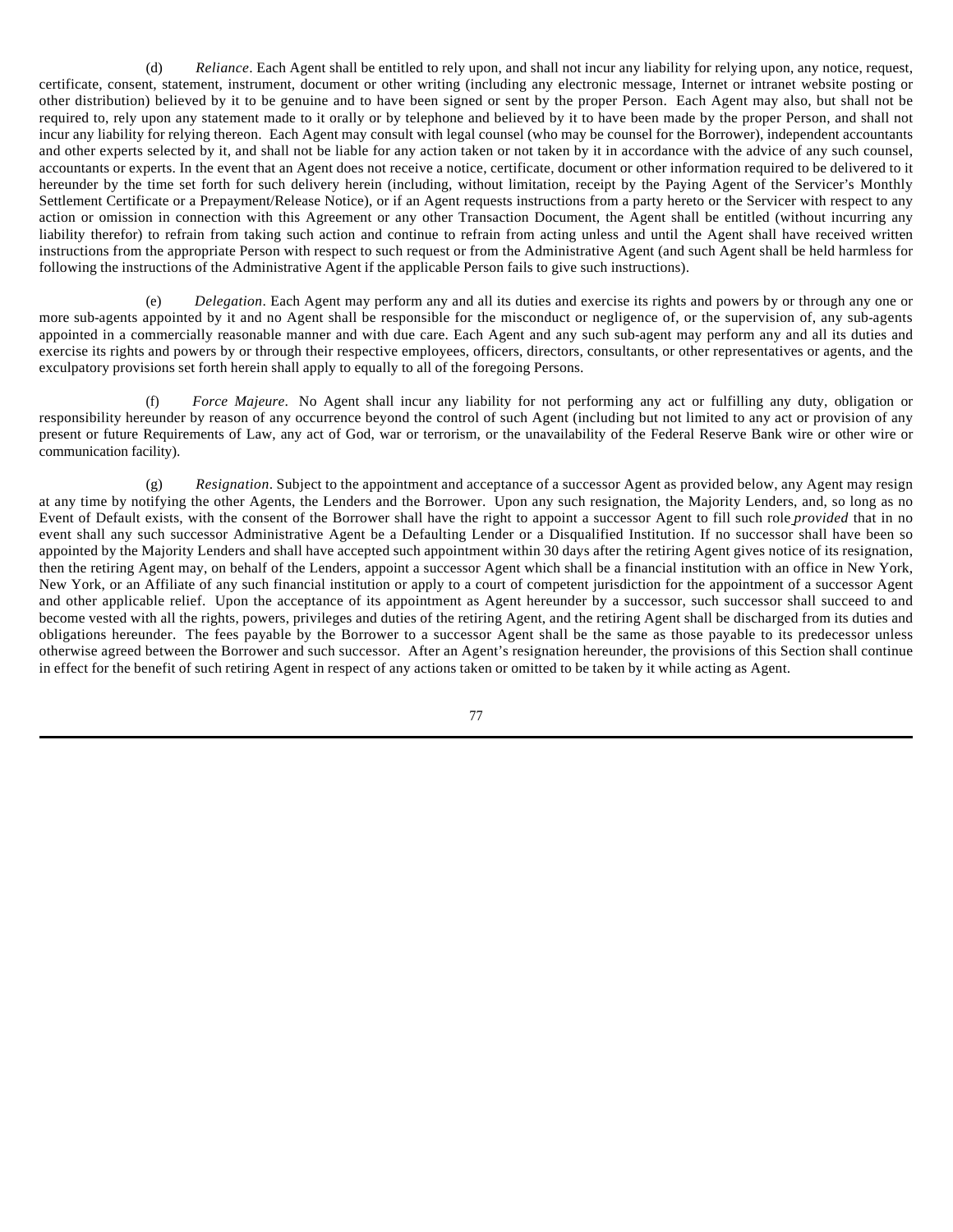(h) *No Lender Reliance*. Each Lender acknowledges that it has, independently and without reliance upon the Agents or any other Lender and based on such documents and information as it has deemed appropriate, made its own credit analysis and decision to enter into this Agreement. Each Lender also acknowledges that it will, independently and without reliance upon the Agents or any other Lender and based on such documents and information as it shall from time to time deem appropriate, continue to make its own decisions in taking or not taking action under or based upon this Agreement or any other Transaction Document, any related agreement or any document furnished hereunder or thereunder.

(i) *KYC*. To help the U.S. government fight the funding of terrorism and money laundering activities, Federal law requires all financial institutions to obtain, verify, and record information that identifies each Person who opens an account, including applicable "Know Your Customer" requirements. The Borrower, on behalf of itself and each other LC Group Member, hereby acknowledges such information disclosure requirements and agrees to comply, and to cause each such other LC Group Member to comply, with all such information disclosure requests from time to time from the Agents.

(j) *No Consequential Damages*. No party hereto shall be liable for any indirect, special, punitive or consequential damages (including, but not limited to, lost profits) whatsoever of any other party hereto, even if any such party has been informed of the likelihood thereof and regardless of the form of action; *provided*, that the foregoing shall not apply to any amounts due with respect to liability for third party damages that may be owed in connection with any indemnification obligation hereunder or under any other Transaction Document.

SECTION 8.02 The Collateral Trustee. In addition to and not in limitation of the terms of Section 8.01, the following terms apply to the Collateral Trustee. Notwithstanding anything contained herein or in any other Transaction Document, any provisions of the Transaction Documents that empower and/or entitle the Collateral Trustee to take action or refrain from taking action, in each case, with respect to the Collateral, shall not impose or be deemed to impose on the Collateral Trustee an obligation to act independently from the instructions of the Administrative Agent (acting on behalf of the Lenders) or to monitor the contingencies that may give rise to the exercise of such power or entitlement. The Collateral Trustee shall not be required to make any calculation contemplated in this Agreement, is authorized to rely on any calculation performed by the Servicer or the Administrative Agent and shall not have any obligation to verify the accuracy thereof. The Collateral Trustee shall not be required to expend or risk any of its own funds or otherwise incur any liability (financial or otherwise) in the performance of any of its duties hereunder or in the exercise of any of its rights or powers, if it shall have grounds to believe in its sole determination that repayment of such funds or indemnity satisfactory to it against such risk or liability is not assured to it. The Collateral Trustee shall not be under any duty to give any property held by it as Collateral Trustee any greater degree of care than it gives its own similar property and shall not be required to invest any funds held hereunder other than deposit of cash Collateral into the Collection Account. As to any fact or matter the manner of ascertainment of which is not specifically described herein, the Collateral Trustee shall be entitled to receive and may for all purposes hereof conclusively rely on a certificate, signed by an officer of any duly authorized Person, as to such fact or matter, and such certificate shall constitute full protection to the Collateral Trustee for any action taken or omitted to be taken by it in good faith in reliance thereon. The Collateral Trustee shall not be liable for any action it takes or omits to take in good faith which it believes to be authorized or within its rights or powers other than for its own gross negligence or willful misconduct.

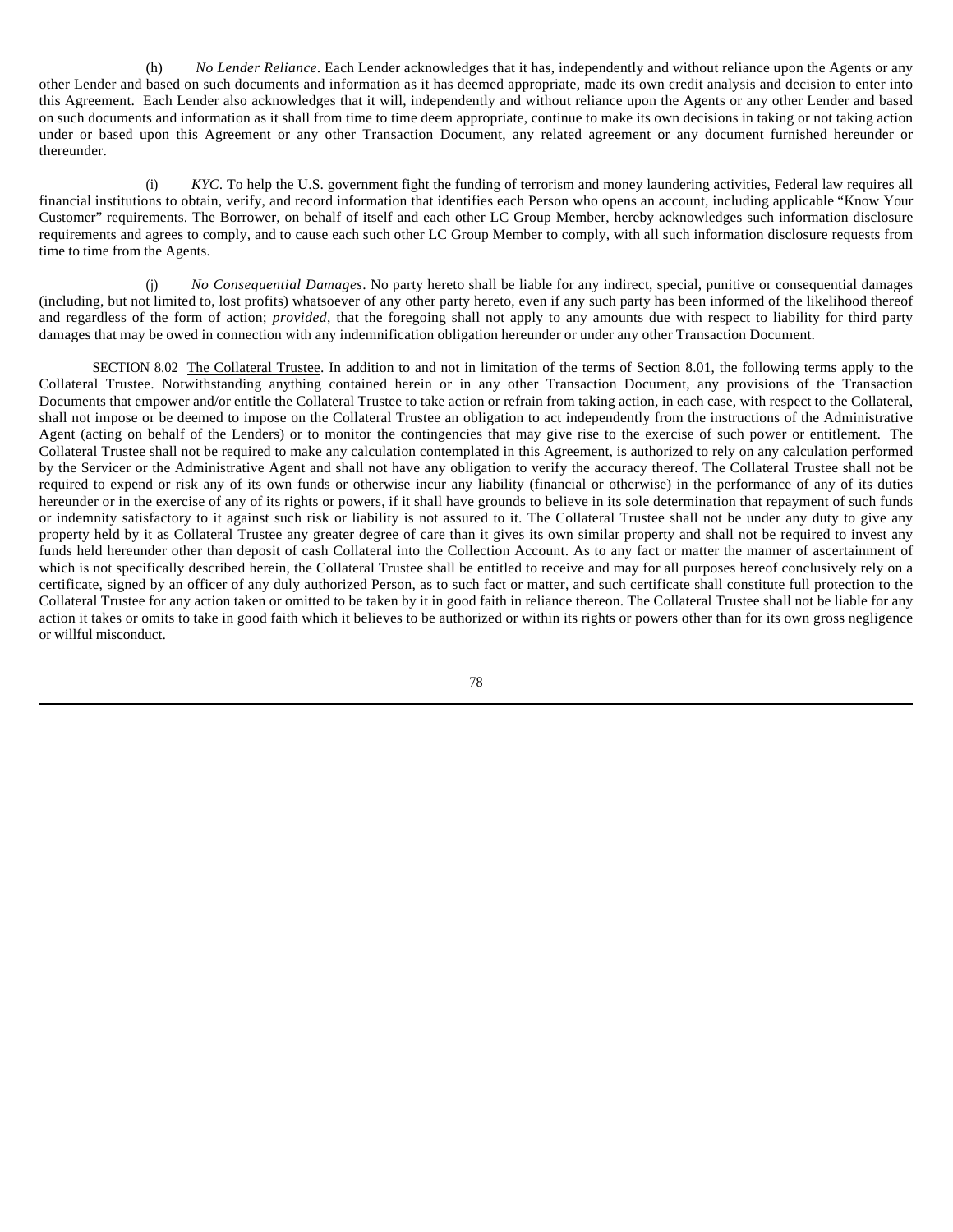The Collateral Trustee shall not have any duty or responsibility in respect of (i) any recording, filing, or depositing of this Agreement or any other agreement or instrument, monitoring or filing any financing statement or continuation statement evidencing a security interest, the maintenance of any such recording, filing or depositing or any re-recording, re-filing or re-depositing of any thereof, or otherwise monitoring the perfection, continuation of perfection or the sufficiency or validity of any security interest in or related to the Collateral, (ii) the acquisition or maintenance of any insurance or (iii) the payment or discharge of any tax, assessment, or other governmental charge or any lien or encumbrance of any kind owing with respect to, assessed or levied against, any part of the Collateral. The Collateral Trustee shall be authorized to, but shall in no event have any duty or responsibility to, file any financing or continuation statements or record any documents or instruments in any public office at any time or times or otherwise perfect or maintain any security interest in the Collateral. The Collateral Trustee shall be under no obligation to exercise any of the rights or powers vested in it by this Agreement or to institute, conduct or defend any litigation hereunder or in relation hereto, at the request, order or direction of any of the Lenders pursuant to the provisions of this Agreement or any other Transaction Document, unless such Lenders shall have offered to the Collateral Trustee security, indemnity or prefunding satisfactory to the Collateral Trustee, in its sole discretion, against the losses, costs, expenses (including the fees and expenses of its counsel and agents) and liabilities that might be incurred by the Collateral Trustee in compliance with such request, order or direction.

SECTION 8.03 Multiple Roles. It is expressly acknowledged, agreed and consented to that WTNA will be acting in the capacities of Collateral Trustee, Paying Agent and Account Bank. WTNA may, in such multiple capacities, discharge its separate functions fully, without hindrance or regard to conflict of interest principles, duty of loyalty principles or other breach of fiduciary duties to the extent that any such conflict or breach arises from the performance by WTNA of express duties set forth in this Agreement or any other Transaction Document in any of such capacities, all of which defenses, claims or assertions are hereby expressly waived by the parties hereto and any other Person having rights pursuant hereto or thereto. The rights, privileges, protections, immunities, indemnities and benefits afforded to the Collateral Trustee, Account Bank and Paying Agent under this Agreement are extended to, and shall be enforceable by, the Collateral Trustee, Account Bank and Paying Agent in each Transaction Document to which it is a party or otherwise subject, whether or not specifically set forth therein, and each entity serving as the Collateral Trustee, Account Bank and Paying Agent in each of its capacities hereunder and under any other Transaction Document and each agent, custodian and other Person employed to act by the Collateral Trustee, Account Bank and Paying Agent hereunder and under any other Transaction Document, whether or not such rights, privileges, protections, immunities, indemnities or benefits are specifically set forth herein or in any other Transaction Document, as the case may be, together with such other rights, privileges, protections, immunities, indemnities and benefits afforded to the applicable party hereunder or under any other Transaction Document.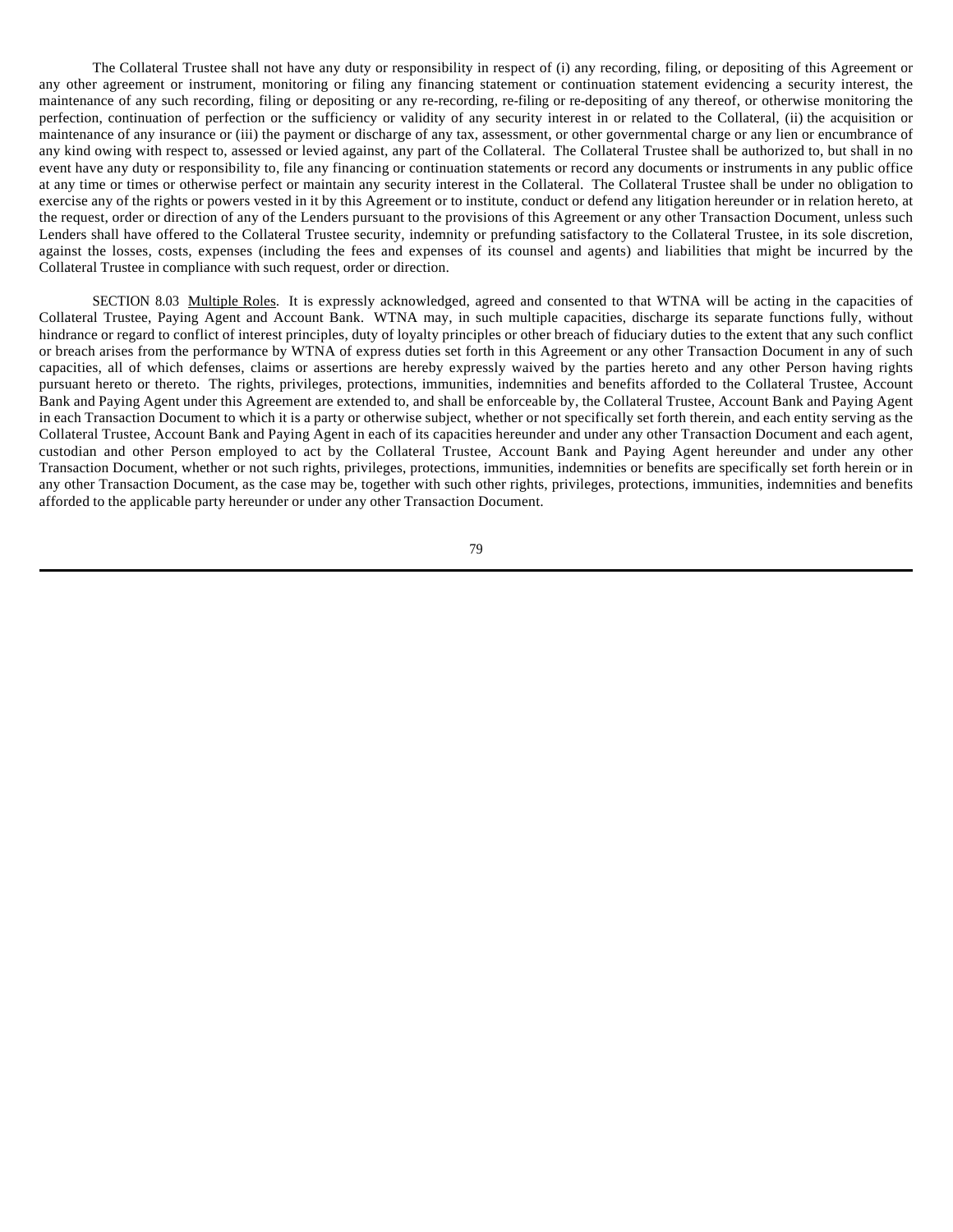In order to comply with the applicable law in effect from time to time applicable to banking institutions, including those relating to the funding of terrorist activities and money laundering (for example section 326 of the USA PATRIOT Act of the United States), the Collateral Trustee and the Paying Agent are required to obtain, verify, record and update certain information relating to individuals and entities which maintain a business relationship with the Collateral Trustee and the Paying Agent, as applicable. Accordingly, each of the parties agrees to provide to the Collateral Trustee and the Paying Agent, as applicable, upon its request from time to time such identifying information and documentation as may be available for such party in order to enable the Collateral Trustee and the Paying Agent, as applicable, to comply with such applicable law.

SECTION 8.04 Acknowledgement and Consent to Bail-In of EEA Financial Institutions. Notwithstanding anything to the contrary in any Transaction Document or in any other agreement, arrangement or understanding among any such parties, each party hereto acknowledges that any liability of any EEA Financial Institution arising under any Transaction Document, to the extent such liability is unsecured, may be subject to the Write-Down and Conversion Powers of an EEA Resolution Authority and agrees and consents to, and acknowledges and agrees to be bound by:

(a) the application of any Write-Down and Conversion Powers by an EEA Resolution Authority to any such liabilities arising hereunder which may be payable to it by any party hereto that is an EEA Financial Institution; and

- (b) the effects of any Bail-In Action on any such liability, including, if applicable:
- (i) a reduction in full or in part or cancellation of any such liability;

(ii) a conversion of all, or a portion of, such liability into shares or other instruments of ownership in such EEA Financial Institution, its parent undertaking, or a bridge institution that may be issued to it or otherwise conferred on it, and that such shares or other instruments of ownership will be accepted by it in lieu of any rights with respect to any such liability under this Agreement or any other Transaction Document; or

(iii) the variation of the terms of such liability in connection with the exercise of the Write-Down and Conversion Powers of any EEA Resolution Authority.

By its making of a portion of the Loan, each Lender (including the respective successors and permitted assignees of each Lender), to the extent permitted by law, waives any and all claims against the Collateral Trustee for, agrees not to initiate a suit against the Collateral Trustee in respect of, and agrees that the Collateral Trustee shall not be liable for, any action that the Collateral Trustee takes, or abstains from taking, in either case in accordance with the exercise of the Write-Down and Conversion Powers by the EEA Resolution Authority with respect to the Loan.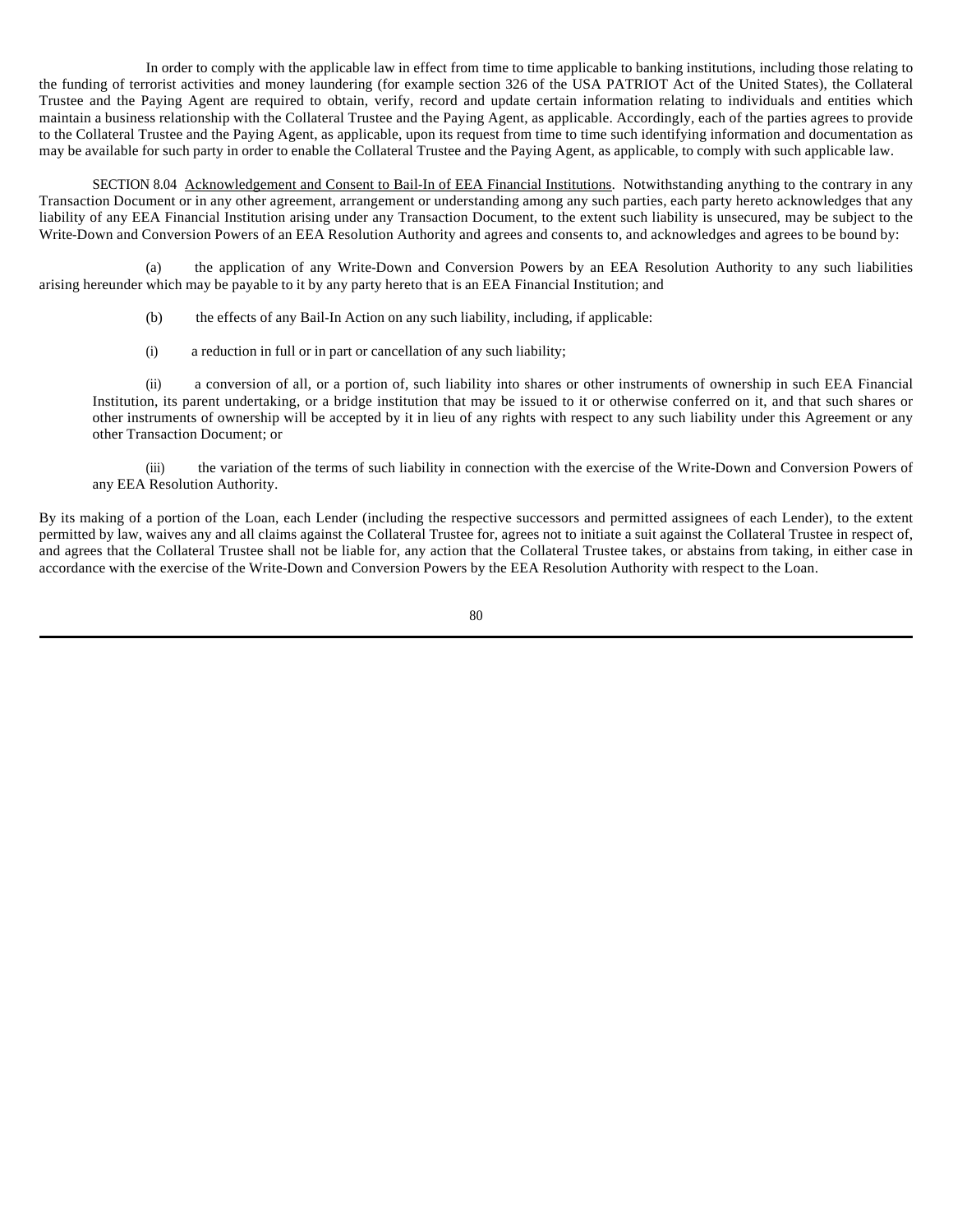By its making of a portion of the Loan, each Lender (including the respective successors and permitted assignees of each Lender), acknowledges and agrees that, upon the exercise of any Write-Down and Conversion Powers by the EEA Resolution Authority, (a) the Collateral Trustee shall not be required to take any further directions from the Administrative Agent or the Lenders under the terms of this Agreement unless secured or indemnified to its satisfaction, that they may not direct the Collateral Trustee to take any action whatsoever, including without limitation, any challenge to the exercise of a Write-Down and Conversion Powers or a request to call a meeting or take any other action under this Agreement in connection with the exercise of a Write-Down and Conversion Powers unless secured or indemnified to its satisfaction and (b) this Agreement shall not impose any duties upon the Collateral Trustee whatsoever with respect to the exercise of any Write-Down and Conversion Powers by the EEA Resolution Authority.

The Borrower's and Servicer's obligations to indemnify the Collateral Trustee in accordance with the terms of this Agreement or the other Transaction Documents shall survive the exercise of the Write-Down and Conversion Powers by the EEA Resolution Authority.

The parties hereto agree that they will not amend, change or modify this Section 8.04 and the related rights, immunities, indemnities and protections of the Collateral Trustee without the Collateral Trustee's written consent.

SECTION 8.05 Limitation on Claims Against Conduit Lenders. Notwithstanding anything to the contrary set forth herein or in any other Transaction Document, no Conduit Lender shall have any obligation to pay any amount required to be paid by it under this Agreement or any other Transaction Document in excess of any amount available to such Conduit Lender after paying or making provision for the payment of its commercial paper notes. Each party hereto hereby agrees that it will not have a "claim" under Section 101(5) of the Bankruptcy Code if and to the extent that any such payment obligation owed to it by a Conduit Lender exceeds the amount available to such Conduit Lender to pay such amount after paying or making provision for the payment of its commercial paper notes.

## SECTION 8.06 ERISA.

(a) Each Lender (x) represents and warrants, as of the date such Person became a Lender party hereto, to, and (y) covenants, from the date such Person became a Lender party hereto to the date such Person ceases being a Lender party hereto, for the benefit of, the Administrative Agent and their respective Affiliates, and not, for the avoidance of doubt, to or for the benefit of the Borrower, that at least one of the following is and will be true:

(i) such Lender is not using "plan assets" (within the meaning of 29 CFR § 2510.3-101, as modified by Section 3(42) of ERISA) of one or more Employee Benefit Plans in connection with the Loans or the Commitments,

(ii) the transaction exemption set forth in one or more Department of Labor prohibited transaction exemptions ("PTEs"), such as PTE 84-14 (a class exemption for certain transactions determined by independent qualified professional asset managers), PTE 95-60 (a class exemption for certain transactions involving insurance company general accounts), PTE 90-1 (a class exemption for certain transactions involving insurance company pooled separate accounts), PTE 91-38 (a class exemption for certain transactions involving bank collective investment funds) or PTE 96-23 (a class exemption for certain transactions determined by in-house asset managers), is applicable with respect to such Lender's entrance into, participation in, administration of and performance of the Loans, the Commitments and this Agreement,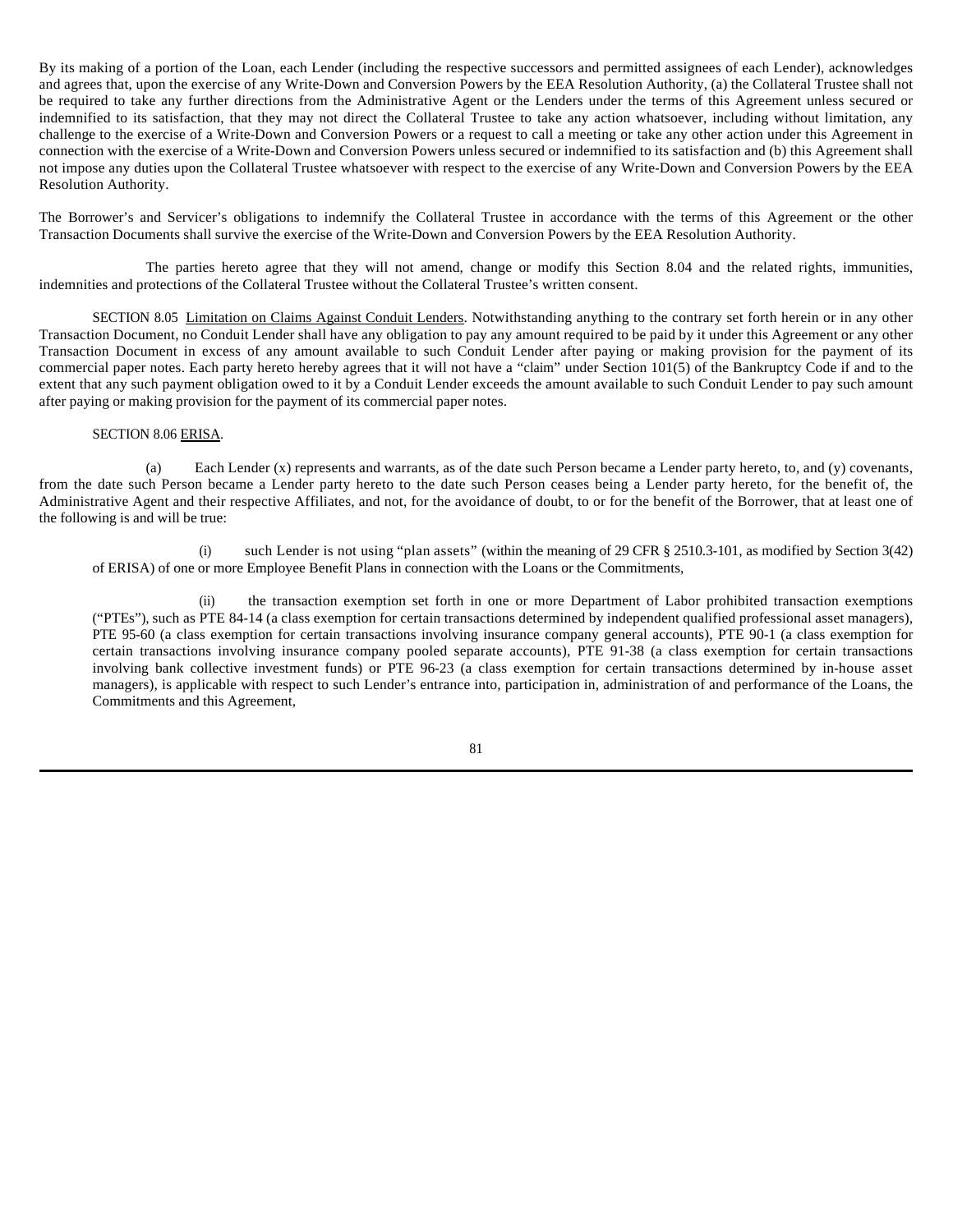(iii) (A) such Lender is an investment fund managed by a "Qualified Professional Asset Manager" (within the meaning of Part VI of PTE 84-14), (B) such Qualified Professional Asset Manager made the investment decision on behalf of such Lender to enter into, participate in, administer and perform the Loans, the Commitments and this Agreement, (C) the entrance into, participation in, administration of and performance of the Loans, the Commitments and this Agreement satisfies the requirements of sub-sections (b) through (g) of Part I of PTE 84-14 and (D) to the best knowledge of such Lender, the requirements of subsection (a) of Part I of PTE 84-14 are satisfied with respect to such Lender's entrance into, participation in, administration of and performance of the Loans, the Commitments and this Agreement, or

(iv) such other representation, warranty and covenant as may be agreed in writing between the Administrative Agent, in its sole discretion, and such Lender.

(b) In addition, unless sub-clause (i) in the immediately preceding clause (a) is true with respect to a Lender or such Lender has not provided another representation, warranty and covenant as provided in sub-clause (iv) in the immediately preceding clause (a), such Lender further (x) represents and warrants, as of the date such Person became a Lender party hereto, to, and (y) covenants, from the date such Person became a Lender party hereto to the date such Person ceases being a Lender party hereto, for the benefit of, the Administrative Agent and its Affiliates, and not, for the avoidance of doubt, to or for the benefit of the Borrower, that:

(i) none of the Administrative Agent or any of its Affiliates is a fiduciary with respect to the assets of such Lender (including in connection with the reservation or exercise of any rights by the Administrative Agent under this Agreement, any Transaction Document or any documents related to hereto or thereto),

(ii) the Person making the investment decision on behalf of such Lender with respect to the entrance into, participation in, administration of and performance of the Loans, the Commitments and this Agreement is independent (within the meaning of 29 CFR § 2510.3-21) and is a bank, an insurance carrier, an investment adviser, a broker-dealer or other person that holds, or has under management or control, total assets of at least \$50 million, in each case as described in 29 CFR § 2510.3-21(c)(1)(i)(A)-(E),

(iii) the Person making the investment decision on behalf of such Lender with respect to the entrance into, participation in, administration of and performance of the Loans, the Commitments and this Agreement is capable of evaluating investment risks independently, both in general and with regard to particular transactions and investment strategies (including in respect of the Obligations),

(iv) the Person making the investment decision on behalf of such Lender with respect to the entrance into, participation in, administration of and performance of the Loans, the Commitments and this Agreement is a fiduciary under ERISA or the Code, or both, with respect to the Loans, the Commitments and this Agreement and is responsible for exercising independent judgment in evaluating the transactions hereunder, and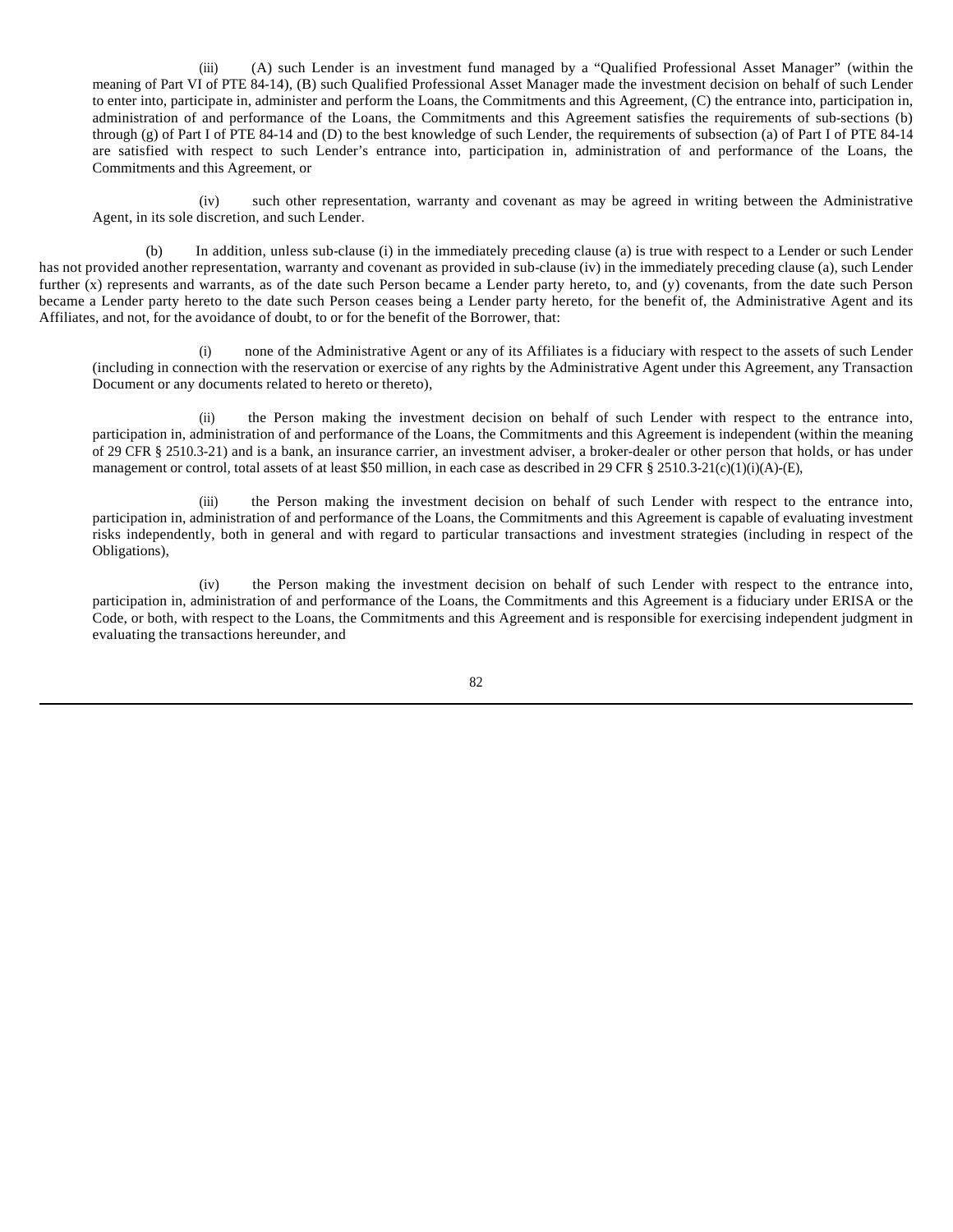(v) no fee or other compensation is being paid directly to the Administrative Agent or any of its Affiliates for investment advice (as opposed to other services) in connection with the Loans, the Commitments and this Agreement.

The Administrative Agent hereby informs the Lenders that it is not undertaking to provide impartial investment advice, or to give advice in a fiduciary capacity, in connection with the transactions contemplated hereby, and that such Person has a financial interest in the transactions contemplated hereby in that such Person or an Affiliate thereof (i) may receive interest or other payments with respect to the Loans, the Commitments and this Agreement, (ii) may recognize a gain if it extended the Loans or the Commitments for an amount less than the amount being paid for an interest in the Loans or the Commitments by such Lender or (iii) may receive fees or other payments in connection with the transactions contemplated hereby, the Transaction Documents or otherwise, including structuring fees, commitment fees, arrangement fees, facility fees, upfront fees, underwriting fees, ticking fees, agency fees, administrative agent or collateral agent fees, utilization fees, minimum usage fees, letter of credit fees, fronting fees, deal-away or alternate transaction fees, amendment fees, processing fees, term out premiums, banker's acceptance fees, breakage or other early termination fees or fees similar to the foregoing.

### **ARTICLE IX MISCELLANEOUS PROVISIONS**

## SECTION 9.01 Amendments; Supplements; Modifications; Waivers.

(a) *Generally*. No supplement, amendment, modification, or waiver to or of this Agreement, any other Transaction Document, or any provision hereof or thereof, and no consent to any departure by the Borrower, Seller, Servicer or other party herefrom or therefrom, shall in any event be effective unless the same shall be in writing and signed by (i) with respect to this Agreement and any other Transaction Document to which the Borrower is a party, the Borrower, (ii) with respect to this Agreement and any other Transaction Document to which the Seller or the Servicer is a party, the Seller or the Servicer, as the case may be, (iii) the Administrative Agent, (iv) the Majority Lenders, (v) each Lender whose consent is required pursuant to subsection (b) of this Section, and (vi) any Agent (other than the Administrative Agent), but solely to the extent that, in the reasonable judgment of the Administrative Agent, the rights, duties, immunities or liabilities of such Agent would be adversely affected thereby; *provided*, that if, in the judgment of such other Agent, the rights, duties, immunities or liabilities of such Agent would be adversely affected thereby, then such supplement, amendment, modification, waiver or consent shall not be effective against such Agent until such Agent has given its written consent thereto.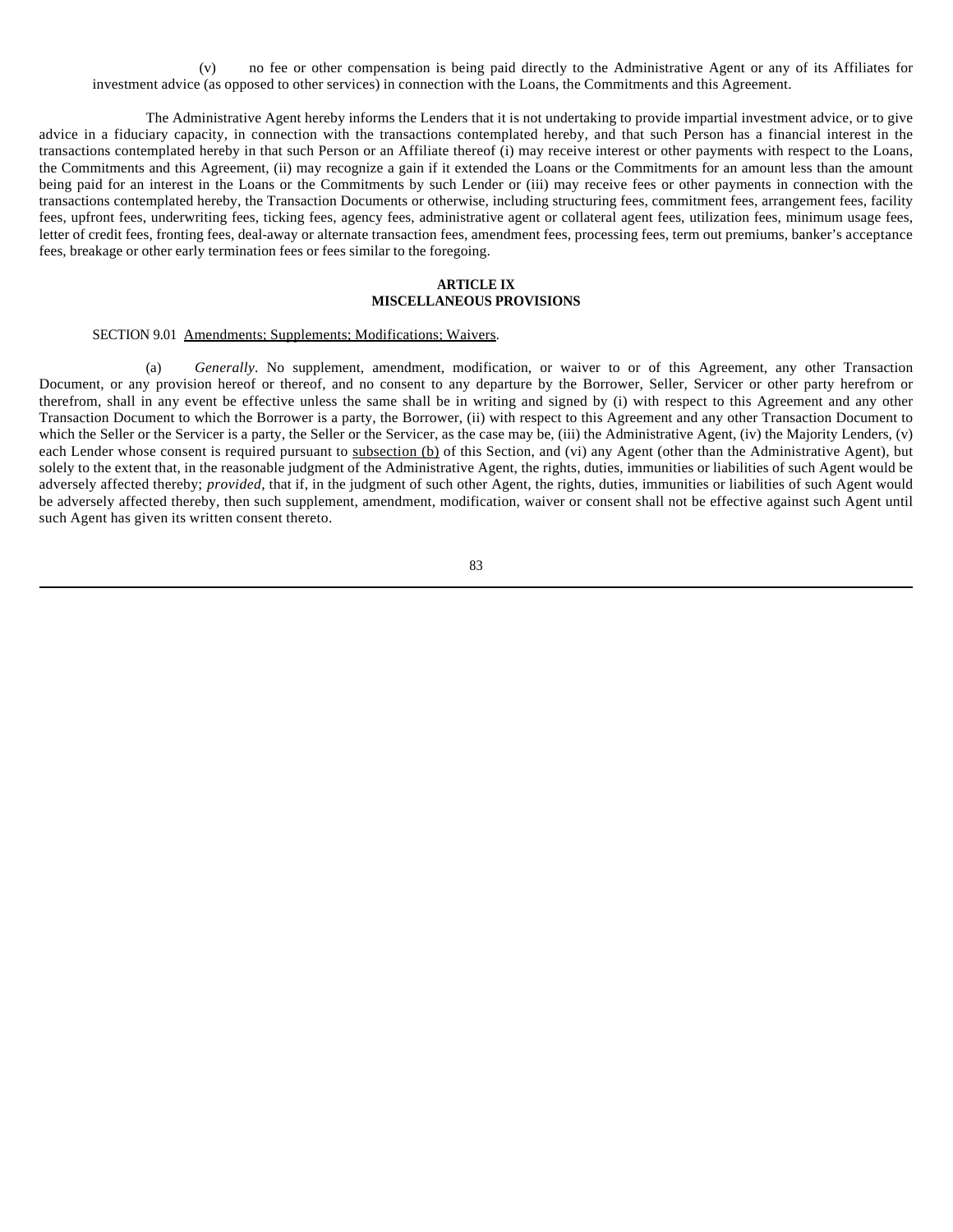(b) *Lender Consents*. Without the written consent of each Lender affected thereby, no supplement, amendment, modification, waiver or consent shall: (i) change the currency, outstanding amount (other than the waiver of the Default Rate in the determination of the Interest Rate) or required payment date of any payment of principal, interest, fee or other Obligation due hereunder or under any other Transaction Document; *provided*, that this subsection shall not apply to the waiver of any Default or Event of Default, even if the foregoing would have such an effect; (ii) change the Commitment (if any) or Loan Amount of such Lender; (iii) release the Lien on any Collateral other than as expressly contemplated by the terms of this Agreement or any other Transaction Document; (iv) change the definition of "Interest Rate", "Unused Fee", "Majority Lenders", "Eligible Receivable", "Borrowing Base Deficiency", "Final Maturity Date", "Settlement Date", "Commitment Termination Date" or "Required Reserve Account Deposit Amount" (or the definitions used therein); (v) change any provision that expressly requires the consent of, or provides certain rights or powers to, the Majority Lenders; (vi) impair the right of such Lender to institute a suit or take other action against the Borrower to collect the indebtedness owed to it pursuant to the provisions of this Agreement; (vii) change the Facility Limit (or the definition thereof); (viii) change any section hereof specific to a Conduit Lender (with respect to any Lender that is a Conduit Lender); or (x) modify this Section 9.01.

(c) *No Deemed Waiver or Limitation/Exclusivity of Remedies*. Any waiver, consent or approval given by the Administrative Agent or any party hereto (other than any waiver, consent or approval which is contemplated by the express terms of this Agreement or any other Transaction Document) shall be effective only in the specific instance and for the specific purpose for which given, and no waiver by a party of any breach or default under this Agreement or any other Transaction Document shall be deemed a waiver of any other breach or default. No failure on the part of the Administrative Agent or any party hereto to exercise, and no delay in exercising, any right hereunder shall operate as a waiver thereof; nor shall any single or partial exercise of any right hereunder, or any abandonment or discontinuation of steps to enforce the right, power or privilege, preclude any other or further exercise thereof or the exercise of any other right. Any waiver consent or approval given by the Administrative Agent under this Agreement, and in accordance with this Agreement, or any other Transaction Document shall be binding upon each Lender and their respective successors and permitted assigns. No notice to or demand on any party hereto in any case shall entitle such party to any other or further notice or demand in the same, similar or other circumstances. The remedies herein provided are cumulative and not exclusive of any remedies provided by law.

# SECTION 9.02 Confidentiality; Publicity.

(a) *Confidentiality*. The Borrower shall, and shall cause each other LC Group Member, to keep all economic terms of this Agreement and the other Transaction Documents confidential, except that such terms may be disclosed (i) to the Borrower's or such other LC Group Member's Related Parties (it being understood that the Persons to whom such disclosure is made will be informed of the confidential nature of such terms and instructed to keep such terms confidential); (ii) to the extent required or requested by any regulatory authority purporting to have jurisdiction over such Person or its Related Parties (including any self-regulatory authority, such as the National Association of Insurance Commissioners); (iii) to the extent required by applicable laws or regulations or by any subpoena or similar legal process; (iv) to any other party hereto; (v) in connection with the exercise of any remedies hereunder or under any other Transaction Document or any action or proceeding relating to this Agreement or any other Transaction Document or the enforcement of rights hereunder or thereunder; (vi) subject to an agreement containing provisions substantially the same as those of this Section, to any actual or prospective party (or its Related Parties) to any swap, derivative or other hedging transaction of the Borrower permitted hereunder to the extent that payments thereunder are to be made by reference to the terms hereof; (vii) on a confidential basis to any rating agency; (viii) with the consent of the Administrative Agent; or (ix) to the extent such term (A) becomes publicly available other than as a result of a breach of this Section, or (B) becomes available to the Borrower or other LC Group Member on a nonconfidential basis from a source other than the Administrative Agent. Any Person required to maintain the confidentiality of such terms as provided in this Section shall be considered to have complied with its obligation to do so if such Person has exercised the same degree of care to maintain the confidentiality of such terms as such Person would accord to its own confidential information.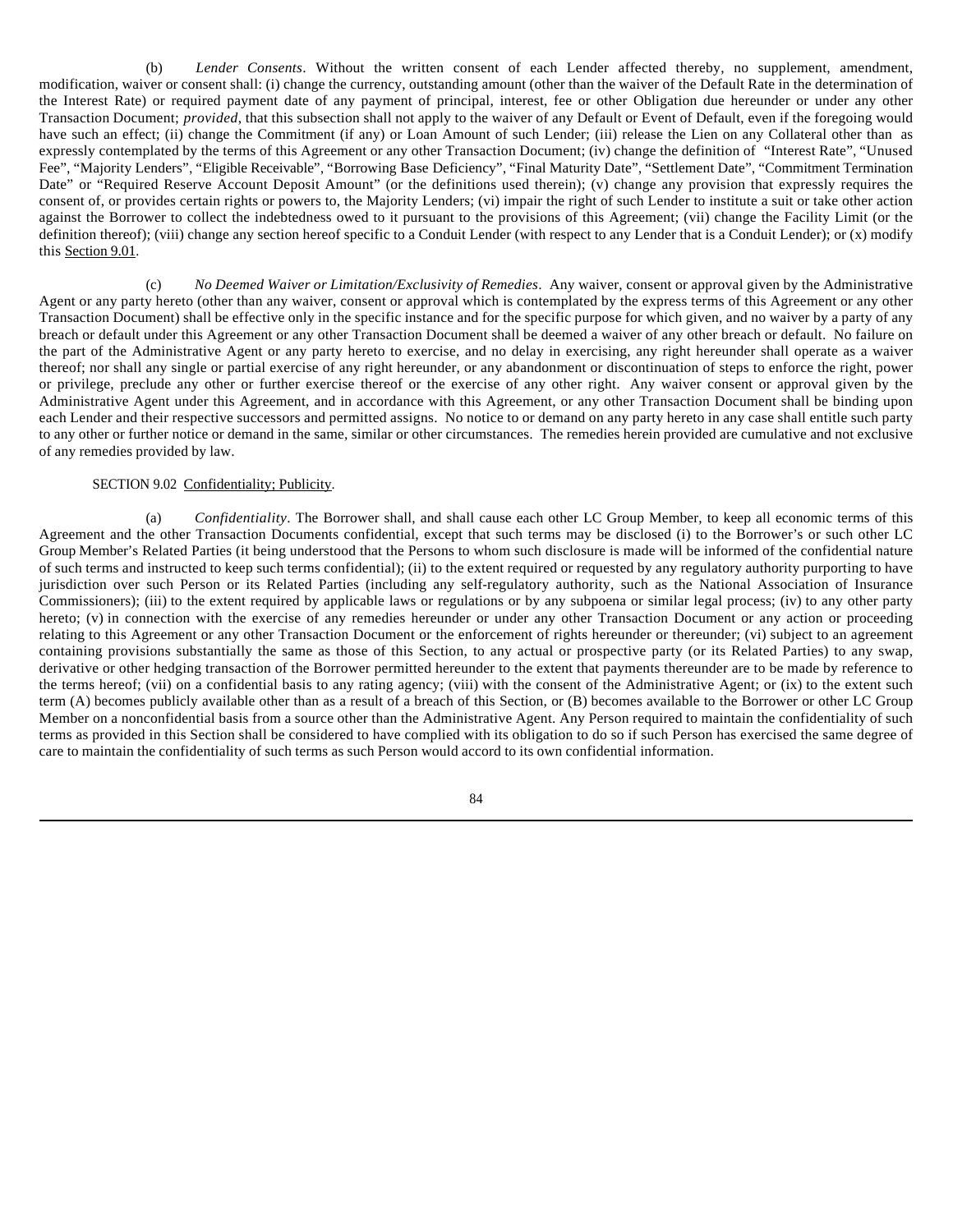(b) *Press Release*. The Administrative Agent is hereby expressly authorized to (but shall not be required to) issue a press release announcing the consummation of the transactions contemplated by the Transaction Documents with reasonable input from the Servicer prior to publication thereof.

(c) *No Public Announcements*. Except as required by any applicable Requirements of Law or as set forth in subsection (b) of this Section, no party shall publish any press release (including, without limitation, publicly announcing the consummation of the transactions contemplated by the Transaction Documents) naming any other party without the prior written consent of such other party.

(d) *References to JPMorgan*. Except as permitted by Section 9.02(a), no printed or other material in any language, including prospectuses, notices, reports, and promotional material (other than materials prepared and used solely for internal purposes in connection with this Agreement or the other Transaction Documents and materials expressly prepared and used pursuant to the terms hereof or thereof) which mentions "JPMorgan" or "JPM" by name in its capacity as Administrative Agent or any other capacity under this Agreement or the other Transaction Documents shall be issued by or on behalf of any party hereto without the prior written consent of the Administrative Agent.

(e) *Confidentiality of Information*. Each Agent and the Lenders agree to maintain the confidentiality of the Information, except that Information may be disclosed (i) to any Affiliates and the partners, directors, officers, employees, agents, trustees, administrators, managers, advisors and representatives of such Person and of such Person's Affiliates, and any of such Person's successors and permitted assigns (any of the foregoing, its "Related Parties") (it being understood that the Persons to whom such disclosure is made will be informed of the confidential nature of such Information and instructed to keep such Information confidential); (ii) to the extent required or requested by any regulatory authority purporting to have jurisdiction over such Person or its Related Parties (including any self-regulatory authority, such as the National Association of Insurance Commissioners); (iii) to the extent required by applicable laws or regulations or by any subpoena or similar legal process; (iv) to any other party hereto; (v) in connection with the exercise of any remedies hereunder or under any other Transaction Document or any action or proceeding relating to this Agreement or any other Transaction Document or the enforcement of rights hereunder or thereunder; (vi) subject to an agreement containing provisions substantially the same as those of this Section, to (A) any assignee of or Participant in, or any prospective assignee of or Participant in, any of its rights and obligations under this Agreement, in each case, other than, without Borrower's prior written consent (in its sole discretion), a Disqualified Institution, or (B) any actual or prospective party (or its Related Parties) to any swap, derivative or other transaction under which payments are to be made by reference to the Borrower and its obligations, this Agreement or payments hereunder (it being understood that the list of Disqualified Institutions may be disclosed to any assignee or Participant, or prospective assignee or Participant (other than any Disqualified Institution), in reliance on this clause (vi)); (vii) on a confidential basis to any rating agency; (viii) with the consent of the Borrower; or (ix) to the extent such Information (A) becomes publicly available other than as a result of a breach of this Section, or (B) becomes available to such Agent or such Lender or any of their respective Related Parties on a nonconfidential basis from a source other than the Borrower. Any Person required to maintain the confidentiality of Information as provided in this Section shall be considered to have complied with its obligation to do so if such Person has exercised the same degree of care to maintain the confidentiality of such Information as such Person would accord to its own confidential information. In addition, the Agents and the Lenders may disclose the existence of this Agreement and information about this Agreement to market data collectors, similar service providers to the lending industry and service providers to the Agents and the Lenders in connection with the administration of this Agreement, the other Transaction Documents, and the Commitments.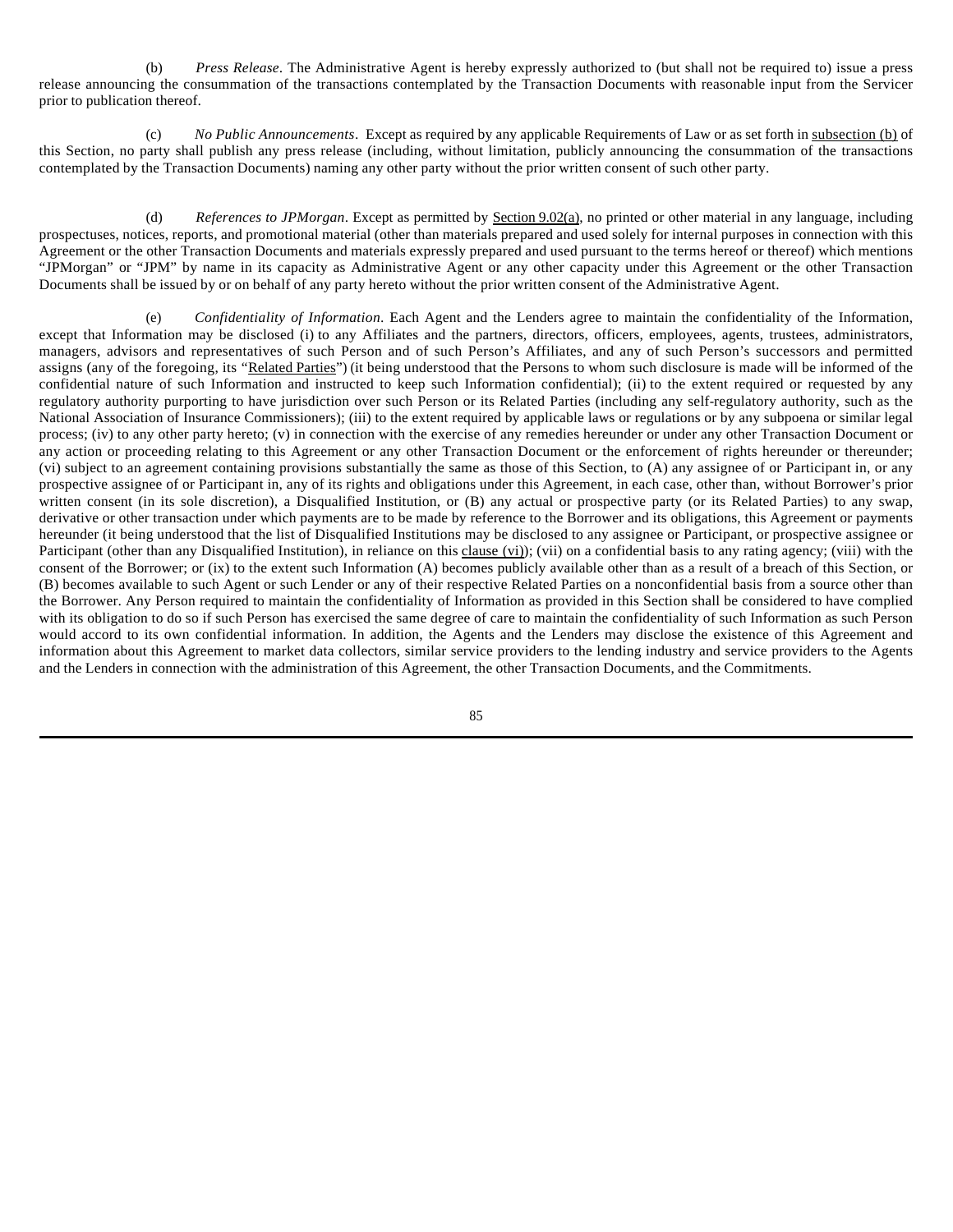(f) *Protection of Individual Obligor Information*. In addition to its general obligation to comply with the applicable Requirements of Law and the obligations of Section 9.02(a), each party hereto that has access to Obligor Information shall (and, in the case of the Borrower, shall cause the Servicer to) comply with all applicable Privacy Requirements with respect to such Obligor Information.

(g) *Damages*. The parties hereto agree that any breach or threatened breach of this Section 9.02 could cause not only financial harm, but also irreparable harm to the other parties, and that money damages may not provide an adequate remedy for such harm. In the event of a breach or threatened breach of this Section 9.02 by any party, each other party shall, in addition to any other rights and remedies it may have, be entitled to (1) in the case of the Administrative Agent or the Borrower, terminate this Agreement immediately (but subject to Section 9.04); (2) seek equitable relief, including, without limitation, an injunction (without the necessity of posting any bond or surety) to restrain such breach; and (3) pursue all other remedies such other parties may have at law or in equity.

(h) *Post-Termination*. Following the termination of this Agreement, each party shall retain copies or materials containing confidential or proprietary information (including Information, as applicable) of any other party and any Obligor Information on a confidential basis and shall use the foregoing solely for internal document retention and audit purposes or as required by applicable Requirements of Law. Any Information retained pursuant to this provision shall remain subject to the terms of this Agreement.

# SECTION 9.03 Binding on Successors and Assigns.

(a) *Successors and Assigns*. This Agreement shall be binding upon, and inure to the benefit of, the parties hereto and their respective successors and permitted assigns.

(b) *Restrictions on Borrower Assignments.* The Borrower may not assign its rights or obligations hereunder, under any other Transaction Document, or in connection herewith or therewith, or any interest herein or therein (voluntarily, by operation of law or otherwise) without the prior written consent of the Administrative Agent and the satisfaction of the "know your customer" requirements of the Administrative Agent; *provided*, that the Borrower may transfer or sell Receivables in connection with a Release or as otherwise permitted hereunder or under any other Transaction Document.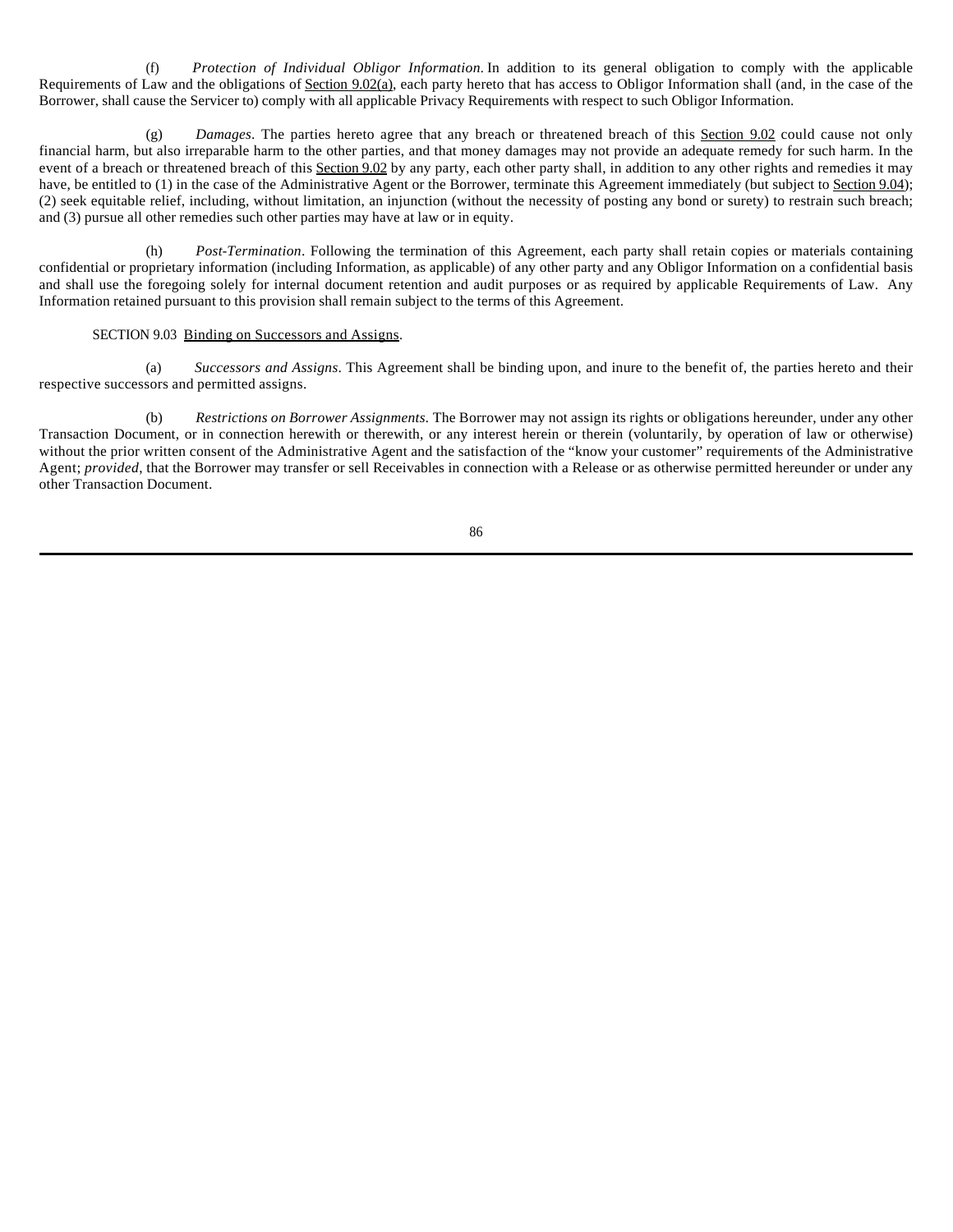(c) *No Implied Third Party Beneficiary*. Nothing expressed herein is intended or shall be construed to give any Person any legal or equitable right, remedy or claim under or in respect of this Agreement except as expressly set forth herein; *provided*, that the Priority of Payments shall inure to the benefit of each related recipient of distributions thereunder.

(d) *Collateral Assignments By Lender*. Notwithstanding anything to the contrary set forth herein, and without any requirement to comply with any other section hereof or to receive the consent of Borrower or any other Person (except as expressly set forth in this subsection (d)), each Lender may, at any time, pledge, collaterally assign and grant a security interest in and Lien on all or any portion of its rights and interests under this Agreement, any other Transaction Document, its Loan (or any portion thereof) and all rights to receive payments hereunder: (i) to any Federal Reserve Bank or any other Governmental Authority in accordance with any applicable Requirements of Law, (ii) to any collateral trustee or collateral agent, and (iii) with the prior written consent of the Administrative Agent, such consent not to be unreasonably withheld (but subject to satisfaction of "know your customer" requirements of the Administrative Agent), to any other Person. No such assignment shall relieve the assigning Lender of any of its obligations hereunder, including, without limitation, with respect to any Committed Lender, its Commitment to fund Advances.

(e) *Lender Assignments*. Subject to subsection (d) of this Section, a Lender (with the consent of the Administrative Agent, such consent not to be unreasonably withheld, and the satisfaction of "know your customer" requirements of the Administrative Agent) may proportionately assign all or any portion of its Commitment (if any) and its Loan, and its rights, interests and obligations as "Lender" under this Agreement and the Transaction Documents, (i) if there is no Event of Default: (A) to any Eligible Assignee, collateral agent or collateral trustee, without the consent of Borrower or any other Person (other than the Administrative Agent as set forth above), or (B) otherwise, to (x) any Person (other than a Disqualified Institution) with the consent of the Borrower, which consent shall not be unreasonably withheld, conditioned, or delayed, or (y) to any Disqualified Institution with the prior written consent of the Borrower (in its sole and absolute discretion); and (ii) on or after the occurrence and continuation of an Event of Default, (x) to any Person (whether or not an Eligible Assignee) other than a Disqualified Institution without the consent of the Borrower or any Person (other than the Administrative Agent as set forth above), or (y) to any Disqualified Institution with the prior written consent of the Borrower (in its sole and absolute discretion). In connection with any such assignment, such Lender shall have the right, in its sole discretion, to divide and/or credit tranche its Loan (or any portion thereof) in any manner; *provided* that, subject to Section 7.03 (with respect to any securitization), neither the Borrower nor any other LC Group Member shall be required to take any action in connection therewith, other than, if applicable, with respect to the Borrower's right to consent to such assignment pursuant to the terms of this Section. Any assignment pursuant to this subsection (e) shall be effective when an Assignment and Assumption Agreement executed by the assignor Lender, assignee Lender and the Administrative Agent has been delivered to the Administrative Agent and recorded in the Register. Notwithstanding the foregoing, if any Regulatory Requirement has made it unlawful for any Lender to make, hold or maintain any Loan hereunder, or otherwise to perform the transactions contemplated to be performed by it pursuant to this Agreement and the other Transaction Documents, then (1) such Lender shall so notify the Borrower and the Administrative Agent; and (2) the obligation of such Lender to fund any Advance shall be suspended.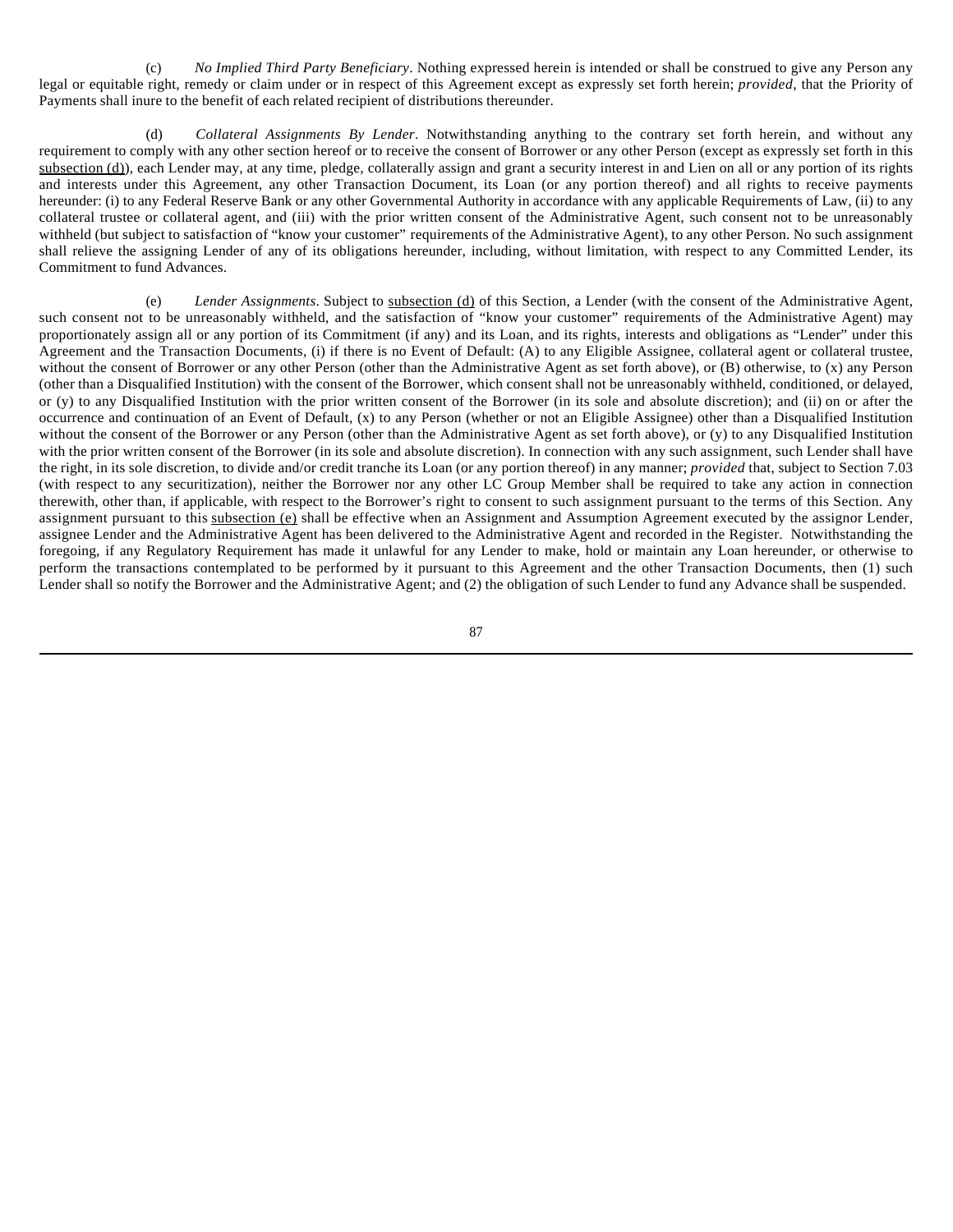(f) *Lender Participations*. A Lender, may, at its sole cost and expense and in accordance with applicable law, at any time sell to one or more entities ("Participants") (other than a Disqualified Institution) participating interests in this Agreement and the other Transaction Documents, its Commitment (if any), its Loan, and any other interest of such Lender hereunder or thereunder; *provided*, that any such participation shall require (i) the prior written consent of the Administrative Agent, and (ii) the satisfaction of "know your customer" requirements of the Administrative Agent; *provided*, *further*, that no such consent of the Administrative Agent shall be required so long as the agreement or instrument pursuant to which a Lender sells such a participation provides that such Lender shall retain the sole right (and the applicable Participant shall have no such rights) (A) to enforce its rights under this Agreement and any other Transaction Document and (B) to approve any amendment, modification or waiver of any provision of this Agreement or any other Transaction Document. In connection with any such participation, such Lender shall have the right, in its sole discretion, to credit tranche the Loans; *provided* that, subject to Section 7.03 (with respect to any securitization), neither the Borrower nor any other LC Group Member shall be required to take any action in connection therewith. In the event of any such sale by a Lender of participating interests to a Participant, such Lender's obligations under this Agreement to the Borrower shall remain unchanged, such Lender shall remain solely responsible for the performance thereof and the Borrower shall continue to deal solely and directly with such Lender in connection with such Lender's rights and obligations under this Agreement and the other Transaction Documents. The Borrower hereby agrees that if amounts outstanding under this Agreement are due or unpaid, or shall have been declared or shall have become due and payable upon the occurrence of an Event of Default, each Participant shall be deemed to have the right of set off in respect of its participating interest in amounts owing under this Agreement and the other Transaction Documents to the same extent as if the amount of its participating interest were owing directly to it as a Lender under this Agreement and the other Transaction Documents; *provided*, that such Participant shall only be entitled to such right of set off if it shall have agreed in the agreement pursuant to which it shall have acquired its participating interest to share with such Lender the proceeds thereof. The Borrower also each hereby agrees that each Participant shall be entitled to the benefits of Sections 2.07, 2.08, and 9.06 with respect to its participation in the Loans outstanding from time to time (subject to the requirements and limitations set forth therein); *provided*, that such Lender and all Participants shall be entitled to receive no greater amount in the aggregate pursuant to such Sections than such Lender would have been entitled to receive had no such transfer occurred. Each Lender that sells a participating interest in any Loan or other interest to a Participant shall, as agent of the Borrower solely for the purpose of this Section 9.03, maintain a register on which it enters the name and address of each Participant and the principal amounts (and stated interest) of each Participant's interest in the Loan or other Obligations (the "Participant Register"); *provided* that no Lender shall have any obligation to disclose all or any portion of the Participant Register (including the identity of any Participant or any information relating to a Participant's interest in any Commitment, Loans, or other Obligations) to any Person except to the extent that such disclosure is necessary to establish that such foregoing is in registered form under Section 5f.103-1(c) of the United States Treasury Regulations. The entries in the Participant Register shall be conclusive absent manifest error, and such Lender shall treat each Person whose name is recorded in the Participant Register as the owner of such participation for all purposes of this Agreement notwithstanding any notice to the contrary. For the avoidance of doubt, no Agent (in its capacity as an Agent) shall have any responsibility for maintaining any Participant Register.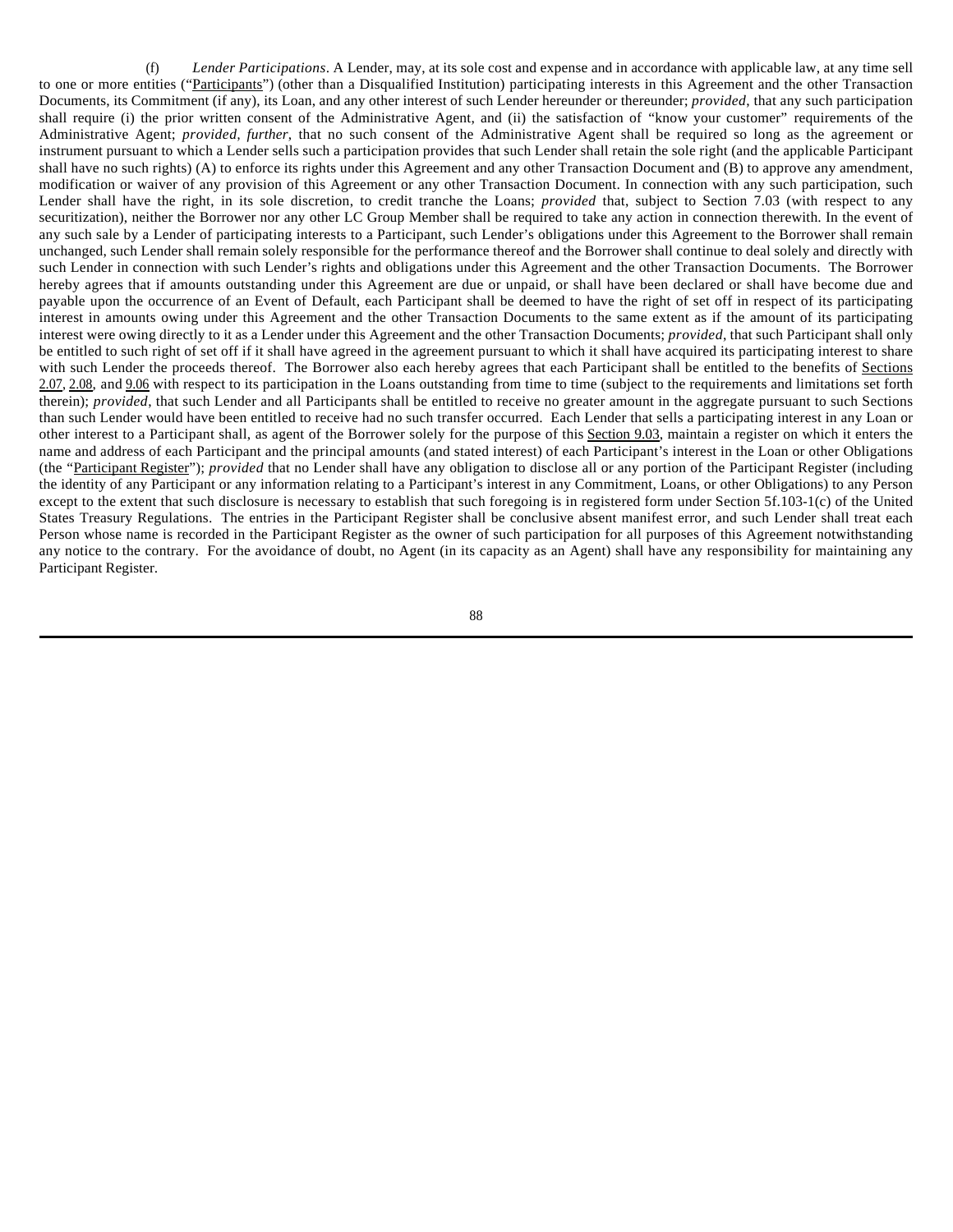(g) *Securities Act*. Each Lender shall at all times be either an "accredited investor" as defined in Rule 501(a) under the Securities Act of 1933, as amended (the "Securities Act"), or a "qualified institutional buyer" as defined in Rule 144A under the Securities Act.

SECTION 9.04 Termination; Survival. This Agreement shall terminate only after Payment in Full. All indemnity, confidentiality, nonpetition covenants, and other provisions that by their nature survive termination shall survive termination of this Agreement and the other Transaction Documents.

SECTION 9.05 Transaction Documents; Entire Agreement. This Agreement shall be deemed to be a Transaction Document for all purposes hereof, of the Security Agreement and of the other Transaction Documents. This Agreement, together the other Transaction Documents, including the exhibits, schedules and other attachments hereto and thereto, contain a final and complete integration of all prior expressions by the parties hereto with respect to the subject matter hereof and shall constitute the entire agreement among the parties hereto with respect to the subject matter hereof, superseding all previous oral statements and other writings with respect thereto. The provisions of this Agreement are intended to be and shall be enforceable under Section 510(a) of the Bankruptcy Code.

### SECTION 9.06 Payment of Costs and Expenses; Indemnification.

### (a) *Payment of Costs and Expenses*.

(i) The Borrower agrees to pay, promptly and in any event on the next Settlement Date subject to the Priority of Payments, the reasonable and documented out-of-pocket costs, fees and expenses of the Administrative Agent, Paying Agent, and Collateral Trustee, in connection with: (i) the negotiation, preparation, execution, delivery, and administration of this Agreement and the other Transaction Documents, (ii) any required filings or recordings with any applicable Governmental Authority, and (iii) subject to the terms of Sections  $5.02(g)$  and  $6.01(i)$ , the periodic due diligence reviews, AUP Letters, any other periodic auditing or inspection, and ongoing monitoring of the Facility which, if no Amortization Event, Default or Event of Default has occurred and is continuing, shall not exceed, in aggregate, \$200,000 per contract year with respect to amounts charged therefor by or reimbursable to the Administrative Agent, (iv) legal services (but subject to any mutually agreed fee cap for the legal fees arising in connection with the initial negotiating, documenting and closing of the Transaction Documents).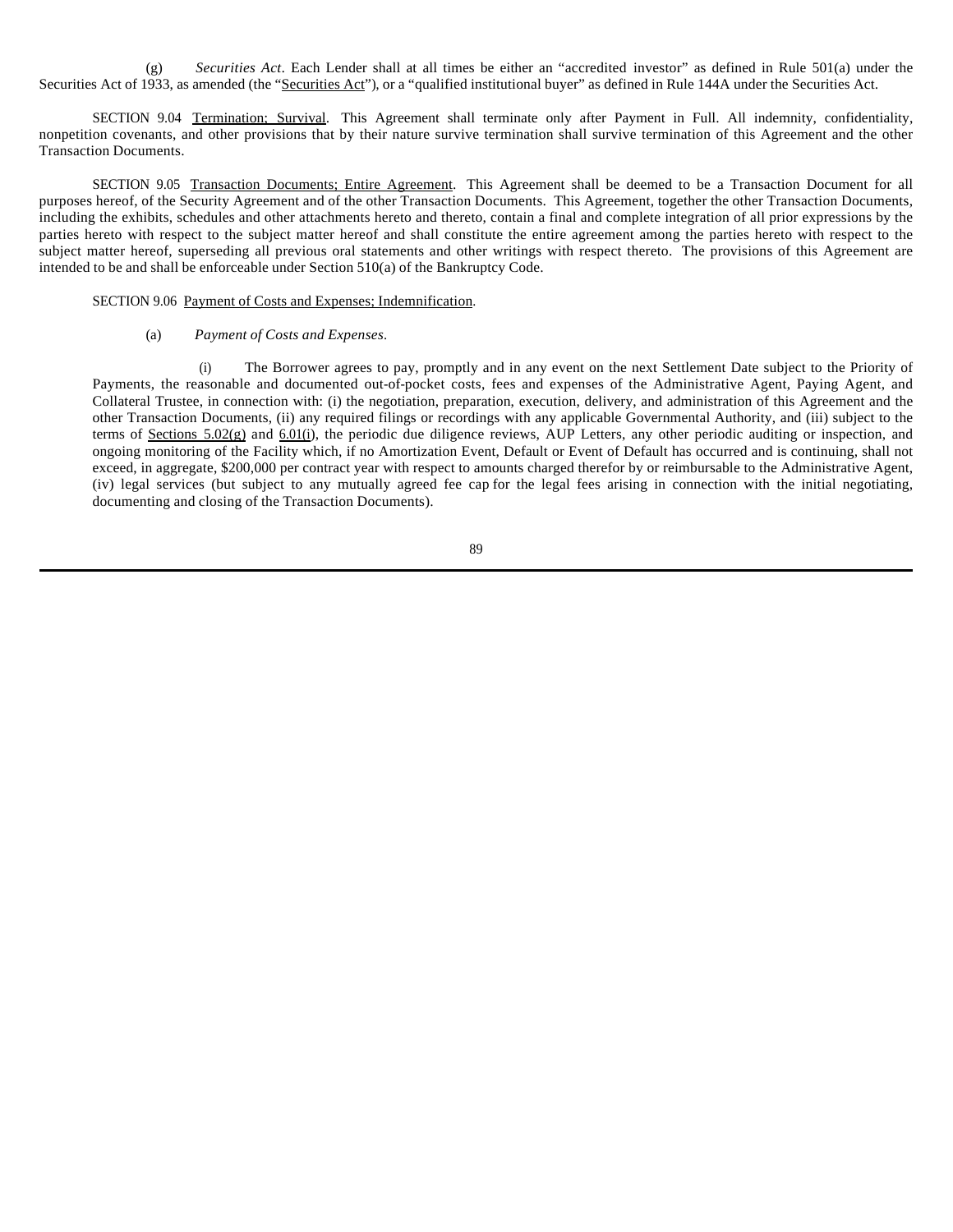(ii) The Borrower agrees to pay, promptly and in any event on the next Settlement Date subject to the Priority of Payments, all reasonable documented out-of-pocket costs, fees and expenses (including reasonable legal costs, fees and expenses) incurred by the Administrative Agent, Paying Agent, Collateral Trustee, backup servicer (if applicable), or any Lender as a consequence of, or in connection with, (A) any amendments, waivers, consents, supplements or other modifications to this Agreement or any other Transaction Document (*provided*, that the Lenders shall not hire separate outside counsel from the Administrative Agent in connection with an amendment, waiver, consent, supplement or other modification unless, in the reasonable judgment of such Lender, its interests may be in conflict or different than the interests of the Administrative Agent or the other Lenders), (B) the negotiation of any restructuring or "work-out," whether or not consummated, of the Transaction Documents, (C) the replacement of, or the addition of a new Person as, the Originator, Servicer, Account Bank, or Custodian (*provided*, that the Lenders shall not hire separate outside counsel from the Administrative Agent in connection with such replacement unless, in the reasonable judgment of such Lender, its interests may be in conflict or different than the interests of the Administrative Agent or the other Lenders), and (D) the enforcement or potential enforcement of this Agreement or any other Transaction Document against the Borrower, Seller or Servicer or protection or exercise of the rights and remedies of any such Person under any Transaction Document, including, without limitation, the taking of any Enforcement Action.

(b) *Borrower Indemnification*. The Borrower hereby agrees to indemnify and hold harmless the Administrative Agent, the Collateral Trustee, the Paying Agent, the Custodian, each Lender, their Affiliates, and the officers, directors, employees and agents of each of them (collectively, the "Indemnified Parties") from and against any and all actions, causes of action, claims, suits, losses, costs, expenses, liabilities and damages, as incurred (including, without limitation, any liability in connection with the making of any Loan), including, without limitation, reasonable documented attorneys' fees and disbursements (collectively, the "Indemnified Liabilities"), incurred by or asserted against the Indemnified Parties or any of them (whether in prosecuting or defending against such actions, suits or claims or otherwise) as a result of, or arising out of, or relating to (i) any transaction financed or to be financed in whole or in part (including, without limitation, any Purchased Receivable constituting part of the Collateral), directly or indirectly, with the proceeds of any Loan including, without limitation, any claim, suit or action related to such transaction; or (ii) this Agreement or any other Transaction Document, or the entering into and performance of this Agreement or any other Transaction Document by any of the Indemnified Parties; *excluding, however*, any such Indemnified Liabilities arising as a result of the gross negligence or willful misconduct of the Indemnified Party seeking indemnification hereunder, as based on the final determination by a court of competent jurisdiction.

(c) *Additional Terms; Survival*. If and to the extent that the foregoing undertaking may be unenforceable for any reason, the Borrower agrees to make the maximum contribution to the payment and satisfaction of each of the Indemnified Liabilities to which the Borrower is liable pursuant to clause (b), which is permissible under applicable law (but subject to the limitations and exclusions applicable to the indemnity by such Person). The indemnity set forth in this Section 9.06 shall in no event include indemnification for any Taxes (which indemnification is provided in Section 2.08), other than Taxes described in clause (ii) of subsection (a) above and Taxes that represent losses, claims, damages, etc. arising from any non-Tax claim.

(d) *Payments*. Upon the written request of an Indemnified Party pursuant to this Section 9.06, the Borrower shall promptly reimburse such an Indemnified Party for the amount of any such Indemnified Liabilities incurred by such an Indemnified Party, which shall be payable on the next Settlement Date subject to the Priority of Payments. The provisions of this Section 9.06 shall survive the termination of this Agreement or any resignation or removal of any Indemnified Party.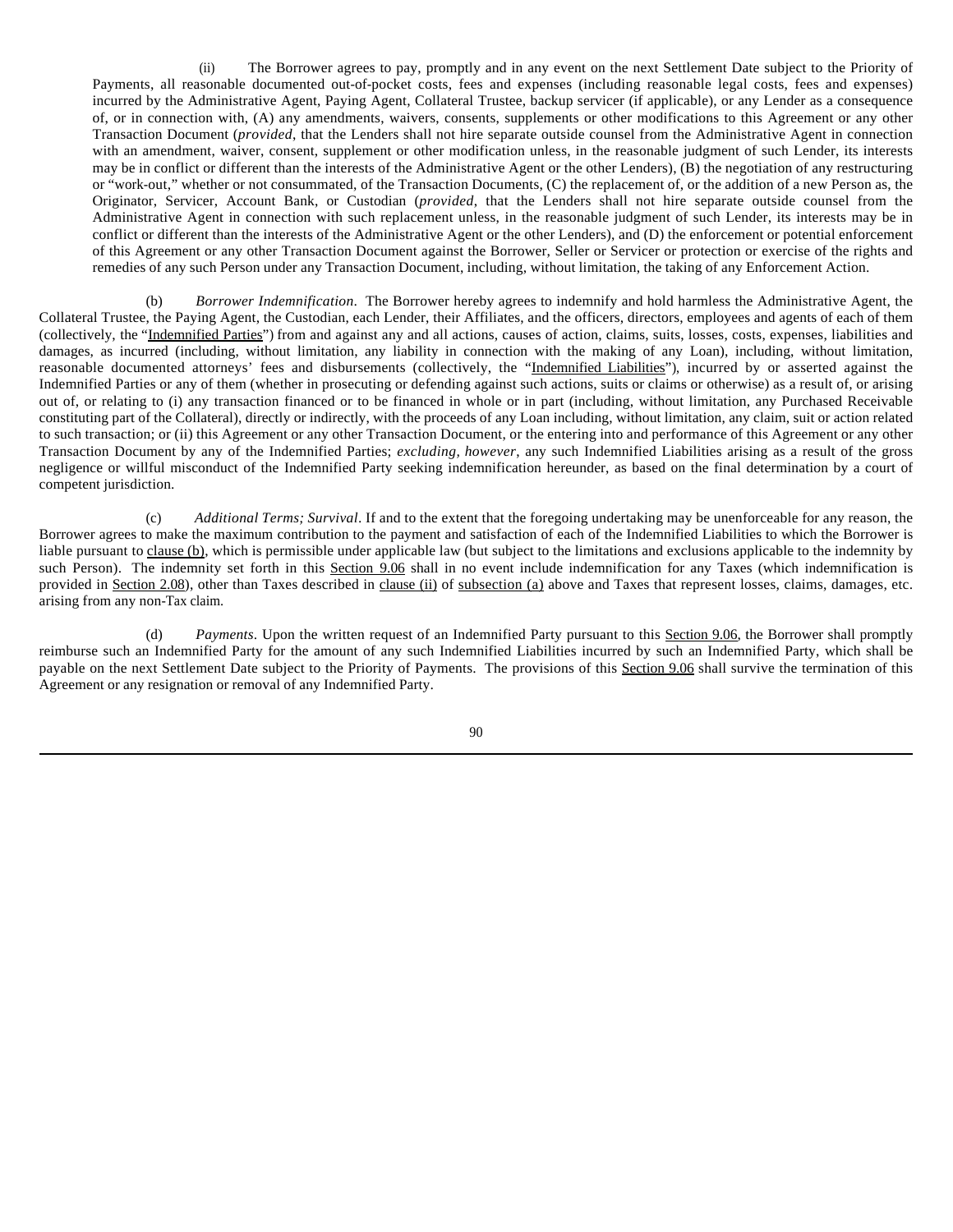## SECTION 9.07 Notices.

(a) *Notices Generally*. All notices, amendments, waivers, consents and other communications provided to any party hereto under this Agreement shall be in writing and addressed, delivered or transmitted to such party at its address set forth below its signature hereto (or, in the case of any assignee Lender, in the applicable Assignment and Assumption Agreement) or at such other address as may be designated by such party in a notice to the other parties and, in the case of any such notice, waiver, amendment, consent or other communication sent to any party other than the Administrative Agent, with a copy thereof to the Administrative Agent. Any notice, if mailed and properly addressed with postage prepaid or if properly addressed and sent by pre-paid courier service, shall be deemed given when received. Notices delivered through electronic communications, to the extent provided in paragraph (b) below, shall be effective as provided in said paragraph (b). The Administrative Agent and the Lenders shall be entitled to rely and act upon any notices purportedly given by or on behalf of the Borrower even if (i) such notices were not made in a manner specified herein, were incomplete or were not preceded or followed by any other form of notice specified herein, or (ii) the terms thereof, as understood by the recipient, varied from any confirmation thereof.

(b) *Electronic Communications*. Notices and other communications hereunder or under any other Transaction Document may be delivered or furnished by electronic communication (including email and Internet or intranet websites) pursuant to procedures approved by the Administrative Agent, *provided* that the foregoing shall not apply to notices to any Lender or pursuant to Article II if such Lender has notified the Administrative Agent and the Borrower that it is incapable of receiving notices under such Article by electronic communication. Unless the Administrative Agent otherwise prescribes, (i) notices and other communications sent to an e-mail address shall be deemed received upon the sender's receipt of an acknowledgement from the intended recipient (such as by the "return receipt requested" function, as available, return e-mail or other written acknowledgement), and (ii) notices or communications posted to an Internet or intranet website shall be deemed received upon the deemed receipt by the intended recipient, at its e-mail address as described in the foregoing clause (i), of notification that such notice or communication is available and identifying the website address therefore; *provided* that, for both clauses (i) and (ii) above, if such notice, email or other communication is not sent during the normal business hours of the recipient, such notice or communication shall be deemed to have been sent at the opening of business on the next business day for the recipient. The use of electronic communications to deliver notices shall not preclude the use of mail or pre-paid courier service as described in Section 9.07(a).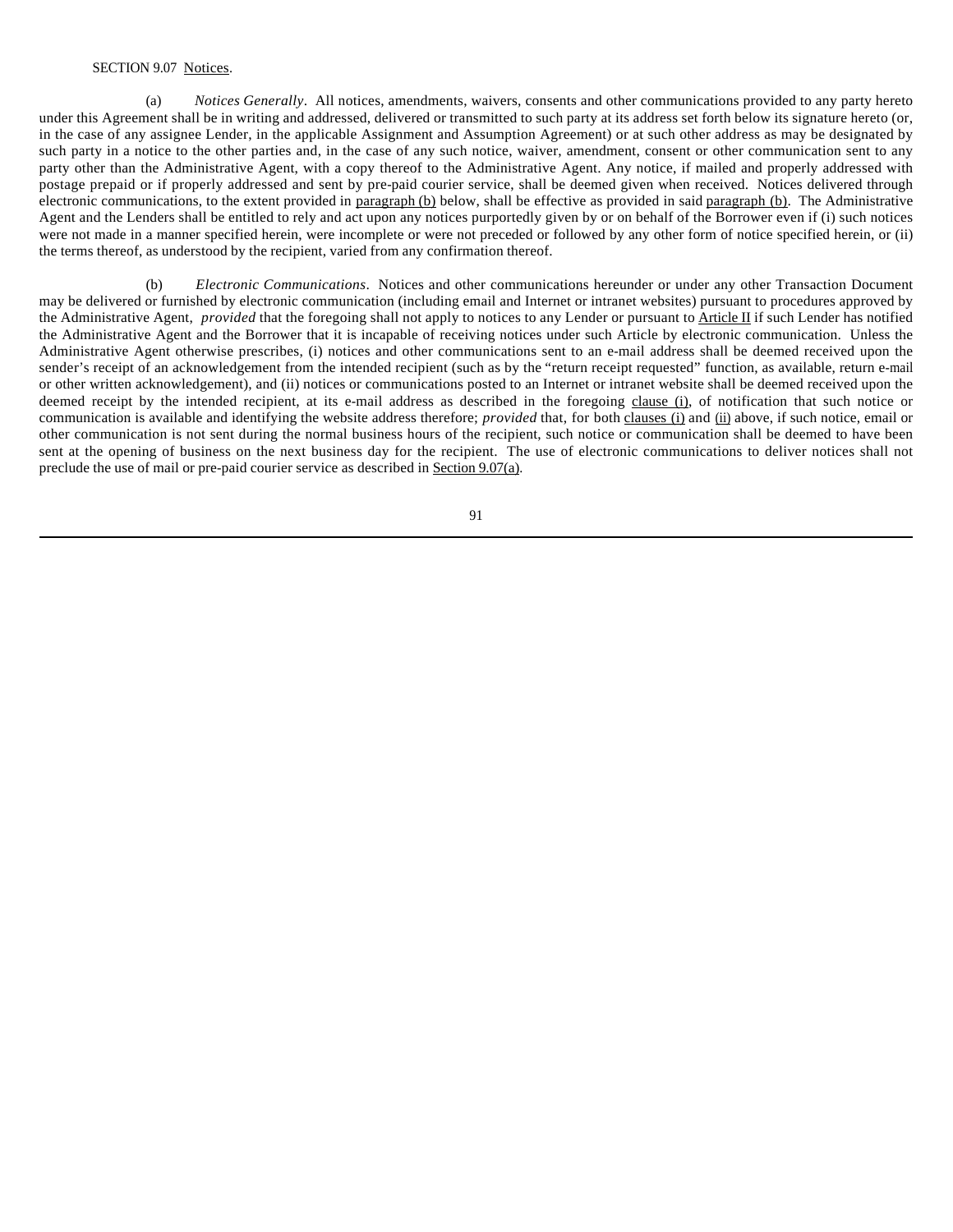(c) Each Person that is an Agent, in any capacity of such Person hereunder or under any other Transaction Document (in all applicable capacities, a "Recipient"), agrees to accept and act upon instructions or directions pursuant to this Agreement, any other Transaction Document, and any document executed in connection herewith or therewith, sent by unsecured email, facsimile transmission or other similar unsecured electronic methods; *provided however*, that the Borrower shall, and shall cause the Seller and Servicer (if applicable) to, provide to such Recipient an incumbency certificate listing persons designated to provide such instructions or directions, which incumbency certificate shall be amended whenever a person is added or deleted from the listing; *provided, further, however*, that such Recipient may, but is not required to, take action without any such incumbency certificate and shall have no liability whatsoever for failure to have such incumbency certificate or to verify that the sending party of the Borrower, Seller or Servicer, as applicable, is on such incumbency certificate. If the Borrower, Seller or Servicer elects to give any such Recipient email or facsimile instructions (or instructions by a similar electronic method) and such Recipient in its discretion elects to act upon such instructions, such Recipient's reasonable understanding of such instructions shall be deemed controlling. No Recipient shall be liable for any losses, costs or expenses arising directly or indirectly from its reliance upon and compliance with such instructions notwithstanding such instructions conflicting with or being inconsistent with a subsequent written instruction. The Borrower hereby agrees to assume all risks arising out of the use of such electronic methods to submit instructions and directions to any Recipient, including without limitation the risk of such Recipient acting on unauthorized instructions, and the risk of interception and misuse by third parties, and acknowledges and agrees that there may be more secure methods of transmitting such instructions than the method(s) selected by it and agrees that the security procedures (if any) to be followed in connection with its transmission of such instructions provide to it a commercially reasonable degree of protection in light of its particular needs and circumstances.

SECTION 9.08 Severability of Provisions. Any covenant, provision, agreement or term of this Agreement that is prohibited or is held to be void or unenforceable in any jurisdiction shall, as to that jurisdiction, be ineffective to the extent of the prohibition or unenforceability without invalidating the remaining provisions of this Agreement.

SECTION 9.09 Tax Characterization. Each party to this Agreement (a) acknowledges that it is the intent of the parties to this Agreement that, for accounting purposes and for all Federal, State and local income and franchise tax purposes, the Loans will be treated as evidence of indebtedness issued by the Borrower, (b) agrees to treat the Loans for all such purposes as indebtedness and (c) agrees that the provisions of the Transaction Documents shall be construed to further these intentions.

SECTION 9.10 Full Recourse to Borrower. The obligations of the Borrower under this Agreement and the other Transaction Documents shall be full recourse obligations of the Borrower. Notwithstanding the foregoing, no recourse shall be had for the payment of any amount owing in respect of this Agreement, including the payment of any fee hereunder or any other obligation or claim arising out of or based upon this Agreement, against any member, employee, officer, manager or director of the Borrower; *provided*, *however*, that nothing in this Section 9.10 shall relieve LendingClub (in any capacity) or any other Person from any liability that it may otherwise have as expressly set forth in this Agreement or any other Transaction Document to which it is a party.

SECTION 9.11 Governing Law. THIS AGREEMENT SHALL BE GOVERNED BY, AND CONSTRUED IN ACCORDANCE WITH, THE INTERNAL LAWS OF THE STATE OF NEW YORK, WITHOUT REGARD TO ITS CONFLICT OF LAW PROVISIONS (OTHER THAN SECTION 5- 1401 OF THE GENERAL OBLIGATIONS LAW), AND THE OBLIGATIONS, RIGHTS AND REMEDIES OF THE PARTIES HEREUNDER SHALL BE DETERMINED IN ACCORDANCE WITH SUCH LAWS.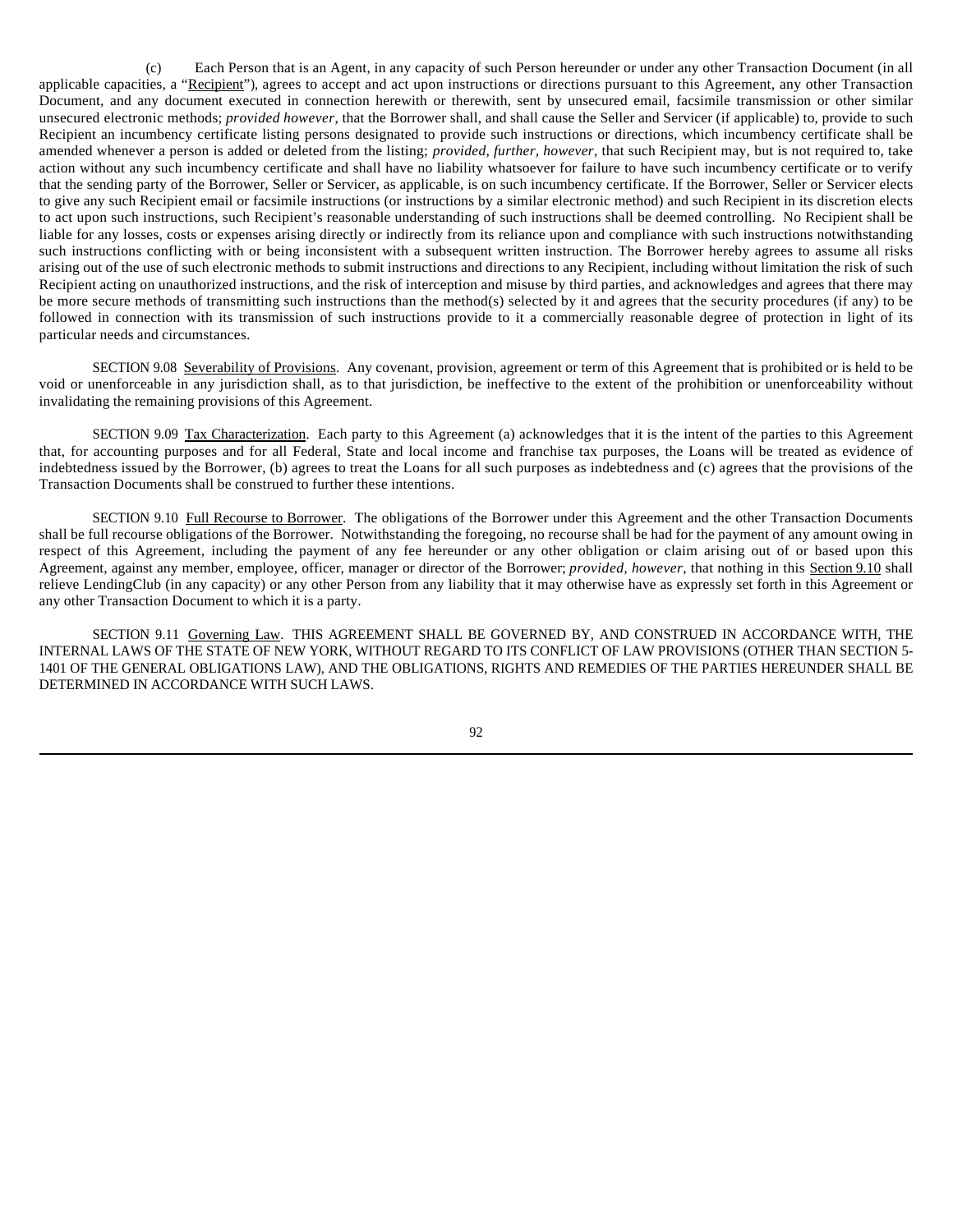SECTION 9.12 Submission to Jurisdiction. ANY LEGAL ACTION OR PROCEEDING WITH RESPECT TO THIS AGREEMENT MAY BE BROUGHT IN THE COURTS OF THE STATE OF NEW YORK OR OF THE UNITED STATES FOR THE SOUTHERN DISTRICT OF NEW YORK, AND BY EXECUTION AND DELIVERY OF THIS AGREEMENT, EACH OF THE PARTIES HERETO CONSENTS, FOR ITSELF AND IN RESPECT OF ITS PROPERTY, TO THE EXCLUSIVE JURISDICTION OF THOSE COURTS. EACH OF THE PARTIES HERETO IRREVOCABLY WAIVES ANY OBJECTION, INCLUDING ANY OBJECTION TO THE LAYING OF VENUE OR BASED ON THE GROUNDS OF FORUM NON CONVENIENS, OR ANY LEGAL PROCESS WITH RESPECT TO ITSELF OR ANY OF ITS PROPERTY, WHICH IT MAY NOW OR HEREAFTER HAVE TO THE BRINGING OF ANY ACTION OR PROCEEDING IN SUCH JURISDICTION IN RESPECT OF THIS AGREEMENT OR ANY DOCUMENT RELATED HERETO. EACH OF THE PARTIES HERETO WAIVES PERSONAL SERVICE OF ANY SUMMONS, COMPLAINT OR OTHER PROCESS, WHICH MAY BE MADE BY ANY OTHER MEANS PERMITTED BY NEW YORK LAW.

SECTION 9.13 Waiver of Jury Trial. THE PARTIES HERETO EACH WAIVE THEIR RESPECTIVE RIGHTS TO A TRIAL BY JURY OF ANY CLAIM OR CAUSE OF ACTION BASED UPON OR ARISING OUT OF OR RELATED TO THIS AGREEMENT OR THE TRANSACTIONS CONTEMPLATED HEREBY, IN ANY ACTION, PROCEEDING OR OTHER LITIGATION OF ANY TYPE BROUGHT BY ANY PARTY AGAINST THE OTHER PARTY, WHETHER WITH RESPECT TO CONTRACT CLAIMS, TORT CLAIMS OR OTHERWISE. THE PARTIES HERETO EACH AGREE THAT ANY SUCH CLAIM OR CAUSE OF ACTION SHALL BE TRIED BY A COURT TRIAL WITHOUT A JURY. WITHOUT LIMITING THE FOREGOING, THE PARTIES FURTHER AGREE THAT THEIR RESPECTIVE RIGHT TO A TRIAL BY JURY IS WAIVED BY OPERATION OF THIS SECTION AS TO ANY ACTION, COUNTERCLAIM OR OTHER PROCEEDING WHICH SEEKS, IN WHOLE OR IN PART, TO CHALLENGE THE VALIDITY OR ENFORCEABILITY OF THIS AGREEMENT OR ANY PROVISION HEREOF. THIS WAIVER SHALL APPLY TO ANY AMENDMENTS, RENEWALS, SUPPLEMENTS OR MODIFICATIONS TO THIS AGREEMENT.

SECTION 9.14 Counterparts; Electronic Delivery. This Agreement may be executed in any number of counterparts and by the different parties hereto in separate counterparts, each of which when so executed shall be deemed to be an original, and all of which together shall constitute one and the same instrument. Any signature page to this Agreement containing a manual signature may be delivered by facsimile transmission or other electronic communication device (such as pdf attachment to an email) capable of transmitting or creating a printable written record, and when so delivered shall have the effect of delivery of an original manually signed signature page.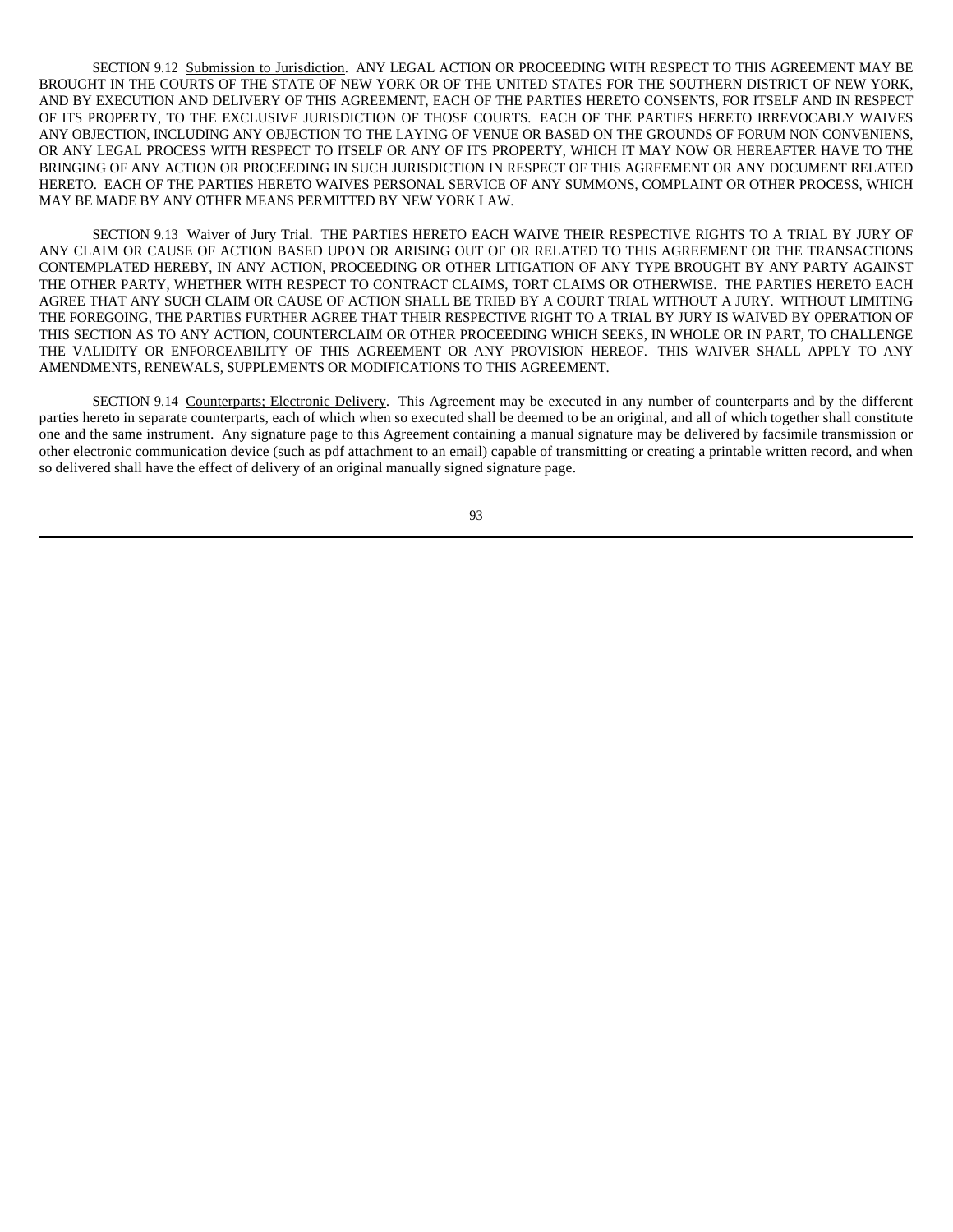# SECTION 9.15 Nonpetition Covenants.

(a) *Against Borrower*. Notwithstanding any prior termination of this Agreement, prior to the date that is one year and one day after Payment in Full, none of the Custodian, Collateral Trustee, or any Lender will institute against, join any other Person in instituting against, acquiesce, petition or otherwise invoke, or cause the Borrower to invoke, the process of any court or governmental authority for the purpose of commencing or sustaining an Insolvency Proceeding or other case against the Borrower under any federal or State bankruptcy, insolvency or other Debtor Relief Law or appointing a receiver, liquidator, assignee, trustee, custodian, sequestrator or other similar official for the Borrower or any substantial part of its property, or for ordering the winding up or liquidation of the affairs of the Borrower. The Borrower hereby agrees that it shall receive the foregoing agreement from each counterparty to any contract entered into by the Borrower.

(b) *Against Conduit Lenders*. Notwithstanding any prior termination of this Agreement, each party hereto hereby agree that prior to the date that is one year and one day (or such longer preference or disgorgement period as may be in effect from time to time) after the date upon which the latest maturing commercial paper note or other debt security issued by a Conduit Lender is paid in full, such party will not institute against, join any other Person in instituting against, petition or otherwise invoke the process of any court or governmental authority for the purpose of commencing or sustaining an Insolvency Proceeding or other case against such Conduit Lender under any federal or State bankruptcy, insolvency or other Debtor Relief Law or appointing a receiver, liquidator, assignee, trustee, custodian, sequestrator or other similar official for such Conduit Lender or any substantial part of its property, or for ordering the winding up or liquidation of the affairs of such Conduit Lender.

(c) *Survival*. The terms of this Section 9.15 shall expressly survive termination of this Agreement.

[Remainder of Page Intentionally Blank]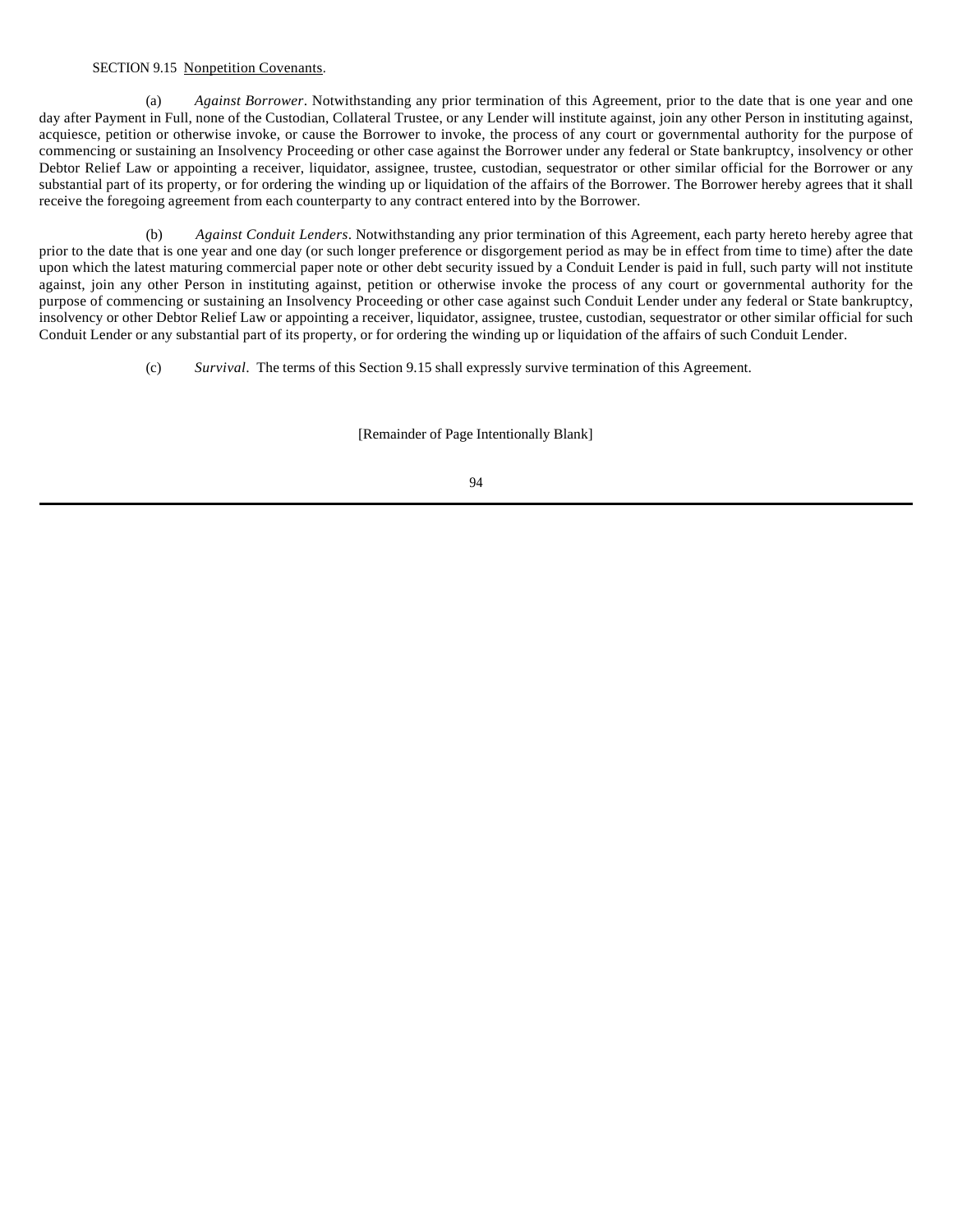IN WITNESS WHEREOF, the parties hereto have caused this Agreement to be duly executed by their duly authorized officers and delivered as of the day and year first above written.

LENDINGCLUB WAREHOUSE II LLC, as Borrower

By: /s/ Patrick Dunne Name: Patrick Dunne Title: President Address: 71 Stevenson Street, Suite 1000 San Francisco, CA 94105

Credit Agreement – (LendingClub/JPM Warehouse) – Signature Page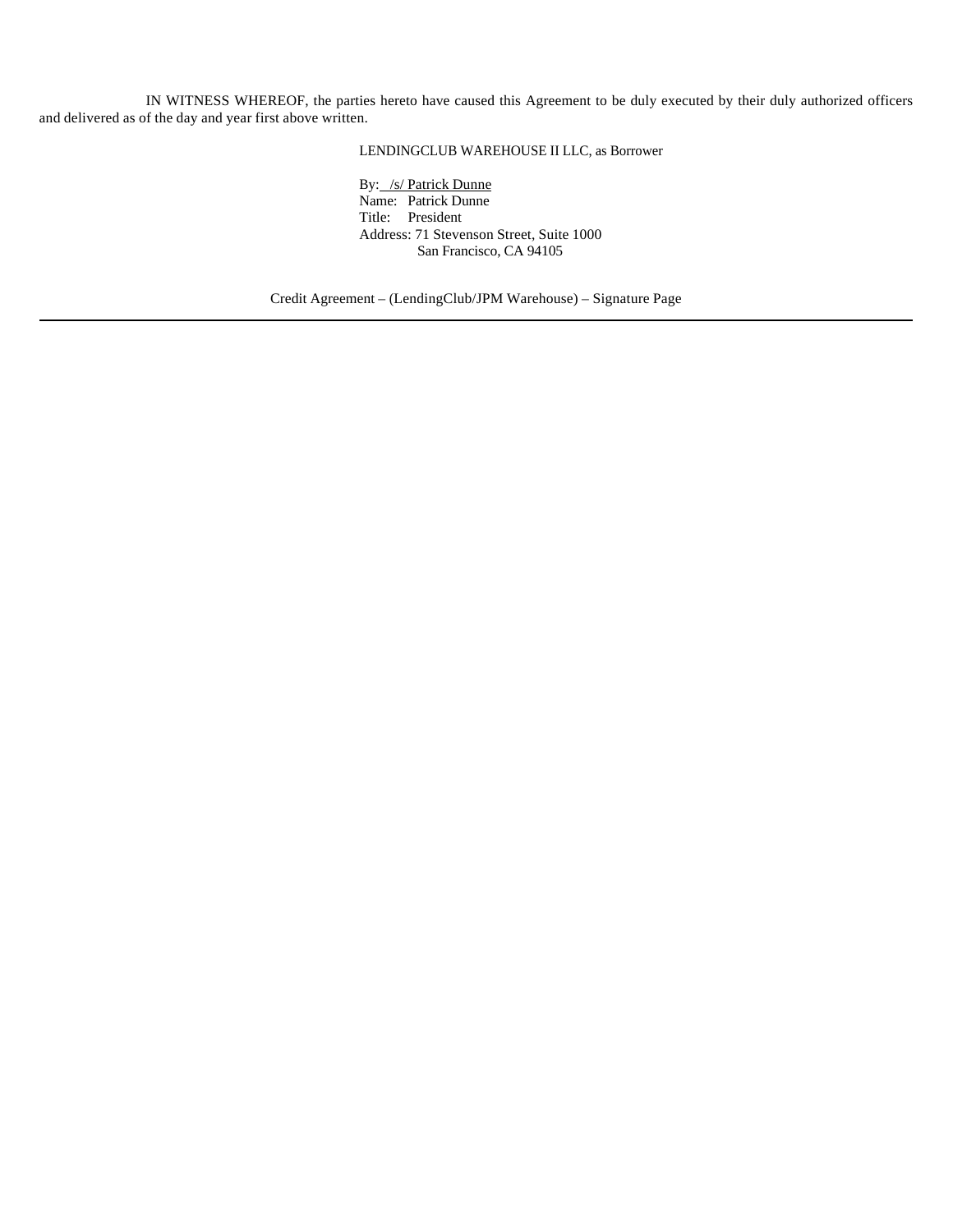# JPMORGAN CHASE BANK, N.A., as initial Committed Lender and Administrative Agent

| By:                                                    | /s/ Gareth D. Morgan                                          |  |  |
|--------------------------------------------------------|---------------------------------------------------------------|--|--|
| Name:                                                  | Gareth D. Morgan                                              |  |  |
|                                                        | Title: Executive Director                                     |  |  |
| Address: JPMorgan Chase Bank, N.A.                     |                                                               |  |  |
| Chase Tower, 16th Floor                                |                                                               |  |  |
| 10 S. Dearborn Street                                  |                                                               |  |  |
| Mail Code IL 1-0079                                    |                                                               |  |  |
| Chicago, Illinois 60603                                |                                                               |  |  |
| Attention: Asset-Backed Securities Conduit Group       |                                                               |  |  |
| Telephone: (312) 732-7985                              |                                                               |  |  |
| Facsimile: (312) 732-1844                              |                                                               |  |  |
| Email:                                                 | abs.treasury.dept@jpmorgan.com                                |  |  |
|                                                        | Abf.operations@jpmorgan.com                                   |  |  |
|                                                        | Abs ccsl@jpmorgan.com                                         |  |  |
|                                                        |                                                               |  |  |
|                                                        |                                                               |  |  |
|                                                        | <b>CHARIOT FUNDING LLC, as a Conduit Lender</b>               |  |  |
| By: JPMorgan Chase Bank, N.A., as its attorney-in-fact |                                                               |  |  |
|                                                        |                                                               |  |  |
|                                                        |                                                               |  |  |
| $\mathbf{B} \mathbf{v}$ :                              | /s/ Gareth D. Morgan                                          |  |  |
|                                                        | Name: Gareth D. Morgan                                        |  |  |
| <b>Executive Director</b><br>Title:                    |                                                               |  |  |
| Address: Chariot Funding, LLC                          |                                                               |  |  |
| Chase Tower, 16th Floor                                |                                                               |  |  |
| 10 S. Dearborn Street                                  |                                                               |  |  |
| Mail Code IL 1-0079                                    |                                                               |  |  |
| Chicago, Illinois 60603                                |                                                               |  |  |
| Attention: Asset-Backed Securities Conduit Group       |                                                               |  |  |
| Telephone: (312) 732-7985                              |                                                               |  |  |
|                                                        | Facsimile: (312) 732-1844                                     |  |  |
| Email:                                                 |                                                               |  |  |
|                                                        | abs.treasury.dept@jpmorgan.com<br>Abf.operations@jpmorgan.com |  |  |

Abs\_ccsl@jpmorgan.com

Credit Agreement – (LendingClub/JPM Warehouse) – Signature Page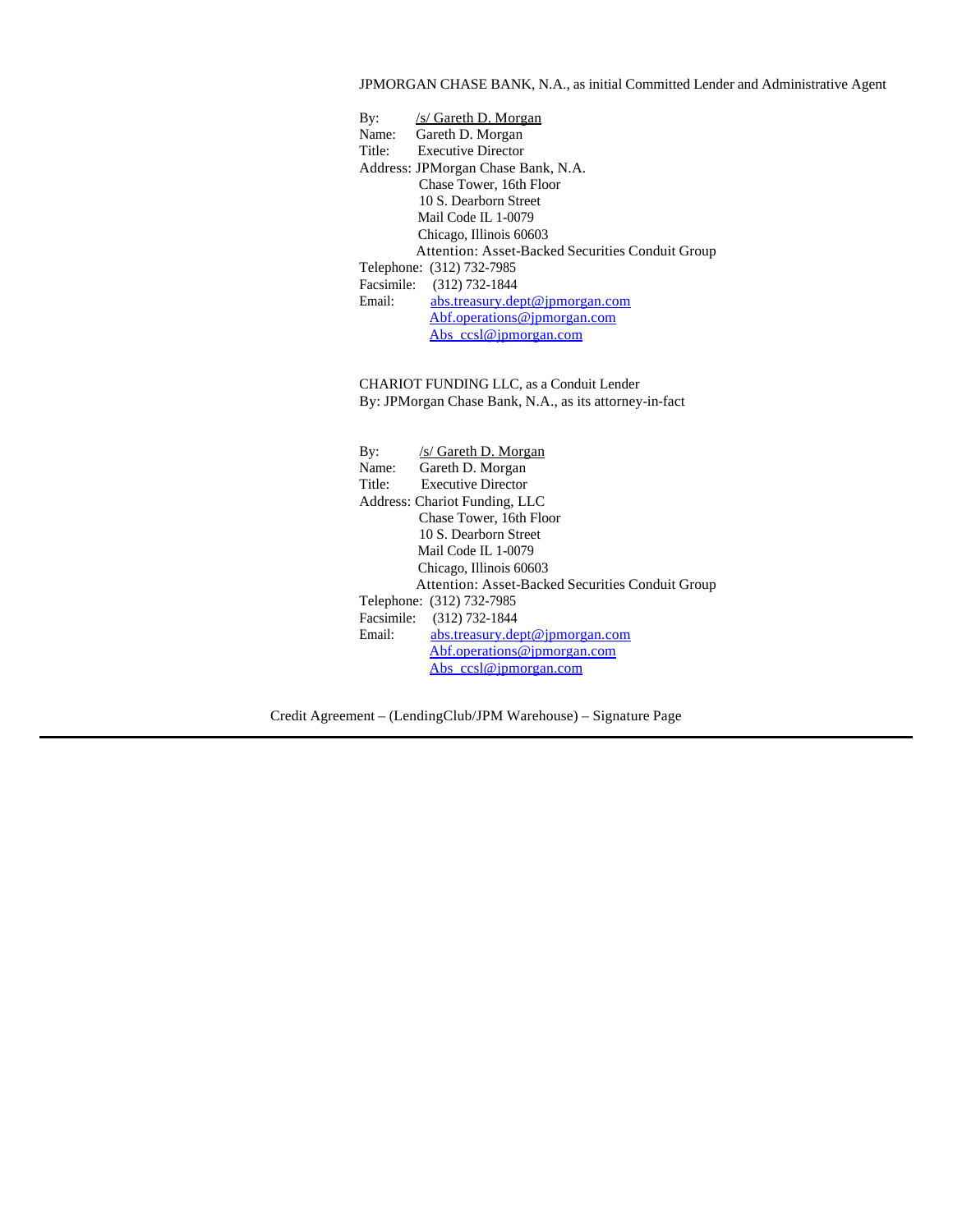WILMINGTON TRUST, NATIONAL ASSOCIATION, as Paying Agent and Collateral Trustee

By: /s/ Shaheen Mohajer Name: Shaheen Mohajer Title: Vice-President Address: Wilmington Trust, National Association Rodney Square North 1100 North Market Street Wilmington, Delaware 19890

Credit Agreement – (LendingClub/JPM Warehouse) – Signature Page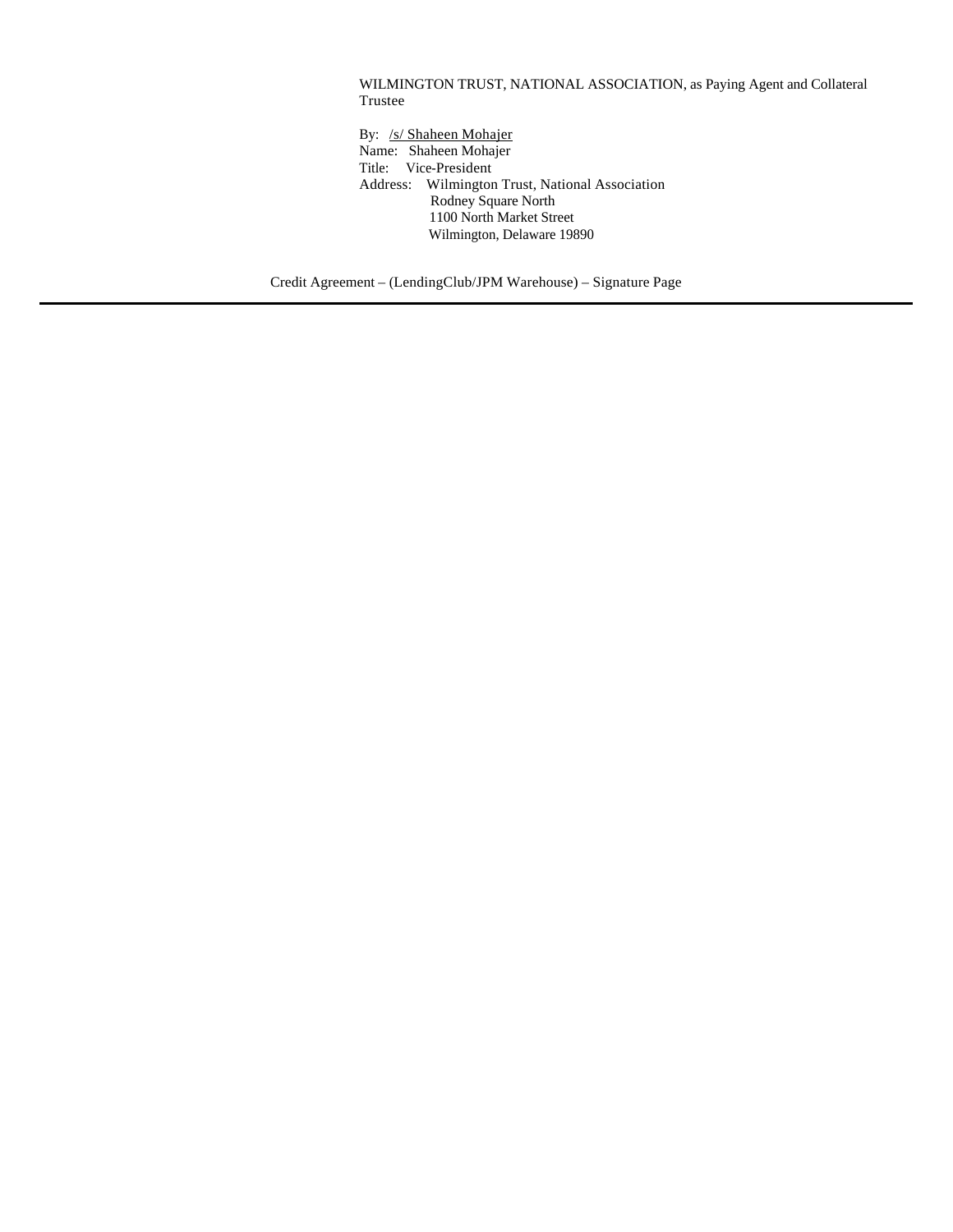#### FORM OF ADVANCE NOTICE

JPMORGAN CHASE BANK, N.A., as Administrative Agent, on behalf of itself and the Lenders Wilmington Trust, National Association, as Paying Agent

Ladies and Gentlemen:

This Advance Notice is delivered to you pursuant to Section 2.01 of that certain Warehouse Credit Agreement, dated as of January 23, 2018 (as amended, supplemented, restated or otherwise modified, the "Credit Agreement"), among LENDINGCLUB WAREHOUSE II LLC (the "Borrower"), Wilmington Trust, National Association, as Paying Agent (in such capacity, "Paying Agent") and Collateral Trustee (in such capacity, "Collateral Trustee"), the Lenders from time to time party thereto (the "Lenders"), and JPMORGAN CHASE BANK, N.A., as Administrative Agent (in such capacity, the "Administrative Agent"). Unless otherwise defined herein or as the context otherwise requires, terms used herein have the meaning assigned thereto under the Credit Agreement.

| $\overline{A}$ | <b>REQUESTED ADVANCE DATE:</b>                        | 20                                                                                                                                                  |
|----------------|-------------------------------------------------------|-----------------------------------------------------------------------------------------------------------------------------------------------------|
| $\overline{B}$ | REQUESTED ADVANCE AMOUNT                              |                                                                                                                                                     |
| $\mathsf{C}$   | PRO FORMA REQUIRED RESERVE ACCOUNT DEPOSIT<br>AMOUNT: |                                                                                                                                                     |
| D              | NET PAYMENT TO BORROWER<br>$(B - C)$                  |                                                                                                                                                     |
| E              | WIRE INSTRUCTIONS FOR REMAINDER OF ADVANCE:           | <b>INSTITUTIONS NAME</b><br><b>ACCOUNT NUMBER</b><br><b>ROUTING NUMBER</b><br><b>ACCOUNT NAME</b><br><b>BORROWER CONTACT</b><br><b>BANK CONTACT</b> |

Borrower hereby directs the Administrative Agent, on the Advance Date to (i) deposit the portion of the Advance equal to the Required Reserve Amount Deposit Amount into the Reserve Account; and (ii) wire the remaining proceeds of the Advance directly to the Seller, as designee of the Borrower, using the wire instructions set forth above, which shall constitute a payment in respect of the Borrower's obligation to the Seller to deliver the purchase price for the Receivables and other Purchased Assets being acquired by the Borrower from the Seller (and pledged by Borrower to the Collateral Trustee) on the applicable Advance Date.

Exhibit A - 1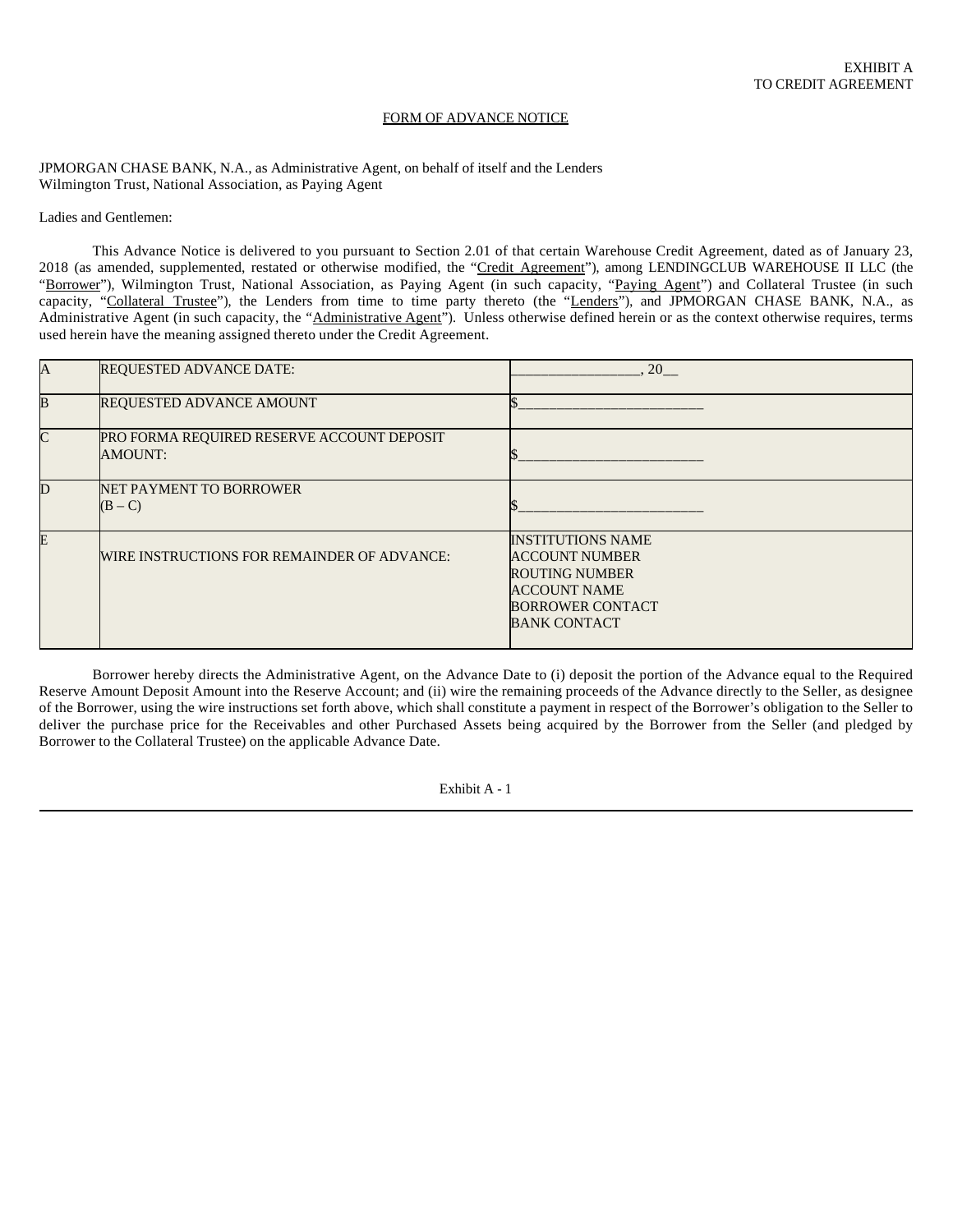The Borrower, through its Authorized Officer, hereby certifies as follows:

(a) The terms of Section 4.01(i) of the Credit Agreement apply to the information set forth in this Certificate and the below documents sent together herewith, as if such Section 4.01(i) of the Credit Agreement were fully set forth herein:

Attachment I: Summary Information

Attachment II: Purchased Receivables Confirmation under the Receivables Purchase Agreement

Attachment III: Eligible Receivables List\*

Attachment IV: Borrowing Base Certificate\*

Accompanying Documentation: Data File\* and Advance Rate Model\*

\*Pro Forma as of Advance Date after giving effect to acquisition of new Receivables and Advance.

(b) All representations and warranties set forth in Section 4.01 of the Credit Agreement are true and correct in all material respects (except to the extent already qualified by materiality, in which case such representations and warranties are true and correct in all respects) on the date hereof and will be true and correct on the Advance Date, both before and after giving effect to the Advance (and the simultaneous acquisition by the Borrower of new Receivables) (except to the extent such representations and warranties expressly relate to any earlier date, in which case such representations and warranties are true and correct in all material respects (except to the extent already qualified by materiality, in which case such representations and warranties are true and correct in all respects)) as of such earlier date).

(c) All applicable conditions set forth in Section 5.02 of the Credit Agreement with respect to such Advance have been satisfied and will be satisfied on the Advance Date both before and after giving effect to such Advance.

(d) On the date hereof and as of the Advance Date, both before and after giving effect to the Advance, no Default, Event of Default or Amortization Event shall have occurred or be continuing, or will arise as a result of such Advance.

Seller's Liquidity, on the date hereof and on the Advance Date, both before and after giving effect to the Advance (and the simultaneous acquisition by the Borrower of new Receivables and payment of the purchase price therefor), shall not be less than  $\frac{1}{2}$ \*\*\*]\*.

(f) Seller has delivered to the Custodian and the Custodian has sole possession (with "control" by the Collateral Trustee, for the benefit of the Secured Parties), of the Receivable Document Packages with respect to the Receivables to be transferred to the Borrower on the related Advance Date, and such other documentation and information (or Data File) as required under the Servicing Agreement or reasonably requested by the Custodian, all of the foregoing of which shall be true, complete and correct in all material respects on the date hereof and on the Advance Date.

\* Confidential Treatment Requested

Exhibit A - 2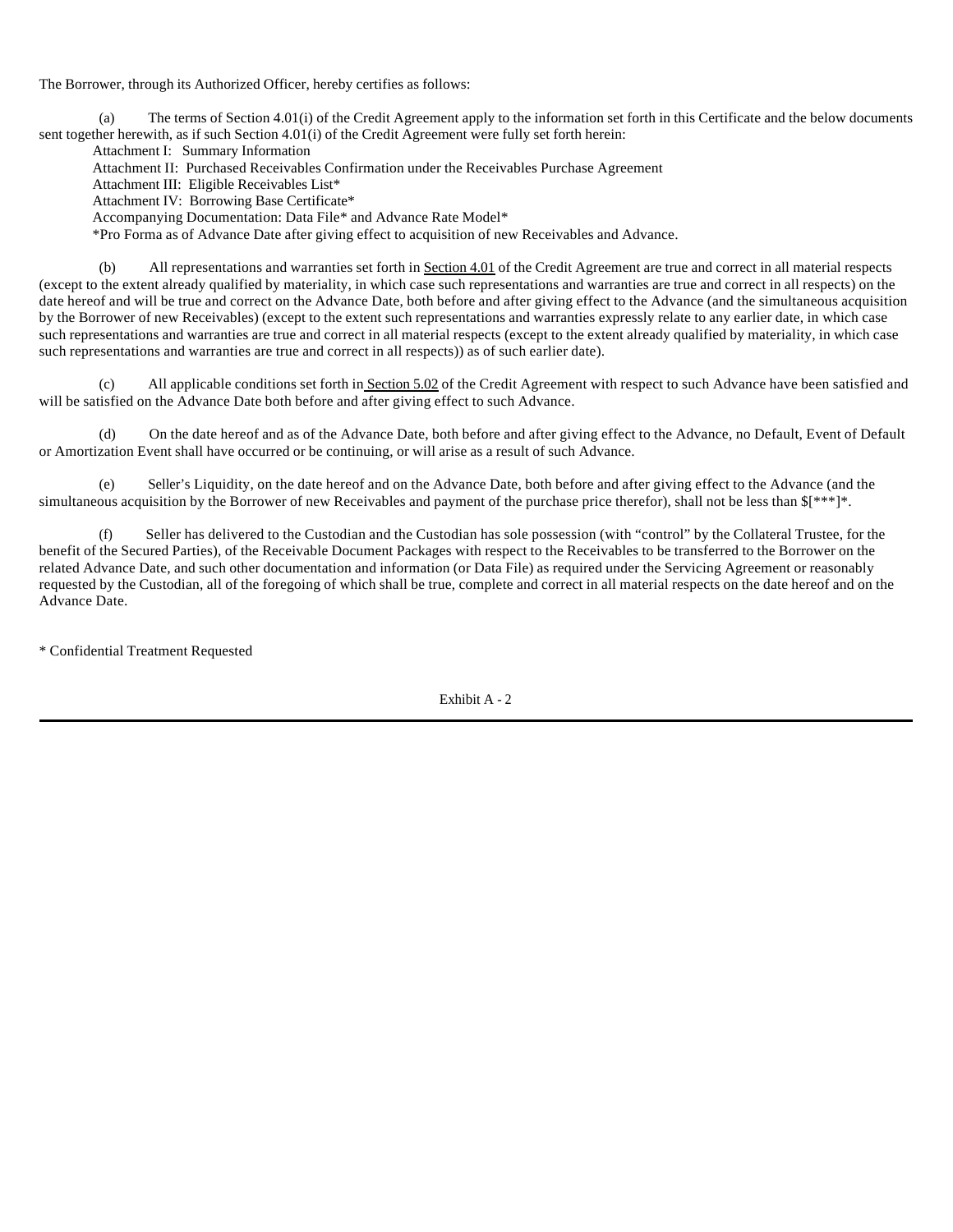(g) The foregoing calculations and determination were made in good faith and the Borrower agrees that such information will be immediately updated if necessary on the related Advance Date, if not accurate as of the close of business on such date.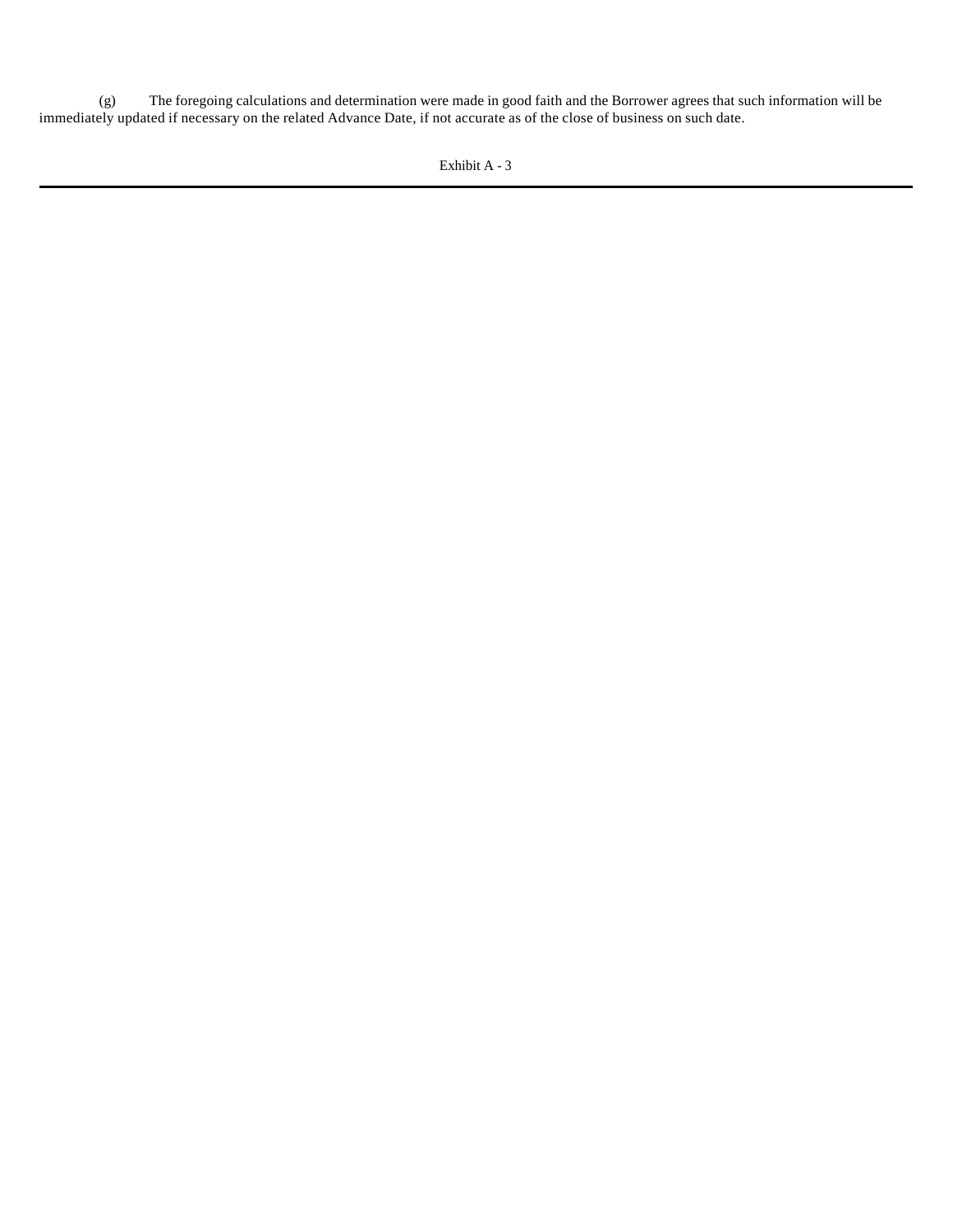# LENDINGCLUB WAREHOUSE II LLC

 $\overline{\phantom{a}}$  ,  $\overline{\phantom{a}}$  ,  $\overline{\phantom{a}}$  ,  $\overline{\phantom{a}}$  ,  $\overline{\phantom{a}}$  ,  $\overline{\phantom{a}}$  ,  $\overline{\phantom{a}}$  ,  $\overline{\phantom{a}}$  ,  $\overline{\phantom{a}}$  ,  $\overline{\phantom{a}}$  ,  $\overline{\phantom{a}}$  ,  $\overline{\phantom{a}}$  ,  $\overline{\phantom{a}}$  ,  $\overline{\phantom{a}}$  ,  $\overline{\phantom{a}}$  ,  $\overline{\phantom{a}}$ 

Name: Title: Date: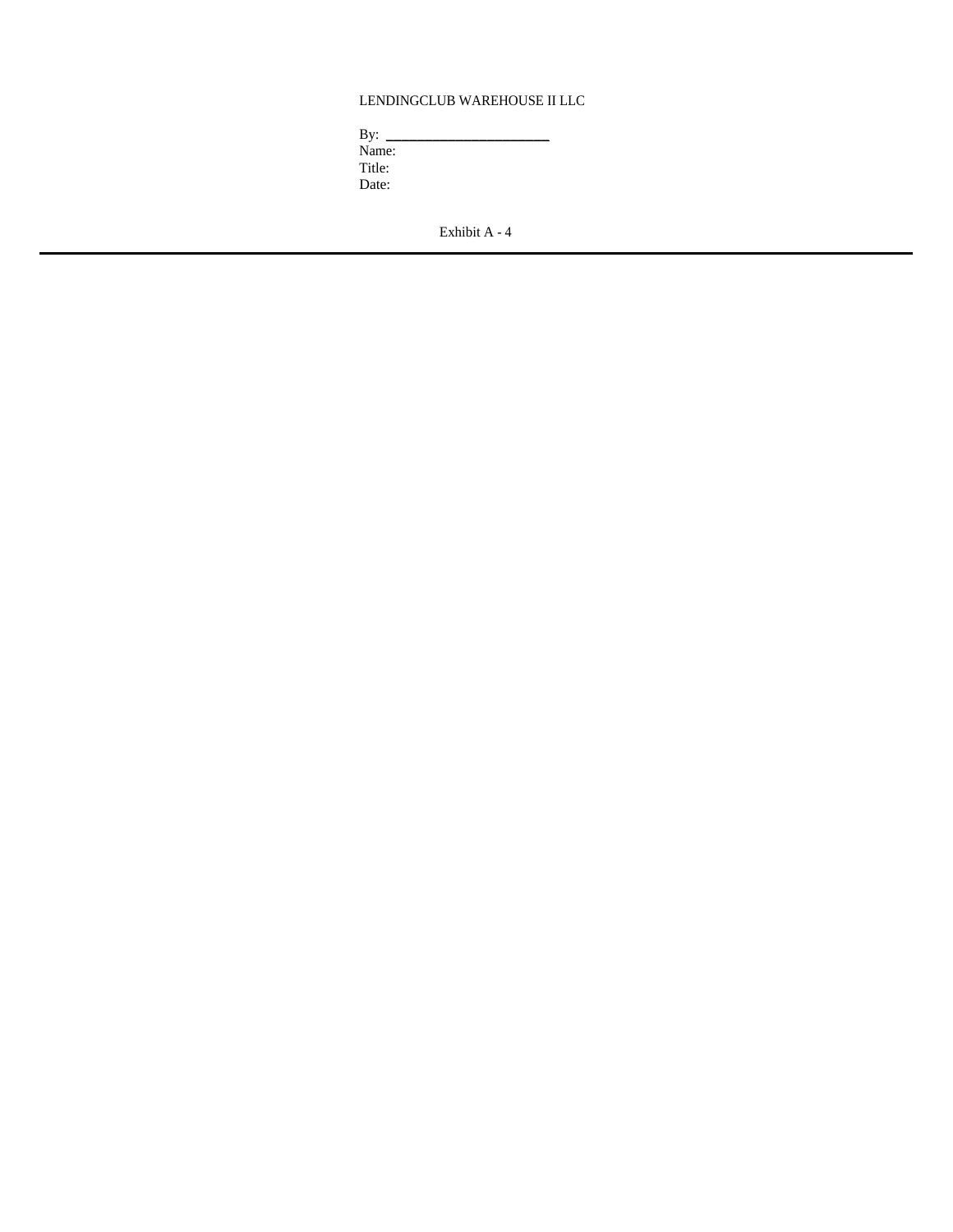## SUMMARY INFORMATION AND COMPLIANCE CHECK

|   | <b>METRIC</b>                                                                                                          | <b>AMOUNT</b><br><b>AS OF ADVANCE DATE</b> |
|---|------------------------------------------------------------------------------------------------------------------------|--------------------------------------------|
| A | <b>AGGREGATE LOAN AMOUNT</b><br>(IMMEDIATELY PRIOR TO ADVANCE)                                                         |                                            |
| B | AMOUNT OF ADVANCE                                                                                                      |                                            |
|   | AGGREGATE LOAN AMOUNT<br>$(AFTER ADVANCE) (A + B)$                                                                     |                                            |
| D | ELIGIBLE POOL BALANCE<br>(PRO FORMA BASIS WITH NEW RECEIVABLES TO BE ACQUIRED ON<br><b>ADVANCE DATE)</b>               |                                            |
|   | <b>EXCESS CONCENTRATION</b><br>(PRO FORMA BASIS WITH NEW RECEIVABLES TO BE ACQUIRED ON<br><b>ADVANCE DATE)</b>         |                                            |
|   | NET ELIGIBLE POOL BALANCE $(D - E)$<br>(PRO FORMA BASIS WITH NEW RECEIVABLES TO BE ACQUIRED ON<br><b>ADVANCE DATE)</b> |                                            |
| G | <b>ADVANCE RATE</b><br>(PRO FORMA BASIS WITH NEW RECEIVABLES TO BE ACQUIRED ON<br><b>ADVANCE DATE)</b>                 |                                            |
| Ή | BORROWING BASE (F.G)<br>(PRO FORMA BASIS WITH NEW RECEIVABLES TO BE ACQUIRED ON<br><b>ADVANCE DATE)</b>                |                                            |
|   | <b>FACILITY LIMIT</b>                                                                                                  | \$200,000,000                              |
|   | <b>COMPLIANCE CHECK:</b><br>$C \leq H$<br>$C \leq I$                                                                   | <b>TRUE</b>                                |

### ATTACHMENTS TO ADVANCE NOTICE:

### COPY OF PURCHASED RECEIVABLES CONFIRMATION UNDER RPA

# LIST OF PURCHASED RECEIVABLES FOR ADVANCE DATE

### BORROWING BASE CERTIFICATE

### ADVANCE RATE MODEL

# DATA FILE TO BE MADE AVAILABLE ELECTRONICALLY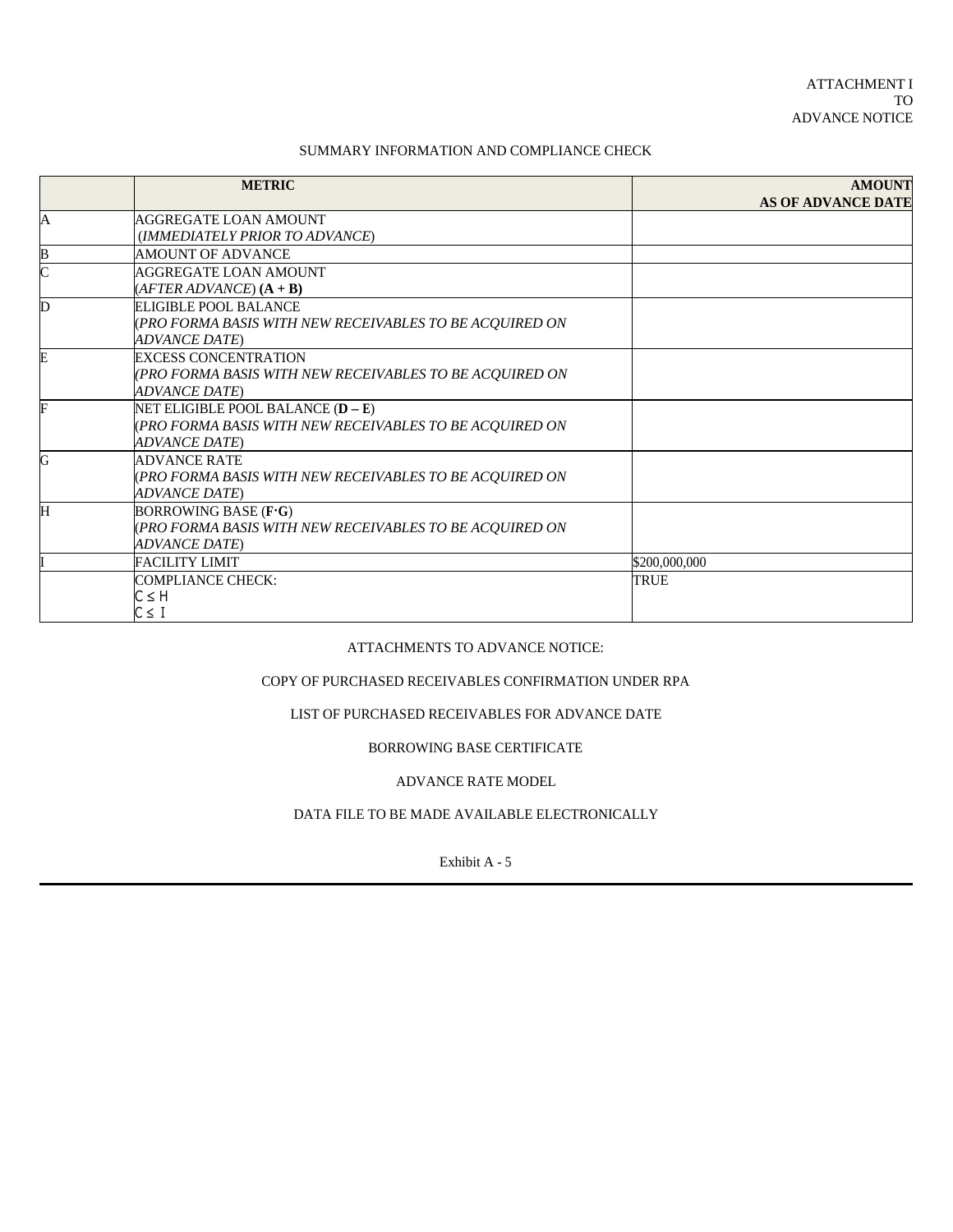\_\_\_\_\_\_\_\_, \_\_\_\_

### FORM OF ASSIGNMENT AND ASSUMPTION AGREEMENT

This Assignment and Assumption Agreement (this "Assignment and Assumption Agreement") is by and among the following: Assignor Lender:\_\_\_\_\_\_\_\_\_\_\_\_\_\_\_\_\_\_\_\_\_\_\_\_\_\_ ("Assignor") Assignee Lender:\_\_\_\_\_\_\_\_\_\_\_\_\_\_\_\_\_\_\_\_\_\_\_\_("Assignee") Assignment Effective Date:\_\_\_\_\_\_\_\_\_\_\_\_\_\_\_\_\_\_\_\_\_\_\_ Check One: \_\_ Conduit Lender \_\_ Committed Lender Related Group Members:\_\_\_\_\_\_\_\_\_\_\_\_\_\_\_\_\_\_\_\_\_ Percentage Assigned: \_\_\_\_\_\_\_\_\_\_% (the "Percentage")

Reference is made to that certain Warehouse Credit Agreement, dated as of January 23, 2018 (as amended, supplemented, restated or otherwise modified from time to time in accordance with the terms thereof, the "Credit Agreement"), among LENDINGCLUB WAREHOUSE II LLC (the "Borrower"), Wilmington Trust, National Association, as Paying Agent and Collateral Trustee, the Lenders from time to time party thereto (the "Lenders"), and JPMorgan Chase Bank, N.A., as Administrative Agent (in such capacity, the "Administrative Agent"). Unless otherwise defined herein or as the context otherwise requires, terms used herein have the meaning assigned thereto under the Credit Agreement.

Each of the undersigned hereby agree as follows:

1. Purchase and Sale of Interest. The Assignor hereby sells and assigns to the Assignee, and the Assignee hereby purchases and assumes from the Assignor, an undivided percentage interest (equal to the Percentage) in and to all of the Assignor's rights and obligations under the Credit Agreement as of the Assignment Effective Date (the "Transferred Interest"), including, without limitation, the Percentage of the following: the Assignor's [Commitment], the Assignor's Loan Amount, and all interest, fees, and other Obligations owing to the Assignor that are accrued but unpaid as of the Assignment Effective Date. After giving effect to such sale and assignment, the Assignee will be a [Committed Lender] [Conduit Lender] in the Related Group shown above.

Purchase Price. As consideration for the sale and assignment of the Transferred Interest contemplated in Section 1 above, the Assignee shall pay to the Assignor on the Assignment Effective Date in immediately available funds an amount equal to  $[$ representing the purchase price payable by the Assignee for the Transferred Interest sold and assigned to the Assignee under this Assignment and Assumption Agreement.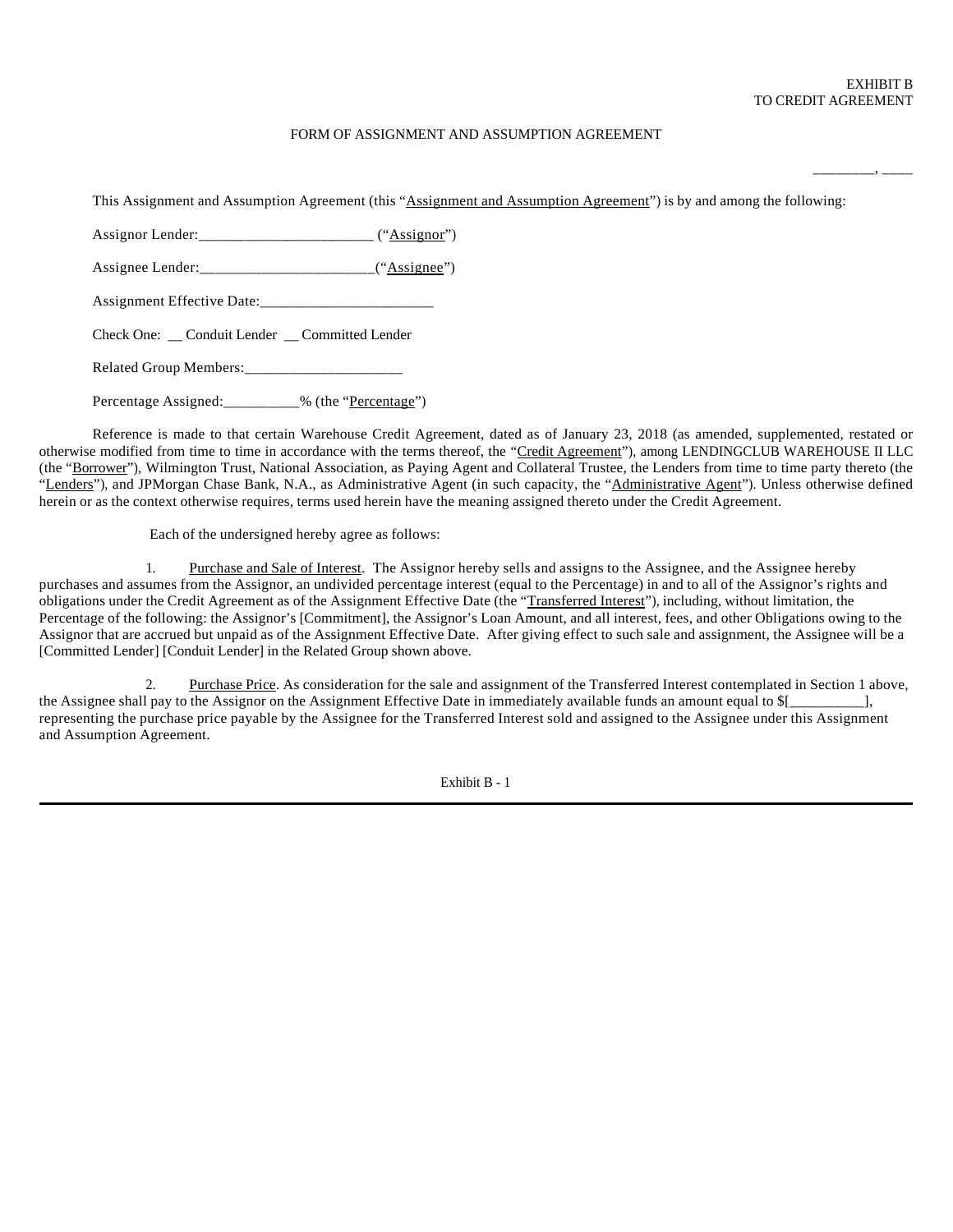### 3. Representations and Disclaimers of Assignor. The Assignor:

(a) represents and warrants that it is the legal and beneficial owner of the Transferred Interest, free and clear of any Liens;

(b) makes no representation or warranty and assumes no responsibility with respect to any statements, warranties or representations made in or in connection with the Credit Agreement, any other Transaction Document, or any other instrument or document furnished pursuant thereto or the execution, legality, validity, enforceability, genuineness, sufficiency or value of any of the foregoing; and

(c) makes no representation or warranty and assumes no responsibility with respect to the financial condition of the Borrower or the Servicer, or the performance or observance by either such party (or any other Person) of any of its respective obligations under the Credit Agreement, any other Transaction Document, or any other instrument or document furnished pursuant thereto.

### 4. Representations and Agreements of Assignee. The Assignee:

(a) confirms that it has received a copy of the Credit Agreement, together with copies of the most recent financial statements delivered pursuant to the Credit Agreement and such other documents and information as it has deemed appropriate to make its own credit analysis and decision to enter into this Assignment and Assumption Agreement;

(b) agrees that it will, independently and without reliance upon the Administrative Agent, any other Agent, the Assignor or any other Lender, and based on such documents and information as it shall deem appropriate at the time, continue to make its own credit decisions in taking or not taking action under the Credit Agreement;

(c) appoints and authorizes the each Agent to take such action as agent on its behalf and to exercise such powers under the Credit Agreement and the other Transaction Documents as are delegated to each such Agent by the terms thereof, together with such powers as are reasonably incidental thereto;

(d) agrees that, on and after the Assignment Effective Date, it will perform in accordance with their terms all of the obligations which by the terms of the Credit Agreement and this Assignment and Assumption Agreement are required to be performed by it as a [Committed Lender] [Conduit Lender] and to be bound to the terms of the Credit Agreement as a Lender thereunder as fully and completely as if it were an original signatory thereto;

(e) specifies as its address for notices the office set forth beneath its name on the signature pages hereof;

(f) represents that this Assignment and Assumption Agreement has been duly authorized, executed and delivered by the Assignee pursuant to its powers and constitutes the legal, valid and binding obligation of the Assignee, enforceable in accordance with its terms, subject to bankruptcy and equitable principles; and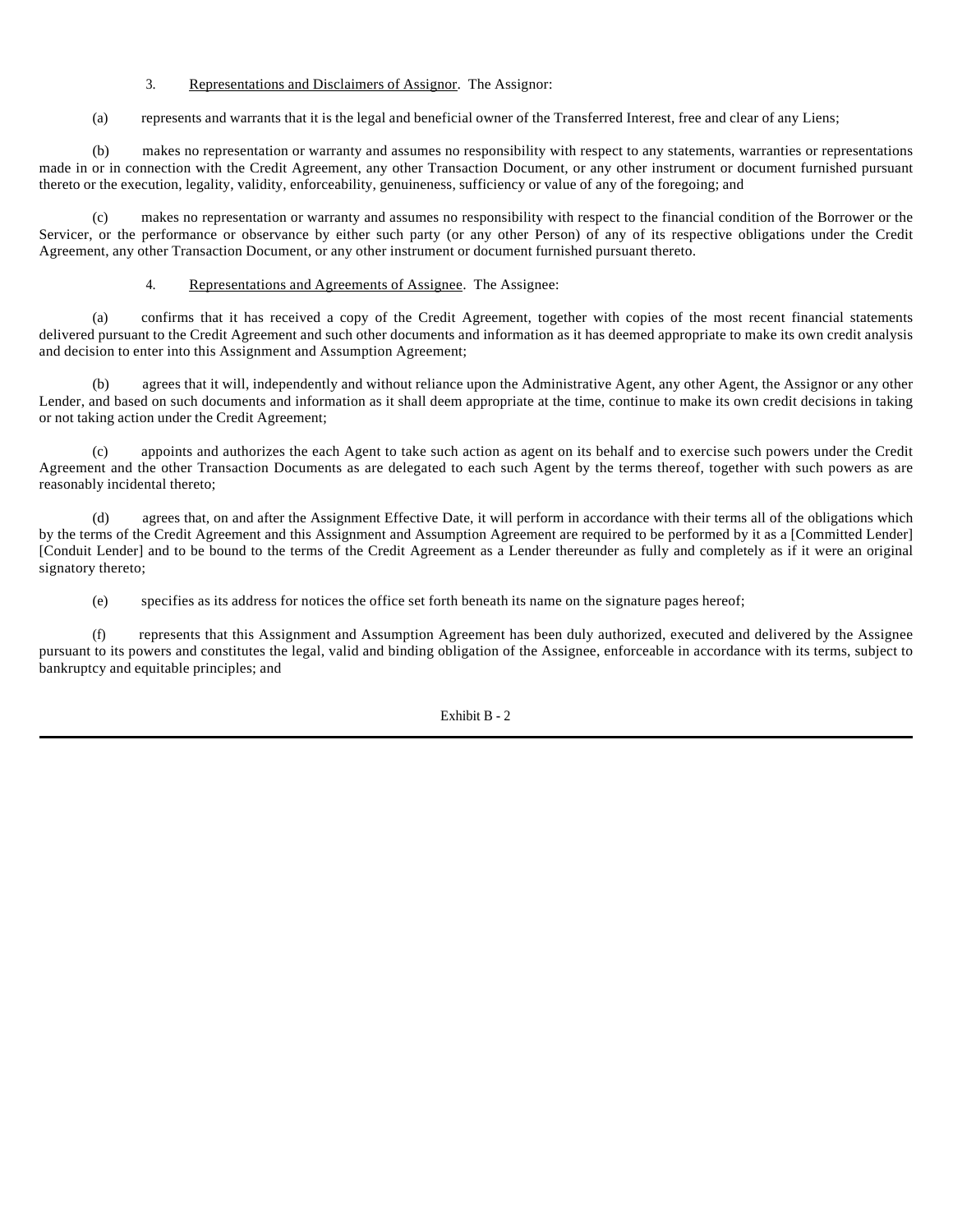(g) is and so long as it is a Lender shall at all times be either an "accredited investor" as defined in Rule 501(a) under the Securities Act of 1933, as amended (the "Securities Act"), or a "qualified institutional buyer" as defined in Rule 144A under the Securities Act.

5. Effectiveness of Assignment. This Assignment and Assumption Agreement shall become effective on the first date on or after the Assignment Effective Date on which it has been executed by the parties hereto but, unless the parties otherwise mutually agree, the assignment shall be deemed to take effect (and all economic calculations shall be made) giving effect to the Assignment Effective Date as the effective date of such assignment.

6. Rights of the Assignee. Upon such acceptance and recording by the Paying Agent, as of the Assignment Effective Date, (i) the Assignee shall (if not already a party) be and become a party to the Credit Agreement and, to the extent provided in this Assignment and Assumption Agreement with respect to the Transferred Interest acquired hereunder, have the rights and obligations of a [Committed Lender] [Conduit Lender] thereunder and hereunder, and (ii) the Assignor shall, to the extent provided in this Assignment and Assumption Agreement with respect to the Transferred Interest transferred hereby, relinquish its rights and be released from its obligations under the Credit Agreement.

7. Payments. Upon such acceptance of this Assignment and Assumption Agreement and recordation hereof in the Register, all payments under the Credit Agreement in respect of the Transferred Interest (including accrued interest and fees) shall be made to the Assignee in accordance with the Credit Agreement. The Assignor and Assignee shall make all appropriate adjustments in payments under the Credit Agreement for periods prior to the Assignment Effective Date directly between themselves.

8. **GOVERNING LAW. THIS ASSIGNMENT AND ACCEPTANCE AGREEMENT SHALL BE GOVERNED BY, AND CONSTRUED IN ACCORDANCE WITH, THE LAWS OF THE STATE OF NEW YORK (INCLUDING SECTION 5-1401 OF THE GENERAL OBLIGATIONS LAWS BUT OTHERWISE WITHOUT REGARD TO CONFLICTS OF LAW PRINCIPLES).**

[signature pages to follow]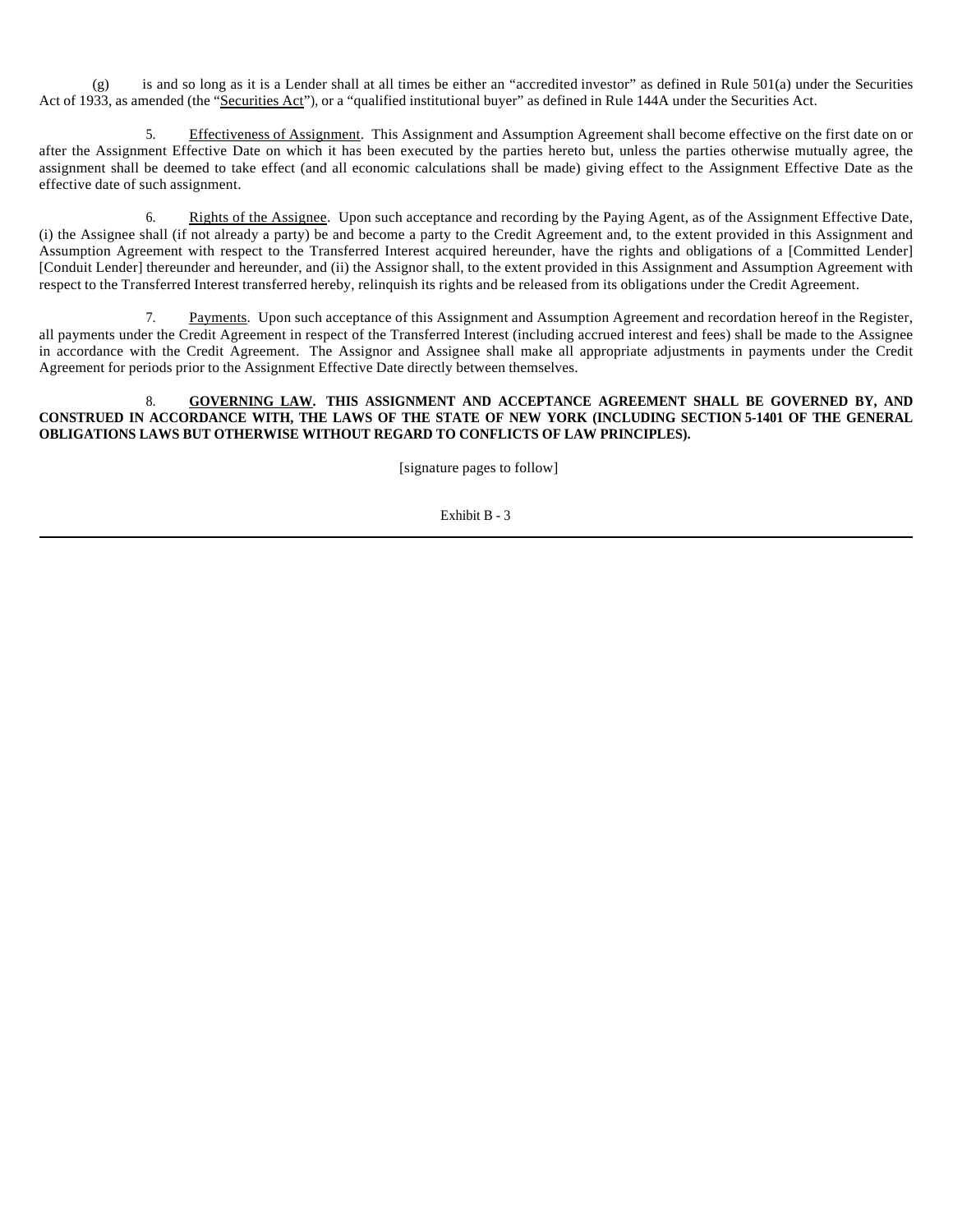IN WITNESS WHEREOF, the parties hereto have caused this Assignment and Assumption Agreement to be executed by their respective officers thereunto duly authorized, as of the date first above written.

[NAME OF ASSIGNOR]

By: \_\_\_\_\_\_\_\_\_\_\_\_\_\_\_\_\_\_\_\_\_\_\_\_\_\_\_\_\_\_\_\_\_\_\_\_\_\_\_\_

 Name: Title:

[NAME OF ASSIGNEE]

By: \_\_\_\_\_\_\_\_\_\_\_\_\_\_\_\_\_\_\_\_\_\_\_\_\_\_\_\_\_\_\_\_\_\_\_\_\_\_\_\_

 Name: Title

**EFFECTIVE DATE: \_\_\_\_ DAY OF \_\_\_\_\_\_\_, 20\_\_\_\_** [TO BE INSERTED BY ADMINISTRATIVE AGENT AND WHICH SHALL BE THE EFFECTIVE DATE OF RECORDATION OF TRANSFER IN THE REGISTER THEREFOR.] JPMorgan Chase Bank, N.A., as Administrative Agent

By: \_\_\_\_\_\_\_\_\_\_\_\_\_\_\_\_\_\_\_\_\_\_\_\_\_\_\_\_\_\_\_\_\_\_\_\_\_\_\_\_ Name: Title

*[if required per CA:*] AGREED TO THIS \_\_\_\_ DAY OF \_\_\_\_\_\_, 20\_\_\_\_

LENDINGCLUB WAREHOUSE II LLC

By: \_\_\_\_\_\_\_\_\_\_\_\_\_\_\_\_\_\_\_\_\_\_\_\_\_\_\_\_\_\_\_\_\_\_\_\_\_\_\_\_

 Name: Title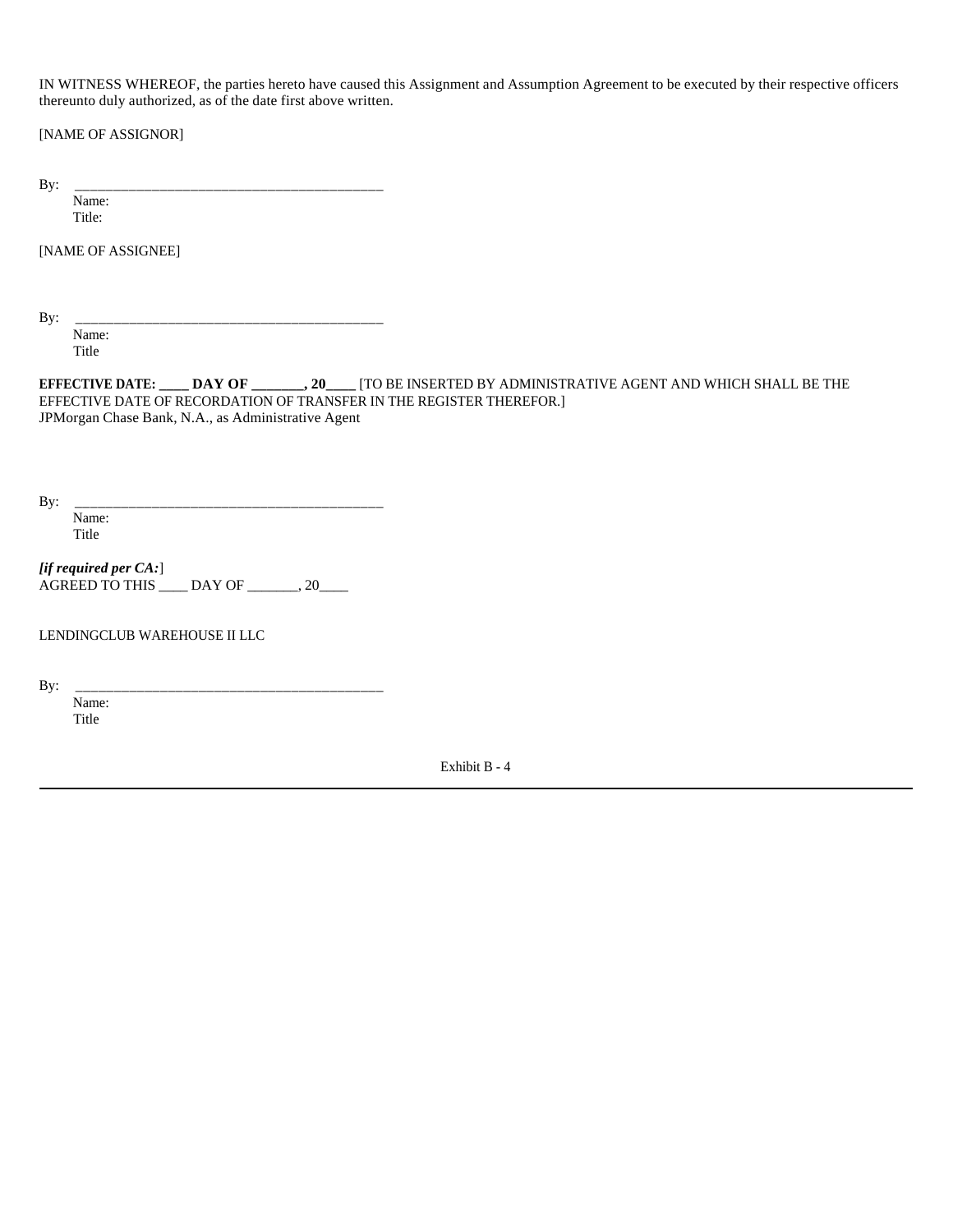### FORM OF BORROWING BASE CERTIFICATE/COMPLIANCE CERTIFICATE

Date:\_\_\_\_\_\_\_\_\_\_\_\_\_\_\_\_\_\_\_\_\_\_\_\_ ("**Certificate Date**")

Reference is made to the Warehouse Credit Agreement, dated as of January 23, 2018 (as amended, supplemented, restated or otherwise modified, the "Credit Agreement"), among LENDINGCLUB WAREHOUSE II LLC (the "Borrower"), Wilmington Trust, National Association, as Paying Agent and Collateral Trustee, the Lenders from time to time party thereto (the "Lenders"), and JPMorgan Chase Bank, N.A., as Administrative Agent (in such capacity, the "Administrative Agent"). Unless otherwise defined herein or as the context otherwise requires, terms used herein have the meaning assigned thereto under the Credit Agreement

As used in this Certificate, "Applicable Pro Forma Date" means (a) if this Certificate is being delivered in connection with an Advance Notice, the related Advance Date; (b) if this Certificate is being delivered in connection with a Prepayment/Release Notice that provides for a Release, the related Prepayment/Release Date; and (c) if this Certificate is being delivered in connection with a Servicer's Monthly Settlement Certificate, the related Settlement Date.

**BORROWING BASE AND COMPLIANCE CERTIFICATION**: The Servicer, through its Authorized Officer, hereby certifies, for the benefit of the Administrative Agent, the Paying Agent, the Collateral Trustee, and the Lenders, as follows:

(a) the Borrowing Base calculation and Data File set forth in Annex I hereto was prepared under my supervision;

(b) the terms of Section 4.1(g) of the Servicing Agreement apply to the Borrowing Base calculation and each of the components thereof, the Data File, the Advance Rate Model, and any other attachments hereto and the information set forth herein and therein, as if such Section  $4.1(g)$  were fully set forth herein;

(c) there is no Borrowing Base Deficiency on the date hereof and, if applicable, on the Applicable Pro Forma Date (after giving effect to any sale or acquisition of Receivables by the Borrower, Release of Purchased Receivables, and any prepayments or distributions to be made on such date);

(d) all representations and warranties of Seller, Servicer and Borrower set forth in each of the Transaction Documents are true and correct in all material respects on the date hereof and, if applicable, on the Applicable Pro Forma Date (after giving effect to any sale or acquisition of Receivables by the Borrower, Release of Purchased Receivables, and any prepayments or distributions to be made on such date) (except to the extent such representations and warranties expressly relate to any earlier date, in which case such representations and warranties are true and correct in all material respects as of such earlier date); and

(e) on the date hereof and, if applicable, on the Applicable Pro Forma Date (after giving effect to any sale or acquisition of Receivables by the Borrower, Release of Purchased Receivables, and any prepayments or distributions to be made on such date), no Default, Event of Default or Amortization Event shall have occurred or be continuing, or will arise as a result of any sale or acquisition of Receivables by the Borrower, Release of Purchased Receivables, and any prepayments or distributions to be made on such Applicable Pro Forma Date.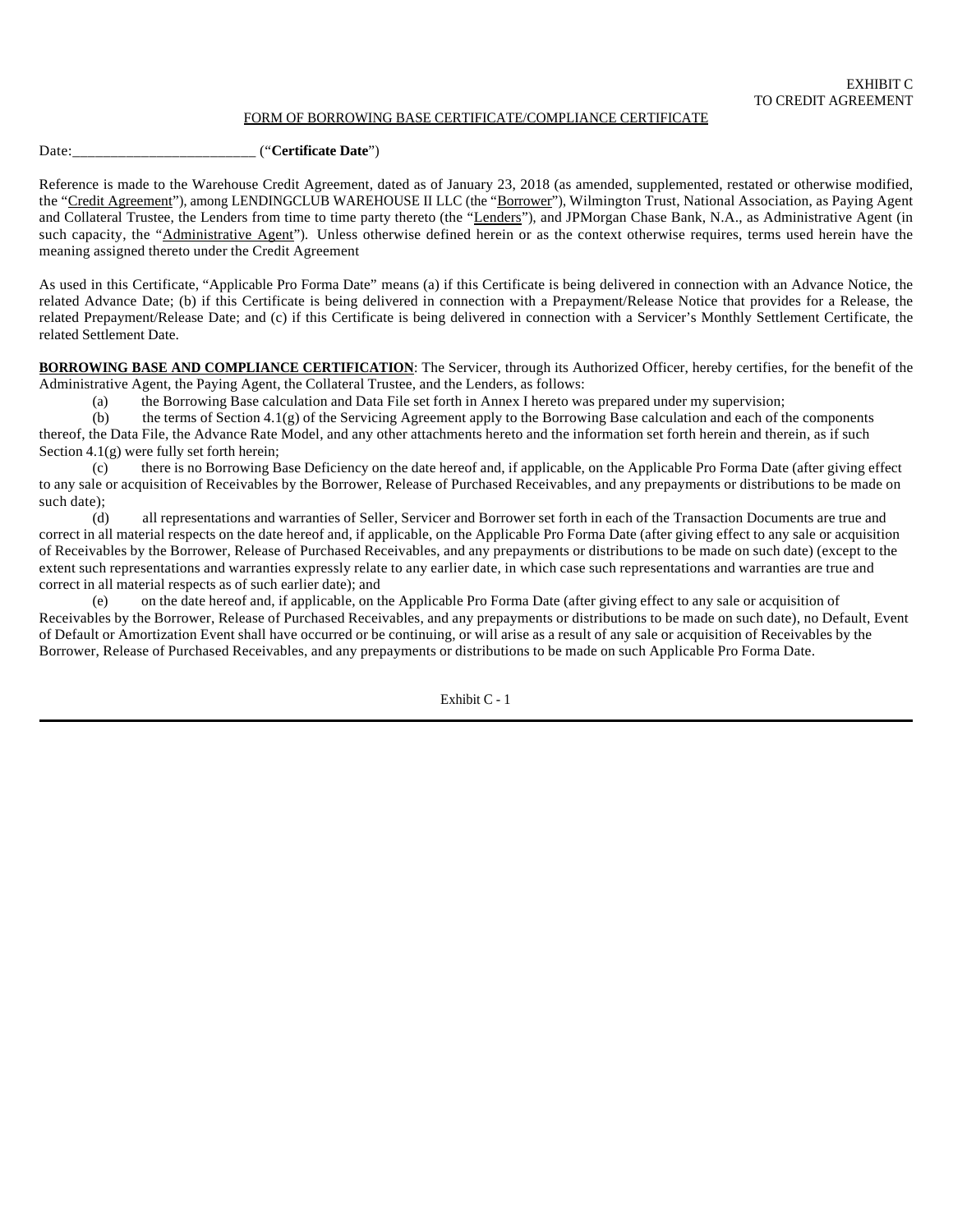**(f) DUTY TO UPDATE**: If this Certificate is being delivered in connection with any Applicable Pro Forma Date, the undersigned hereby undertakes the obligation to update the information, representations, warranties, and certifications provided herein and in each Annex attached hereto if any such information, representations, warranties, or certifications are no longer true, complete and correct in all material respects on and as of such Applicable Pro Forma Date (after giving effect to all activity to take place on such date) except to the extent such information, representations, warranties, and certifications expressly relate to any earlier date, as of such earlier date.

Servicer has executed this Borrowing Base Certificate through its Authorized Officer on the date first specified above.

LENDINGCLUB CORPORATION, as Servicer

By:\_\_\_\_\_\_\_\_\_\_\_\_\_\_\_\_\_\_\_\_\_\_\_\_\_\_

Name/Title:\_\_\_\_\_\_\_\_\_\_\_\_\_\_\_\_\_\_\_\_

ATTACHMENTS: DATA FILE WITH COMPLETION OF INFORMATION PER ALL TABS INCLUDING DATA TAB (WITH RECEIVABLES DATA), ADVANCE RATE MODEL (SHOWING ADVANCE RATE CALCULATION); BORROWING BASE TAB (SHOWING BORROWING BASE CALCULATION), BAM! TAB (BUSINESS ACTIVITY MONITORING DATA), LOSS CALCULATION TAB (SHOWING CALCULATION OF ORIGINATION WEIGHTED CUMULATIVE LOSS RATIO AND PURCHASED PORTFOLIO WEIGHTED CUMULATIVE LOSS RATIO); AND SERVICER REPORT TAB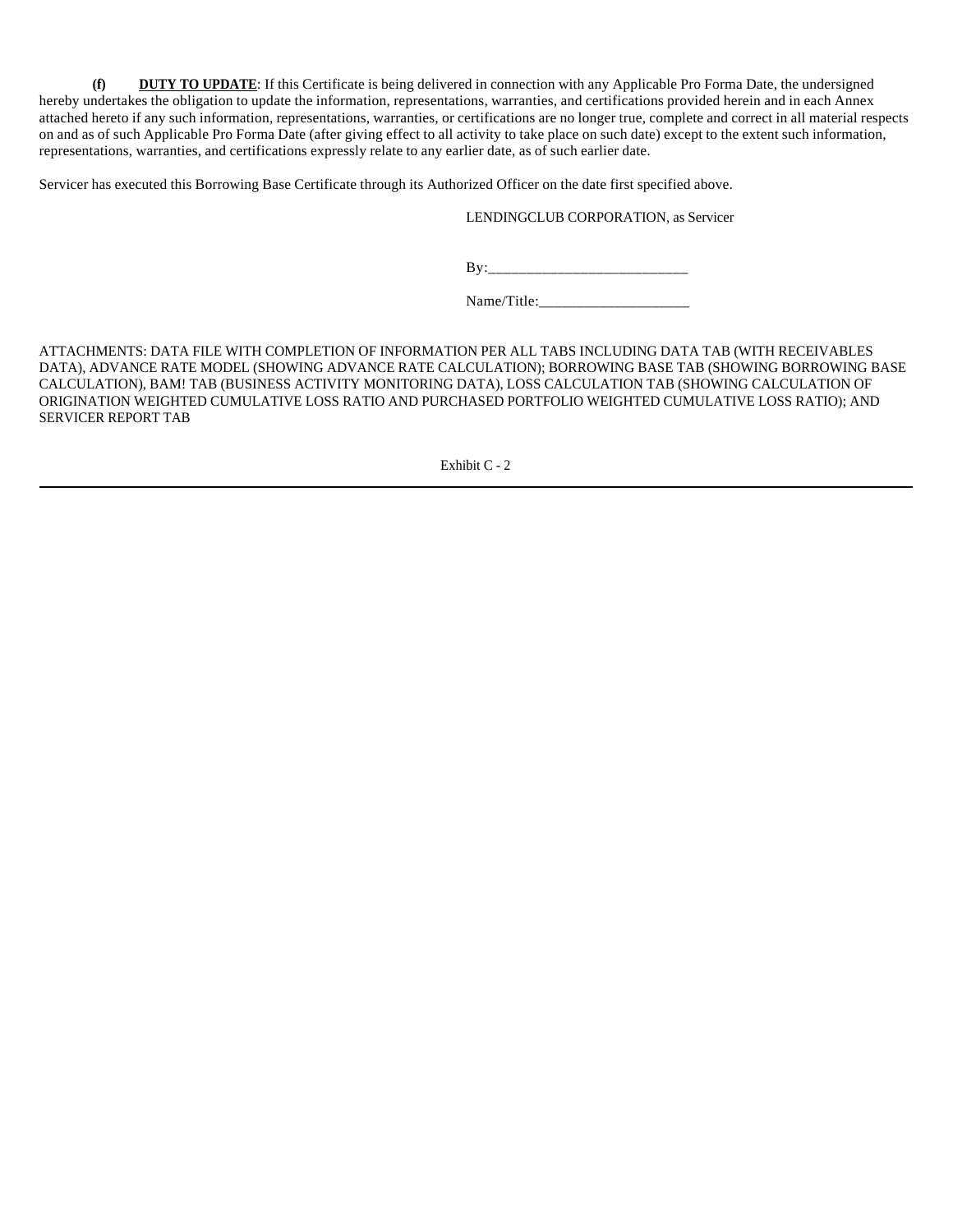Seller/Servicer's Credit and Collection Policy\*

[\*\*\*]

\* Confidential Treatment Requested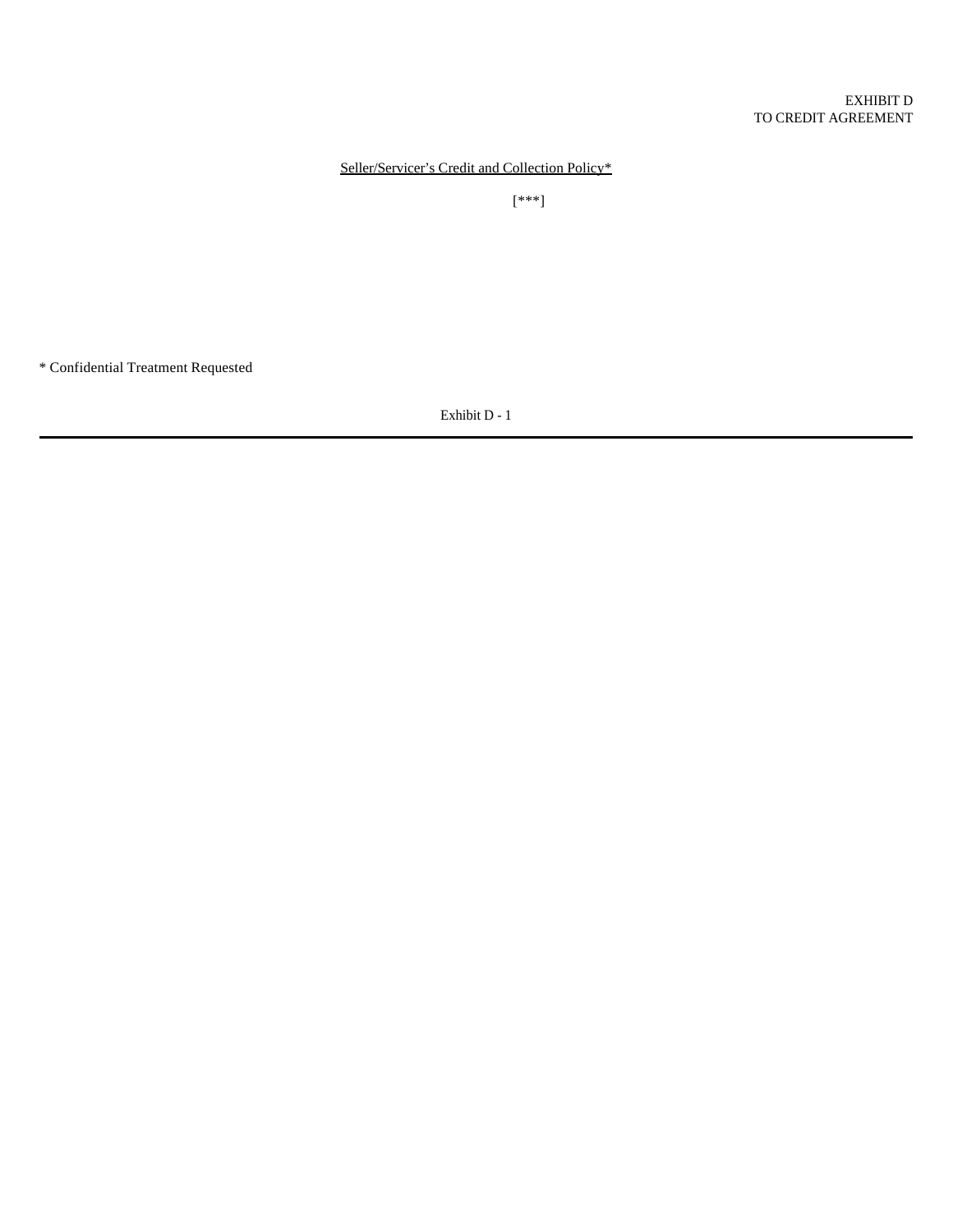### **FORM OF FINANCIALS COMPLIANCE CERTIFICATE**

Date: \_\_\_\_\_\_\_\_, 20\_\_\_\_

JPMorgan Chase Bank, N.A., as Administrative Agent, on behalf of itself and the Lenders Wilmington Trust, National Association, as Paying Agent

#### Ladies and Gentlemen:

This Financials Compliance Certificate (this "Certificate"), for the fiscal [quarter][year] ending \_\_\_\_\_\_\_\_\_, 20\_\_ (the "Relevant Period"), is furnished pursuant to Section 6.01(l) of that certain Warehouse Credit Agreement, dated as of January 23, 2018 (as amended, supplemented, restated or otherwise modified, the "Credit Agreement"), among LENDINGCLUB WAREHOUSE II LLC (the "Borrower"), Wilmington Trust, National Association, as Paying Agent (in such capacity, "Paying Agent") and Collateral Trustee (in such capacity, "Collateral Trustee"), the Lenders from time to time party thereto (the "Lenders"), and JPMorgan Chase Bank, N.A., as Administrative Agent (in such capacity, the "Administrative Agent"). Unless otherwise defined herein or as the context otherwise requires, terms used herein have the respective meanings assigned thereto under the Credit Agreement.

The undersigned, as an Authorized Officer of the Borrower and LendingClub, hereby certifies as of the date hereof that he/she is the \_\_\_\_\_\_\_\_\_\_ of the Borrower and the \_\_\_\_\_\_\_\_ of Lending Club and that, as such, he/she is authorized to execute and deliver this Certificate on behalf of the Borrower and LendingClub, and that:

- 1. Together with this Certificate, the undersigned has delivered the financial statements and information of LendingClub for the Relevant Period as required pursuant to Section 6.01(k) of the Credit Agreement (the "Financial Statements").
- 2. The undersigned has reviewed the terms of the Credit Agreement and has made, or caused to be made under his/her supervision, a detailed review of the transactions and condition of the Borrower and LendingClub during the Relevant Period.
- 3. The Financial Statements present fairly in all material respects the financial condition and results of operations of LendingClub and its consolidated Subsidiaries on a consolidated basis in accordance with GAAP consistently applied, subject, in the case of interim Financial Statements, to normal year-end audit adjustments and the absence of footnotes.
- 4. Such review has not disclosed the existence at any time on and as of the date hereof, and the undersigned does not have knowledge of the existence as of the date hereof, of any event or condition that constitutes a Default or Event of Default[, except for such conditions or events listed below, specifying the nature and period of existence thereof and what action the Borrower has taken, is taking or proposes to take with respect thereto].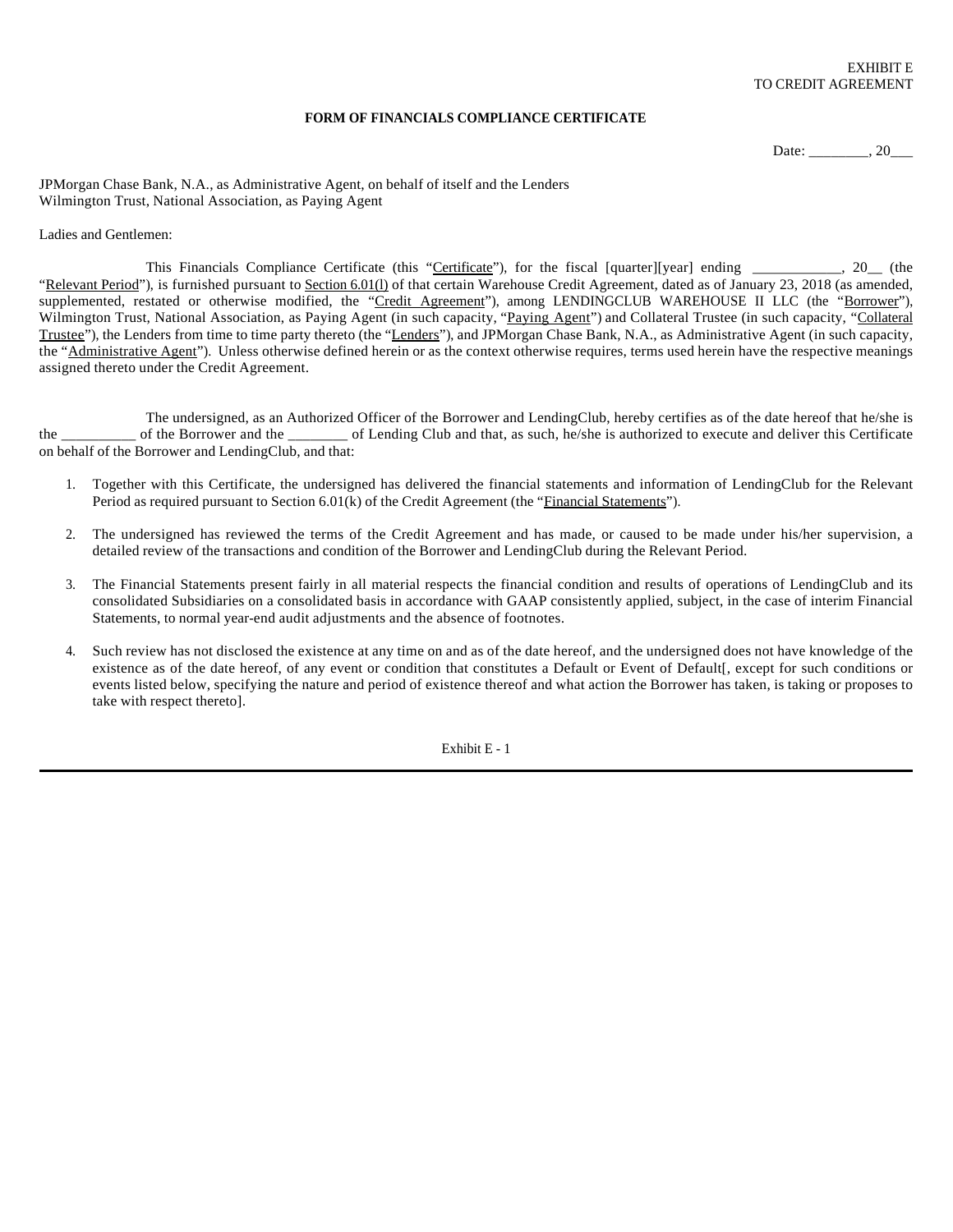- 5. None of the Originator, Seller or Borrower has changed its name, chief executive office, jurisdiction of organization, or form of organization in any manner without having given the Administrative Agent the prior notice (and, if applicable, received such consent) as required by Section 6.02(i) of the Credit Agreement.
- 6. All representations and warranties set forth in Section 4.01 of the Credit Agreement are true and correct in all material respects on the date hereof (except to the extent such representations and warranties expressly relate to any earlier date, in which case such representations and warranties are true and correct in all material respects as of such earlier date).
- 7. The Seller is in compliance with the Seller Financial Covenants, and the information set forth below is true, complete and correct:

| LIQUIDITY:                                                                                                                                                                                      | ACTUAL: \$     | REQUIRED MINIMUM:                                                                         |
|-------------------------------------------------------------------------------------------------------------------------------------------------------------------------------------------------|----------------|-------------------------------------------------------------------------------------------|
| The Liquidity of LendingClub and its<br>consolidated Subsidiaries (including, without<br>limitation, Borrower), as of any date of<br>determination, shall not be less than required<br>minimum. |                | \$[***]*                                                                                  |
|                                                                                                                                                                                                 |                |                                                                                           |
| TOTAL NET LEVERAGE RATIO:<br>The Total Net Leverage Ratio shall not, as at the                                                                                                                  | <b>ACTUAL:</b> | Maximum Total Net Leverage Ratio for<br>preceding four fiscal quarters                    |
| last day of any period of four consecutive Fiscal                                                                                                                                               |                | Four Quarters Ending March 31, 2018:                                                      |
| Quarters ending with identified Fiscal Quarter,<br>exceed the corresponding identified ratio.                                                                                                   |                | [***]*                                                                                    |
|                                                                                                                                                                                                 |                | Four Quarters Ending June 31, 2018 and the last<br>day of each subsequent fiscal quarter: |
|                                                                                                                                                                                                 |                | [***]*                                                                                    |

\* Confidential Treatment Requested

 *[Signature Immediately Follows]*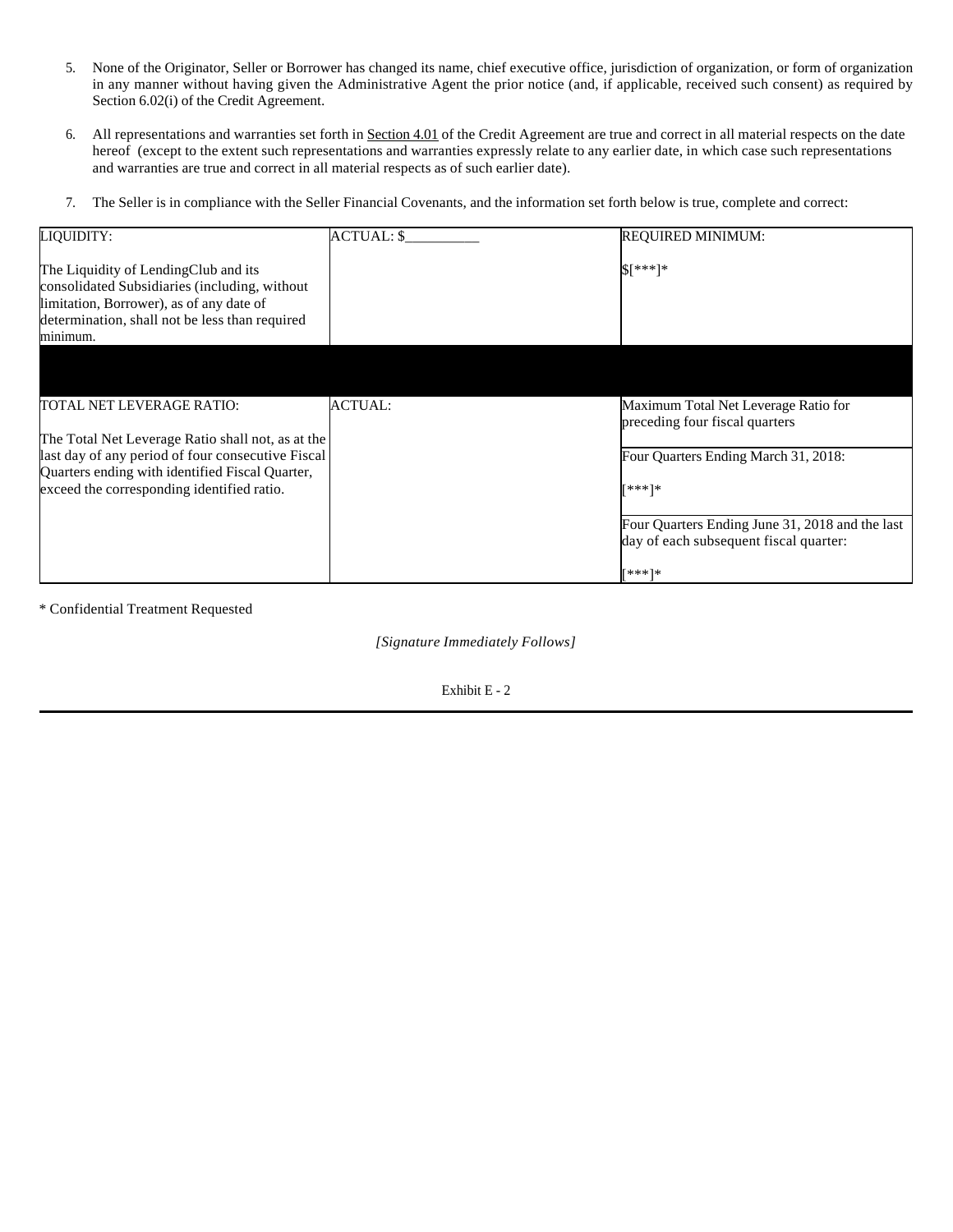IN WITNESS WHEREOF, the undersigned has executed this Financials Compliance Certificate as of the day and year first above written.

| Bv                                                          | ____________________, solely on behalf of and as an Authorized Officer of each                                 |
|-------------------------------------------------------------|----------------------------------------------------------------------------------------------------------------|
| of LendingClub Corporation and LENDINGCLUB WAREHOUSE II LLC |                                                                                                                |
|                                                             |                                                                                                                |
|                                                             | Name: 2008.000 2008.000 2008.000 2008.000 2008.000 2008.000 2008.000 2008.000 2008.000 2008.000 2008.000 2008. |
| Title:                                                      |                                                                                                                |
|                                                             |                                                                                                                |
|                                                             |                                                                                                                |
|                                                             | Exhibit E - 3                                                                                                  |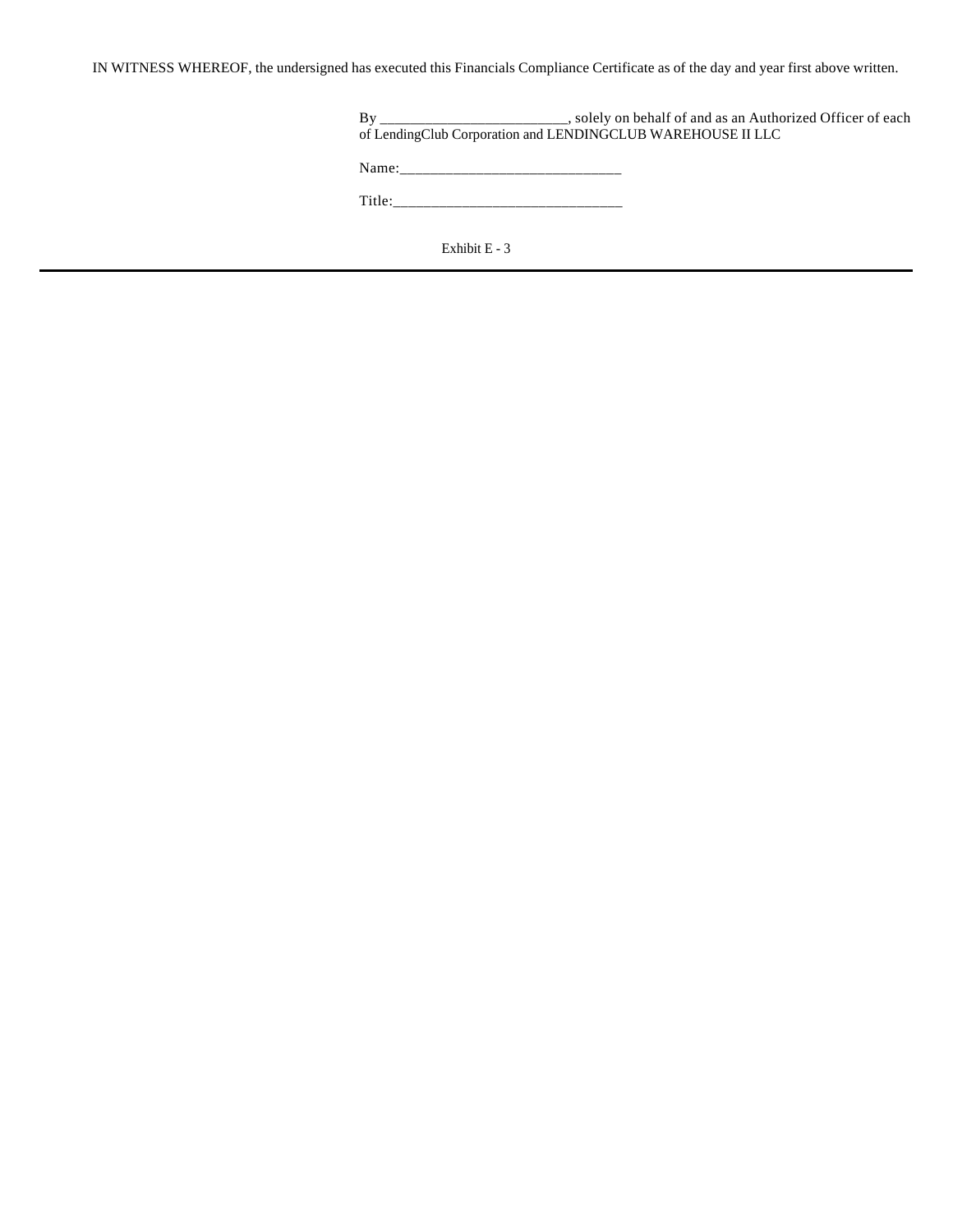### FORM OF PREPAYMENT/RELEASE NOTICE\*

JPMorgan Chase Bank, N.A., as Administrative Agent, on behalf of itself and the Lenders Wilmington Trust, National Association, as Paying Agent

Ladies and Gentlemen:

This Prepayment/Release Notice is delivered to you pursuant to Section 2.04 of that certain Warehouse Credit Agreement, dated as of January 23, 2018 (as amended, supplemented, restated or otherwise modified, the "Credit Agreement"), among LENDINGCLUB WAREHOUSE II LLC (the "Borrower"), Wilmington Trust, National Association, as Paying Agent and Collateral Trustee, the Lenders from time to time party thereto (the "Lenders"), and JPMorgan Chase Bank, N.A., as Administrative Agent (in such capacity, the "Administrative Agent"). Unless otherwise defined herein or as the context otherwise requires, terms used herein have the meaning assigned thereto under the Credit Agreement.

| A  | <b>PREPAYMENT/RELEASE DATE:</b>                                                                                                           | <b>20</b> |
|----|-------------------------------------------------------------------------------------------------------------------------------------------|-----------|
| B  | TOTAL PREPAYMENT AMOUNT (including all other amounts of the<br>type described in Section 2.04(d)(B) of the Credit Agreement) <sup>†</sup> |           |
|    | PRO FORMA RESERVE ACCOUNT PREPAYMENT AMOUNT (to be<br>released from Reserve Account)                                                      |           |
| D  | NET FUNDS FROM BORROWER (other than from Reserve Account) $(B -$<br>◡                                                                     |           |
| F. | AGGREGATE PRINCIPAL BALANCE OF RECEIVABLES TO BE<br><b>RELEASED</b>                                                                       |           |

### \* **ALL TERMS IN THIS CERTIFICATE THAT ARE IN BRACKETS SHOULD ONLY BE ADDED IF THERE IS A RELEASE AND DO NOT APPLY IF THERE IS A PREPAYMENT ONLY**

† Include calculations of amounts owing under 2.04(d)(B), if any. The Borrower, through its Authorized Officer, hereby certifies as follows: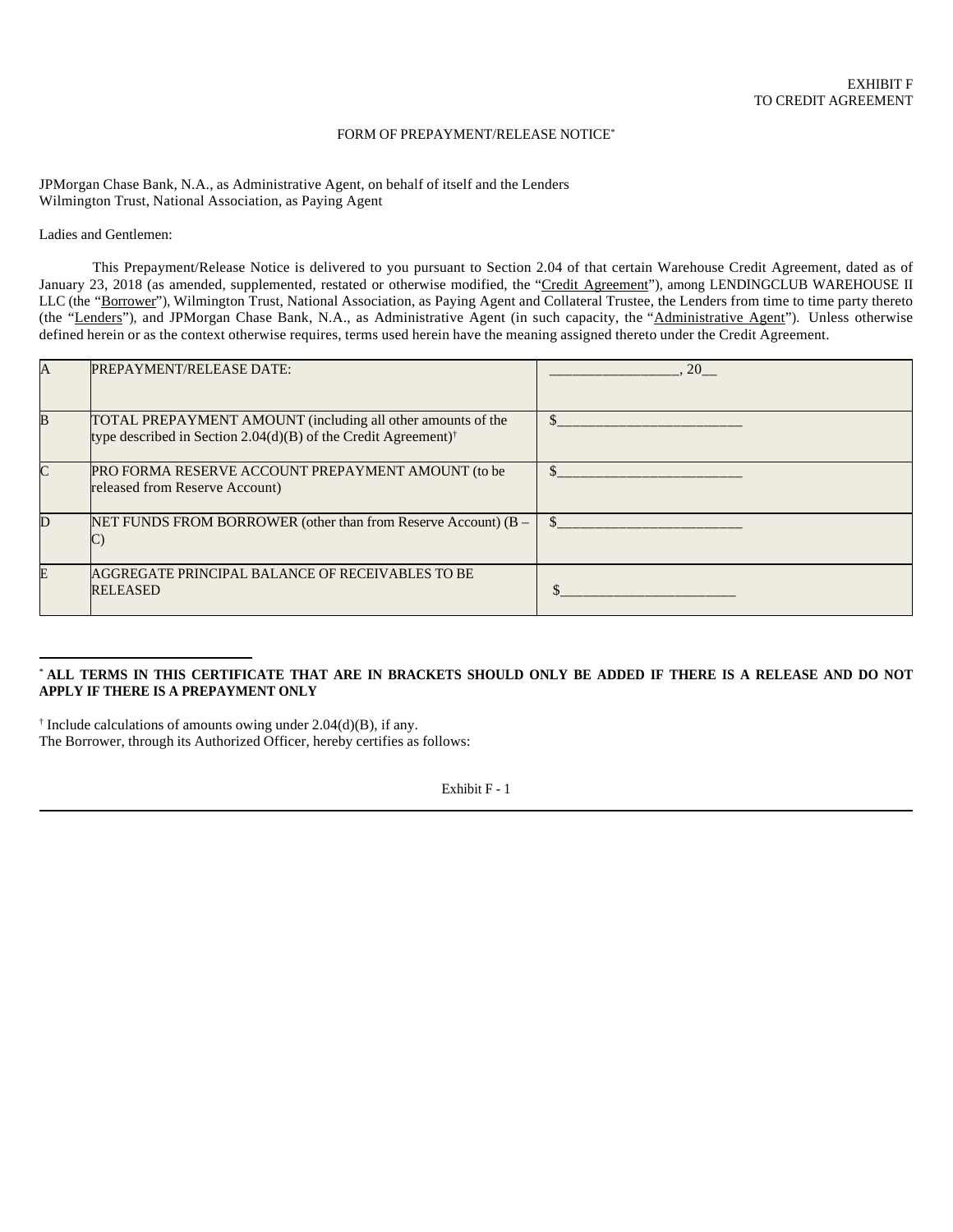a. That the terms of Section 4.01(i) of the Credit Agreement apply to the information set forth in this Certificate and the below documents sent together herewith, as if such Section 4.01(i) of the Credit Agreement were fully set forth herein:

Attachment I: Summary Information

[Attachment II: Receivables List (showing Receivables subject to Release and remaining Eligible Receivable pool after Release)]

[Attachment III: Borrowing Base Certificate] **†**

[Accompanying Documentation: Data File and Advance Rate Model] **†** 

**†** Pro Forma as of Prepayment/Release Date after giving effect to the Release and prepayment

b. [All representations and warranties set forth in Section 4.01 of the Credit Agreement are true and correct in all material respects (except to the extent already qualified by materiality, in which case such representations and warranties are true and correct in all respects) on the date hereof and will be true and correct on the Prepayment/Release Date, both before and after giving effect to the Release on such date, (except to the extent such representations and warranties expressly relate to any earlier date, in which case such representations and warranties are true and correct in all material respects (except to the extent already qualified by materiality, in which case such representations and warranties are true and correct in all respects)) as of such earlier date).]

c. [All applicable conditions set forth in Section 5.02 of the Credit Agreement with respect to such Release have been satisfied and will be satisfied on the Prepayment/Release Date both before and after giving effect to such Release.]

d. [On the date hereof and as of the Prepayment/Release Date, both before and after giving effect to the Release, no Default, Event of Default or Amortization Event shall have occurred or be continuing, or will arise as a result of such Release.]

e. [Servicer did not use selection procedures intentionally designed to have an adverse effect on the Secured Parties when selecting Purchased Receivables within any particular Cohort to be subject to such Release relative to Purchased Receivables in the same Cohort not selected for such Release; *provided*, the foregoing does not apply to selections between or among different Cohorts.]

f. [Seller's Liquidity, on the date hereof and on the Prepayment/Release Date, both before and after giving effect to any Release and/or prepayment on such date, shall not be less than \$[\*\*\*]\*.]

\* Confidential Treatment Requested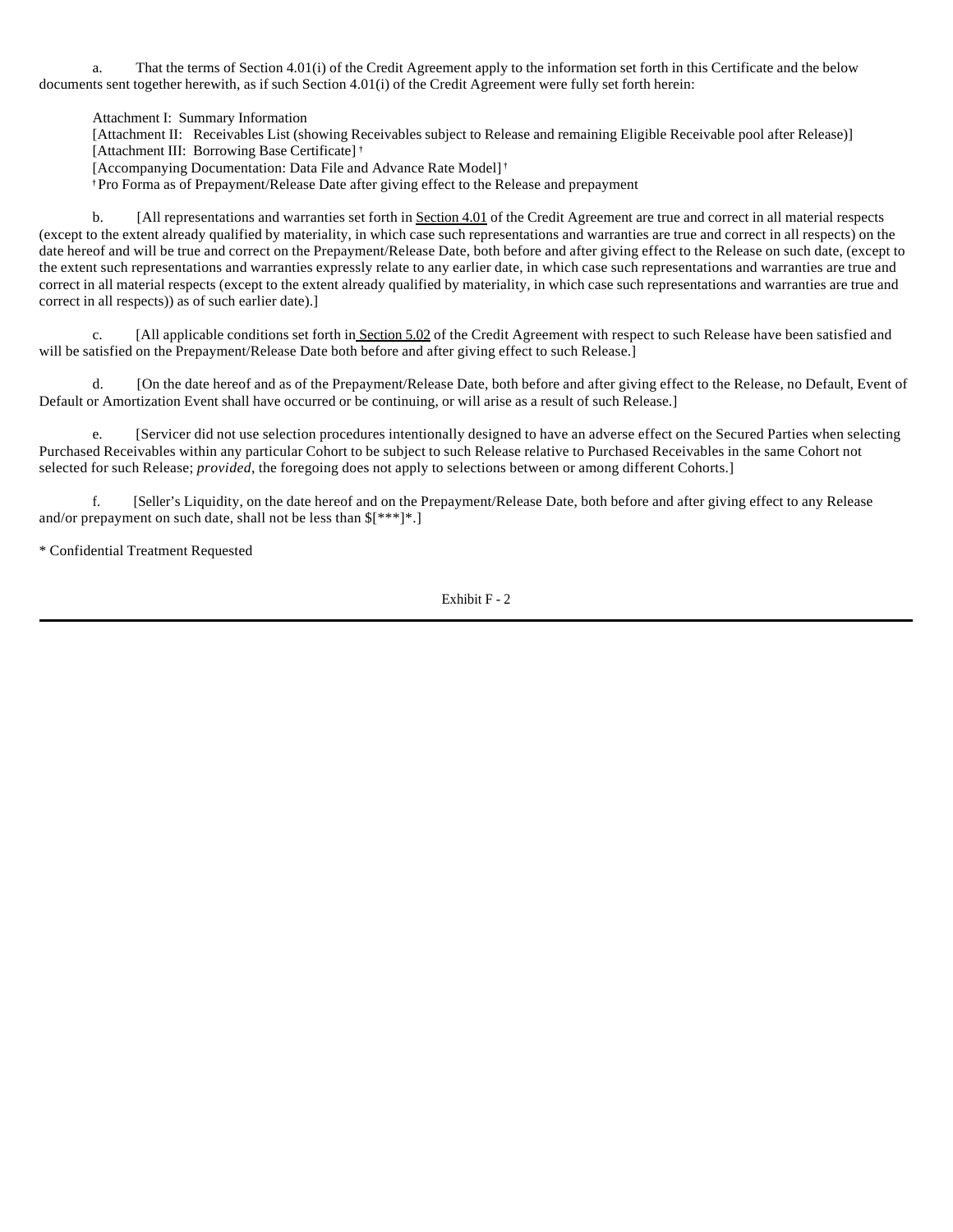g. The foregoing calculations and determination were made in good faith and the Borrower agrees that such information will be immediately updated if necessary on the related Prepayment/Release Date, if not accurate as of the close of business on such date.

LENDINGCLUB WAREHOUSE II LLC

By: \_\_\_\_\_\_\_\_\_\_\_\_\_\_\_\_\_\_\_\_\_\_\_\_\_\_\_ Name: Title: Date: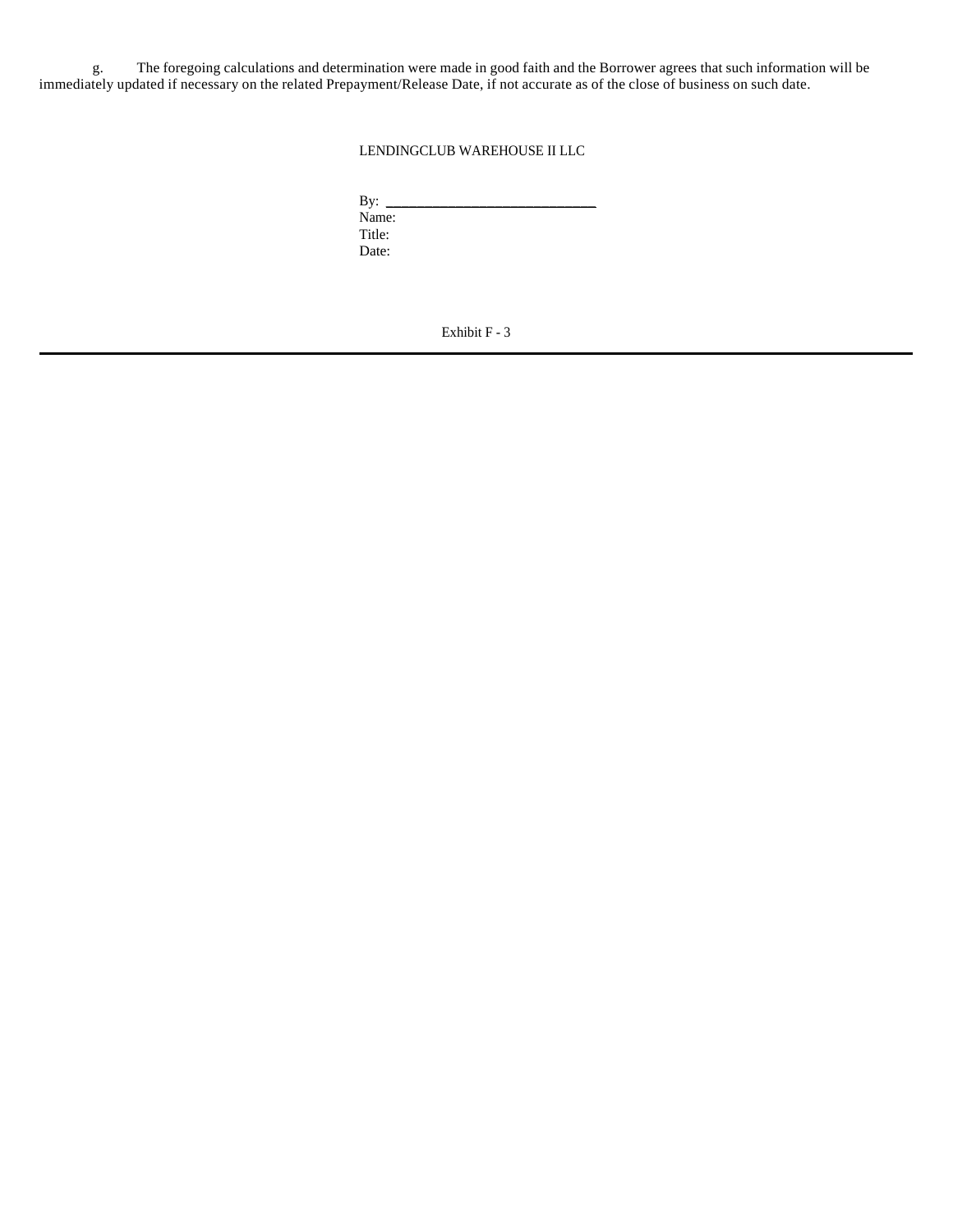# SUMMARY INFORMATION AND COMPLIANCE CHECK

|             | <b>METRIC</b>                                    | <b>AMOUNT AS OF</b> |  |
|-------------|--------------------------------------------------|---------------------|--|
|             |                                                  | <b>ADVANCE DATE</b> |  |
| A           | AGGREGATE LOAN AMOUNT                            |                     |  |
|             | (PRIOR TO PREPAYMENT)                            |                     |  |
| B           | AMOUNT OF PREPAYMENT                             |                     |  |
| $\mathbf C$ | AGGREGATE LOAN AMOUNT                            |                     |  |
|             | $(AFTER PREPAYMENT) (A - B)$                     |                     |  |
| D           | ELIGIBLE POOL BALANCE                            |                     |  |
|             | (PRO FORMA BASIS AFTER GIVING EFFECT TO RELEASE) |                     |  |
| E           | <b>EXCESS CONCENTRATION</b>                      |                     |  |
|             | (PRO FORMA BASIS AFTER GIVING EFFECT TO RELEASE) |                     |  |
| F           | NET ELIGIBLE POOL BALANCE (D – E)                |                     |  |
|             | (PRO FORMA BASIS AFTER GIVING EFFECT TO RELEASE) |                     |  |
| G           | <b>ADVANCE RATE</b>                              |                     |  |
|             | (PRO FORMA BASIS AS OF PREPAYMENT/RELEASE DATE)  |                     |  |
| Η           | BORROWING BASE $(F G)$                           |                     |  |
|             | (PRO FORMA BASIS AFTER GIVING EFFECT TO RELEASE) |                     |  |
|             | <b>FACILITY LIMIT</b>                            | \$200,000,000       |  |
|             | <b>COMPLIANCE CHECK:</b>                         | TRUE                |  |
|             | C≤H                                              |                     |  |
|             | C≤I                                              |                     |  |

**ATTACHMENTS** TO PREPAYMENT/RELEASE NOTICE

# [LIST OF RECEIVABLES SUBJECT TO RELEASE/ POOL AFTER RELEASE]

### [BORROWING BASE CERTIFICATE]

# [DATA FILE TO BE MADE AVAILABLE ELECTRONICALLY]

ADVANCE RATE MODEL]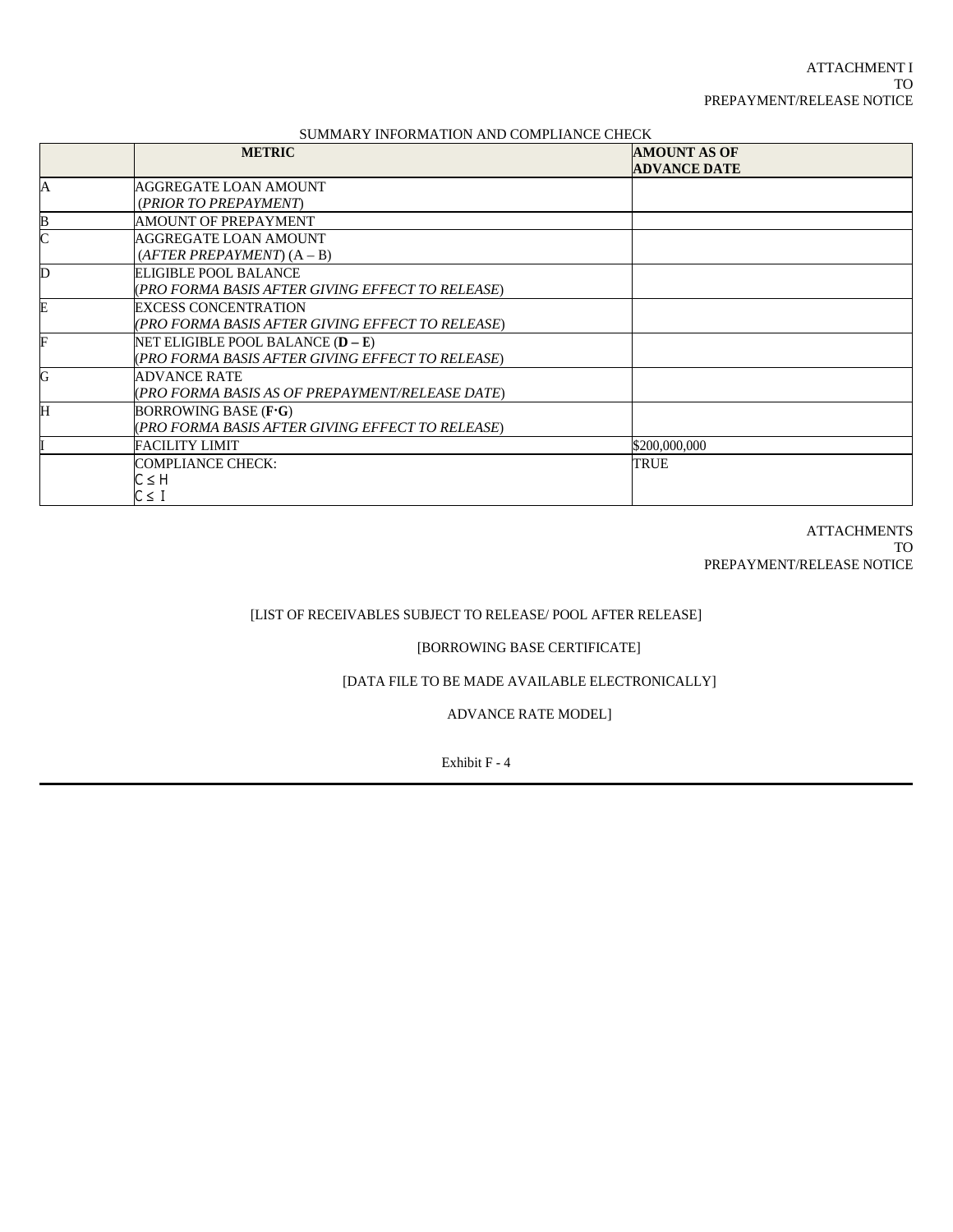### FORM OF SERVICER'S MONTHLY SETTLEMENT CERTIFICATE

Re: Warehouse Credit Agreement, dated as of January 23, 2018 (as amended, supplemented, restated or otherwise modified, the "Credit Agreement"), among LENDINGCLUB WAREHOUSE II LLC (the "Borrower"), Wilmington Trust, National Association, as Paying Agent and Collateral Trustee, the Lenders from time to time party thereto, and JPMorgan Chase Bank, N.A., as Administrative Agent (in such capacity, the "Administrative Agent"). Unless otherwise defined herein or as the context otherwise requires, terms used herein have the meaning assigned thereto under the Credit Agreement.

*Prepared by* LendingClub Corporation, as Servicer ("**Servicer**")

Certificate Date:\_\_\_\_\_\_\_\_\_\_\_\_\_\_\_\_\_\_\_\_\_\_\_

Settlement Date:\_\_\_\_\_\_\_\_\_\_\_\_\_\_\_\_\_\_\_\_\_

On the Settlement Date above, all amounts on deposit in the Collection Account shall be applied by the Paying Agent as follows (subject to right of objection by Administrative Agent per terms of Credit Agreement):

| <b>PRIORITY</b><br><b>LEVEL</b> | <b>PAYMENT OBLIGATION</b>                                                                        | <b>PAYEE</b>              | <b>WIRING INSTRUCTIONS</b> | <b>AMOUNT</b> |
|---------------------------------|--------------------------------------------------------------------------------------------------|---------------------------|----------------------------|---------------|
| <b>FIRST</b>                    | Fees, Reimbursable Expenses and<br>Indemnities (subject to annual cap per                        | Administrative Agent      |                            | \$            |
|                                 | Credit Agreement)                                                                                | Paying Agent              |                            | \$            |
|                                 |                                                                                                  | Custodian                 |                            | \$            |
|                                 |                                                                                                  | <b>Collateral Trustee</b> |                            | \$            |
|                                 |                                                                                                  | <b>Account Bank</b>       |                            | \$            |
| <b>SECOND</b>                   | Servicing Fee and Indemnities (subject Servicer<br>to annual cap per Credit Agreement)           |                           |                            | \$            |
| <b>THIRD</b>                    | Backup Servicing Fee and Indemnities<br>(subject to annual cap per Credit<br>Agreement) (if any) | Backup Servicer (if any)  |                            | \$            |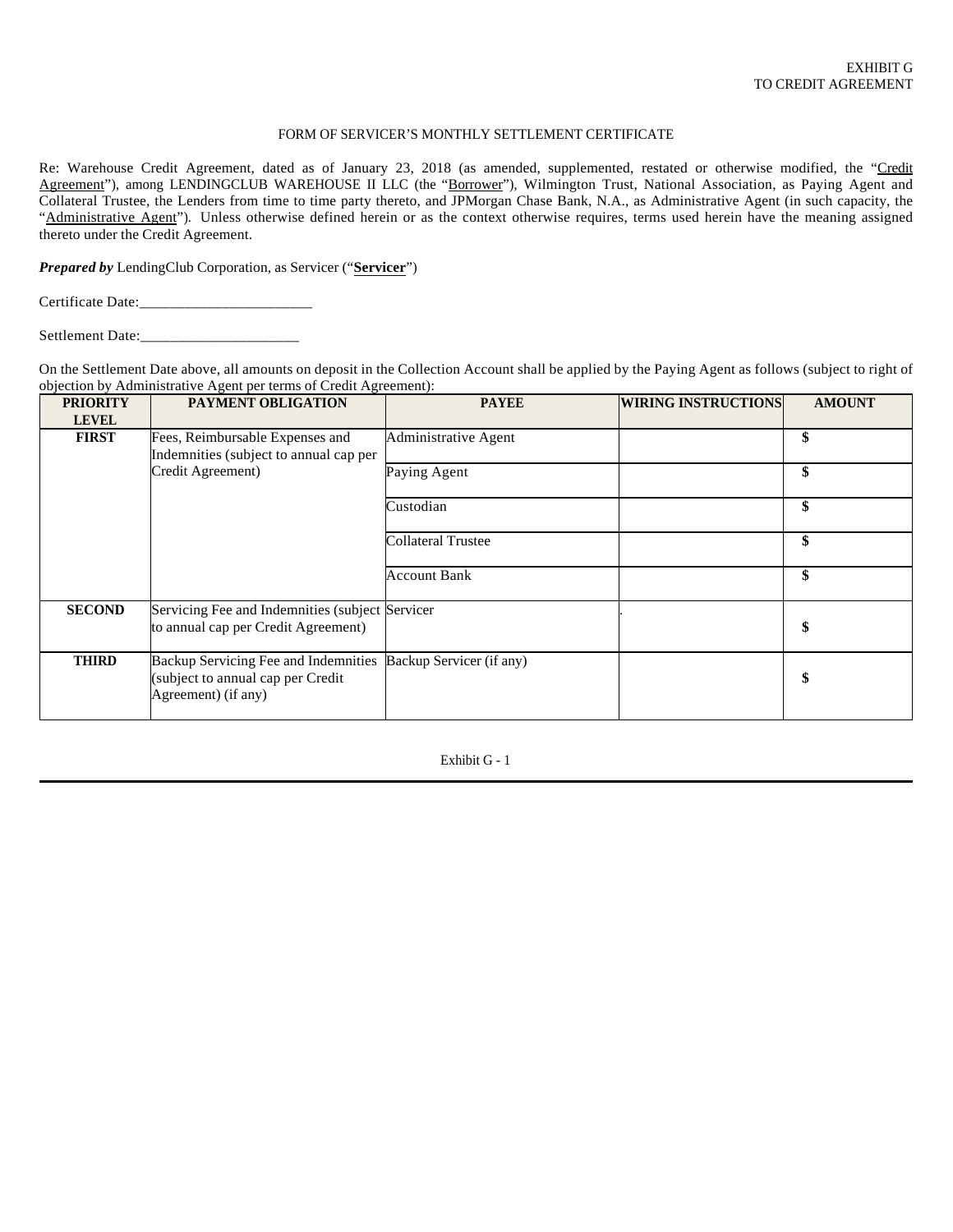| <b>FOURTH</b>  | the accrued and unpaid interest and<br>accrued and unpaid Unused Fees                                                         | Administrative Agent (on behalf of the<br>Lenders) | \$ |
|----------------|-------------------------------------------------------------------------------------------------------------------------------|----------------------------------------------------|----|
| <b>FIFTH</b>   | Borrowing Base Deficiency of<br>Prepayment                                                                                    | Administrative Agent (on behalf of the<br>Lenders) | \$ |
| <b>SIXTH</b>   | Required Reserve Account Deposit<br>Amount                                                                                    | Reserve Account                                    | \$ |
| <b>SEVENTH</b> | After Commitment Termination Date.<br>all Available Funds (until Aggregate<br>Loan Amount = $0$ )                             | Administrative Agent (on behalf of the<br>Lenders) | \$ |
| <b>EIGHTH</b>  | Section $2.07 - 2.09$ Payments                                                                                                | Administrative Agent (on behalf of the<br>Lenders) | \$ |
| <b>NINTH</b>   | Remaining Obligations (including fees, [List Applicable Secured Parties]<br>expenses, indemnity payments not<br>listed above) |                                                    | \$ |
| <b>TENTH</b>   | <b>REMAINDER</b>                                                                                                              | Borrower or its designee                           |    |

The Servicer, through its Authorized Officer, hereby certifies as follows:

(a) As of the date hereof and as of the Settlement Date listed above (after giving effect to all distributions and transfers contemplated on such date), each of the Borrower, Seller and Servicer is and will be Solvent and no Amortization Event, Event of Default, Default, Seller Default, Servicer Default or event that, with the giving of notice or passage of time or both, would become a Seller Default or a Servicer Default, has occurred or will occur as of such Settlement Date (after giving effect to all distributions and transfers contemplated on such date) [except as described on attachment if applicable].

(b) The terms of Section 4.1(g) of the Servicing Agreement apply to the information set forth in this Certificate and the below documents and information, which are delivered together herewith, as if such Section 4.1(g) of the Servicing Agreement were fully set forth herein:

(i) Borrowing Base Certificate, dated and current as of the close of business on the date preceding the delivery date for this Servicer's Monthly Settlement Certificate, showing as of such date and on a *pro forma* basis as of the Settlement Date (after giving effect to all distributions, transfers and other activity to occur on such Settlement Date), the calculation of the Eligible Pool Balance, Excess Concentration Amount, and Borrowing Base;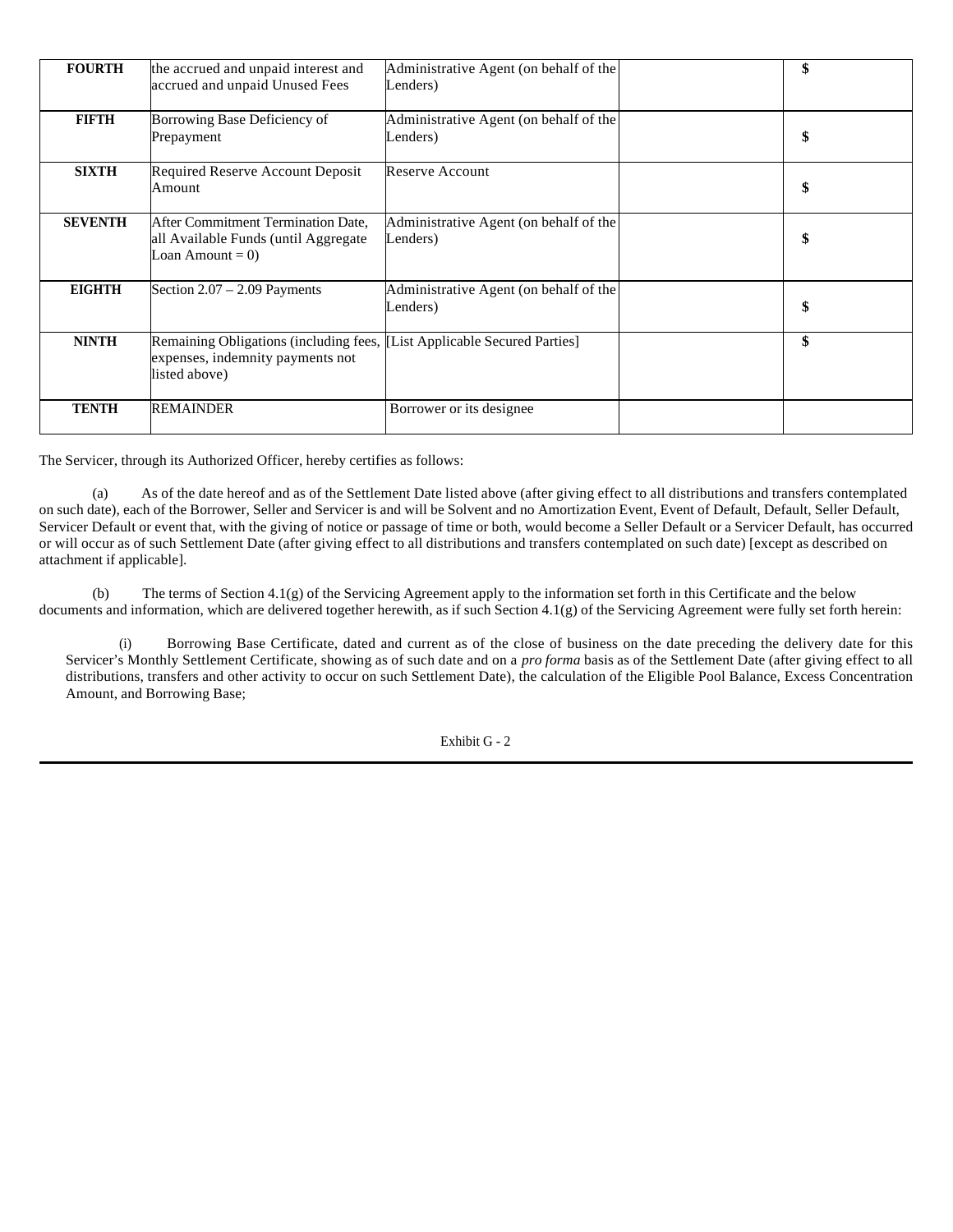(ii) Data File,

(iii) Portfolio Report providing (A) collections activity with respect to the Collateral for the immediately preceding Collection Period, (B) a detailed calculation of (1) the Origination Weighted Cumulative Loss Ratio and Purchased Portfolio Weighted Cumulative Loss Ratio as of the last day of the immediately preceding Collection Period (including, without limitation, each component thereof set forth on Schedule II to the Credit Agreement) as of the last day of the preceding Collection Period, (2) the "Cohort Loss Value" determined pursuant to the Model used to calculate the Advance Rate and the other applicable data (including, without limitation, with respect to any applicable adjustments forming part of such Advance Rate calculation) used in such Model (as referred to in Schedule II to the Credit Agreement), and (3) the income verification percentage of Eligible Receivables that are Purchased Receivables as of the last day of the preceding Collection Period;

(iv) [all other information requested by the Agents or Lenders for performance management and regulatory capital review].

(c) Seller's Liquidity, on the date hereof and on the Settlement Date, both before and after giving effect to any distributions to be made on the Settlement Date, shall not be less than \$[\*\*\*]\*.

(d) The foregoing calculations and determination were made in good faith.

(e) The Servicer hereby agrees to update the information and certifications provided herein and in the attachments hereto if any such information or certifications are no longer true, complete and correct in all material respects on and as of the Settlement Date (after giving effect to all distributions on such date) except to the extent such information or certificate expressly relates to any earlier date, as of such earlier date.

\* Confidential Treatment Requested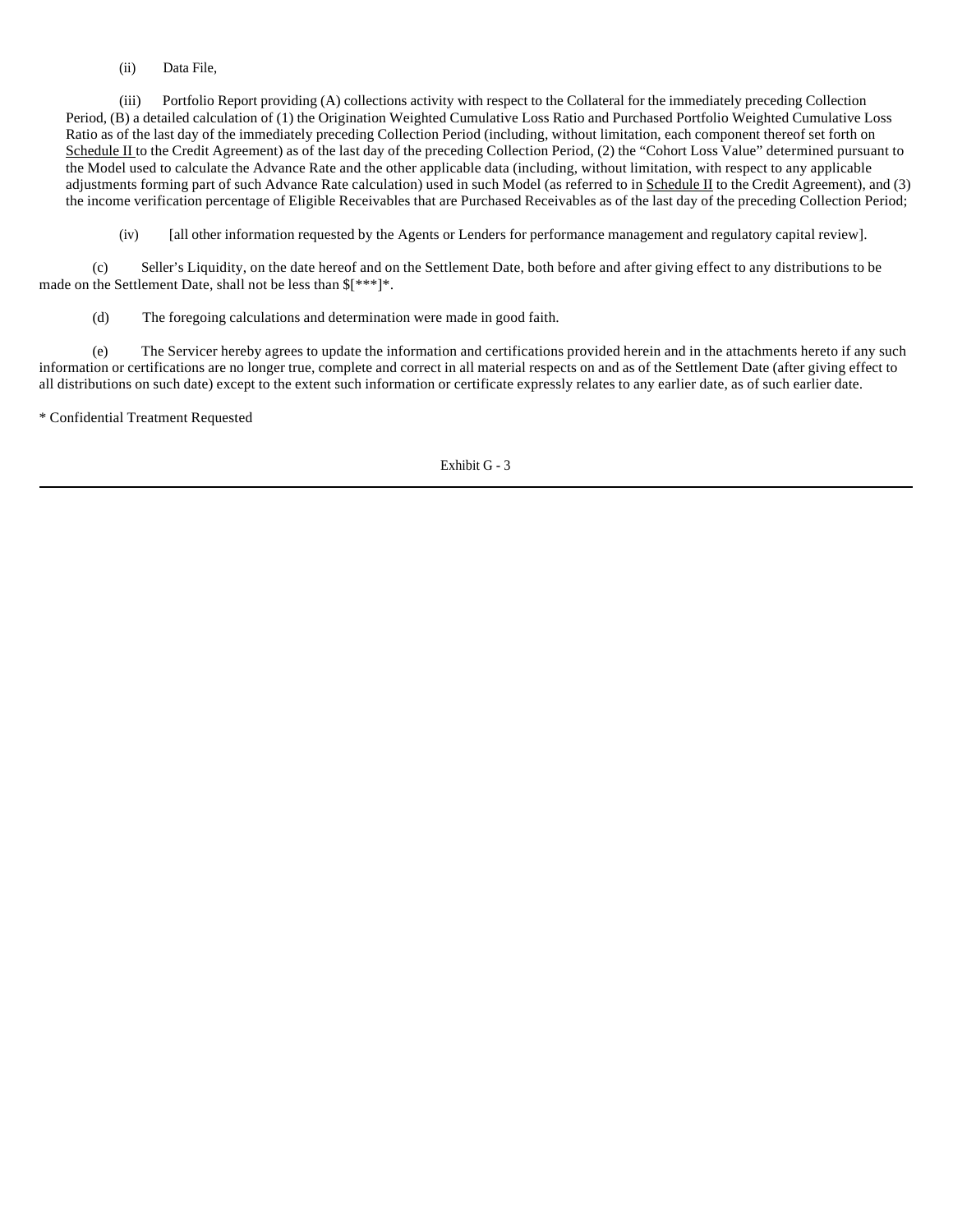This Servicer's Monthly Settlement Certificate is being delivered on the Certificate Date set forth above with respect to the Settlement Date set forth above by an Authorized Officer of the Servicer.

LendingClub Corporation, as Servicer

| ____<br>$- -$ |
|---------------|
|               |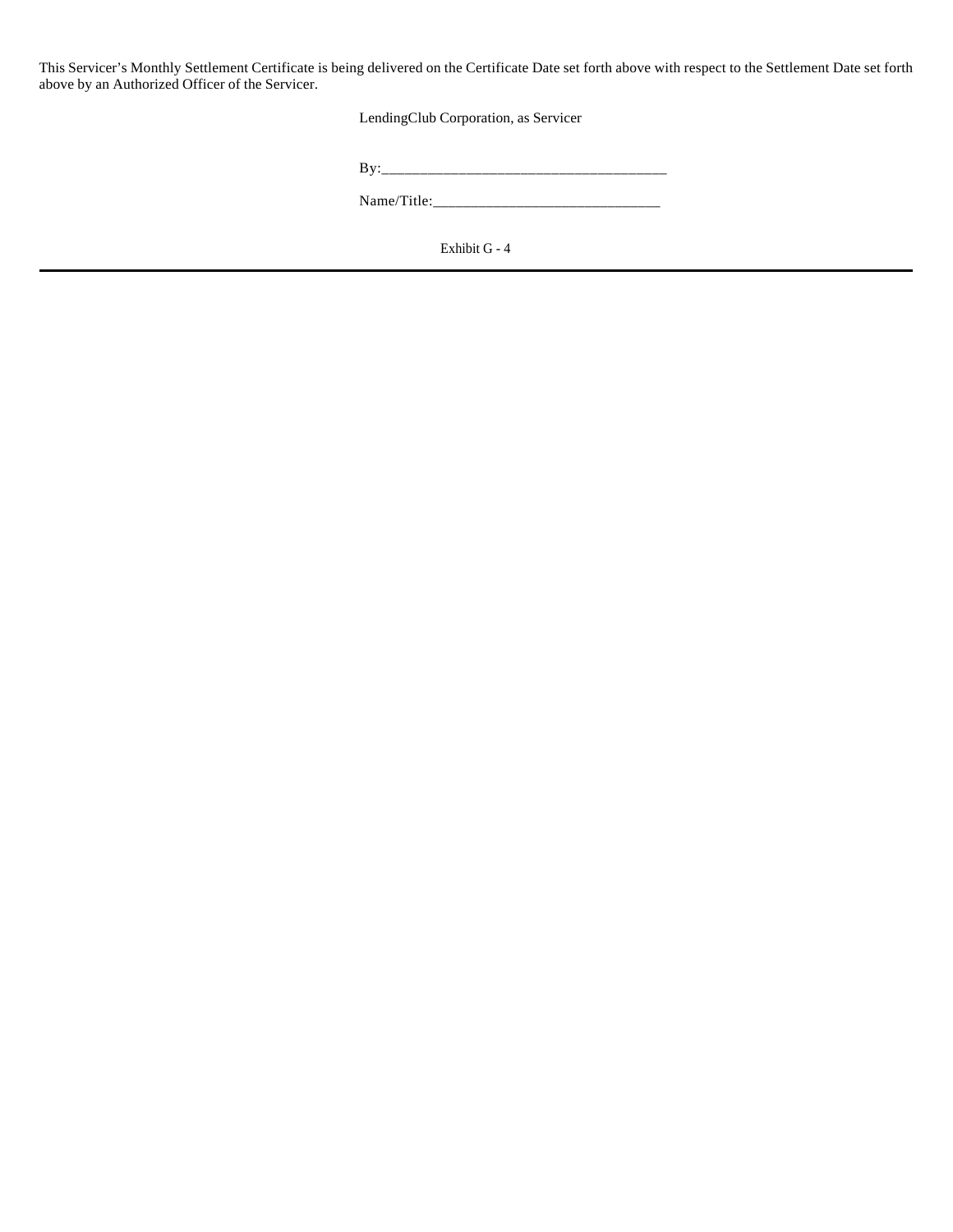#### FORM OF U.S. TAX COMPLIANCE CERTIFICATE (For Foreign Lenders That Are Not Partnerships For U.S. Federal Income Tax Purposes)

Reference is hereby made to the Warehouse Credit Agreement, dated as of January 23, 2018 (as amended, supplemented or otherwise modified from time to time, the "Credit Agreement"), among LENDINGCLUB WAREHOUSE II LLC (the "Borrower"), Wilmington Trust, National Association, as Paying Agent (in such capacity, "Paying Agent") and Collateral Trustee (in such capacity, "Collateral Trustee"), the Lenders from time to time party thereto (the "Lenders"), and JPMorgan Chase Bank, N.A., as Administrative Agent (in such capacity, the "Administrative Agent").

Pursuant to the provisions of Section 2.08 of the Credit Agreement, the undersigned hereby certifies that (i) it is the sole record and beneficial owner of the Loan(s) in respect of which it is providing this certificate, (ii) it is not a "bank" within the meaning of Section 881(c)(3)(A) of the Code, (iii) it is not a "ten percent shareholder" of the Borrower within the meaning of Section 871(h)(3)(B) of the Code and (iv) it is not a "controlled foreign corporation" related to the Borrower as described in Section  $881(c)(3)(C)$  of the Code.

The undersigned has furnished the Administrative Agent and the Borrower with a certificate of its non-U.S. Person status on IRS Form W-8BEN or IRS Form W-8BEN-E. By executing this certificate, the undersigned agrees that (1) if the information provided in this certificate changes, the undersigned shall promptly so inform the Borrower and the Administrative Agent, and (2) the undersigned shall have at all times furnished the Borrower and the Administrative Agent with a properly completed and currently effective certificate in either the calendar year in which each payment is to be made to the undersigned, or in either of the two calendar years preceding such payments.

Unless otherwise defined herein, terms defined in the Credit Agreement and used herein shall have the meanings given to them in the Credit Agreement.

[NAME OF LENDER]

 $By:$ Name: Title:

Date: \_\_\_\_\_\_\_\_ \_\_, 20[ ]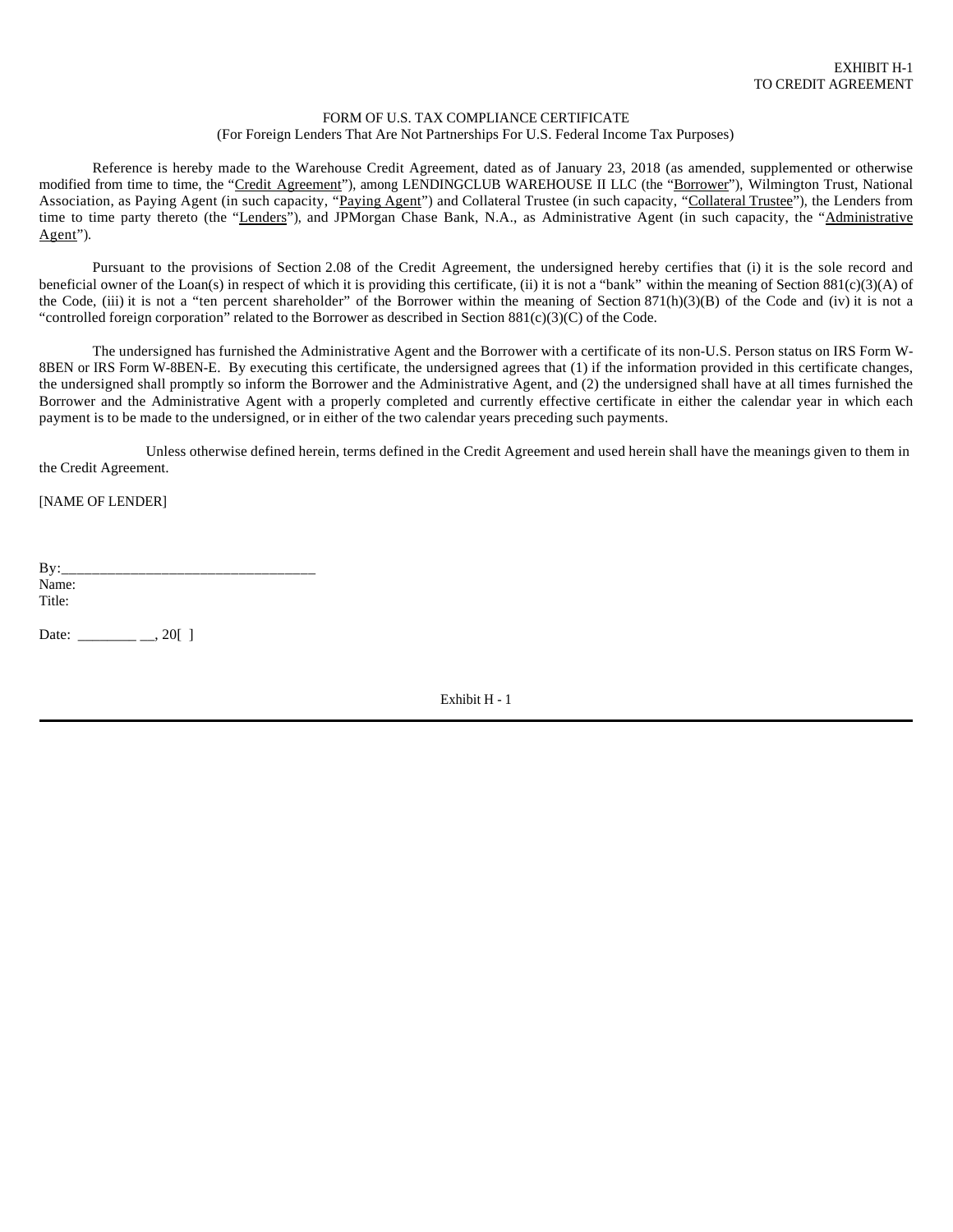#### FORM OF U.S. TAX COMPLIANCE CERTIFICATE (For Foreign Participants That Are Not Partnerships For U.S. Federal Income Tax Purposes)

Reference is hereby made to the Warehouse Credit Agreement, dated as of January 23, 2018 (as amended, supplemented or otherwise modified from time to time, the "Credit Agreement"), among LENDINGCLUB WAREHOUSE II LLC (the "Borrower"), Wilmington Trust, National Association, as Paying Agent (in such capacity, "Paying Agent") and Collateral Trustee (in such capacity, "Collateral Trustee"), the Lenders from time to time party thereto (the "Lenders"), and JPMorgan Chase Bank, N.A., as Administrative Agent (in such capacity, the "Administrative Agent").

Pursuant to the provisions of Section 2.08 of the Credit Agreement, the undersigned hereby certifies that (i) it is the sole record and beneficial owner of the participation in respect of which it is providing this certificate, (ii) it is not a "bank" within the meaning of Section  $881(c)(3)$ (A) of the Code, (iii) it is not a "ten percent shareholder" of the Borrower within the meaning of Section 871(h)(3)(B) of the Code and (iv) it is not a "controlled foreign corporation" related to the Borrower as described in Section  $881(c)(3)(C)$  of the Code.

The undersigned has furnished its participating Lender with a certificate of its non-U.S. Person status on IRS Form W-8BEN or IRS Form W-8BEN-E. By executing this certificate, the undersigned agrees that (1) if the information provided in this certificate changes, the undersigned shall promptly so inform such Lender in writing, and (2) the undersigned shall have at all times furnished such Lender with a properly completed and currently effective certificate in either the calendar year in which each payment is to be made to the undersigned, or in either of the two calendar years preceding such payments.

Unless otherwise defined herein, terms defined in the Credit Agreement and used herein shall have the meanings given to them in the Credit Agreement.

[NAME OF PARTICIPANT]

 $By:$ Name: Title:

Date: \_\_\_\_\_\_\_\_\_\_\_\_\_\_\_, 20[ ]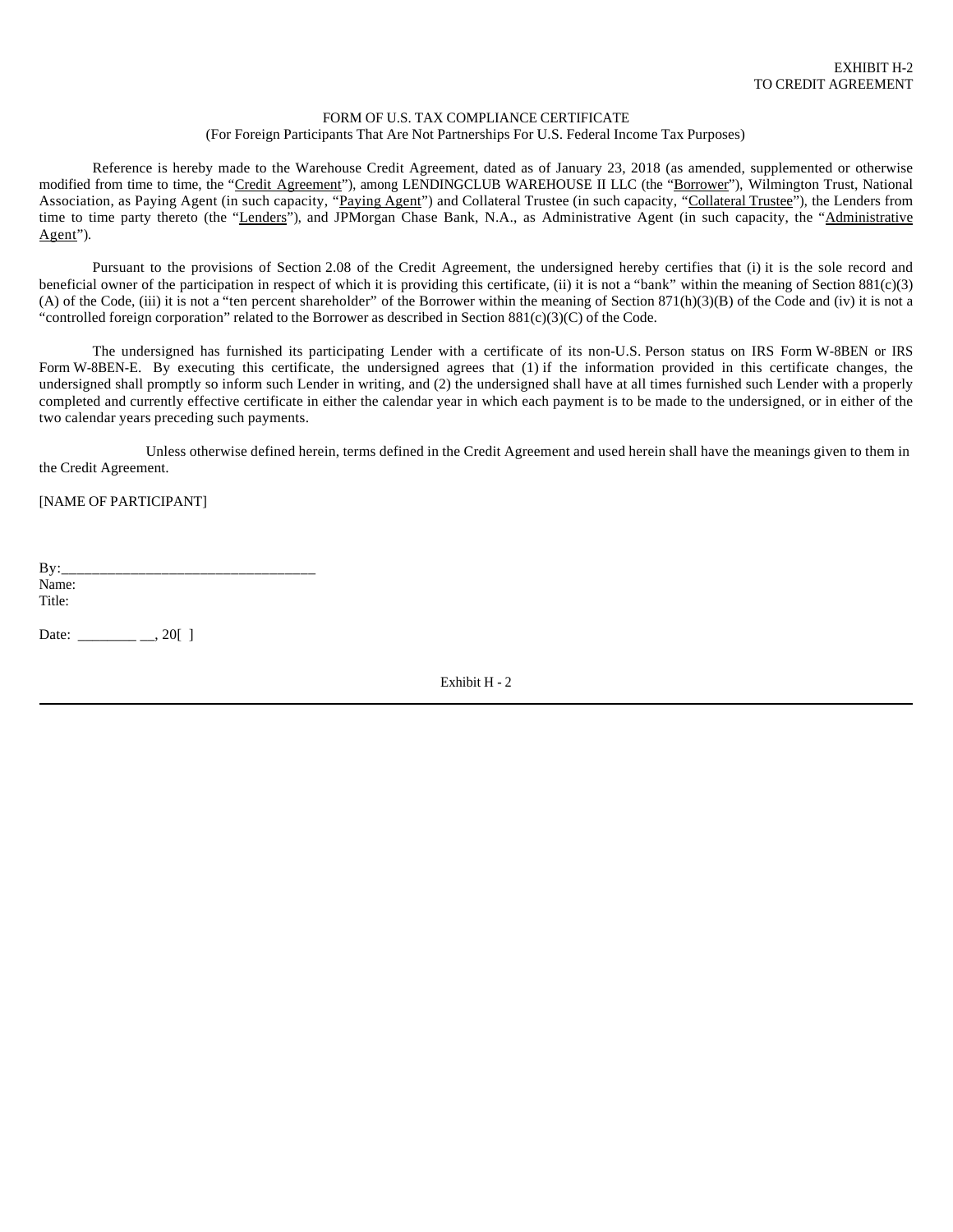#### FORM OF U.S. TAX COMPLIANCE CERTIFICATE (For Foreign Participants That Are Partnerships For U.S. Federal Income Tax Purposes)

Reference is hereby made to the Warehouse Credit Agreement, dated as of January 23, 2018 (as amended, supplemented or otherwise modified from time to time, the "Credit Agreement"), among LENDINGCLUB WAREHOUSE II LLC (the "Borrower"), Wilmington Trust, National Association, as Paying Agent (in such capacity, "Paying Agent") and Collateral Trustee (in such capacity, "Collateral Trustee"), the Lenders from time to time party thereto (the "Lenders"), and JPMorgan Chase Bank, N.A., as Administrative Agent (in such capacity, the "Administrative Agent").

Pursuant to the provisions of Section 2.08 of the Credit Agreement, the undersigned hereby certifies that (i) it is the sole record and beneficial owner of the participation in respect of which it is providing this certificate, (ii) its direct or indirect partners/members are the sole beneficial owners of such participation, (iii) with respect to such participation, neither the undersigned nor any of its direct or indirect partners/members is a "bank" extending credit pursuant to a loan agreement entered into in the ordinary course of its trade or business within the meaning of Section 881(c)(3)(A) of the Code, (iv) none of its direct or indirect partners/members is a "ten percent shareholder" of the Borrower within the meaning of Section 871(h)(3)(B) of the Code and (v) none of its direct or indirect partners/members is a "controlled foreign corporation" related to the Borrower as described in Section  $881(c)(3)(C)$  of the Code.

The undersigned has furnished its participating Lender with IRS Form W-8IMY accompanied by one of the following forms from each of its partners/members that is claiming the portfolio interest exemption: (i) an IRS Form W-8BEN or IRS Form W-8BEN-E or (ii) an IRS Form W-8IMY accompanied by an IRS Form W-8BEN or IRS Form W-8BEN-E from each of such partner's/member's beneficial owners that is claiming the portfolio interest exemption. By executing this certificate, the undersigned agrees that (1) if the information provided in this certificate changes, the undersigned shall promptly so inform such Lender, and (2) the undersigned shall have at all times furnished such Lender with a properly completed and currently effective certificate in either the calendar year in which each payment is to be made to the undersigned, or in either of the two calendar years preceding such payments.

Unless otherwise defined herein, terms defined in the Credit Agreement and used herein shall have the meanings given to them in the Credit Agreement.

[NAME OF PARTICIPANT]

By:\_\_\_\_\_\_\_\_\_\_\_\_\_\_\_\_\_\_\_\_\_\_\_\_\_\_\_\_\_\_\_\_\_ Name: Title: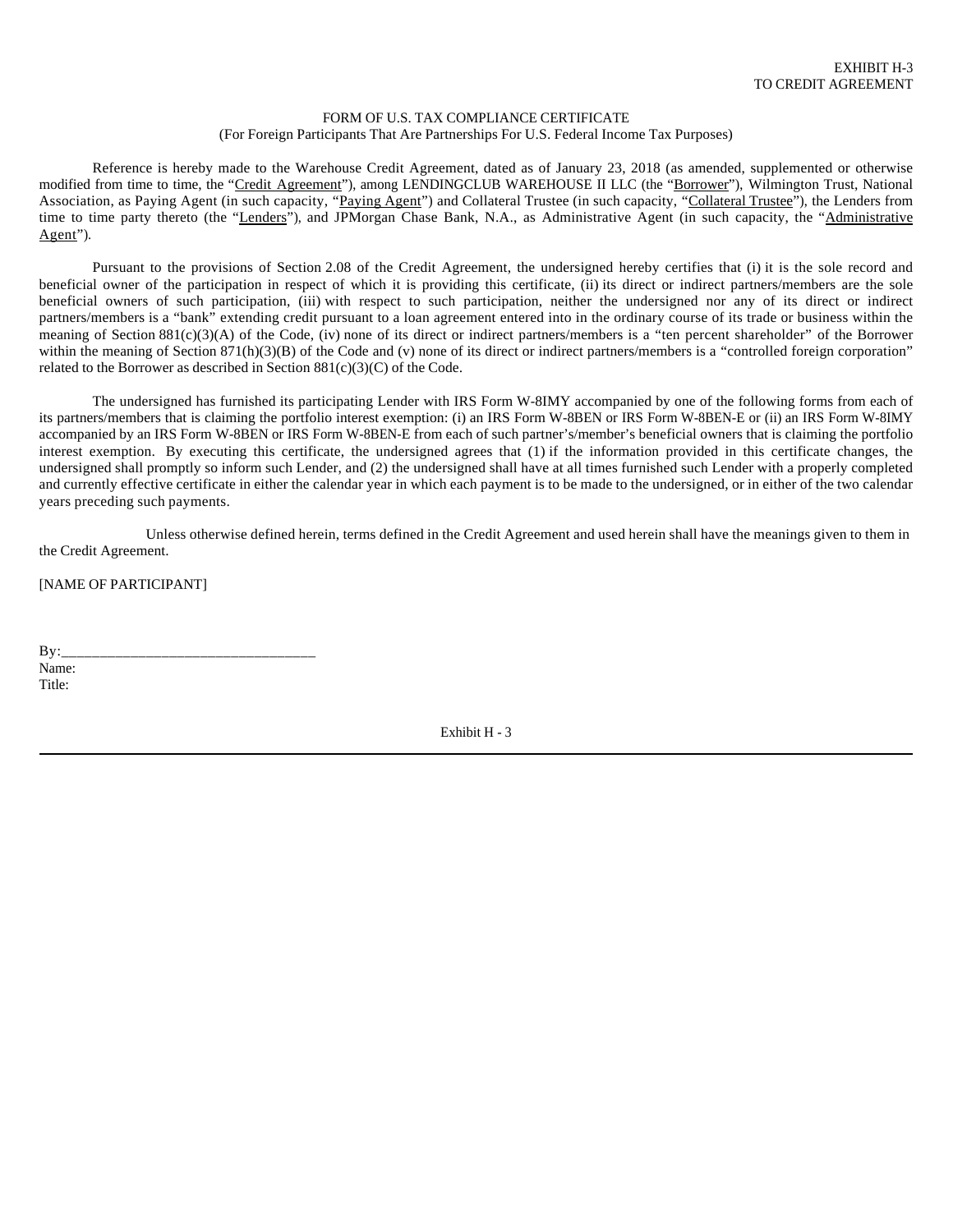Date: \_\_\_\_\_\_\_\_ \_\_, 20[ ]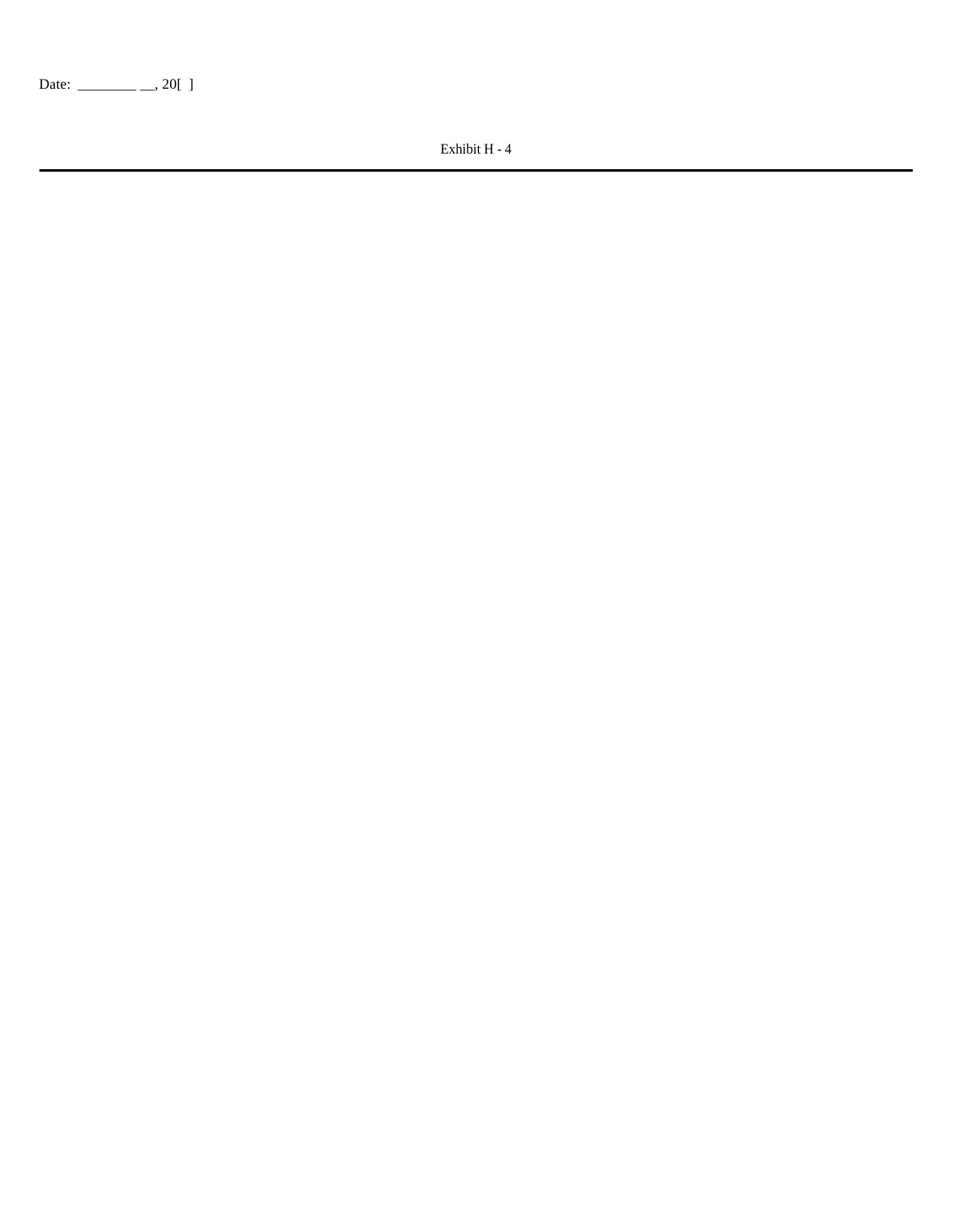#### FORM OF U.S. TAX COMPLIANCE CERTIFICATE (For Foreign Lenders That Are Partnerships For U.S. Federal Income Tax Purposes)

Reference is hereby made to the Warehouse Credit Agreement, dated as of January 23, 2018 (as amended, supplemented or otherwise modified from time to time, the "Credit Agreement"), among LENDINGCLUB WAREHOUSE II LLC (the "Borrower"), Wilmington Trust, National Association, as Paying Agent (in such capacity, "Paying Agent") and Collateral Trustee (in such capacity, "Collateral Trustee"), the Lenders from time to time party thereto (the "Lenders"), and JPMorgan Chase Bank, N.A., as Administrative Agent (in such capacity, the "Administrative Agent").

Pursuant to the provisions of Section 2.08 of the Credit Agreement, the undersigned hereby certifies that (i) it is the sole record and beneficial owner of the Loan(s) in respect of which it is providing this certificate, (ii) its direct or indirect partners/members are the sole beneficial owners of such Loan(s), (iii) with respect to the extension of credit pursuant to this Credit Agreement or any other Transaction Document, neither the undersigned nor any of its direct or indirect partners/members is a "bank" extending credit pursuant to a loan agreement entered into in the ordinary course of its trade or business within the meaning of Section  $881(c)(3)(A)$  of the Code, (iv) none of its direct or indirect partners/members is a "ten percent shareholder" of the Borrower within the meaning of Section  $871(h)(3)(B)$  of the Code and (v) none of its direct or indirect partners/members is a "controlled foreign corporation" related to the Borrower as described in Section 881(c)(3)(C) of the Code.

The undersigned has furnished the Administrative Agent and the Borrower with IRS Form W-8IMY accompanied by one of the following forms from each of its partners/members that is claiming the portfolio interest exemption: (i) an IRS Form W-8BEN or IRS Form W-8BEN-E or (ii) an IRS Form W-8IMY accompanied by an IRS Form W-8BEN or IRS Form W-8BEN-E from each of such partner's/member's beneficial owners that is claiming the portfolio interest exemption. By executing this certificate, the undersigned agrees that (1) if the information provided in this certificate changes, the undersigned shall promptly so inform the Administrative Agent and the Borrower, and (2) the undersigned shall have at all times furnished the Administrative Agent and the Borrower with a properly completed and currently effective certificate in either the calendar year in which each payment is to be made to the undersigned, or in either of the two calendar years preceding such payments.

Unless otherwise defined herein, terms defined in the Credit Agreement and used herein shall have the meanings given to them in the Credit Agreement.

[NAME OF LENDER]

By:\_\_\_\_\_\_\_\_\_\_\_\_\_\_\_\_\_\_\_\_\_\_\_\_\_\_\_\_\_\_\_\_\_ Name: Title: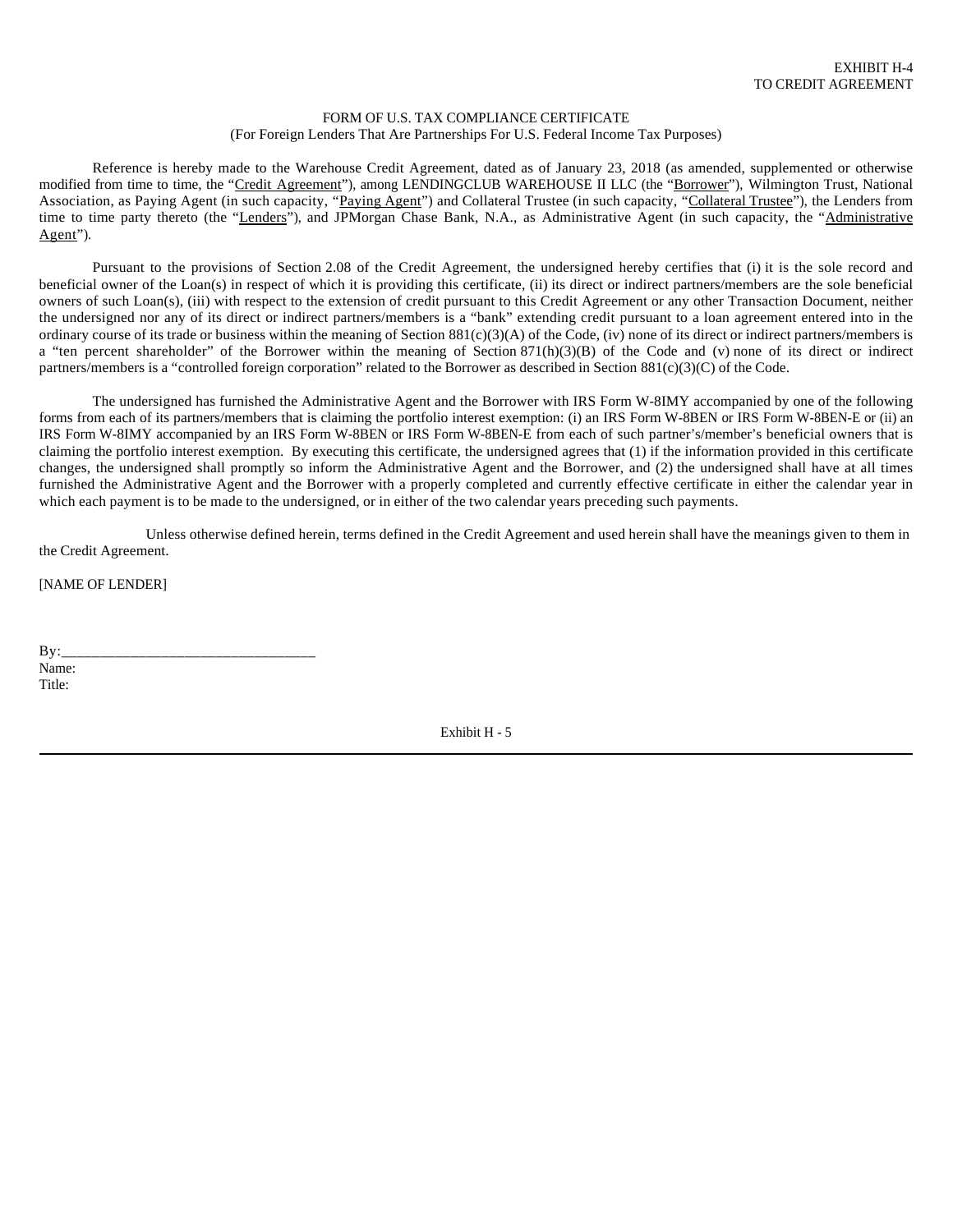Date: \_\_\_\_\_\_\_\_ \_\_, 20[ ]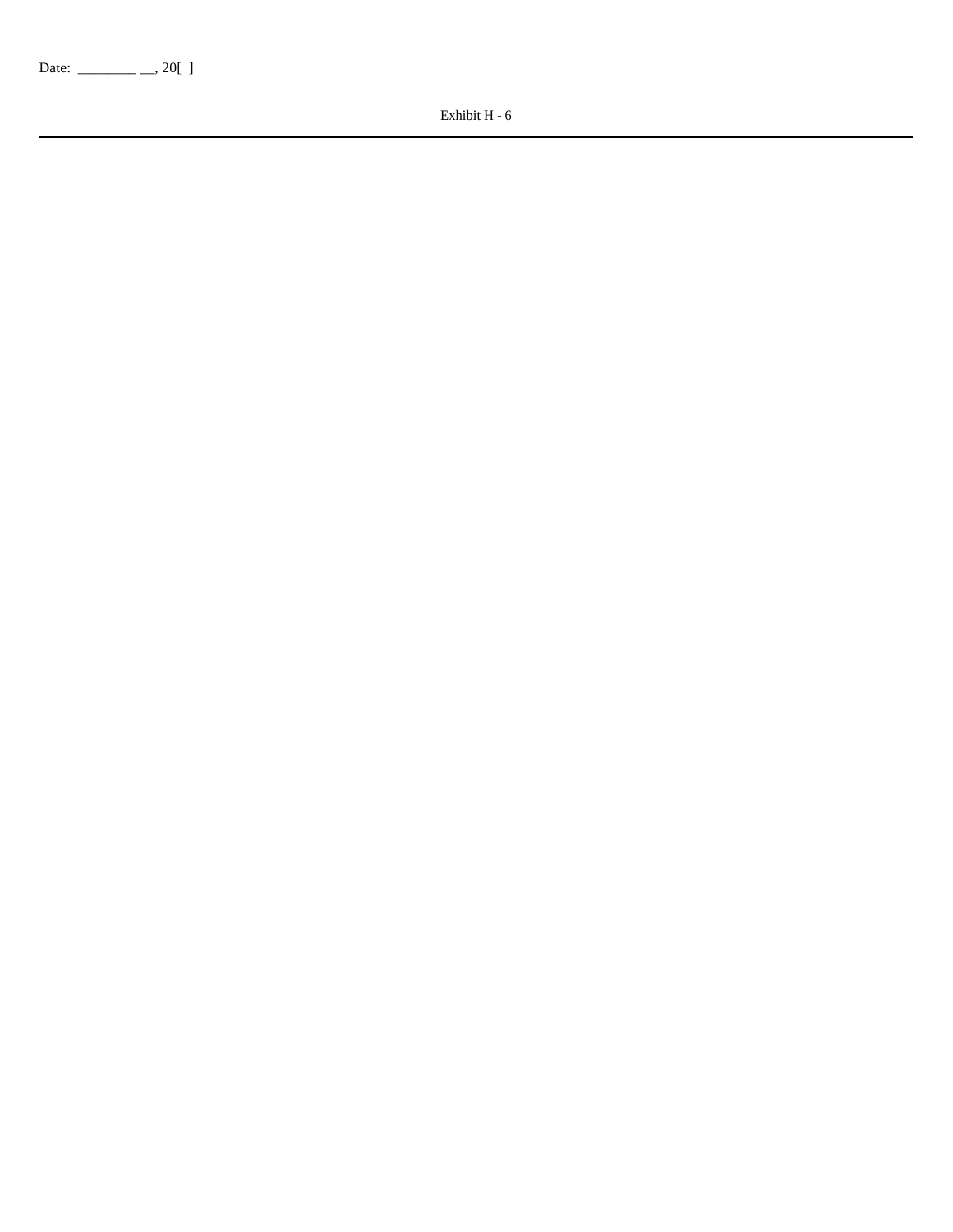#### FORM OF PREPAYMENT AND RELEASE LETTER

JPMorgan Chase Bank, N.A., as Administrative Agent, on behalf of itself and the Lenders Wilmington Trust, National Association, as Paying Agent

#### Re: Prepayment and Release Letter

#### Ladies and Gentlemen:

This Prepayment and Release Letter is being delivered with respect to that certain Warehouse Credit Agreement, dated as of January 23, 2018 (the "Credit Agreement"), among LendingClub Warehouse II LLC (the "Borrower"), Wilmington Trust, National Association, as Paying Agent (in such capacity, the "Paying Agent") and Collateral Trustee (in such capacity, the "Collateral Trustee"), the Lenders party thereto (the "Lenders"), and JPMorgan Chase Bank, N.A., as Administrative Agent (in such capacity, the "Administrative Agent"). Unless otherwise defined herein or as the context otherwise requires, terms used herein and not otherwise defined have the respective meanings assigned to them in the Credit Agreement.

Reference is made to the Prepayment/Release Notice delivered pursuant to Section 2.04 of the Credit Agreement on [•] pursuant to which the Borrower provided notice that on  $\lceil \cdot \rceil$  (the "Scheduled Prepayment Date"), the Borrower intends to prepay the [Aggregate Loan Amount]<sup>3</sup> [\$\_\_\_\_\_\_\_]<sup>4</sup> (together with all accrued interest thereon) that is due and owing to the Lenders on such Scheduled Prepayment Date in the manner herein set forth.

The table below sets forth accurate amounts (in U.S. dollars) as of the Scheduled Prepayment Date with respect to the items set forth in such table.

|   | [Aggregate Loan Balance] [Prepayment Amount]                                               | S[•] (the " <u>Principal Prepayment Amount</u> ") |
|---|--------------------------------------------------------------------------------------------|---------------------------------------------------|
|   | Reserve Account Prepayment Amount                                                          | S[•] (the " <u>Net Reserve Account Amount</u> ")  |
| ⌒ | Amounts described pursuant to Section $2.04(d)(B)$ of the Credit<br>Agreement <sup>5</sup> | \$[•] (the "Unpaid Interest and Fee Amount")      |

\_\_\_\_\_\_\_\_\_\_\_\_\_\_\_\_\_\_\_\_\_\_\_\_\_\_\_

<sup>3</sup> Insert when Aggregate Loan Balance is being prepaid in full.

4 Insert specific dollar amount when Aggregate Loan Balance is being partially prepaid.

<sup>5</sup> Include description and calculation of amounts owing pursuant to Section  $2.04(d)(B)$ , if any, including dollar amounts and wiring instructions for relevant recipients.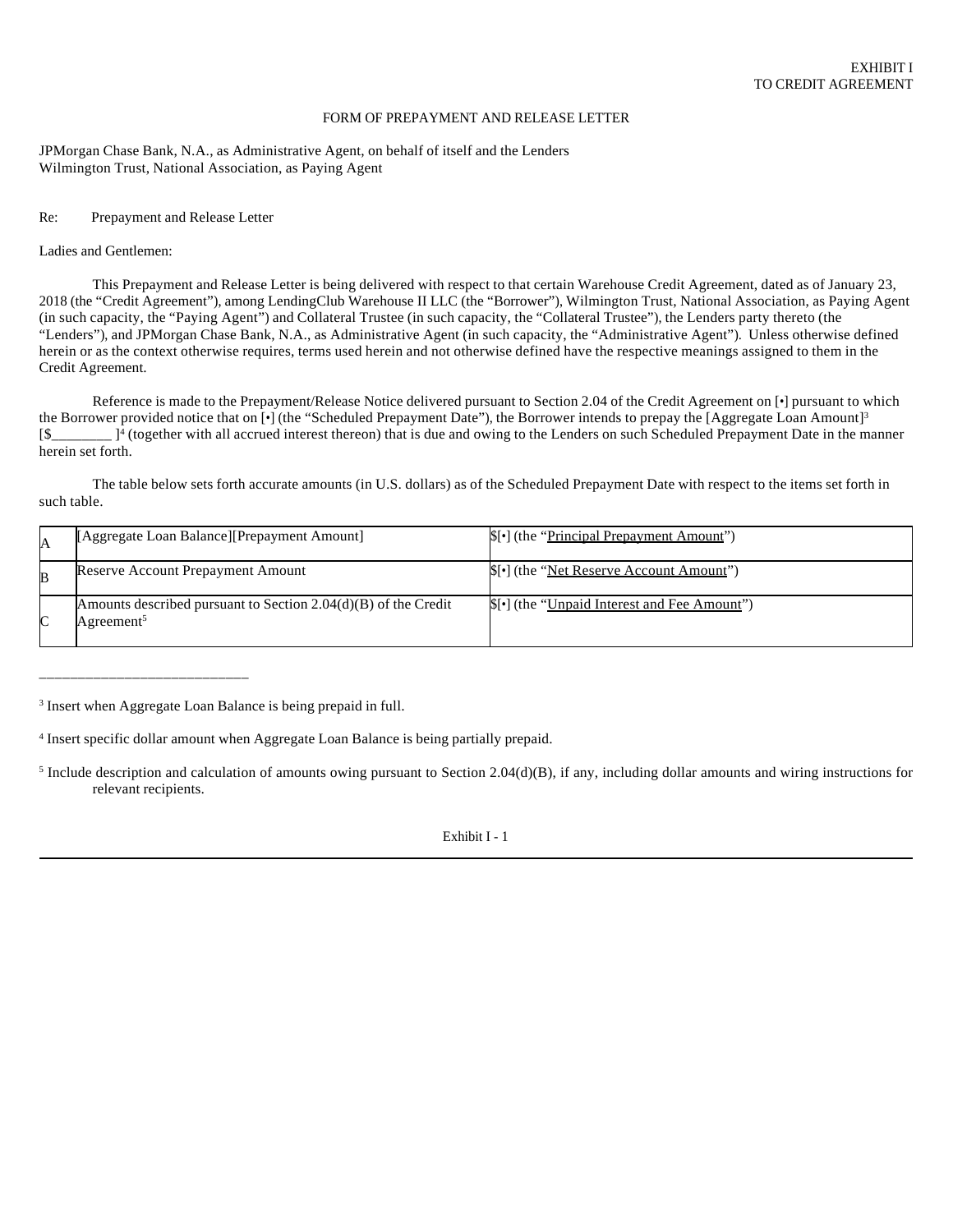On or prior to 1:00 p.m. New York City time on the Scheduled Prepayment Date:

(1) the Borrower shall remit, or cause to be remitted, an amount equal to the Principal Prepayment Amount and Unpaid Interest and Fee Amount (if any) from the table above by wire transfer in immediately available funds to the Paying Agent, for the account of the Lenders, to the Collection Account.

By the close of business on the Scheduled Prepayment Date:

(1) the Paying Agent shall transfer, in immediately available funds, from the Reserve Account an amount equal to the Net Reserve Account Amount from the table above to the Borrower to the following account:

### [Wiring Instructions]

(2) the Paying Agent shall transfer, in immediately available funds, from the Collection Account an amount equal to the Principal Prepayment Amount from the table above to the Administrative Agent Account, for the account of the Lenders, to the following account (the "Administrative Agent Account"):

[Wiring Instructions]

(3) [the Paying Agent shall transfer, in immediately available funds, from the Collection Account an amount equal to their respective portion of the Unpaid Interest and Fee Amount to each such person entitled thereto, at such account as such payments are ordinarily made pursuant to Section 3.02(a) of the Credit Agreement, or in the case of accrued but unpaid interest owing to the Lenders, to the Administrative Agent Account, for the account of the Lenders.<sup>[6]</sup>

Effective automatically upon receipt by the Administrative Agent of the Principal Prepayment Amount and, if applicable, Unpaid Interest and Fee Amount on the Scheduled Prepayment Date pursuant to the preceding paragraph, and in consideration therefor, [all security interests, liens and encumbrances of the Collateral Trustee, for the benefit of the Secured Parties, in and to the Purchased Receivables and other related Purchased Assets owned by the Borrower on the Scheduled Prepayment Date]<sup>7</sup>[all security interests, liens and encumbrances of the Collateral Trustee, for the benefit of the Secured Parties, in and to the Purchased Receivables and other related Purchased Assets owned by the Borrower identified on Schedule 1 hereto]<sup>8</sup> shall be released, terminated and of no further force and effect. The Administrative Agent shall notify the Collateral Trustee (which notice may be by e-mail) upon receipt of the Principal Payment Amount and, if applicable, the Unpaid Interest and Fee Amount. The Borrower requests that upon receipt of such notice from the Administrative Agent the Collateral Trustee, as Secured Party, pursuant to Section 9.1 of the Servicing Agreement, shall deliver notice to [•], as Custodian thereunder in the form attached hereto as Exhibit A that the Collateral Trustee has released its security interest in (and release control of) the Electronic Collateral (as defined in the Servicing Agreement) [in existence on the Scheduled Prepayment Date]<sup>9</sup>[identified on Schedule 1 hereto]<sup>10</sup>.

\_\_\_\_\_\_\_\_\_\_\_\_\_\_\_\_\_\_\_\_\_\_\_\_\_\_\_

<sup>10</sup> Applicable for partial prepayments.

<sup>6</sup> Include if amounts are being paid pursuant to Section 2.04(d)(B).

<sup>7</sup> Insert when Aggregate Loan Balance is being prepaid in full as all Purchased Receivables would be released.

<sup>&</sup>lt;sup>8</sup> Attach Schedule 1 identifying only that collateral being released in connection with a partial prepayment.

<sup>&</sup>lt;sup>9</sup> Applicable for full prepayment.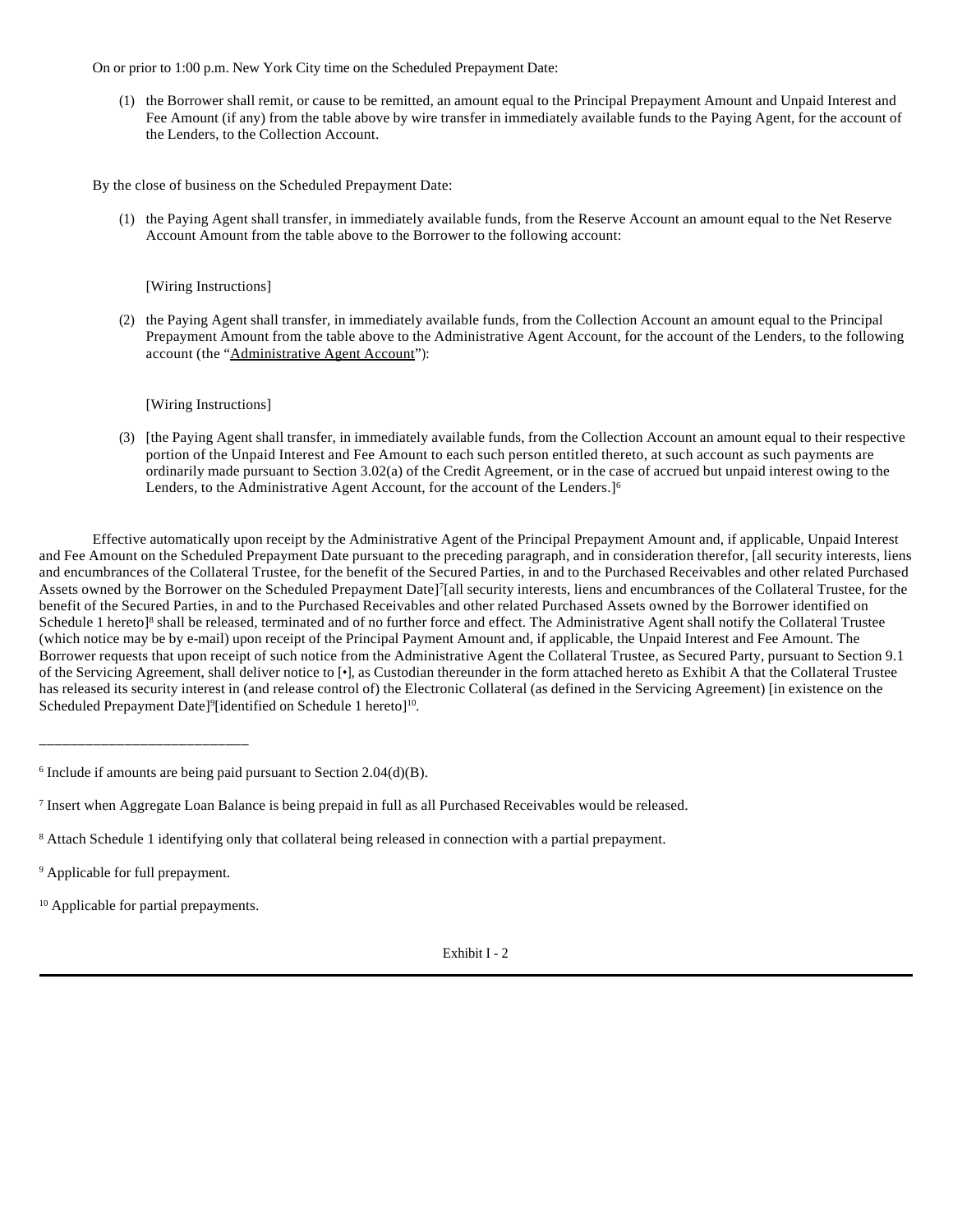Borrower hereby represents and warrant that (i) the amount on deposit in the Collection Account as of the date hereof is at least equal to the amount of all Obligations (after giving effect to the payments remitted on the Schedule Prepayment Date hereunder) accrued and accruing through the Settlement Date occurring on [•], including, without limitation the interest payments accrued and unpaid through such Settlement Date and not paid hereunder and (ii) all such obligation shall be paid in full on such Settlement Date pursuant to Section 3.02 of the credit Agreement.

The parties acknowledge and agree that: (i) the Commitment Amount shall not be reduced or otherwise affected by the prepayment to be made hereunder on the Scheduled Prepayment Date; and (ii) all Transaction Documents are hereby reaffirmed in all respects and remain in full force and effect.

This letter agreement may be executed in any number of counterparts, each of which when so executed shall be deemed to be an original and all of which when taken together shall constitute one and the same agreement. Electronic delivery of the signature pages to this agreement (by pdf attachment to an email or otherwise) shall have the same force and effect as physical delivery of original (ink) signatures.

[*signature pages follow*]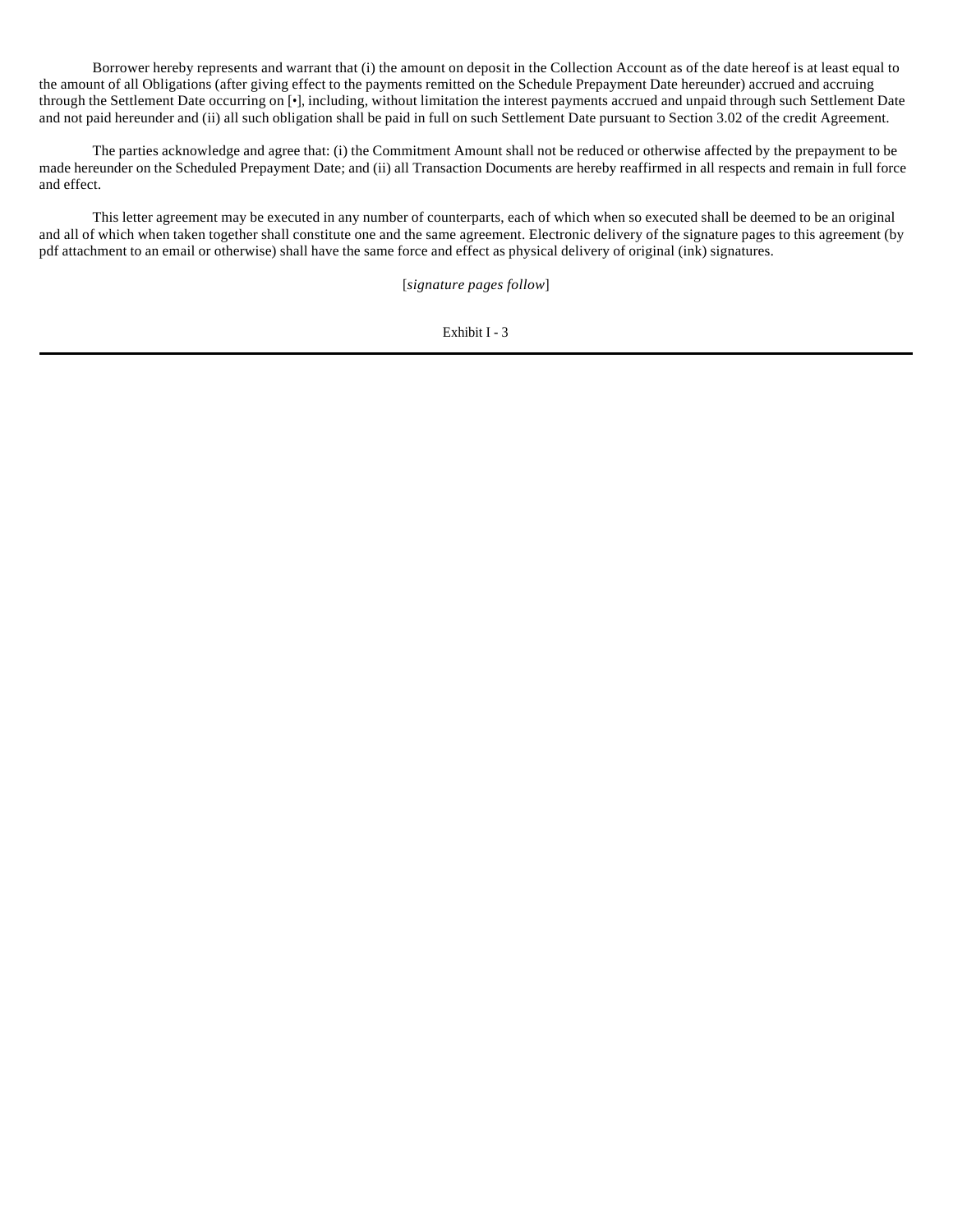Very truly yours,

### **LENDINGCLUB WAREHOUSE II LLC**, as Borrower

By: Name: Title:

# **ACCEPTED AND AGREED: JPMORGAN CHASE BANK, N.A.**,

as Administrative Agent

By: Name: Title: **WILMINGTON TRUST, NATIONAL ASSOCIATION**, as Paying Agent and Collateral Trustee

By: Name: Title: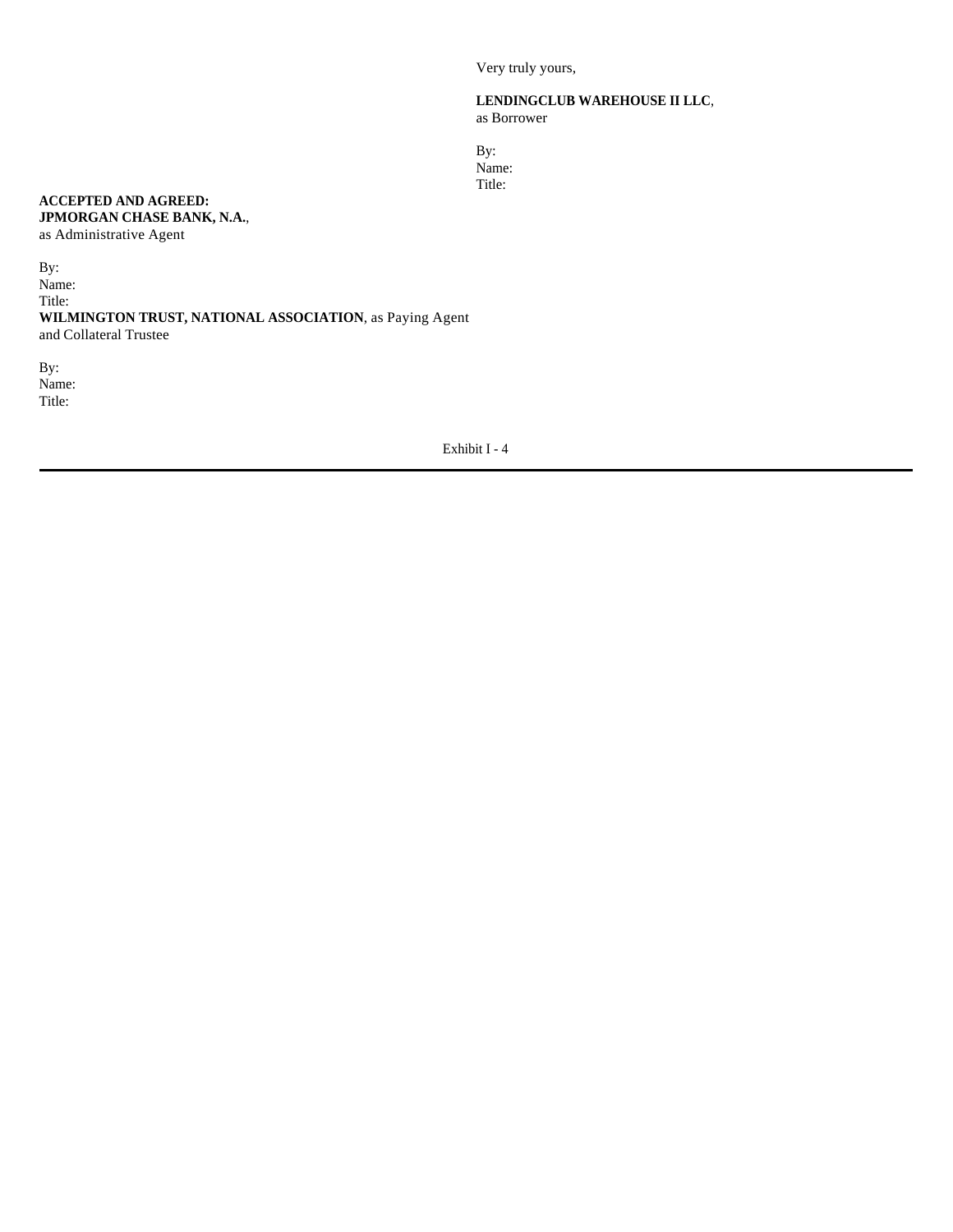# Exhibit A

### [Collateral Trustee Letterhead]

To: LendingClub Corporation, as Custodian

Reference is made to that certain Receivable Servicing Agreement dated as of [•] (the "Agreement") by and among LendingClub Corporation, as Servicer and Custodian, LendingClub Warehouse II, as Purchaser, and Wilmington Trust, National Association, as collateral trustee for itself, the Administrative Agent and the other secured parties (in such capacity the "Secured Party"). Terms not defined herein shall have the meanings ascribed therein to the Agreement. Please take notice that the Secured Party's security interest in the Electronic Collateral [in relation to the [*describe securitization or Electronic Collateral more fully*] in existence as of [•]]<sup>11</sup>[set forth on Schedule 1 hereto]<sup>12</sup> has been released.

Very truly yours,

#### **WILMINGTON TRUST, NATIONAL ASSOCIATION**, as Secured Party

By: Name: Title:

<sup>12</sup> Attach Schedule 1 identifying only that collateral being released in connection with a partial prepayment.

Exhibit I - 1

(Back To Top)

# **Section 3: EX-10.2 (EXHIBIT 10.2)**

EXHIBIT 10.2

EXECUTION VERSION

# **SECURITY AGREEMENT**

dated as of

January 23, 2018

among

### LENDINGCLUB WAREHOUSE II LLC,

as Borrower,

JPMORGAN CHASE BANK, N.A.

<sup>11</sup> Insert when Aggregate Loan Balance is being prepaid in full as all Purchased Receivables would be released.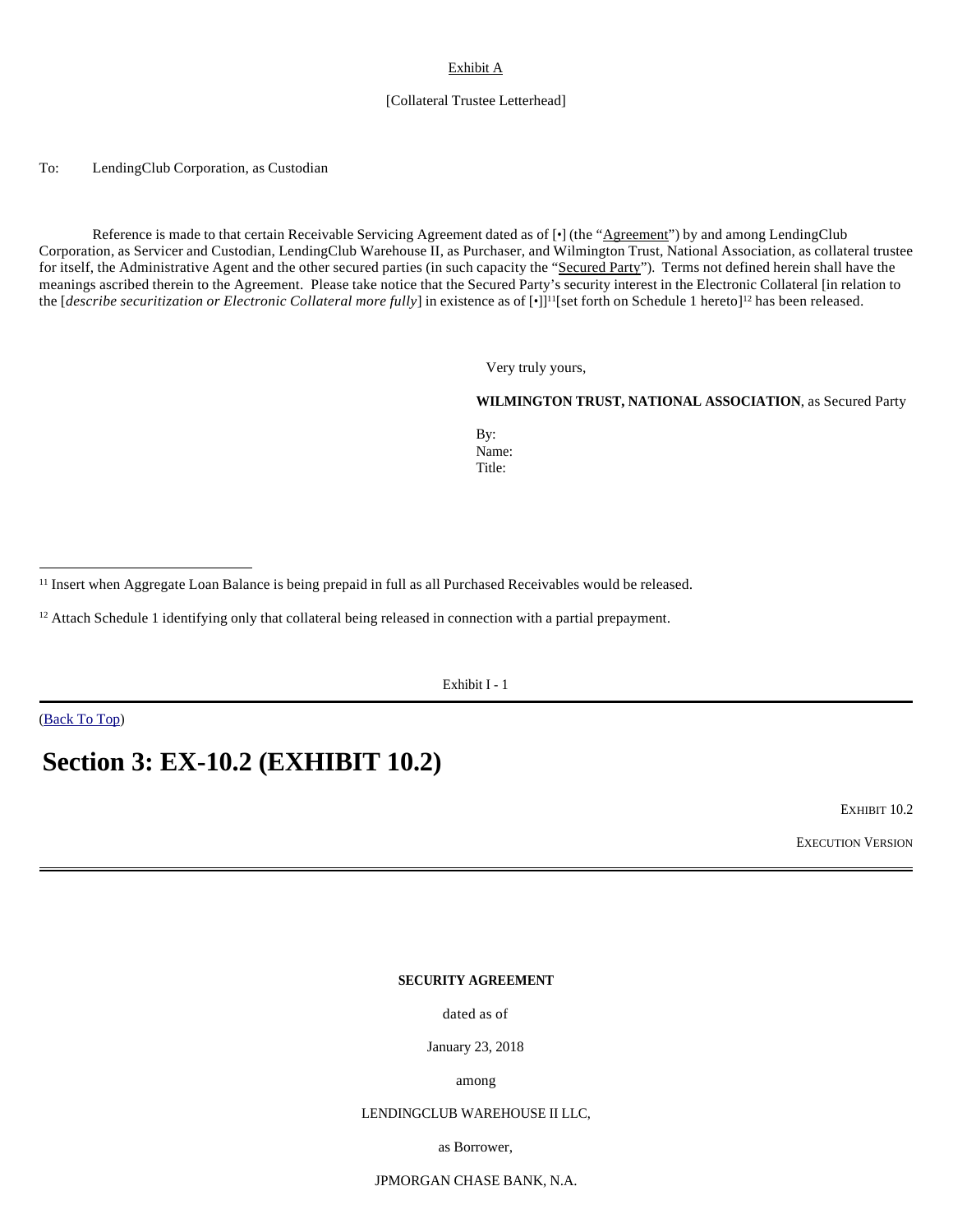as Administrative Agent,

AND

WILMINGTON TRUST, NATIONAL ASSOCIATION,

as Collateral Trustee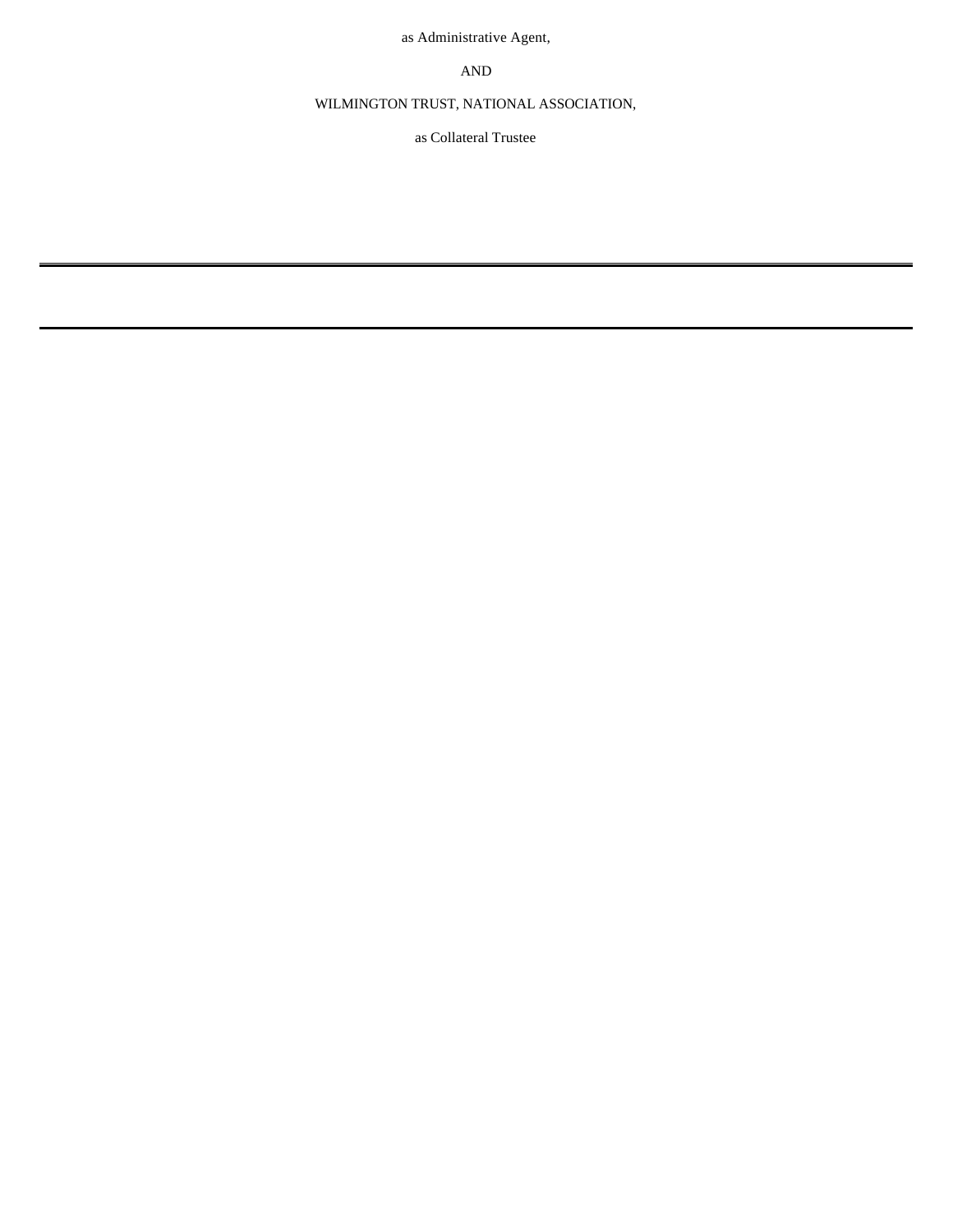### **SECURITY AGREEMENT**

This **SECURITY AGREEMENT** dated as of January 23, 2018 (as amended, restated, supplemented or otherwise modified from time to time in accordance with its terms, this "Security Agreement"), is by and among LENDINGCLUB WAREHOUSE II LLC, a Delaware limited liability company (the "Borrower"), JPMORGAN CHASE BANK, N.A., a national banking association, as Administrative Agent (together with its successors and assigns in such capacity, the "Administrative Agent"), and WILMINGTON TRUST, NATIONAL ASSOCIATION, a national banking association, as collateral trustee (together with its successors and assigns in such capacity, the "Collateral Trustee").

**RECITALS:** Reference is made to the Warehouse Credit Agreement dated as of January 23, 2018 (as amended, restated, supplemented or otherwise modified from time to time in accordance with its terms, the "Credit Agreement") among the Borrower, the Lenders from time to time party thereto, the Administrative Agent, Wilmington Trust, National Association, as Paying Agent, and the Collateral Trustee. It is a condition to the extension of credit under the Credit Agreement that the obligations of the Borrower arising thereunder are secured by all property of the Borrower.

**NOW, THEREFORE**, for good and valuable consideration, the receipt and sufficiency of which are hereby acknowledged, intending to be legally bound, the parties hereto agree as follows:

### **ARTICLE I DEFINITIONS**

**Section 1.01. Cross-References From Agreements**. Capitalized terms used in this Security Agreement: (a) if defined in the Introduction, Recitals or any Section hereof, will have the same respective meanings when used elsewhere in this Security Agreement; (b) if not defined herein, will have the respective meanings ascribed to them in the Credit Agreement; and (c) if not defined herein or in the Credit Agreement, will have the respective meanings ascribed to them in the Servicing Agreement. The rules of construction set forth in Section 1.02 of the Credit Agreement also apply to this Security Agreement as if set forth in full herein; *provided*, that unless otherwise specified, references herein to Articles or Sections refer to Articles or Sections of this Security Agreement.

**Section 1.02. Incorporation From UCC**. The terms "Account", "Certificate of Deposit", "Chattel Paper", "Commercial Tort Claim", "Deposit Account", "Document", "Equipment", "Financial Asset", "Financing Statement", "Fixtures", "General Intangible", "General Intangibles," "Goods", "Instrument", "Inventory", "Investment Property", "Letters of Credit," "Letter-of-Credit Right", "Money", "Payment Intangibles", "Proceeds", "Records", "Securities Account", "Supporting Obligation" and any other terms used herein that are defined in the UCC of the State of New York (the "NY UCC") and not defined in this Security Agreement, the Credit Agreement or the Servicing Agreement have the respective meanings specified in the NY UCC; *provided,* that if any term is defined in Article 9 of the NY UCC and in another Article of the NY UCC, such term shall have the meaning given to it in Article 9 of the NY UCC.

**Section 1.03. General Definitions.** In this Security Agreement, the following terms shall have the following meanings:

"Borrower Contracts" means the Receivables Purchase Agreement, the Servicing Agreement, each other Transaction Document to which the Borrower is a party, any Hedging Agreement to which the Borrower is a party, each Receivable Document with respect to any Purchased Receivable, and each other contract or agreement of any type or nature whatsoever to which Borrower is a party or under which Borrower has any rights, claims or interests of any nature (whether arising pursuant to the terms of any such contract or agreement or otherwise available to the Borrower at law or in equity).

2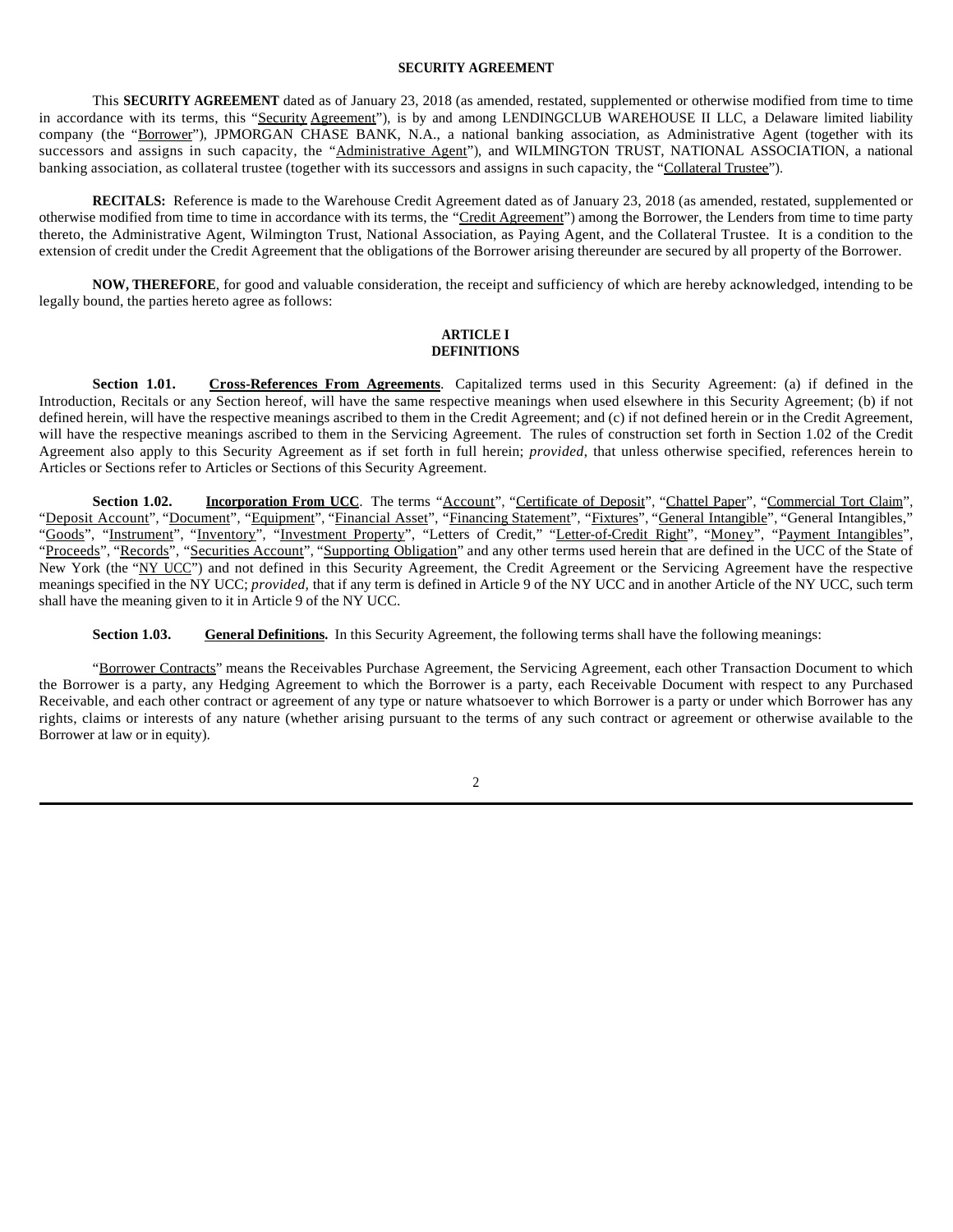"Borrower Contract Rights" means all rights, remedies, powers, privileges and claims in, to or under any Borrower Contract, including, without limitation, the right, power, and privilege to (i) exercise remedies and otherwise enforce such Borrower Contract against any counterparty thereto or against any property subject thereto; (ii) give or withhold any and all consents, requests, notices, directions, approvals, extensions or waivers under or with respect to any such Borrower Contract and otherwise exercise voting or consensual rights thereunder, (iii) compel or secure the performance and observance by any counterparty or any other obligor thereunder or other related party with obligations arising in connection therewith, (iv) transmit notices of default or termination thereunder, and (v) institute legal or administrative actions or proceedings to compel or secure performance by any counterparty.

"Borrower Records" means all Data Files with respect to the Purchased Receivables, all Servicing Files with respect to the Purchased Receivables, all Receivable Document Packages and other Receivable Records (as defined in the Receivables Purchase Agreement) with respect to the Purchased Receivables, and all other Records, information, data, records, and reports of any type or nature whatsoever that belong to the Borrower or in which the Borrower has any rights or interests, whether any of the foregoing is maintained by the Borrower, Seller, Servicer, Custodian, any of their respective Affiliates, or any other Person.

### **ARTICLE II CONVEYANCE, PERFECTION AND RELATED COVENANTS**

**Section 2.01. Security Interest Grant**. As security for the payment or performance, as the case may be, of all Obligations, the Borrower hereby assigns, pledges, grants and conveys to the Collateral Trustee, for the benefit of the Secured Parties, a continuing security interest in all of the Borrower's right, title and interest in, to and under following assets and property, in each case, whether now existing or at any time hereafter arising, and whether now owned or at any time hereafter acquired (collectively, the "Collateral"):

(a) all Purchased Receivables, all Receivable Documents with respect thereto, all Servicing Rights with respect thereto, all Borrower Records with respect thereto, all Collections thereof, and all other related Purchased Assets with respect thereto, including, without limitation, all rights and benefits of the "lender" under any such Receivable Document, all rights to collect and receive principal, interest, finance charges, fees (including without limitation late payment fees), other charges, assessments, and all other amounts received or receivable thereunder, and all other rights, interests, benefits, proceeds, profits, remedies and claims arising therefrom or relating thereto;

(b) the Collection Account, the Reserve Account, any other Deposit Account, any Securities Account, any Certificates of Deposit, all funds and other property on deposit from time to time in, carried in, or credited to, any of the foregoing, all interest, dividends, earnings, income and distributions received, receivable or otherwise distributed or distributable in respect of any of the foregoing, all Financial Assets, all Securities, all Investment Property, all Money, and all cash and cash equivalents;

(c) all Accounts, Chattel Paper, Commercial Tort Claims, Goods, Equipment, Inventory, General Intangibles, Payment Intangibles, Instruments, Documents, and Fixtures;

(d) all Borrower Contracts, Borrower Contract Rights and Hedging Transactions;

3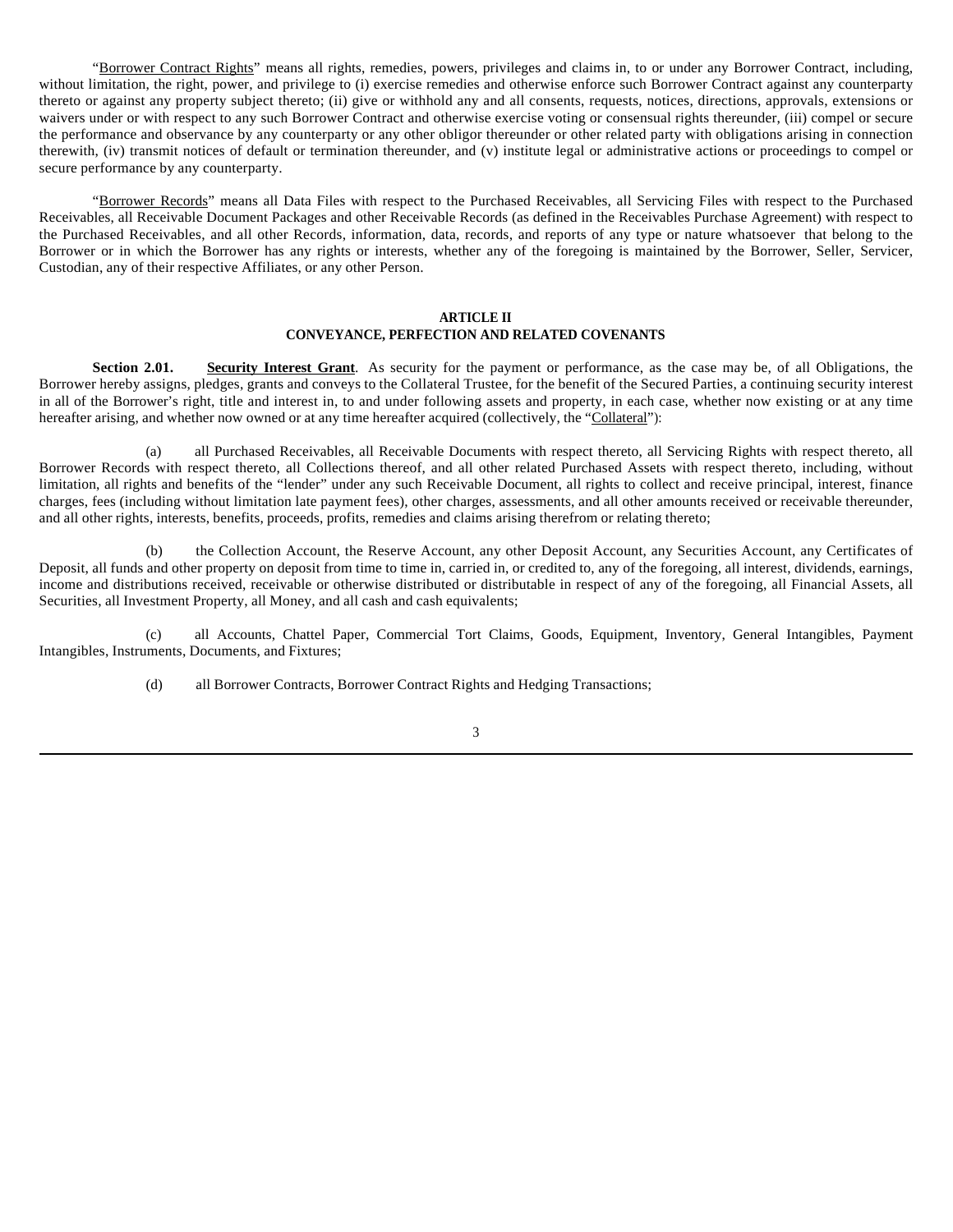(e) all Supporting Obligations, Letters of Credit and Letter-of Credit Rights, collateral security and guarantees given by any Person with respect to or supporting any of the foregoing;

(f) all copyrights, patents, trademarks and other intellectual property rights and derivative rights related thereto or arising therefrom;

- (g) all other personal property of every kind and nature;
- (h) all present and future claims, demands, causes and choses in action in respect of any of the foregoing; and

(i) all payments on or under and all products and Proceeds of every kind and nature whatsoever in respect of any or all of the foregoing, including, without limitation, all cash and non-cash proceeds, and all other property arising from or relating to all or any part of any of the foregoing.

### **Section 2.02. UCC Filings**.

(a) Without modifying or limiting the obligations of the Borrower set forth in this Section, the Credit Agreement and the other Transaction Documents, the Borrower hereby irrevocably and unconditionally authorizes (without obligating) the Collateral Trustee, the Administrative Agent, and any designee of either of them, at any time and from time to time, at the cost of the Borrower, to file in any relevant jurisdiction and with any applicable filing office, any and all Financing Statements and continuation statements or amendments to such Financing Statements, in any case, as may be necessary or desirable to perfect and maintain the perfection and priority of the Security Interest of the Collateral Trustee, for the benefit of the Secured Parties, in the Collateral. Without limiting the generality of the foregoing, the Borrower hereby irrevocably and unconditionally authorizes (without obligating) the Collateral Trustee, the Administrative Agent, and any designee of either of them to describe the collateral in any Financing Statement filed against the Borrower as "all property and other assets of the debtor, together with all proceeds thereof" or words of similar import. The Borrower also hereby ratifies its authorization with respect to any such Financing Statements filed prior to the date hereof.

(b) The Borrower hereby covenants and agrees that it shall, at its own expense, file all Financing Statements and all continuation statements or amendments to such Financing Statements (in each case, to the extent not filed pursuant to subsection (a) of this Section) in any relevant jurisdiction and with any applicable filing office as are necessary or as reasonably requested by the Collateral Trustee or the Administrative Agent to ensure that the Collateral Trustee, for the benefit of the Secured Parties, now and at all times hereafter until Payment in Full has and maintains a first priority, perfected Security Interest in all of the Collateral that can be perfected by filing.

(c) The Borrower shall provide to the Administrative Agent and the Collateral Trustee on (or prior to) the date hereof, and promptly hereafter upon request, all information required by Article 9 of the UCC of any applicable jurisdiction to be included on any Financing Statement or necessary for the filing thereof, including, without limitation, the information described in Section 3.01(c). The Borrower will not change any such information, including, without limitation, its legal name, type of organization, "location" (within the meaning of Article 9 of the UCC), structure, location of its chief executive office, principal place of business, or its organizational identification number unless: (i) the Borrower has provided at least ten (10) days prior notice to, and other than with respect to change of address, received the prior written consent of, the Administrative Agent; and (ii) the Borrower has taken all actions necessary or reasonably requested by the Administrative Agent to maintain the first priority, perfected Security Interest of the Collateral Trustee, for the benefit of the Secured Parties, in the Collateral, including, without limitation, the filing of any amendments to the UCC Financing Statements filed hereunder.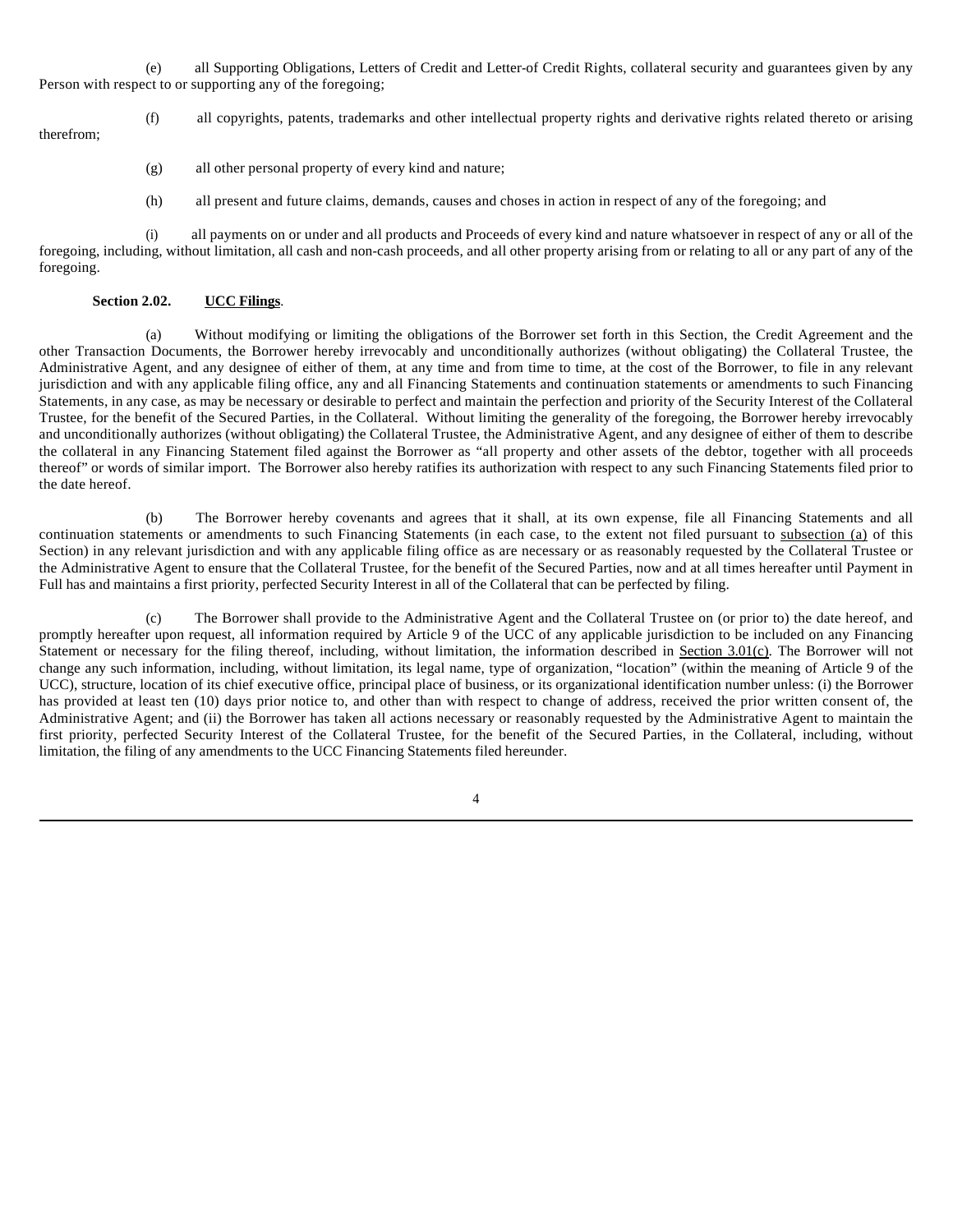(d) The Financing Statement referred to in Section  $4.01(k)(v)$  of the Credit Agreement listing the Borrower as debtor and the Collateral Trustee, for the benefit of the Secured Parties, as secured party, may describe the Collateral in the same manner as described herein or may contain a general description of the Collateral, such as "all assets" or "all personal property" or any similar description.

(e) Without the express prior approval of Administrative Agent, in no event shall Borrower at any time file, or permit or cause to be filed, by any Person, any amendment or termination statement with respect to any Financing Statement filed hereunder. Upon any sale or other transfer or disposition of any Collateral that is expressly permitted pursuant to the Credit Agreement or any other Transaction Document and upon any Purchased Receivable becoming subject to a Release pursuant to the express terms of the Credit Agreement, the Security Interest in such Purchased Receivable and the related Purchased Assets shall be automatically released. Upon direction by the Administrative Agent, the Collateral Trustee will, at the Borrower's expense, take any action reasonably requested by the Borrower to evidence the release of the Collateral Trustee's Security Interest (i) in any portion of the Collateral subject to a Release or otherwise sold, transferred or otherwise disposed to the extent any such Release or such sale, transfer or other disposition is expressly permitted pursuant to the Credit Agreement or any other Transaction Document; and (ii) in all Collateral after Payment in Full.

**Section 2.03. Additional Collateral Covenants**. At any time and from time to time, subject to the terms of the Credit Agreement and the Servicing Agreement, the Borrower shall do any or all of the following, immediately upon creation of acquisition of any Collateral of the following types: (a) deliver, or cause to be delivered, to the Custodian (on behalf of the Collateral Trustee, for the benefit of the Secured Parties) all tangible Instruments, Securities, Chattel Paper and Documents constituting part of the Collateral; (b) give "control" (as defined in or required by the UCC, the Federal Electronic Signatures in Global and National Commerce Act, the Uniform Electronic Transactions Act, or any other applicable statute, in each case, to the extent that such statute governs perfection of the applicable type of intangible property in the applicable jurisdiction) to the Custodian (on behalf of the Collateral Trustee, for the benefit of the Secured Parties) of the sole "authoritative" copy of all electronic Chattel Paper, electronic Instruments, and/or other transferable records constituting part of the Collateral; and (c) give "control" (as defined in and required by the UCC) to the Collateral Trustee of the Collection Account, the Reserve Account, any other Deposit Accounts and any Securities Accounts constituting part of the Collateral. The Borrower also shall provide all necessary endorsements or instruments of assignments with respect to any of the foregoing in connection with such delivery of possession or control. All Collections and cash proceeds of Collateral shall be held in trust for the benefit of Collateral Trustee and deposited into the Collection Account in the manner required pursuant to the Credit Agreement.

**Section 2.04. Further Assurances**. If at any time the Borrower shall take a security interest in any property of an Obligor or any other person to secure payment and performance of a Purchased Receivable, the Borrower shall promptly assign such security interest to the Collateral Trustee, for the benefit of the Secured Parties. The Borrower shall also, at its own expense, execute, acknowledge, deliver and cause to be duly filed all such further instruments and documents, and take all such further actions, as are necessary, desirable, or that the Administrative Agent reasonably requests to: (i) maintain, protect, and preserve the first priority, perfected security interest of the Collateral Trustee, for the benefit of the Secured Parties, in all of the Collateral and to carry out more effectively the purposes hereof; and (ii) enable the Collateral Trustee, for the benefit of the Secured Parties, to fully and completely exercise and enforce its rights and remedies hereunder. The Collateral Trustee hereby agrees to act hereunder at the direction of the Administrative Agent (who shall act at the direction of the Majority Lenders or each Lender, as applicable) with respect to all rights, duties and powers of the Collateral Trustee set forth in this Security Agreement or in any other Transaction Document.

5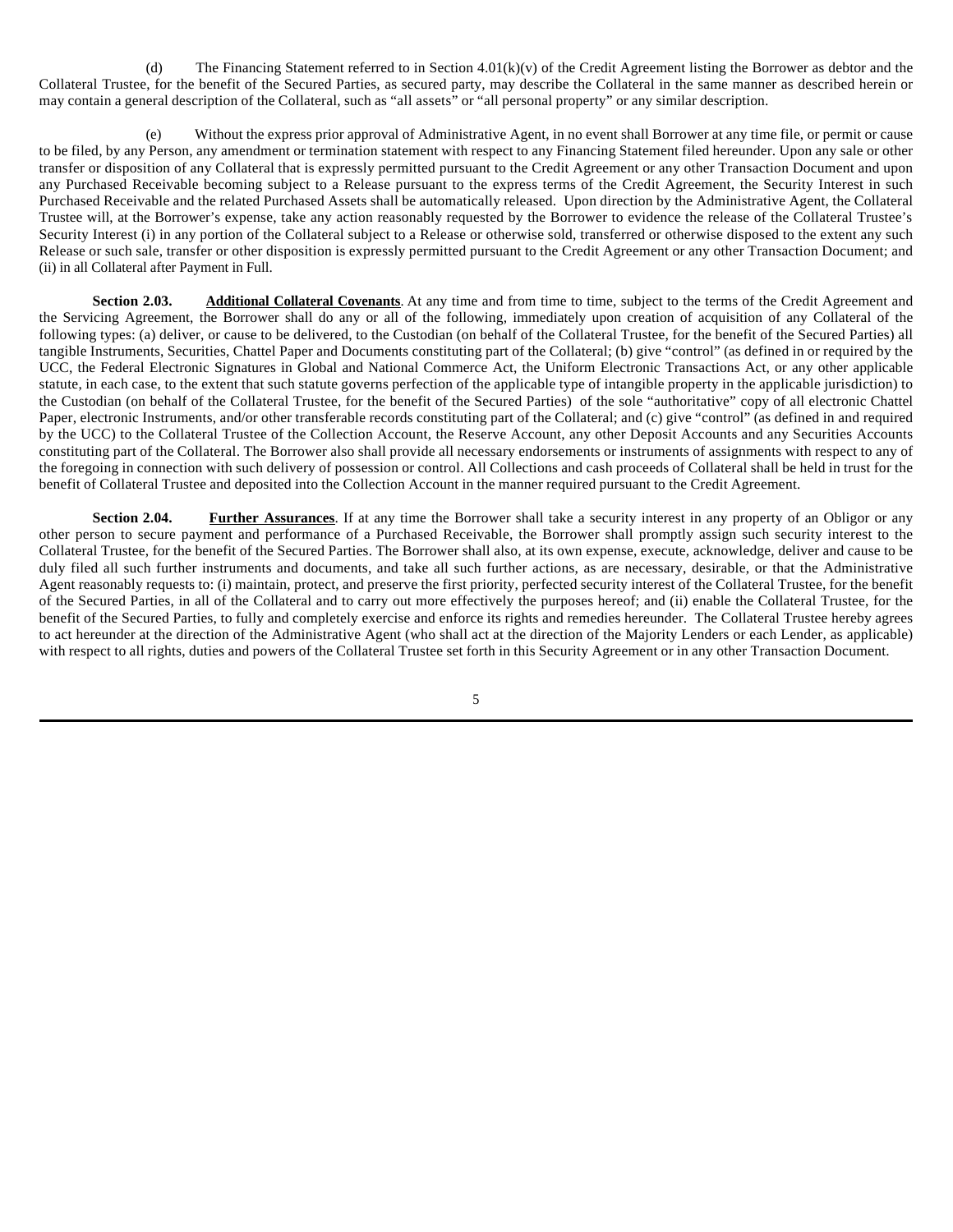## **ARTICLE III REPRESENTATIONS AND WARRANTIES; OTHER MATERIAL TERMS**

**Section 3.01. Representations and Warranties**. The representations and warranties herein set forth are made as of the date of this Security Agreement, as of each Advance Date, and as of each Prepayment/Release Date on which there is a Release, unless such representation or warranty expressly refers to an earlier date, in which case it is made on such date with respect to such earlier date, and shall survive execution of this Security Agreement, the granting of the Security Interest hereunder, the funding of each Advance and the Release of any Liens (but excluding any Receivables subject to such Release following the release of the Lien thereon). The provisions of Section 4.01 and Section 4.02 of the Credit Agreement apply equally to the representations and warranties set forth in this Security Agreement. In accordance with the foregoing, the Borrower hereby represents and warrants to the Collateral Trustee and each of the Secured Parties as follows:

(a) The Collateral Trustee, for the benefit of Secured Parties, has a valid and continuing, first priority, perfected Security Interest in all of the Collateral, enforceable against all creditors of and transferees or purchasers from the Borrower, the Seller or the Originator, any of their respective successors or assigns, and any other Person.

(b) The Borrower has full power and authority to grant to the Collateral Trustee, for the benefit of the Secured Parties, the Security Interest in the Collateral and to execute, deliver and perform its obligations hereunder. The Borrower has received all consents and approvals required by the terms of any item of Collateral to the grant of the Security Interest hereunder and, without limiting the generality of the foregoing, no Purchased Receivable requires the Obligor's consent to assign. No authorization, approval or other action by, and no notice to or filing with, any Governmental Authority or regulatory body is required for either (i) the grant by the Borrower of the Security Interest granted hereunder or (ii) the exercise by the Collateral Trustee of any rights or remedies in respect of any Collateral (whether specifically provided for hereunder or arising under applicable law), except for the filing of the Financing Statements as described in Section 2.02.

(c) Subject to any changes made in accordance with Section 2.02(c), the Borrower is a Delaware limited liability company "located" for purposes of Article 9 of the UCC in the State of Delaware, the Borrower's name, as it appears in official filings in its jurisdiction of formation, organization type, organizational identification number issued by its jurisdiction of formation, and the current location of its chief executive office and the premises at which any Collateral is located or at which books and records relating to the Collateral are maintained, are set forth on Schedule I, and Borrower has no other jurisdiction of organization.

**Section 3.02. Ongoing Borrower Duties; Certain Rights of Secured Parties**. The Borrower has the ongoing duty and obligation to, and hereby agrees, directly or through the Servicer, to: (i) perform in all material respects all agreements, duties and obligations required to be performed or observed by the Borrower in respect of each Borrower Contract and each other item of Collateral, (ii) enforce payment and performance in a timely manner of all material covenants and obligations of the counterparties under each Borrower Contract and to otherwise exercise all material Borrower Contract Rights in a commercially reasonable manner, (iii) pay all Taxes, assessments, charges, and fees due or arising with respect to the Collateral or with respect to the conveyance of the Security Interest hereunder and the filing of the Financing Statements hereunder, (iv) preserve and defend title to the Collateral and the rights of the Collateral Trustee, for the benefit of the Secured Parties, against the claims or actions of any other Person claiming any title to or rights in the Collateral, and (v) take all actions necessary to release and discharge any Lien or encumbrance against the Collateral other than Permitted Liens. If the Borrower fails to perform or pay any of the foregoing or take any such action as described in the preceding sentence, each of the Administrative Agent and the Collateral Trustee, directly or through its designee, is hereby authorized to (but shall not be required to) perform or pay any of the foregoing or take any such action as described in this subsection, including, without limitation, to exercise any and all Borrower Contract Rights. The Borrower shall reimburse the Administrative Agent or Collateral Trustee, as applicable, on demand, for any payment made and any cost or expense incurred in connection with the foregoing (to be paid pursuant to the distribution provisions of the Credit Agreement).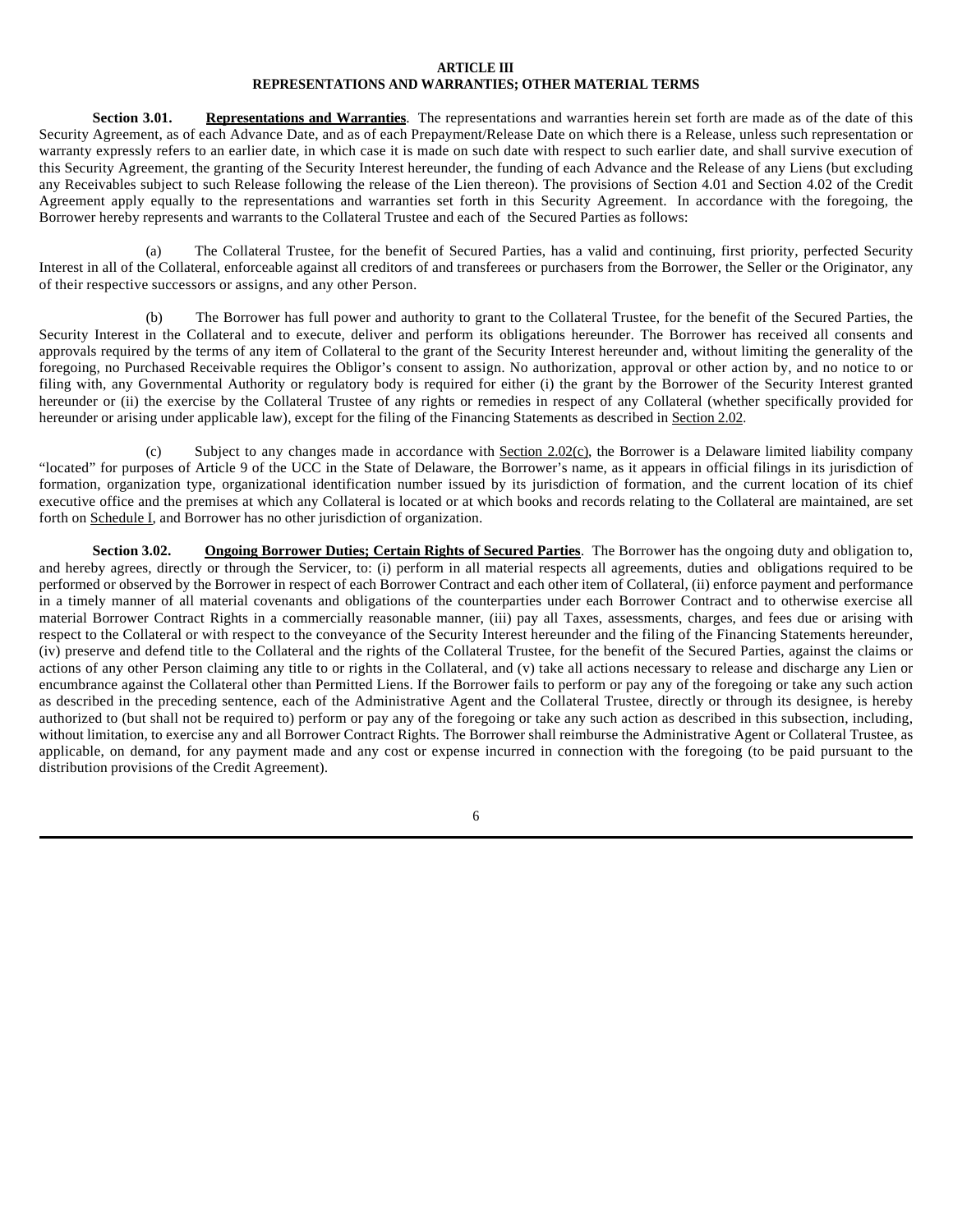**Section 3.03.** No Delegation or Release; No Liability of Secured Parties. The Security Interest granted by the Borrower hereunder is a collateral assignment of rights and not a delegation of the duties of the Borrower with respect to the Collateral. The Borrower is not released from its duties, liabilities, and obligations under the Borrower Contracts, or with respect to any other item of Collateral, and such duties, liabilities and obligations are not modified or altered in any respect, as a result of or in connection with: (i) the grant of the Security Interest hereunder to the Collateral Trustee, for the benefit of the Secured Parties; (ii) the conveyance hereunder or under any other Transaction Documents of rights, powers and privileges to the Collateral Trustee, the Administrative Agent, and/or the other Secured Parties with respect to the Borrower Contracts and other Collateral, or any exercise, failure to exercise, or delay in exercising any such rights, powers and privileges by any of them, or (iii) the authorization of the Collateral Trustee, the Administrative Agent, and/or any of the other Secured Parties to take, or the taking of, or the failure to take, or the delay in taking, any protective or remedial action hereunder or under any other Transaction Document, including, without limitation, the exercise of remedies with respect to the Collateral during the existence and continuance of an Event of Default and/or the exercise of any rights or powers pursuant to the power of attorney herein given. In addition, nothing set forth in clauses (i), (ii) or (iii) of the preceding sentence gives rise to any defense, counterclaim or offset in favor of the Borrower or impose any duty or liability of any kind on the Collateral Trustee, the Administrative Agent or the other Secured Parties. Accordingly, and without limiting the generality of the foregoing, the Collateral Trustee, the Administrative Agent and the other Secured Parties do not and shall not have any duty or obligation whatsoever to: (A) make any inquiry as to the nature or sufficiency of any payment received or obligation performed under any Borrower Contract by any counterparty thereto, (B) take any action to collect or enforce any Borrower Contract Rights or demand, collect or realize upon any Collateral, (C) preserve rights against third parties with respect to any Collateral, (D) sell or dispose of any Collateral, or (E) present or file any claim or notice or otherwise take any action with respect to moneys due or to become due in respect of any Borrower Contract or other item of Collateral or any property covered thereby, in the case of any of the foregoing, whether or not the Collateral Trustee, Administrative Agent or any of the other Secured Parties has or is deemed to have knowledge of material matters relating thereto. The Collateral Trustee, Administrative Agent and the other Secured Parties shall be accountable only for amounts actually received as a result of the exercise of the powers, rights, remedies and authorizations granted to them herein or in the other Transaction Documents, and neither they nor their officers, directors, employees or agents shall be responsible to the Borrower for any act or failure to act hereunder or thereunder, except for any such Person's own gross negligence or willful misconduct as determined by a non-appealable ruling of a court of competent jurisdiction.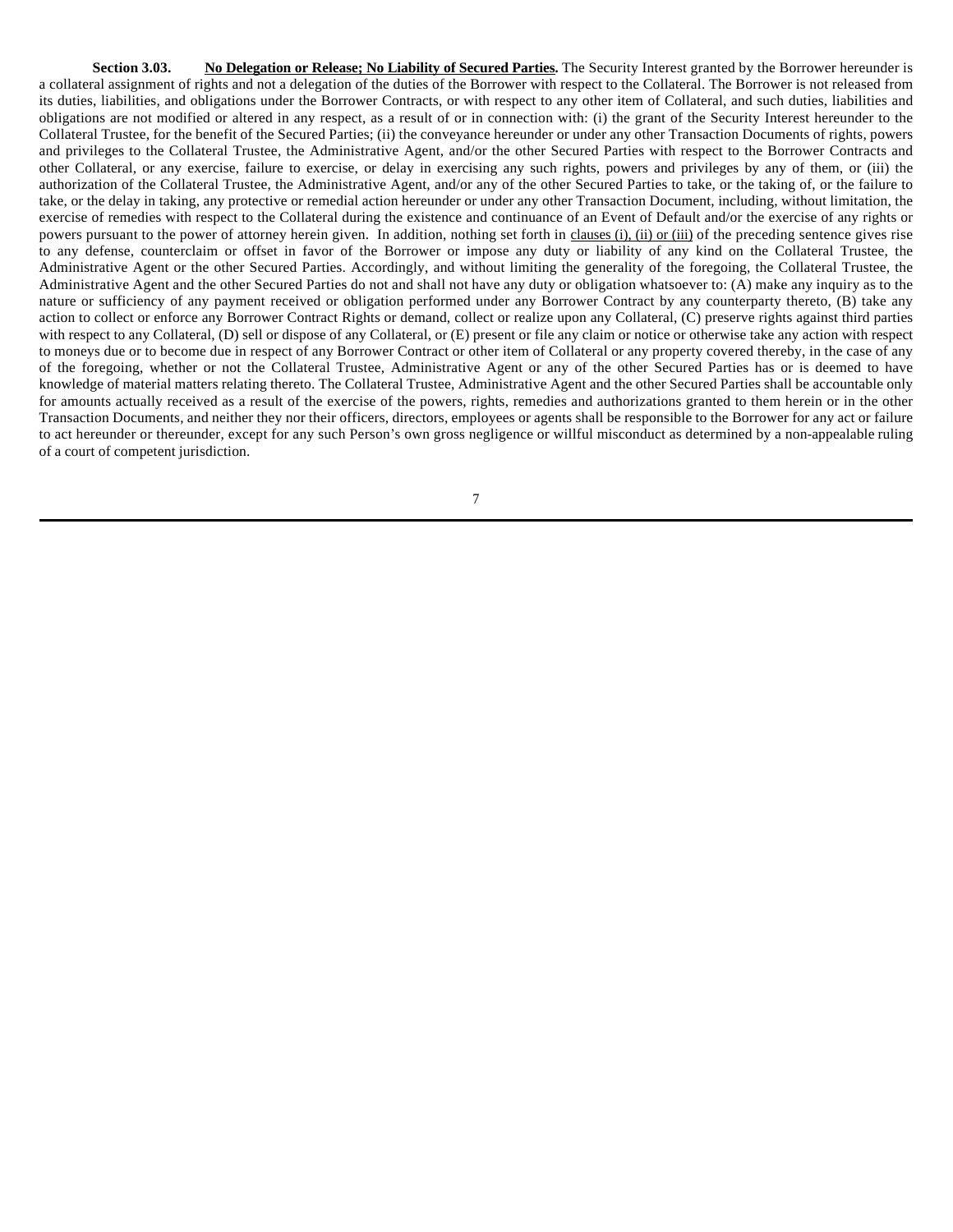## **ARTICLE IV REMEDIES; POWER OF ATTORNEY**

#### **Section 4.01. Remedies Upon Default**.

(a) During the existence and continuance of an Event of Default, the Borrower agrees that the Collateral Trustee or its designee shall have the right, and upon the direction of the Administrative Agent (acting at the direction of the Majority Lenders) shall exercise the right, to take any of the following actions, concurrently or sequentially, at any time and from time to time, and in any manner it deems advisable: (i) with or without legal process, and with or without prior notice or demand for performance, to take possession of the Collateral, and without liability for trespass, to enter any premises where the Borrower Records or other Collateral may be located for the purpose of taking possession of or removing the Borrower Records and other Collateral, (ii) to sell, assign, license, convey or otherwise dispose of all or any part of the Collateral, including, without limitation, the sale of the Collateral in connection with a securitization thereof, at a public or private sale, for cash, upon credit or for future delivery, at such time or times and at such price or prices and upon such other terms as the Administrative Agent may deem commercially reasonable, which shall be determined in the sole reasonable judgment of Administrative Agent to the extent permitted by law, (iii) alternatively to a sale as described in the foregoing clause (ii), to sell all or any portion of the Collateral pursuant to a judgment or decree of a court or courts having competent jurisdiction or pursuant to a proceeding by a court-appointed receiver; (iv) to collect and enforce the Borrower Contracts, to exercise any and all Borrower Contract Rights and to make any claims and take any actions directly against or with respect to the counterparties of any such Borrower Contracts, and (v) to exercise any and all other rights and remedies afforded to a secured party under the UCC, whether or not the UCC applies to the affected Collateral, or otherwise available in equity or under applicable law.

(b) The Borrower hereby waives any requirements of notice with respect to any and all exercise of remedies hereunder to the fullest extent permitted by law; *provided*, that to the extent such notice is required by law in connection with any sale of the Collateral, the Borrower hereby agrees that ten (10) days notice to Borrower of the time and place of any public sale or the time after which any private sale is to be made shall constitute commercially reasonable notification. Such notice shall state the date, time, and place on which the Collateral, or portion thereof, will first be offered for sale in connection with any public sale. Neither the Collateral Trustee nor the Administrative Agent shall be obligated to sell any Collateral if it shall determine not to do so, regardless of the fact that notice of sale of such Collateral shall have been given, and may, without notice or publication, adjourn any public or private sale or cause the same to be adjourned from time to time by announcement at the time and place fixed for sale, and such sale may, without further notice, be made at the time and place to which the same was so adjourned. In case any sale of all or any part of the Collateral is made on credit or for future delivery, the Collateral so sold may be retained by the Collateral Trustee or Administrative Agent until the sale price is paid by the purchaser or purchasers thereof, but neither the Collateral Trustee nor the Administrative Agent shall incur any liability in case any such purchaser or purchasers shall fail to take up and pay for the Collateral so sold and, in case of any such failure, such Collateral may be sold again upon like notice.

(c) The Borrower hereby waives (to the fullest extent permitted by applicable law) any claims against the Collateral Trustee, the Administrative Agent and the other Secured Parties arising by reason of the fact that the price at which any Collateral may have been sold at any private sale was less than the price which might have been obtained at a public sale, even if the first offer received is accepted or such Collateral is not offered to more than one offeree. Any sale of the Collateral, or any portion thereof, by the Collateral Trustee, Administrative Agent, or its designee, may be done without giving any representations or warranties as to the Collateral, and any and all representations and warranties may be specifically disclaimed or modified, and the foregoing will not be considered to adversely affect the commercial reasonableness of any sale of the Collateral. The Collateral Trustee or Administrative Agent may, at its option, restrict prospective bidders or purchasers at any sale of all or any portion of the Collateral to Persons who will make such representations and agreements as necessary or advisable to ensure compliance with any applicable laws. The Borrower agrees that it would be commercially reasonable for the Collateral or any portion thereof to be disposed of by using internet sites that provide for the auction of assets of the types included in the Collateral or that have the reasonable capability of doing so, or that match buyers and sellers of assets.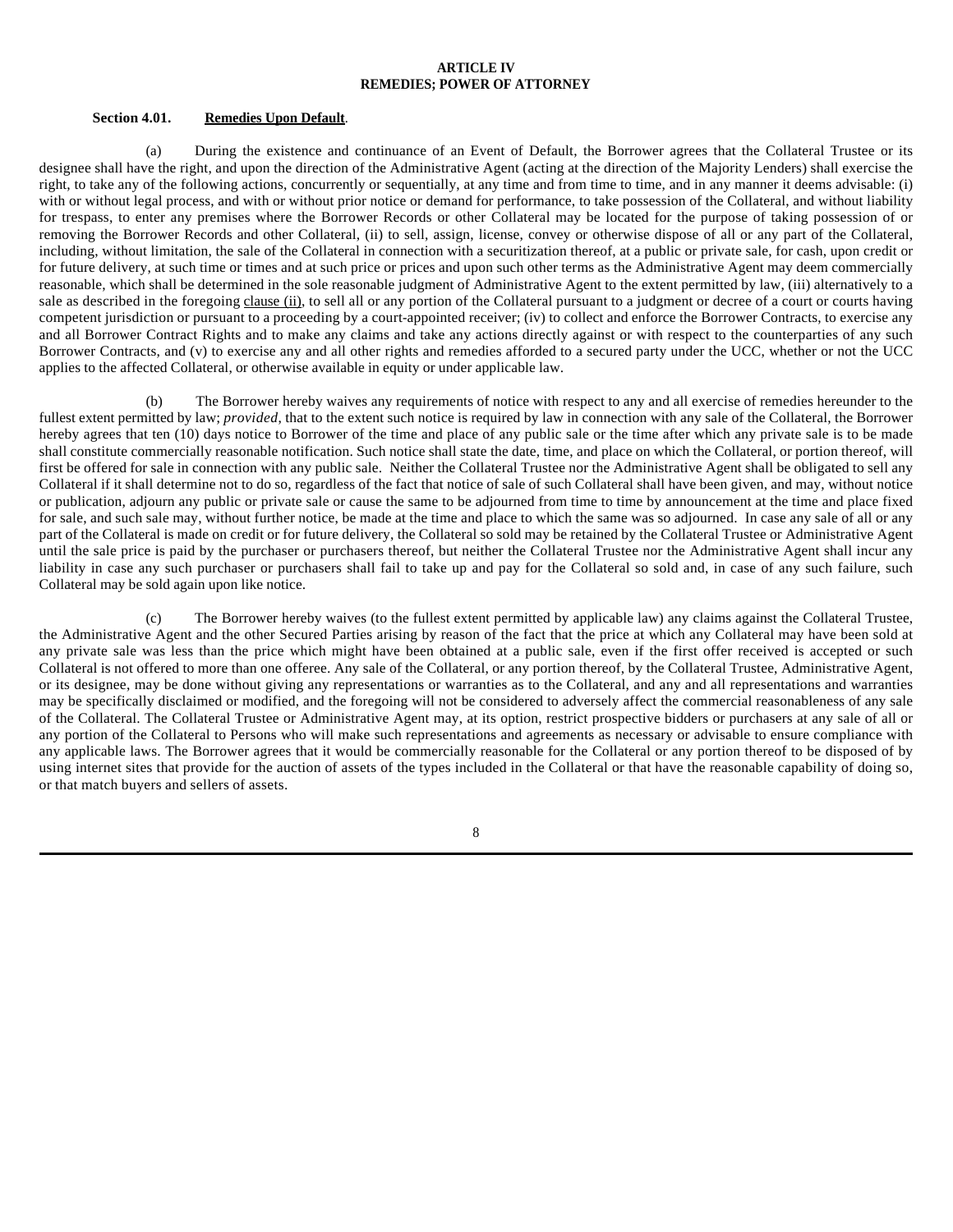(d) The Collateral Trustee, Administrative Agent or any of the other Secured Parties may be the purchaser of any or all of the Collateral at any public or private (to the fullest extent permitted by law) sale and the Administrative Agent, for and as the representative of the Secured Parties, or any of them, shall be entitled, for the purpose of bidding and making settlement or payment of the purchase price for all or any portion of the Collateral sold at any such sale, use and apply any of the Obligations as a credit on account of the purchase price for any Collateral payable at such sale. Upon consummation of any sale of all or any portion of the Collateral hereunder or execution of a contract for sale of all or any portion of the Collateral, each purchaser, including, without limitation, the Administrative Agent or any of the Secured Parties as purchaser, shall hold the property sold absolutely free from any claim or right on the part of the Borrower, and the Borrower hereby waives (to the fullest extent permitted by applicable law) all rights of redemption, stay and/or appraisal which it now has or may at any time in the future have under any rule of law or statute now existing or hereafter enacted. No purchaser of all or any portion of the Collateral shall be accountable to the Borrower for any misapplication of the proceeds of such sale.

(e) If the proceeds of any sale or other disposition of the Collateral are insufficient to pay all of the Obligations, the Borrower shall be liable for the deficiency and the reasonable fees of any attorneys employed by the Collateral Trustee, the Administrative Agent or any of the other Secured Parties to collect such deficiency. The Borrower further agrees that a breach of any of the covenants contained in this Section 4.01 will cause irreparable injury for which there is no adequate remedy at law in respect of such breach and, as a consequence, that each and every covenant contained in this Section 4.01 shall be specifically enforceable against Borrower, and Borrower hereby waives (to the extent permitted by applicable law) and agrees not to assert any defenses against an action for specific performance of such covenants. Nothing in this Section 4.01 shall in any way limit any rights of the Collateral Trustee, the Administrative Agent and the other Secured Parties with respect to the Collateral that are provided to such Person by applicable law. All rights and remedies with respect to the Collateral are cumulative, non-exclusive, may be exercised concurrently or at separate times, and at any time and from time to time. Any sale of Collateral pursuant to the provisions of this Section 4.01 shall be deemed to conform to the commercially reasonable standards as provided in Section 9-610(b) of the NY UCC or its equivalent in other jurisdictions, or any successor or comparable provisions that may apply hereto. Upon the exercise by the Collateral Trustee of its remedies hereunder, all cash Collateral and any proceeds of any collection, sale or other disposition of Collateral shall be applied in the manner set forth in the Credit Agreement.

**Section 4.02.** Power of Attorney. The Borrower hereby appoints each of the Collateral Trustee, the Administrative Agent and any designee of either of them, as its attorney-in-fact (any of the foregoing, in such capacity, the "AIF"), which appointment is irrevocable and coupled with an interest, with the right, either in the name of the AIF or the name of the Borrower, to (a)(i) take any action and execute any instrument that the AIF may deem necessary or advisable to perfect, and to maintain the perfection and first priority of, the Security Interests granted hereunder, (ii) act pursuant to any express authorization set forth herein or in any other Transaction Document, and (iii) do all other acts and things necessary to carry out the purposes of this Security Agreement; and (b) during the existence of an Event of Default, (i) receive, endorse, assign and/or deliver any and all notes, acceptances, checks, drafts, money orders or other evidences of payment relating to the Collateral or any part thereof; (ii) demand, collect, receive payment of, give receipt for and give discharges and releases of all or any of the Collateral; (iii) sign the name of the Borrower on any invoice or bill of lading relating to any of the Collateral; (iv) commence and prosecute any and all suits, actions or proceedings at law or in equity in any court of competent jurisdiction to collect or otherwise realize on all or any of the Borrower Contracts or other items of Collateral or to enforce any Borrower Contract Rights or other rights in respect of any Collateral; (v) settle, compromise, compound, adjust or defend any actions, suits or proceedings relating to all or any of the Collateral; (vi) notify Obligors to make payment directly to the Collateral Trustee, any successor Servicer, or as the AIF may otherwise direct; (vii) endorse, as appropriate, any promissory note evidencing any Purchased Receivable; (viii) structure a securitization transaction and sell asset-backed securities that are backed by the Purchased Receivables and/or other Collateral (other than through the Borrower); (ix) use, sell, assign, transfer, pledge, make any agreement with respect to or otherwise deal with all or any of the Collateral as fully and completely as though the AIF were the absolute owner of the Collateral for all purposes; (x) send verifications of Purchased Receivables to any Obligor; and (xi) exercise Borrower Contract Rights.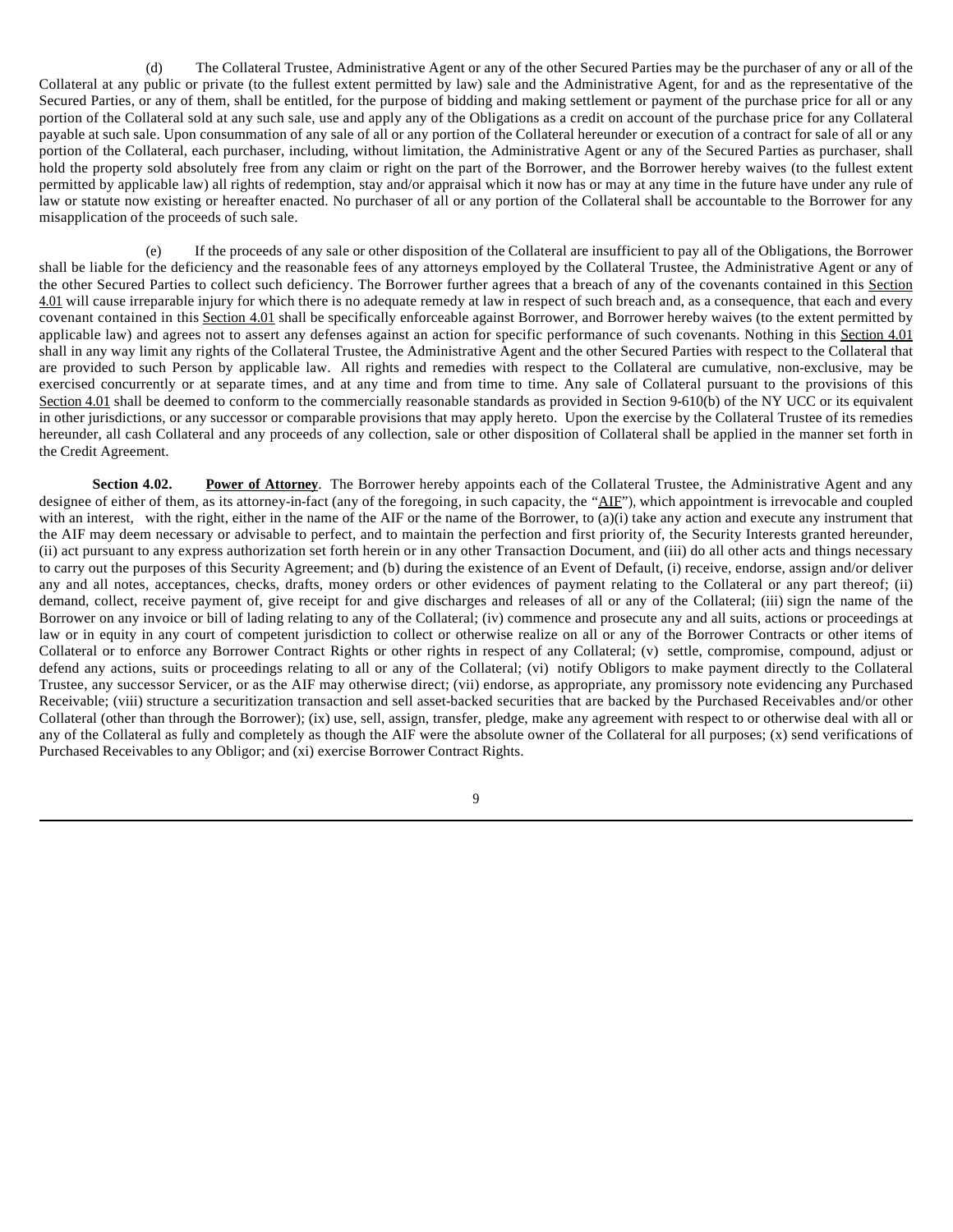## **ARTICLE V MISCELLANEOUS**

Section 5.01. Credit Agreement Terms. The provisions of Article IX of the Credit Agreement are incorporated herein *mutatis mutandis* as if set forth in full herein, with all references therein to the Credit Agreement applying equally to, and being deemed to refer to, this Security Agreement. The Collateral Trustee and Administrative Agent shall be afforded all of the same rights, privileges, protections, immunities, indemnities and benefits afforded to the Collateral Trustee and Administrative Agent, as the case may be, under the Credit Agreement as if set forth in full herein.

**Section 5.02.** Counterparts; Effectiveness. This Security Agreement may be executed in counterparts, each of which shall constitute an original but all of which when taken together shall constitute a single contract. Delivery of an executed signature page to this Security Agreement by facsimile transmission, pdf attachment to an email or other electronic transmission shall be as effective as delivery of a manually signed counterpart hereof.

**Section 5.03.** Severability. Any covenant, provision, agreement or term of this Agreement that is prohibited or is held to be void or unenforceable in any jurisdiction shall, as to that jurisdiction, be ineffective to the extent of the prohibition or unenforceability without invalidating the remaining provisions of this Agreement.

**Section 5.04.** Headings. Article and Section headings used herein are for convenience of reference only, are not part of this Security Agreement and are not to affect the construction of, or to be taken into consideration in interpreting, this Security Agreement.

Section 5.05. Security Interest Absolute. The Security Interest of the Collateral Trustee, for the benefit of the Secured Parties, hereunder, the rights, powers and privileges of the Collateral Trustee and the Administrative Agent hereunder, and all obligations of the Borrower hereunder shall be absolute and unconditional irrespective of (a) any lack of validity or enforceability of the Credit Agreement, any other Transaction Document, any agreement with respect to any of the Obligations or any other agreement or instrument relating to any of the foregoing, and (b) any change in the time, manner or place of payment of, or in any other term of, all or any of the Obligations, or any other amendment or waiver of or any consent to any departure from the Credit Agreement, any other Transaction Document or any other agreement or instrument. No Release of any portion of the Collateral shall give rise to release of the Lien on any other portion of the Collateral.

Section 5.06. Termination and Release. After Payment in Full, the Collateral shall be released from the Liens created hereby, and this Agreement and all obligations (other than those expressly stated to survive such termination) of the Collateral Trustee, the Administrative Agent and the Borrower hereunder shall terminate, all without delivery of any instrument or any further action by any party, and all rights to the Collateral shall revert to the Borrower. At the request and sole expense of the Borrower following any such termination, the Collateral Trustee and the Administrative Agent shall deliver to the Borrower any Collateral held by the Collateral Trustee and the Administrative Agent hereunder, and execute and deliver to the Borrower such documents as the Borrower shall reasonably request to evidence such termination, in each case, without recourse and without any representation or warranty of any kind.

<sup>10</sup>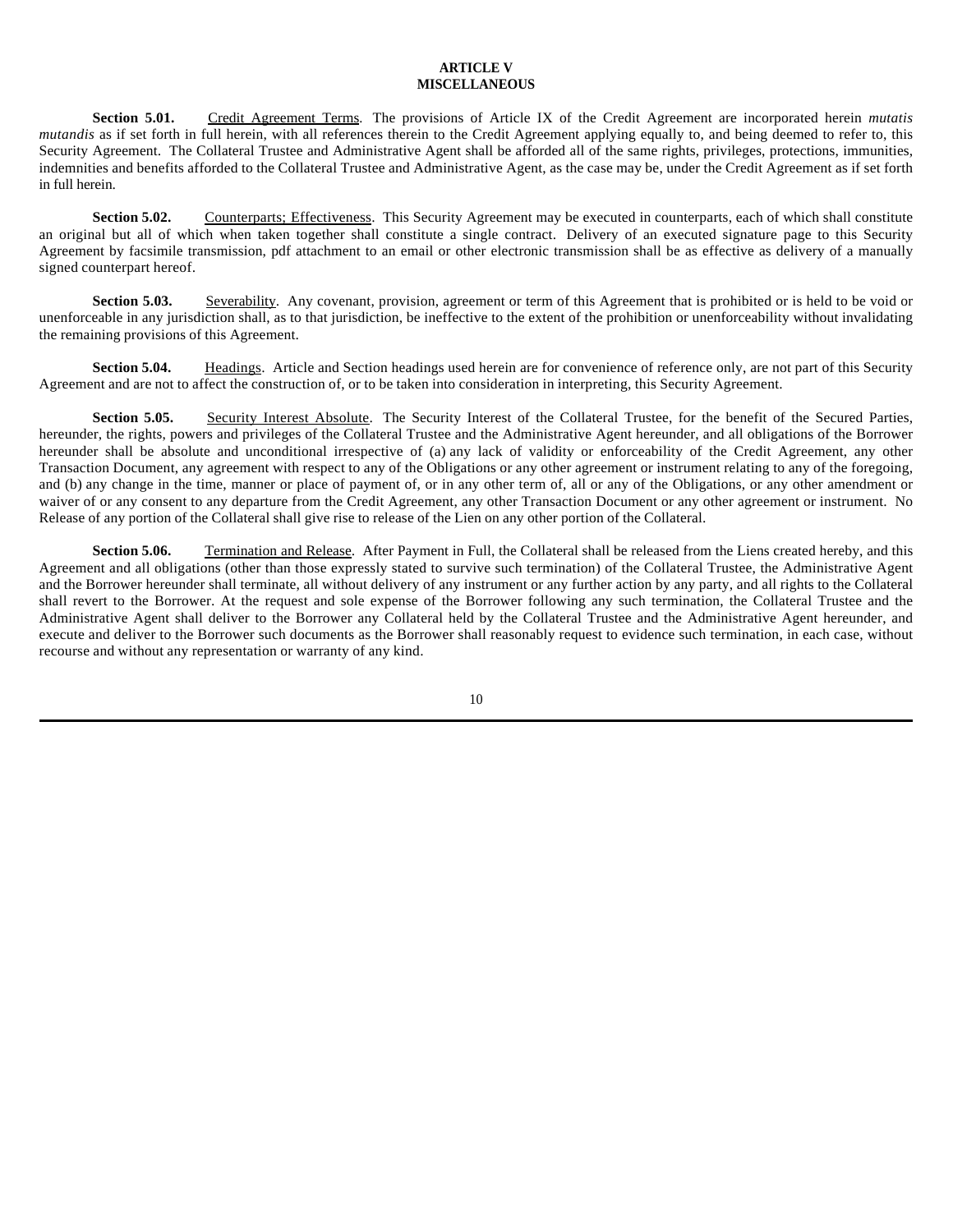Section 5.07. Governing Law. THIS AGREEMENT SHALL BE GOVERNED BY, AND CONSTRUED IN ACCORDANCE WITH, THE INTERNAL LAWS OF THE STATE OF NEW YORK, WITHOUT REGARD TO ITS CONFLICT OF LAW PROVISIONS (OTHER THAN SECTION 5- 1401 OF THE NEW YORK GENERAL OBLIGATIONS LAW), AND THE OBLIGATIONS, RIGHTS AND REMEDIES OF THE PARTIES HEREUNDER SHALL BE DETERMINED IN ACCORDANCE WITH SUCH LAWS.

# [SIGNATURE PAGES TO FOLLOW]